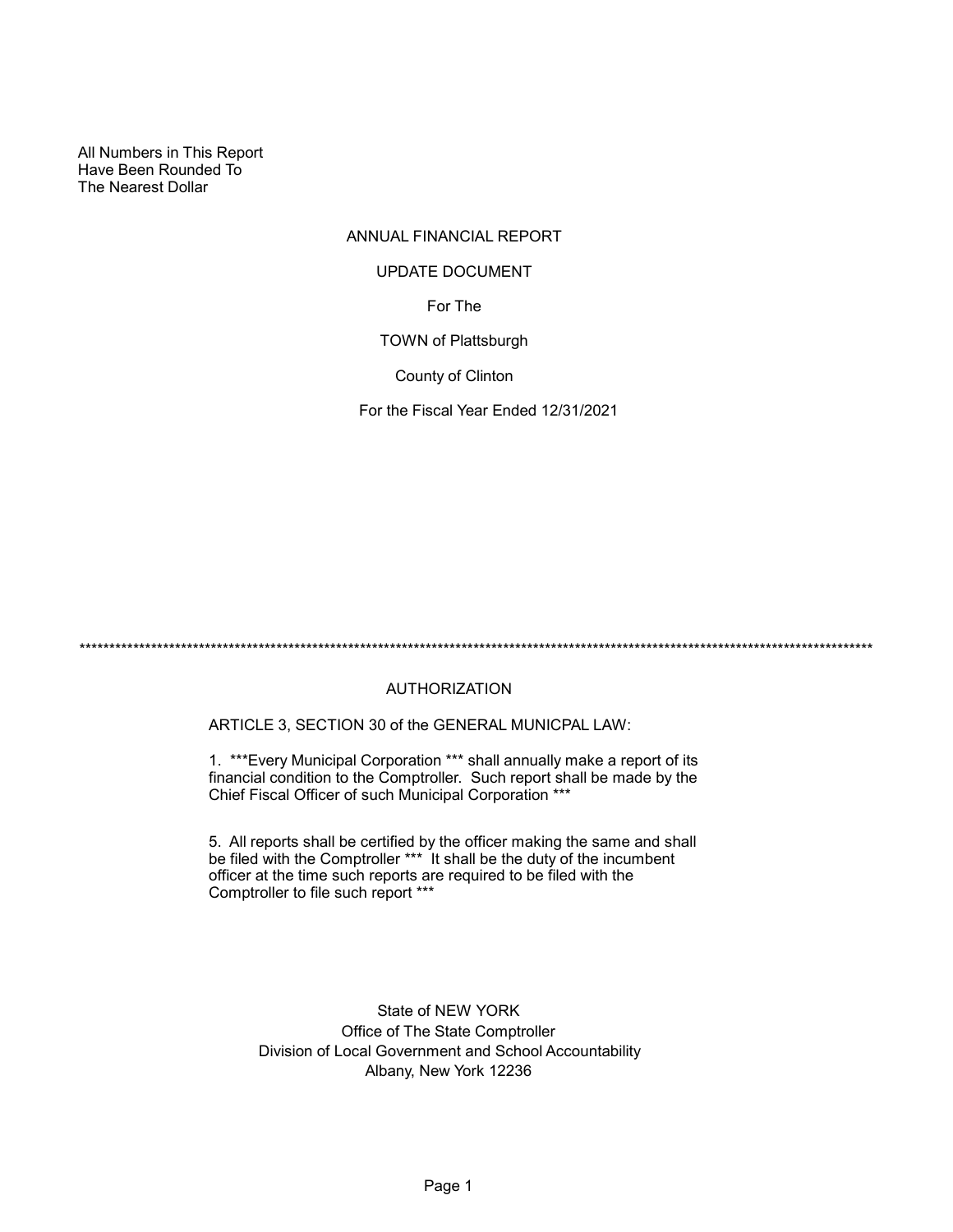#### TOWN OF Plattsburgh

### \*\*\* FINANCIAL SECTION \*\*\*

Financial Information for the following funds and account groups are included in the Annual Financial Report filed by your government for the fiscal year ended 2020 and has been used by the OSC as the basis for preparing this update document for the fiscal year ended 2021:

> (A) GENERAL (DA) HIGHWAY-TOWN-WIDE (H) CAPITAL PROJECTS (H012) TREADWELLS MILLS WATER (H060) CHAMPLAIN PARK SEWER (H020) MORRISONVILLE WATER CP H01 WATER SUPPLY INVESTIGATION H09 2 MILLION GALSTORAGE TANK H10 TANK REHAB CHAMPLAIN PARK H14 TANK REHAB BLUFF POINT H15 TANK REHAB CADYVILLE H18 ROUTE 9 NORTH LIFTSTATION H19 BASE MANHOLES H21 SOURCE SUPPLY H24 TRADE RD/I87 LIFTSTATION H25 BLUFF POINT/CONN LIFT H11 CUMBERLAND CORNERS TANK H16 HAMMOND LANE TANK H26 BASE WATER MAINS H23 BULLIS ROAD REHAB H27 KIMBERLY LANE TANK 1 REHAB H29 KIMBERLY LANE TANK 3 REHAB H31 KIMBERLY TANK 5 REHAB H32 QUARRY ROAD WATER H33 SALMON RIVER WATER PROJECT H34 AMPERSAND RUGAR PROJECT (K) GENERAL FIXED ASSETS (SD) DRAINAGE (SL) LIGHTING (SM) MISCELLANEOUS (SM1) WATER AND SEWER ADMIN (SM2) AMBULANE DISTRICT (SS) SEWER (SS25) CONSOLIDTAED SEWER (SS26) BASE SEWER (SW) WATER (SW46) CONSOLIDATED WATER (SW47) BASE WATER (TA) AGENCY (TC) CUSTODIAL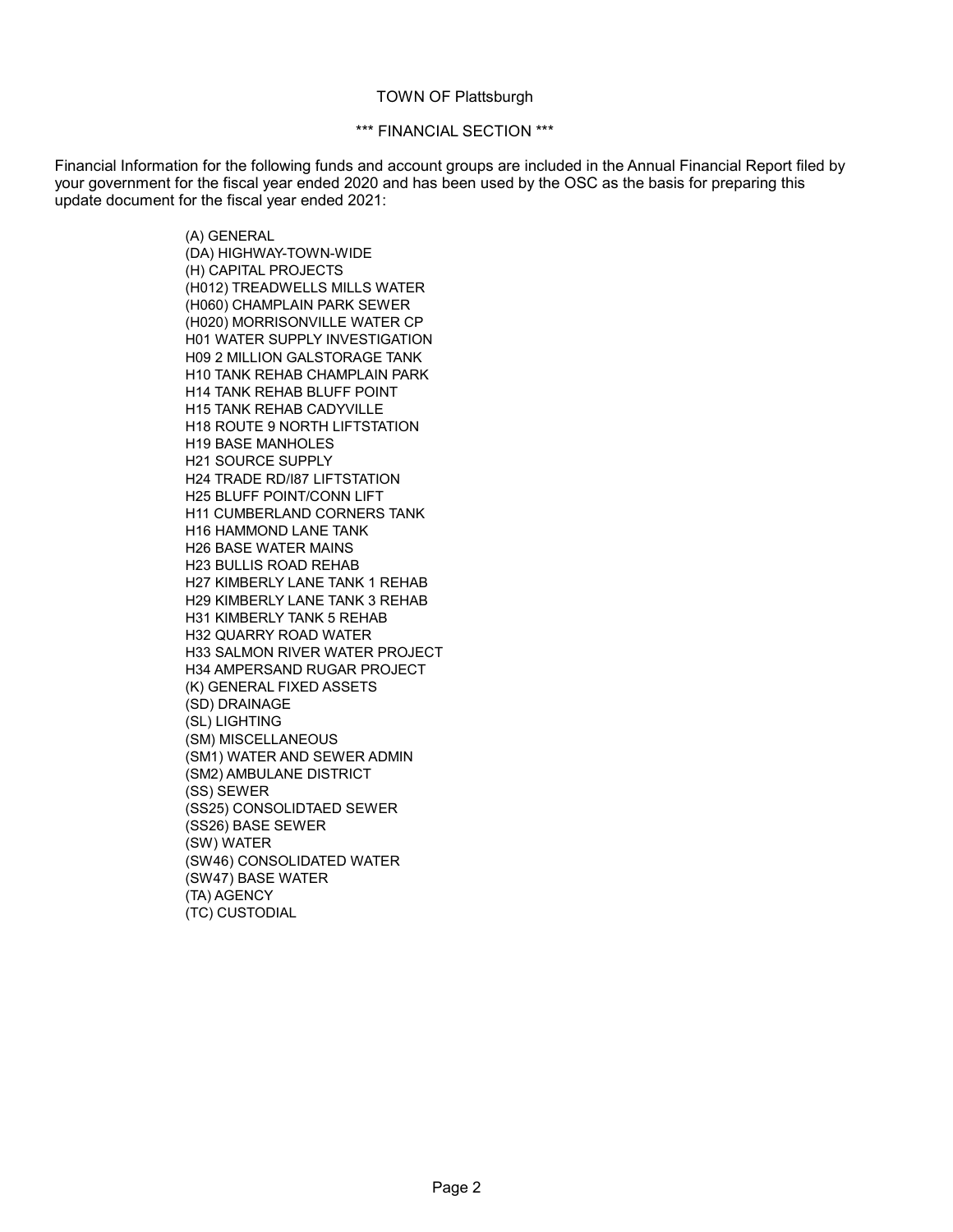## TOWN OF Plattsburgh

## \*\*\* FINANCIAL SECTION \*\*\*

Financial Information for the following funds and account groups are included in the Annual Financial Report filed by your government for the fiscal year ended 2020 and has been used by the OSC as the basis for preparing this update document for the fiscal year ended 2021:

## (W) GENERAL LONG-TERM DEBT

All amounts included in this update document for 2020 represent data filed by your government with OSC as reviewed and adjusted where necessary.

## \*\*\* SUPPLEMENTAL SECTION \*\*\*

The Supplemental Section includes the following sections:

- 1) Statement of Indebtedness
- 2) Schedule of Time Deposits and Investments
- 3) Bank Reconciliation
- 4) Local Government Questionnaire
- 5) Schedule of Employee and Retiree Benefits
- 6) Schedule of Energy Costs and Consumption

All numbers in this report will be rounded to the nearest dollar.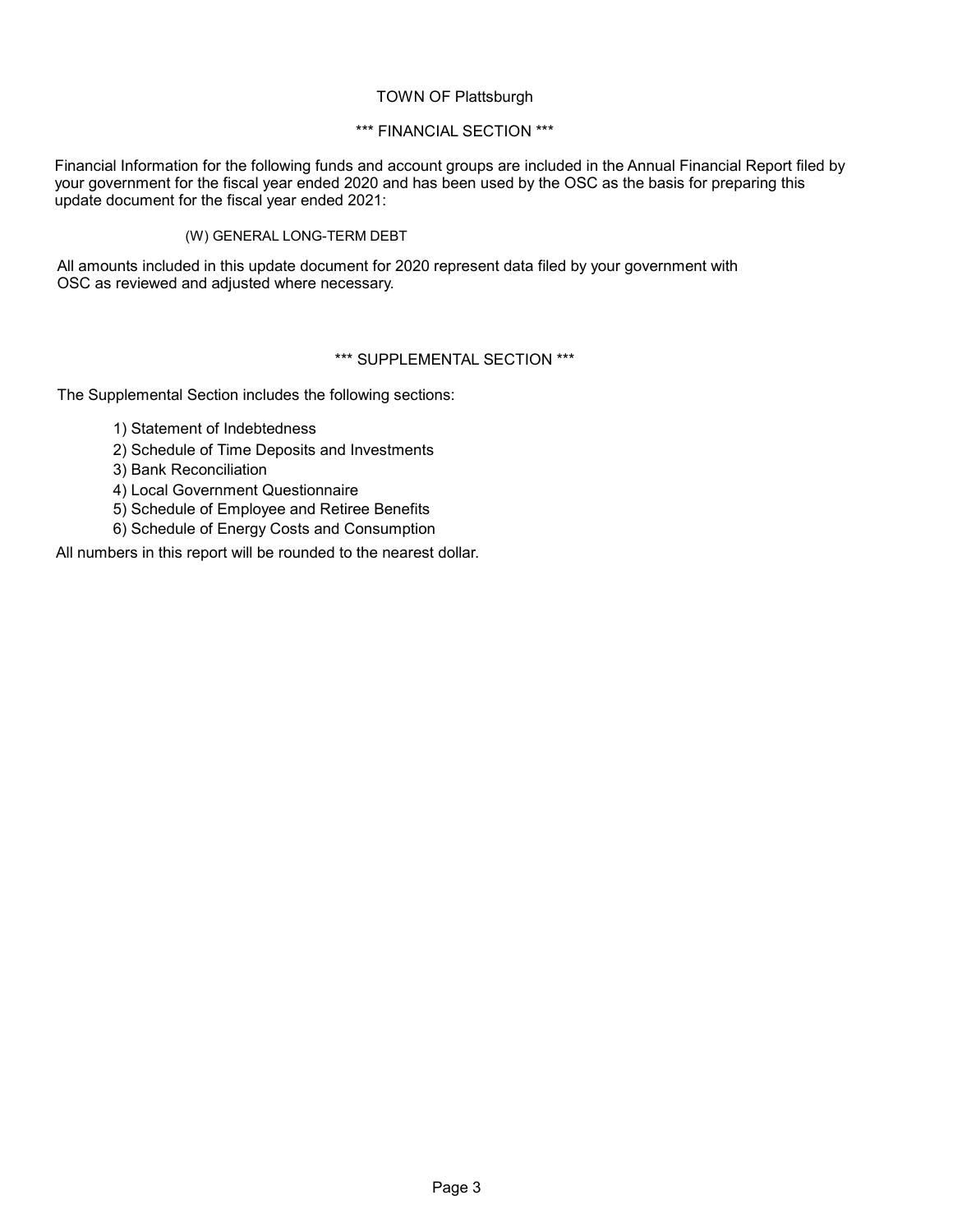(A) GENERAL

Balance Sheet

| <b>Code Description</b>                                | 2020         | EdpCode | 2021        |
|--------------------------------------------------------|--------------|---------|-------------|
| <b>Assets</b>                                          |              |         |             |
| Cash                                                   | 2,816,296    | A200    | 4,356,817   |
| Petty Cash                                             | 860          | A210    | 800         |
| <b>TOTAL Cash</b>                                      | 2,817,156    |         | 4,357,617   |
| <b>Accounts Receivable</b>                             | 156,160      | A380    | 119,116     |
| <b>TOTAL Other Receivables (net)</b>                   | 156,160      |         | 119,116     |
| Due From State And Federal Government                  |              | A410    |             |
| <b>TOTAL State And Federal Aid Receivables</b>         | $\mathbf{0}$ |         | $\mathbf 0$ |
| Due From Other Funds                                   |              | A391    |             |
| <b>TOTAL Due From Other Funds</b>                      | $\bf{0}$     |         | $\mathbf 0$ |
| Due From Other Governments                             | 840,370      | A440    | 1,103,228   |
| <b>TOTAL Due From Other Governments</b>                | 840,370      |         | 1,103,228   |
| Prepaid Expenses                                       | 99,219       | A480    | 70,815      |
| <b>TOTAL Prepaid Expenses</b>                          | 99,219       |         | 70,815      |
| <b>Cash Special Reserves</b>                           | 347,850      | A230    | 354,758     |
| <b>TOTAL Restricted Assets</b>                         | 347,850      |         | 354,758     |
| <b>TOTAL Assets and Deferred Outflows of Resources</b> | 4,260,755    |         | 6,005,534   |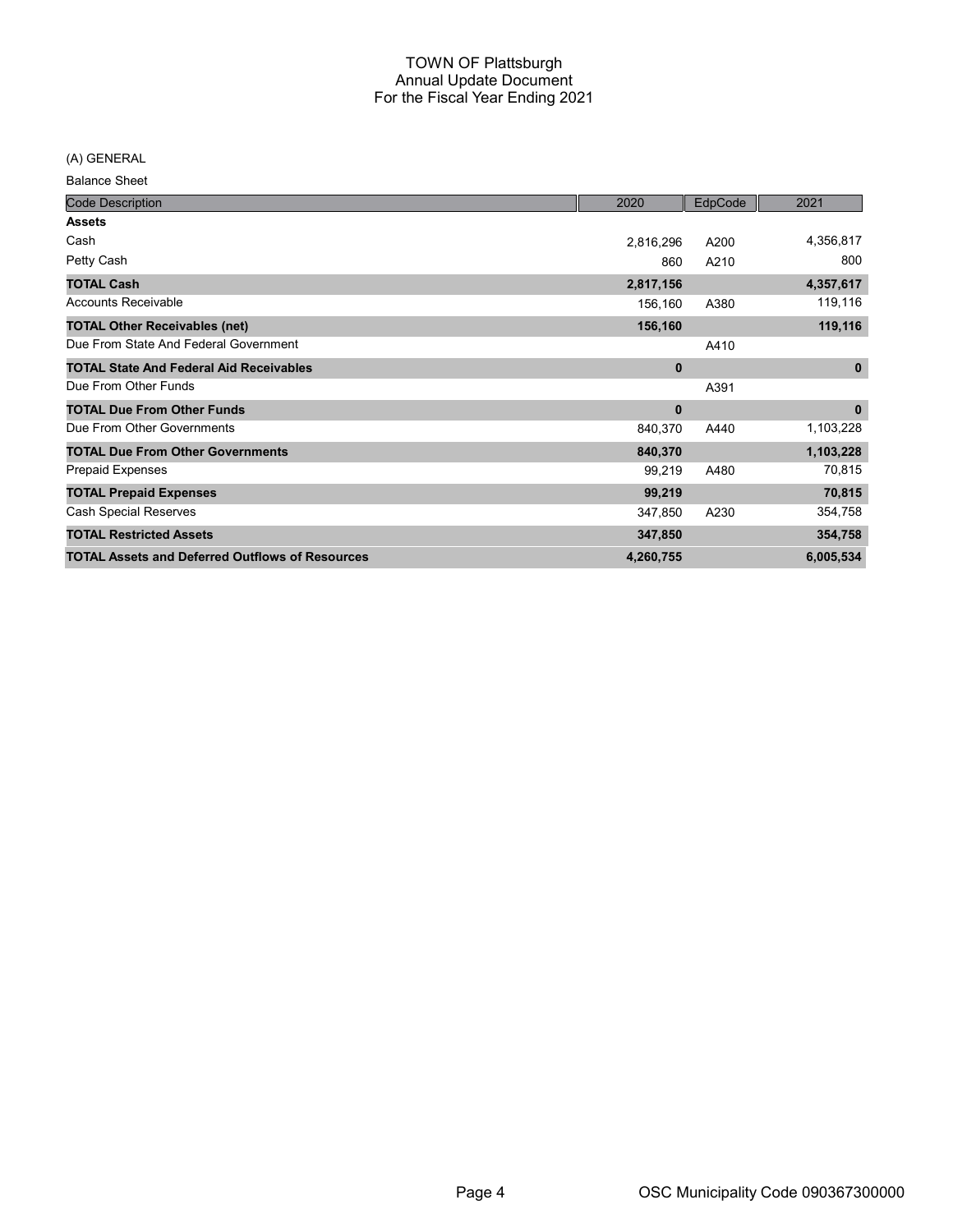## (A) GENERAL

Balance Sheet

| <b>Code Description</b>                                     | 2020         | EdpCode | 2021      |
|-------------------------------------------------------------|--------------|---------|-----------|
| <b>Accounts Payable</b>                                     | 142,043      | A600    | 241,031   |
| <b>TOTAL Accounts Payable</b>                               | 142,043      |         | 241,031   |
| <b>Accrued Liabilities</b>                                  | 25,848       | A601    | 30,220    |
| <b>TOTAL Accrued Liabilities</b>                            | 25,848       |         | 30,220    |
| Overpayments & Clearing Account                             |              | A690    |           |
| <b>TOTAL Other Liabilities</b>                              | $\mathbf 0$  |         | $\bf{0}$  |
| Due To Other Funds                                          |              | A630    | 497,308   |
| <b>TOTAL Due To Other Funds</b>                             | $\mathbf{0}$ |         | 497,308   |
| Due To Other Governments                                    | 84,124       | A631    | 211,095   |
| <b>TOTAL Due To Other Governments</b>                       | 84,124       |         | 211,095   |
| <b>TOTAL Liabilities</b>                                    | 252,015      |         | 979,654   |
| <b>Deferred Inflows of Resources</b>                        |              |         |           |
| Deferred Inflow of Resources                                | 8.680        | A691    | 7,246     |
| <b>TOTAL Deferred Inflows of Resources</b>                  | 8,680        |         | 7,246     |
| <b>TOTAL Deferred Inflows of Resources</b>                  | 8,680        |         | 7,246     |
| <b>Fund Balance</b>                                         |              |         |           |
| Not in Spendable Form                                       | 99,219       | A806    | 70,815    |
| <b>TOTAL Nonspendable Fund Balance</b>                      | 99,219       |         | 70,815    |
| <b>Capital Reserve</b>                                      | 151,778      | A878    | 152,030   |
| Reserve For Repairs                                         | 196,071      | A882    | 202,728   |
| <b>TOTAL Restricted Fund Balance</b>                        | 347,849      |         | 354.758   |
| Assigned Appropriated Fund Balance                          | 654,311      | A914    | 358,376   |
| <b>TOTAL Assigned Fund Balance</b>                          | 654,311      |         | 358,376   |
| <b>Unassigned Fund Balance</b>                              | 2,898,681    | A917    | 4,234,685 |
| <b>TOTAL Unassigned Fund Balance</b>                        | 2,898,681    |         | 4,234,685 |
| <b>TOTAL Fund Balance</b>                                   | 4,000,060    |         | 5,018,634 |
| <b>TOTAL Liabilities, Deferred Inflows And Fund Balance</b> | 4.260.755    |         | 6,005,534 |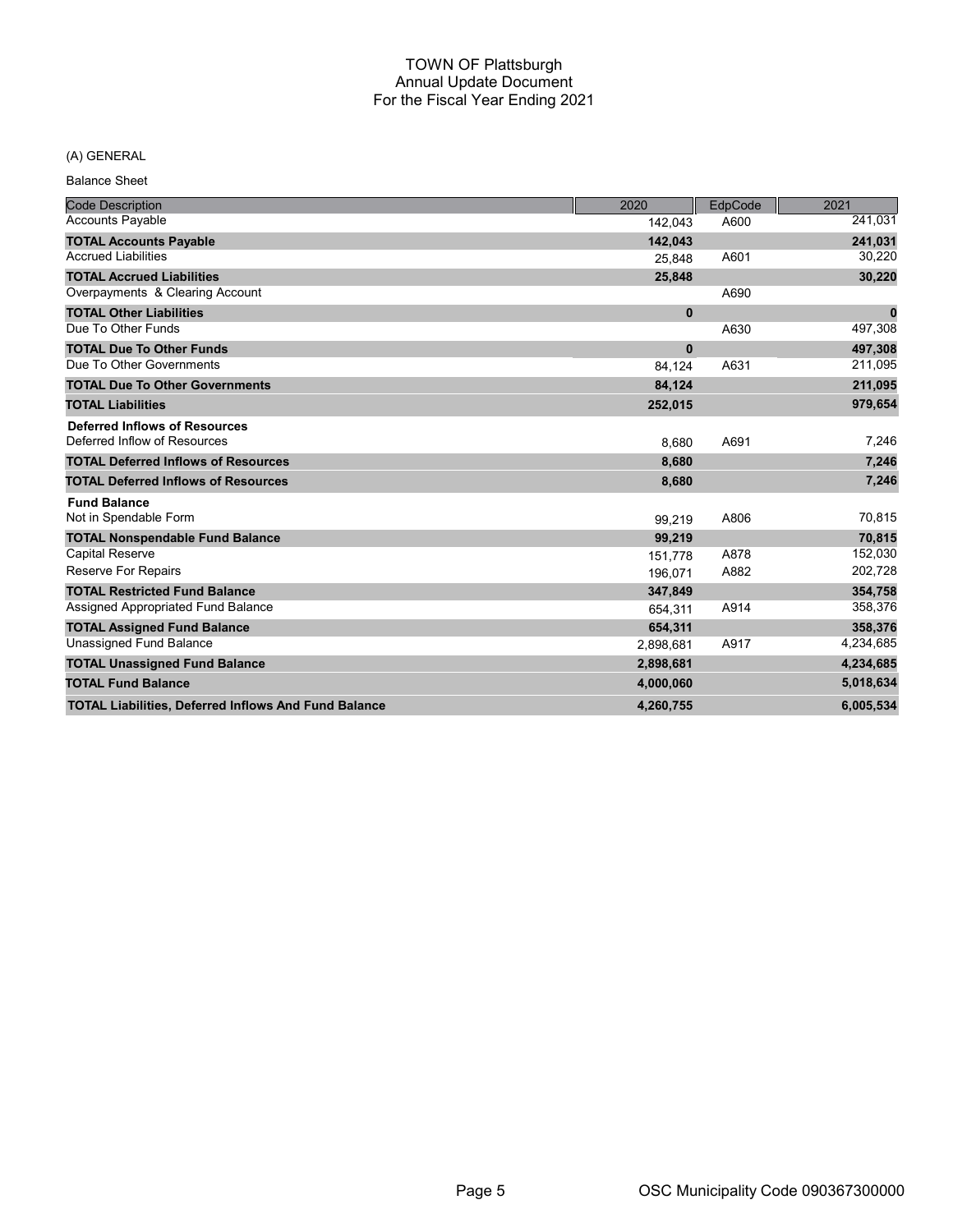(A) GENERAL

| <b>Results of Operation</b>                             |           |         |           |
|---------------------------------------------------------|-----------|---------|-----------|
| <b>Code Description</b>                                 | 2020      | EdpCode | 2021      |
| <b>Revenues</b>                                         |           |         |           |
| Other Payments In Lieu of Taxes                         | 20,248    | A1081   | 20,740    |
| Interest & Penalties On Real Prop Taxes                 | 22,110    | A1090   | 25,655    |
| <b>TOTAL Real Property Tax Items</b>                    | 42,358    |         | 46,395    |
| Non Prop Tax Dist By County                             | 2,737,297 | A1120   | 3,657,670 |
| Franchises                                              | 204,030   | A1170   | 197,544   |
| <b>TOTAL Non Property Tax Items</b>                     | 2,941,327 |         | 3,855,214 |
| <b>Clerk Fees</b>                                       | 6,569     | A1255   | 6,082     |
| Safety Inspection Fees                                  | 115       | A1560   | 325       |
| Charges-Programs For The Aging                          |           | A1972   |           |
| Park And Recreational Charges                           | 9,349     | A2001   | 22,050    |
| Contributions, Private Agencies-Youth                   | 2,985     | A2070   | 2,875     |
| Other Culture & Recreation Income                       | 2,500     | A2089   | 4,950     |
| <b>Zoning Fees</b>                                      | 2,425     | A2110   | 3,729     |
| <b>Planning Board Fees</b>                              | 22,090    | A2115   | 65,945    |
| <b>Charges For Cemetery Services</b>                    | 2,360     | A2192   | 10,110    |
| <b>TOTAL Departmental Income</b>                        | 48,393    |         | 116,066   |
| General Services, Inter Government                      |           | A2210   | 2,245     |
| Youth Recreation Services, Other Govts                  |           | A2350   |           |
| <b>TOTAL Intergovernmental Charges</b>                  | 0         |         | 2,245     |
| Interest And Earnings                                   | 11,429    | A2401   | 2,135     |
| Rental, Other (specify)                                 | 15,575    | A2440   | 15,704    |
| <b>TOTAL Use of Money And Property</b>                  | 27,004    |         | 17,839    |
| <b>Business &amp; Occupational License</b>              | 4,125     | A2501   | 4,275     |
| Games of Chance                                         | 40        | A2530   | 20        |
| <b>Bingo Licenses</b>                                   | 288       | A2540   |           |
| Dog Licenses                                            | 8,712     | A2544   | 8,350     |
| <b>Building And Alteration Permits</b>                  | 155,977   | A2555   | 306,865   |
| <b>Street Opening Permits</b>                           | 1,125     | A2560   | 775       |
| <b>TOTAL Licenses And Permits</b>                       | 170,267   |         | 320,285   |
| <b>Fines And Forfeited Bail</b>                         | 218,715   | A2610   | 233,654   |
| <b>TOTAL Fines And Forfeitures</b>                      | 218,715   |         | 233,654   |
| <b>Insurance Recoveries</b>                             |           | A2680   | 314       |
| <b>TOTAL Sale of Property And Compensation For Loss</b> | $\bf{0}$  |         | 314       |
| Refunds of Prior Year's Expenditures                    | 9,540     | A2701   | 27,287    |
| <b>Gifts And Donations</b>                              | 5,100     | A2705   | 25,806    |
| <b>AIM Related Payments</b>                             | 92,803    | A2750   | 92,803    |
| Unclassified (specify)                                  | 246,601   | A2770   | 87,891    |
| <b>TOTAL Miscellaneous Local Sources</b>                | 354,044   |         | 233,787   |
| St Aid, Mortgage Tax                                    | 262,813   | A3005   | 391,244   |
| St Aid - Other (specify)                                | 34,203    | A3089   | 72,017    |
| St Aid, Youth Programs                                  |           | A3820   | 4,025     |
| St Aid, Planning Studies                                |           | A3902   |           |
| <b>TOTAL State Aid</b>                                  | 297,016   |         | 467,286   |
| <b>TOTAL Revenues</b>                                   | 4,099,124 |         | 5,293,085 |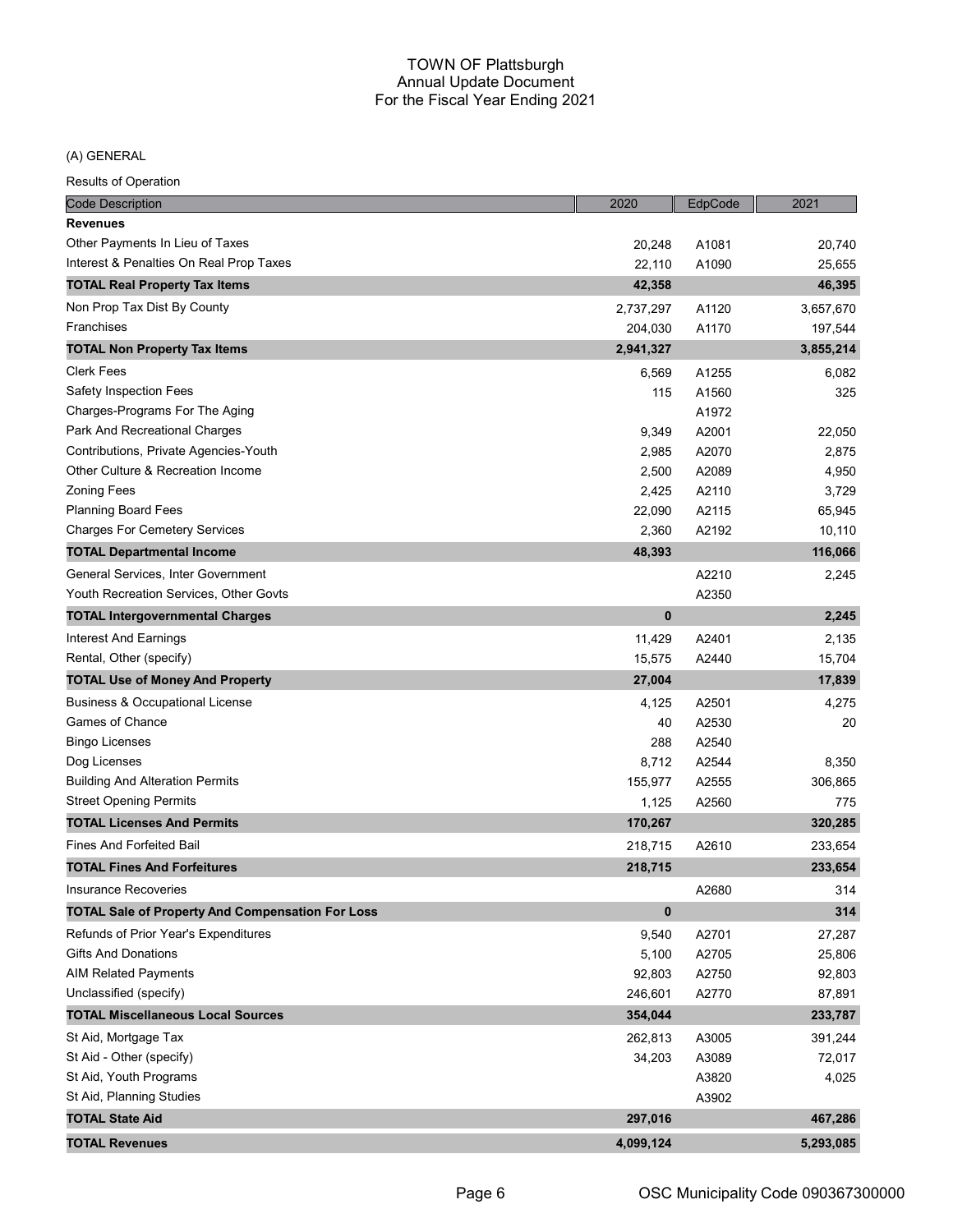(A) GENERAL

| <b>Results of Operation</b>                    |           |         |           |
|------------------------------------------------|-----------|---------|-----------|
| <b>Code Description</b>                        | 2020      | EdpCode | 2021      |
| <b>Other Sources</b>                           |           |         |           |
| Interfund Transfers                            | 15.000    | A5031   | 15,000    |
| <b>TOTAL Interfund Transfers</b>               | 15,000    |         | 15,000    |
| <b>TOTAL Other Sources</b>                     | 15,000    |         | 15,000    |
| <b>TOTAL Detail Revenues And Other Sources</b> | 4,114,124 |         | 5,308,085 |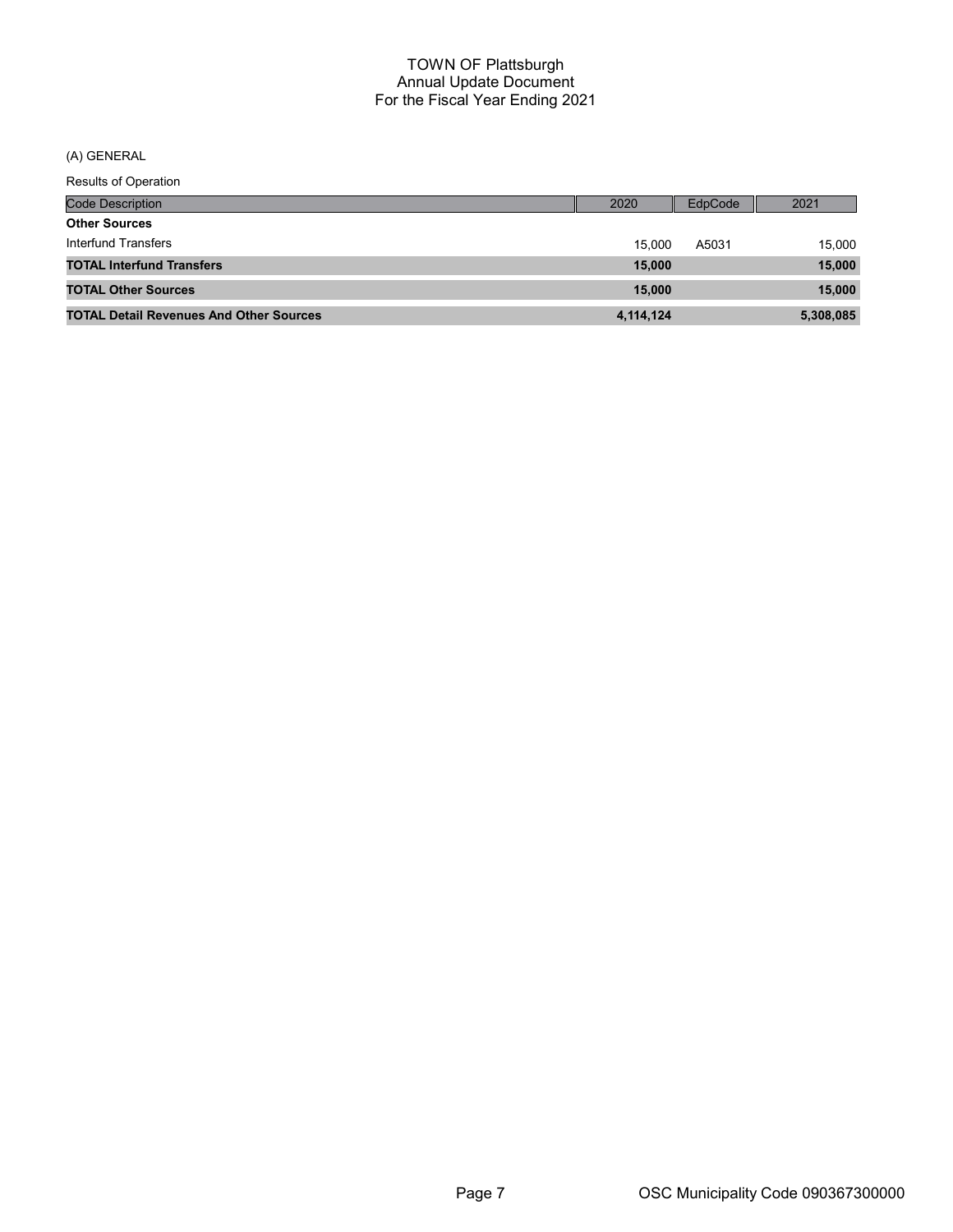#### (A) GENERAL

| <b>Code Description</b>                   | 2020    | EdpCode | 2021    |
|-------------------------------------------|---------|---------|---------|
| <b>Expenditures</b>                       |         |         |         |
| Legislative Board, Pers Serv              | 52,000  | A10101  | 52,000  |
| Legislative Board, Equip & Cap Outlay     |         | A10102  |         |
| Legislative Board, Contr Expend           | 2,603   | A10104  | 200     |
| Legislative Board, Empl Bnfts             | 11,150  | A10108  | 11,403  |
| <b>TOTAL Legislative Board</b>            | 65,753  |         | 63,603  |
| Municipal Court, Pers Serv                | 249,590 | A11101  | 256,572 |
| Municipal Court, Equip & Cap Outlay       | 334     | A11102  | 1,457   |
| Municipal Court, Contr Expend             | 31,677  | A11104  | 26,125  |
| Municipal Court, Empl Bnfts               | 103,204 | A11108  | 100,946 |
| <b>TOTAL Municipal Court</b>              | 384,805 |         | 385,100 |
| Supervisor, pers Serv                     | 75,500  | A12201  | 75,500  |
| Supervisor, equip & Cap Outlay            |         | A12202  |         |
| Supervisor,contr Expend                   | 2,235   | A12204  | 778     |
| Supervisor, empl Bnfts                    | 36,105  | A12208  | 36,649  |
| <b>TOTAL Supervisor</b>                   | 113,840 |         | 112,927 |
| Auditor, Contr Expend                     | 26,500  | A13204  | 26,500  |
| <b>TOTAL Auditor</b>                      | 26,500  |         | 26,500  |
| Tax Collection, pers Serv                 | 54,705  | A13301  | 54,213  |
| Tax Collection, equip & Cap Outlay        | 637     | A13302  |         |
| Tax Collection, contr Expend              | 8,626   | A13304  | 7,238   |
| Tax Collection, empl Bnfts                | 12,502  | A13308  | 13,872  |
| <b>TOTAL Tax Collection</b>               | 76,470  |         | 75,323  |
| Assessment, Pers Serv                     | 113,989 | A13551  | 120,949 |
| Assessment, Equip & Cap Outlay            |         | A13552  |         |
| Assessment, Contr Expend                  | 32,394  | A13554  | 32,645  |
| Assessment, Empl Bnfts                    | 48,400  | A13558  | 49,266  |
| <b>TOTAL Assessment</b>                   | 194,783 |         | 202,860 |
| Clerk, pers Serv                          | 44,276  | A14101  | 42,250  |
| Clerk, equip & Cap Outlay                 |         | A14102  | 3,890   |
| Clerk, contr Expend                       | 5,066   | A14104  | 2,307   |
| Clerk, empl Bnfts                         | 7,799   | A14108  | 4,303   |
| <b>TOTAL Clerk</b>                        | 57,141  |         | 52,750  |
| Law, Pers Serv                            | 31,611  | A14201  | 31,611  |
| Law, Contr Expend                         | 50,048  | A14204  | 50,083  |
| Law, Empl Bnfts                           | 12,086  | A14208  | 10,897  |
| <b>TOTAL Law</b>                          | 93,745  |         | 92,591  |
| Personnel, Pers Serv                      | 232,203 | A14301  | 243,609 |
| Personnel, equip & Cap Outlay             |         | A14302  | 1,114   |
| Personnel, Contr Expend                   | 581     | A14304  | 590     |
| Personnel, Empl Bnfts                     | 126,884 | A14308  | 119,468 |
| <b>TOTAL Personnel</b>                    | 359,668 |         | 364,781 |
| Elections, Contr Expend                   | 34,118  | A14504  | 34,700  |
| <b>TOTAL Elections</b>                    | 34,118  |         | 34,700  |
| Central Services Admin,equip & Cap Outlay | 642     | A16102  | 25,564  |
| Central Services Admin,contr Expend       | 71,135  | A16104  | 103,770 |
| <b>TOTAL Central Services Admin</b>       | 71,777  |         | 129,334 |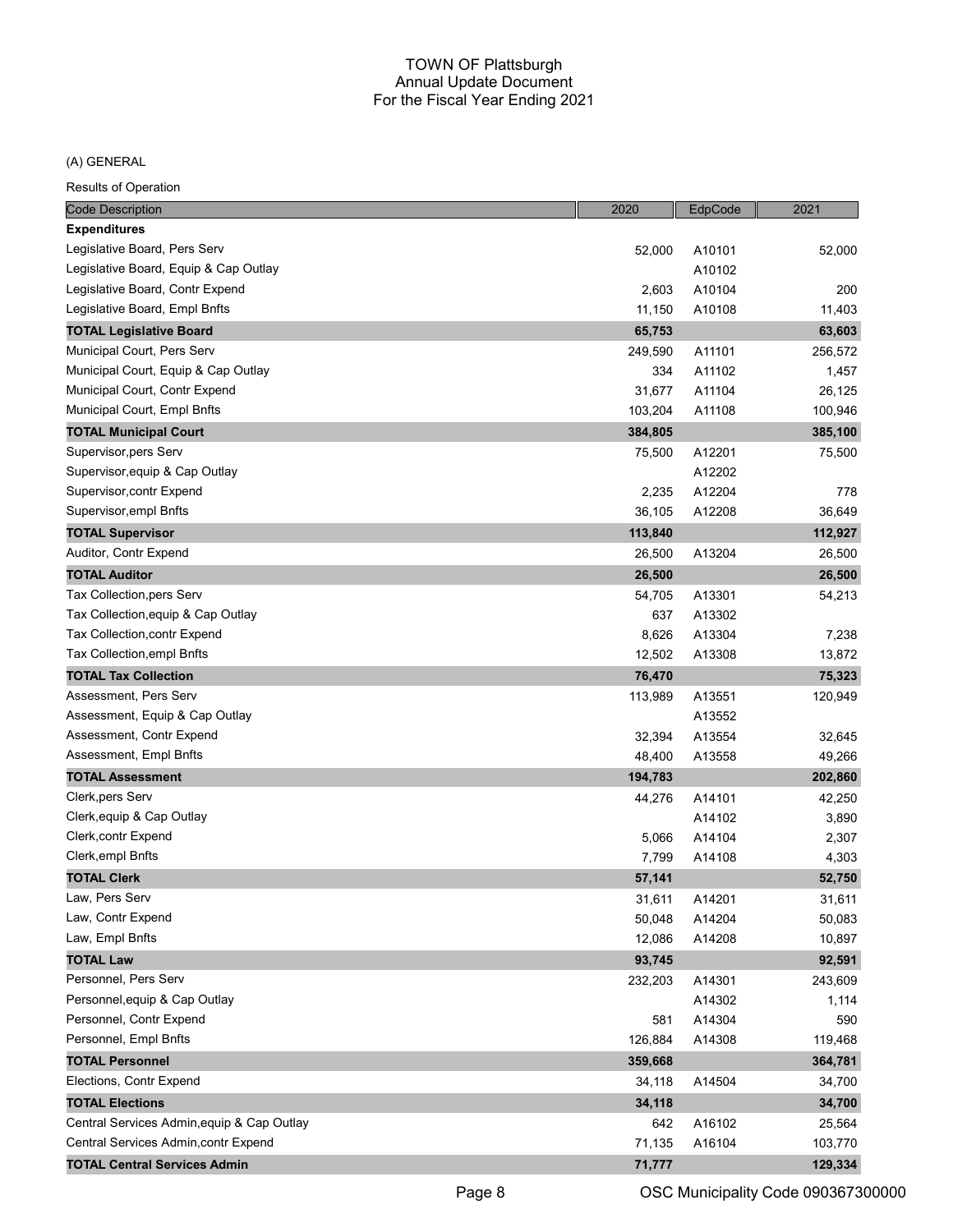## (A) GENERAL

| <b>Code Description</b>                          | 2020      | EdpCode | 2021      |
|--------------------------------------------------|-----------|---------|-----------|
| <b>Expenditures</b>                              |           |         |           |
| Operation of Plant, Pers Serv                    | 263,415   | A16201  | 297,525   |
| Operation of Plant, Equip & Cap Outlay           | 79,956    | A16202  | 142,484   |
| Operation of Plant, Contr Expend                 | 149,349   | A16204  | 166,860   |
| Operation of Plant, Empl Bnfts                   | 174,677   | A16208  | 178,940   |
| <b>TOTAL Operation of Plant</b>                  | 667,397   |         | 785,809   |
| Unallocated Insurance, Contr Expend              | 60,769    | A19104  | 55,482    |
| <b>TOTAL Unallocated Insurance</b>               | 60,769    |         | 55,482    |
| Municipal Assn Dues, Contr Expend                | 1,500     | A19204  | 1,500     |
| <b>TOTAL Municipal Assn Dues</b>                 | 1,500     |         | 1,500     |
| <b>TOTAL General Government Support</b>          | 2,208,266 |         | 2,383,260 |
| Traffic Control, Equip & Cap Outlay              |           | A33102  | 482       |
| Traffic Control, Contr Expen                     | 1,276     | A33104  | 1,114     |
| <b>TOTAL Traffic Control</b>                     | 1,276     |         | 1,596     |
| Control of Animals, Pers Serv                    | 13,956    | A35101  | 12,670    |
| Control of Animals, Equip & Cap Outlay           | 91        | A35102  |           |
| Control of Animals, Contr Expend                 | 7,851     | A35104  | 7,533     |
| Control of Animals, Empl Bnfts                   | 3,048     | A35108  | 2,936     |
| <b>TOTAL Control of Animals</b>                  | 24,946    |         | 23,139    |
| <b>TOTAL Public Safety</b>                       | 26,222    |         | 24,735    |
| Registrar of Vital Statistics, Pers Serv         | 600       | A40201  | 600       |
| Registrar of Vital Stat, Empl Bnfts              | 143       | A40208  | 68        |
| <b>TOTAL Registrar of Vital Stat</b>             | 743       |         | 668       |
| TOTAL Health                                     | 743       |         | 668       |
| Street Admin, Pers Serv                          | 96,151    | A50101  | 86,535    |
| Street Admin, Contr Expend                       | 1,157     | A50104  | 717       |
| Street Admin, Empl Bnfts                         | 54,905    | A50108  | 56,151    |
| <b>TOTAL Street Admin</b>                        | 152,213   |         | 143,403   |
| <b>TOTAL Transportation</b>                      | 152,213   |         | 143,403   |
| Community Action, Contr Expend                   | 21,123    | A63104  | 21,018    |
| <b>TOTAL Community Action</b>                    | 21,123    |         | 21,018    |
| Programs For Aging, Pers Serv                    | 11,564    | A67721  | 12,416    |
| Programs For Aging, Contr Expend                 | 311       | A67724  | 132       |
| Programs For Aging, Empl Bnfts                   | 5,909     | A67728  | 6,067     |
| <b>TOTAL Programs For Aging</b>                  | 17,784    |         | 18,615    |
| <b>TOTAL Economic Assistance And Opportunity</b> | 38,907    |         | 39,633    |
| Youth Prog, Pers Serv                            | 122,569   | A73101  | 130,165   |
| Youth Prog, Equip & Cap Outlay                   |           | A73102  |           |
| Youth Prog, Contr Expend                         | 20,566    | A73104  | 26,044    |
| Youth Prog, Empl Bnfts                           | 57,619    | A73108  | 60,100    |
| <b>TOTAL Youth Prog</b>                          | 200,754   |         | 216,309   |
| Historian, Pers Serv                             | 1,000     | A75101  | 1,000     |
| Historian, Equip & Cap Outlay                    |           | A75102  |           |
| Historian, Contr Expend                          | 315       | A75104  | 28        |
| Historian, Empl Bnfts                            | 79        | A75108  | 79        |
| <b>TOTAL Historian</b>                           | 1,394     |         | 1,107     |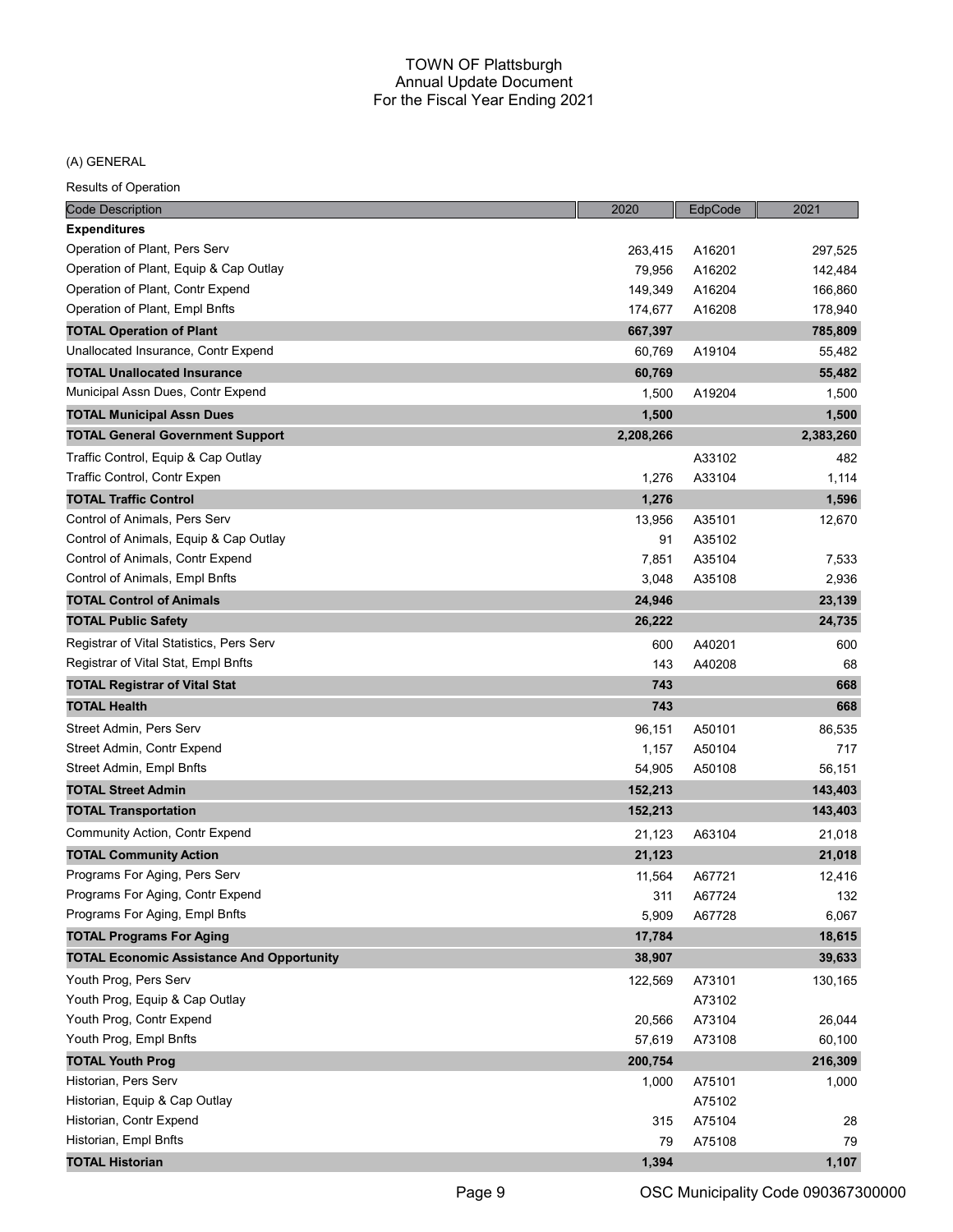(A) GENERAL

| <b>Code Description</b>                         | 2020        | EdpCode | 2021      |
|-------------------------------------------------|-------------|---------|-----------|
| <b>Expenditures</b>                             |             |         |           |
| Celebrations, Contr Expend                      | 1,500       | A75504  | 500       |
| <b>TOTAL Celebrations</b>                       | 1,500       |         | 500       |
| <b>TOTAL Culture And Recreation</b>             | 203,648     |         | 217,916   |
| Zoning, Pers Serv                               | 235,770     | A80101  | 250,829   |
| Zoning, Equip & Cap Outlay                      |             | A80102  |           |
| Zoning, Contr Expend                            | 43.778      | A80104  | 41,388    |
| Zoning, Empl Bnfts                              | 106,397     | A80108  | 110,523   |
| <b>TOTAL Zoning</b>                             | 385,945     |         | 402,740   |
| Planning, Pers Serv                             | 183,499     | A80201  | 190,944   |
| Planning, Equip & Cap Outlay                    | 1.100       | A80202  |           |
| Planning, Contr Expend                          | 39,782      | A80204  | 65,034    |
| Planning, Empl Bnfts                            | 89,122      | A80208  | 92,319    |
| <b>TOTAL Planning</b>                           | 313,503     |         | 348,297   |
| Research, Contr Expend                          | 165,649     | A80304  | 112,795   |
| <b>TOTAL Research</b>                           | 165,649     |         | 112,795   |
| Cemetery, Contr Expend                          | 11,664      | A88104  | 18,757    |
| <b>TOTAL Cemetery</b>                           | 11,664      |         | 18,757    |
| <b>TOTAL Home And Community Services</b>        | 876,761     |         | 882,589   |
| <b>TOTAL Expenditures</b>                       | 3,506,760   |         | 3,692,204 |
| Transfers, Capital Projects Fund                |             | A99509  | 597,308   |
| <b>TOTAL Operating Transfers</b>                | $\bf{0}$    |         | 597,308   |
| <b>TOTAL Other Uses</b>                         | $\mathbf 0$ |         | 597,308   |
| <b>TOTAL Detail Expenditures And Other Uses</b> | 3,506,760   |         | 4,289,512 |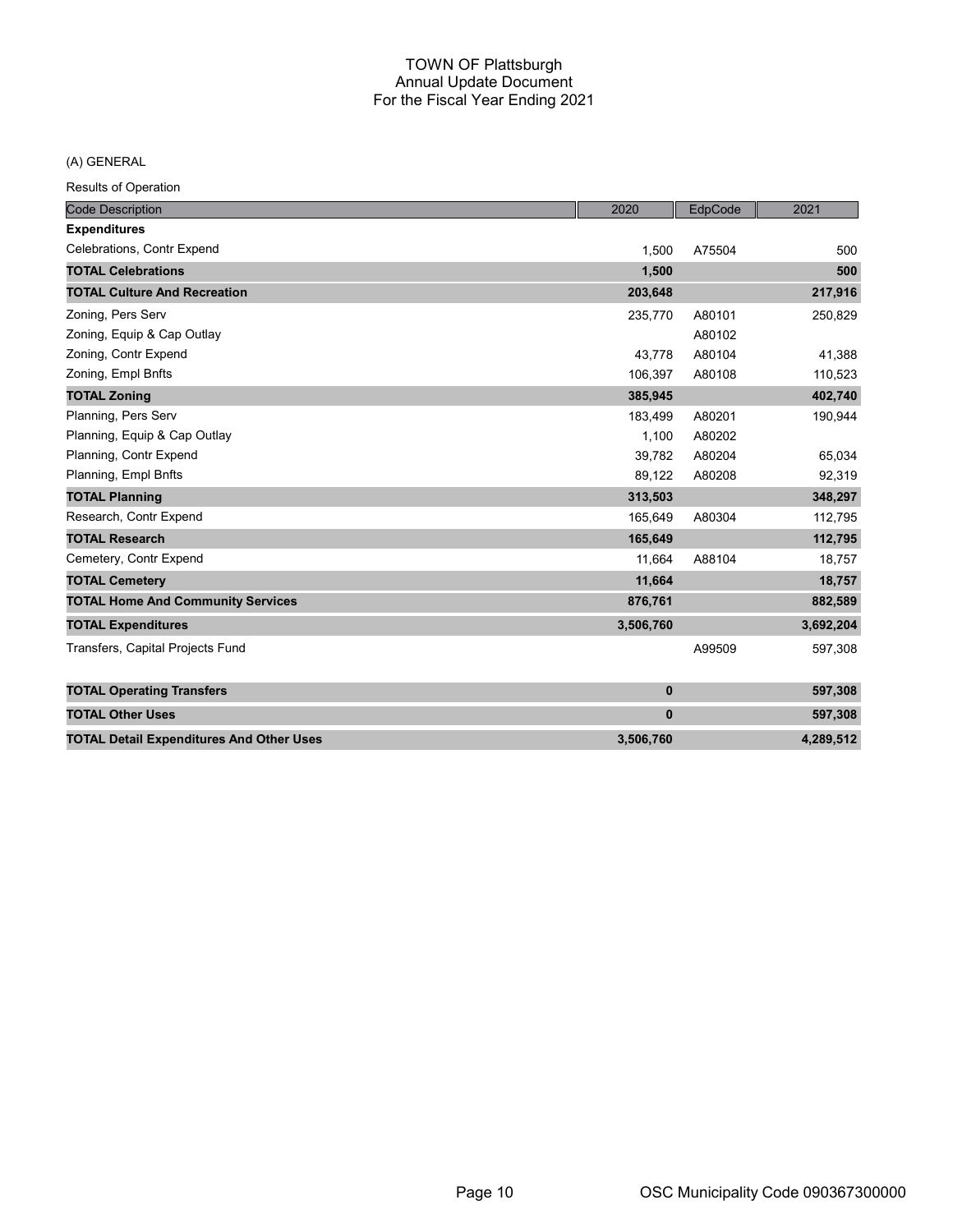(A) GENERAL

Analysis of Changes in Fund Balance

| <b>Code Description</b>                    | 2020      | EdpCode | 2021      |
|--------------------------------------------|-----------|---------|-----------|
| Analysis of Changes in Fund Balance        |           |         |           |
| <b>Fund Balance - Beginning of Year</b>    | 3,392,759 | A8021   | 4,000,060 |
| Prior Period Adj -Decrease In Fund Balance | 63        | A8015   |           |
| <b>Restated Fund Balance - Beg of Year</b> | 3,392,696 | A8022   | 4,000,060 |
| ADD - REVENUES AND OTHER SOURCES           | 4,114,124 |         | 5,308,085 |
| DEDUCT - EXPENDITURES AND OTHER USES       | 3,506,760 |         | 4.289.512 |
| <b>Fund Balance - End of Year</b>          | 4.000.060 | A8029   | 5,018,633 |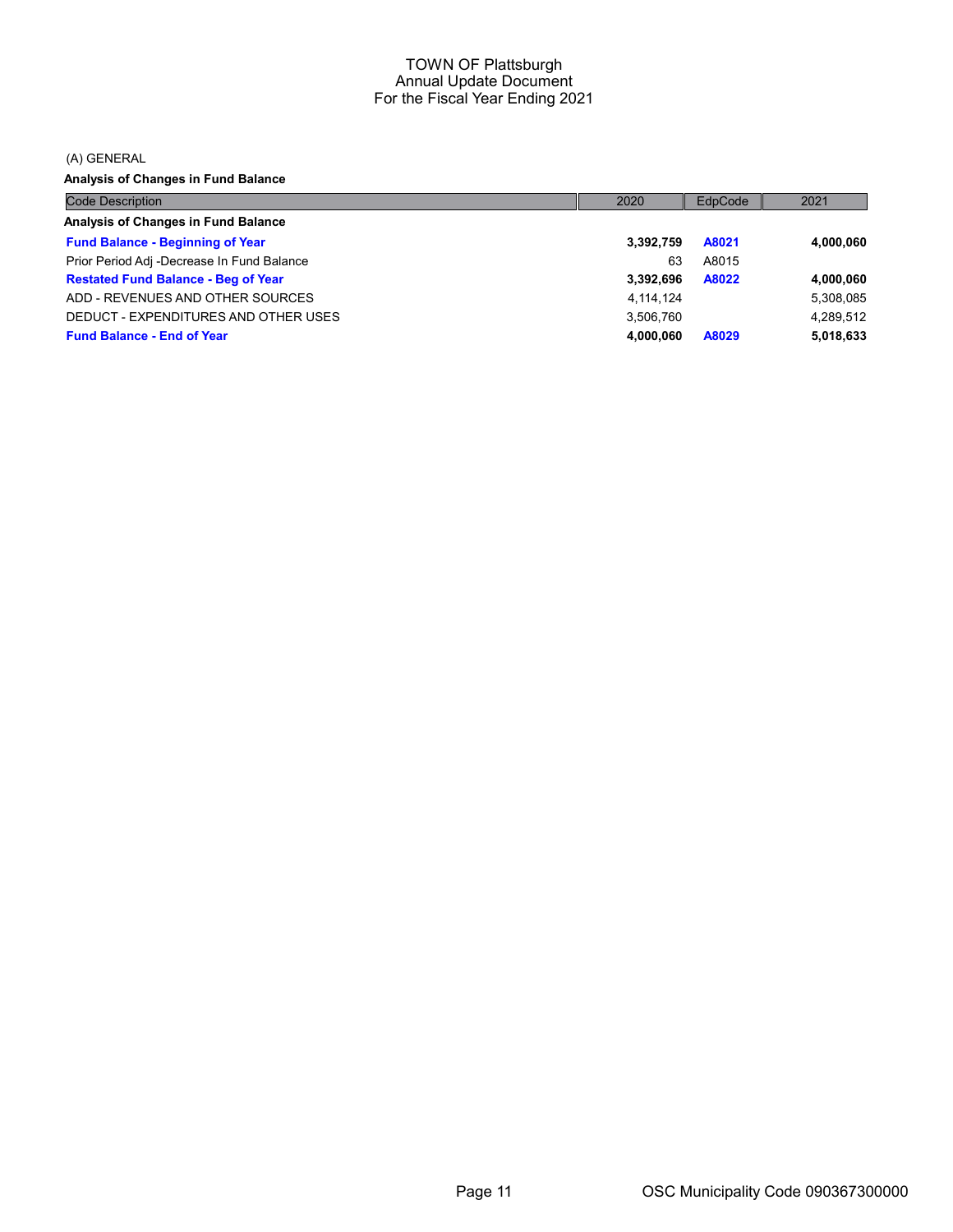## (A) GENERAL

Budget Summary

| <b>Code Description</b>                           | 2021      | EdpCode | 2022      |
|---------------------------------------------------|-----------|---------|-----------|
| <b>Estimated Revenues</b>                         |           |         |           |
| Est Rev - Real Property Taxes                     | 36,000    | A1049N  | 39,000    |
| Est Rev - Non Property Tax Items                  | 2,348,539 | A1199N  | 3,011,359 |
| Est Rev - Departmental Income                     | 13,000    | A1299N  | 13,500    |
| Est Rev - Intergovernmental Charges               | 70,500    | A2399N  | 50,500    |
| Est Rev - Use of Money And Property               | 29,700    | A2499N  | 20,830    |
| Est Rev - Licenses And Permits                    | 94,550    | A2599N  | 139,350   |
| Est Rev - Fines And Forfeitures                   | 250,000   | A2649N  | 275,000   |
| Est Rev - Interfund Revenues                      | 15,000    | A2801N  | 15,000    |
| Est Rev - State Aid                               | 453,242   | A3099N  | 590,803   |
| <b>TOTAL Estimated Revenues</b>                   | 3,310,531 |         | 4,155,342 |
| Appropriated Fund Balance                         | 654,311   | A599N   | 343,390   |
| <b>TOTAL Estimated Other Sources</b>              | 654,311   |         | 343,390   |
| <b>TOTAL Estimated Revenues And Other Sources</b> | 3,964,842 |         | 4,498,732 |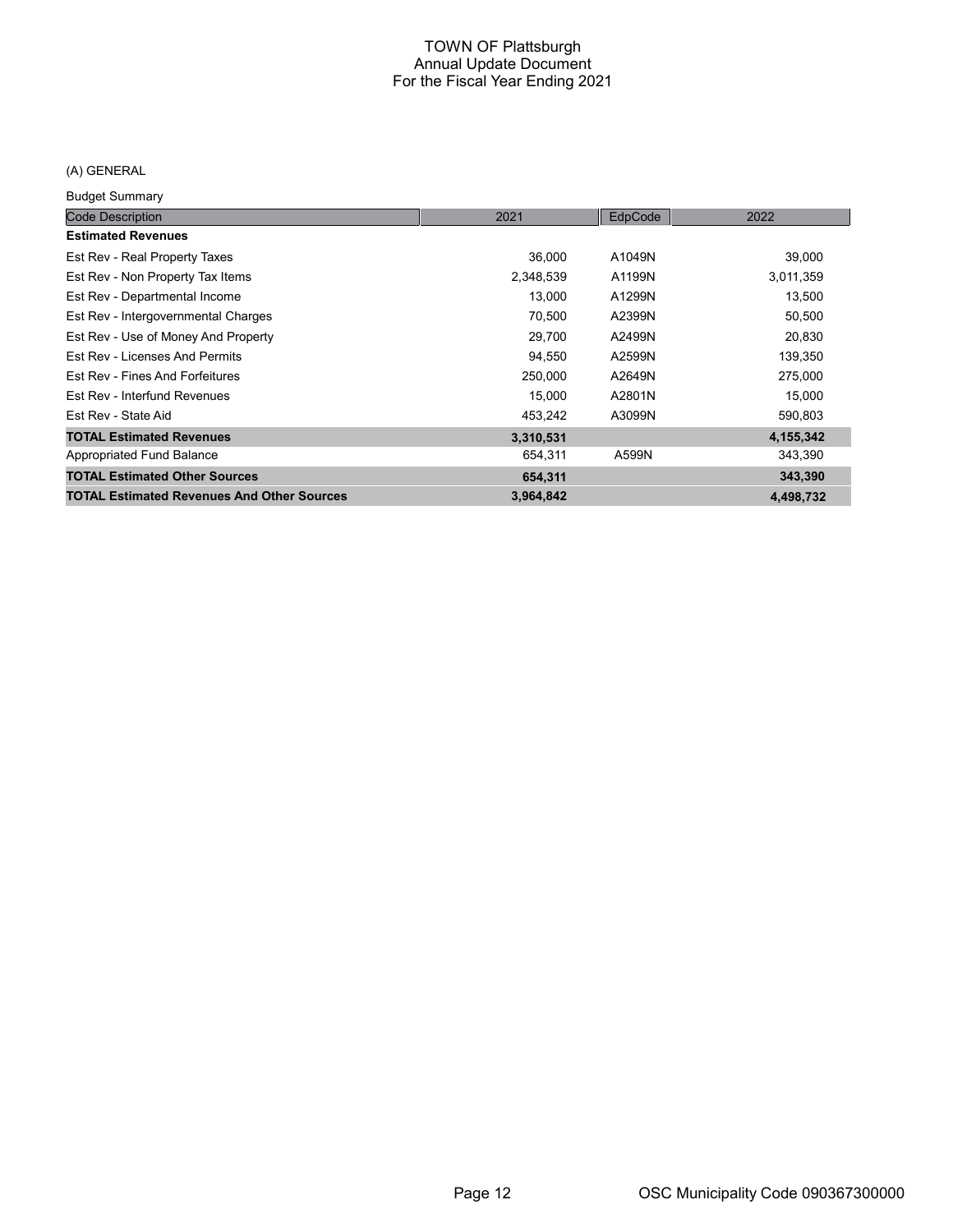## (A) GENERAL

Budget Summary

| <b>Code Description</b>                    | 2021      | EdpCode | 2022      |
|--------------------------------------------|-----------|---------|-----------|
| Appropriations                             |           |         |           |
| App - General Government Support           | 2,452,037 | A1999N  | 2,740,006 |
| App - Public Safety                        | 35.200    | A3999N  | 40,968    |
| App - Health                               | 698       | A4999N  | 714       |
| App - Transportation                       | 153,525   | A5999N  | 155,906   |
| App - Economic Assistance And Opportunity  | 49.407    | A6999N  | 59,906    |
| App - Culture And Recreation               | 246.825   | A7999N  | 311,297   |
| App - Home And Community Services          | 977,150   | A8999N  | 1,114,935 |
| App - Debt Service                         | 0         | A9899N  | 0         |
| <b>TOTAL Appropriations</b>                | 3,914,842 |         | 4,423,732 |
| <b>Other Budgetary Purposes</b>            | 50,000    | A962N   | 75,000    |
| <b>TOTAL Other Uses</b>                    | 50,000    |         | 75,000    |
| <b>TOTAL Appropriations And Other Uses</b> | 3,964,842 |         | 4,498,732 |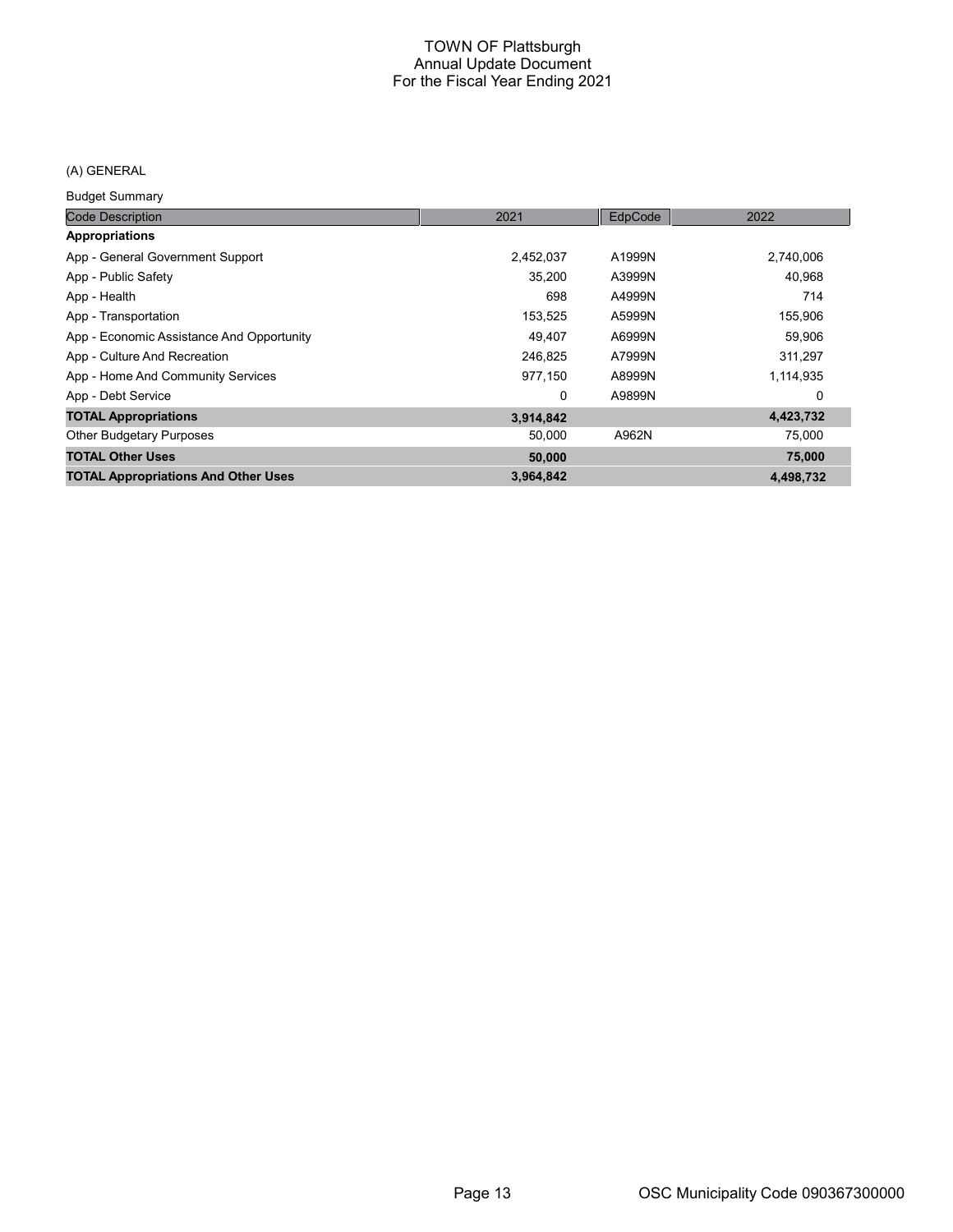| <b>Code Description</b>                                | 2020      | EdpCode      | 2021      |
|--------------------------------------------------------|-----------|--------------|-----------|
| <b>Assets</b>                                          |           |              |           |
| Cash                                                   | 1,222,604 | <b>DA200</b> | 1,687,677 |
| <b>TOTAL Cash</b>                                      | 1,222,604 |              | 1,687,677 |
| <b>Accounts Receivable</b>                             | 6,450     | DA380        | 5,120     |
| <b>TOTAL Other Receivables (net)</b>                   | 6,450     |              | 5,120     |
| Due From State And Federal Government                  |           | DA410        | 310,843   |
| <b>TOTAL State And Federal Aid Receivables</b>         | 0         |              | 310,843   |
| Due From Other Funds                                   |           | DA391        |           |
| <b>TOTAL Due From Other Funds</b>                      | 0         |              | $\bf{0}$  |
| Due From Other Governments                             | 478,658   | DA440        | 200,000   |
| <b>TOTAL Due From Other Governments</b>                | 478,658   |              | 200,000   |
| <b>Prepaid Expenses</b>                                | 119,243   | DA480        | 31,609    |
| <b>TOTAL Prepaid Expenses</b>                          | 119,243   |              | 31,609    |
| <b>TOTAL Assets and Deferred Outflows of Resources</b> | 1,826,955 |              | 2,235,249 |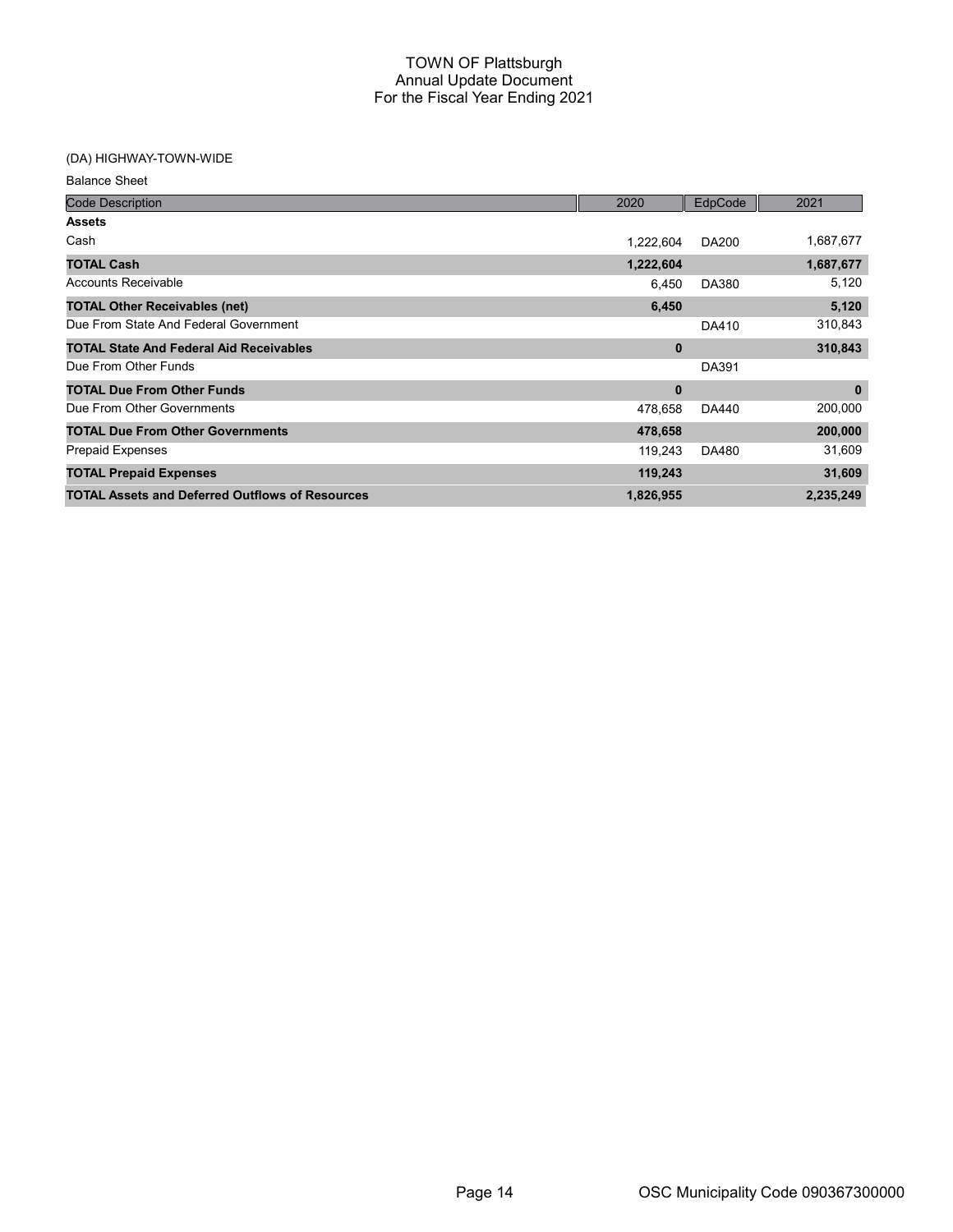| <b>Balance Sheet</b>                                        |              |              |           |
|-------------------------------------------------------------|--------------|--------------|-----------|
| <b>Code Description</b>                                     | 2020         | EdpCode      | 2021      |
| <b>Accounts Payable</b>                                     | 21.070       | DA600        | 42,932    |
| <b>TOTAL Accounts Payable</b>                               | 21,070       |              | 42,932    |
| <b>Accrued Liabilities</b>                                  | 31,472       | DA601        | 43,480    |
| <b>TOTAL Accrued Liabilities</b>                            | 31,472       |              | 43,480    |
| <b>Other Liabilities</b>                                    |              | DA688        | 242,557   |
| <b>TOTAL Other Liabilities</b>                              | $\mathbf{0}$ |              | 242,557   |
| Due To Other Governments                                    |              | DA631        | 16,246    |
| <b>TOTAL Due To Other Governments</b>                       | $\mathbf{0}$ |              | 16,246    |
| <b>TOTAL Liabilities</b>                                    | 52,542       |              | 345,215   |
| <b>Deferred Inflows of Resources</b>                        |              |              |           |
| Deferred Inflow of Resources                                | 16.616       | DA691        | 37,840    |
| <b>TOTAL Deferred Inflows of Resources</b>                  | 16,616       |              | 37,840    |
| <b>TOTAL Deferred Inflows of Resources</b>                  | 16,616       |              | 37,840    |
| <b>Fund Balance</b>                                         |              |              |           |
| Not in Spendable Form                                       | 119,243      | DA806        | 31,609    |
| <b>TOTAL Nonspendable Fund Balance</b>                      | 119,243      |              | 31,609    |
| Assigned Appropriated Fund Balance                          | 375.000      | <b>DA914</b> | 195,297   |
| Assigned Unappropriated Fund Balance                        | 1,263,554    | DA915        | 1,625,288 |
| <b>TOTAL Assigned Fund Balance</b>                          | 1,638,554    |              | 1,820,585 |
| <b>TOTAL Fund Balance</b>                                   | 1,757,797    |              | 1,852,194 |
| <b>TOTAL Liabilities, Deferred Inflows And Fund Balance</b> | 1,826,955    |              | 2,235,249 |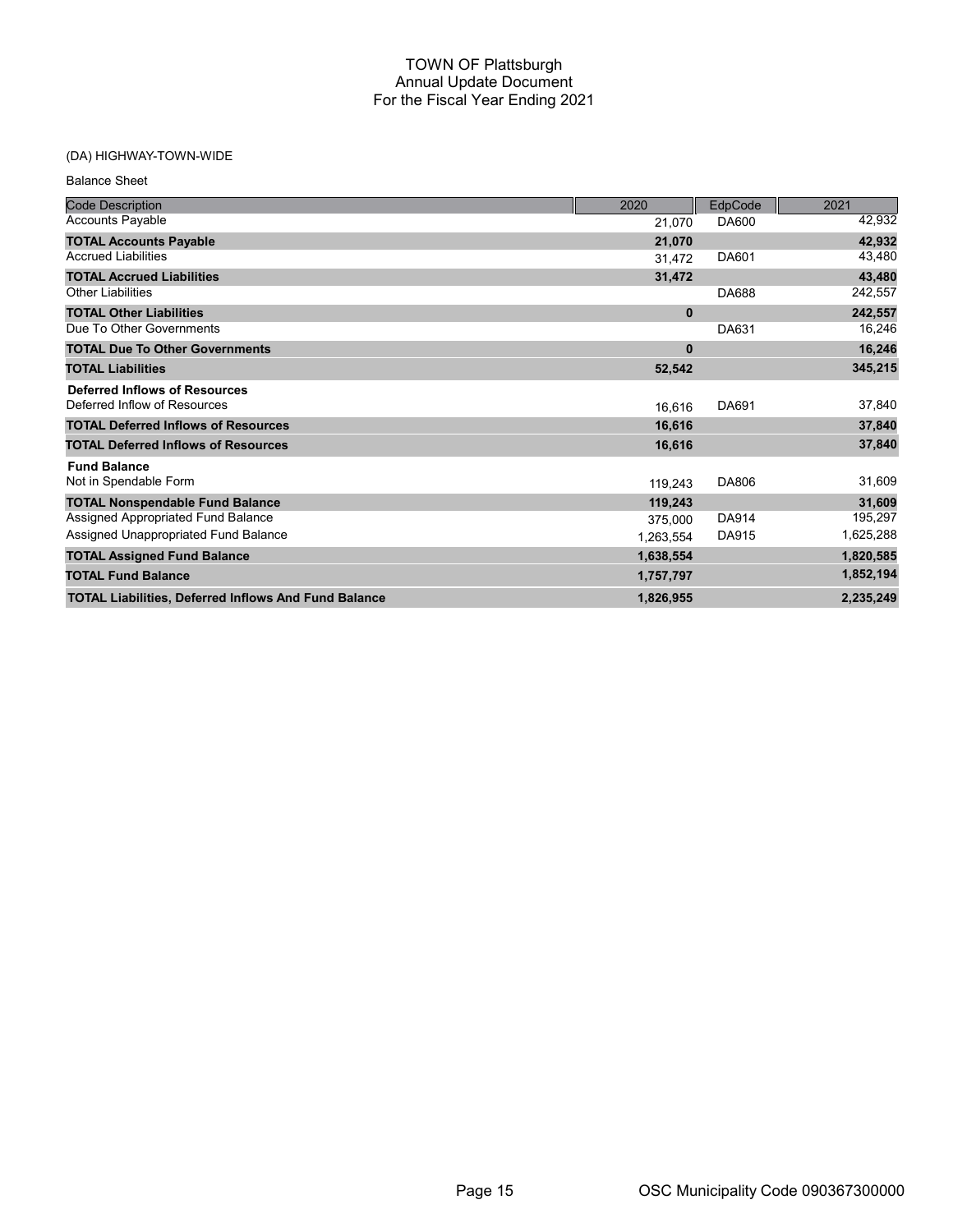| <b>Results of Operation</b>                             |              |         |              |
|---------------------------------------------------------|--------------|---------|--------------|
| <b>Code Description</b>                                 | 2020         | EdpCode | 2021         |
| <b>Revenues</b>                                         |              |         |              |
| <b>Real Property Taxes</b>                              | 1,051,320    | DA1001  | 1,063,307    |
| <b>TOTAL Real Property Taxes</b>                        | 1,051,320    |         | 1,063,307    |
| Other Payments In Lieu of Taxes                         | 17.639       | DA1081  | 22,895       |
| <b>TOTAL Real Property Tax Items</b>                    | 17,639       |         | 22,895       |
| Sales Tax (from County)                                 | 1,101,335    | DA1120  | 938,102      |
| <b>TOTAL Non Property Tax Items</b>                     | 1,101,335    |         | 938,102      |
| Snow Removal Services-Other Govts                       | 77,498       | DA2302  | 78,654       |
| <b>TOTAL Intergovernmental Charges</b>                  | 77,498       |         | 78,654       |
| <b>Interest And Earnings</b>                            | 4.949        | DA2401  | 846          |
| <b>TOTAL Use of Money And Property</b>                  | 4,949        |         | 846          |
| Sales of Scrap & Excess Materials                       | 1,430        | DA2650  | 1.948        |
| Sales of Equipment                                      | 15,690       | DA2665  | 416          |
| <b>Insurance Recoveries</b>                             |              | DA2680  | 13,789       |
| <b>TOTAL Sale of Property And Compensation For Loss</b> | 17,120       |         | 16,153       |
| Refunds of Prior Year's Expenditures                    |              | DA2701  | 23,233       |
| Unclassified (specify)                                  |              | DA2770  | 16,615       |
| <b>TOTAL Miscellaneous Local Sources</b>                | $\mathbf 0$  |         | 39,848       |
| St Aid, Consolidated Highway Aid                        | 177,798      | DA3501  | 310,843      |
| <b>TOTAL State Aid</b>                                  | 177,798      |         | 310,843      |
| Fed Aid Emer Disaster Assist                            |              | DA4960  |              |
| <b>TOTAL Federal Aid</b>                                | $\mathbf{0}$ |         | $\mathbf{0}$ |
| <b>TOTAL Revenues</b>                                   | 2,447,659    |         | 2,470,648    |
| <b>TOTAL Detail Revenues And Other Sources</b>          | 2,447,659    |         | 2,470,648    |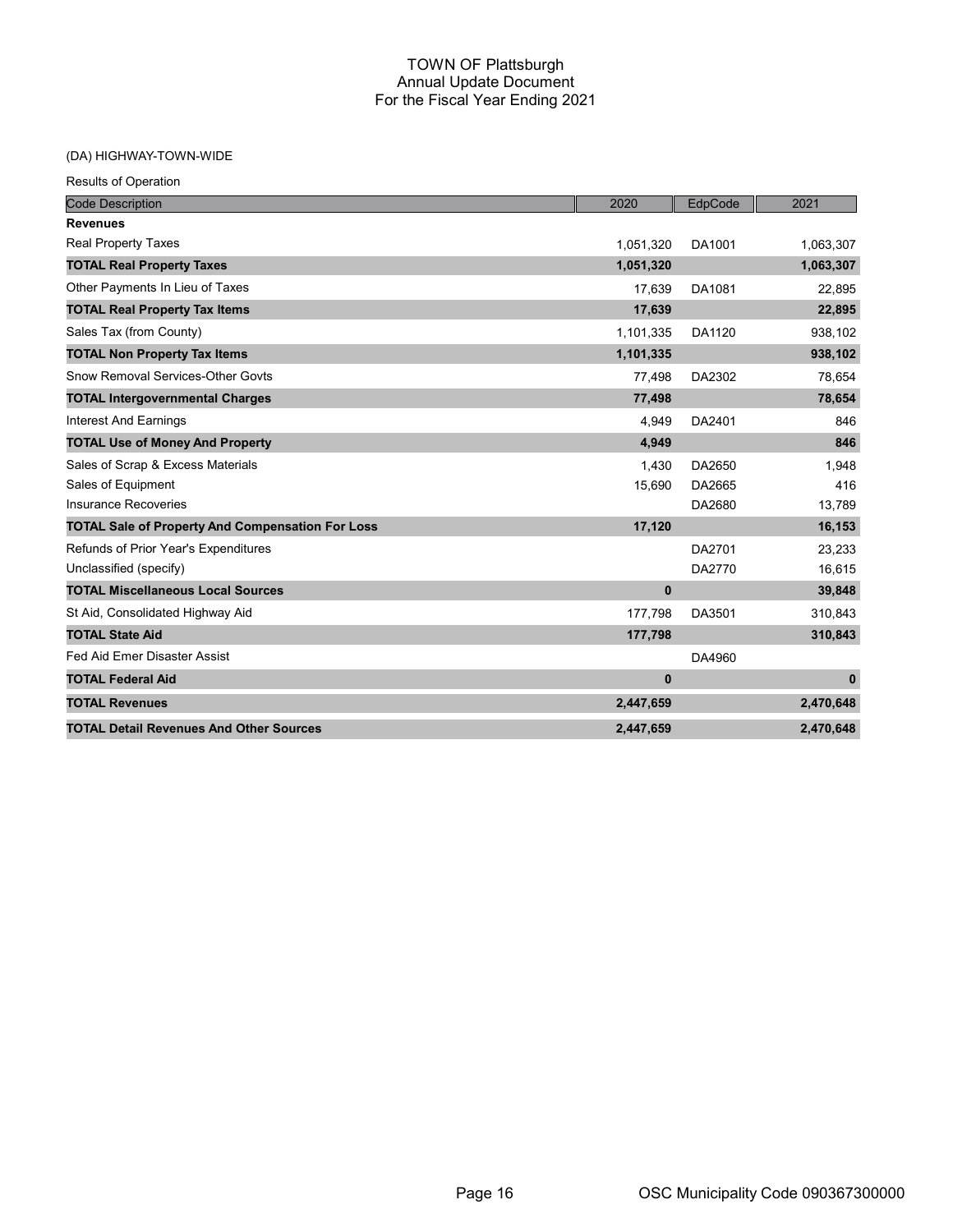## (DA) HIGHWAY-TOWN-WIDE

| <b>Code Description</b>                         | 2020         | EdpCode | 2021         |
|-------------------------------------------------|--------------|---------|--------------|
| <b>Expenditures</b>                             |              |         |              |
| Maint of Streets, Pers Serv                     | 196,445      | DA51101 | 202,721      |
| Maint of Streets, Contr Expend                  | 174,644      | DA51104 | 24,031       |
| <b>TOTAL Maint of Streets</b>                   | 371,089      |         | 226,752      |
| Perm Improve Highway, Pers Serv                 | 310,057      | DA51121 | 275,478      |
| Perm Improve Highway, Equip & Cap Outlay        | 177,799      | DA51122 | 310,843      |
| Perm Improve Highway, Contr Expend              | 46,057       | DA51124 | 116,590      |
| <b>TOTAL Perm Improve Highway</b>               | 533,913      |         | 702,911      |
| Machinery, Equip & Cap Outlay                   | 215,464      | DA51302 | 180,320      |
| Machinery, Contr Expend                         | 163,175      | DA51304 | 187,477      |
| <b>TOTAL Machinery</b>                          | 378,639      |         | 367,797      |
| Snow Removal, Pers Serv                         | 258,478      | DA51421 | 299,856      |
| Snow Removal, Contr Expend                      | 177,941      | DA51424 | 190,315      |
| <b>TOTAL Snow Removal</b>                       | 436,419      |         | 490,171      |
| Services Other Govts, Pers Serv                 | 8,362        | DA51481 | 12,042       |
| Services Other Govts, Contr Expend              | 43,650       | DA51484 | 64,694       |
| <b>TOTAL Services Other Govts</b>               | 52,012       |         | 76,736       |
| <b>TOTAL Transportation</b>                     | 1,772,072    |         | 1,864,367    |
| State Retirement, Empl Bnfts                    | 106,750      | DA90108 | 121,179      |
| Social Security, Empl Bnfts                     | 56,888       | DA90308 | 58,418       |
| Worker's Compensation, Empl Bnfts               | 93,661       | DA90408 | 92,891       |
| Disability Insurance, Empl Bnfts                | 158          | DA90558 | 175          |
| Hospital & Medical (dental) Ins, Empl Bnft      | 227,283      | DA90608 | 239,221      |
| <b>TOTAL Employee Benefits</b>                  | 484,740      |         | 511,884      |
| Debt Principal, Installment Bonds               |              | DA97206 |              |
| <b>TOTAL Debt Principal</b>                     | $\mathbf{0}$ |         | $\mathbf 0$  |
| Debt Interest, Installment Bonds                |              | DA97207 |              |
| <b>TOTAL Debt Interest</b>                      | $\bf{0}$     |         | $\mathbf{0}$ |
| <b>TOTAL Expenditures</b>                       | 2,256,812    |         | 2,376,251    |
| <b>TOTAL Detail Expenditures And Other Uses</b> | 2,256,812    |         | 2,376,251    |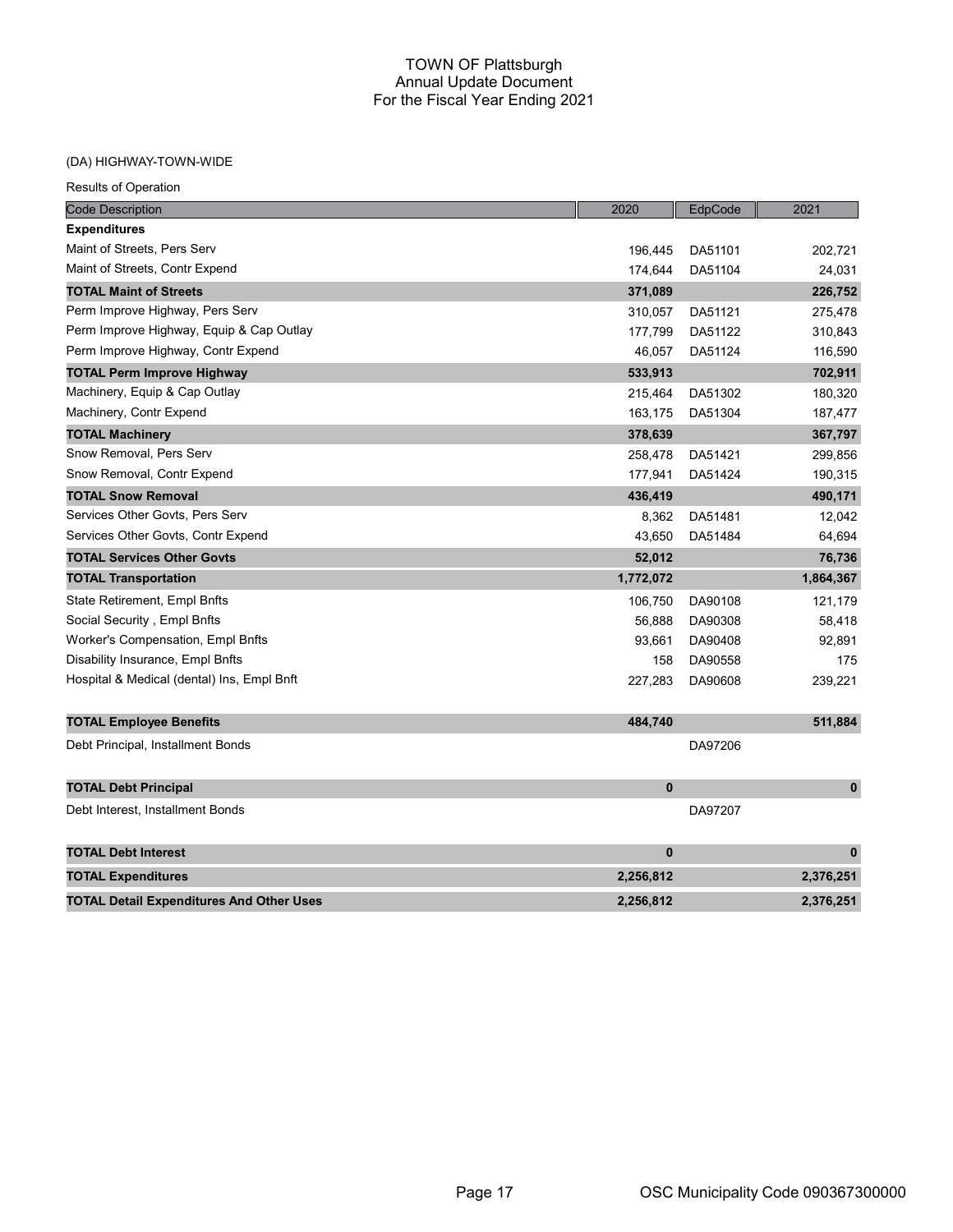### (DA) HIGHWAY-TOWN-WIDE

## Analysis of Changes in Fund Balance

| <b>Code Description</b>                    | 2020      | EdpCode       | 2021      |
|--------------------------------------------|-----------|---------------|-----------|
| Analysis of Changes in Fund Balance        |           |               |           |
| <b>Fund Balance - Beginning of Year</b>    | 1.566.950 | <b>DA8021</b> | 1,757,797 |
| <b>Restated Fund Balance - Beg of Year</b> | 1.566.950 | <b>DA8022</b> | 1,757,797 |
| ADD - REVENUES AND OTHER SOURCES           | 2,447,659 |               | 2,470,648 |
| DEDUCT - EXPENDITURES AND OTHER USES       | 2.256.812 |               | 2,376,251 |
| <b>Fund Balance - End of Year</b>          | 1.757.797 | <b>DA8029</b> | 1,852,194 |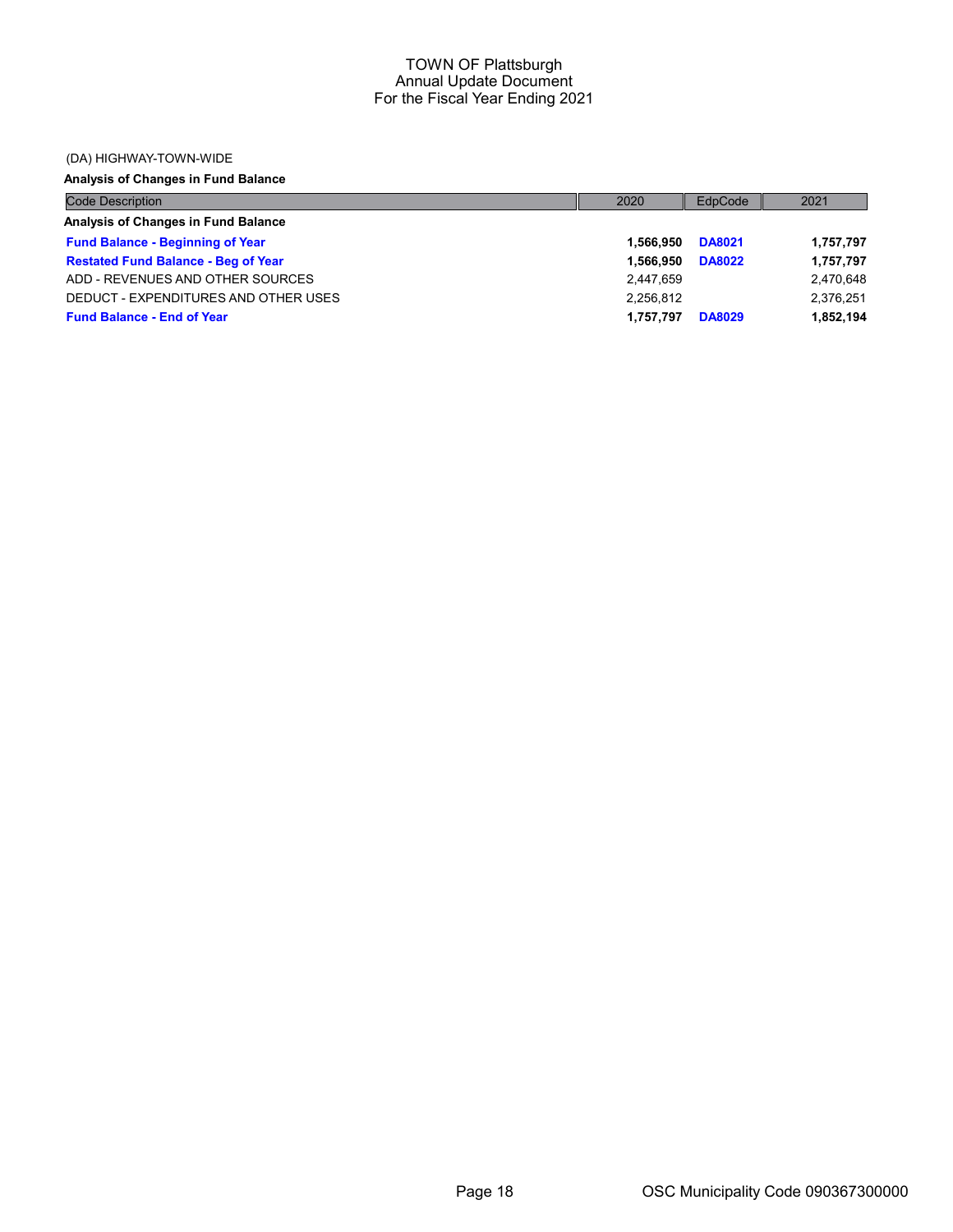| <b>Budget Summary</b>                             |           |               |           |
|---------------------------------------------------|-----------|---------------|-----------|
| <b>Code Description</b>                           | 2021      | EdpCode       | 2022      |
| <b>Estimated Revenues</b>                         |           |               |           |
| Est Rev - Real Property Taxes                     | 1,079,553 | DA1049N       | 1,056,886 |
| Est Rev - Non Property Tax Items                  | 815.935   | DA1199N       | 1,174,166 |
| Est Rev - Intergovernmental Charges               | 79.000    | DA2399N       | 80.500    |
| Est Rev - Use of Money And Property               | 3.212     | DA2499N       | 1.200     |
| Est Rev - State Aid                               | 120.000   | DA3099N       | 200.000   |
| <b>TOTAL Estimated Revenues</b>                   | 2,097,700 |               | 2,512,752 |
| Appropriated Fund Balance                         | 375,000   | <b>DA599N</b> | 179.000   |
| <b>TOTAL Estimated Other Sources</b>              | 375,000   |               | 179,000   |
| <b>TOTAL Estimated Revenues And Other Sources</b> | 2,472,700 |               | 2,691,752 |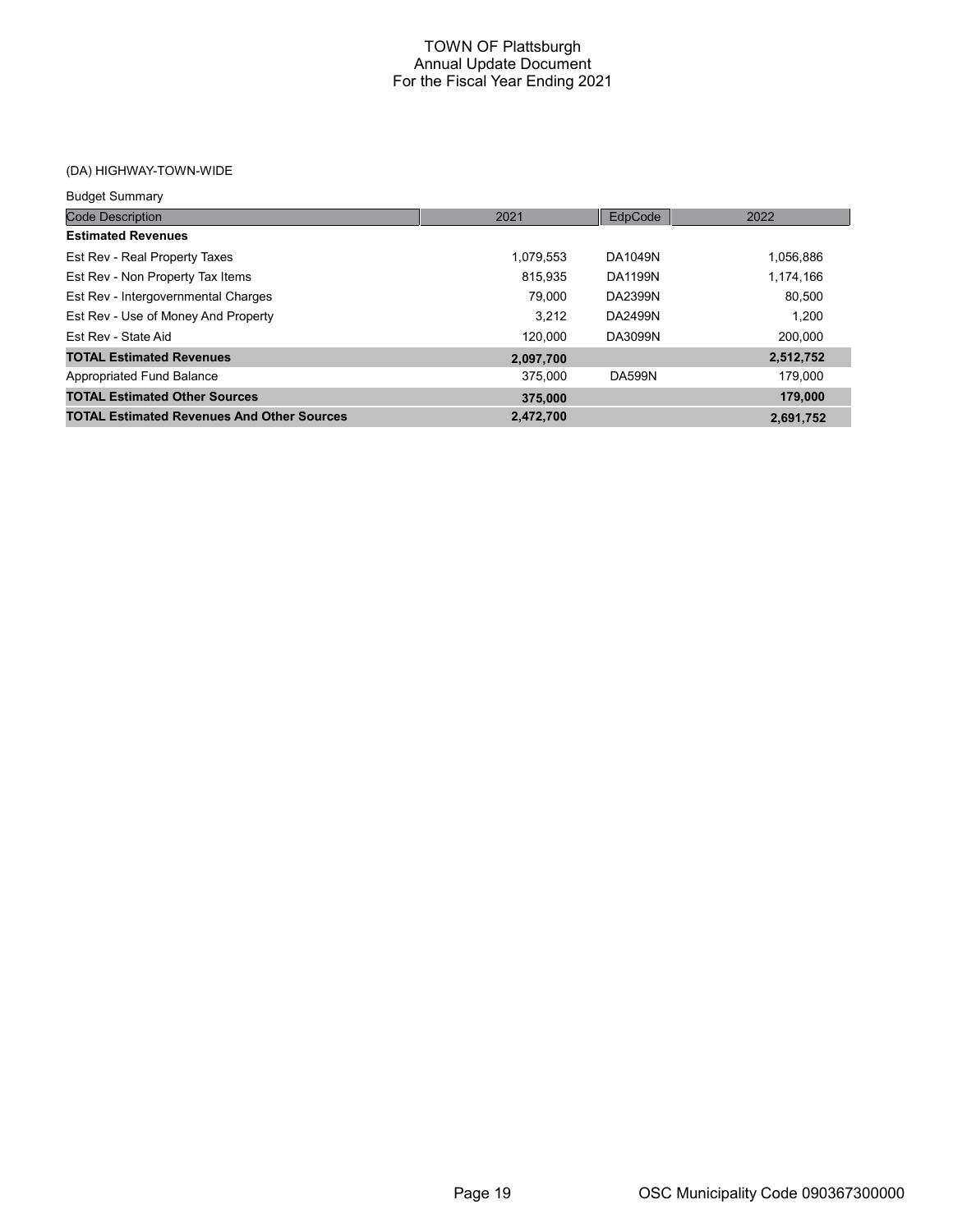| <b>Budget Summary</b>                      |           |         |           |
|--------------------------------------------|-----------|---------|-----------|
| <b>Code Description</b>                    | 2021      | EdpCode | 2022      |
| Appropriations                             |           |         |           |
| App - Transportation                       | 1.934.400 | DA5999N | 2,145,000 |
| App - Employee Benefits                    | 538.300   | DA9199N | 546.752   |
| <b>TOTAL Appropriations</b>                | 2,472,700 |         | 2,691,752 |
| <b>TOTAL Appropriations And Other Uses</b> | 2,472,700 |         | 2,691,752 |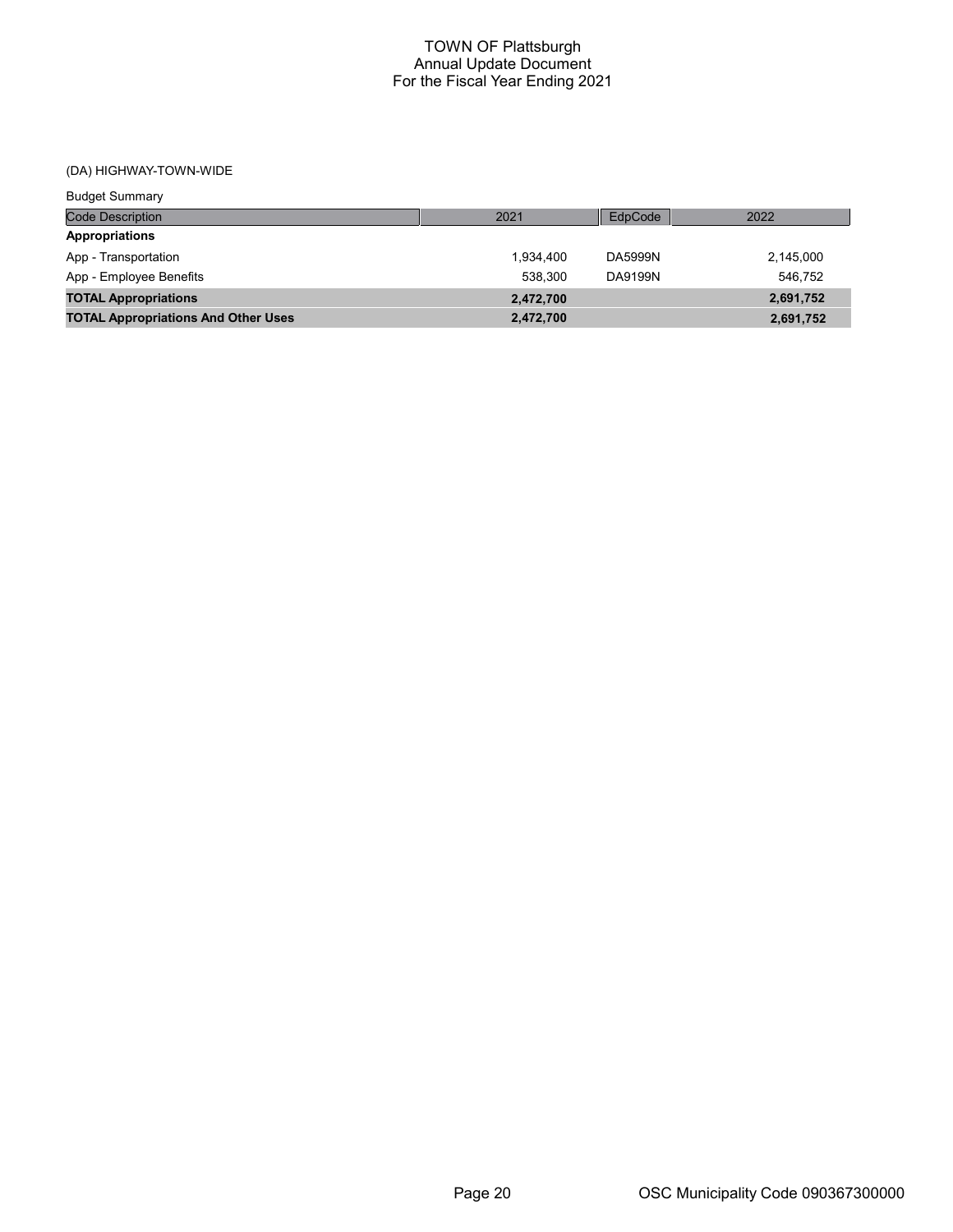## (H) CAPITAL PROJECTS

Balance Sheet

| <b>Code Description</b>                                | 2020       | EdpCode          | 2021      |
|--------------------------------------------------------|------------|------------------|-----------|
| <b>Assets</b>                                          |            |                  |           |
| Cash                                                   | 10,502,661 | H <sub>200</sub> | 8,582,699 |
| <b>TOTAL Cash</b>                                      | 10,502,661 |                  | 8,582,699 |
| Due From State And Federal Government                  | 99.577     | H410             | 99,577    |
| <b>TOTAL State And Federal Aid Receivables</b>         | 99,577     |                  | 99,577    |
| Due From Other Funds                                   | 0          | H391             | 497,308   |
| <b>TOTAL Due From Other Funds</b>                      | $\bf{0}$   |                  | 497,308   |
| <b>TOTAL Assets and Deferred Outflows of Resources</b> | 10,602,238 |                  | 9,179,584 |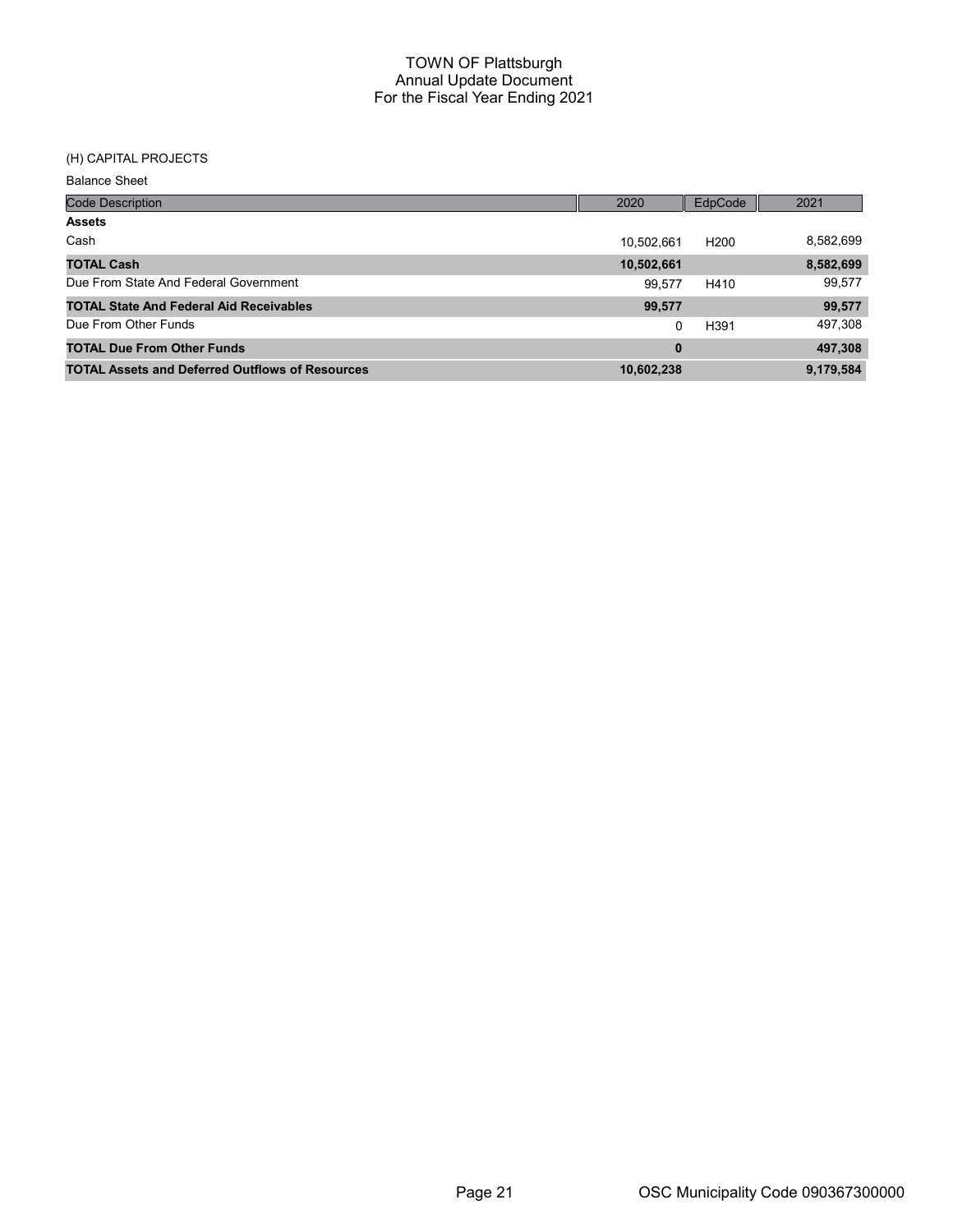### (H) CAPITAL PROJECTS

| <b>Balance Sheet</b>                                        |             |         |              |
|-------------------------------------------------------------|-------------|---------|--------------|
| <b>Code Description</b>                                     | 2020        | EdpCode | 2021         |
| <b>Accounts Payable</b>                                     | 3,228,502   | H600    | 924,514      |
| <b>TOTAL Accounts Payable</b>                               | 3,228,502   |         | 924,514      |
| <b>Bond Anticipation Notes Payable</b>                      | 5,325,000   | H626    | 8,000,000    |
| <b>TOTAL Notes Payable</b>                                  | 5,325,000   |         | 8,000,000    |
| <b>Other Liabilities</b>                                    | 0           | H688    | 370,259      |
| <b>TOTAL Other Liabilities</b>                              | $\bf{0}$    |         | 370,259      |
| Due To Other Funds                                          |             | H630    | 74,000       |
| <b>TOTAL Due To Other Funds</b>                             | $\bf{0}$    |         | 74,000       |
| <b>TOTAL Liabilities</b>                                    | 8,553,502   |         | 9,368,773    |
| <b>Fund Balance</b>                                         |             |         |              |
| <b>Capital Reserve</b>                                      | $\mathbf 0$ | H878    |              |
| <b>TOTAL Restricted Fund Balance</b>                        | $\bf{0}$    |         | $\bf{0}$     |
| Assigned Appropriated Fund Balance                          | $\Omega$    | H914    |              |
| Assigned Unappropriated Fund Balance                        | 2,978,512   | H915    | 1,932,251    |
| <b>TOTAL Assigned Fund Balance</b>                          | 2,978,512   |         | 1,932,251    |
| Unassigned Fund Balance                                     | $-929,776$  | H917    | $-2,121,442$ |
| <b>TOTAL Unassigned Fund Balance</b>                        | $-929,776$  |         | $-2,121,442$ |
| <b>TOTAL Fund Balance</b>                                   | 2,048,736   |         | $-189,191$   |
| <b>TOTAL Liabilities, Deferred Inflows And Fund Balance</b> | 10,602,238  |         | 9,179,582    |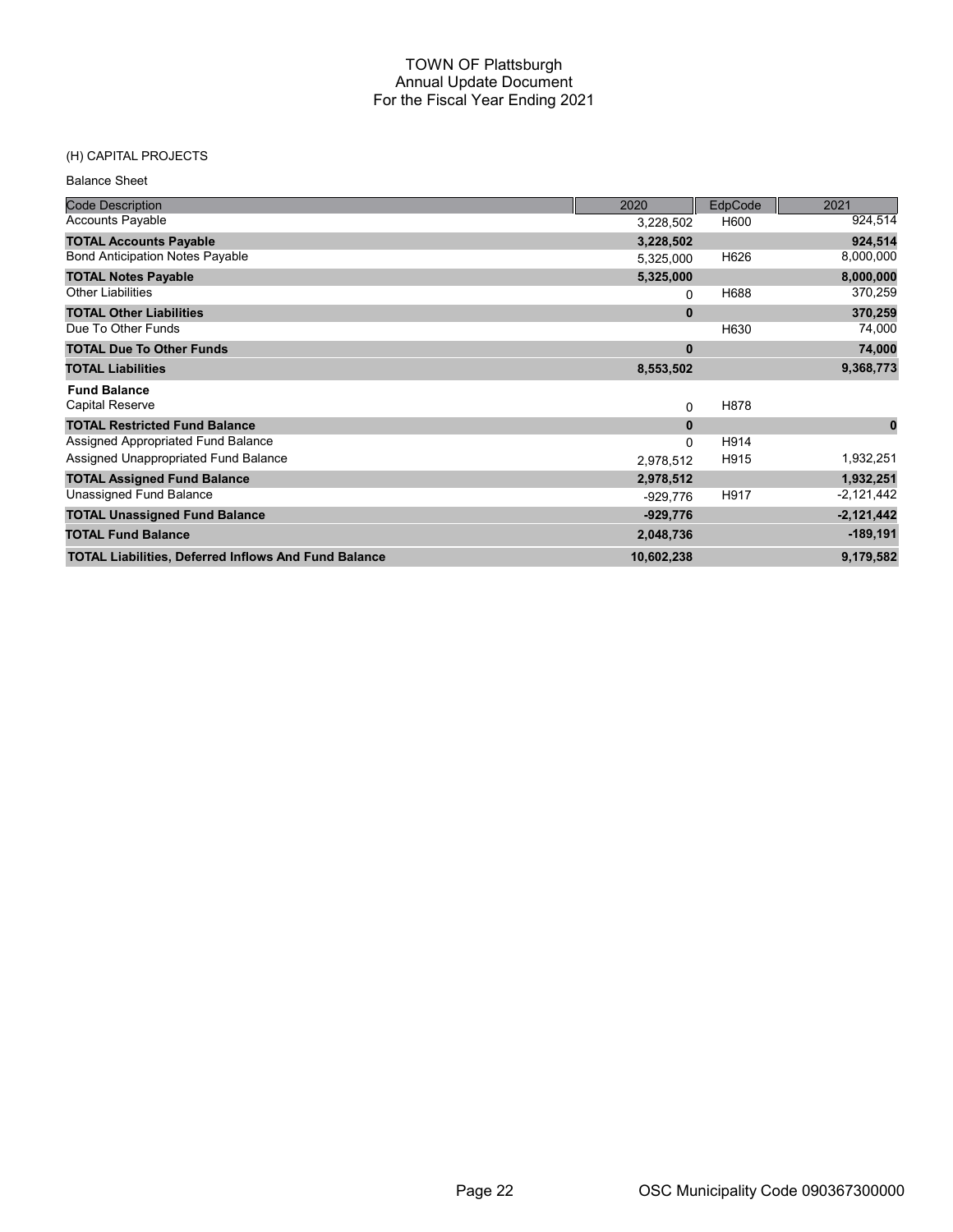## (H) CAPITAL PROJECTS

| <b>Code Description</b>                        | 2020         | EdpCode | 2021         |
|------------------------------------------------|--------------|---------|--------------|
| <b>Revenues</b>                                |              |         |              |
| Interest And Earnings                          | 59,580       | H2401   | 5,278        |
| <b>TOTAL Use of Money And Property</b>         | 59,580       |         | 5,278        |
| St Aid-Water Cap Proj                          |              | H3991   | 1,513,707    |
| <b>TOTAL State Aid</b>                         | $\bf{0}$     |         | 1,513,707    |
| Fed Aid, Water Cap Proj                        |              | H4991   | 0            |
| <b>TOTAL Federal Aid</b>                       | $\mathbf 0$  |         | $\mathbf{0}$ |
| <b>TOTAL Revenues</b>                          | 59,580       |         | 1,518,985    |
| <b>Interfund Transfers</b>                     | 0            | H5031   | 1,432,911    |
| <b>TOTAL Interfund Transfers</b>               | $\mathbf{0}$ |         | 1,432,911    |
| Serial Bonds                                   | 10,000,000   | H5710   |              |
| <b>Bans Redeemed From Appropriations</b>       | 674,909      | H5731   | 325,000      |
| <b>TOTAL Proceeds of Obligations</b>           | 10,674,909   |         | 325,000      |
| <b>TOTAL Other Sources</b>                     | 10,674,909   |         | 1,757,911    |
| <b>TOTAL Detail Revenues And Other Sources</b> | 10,734,489   |         | 3,276,896    |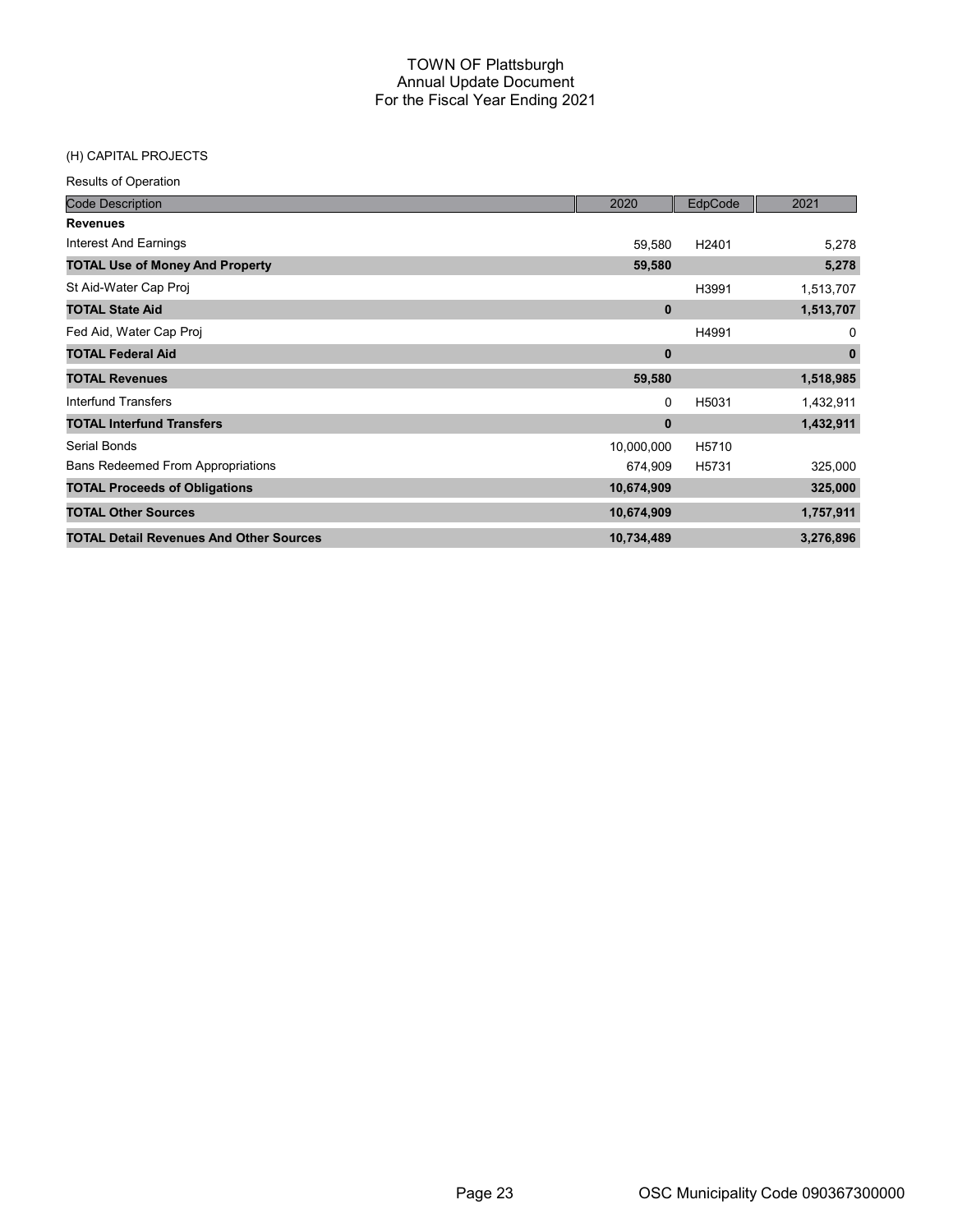#### (H) CAPITAL PROJECTS

| <b>Code Description</b>                         | 2020         | EdpCode | 2021         |
|-------------------------------------------------|--------------|---------|--------------|
| <b>Expenditures</b>                             |              |         |              |
| Traffic Control, Equip & Cap Outlay             |              | H33102  | 604,031      |
| <b>TOTAL Traffic Control</b>                    | 0            |         | 604,031      |
| <b>TOTAL Public Safety</b>                      | $\mathbf{0}$ |         | 604,031      |
| Sanitary Sewers, Equip & Cap Outlay             | 1,175,595    | H81202  | 638,114      |
| <b>TOTAL Sanitary Sewers</b>                    | 1,175,595    |         | 638,114      |
| Source Supply Pwr & Pump, Equp & Cap Outla      | 3,096,203    | H83202  | 3,915,665    |
| <b>TOTAL Source Supply Pwr &amp; Pump</b>       | 3,096,203    |         | 3,915,665    |
| Water Trans & Distrib, Equip & Cap Outlay       | 0            | H83402  |              |
| <b>TOTAL Water Trans &amp; Distrib</b>          | $\mathbf{0}$ |         | $\mathbf{0}$ |
| <b>TOTAL Home And Community Services</b>        | 4,271,798    |         | 4,553,779    |
| <b>TOTAL Expenditures</b>                       | 4,271,798    |         | 5,157,810    |
| Transfers, Other Funds                          | 0            | H99019  | 357,013      |
| <b>TOTAL Operating Transfers</b>                | $\mathbf{0}$ |         | 357,013      |
| <b>TOTAL Other Uses</b>                         | $\mathbf{0}$ |         | 357,013      |
| <b>TOTAL Detail Expenditures And Other Uses</b> | 4,271,798    |         | 5,514,823    |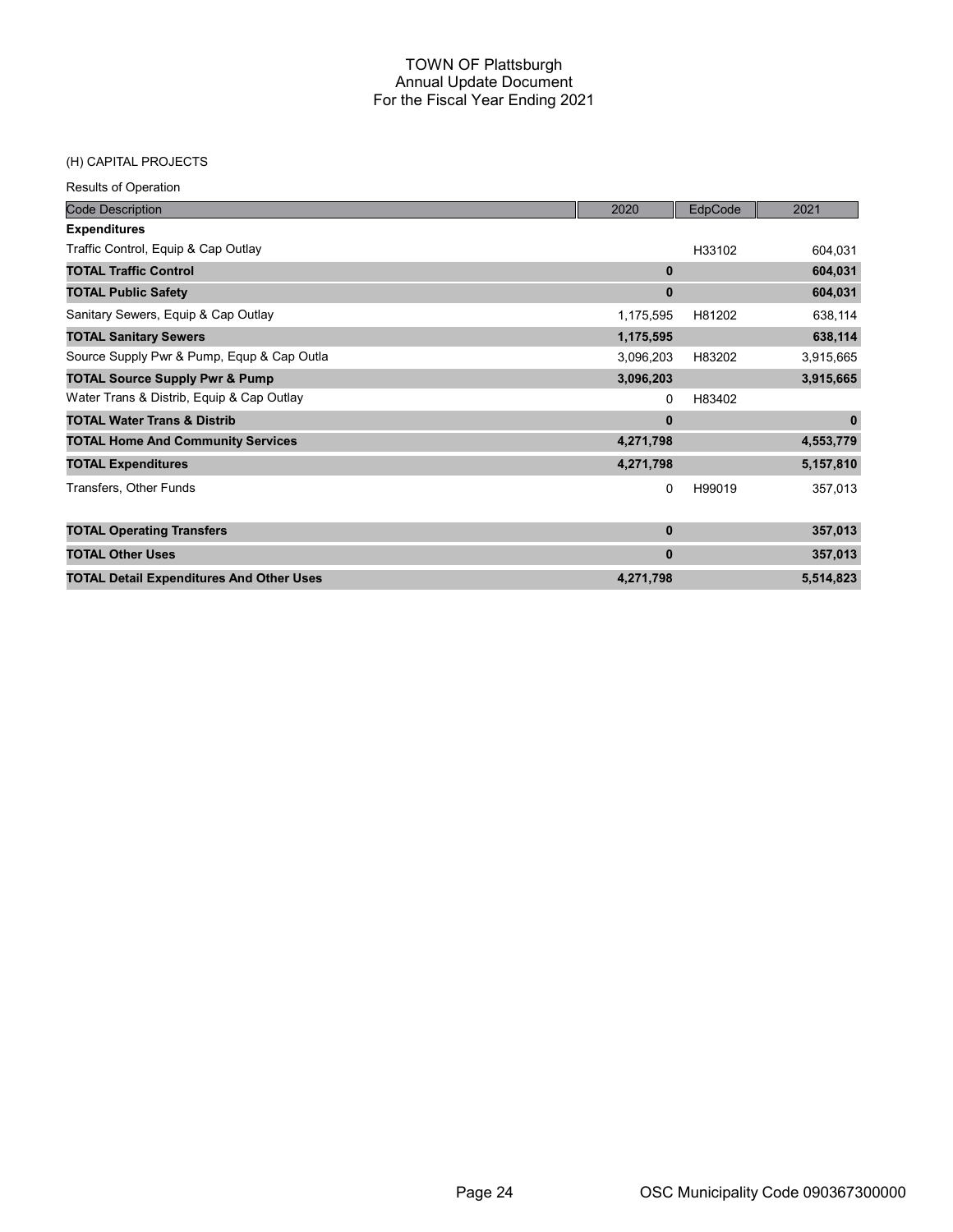### (H) CAPITAL PROJECTS

## Analysis of Changes in Fund Balance

| <b>Code Description</b>                    | 2020       | EdpCode | 2021       |
|--------------------------------------------|------------|---------|------------|
| Analysis of Changes in Fund Balance        |            |         |            |
| <b>Fund Balance - Beginning of Year</b>    | -4,439,090 | H8021   | 2,048,736  |
| Prior Period Adj -Increase In Fund Balance | 25.135     | H8012   |            |
| Prior Period Adj -Decrease In Fund Balance |            | H8015   |            |
| <b>Restated Fund Balance - Beg of Year</b> | -4,413,955 | H8022   | 2,048,736  |
| ADD - REVENUES AND OTHER SOURCES           | 10,734,489 |         | 3,276,896  |
| DEDUCT - EXPENDITURES AND OTHER USES       | 4,271,798  |         | 5,514,823  |
| <b>Fund Balance - End of Year</b>          | 2,048,736  | H8029   | $-189,191$ |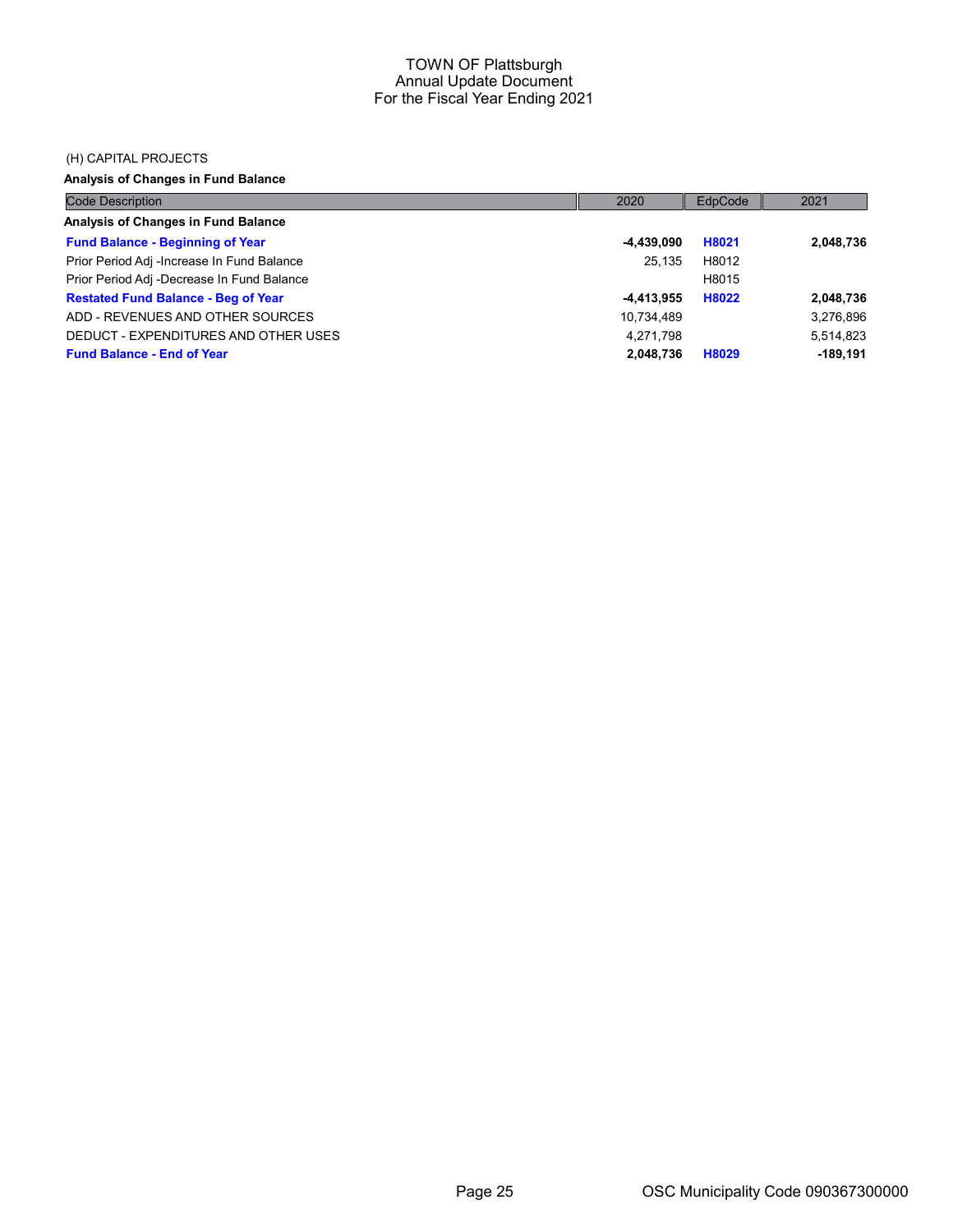## (H012) TREADWELLS MILLS WATER

Balance Sheet

| <b>Code Description</b>                                | 2020   | EdpCode          | 2021 |
|--------------------------------------------------------|--------|------------------|------|
| <b>Assets</b>                                          |        |                  |      |
| Cash                                                   | 71.571 | H <sub>200</sub> |      |
| <b>TOTAL Cash</b>                                      | 71.571 |                  | 0    |
| <b>TOTAL Assets and Deferred Outflows of Resources</b> | 71,571 |                  | 0    |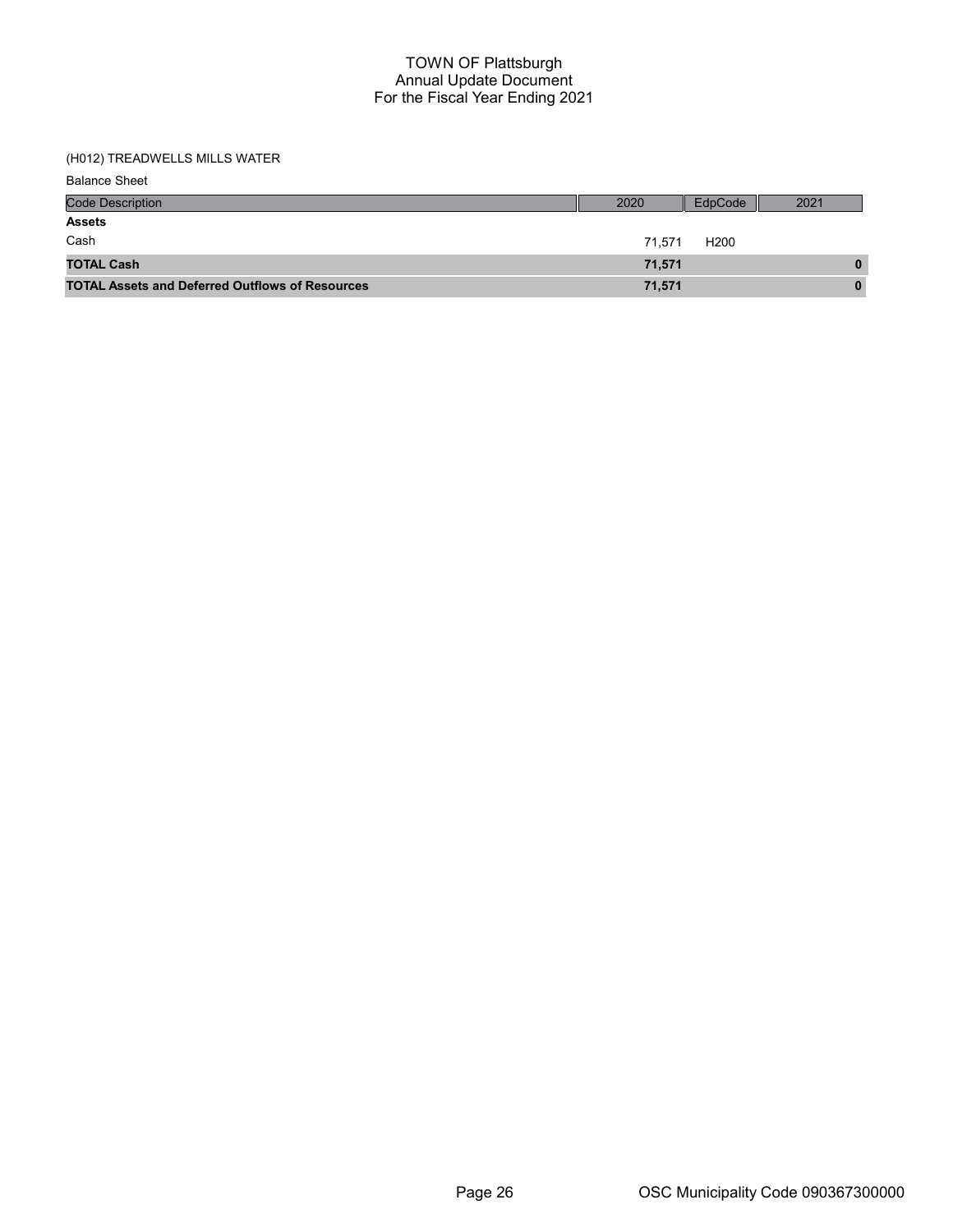## (H012) TREADWELLS MILLS WATER

Balance Sheet

| <b>Code Description</b>                                     | 2020   | EdpCode | 2021 |
|-------------------------------------------------------------|--------|---------|------|
| <b>Fund Balance</b><br>Assigned Unappropriated Fund Balance | 71.571 | H915    |      |
| <b>TOTAL Assigned Fund Balance</b>                          | 71,571 |         |      |
| <b>TOTAL Fund Balance</b>                                   | 71.571 |         |      |
| <b>TOTAL Liabilities, Deferred Inflows And Fund Balance</b> | 71,571 |         |      |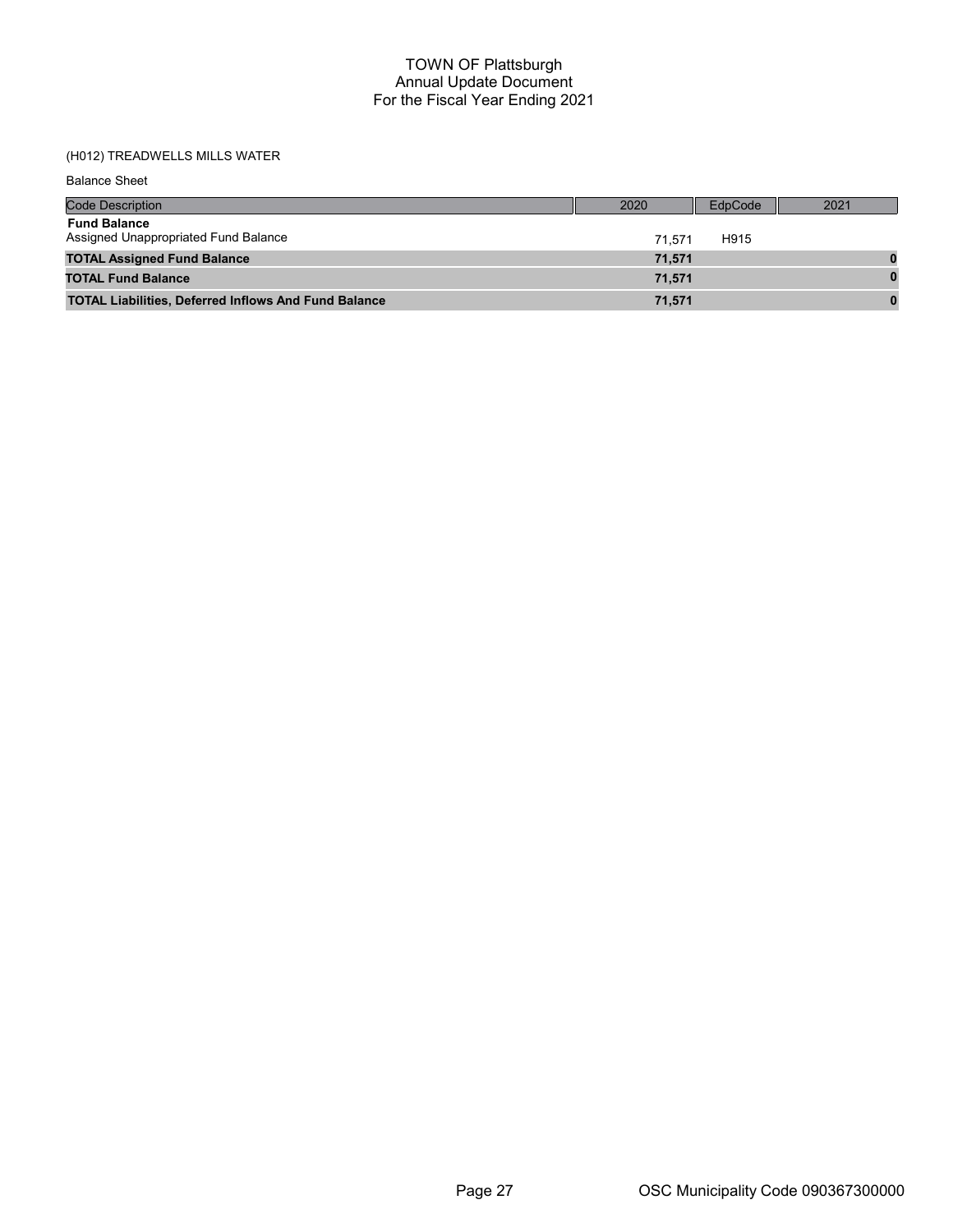## (H012) TREADWELLS MILLS WATER

| <b>Results of Operation</b>                    |      |                   |      |
|------------------------------------------------|------|-------------------|------|
| <b>Code Description</b>                        | 2020 | EdpCode           | 2021 |
| <b>Revenues</b>                                |      |                   |      |
| Interest And Earnings                          | 282  | H <sub>2401</sub> | 25   |
| <b>TOTAL Use of Money And Property</b>         | 282  |                   | 25   |
| <b>TOTAL Revenues</b>                          | 282  |                   | 25   |
| <b>TOTAL Detail Revenues And Other Sources</b> | 282  |                   | 25   |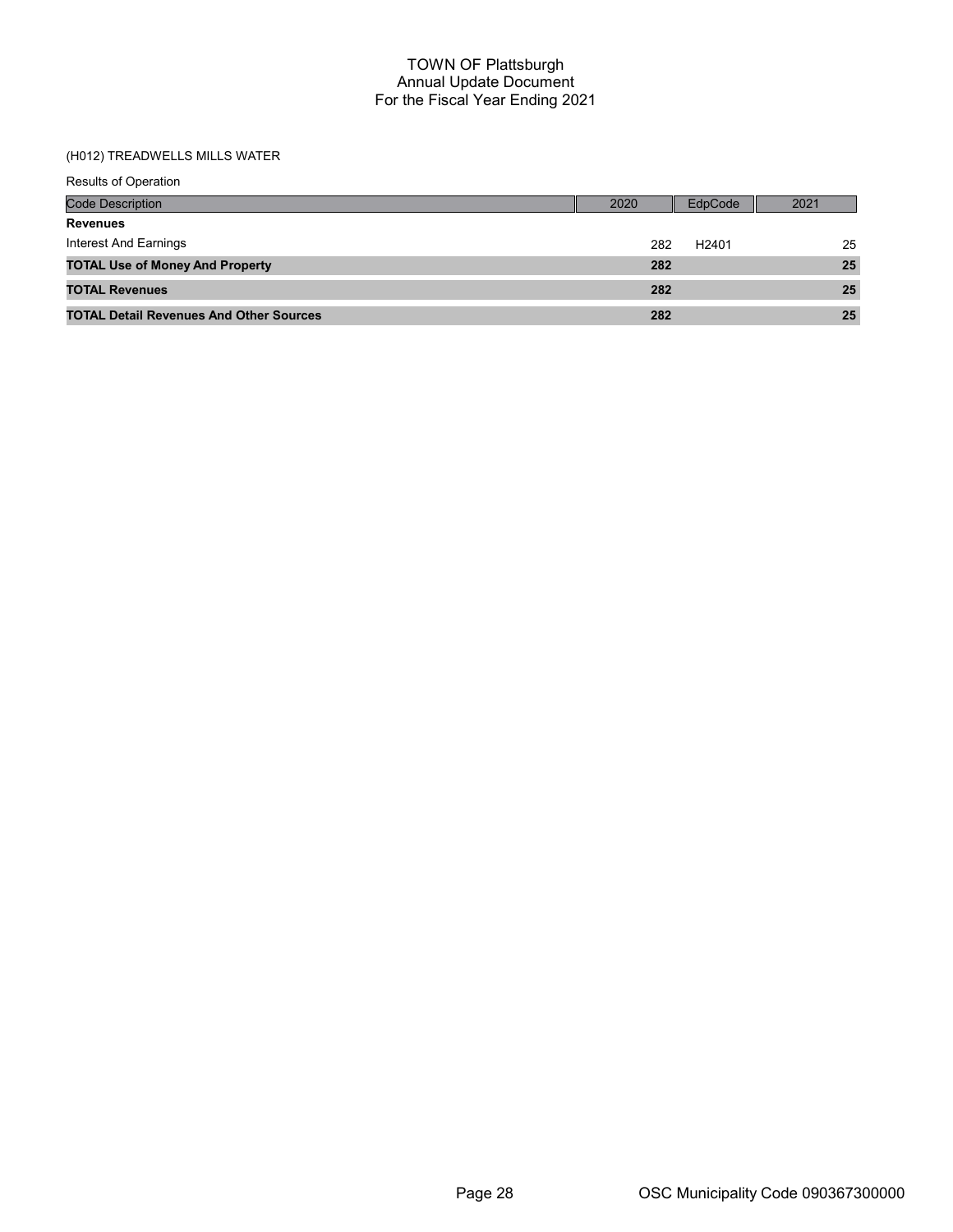## (H012) TREADWELLS MILLS WATER

| <b>Code Description</b>                         | 2020     | EdpCode | 2021   |
|-------------------------------------------------|----------|---------|--------|
| <b>Other Uses</b>                               |          |         |        |
| Transfers, Other Funds                          |          | H99019  | 71,596 |
|                                                 |          |         |        |
| <b>TOTAL Operating Transfers</b>                | $\bf{0}$ |         | 71,596 |
| <b>TOTAL Other Uses</b>                         | $\bf{0}$ |         | 71,596 |
| <b>TOTAL Detail Expenditures And Other Uses</b> | $\bf{0}$ |         | 71,596 |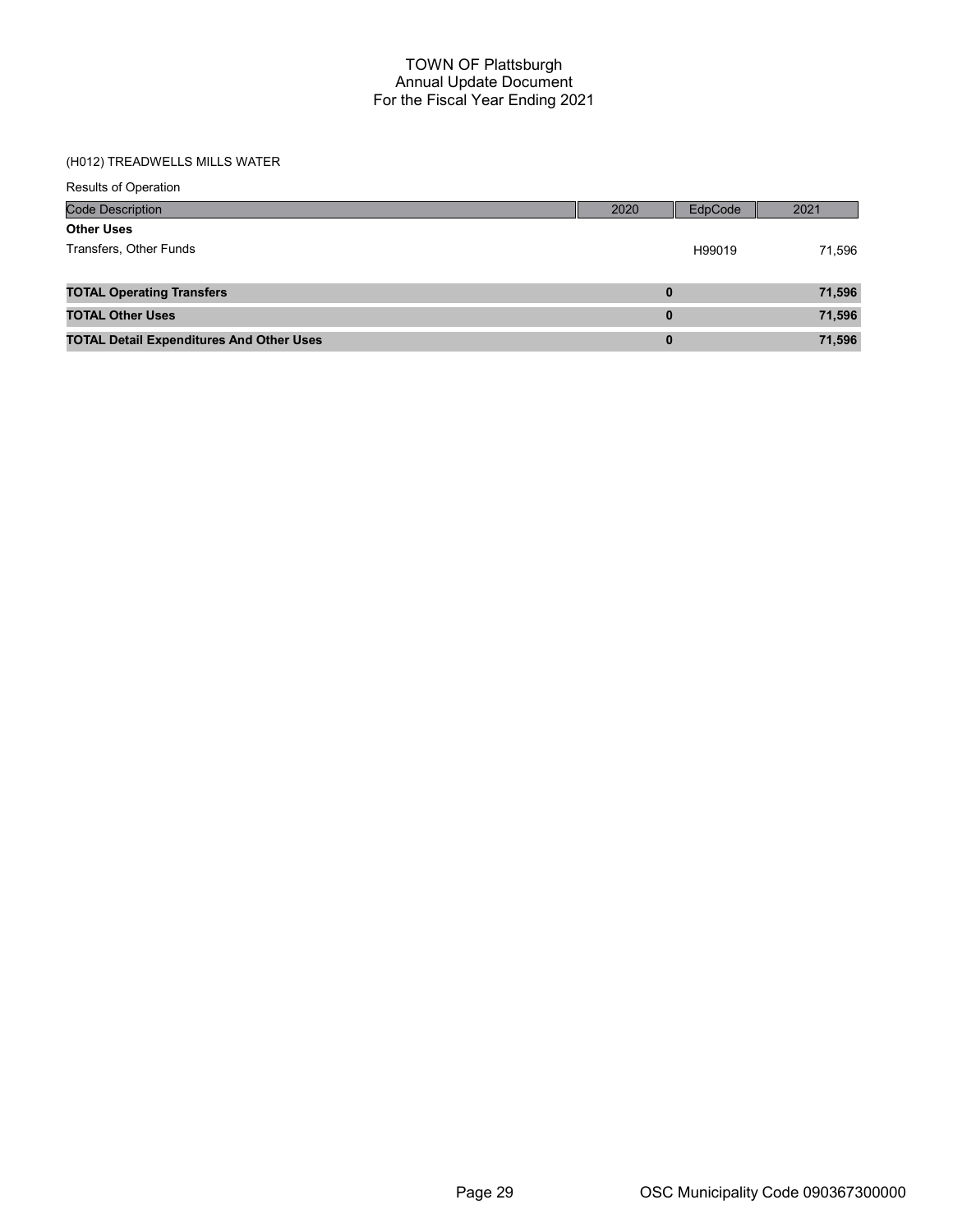## (H012) TREADWELLS MILLS WATER

## Analysis of Changes in Fund Balance

| <b>Code Description</b>                    | 2020   | EdpCode | 2021   |
|--------------------------------------------|--------|---------|--------|
| Analysis of Changes in Fund Balance        |        |         |        |
| <b>Fund Balance - Beginning of Year</b>    | 71.289 | H8021   | 71.571 |
| <b>Restated Fund Balance - Beg of Year</b> | 71.289 | H8022   | 71.571 |
| ADD - REVENUES AND OTHER SOURCES           | 282    |         | 25     |
| DEDUCT - EXPENDITURES AND OTHER USES       |        |         | 71.596 |
| <b>Fund Balance - End of Year</b>          | 71.571 | H8029   |        |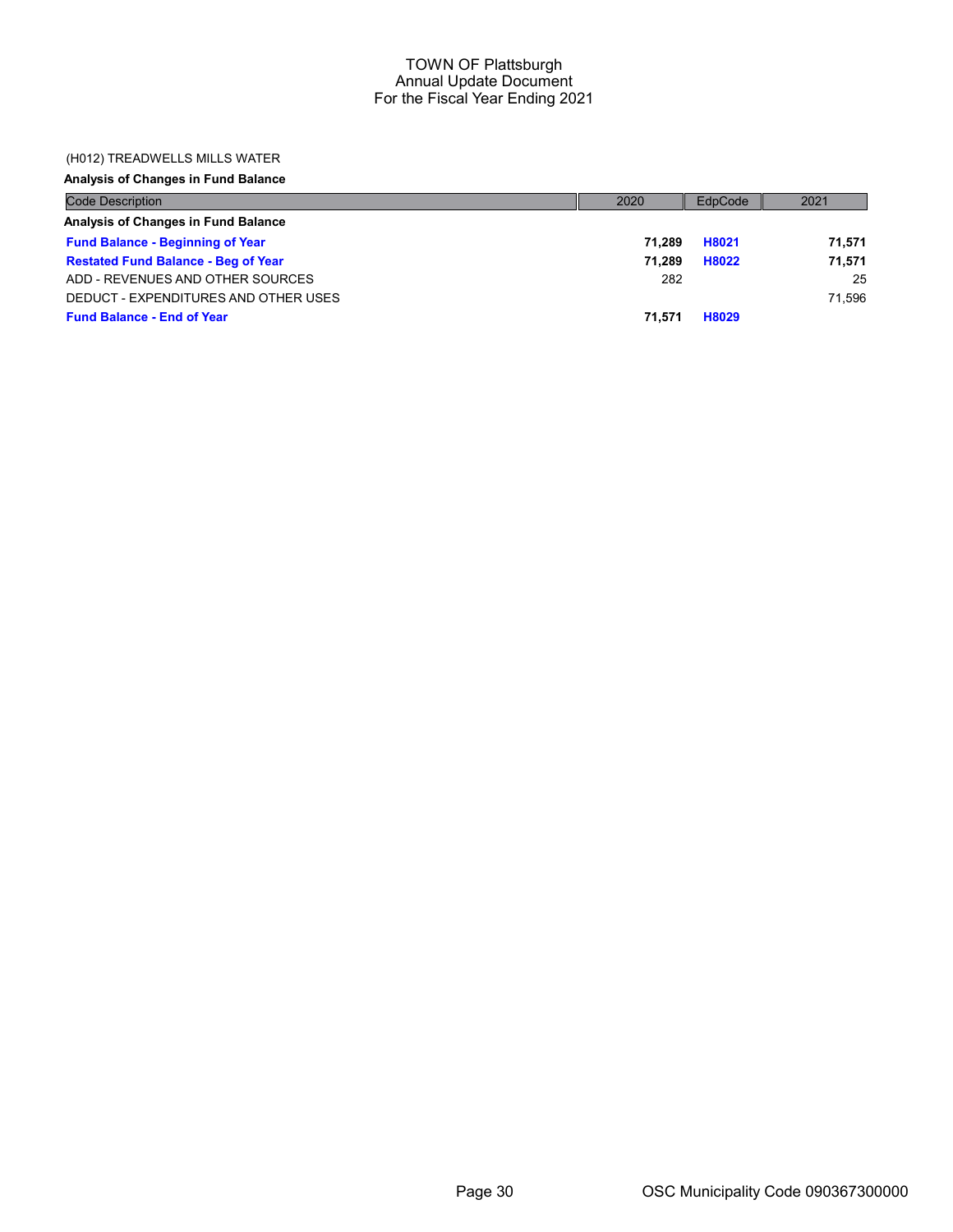## (H020) MORRISONVILLE WATER CP

| <b>Balance Sheet</b>                                   |        |                  |              |
|--------------------------------------------------------|--------|------------------|--------------|
| <b>Code Description</b>                                | 2020   | EdpCode          | 2021         |
| <b>Assets</b>                                          |        |                  |              |
| Cash                                                   | 58,684 | H <sub>200</sub> |              |
| <b>TOTAL Cash</b>                                      | 58,684 |                  | 0            |
| <b>TOTAL Assets and Deferred Outflows of Resources</b> | 58,684 |                  | $\mathbf{0}$ |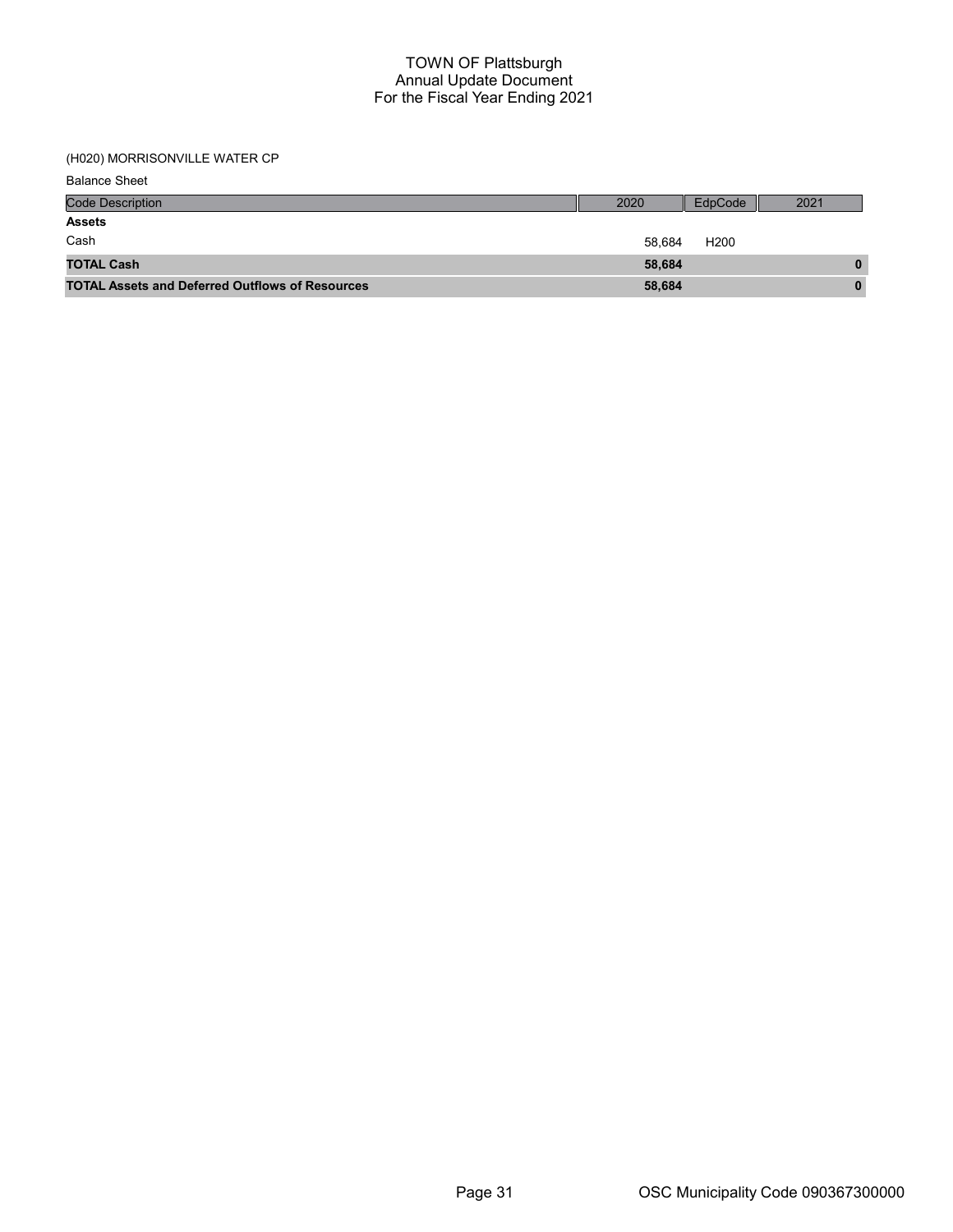## (H020) MORRISONVILLE WATER CP

Balance Sheet

| <b>Code Description</b>                                     | 2020   | EdpCode | 2021 |
|-------------------------------------------------------------|--------|---------|------|
| <b>Fund Balance</b><br>Assigned Unappropriated Fund Balance | 58.684 | H915    |      |
| <b>TOTAL Assigned Fund Balance</b>                          | 58,684 |         |      |
| <b>TOTAL Fund Balance</b>                                   | 58.684 |         |      |
| <b>TOTAL Liabilities, Deferred Inflows And Fund Balance</b> | 58,684 |         |      |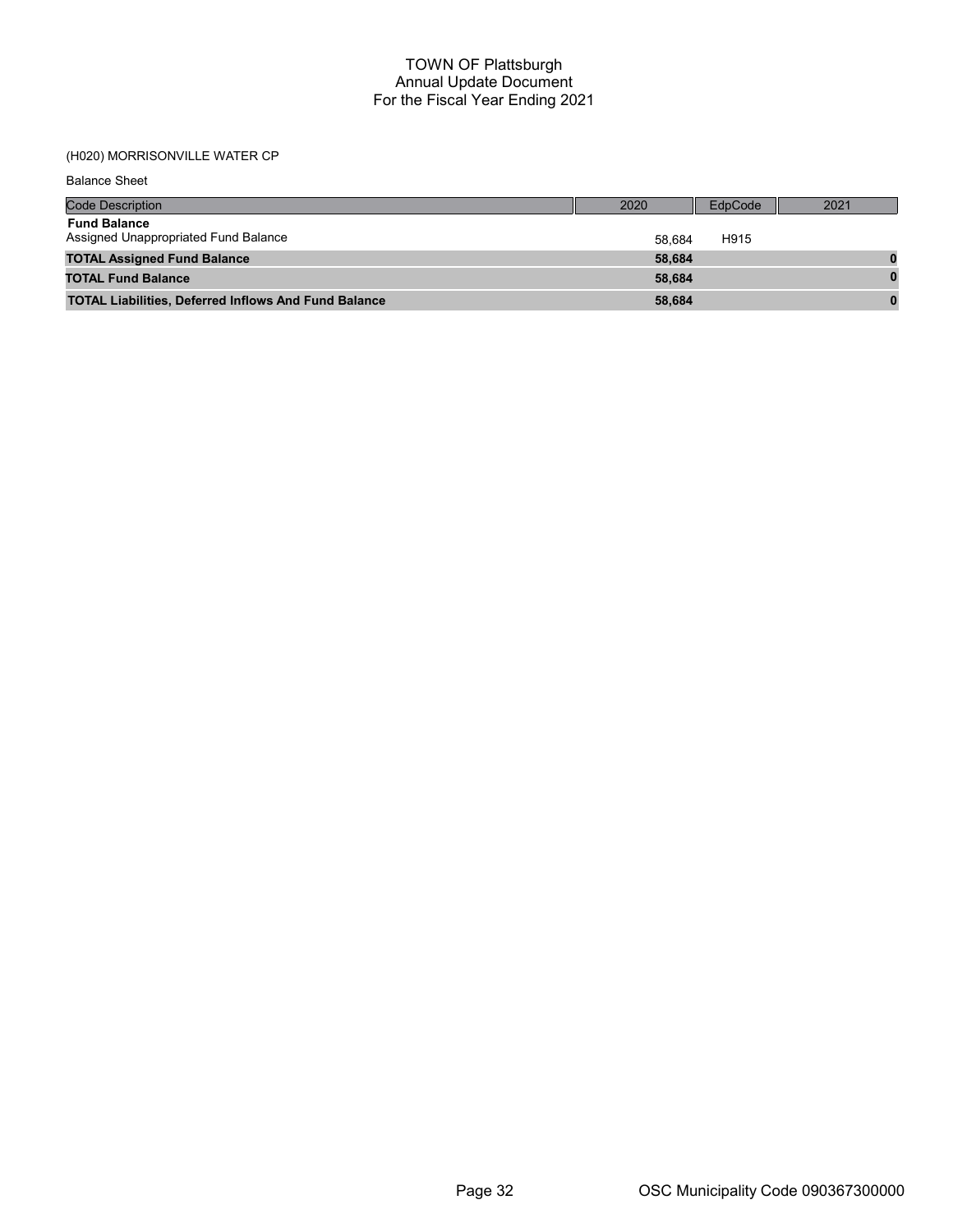## (H020) MORRISONVILLE WATER CP

| <b>Results of Operation</b>                    |      |                   |      |
|------------------------------------------------|------|-------------------|------|
| <b>Code Description</b>                        | 2020 | EdpCode           | 2021 |
| <b>Revenues</b>                                |      |                   |      |
| Interest And Earnings                          | 220  | H <sub>2401</sub> | 22   |
| <b>TOTAL Use of Money And Property</b>         | 220  |                   | 22   |
| <b>TOTAL Revenues</b>                          | 220  |                   | 22   |
| <b>TOTAL Detail Revenues And Other Sources</b> | 220  |                   | 22   |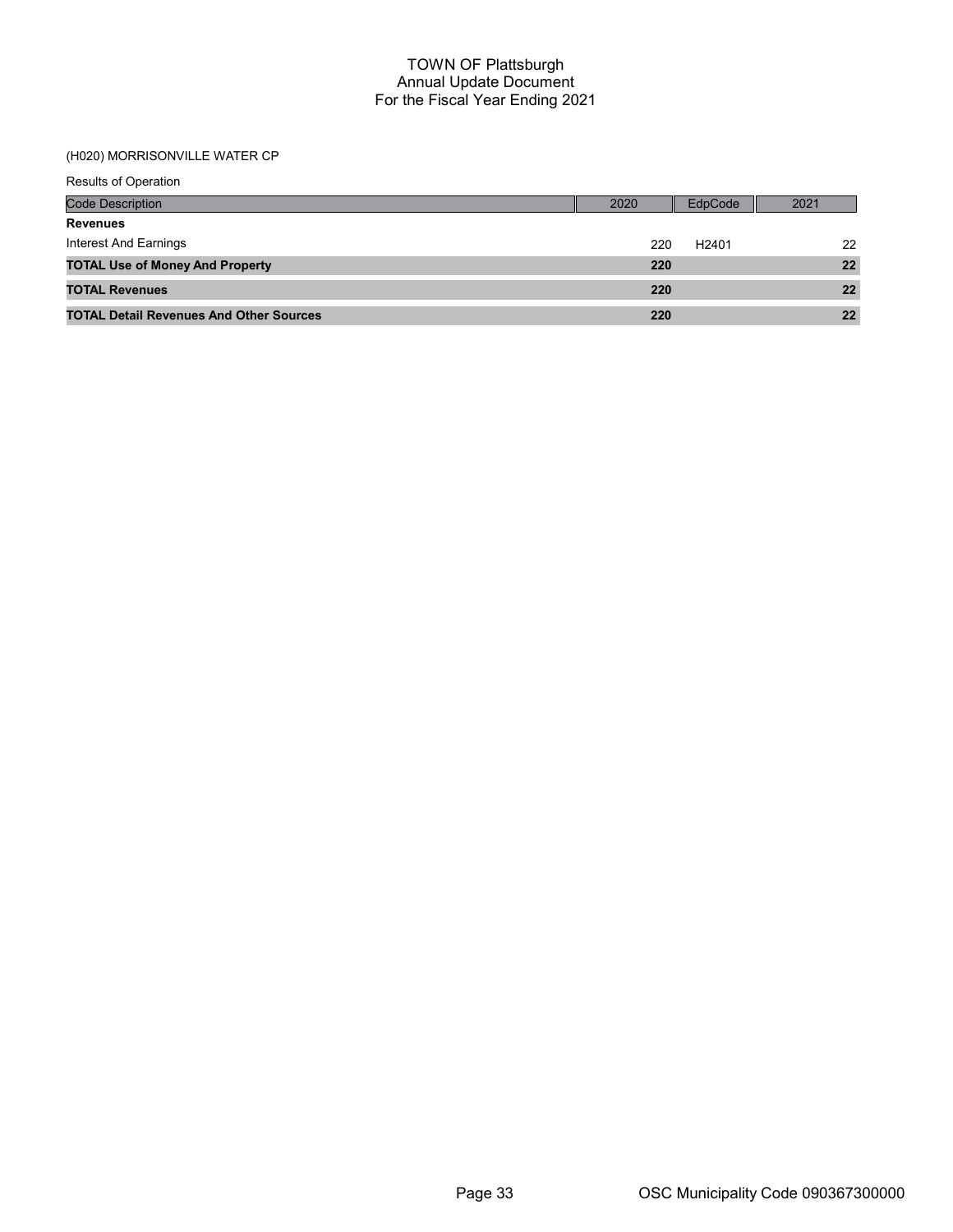## (H020) MORRISONVILLE WATER CP

| <b>Code Description</b>                         | 2020     | EdpCode | 2021   |
|-------------------------------------------------|----------|---------|--------|
| <b>Other Uses</b>                               |          |         |        |
| Transfers, Other Funds                          |          | H99019  | 58,706 |
|                                                 |          |         |        |
| <b>TOTAL Operating Transfers</b>                | 0        |         | 58,706 |
| <b>TOTAL Other Uses</b>                         | $\bf{0}$ |         | 58,706 |
| <b>TOTAL Detail Expenditures And Other Uses</b> | $\bf{0}$ |         | 58,706 |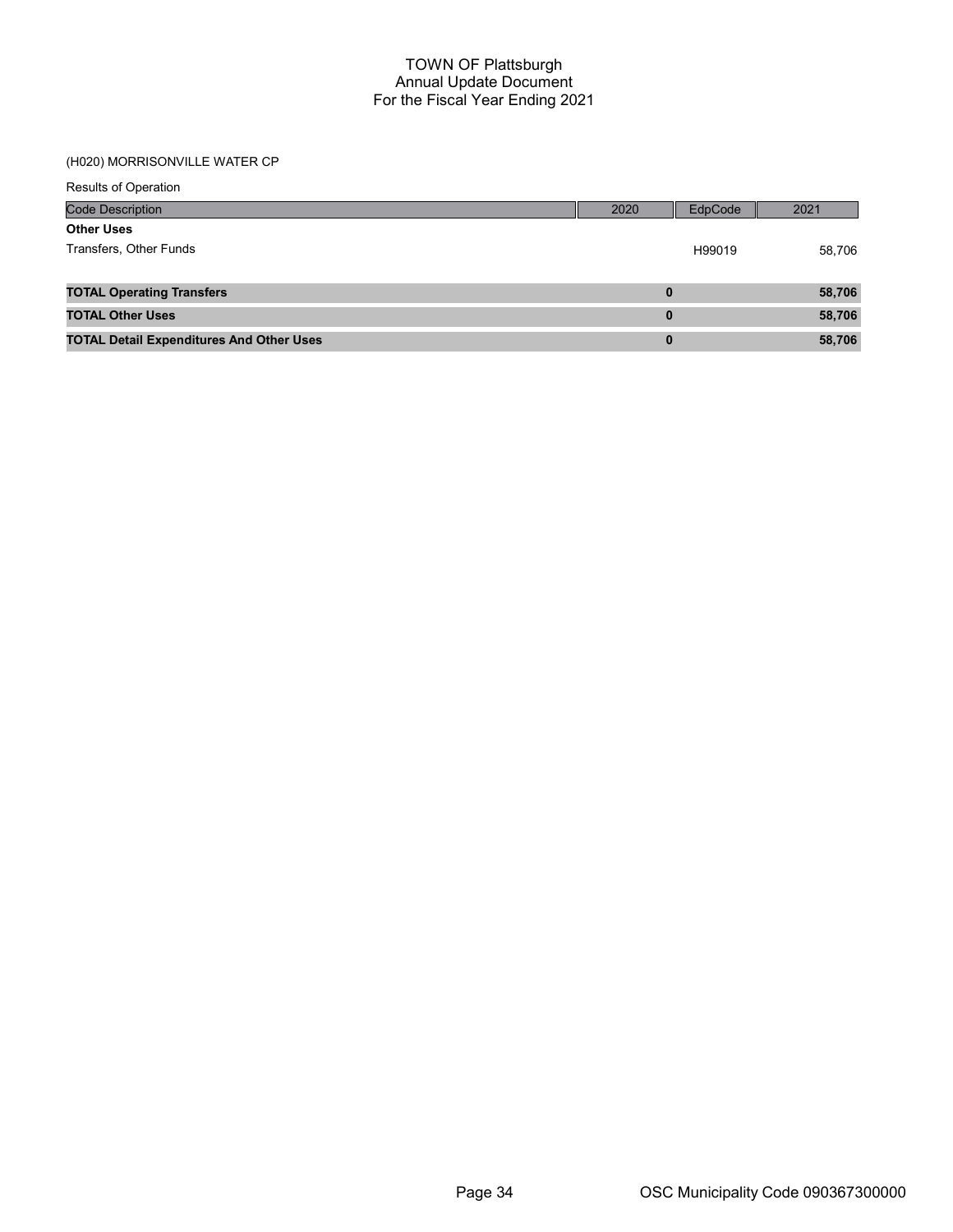### (H020) MORRISONVILLE WATER CP

## Analysis of Changes in Fund Balance

| <b>Code Description</b>                    | 2020   | EdpCode | 2021   |
|--------------------------------------------|--------|---------|--------|
| Analysis of Changes in Fund Balance        |        |         |        |
| <b>Fund Balance - Beginning of Year</b>    | 58.464 | H8021   | 58,684 |
| <b>Restated Fund Balance - Beg of Year</b> | 58.464 | H8022   | 58,684 |
| ADD - REVENUES AND OTHER SOURCES           | 220    |         | 22     |
| DEDUCT - EXPENDITURES AND OTHER USES       |        |         | 58.706 |
| <b>Fund Balance - End of Year</b>          | 58.684 | H8029   |        |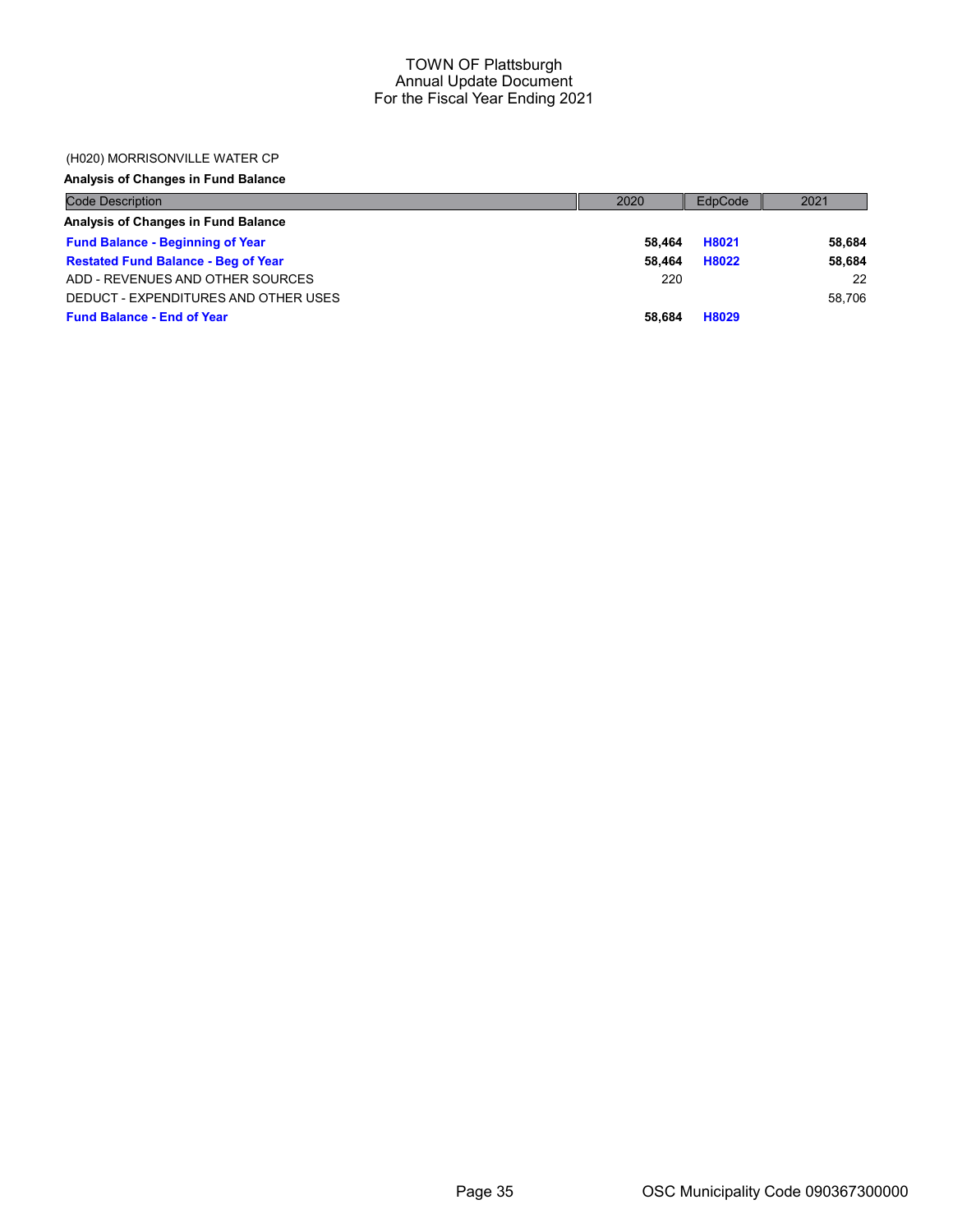(H060) CHAMPLAIN PARK SEWER

| <b>Balance Sheet</b>                                   |         |                  |         |
|--------------------------------------------------------|---------|------------------|---------|
| <b>Code Description</b>                                | 2020    | EdpCode          | 2021    |
| <b>Assets</b>                                          |         |                  |         |
| Cash                                                   | 230.153 | H <sub>200</sub> | 230,556 |
| <b>TOTAL Cash</b>                                      | 230,153 |                  | 230,556 |
| <b>TOTAL Assets and Deferred Outflows of Resources</b> | 230,153 |                  | 230,556 |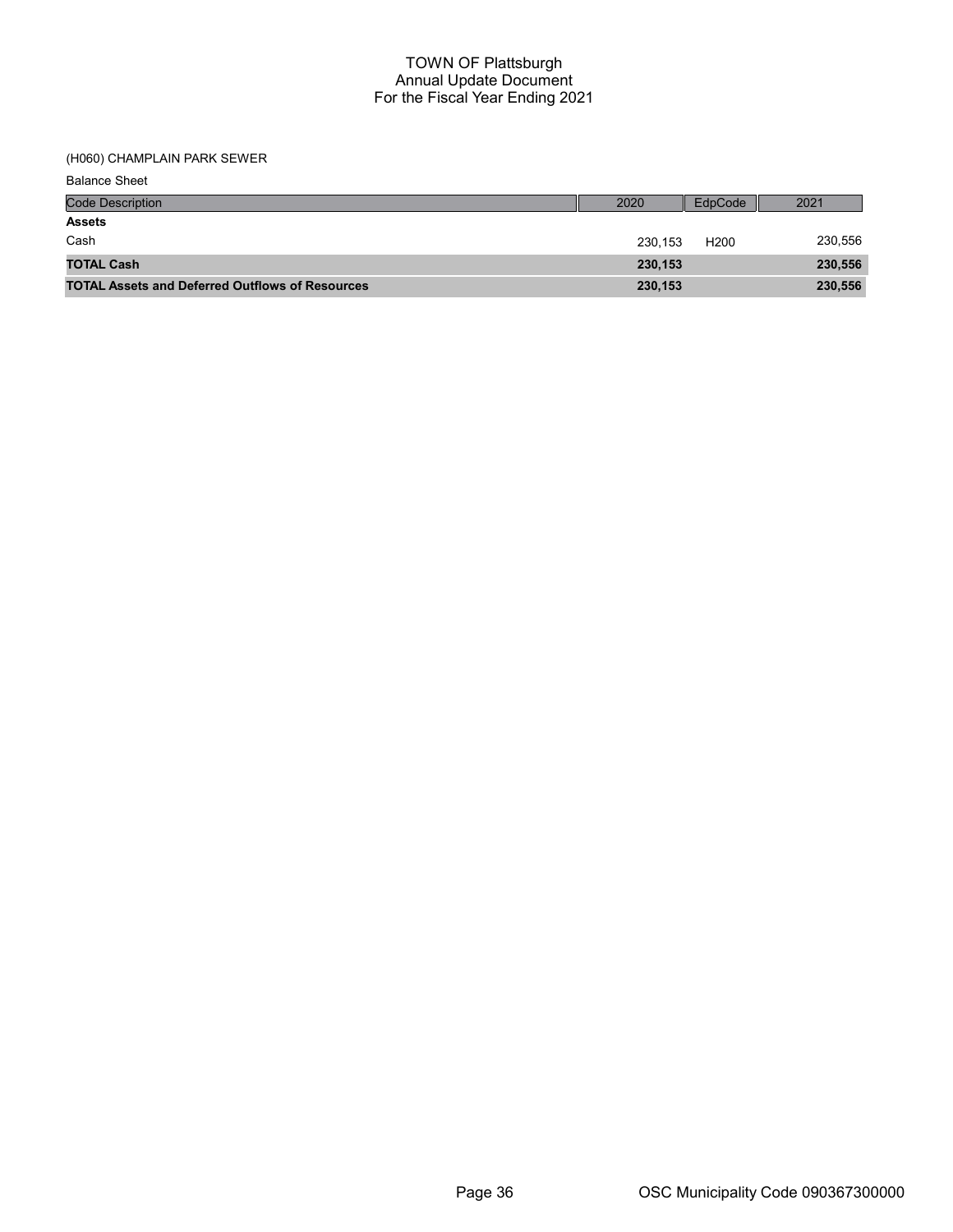# (H060) CHAMPLAIN PARK SEWER

Balance Sheet

| <b>Code Description</b>                                     | 2020    | EdpCode | 2021    |
|-------------------------------------------------------------|---------|---------|---------|
| <b>Fund Balance</b><br>Assigned Unappropriated Fund Balance | 230.153 | H915    | 230,556 |
| <b>TOTAL Assigned Fund Balance</b>                          | 230.153 |         | 230,556 |
| <b>TOTAL Fund Balance</b>                                   | 230.153 |         | 230,556 |
| <b>TOTAL Liabilities, Deferred Inflows And Fund Balance</b> | 230,153 |         | 230,556 |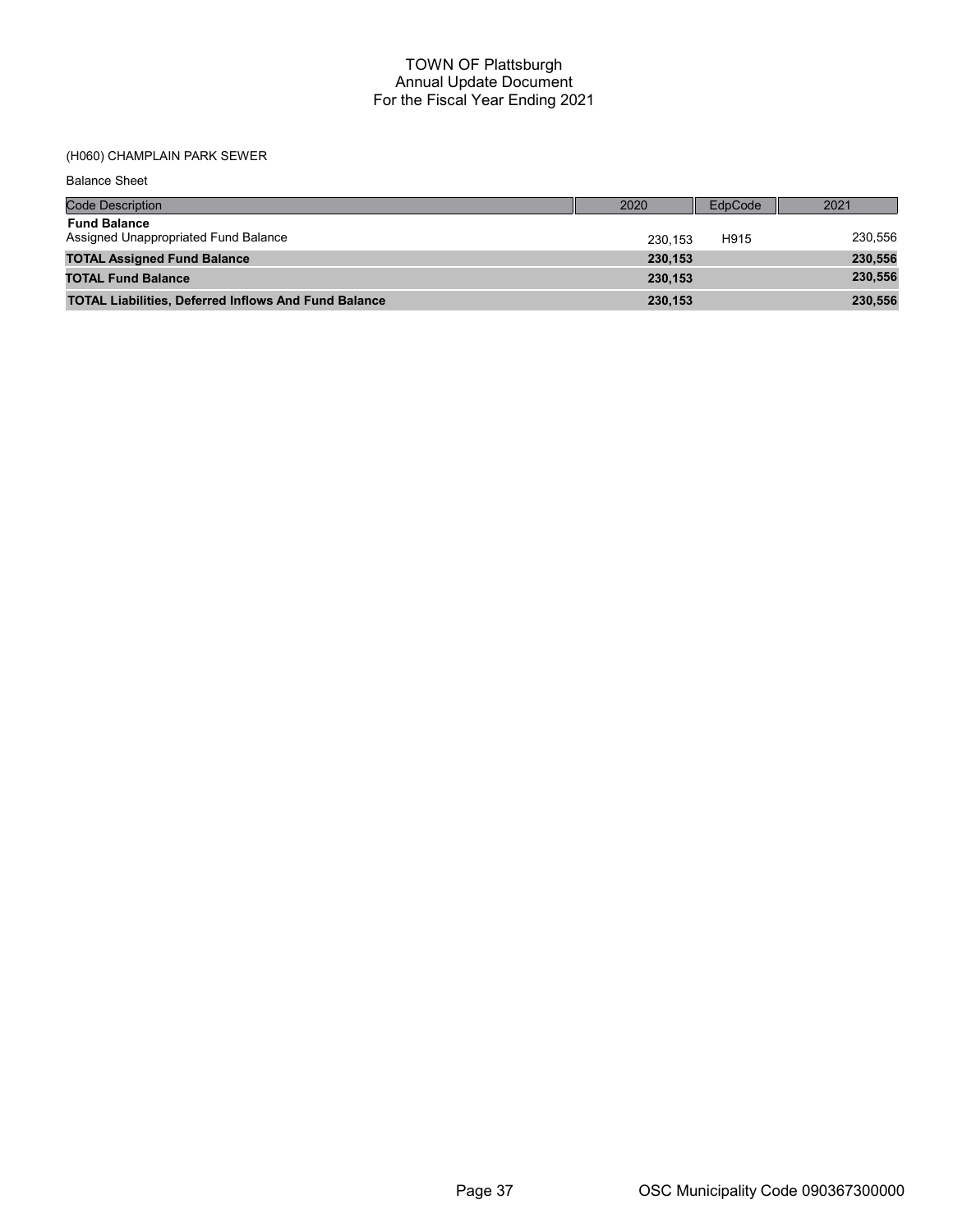## (H060) CHAMPLAIN PARK SEWER

| Results of Operation                           |      |                   |      |
|------------------------------------------------|------|-------------------|------|
| <b>Code Description</b>                        | 2020 | EdpCode           | 2021 |
| <b>Revenues</b>                                |      |                   |      |
| Interest And Earnings                          | 861  | H <sub>2401</sub> | 403  |
| <b>TOTAL Use of Money And Property</b>         | 861  |                   | 403  |
| <b>TOTAL Revenues</b>                          | 861  |                   | 403  |
| <b>TOTAL Detail Revenues And Other Sources</b> | 861  |                   | 403  |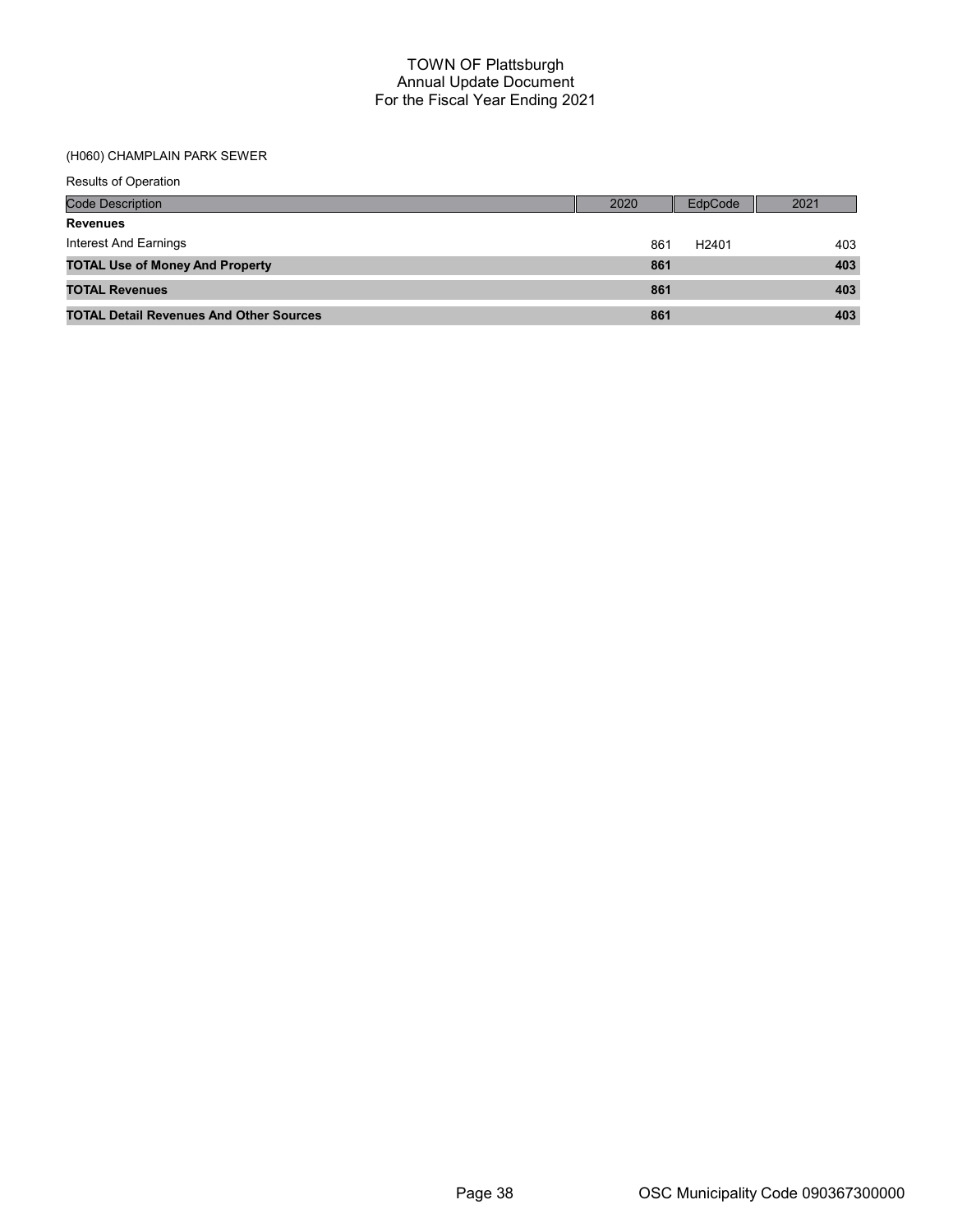| <b>Results of Operation</b> |      |         |      |
|-----------------------------|------|---------|------|
| <b>Code Description</b>     | 2020 | EdpCode | 2021 |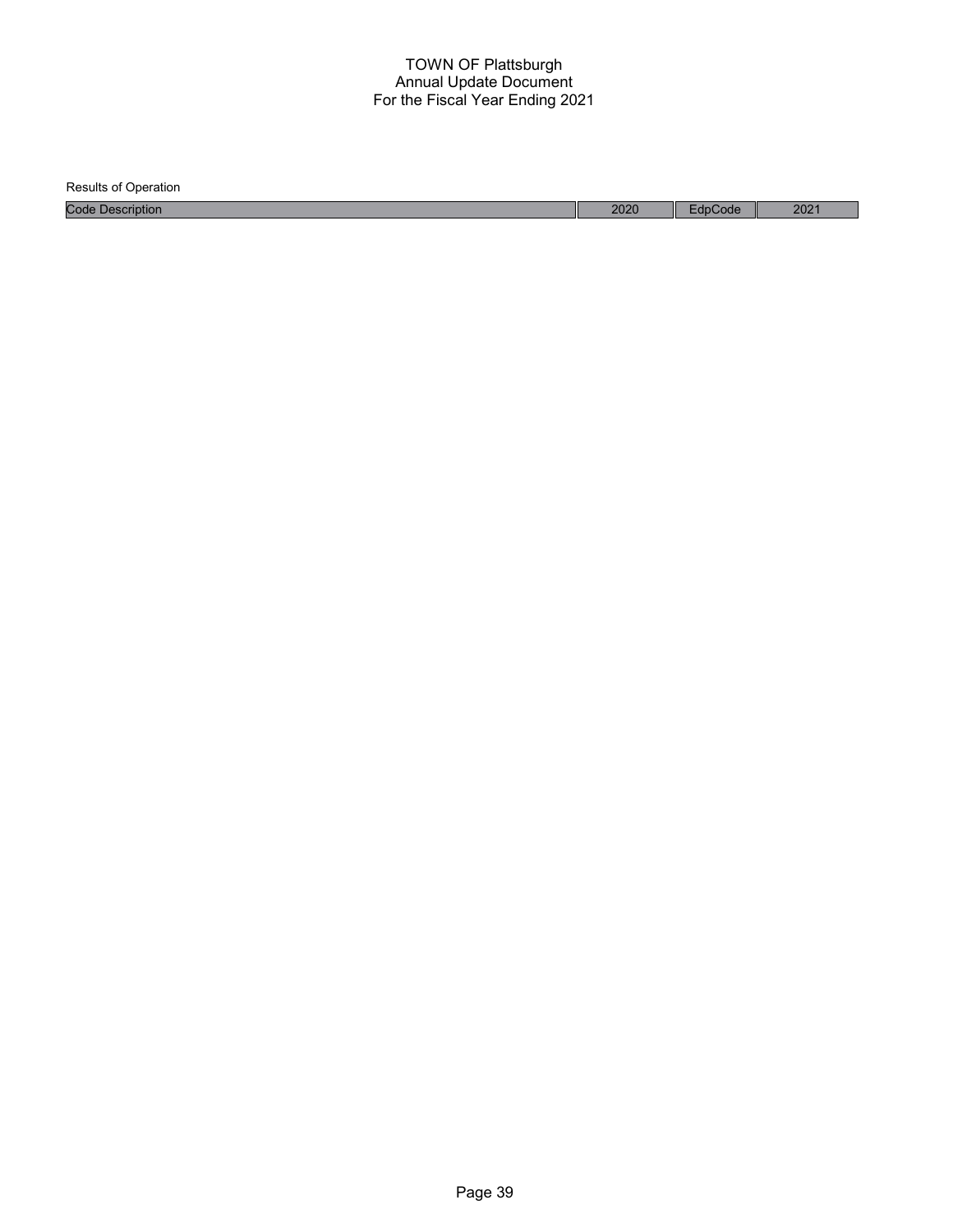#### (H060) CHAMPLAIN PARK SEWER

# Analysis of Changes in Fund Balance

| <b>Code Description</b>                    | 2020    | EdpCode | 2021    |
|--------------------------------------------|---------|---------|---------|
| Analysis of Changes in Fund Balance        |         |         |         |
| <b>Fund Balance - Beginning of Year</b>    | 229.292 | H8021   | 230,153 |
| <b>Restated Fund Balance - Beg of Year</b> | 229.292 | H8022   | 230,153 |
| ADD - REVENUES AND OTHER SOURCES           | 861     |         | 403     |
| <b>Fund Balance - End of Year</b>          | 230.153 | H8029   | 230,556 |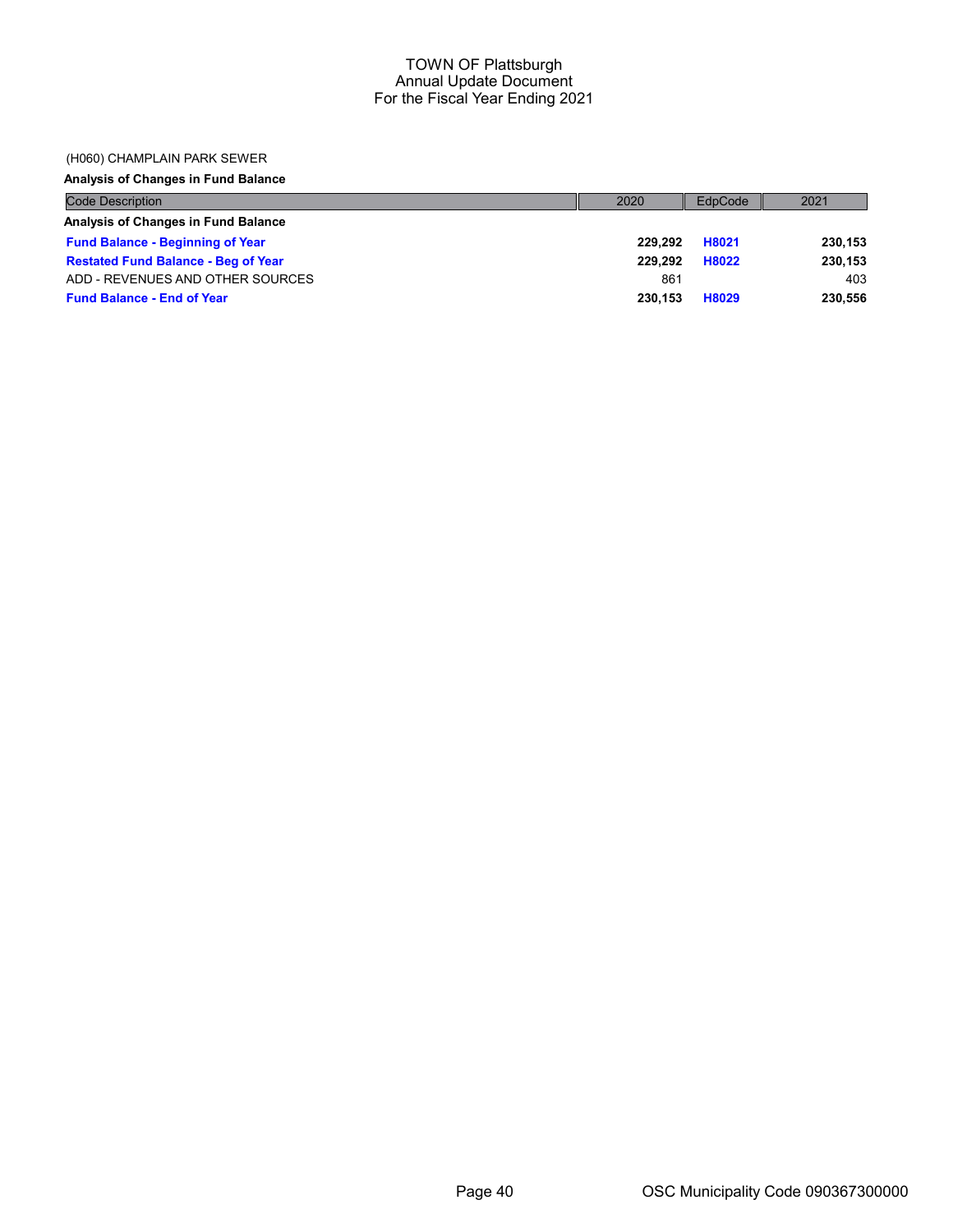# H01 WATER SUPPLY INVESTIGATION

| <b>Balance Sheet</b>                                   |      |                  |      |
|--------------------------------------------------------|------|------------------|------|
| <b>Code Description</b>                                | 2020 | EdpCode          | 2021 |
| <b>Assets</b>                                          |      |                  |      |
| Cash                                                   | 60   | H <sub>200</sub> |      |
| <b>TOTAL Cash</b>                                      | 60   |                  | 0    |
| <b>TOTAL Assets and Deferred Outflows of Resources</b> | 60   |                  | 0    |
|                                                        |      |                  |      |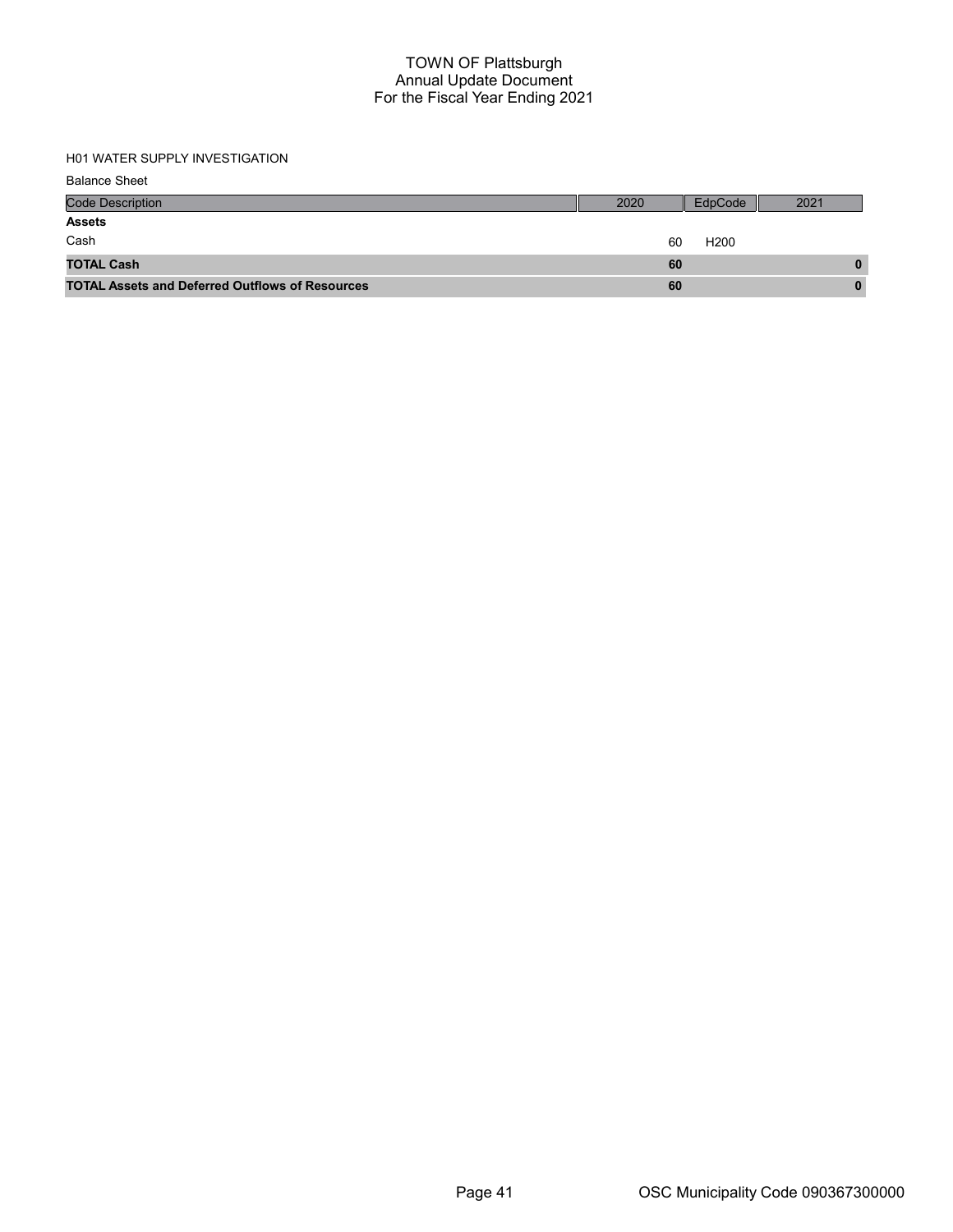# H01 WATER SUPPLY INVESTIGATION

Balance Sheet

| <b>Code Description</b>                                     | 2020 | EdpCode | 2021 |
|-------------------------------------------------------------|------|---------|------|
| <b>Fund Balance</b><br>Assigned Unappropriated Fund Balance | 60   | H915    |      |
| <b>TOTAL Assigned Fund Balance</b>                          | 60   |         |      |
| <b>TOTAL Fund Balance</b>                                   | 60   |         |      |
| <b>TOTAL Liabilities, Deferred Inflows And Fund Balance</b> | 60   |         |      |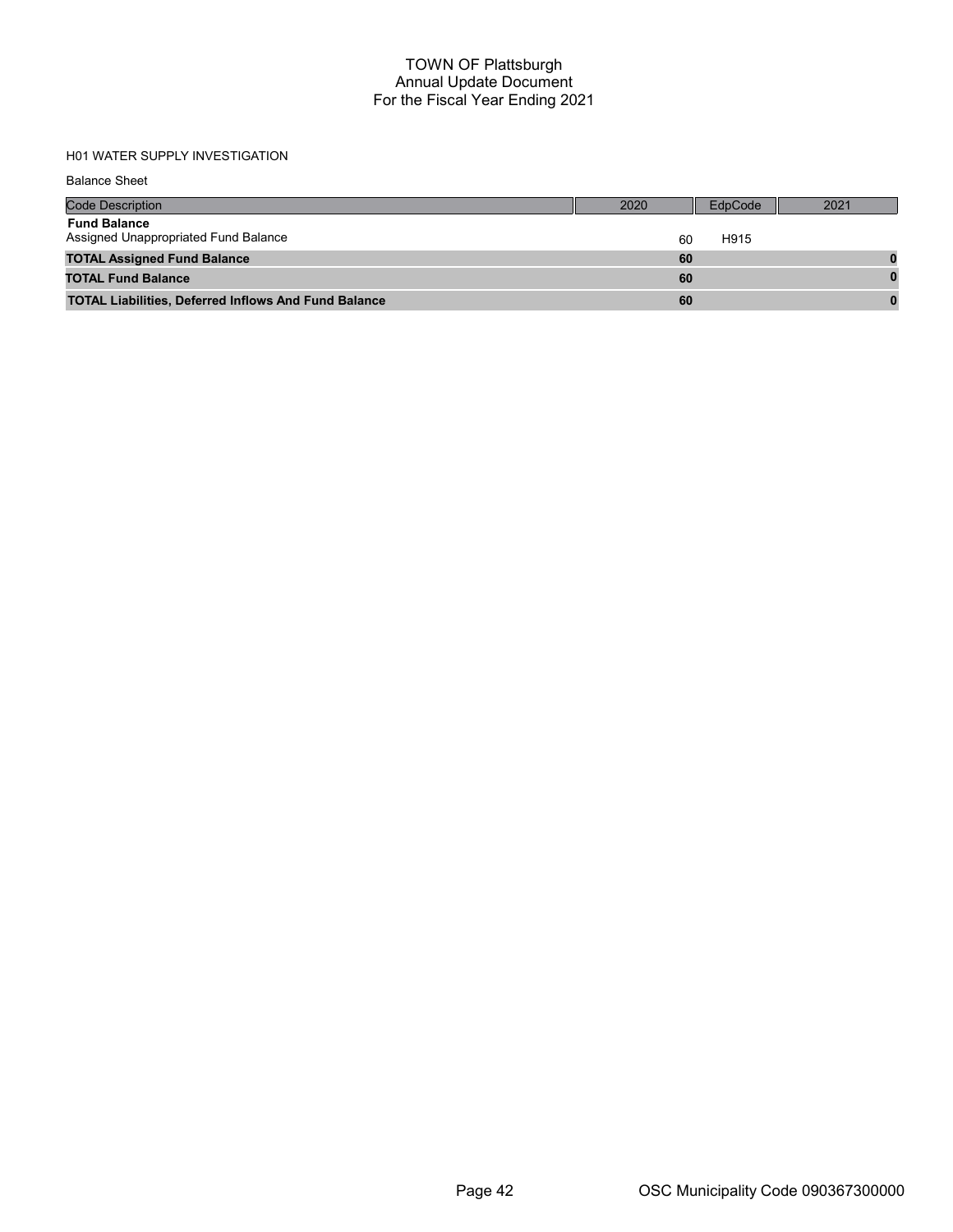# H01 WATER SUPPLY INVESTIGATION

| <b>Results of Operation</b>                    |      |                   |      |
|------------------------------------------------|------|-------------------|------|
| <b>Code Description</b>                        | 2020 | EdpCode           | 2021 |
| <b>Revenues</b>                                |      |                   |      |
| Interest And Earnings                          | 60   | H <sub>2401</sub> |      |
| <b>TOTAL Use of Money And Property</b>         | 60   |                   | 0    |
| <b>TOTAL Revenues</b>                          | 60   |                   | 0    |
| <b>TOTAL Detail Revenues And Other Sources</b> | 60   |                   | 0    |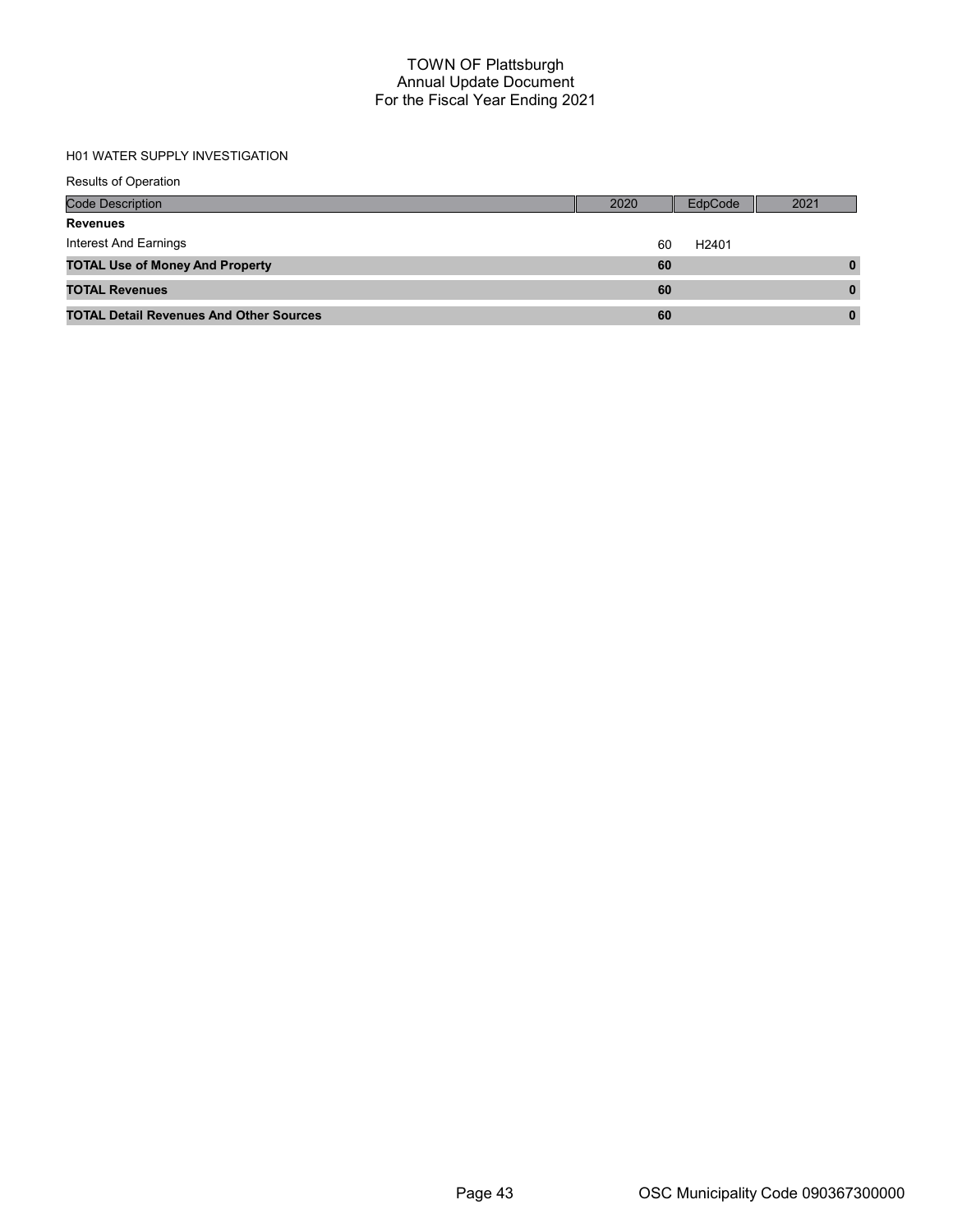#### H01 WATER SUPPLY INVESTIGATION

| <b>Results of Operation</b>                     |          |         |      |
|-------------------------------------------------|----------|---------|------|
| <b>Code Description</b>                         | 2020     | EdpCode | 2021 |
| <b>Other Uses</b>                               |          |         |      |
| Transfers, Other Funds                          |          | H99019  | 60   |
|                                                 |          |         |      |
| <b>TOTAL Operating Transfers</b>                | 0        |         | 60   |
| <b>TOTAL Other Uses</b>                         | 0        |         | 60   |
| <b>TOTAL Detail Expenditures And Other Uses</b> | $\bf{0}$ |         | 60   |
|                                                 |          |         |      |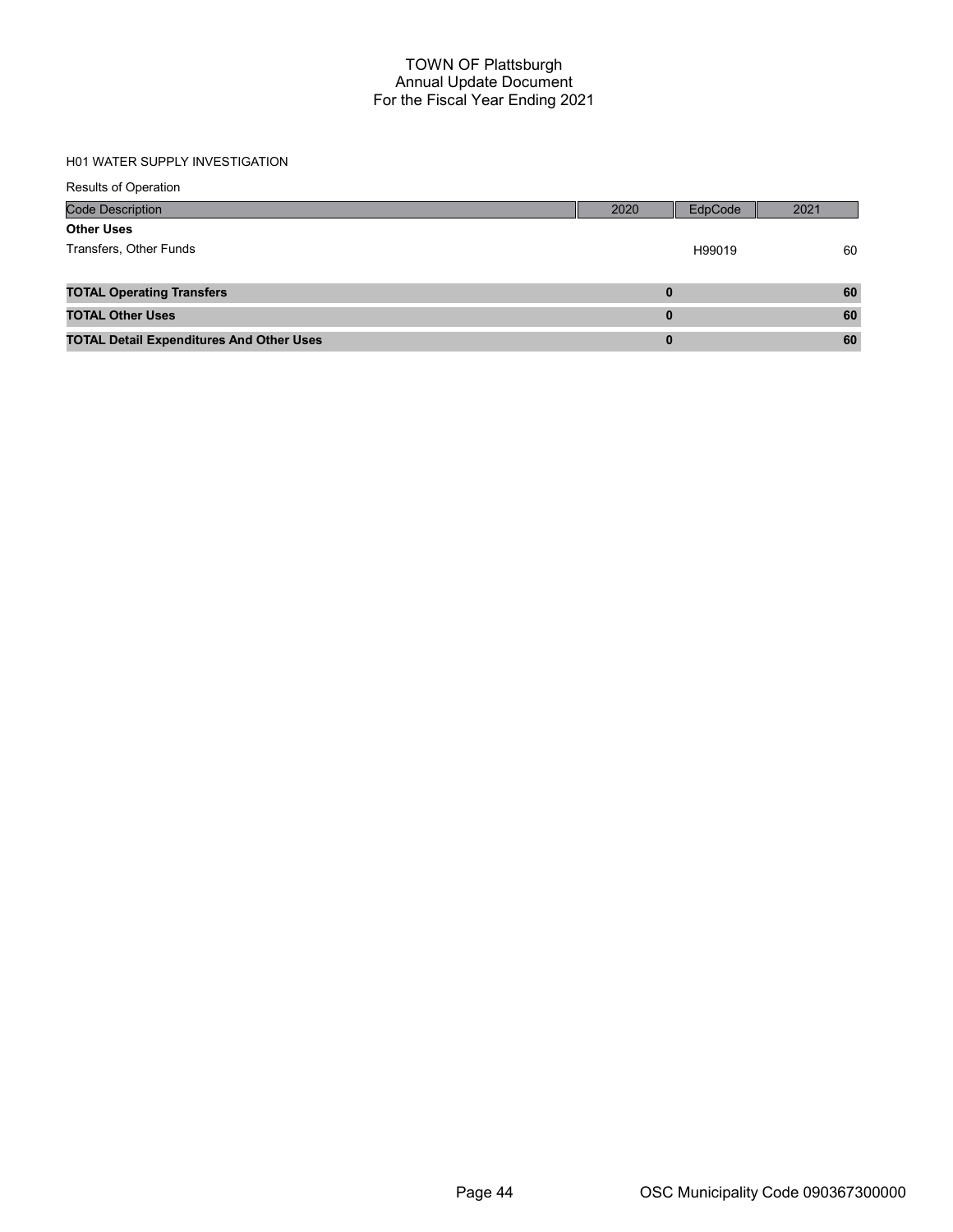#### H01 WATER SUPPLY INVESTIGATION

## Analysis of Changes in Fund Balance

| <b>Code Description</b>                    | 2020 | EdpCode | 2021 |
|--------------------------------------------|------|---------|------|
| Analysis of Changes in Fund Balance        |      |         |      |
| <b>Fund Balance - Beginning of Year</b>    |      | H8021   | 60   |
| <b>Restated Fund Balance - Beg of Year</b> |      | H8022   | 60   |
| ADD - REVENUES AND OTHER SOURCES           | 60   |         |      |
| DEDUCT - EXPENDITURES AND OTHER USES       |      |         | 60   |
| <b>Fund Balance - End of Year</b>          | 60   | H8029   |      |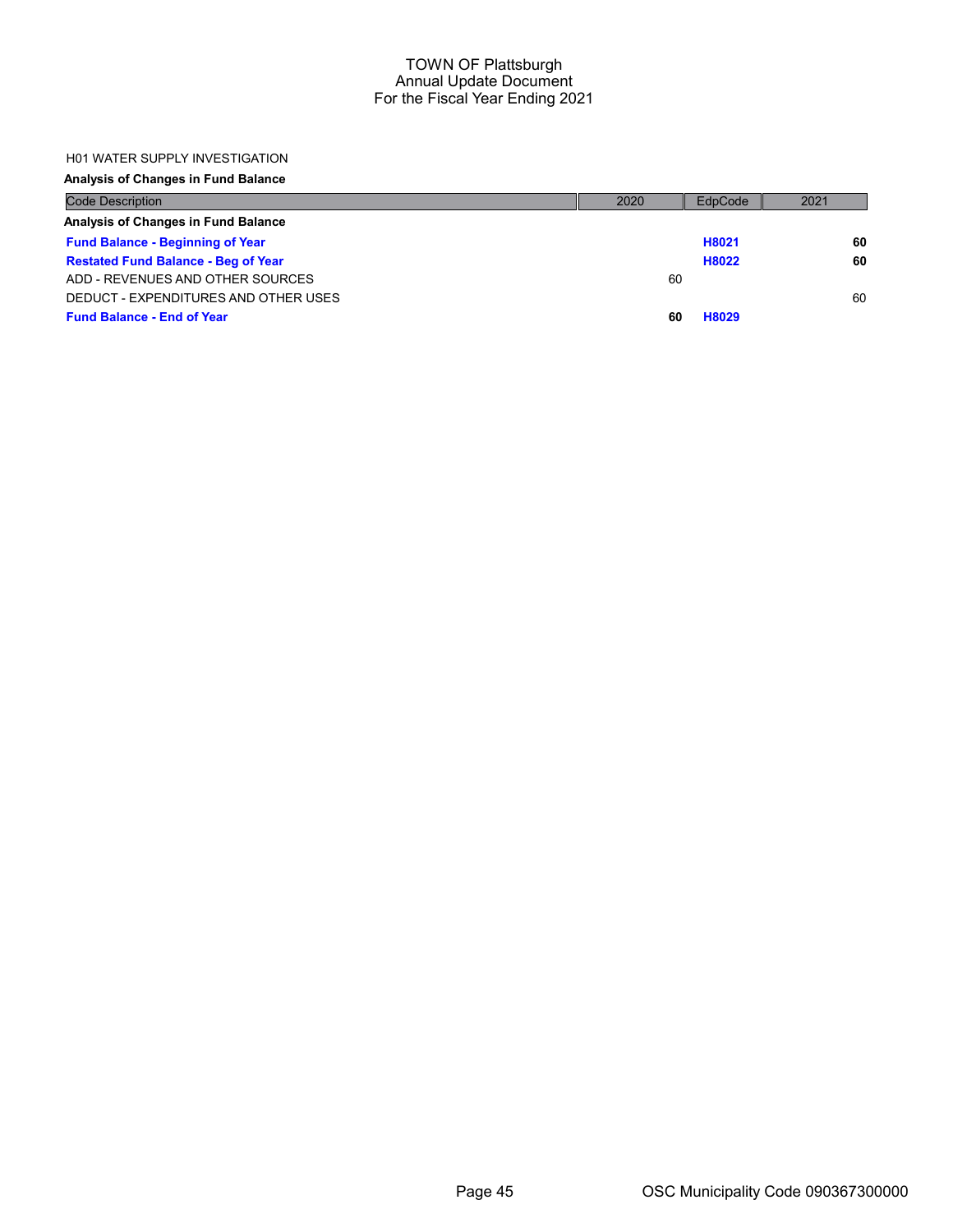H09 2 MILLION GALSTORAGE TANK

Balance Sheet

| <b>Code Description</b>                                | 2020   | EdpCode          | 2021   |
|--------------------------------------------------------|--------|------------------|--------|
| <b>Assets</b>                                          |        |                  |        |
| Cash                                                   | 57.072 | H <sub>200</sub> | 23,179 |
| <b>TOTAL Cash</b>                                      | 57,072 |                  | 23,179 |
| <b>TOTAL Assets and Deferred Outflows of Resources</b> | 57,072 |                  | 23,179 |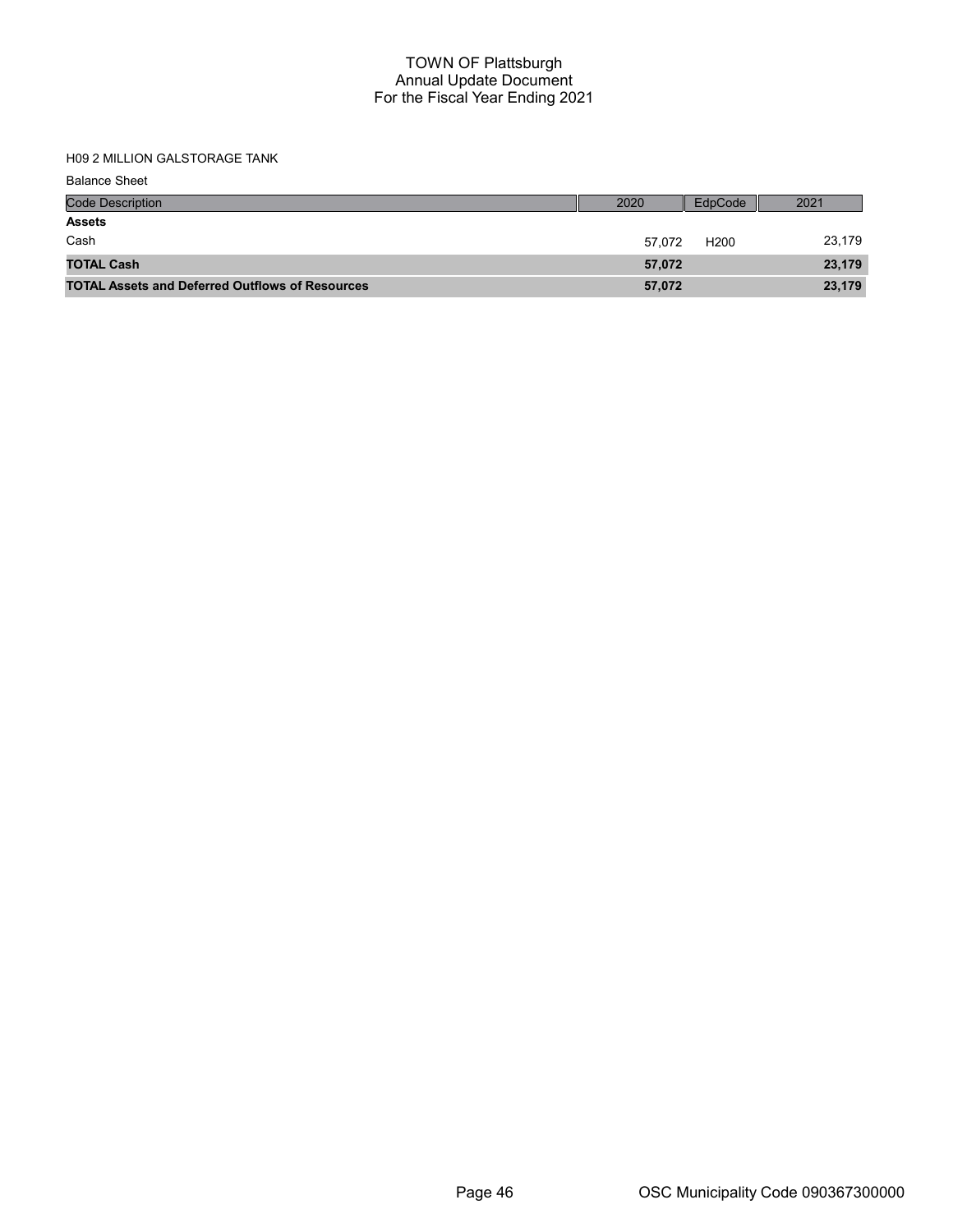# H09 2 MILLION GALSTORAGE TANK

| <b>Balance Sheet</b>                                        |          |         |        |
|-------------------------------------------------------------|----------|---------|--------|
| <b>Code Description</b>                                     | 2020     | EdpCode | 2021   |
| <b>Bond Anticipation Notes Payable</b>                      |          | H626    |        |
| <b>TOTAL Notes Payable</b>                                  | 0        |         | 0      |
| <b>TOTAL Liabilities</b>                                    | $\bf{0}$ |         |        |
| <b>Fund Balance</b><br>Assigned Unappropriated Fund Balance | 57.072   | H915    | 23,179 |
| <b>TOTAL Assigned Fund Balance</b>                          | 57,072   |         | 23,179 |
| Unassigned Fund Balance                                     |          | H917    |        |
| <b>TOTAL Unassigned Fund Balance</b>                        | $\bf{0}$ |         |        |
| <b>TOTAL Fund Balance</b>                                   | 57,072   |         | 23,179 |
| <b>TOTAL Liabilities, Deferred Inflows And Fund Balance</b> | 57,072   |         | 23,179 |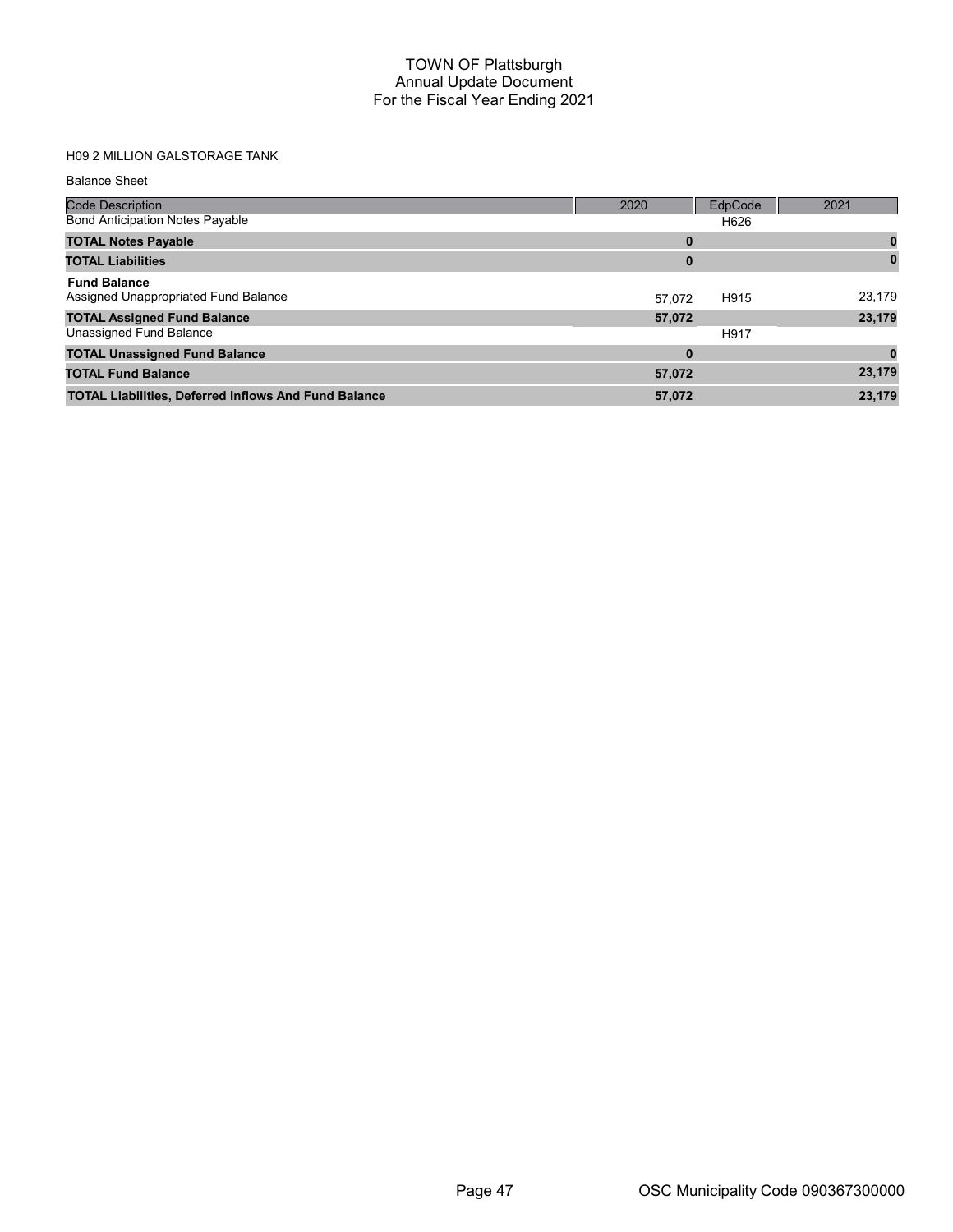## H09 2 MILLION GALSTORAGE TANK

| <b>Results of Operation</b>                    |           |                   |              |
|------------------------------------------------|-----------|-------------------|--------------|
| <b>Code Description</b>                        | 2020      | EdpCode           | 2021         |
| <b>Revenues</b>                                |           |                   |              |
| Interest And Earnings                          | 246       | H <sub>2401</sub> | 22           |
| <b>TOTAL Use of Money And Property</b>         | 246       |                   | 22           |
| <b>TOTAL Revenues</b>                          | 246       |                   | 22           |
| Serial Bonds                                   | 1,446,016 | H5710             |              |
| <b>Bans Redeemed From Appropriations</b>       | 73.250    | H5731             |              |
| <b>TOTAL Proceeds of Obligations</b>           | 1,519,266 |                   | $\mathbf{0}$ |
| <b>TOTAL Other Sources</b>                     | 1,519,266 |                   | $\mathbf{0}$ |
| <b>TOTAL Detail Revenues And Other Sources</b> | 1,519,512 |                   | 22           |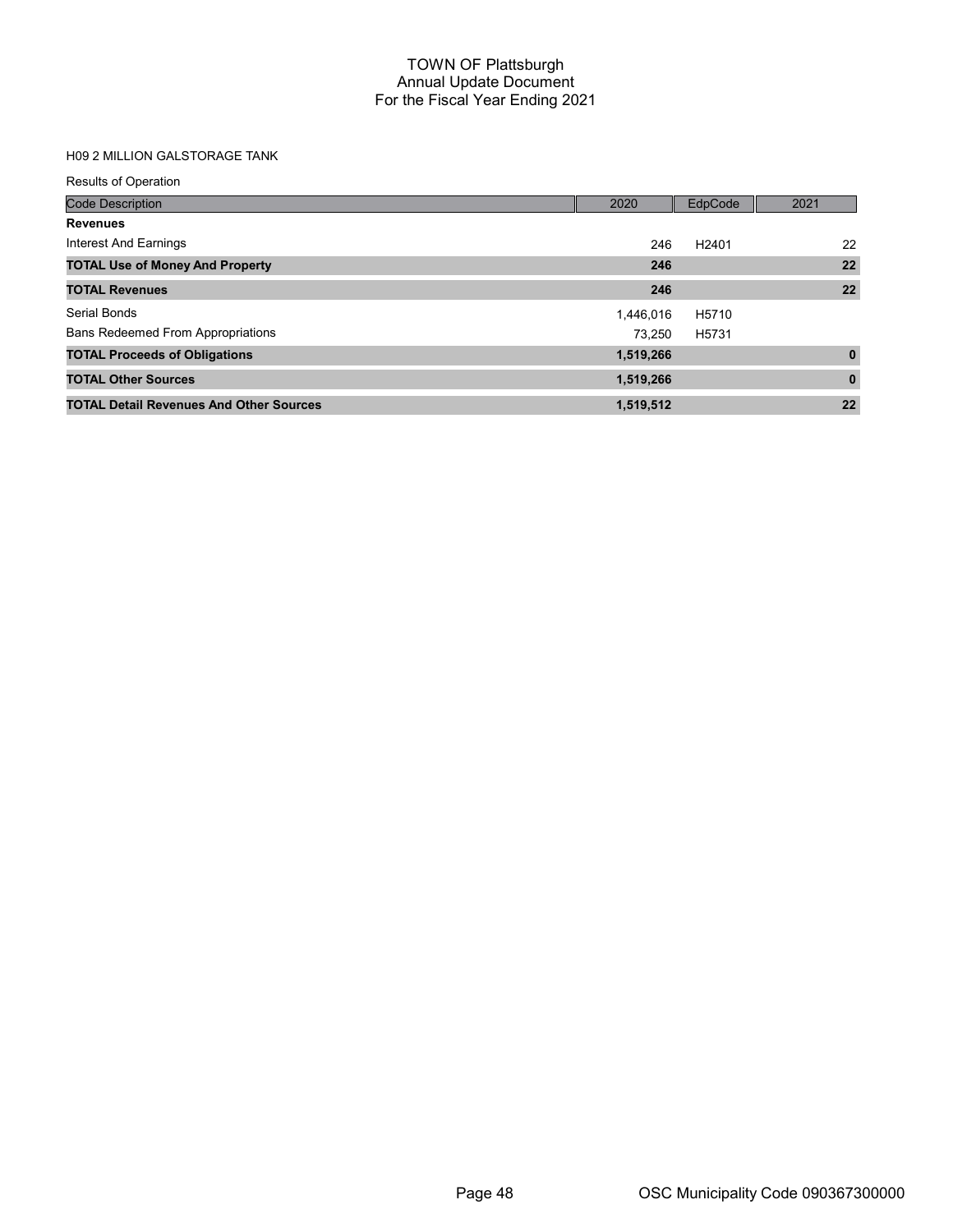## H09 2 MILLION GALSTORAGE TANK

| <b>Results of Operation</b>                     |              |         |          |
|-------------------------------------------------|--------------|---------|----------|
| <b>Code Description</b>                         | 2020         | EdpCode | 2021     |
| <b>Expenditures</b>                             |              |         |          |
| Water Trans & Distrib, Equip & Cap Outlay       |              | H83402  |          |
| <b>TOTAL Water Trans &amp; Distrib</b>          | $\bf{0}$     |         | $\bf{0}$ |
| <b>TOTAL Home And Community Services</b>        | $\bf{0}$     |         | 0        |
| <b>TOTAL Expenditures</b>                       | $\mathbf{0}$ |         | 0        |
| Transfers, Other Funds                          |              | H99019  | 33,915   |
| <b>TOTAL Operating Transfers</b>                | $\bf{0}$     |         | 33,915   |
| <b>TOTAL Other Uses</b>                         | $\bf{0}$     |         | 33,915   |
| <b>TOTAL Detail Expenditures And Other Uses</b> | $\bf{0}$     |         | 33,915   |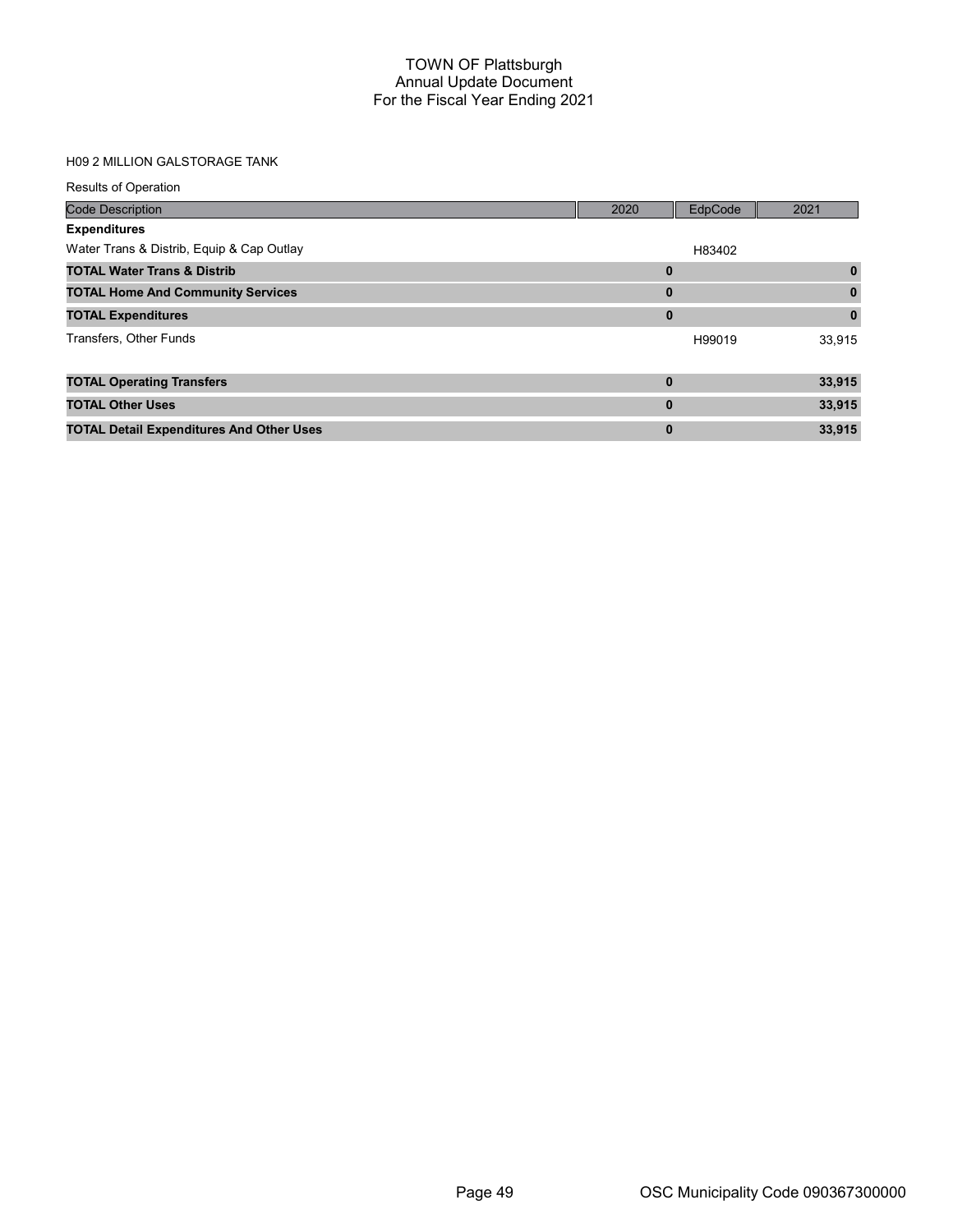#### H09 2 MILLION GALSTORAGE TANK

## Analysis of Changes in Fund Balance

| <b>Code Description</b>                    | 2020         | EdpCode | 2021   |
|--------------------------------------------|--------------|---------|--------|
| Analysis of Changes in Fund Balance        |              |         |        |
| <b>Fund Balance - Beginning of Year</b>    | $-1.462.440$ | H8021   | 57,072 |
| <b>Restated Fund Balance - Beg of Year</b> | $-1.462.440$ | H8022   | 57,072 |
| ADD - REVENUES AND OTHER SOURCES           | 1.519.512    |         | 22     |
| DEDUCT - EXPENDITURES AND OTHER USES       |              |         | 33,915 |
| <b>Fund Balance - End of Year</b>          | 57.072       | H8029   | 23.179 |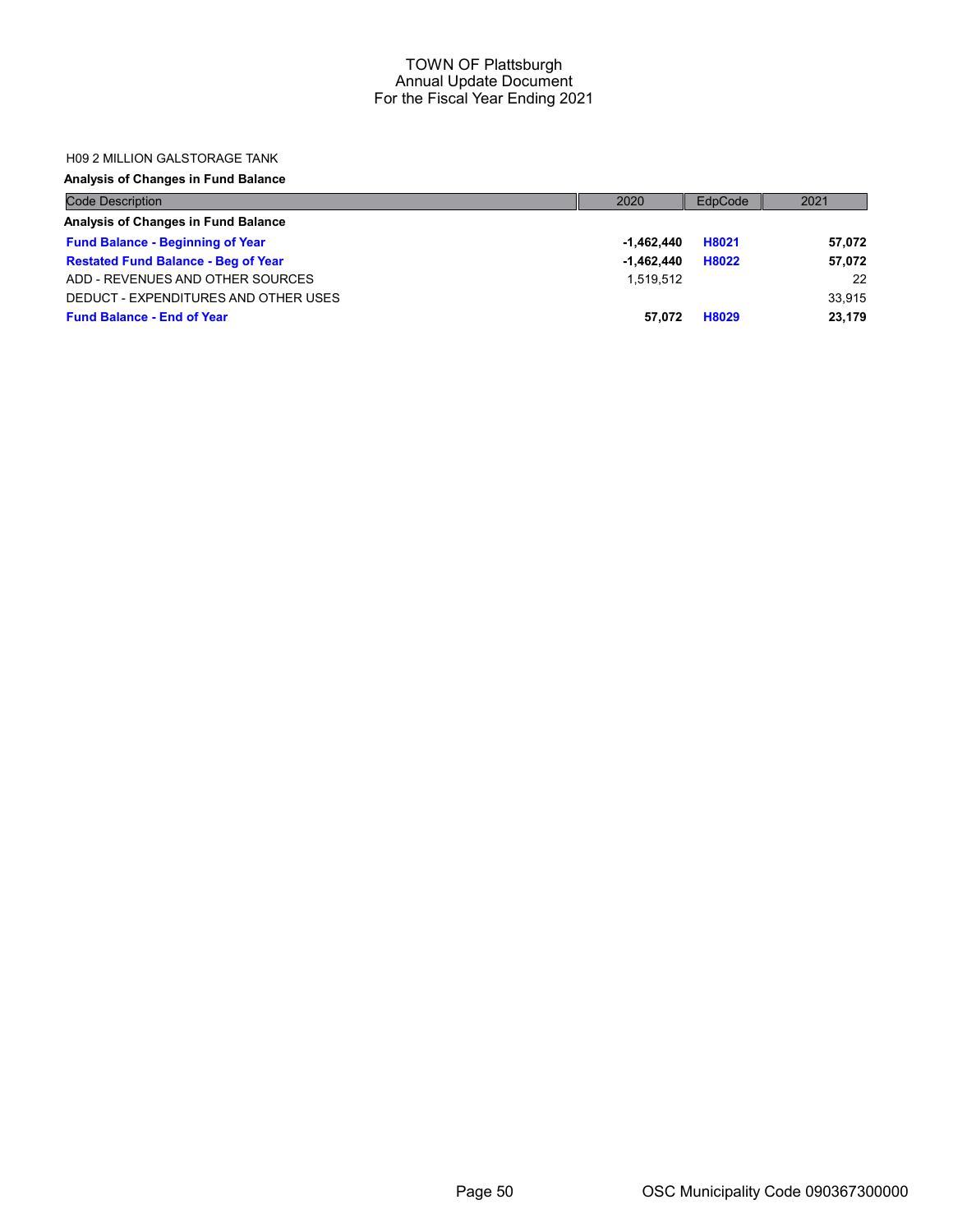H10 TANK REHAB CHAMPLAIN PARK

| <b>Balance Sheet</b>                                   |       |                  |      |
|--------------------------------------------------------|-------|------------------|------|
| <b>Code Description</b>                                | 2020  | EdpCode          | 2021 |
| <b>Assets</b>                                          |       |                  |      |
| Cash                                                   | 2.607 | H <sub>200</sub> |      |
| <b>TOTAL Cash</b>                                      | 2,607 |                  | 0    |
| <b>TOTAL Assets and Deferred Outflows of Resources</b> | 2,607 |                  | 0    |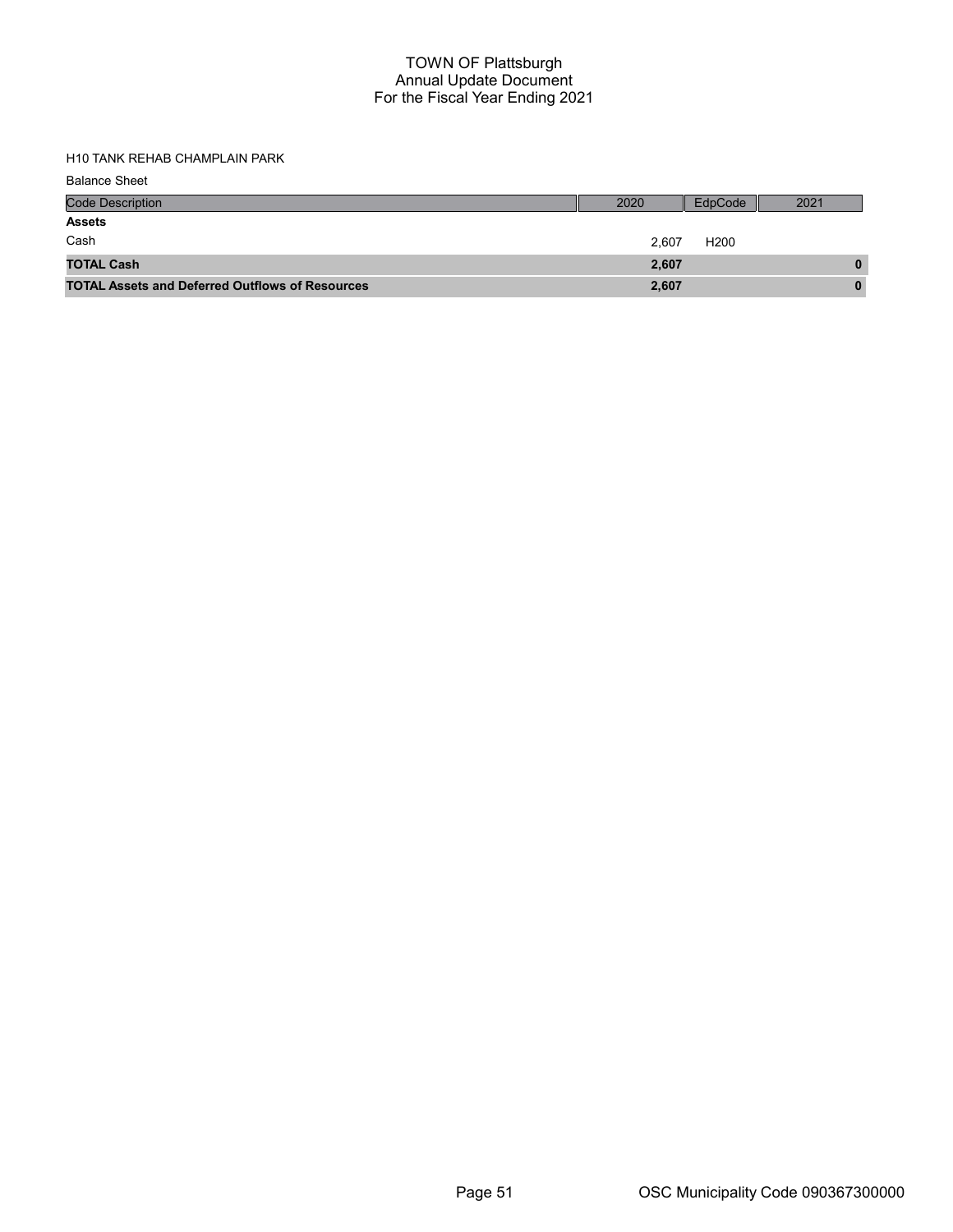# H10 TANK REHAB CHAMPLAIN PARK

Balance Sheet

| <b>Code Description</b>                                     | 2020  | EdpCode | 2021 |
|-------------------------------------------------------------|-------|---------|------|
| <b>Fund Balance</b><br>Assigned Unappropriated Fund Balance | 2.607 | H915    |      |
| <b>TOTAL Assigned Fund Balance</b>                          | 2,607 |         |      |
| <b>TOTAL Fund Balance</b>                                   | 2,607 |         |      |
| <b>TOTAL Liabilities, Deferred Inflows And Fund Balance</b> | 2,607 |         |      |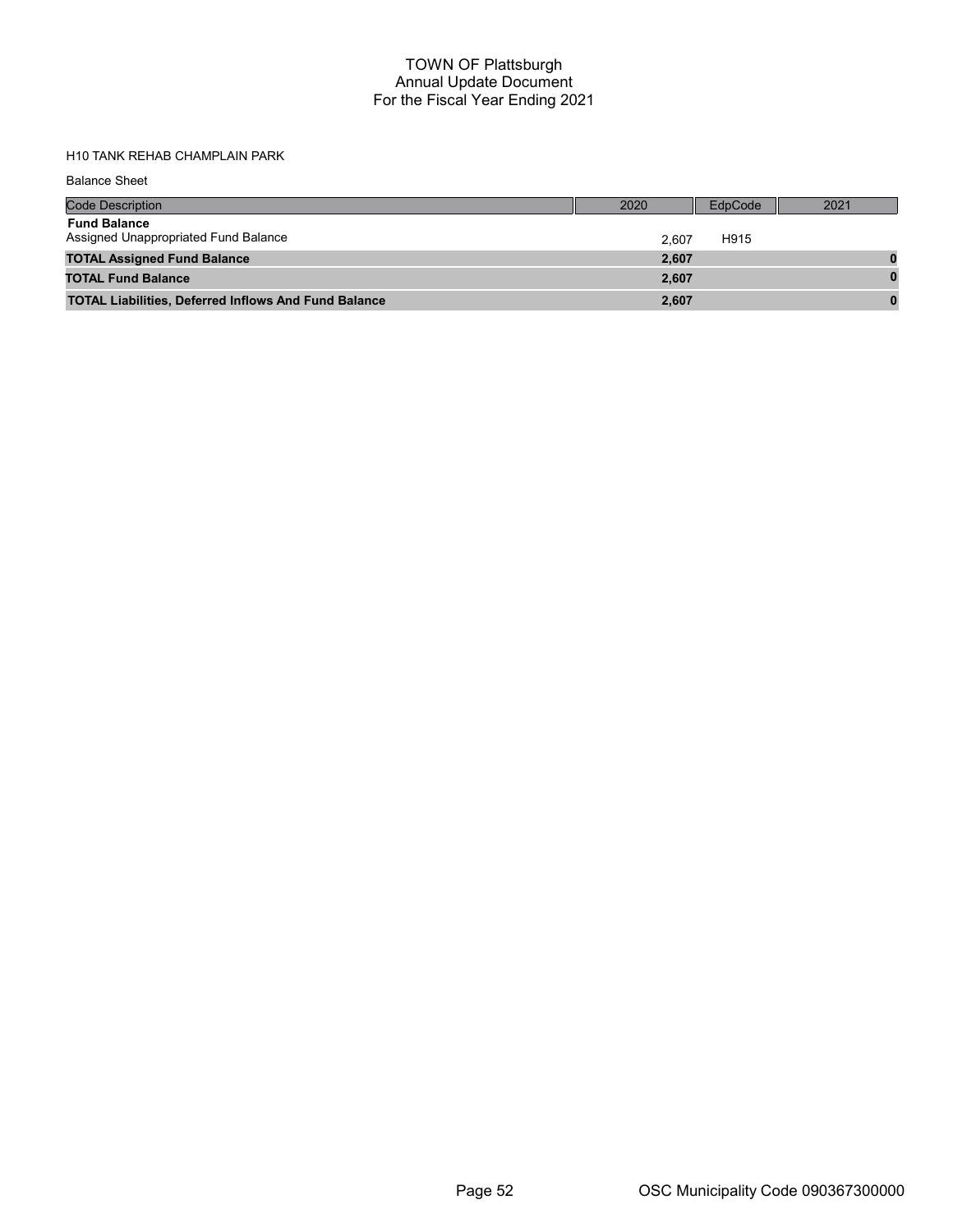# H10 TANK REHAB CHAMPLAIN PARK

| <b>Results of Operation</b>                    |      |                   |      |
|------------------------------------------------|------|-------------------|------|
| <b>Code Description</b>                        | 2020 | EdpCode           | 2021 |
| <b>Revenues</b>                                |      |                   |      |
| Interest And Earnings                          | 10   | H <sub>2401</sub> |      |
| <b>TOTAL Use of Money And Property</b>         | 10   |                   |      |
| <b>TOTAL Revenues</b>                          | 10   |                   |      |
| <b>TOTAL Detail Revenues And Other Sources</b> | 10   |                   |      |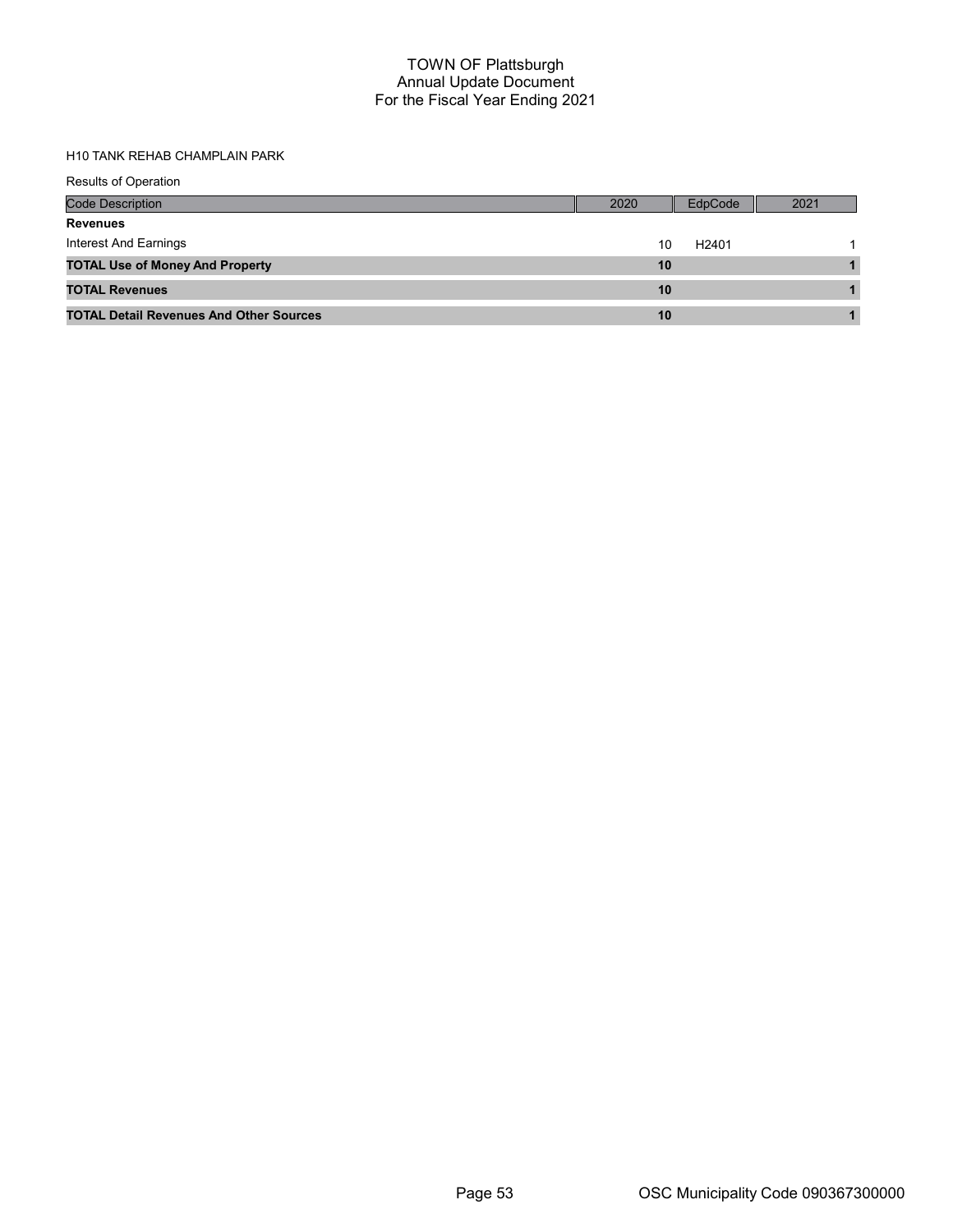#### H10 TANK REHAB CHAMPLAIN PARK

| <b>Results of Operation</b>                     |          |         |       |
|-------------------------------------------------|----------|---------|-------|
| Code Description                                | 2020     | EdpCode | 2021  |
| <b>Other Uses</b>                               |          |         |       |
| Transfers, Other Funds                          |          | H99019  | 2,608 |
| <b>TOTAL Operating Transfers</b>                | $\bf{0}$ |         | 2,608 |
| <b>TOTAL Other Uses</b>                         | $\bf{0}$ |         | 2,608 |
| <b>TOTAL Detail Expenditures And Other Uses</b> | $\bf{0}$ |         | 2,608 |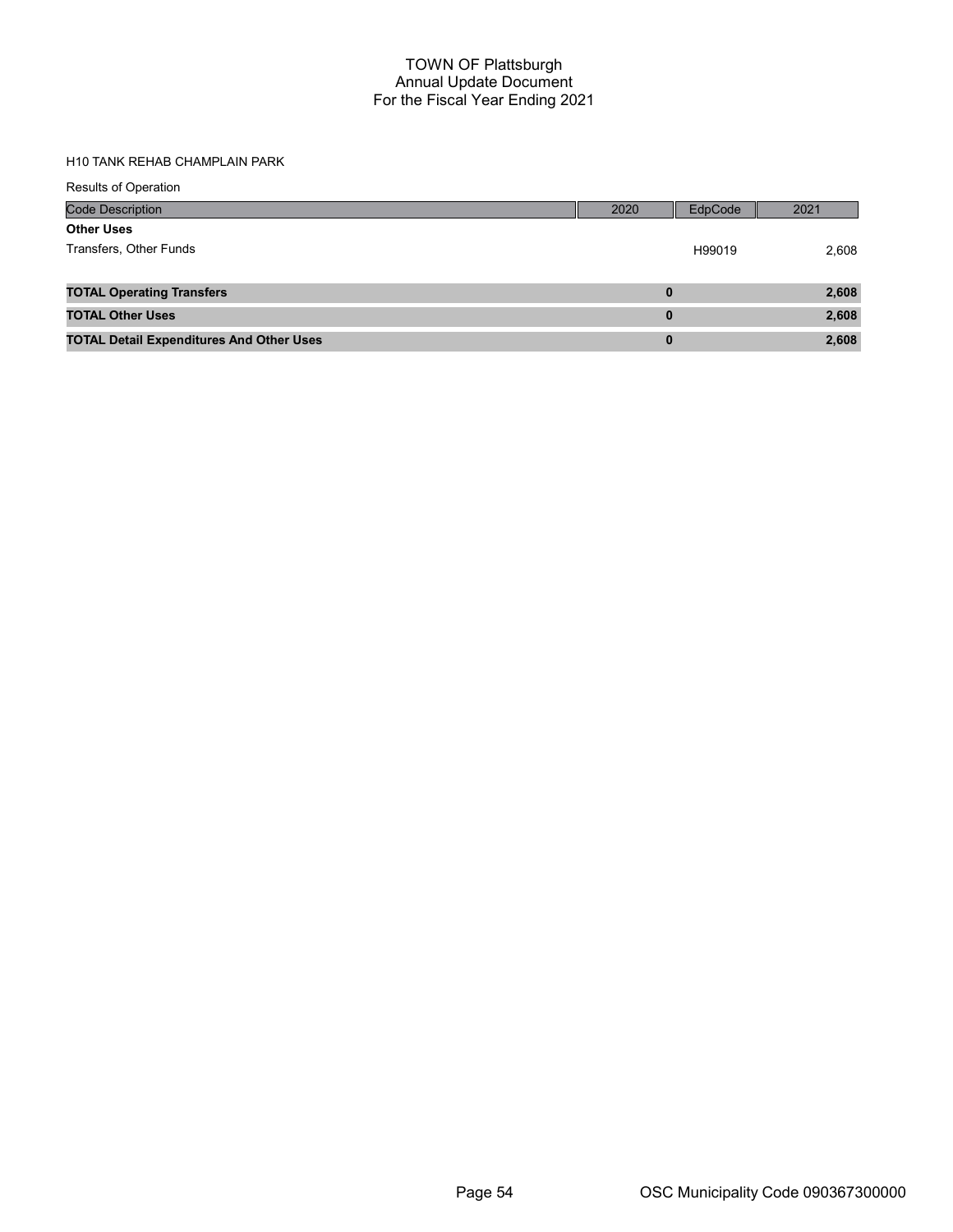#### H10 TANK REHAB CHAMPLAIN PARK

#### Analysis of Changes in Fund Balance

| <b>Code Description</b>                    | 2020  | EdpCode | 2021  |
|--------------------------------------------|-------|---------|-------|
| Analysis of Changes in Fund Balance        |       |         |       |
| <b>Fund Balance - Beginning of Year</b>    | 2.597 | H8021   | 2,607 |
| <b>Restated Fund Balance - Beg of Year</b> | 2.597 | H8022   | 2,607 |
| ADD - REVENUES AND OTHER SOURCES           | 10    |         |       |
| DEDUCT - EXPENDITURES AND OTHER USES       |       |         | 2.608 |
| <b>Fund Balance - End of Year</b>          | 2.607 | H8029   |       |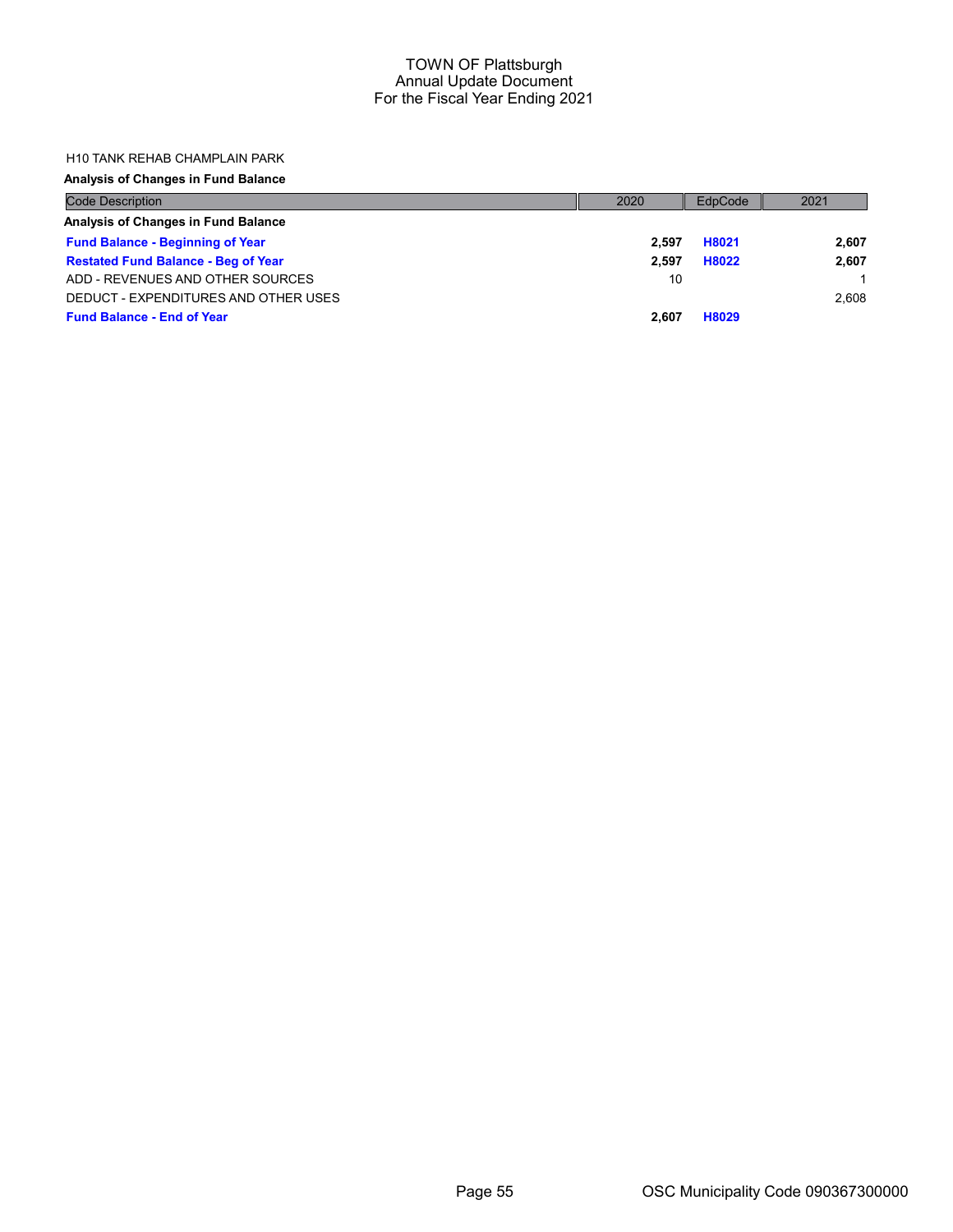## H11 CUMBERLAND CORNERS TANK

Balance Sheet

| <b>Code Description</b>                                | 2020  | EdpCode          | 2021 |
|--------------------------------------------------------|-------|------------------|------|
| <b>Assets</b>                                          |       |                  |      |
| Cash                                                   | 2.195 | H <sub>200</sub> |      |
| <b>TOTAL Cash</b>                                      | 2,195 |                  | 0    |
| <b>TOTAL Assets and Deferred Outflows of Resources</b> | 2,195 |                  | 0    |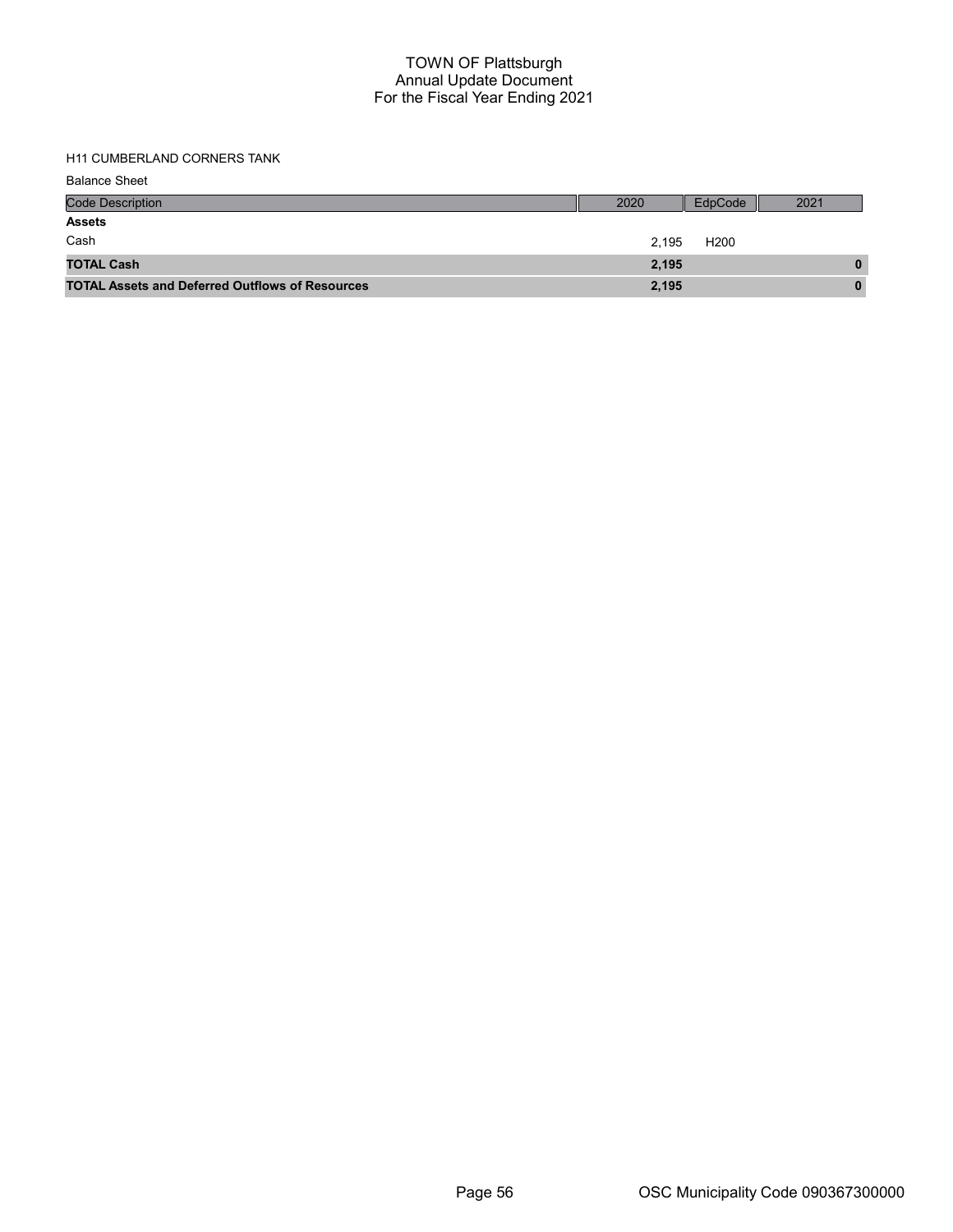# H11 CUMBERLAND CORNERS TANK

Balance Sheet

| <b>Code Description</b>                                     | 2020  | EdpCode | 2021 |
|-------------------------------------------------------------|-------|---------|------|
| <b>Fund Balance</b><br>Assigned Unappropriated Fund Balance | 2.195 | H915    |      |
| <b>TOTAL Assigned Fund Balance</b>                          | 2,195 |         |      |
| <b>TOTAL Fund Balance</b>                                   | 2.195 |         |      |
| <b>TOTAL Liabilities, Deferred Inflows And Fund Balance</b> | 2,195 |         |      |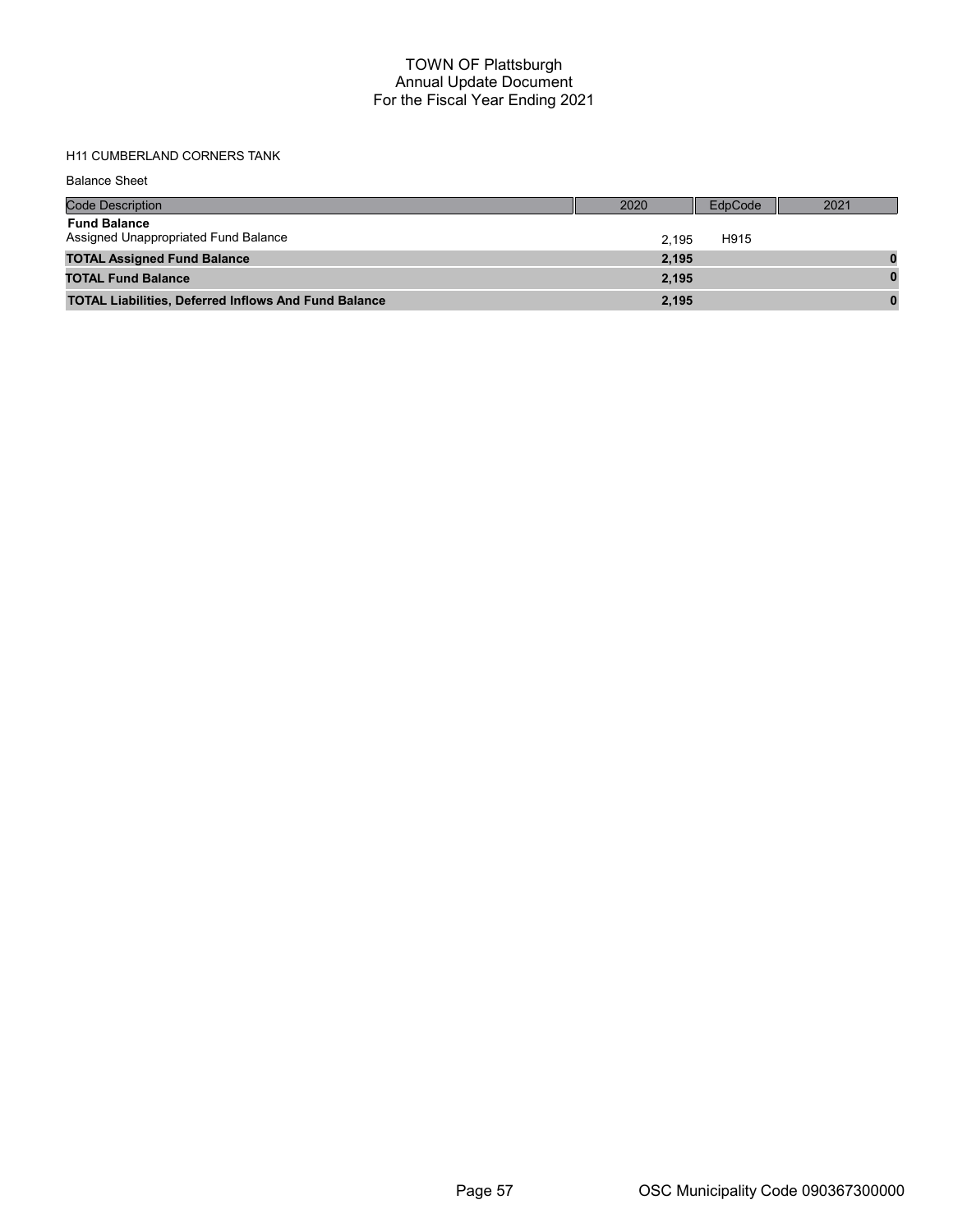# H11 CUMBERLAND CORNERS TANK

| <b>Results of Operation</b>                    |             |                   |              |
|------------------------------------------------|-------------|-------------------|--------------|
| <b>Code Description</b>                        | 2020        | EdpCode           | 2021         |
| <b>Revenues</b>                                |             |                   |              |
| Interest And Earnings                          | 796         | H <sub>2401</sub> |              |
| <b>TOTAL Use of Money And Property</b>         | 796         |                   | 1            |
| <b>TOTAL Revenues</b>                          | 796         |                   | $\mathbf{1}$ |
| Interfund Transfers                            |             | H5031             |              |
| <b>TOTAL Interfund Transfers</b>               | $\mathbf 0$ |                   | $\mathbf 0$  |
| Serial Bonds                                   | 603,256     | H5710             |              |
| <b>Bans Redeemed From Appropriations</b>       | 30,559      | H5731             |              |
| <b>TOTAL Proceeds of Obligations</b>           | 633,815     |                   | $\mathbf{0}$ |
| <b>TOTAL Other Sources</b>                     | 633,815     |                   | $\bf{0}$     |
| <b>TOTAL Detail Revenues And Other Sources</b> | 634,611     |                   | $\mathbf{1}$ |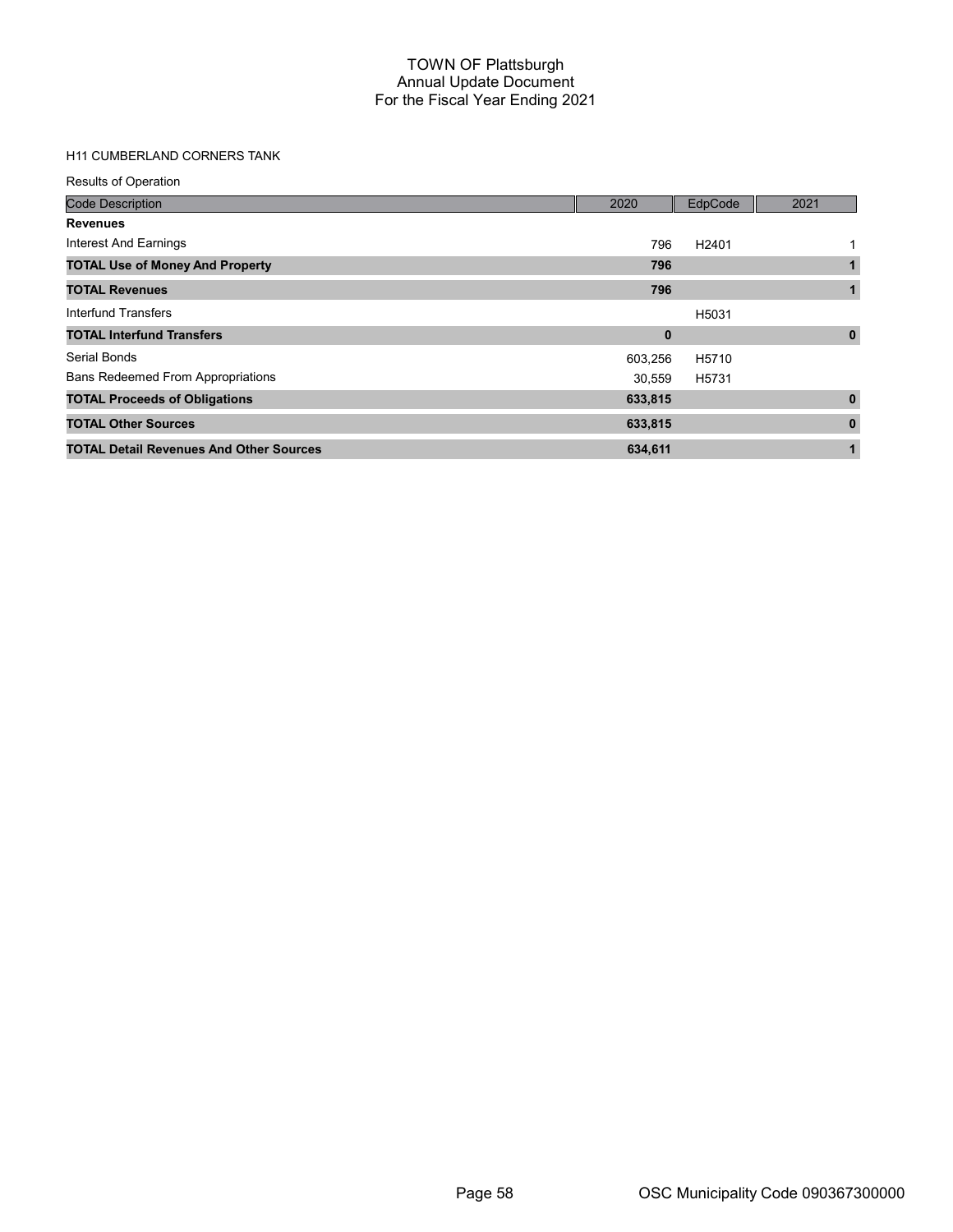#### H11 CUMBERLAND CORNERS TANK

|  |  |  | <b>Results of Operation</b> |  |
|--|--|--|-----------------------------|--|
|--|--|--|-----------------------------|--|

| <b>Code Description</b>                         | 2020 | EdpCode | 2021  |
|-------------------------------------------------|------|---------|-------|
| <b>Other Uses</b>                               |      |         |       |
| Transfers, Other Funds                          |      | H99019  | 2,196 |
|                                                 |      |         |       |
| <b>TOTAL Operating Transfers</b>                | 0    |         | 2,196 |
| <b>TOTAL Other Uses</b>                         | 0    |         | 2,196 |
| <b>TOTAL Detail Expenditures And Other Uses</b> | 0    |         | 2,196 |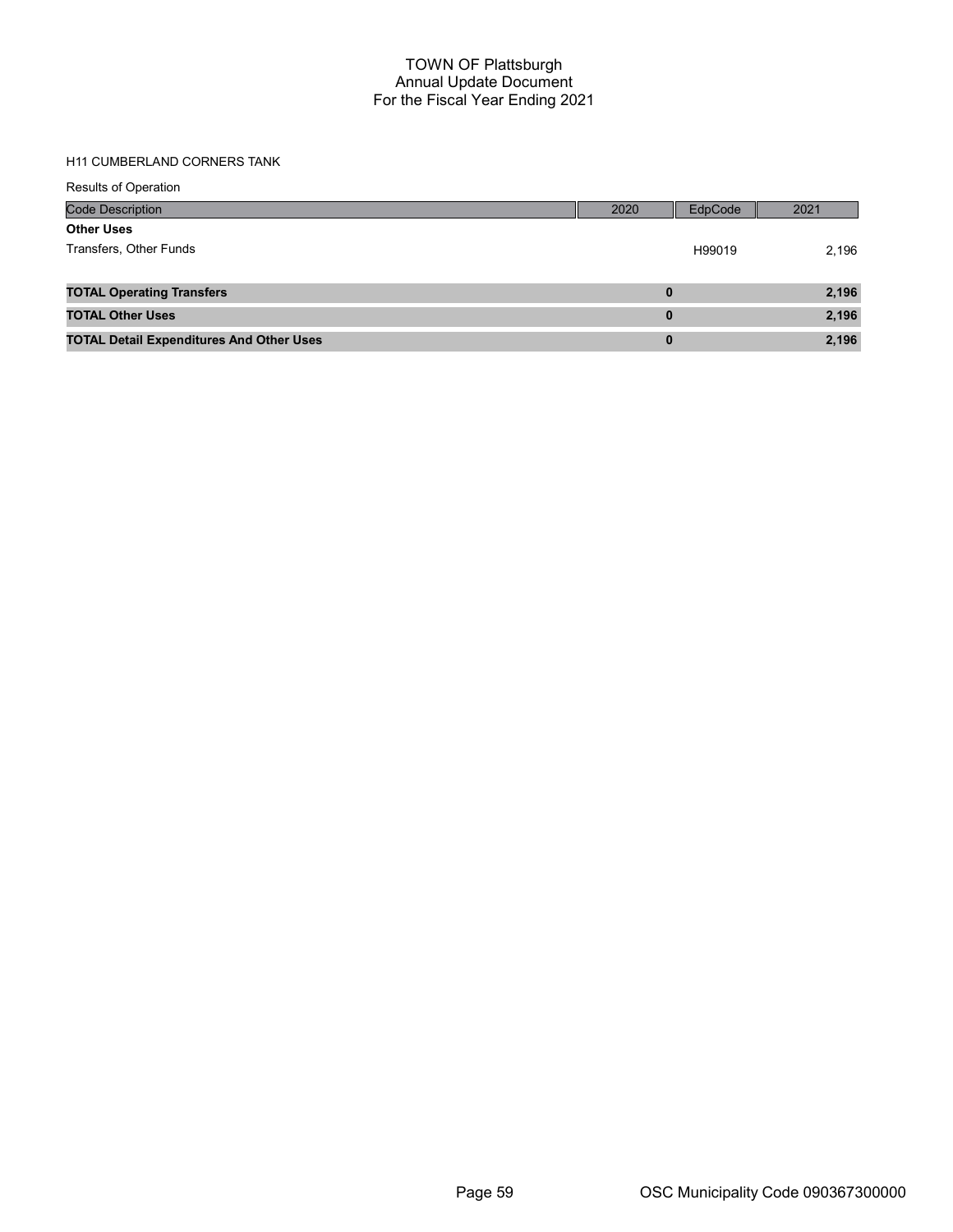### H11 CUMBERLAND CORNERS TANK

# Analysis of Changes in Fund Balance

| <b>Code Description</b>                    | 2020       | EdpCode | 2021  |
|--------------------------------------------|------------|---------|-------|
| Analysis of Changes in Fund Balance        |            |         |       |
| <b>Fund Balance - Beginning of Year</b>    | -632.416   | H8021   | 2.195 |
| <b>Restated Fund Balance - Beg of Year</b> | $-632.416$ | H8022   | 2.195 |
| ADD - REVENUES AND OTHER SOURCES           | 634.611    |         |       |
| DEDUCT - EXPENDITURES AND OTHER USES       |            |         | 2.196 |
| <b>Fund Balance - End of Year</b>          | 2.195      | H8029   |       |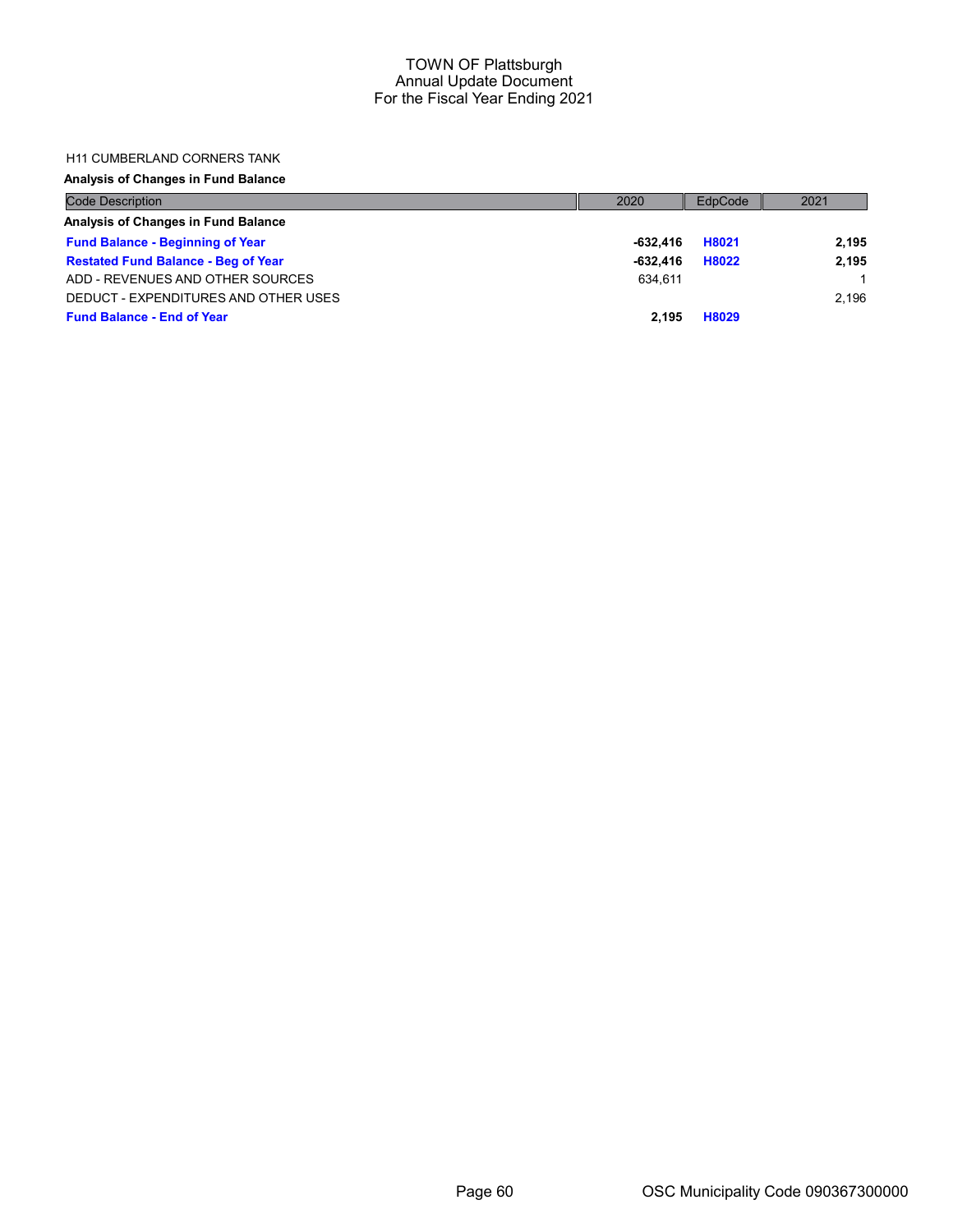| <b>Balance Sheet</b>                                   |       |                  |      |
|--------------------------------------------------------|-------|------------------|------|
| <b>Code Description</b>                                | 2020  | EdpCode          | 2021 |
| <b>Assets</b>                                          |       |                  |      |
| Cash                                                   | 3,123 | H <sub>200</sub> |      |
| <b>TOTAL Cash</b>                                      | 3,123 |                  | 0    |
| <b>TOTAL Assets and Deferred Outflows of Resources</b> | 3,123 |                  | 0    |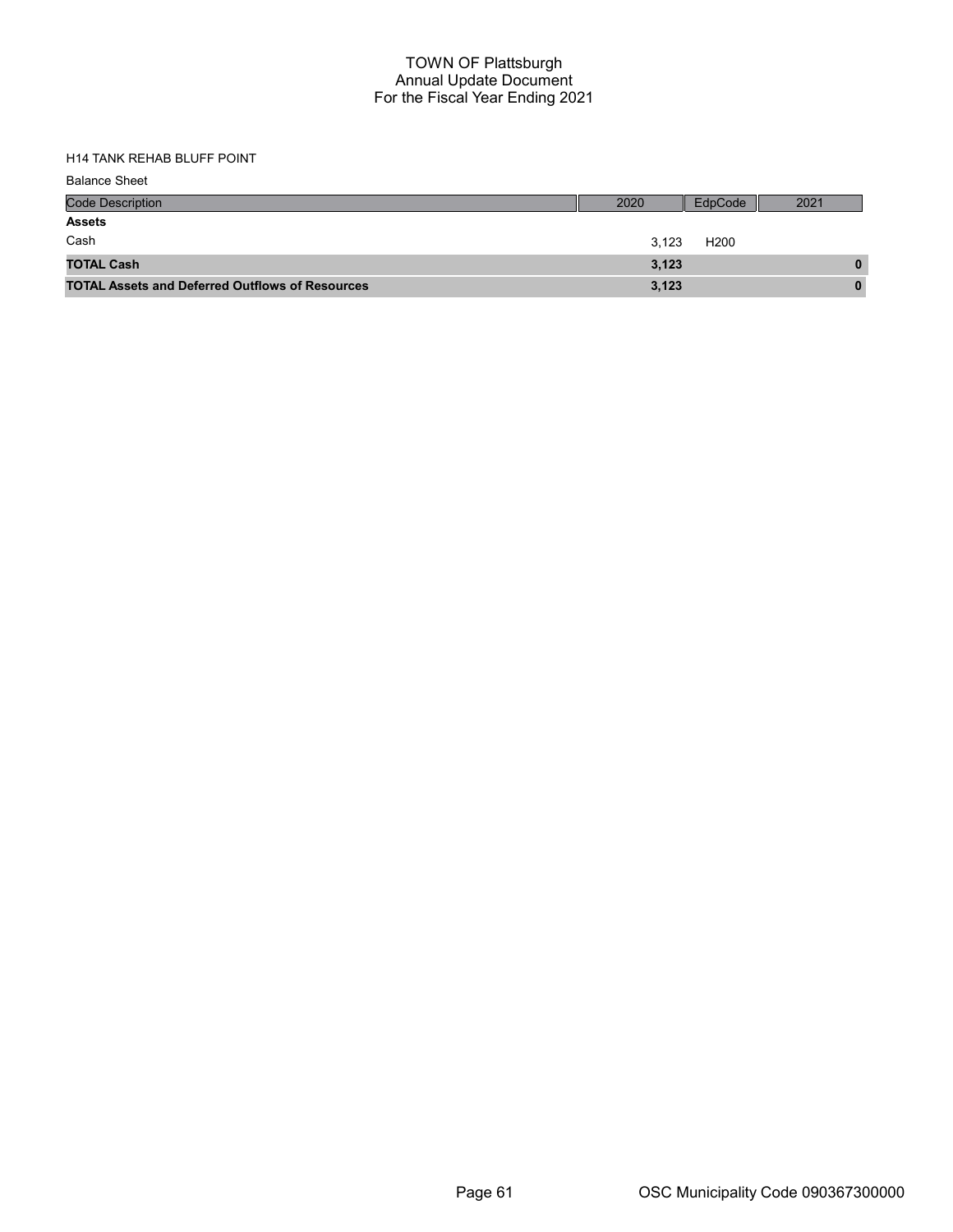| <b>Balance Sheet</b>                                        |       |         |          |
|-------------------------------------------------------------|-------|---------|----------|
| <b>Code Description</b>                                     | 2020  | EdpCode | 2021     |
| <b>Fund Balance</b><br>Assigned Unappropriated Fund Balance | 3.123 | H915    |          |
| <b>TOTAL Assigned Fund Balance</b>                          | 3,123 |         |          |
| <b>TOTAL Fund Balance</b>                                   | 3,123 |         |          |
| <b>TOTAL Liabilities, Deferred Inflows And Fund Balance</b> | 3,123 |         | $\bf{0}$ |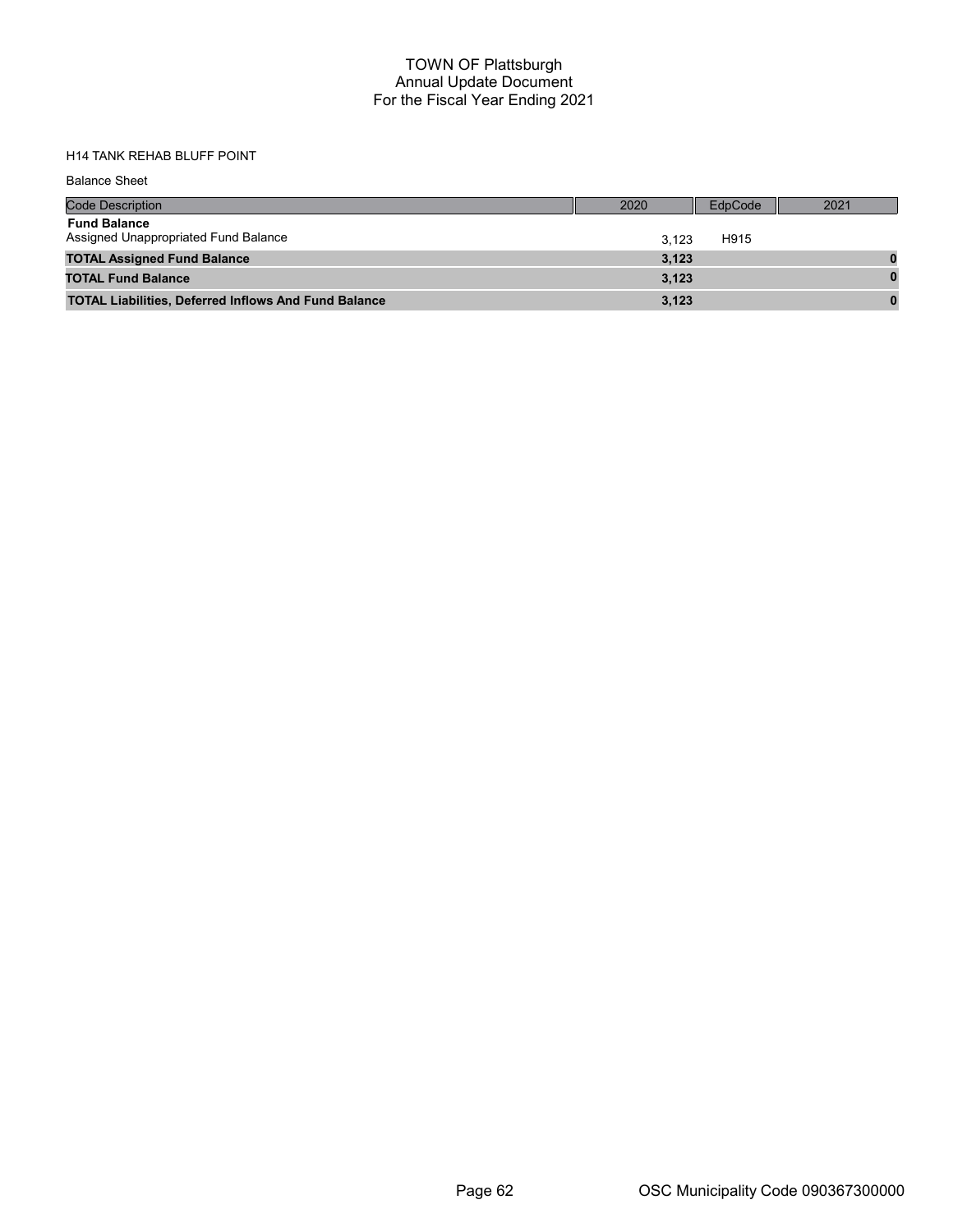| <b>Results of Operation</b>                    |         |                   |      |
|------------------------------------------------|---------|-------------------|------|
| <b>Code Description</b>                        | 2020    | EdpCode           | 2021 |
| <b>Revenues</b>                                |         |                   |      |
| Interest And Earnings                          | 12      | H <sub>2401</sub> |      |
| <b>TOTAL Use of Money And Property</b>         | $12 \,$ |                   |      |
| <b>TOTAL Revenues</b>                          | $12 \$  |                   |      |
| <b>TOTAL Detail Revenues And Other Sources</b> | 12      |                   |      |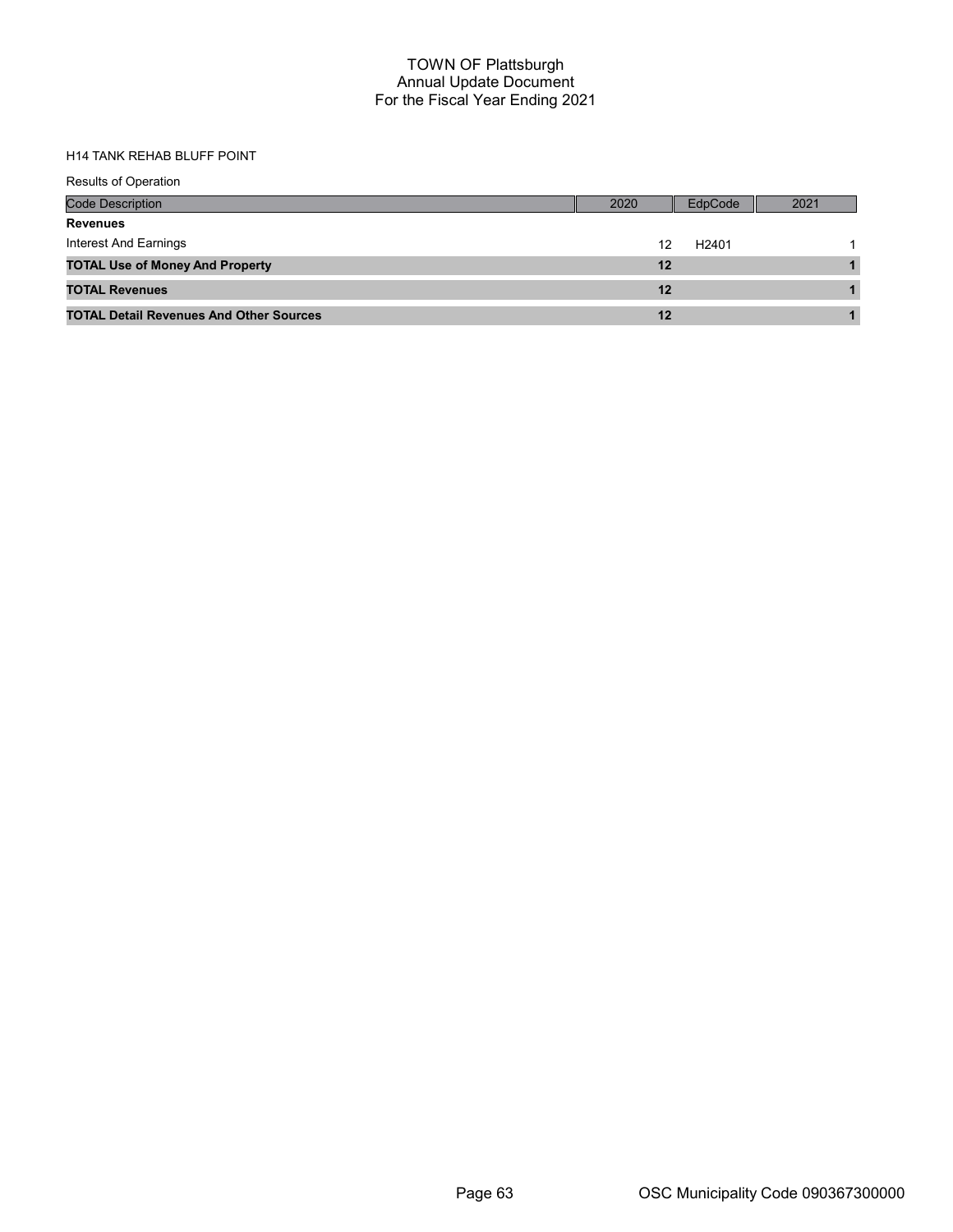| <b>Results of Operation</b>                     |          |         |       |
|-------------------------------------------------|----------|---------|-------|
| <b>Code Description</b>                         | 2020     | EdpCode | 2021  |
| <b>Other Uses</b>                               |          |         |       |
| Transfers, Other Funds                          |          | H99019  | 3,124 |
| <b>TOTAL Operating Transfers</b>                | $\bf{0}$ |         | 3,124 |
| <b>TOTAL Other Uses</b>                         | $\bf{0}$ |         | 3,124 |
| <b>TOTAL Detail Expenditures And Other Uses</b> | $\bf{0}$ |         | 3,124 |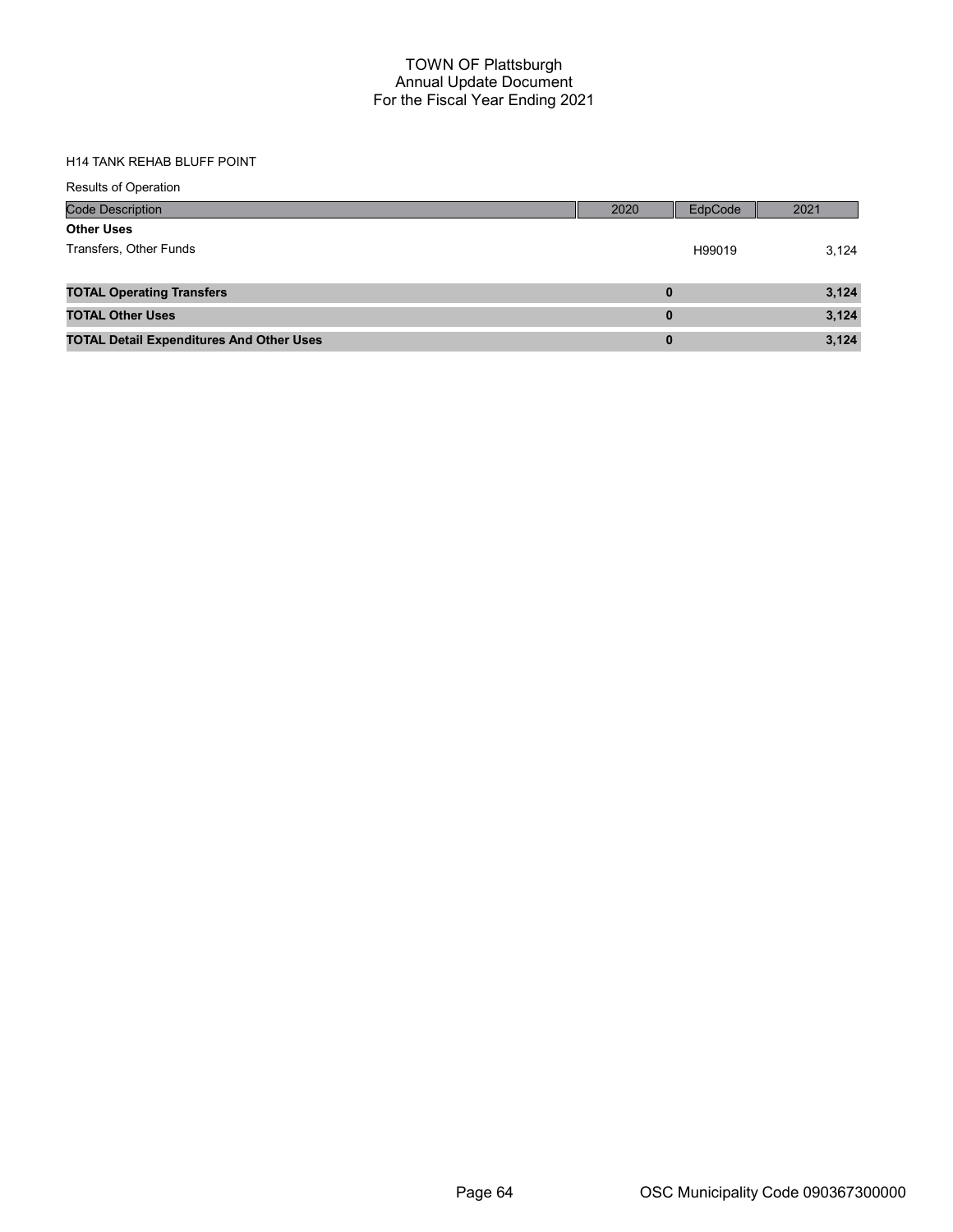#### H14 TANK REHAB BLUFF POINT

## Analysis of Changes in Fund Balance

| <b>Code Description</b>                    | 2020  | EdpCode | 2021  |
|--------------------------------------------|-------|---------|-------|
| Analysis of Changes in Fund Balance        |       |         |       |
| <b>Fund Balance - Beginning of Year</b>    | 3.111 | H8021   | 3.123 |
| <b>Restated Fund Balance - Beg of Year</b> | 3.111 | H8022   | 3.123 |
| ADD - REVENUES AND OTHER SOURCES           | 12    |         |       |
| DEDUCT - EXPENDITURES AND OTHER USES       |       |         | 3.124 |
| <b>Fund Balance - End of Year</b>          | 3.123 | H8029   |       |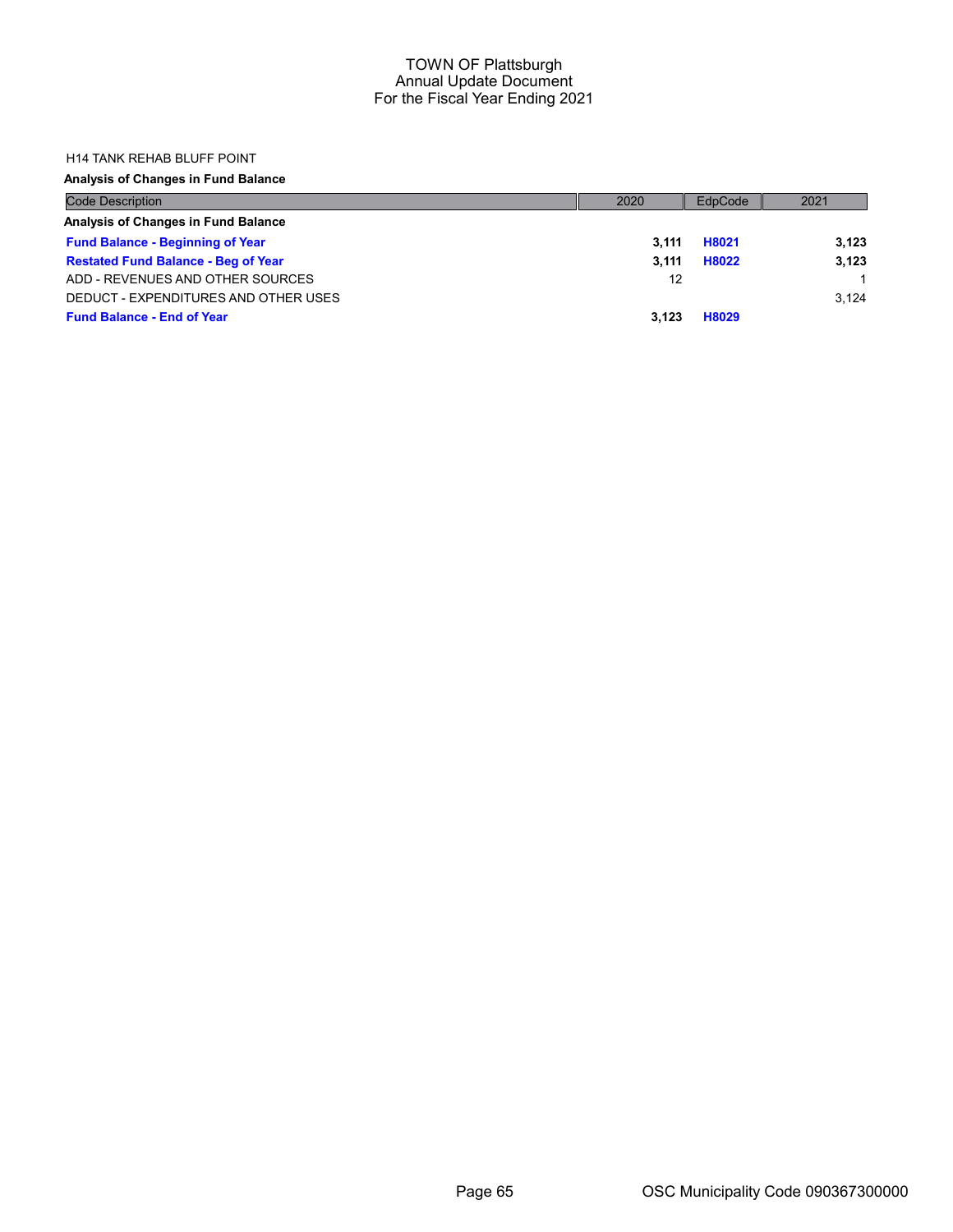| <b>Balance Sheet</b>                                   |       |                  |      |
|--------------------------------------------------------|-------|------------------|------|
| <b>Code Description</b>                                | 2020  | EdpCode          | 2021 |
| <b>Assets</b>                                          |       |                  |      |
| Cash                                                   | 2,090 | H <sub>200</sub> |      |
| <b>TOTAL Cash</b>                                      | 2,090 |                  | 0    |
| <b>TOTAL Assets and Deferred Outflows of Resources</b> | 2,090 |                  | 0    |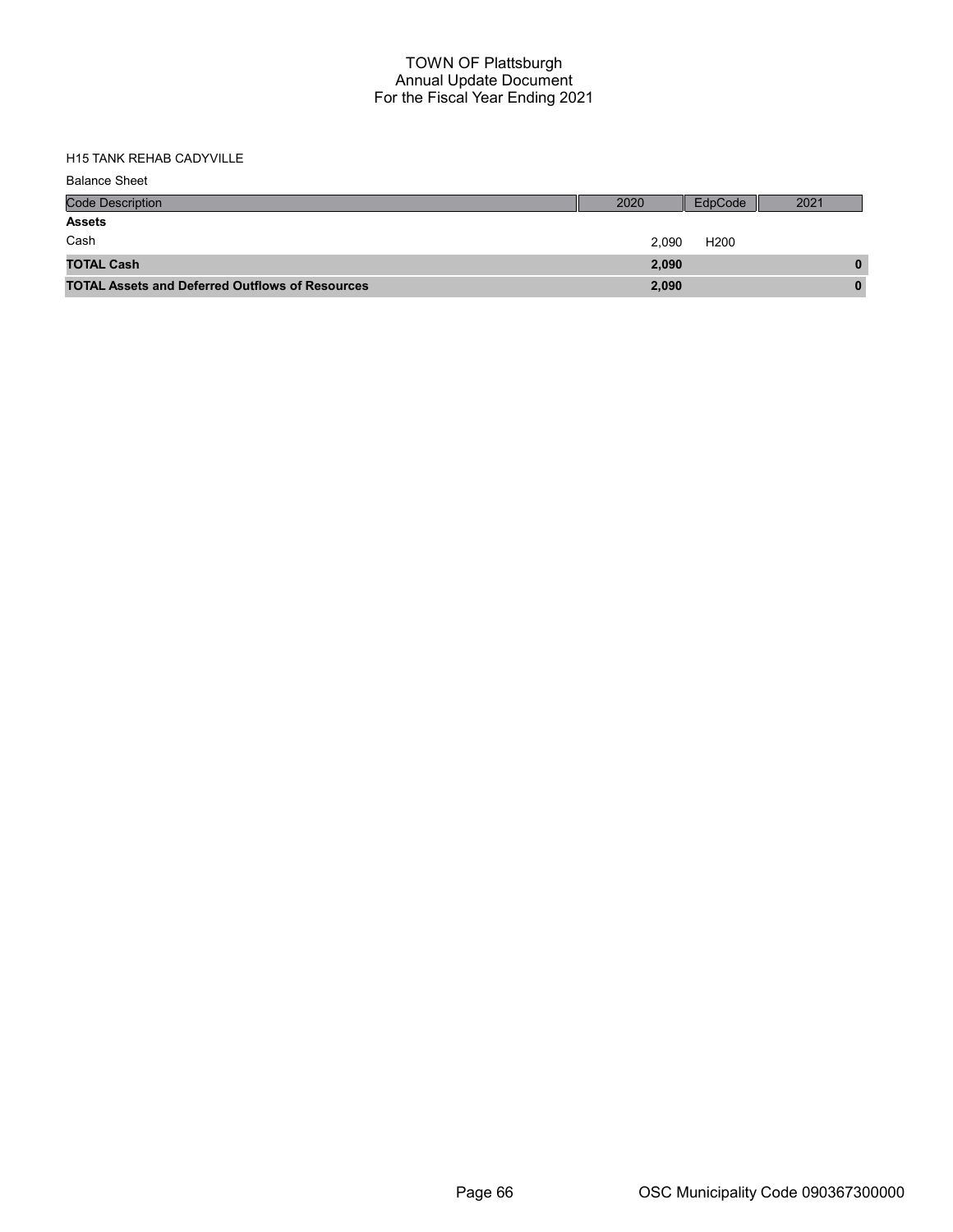| <b>Balance Sheet</b>                                        |       |         |      |
|-------------------------------------------------------------|-------|---------|------|
| <b>Code Description</b>                                     | 2020  | EdpCode | 2021 |
| <b>Fund Balance</b><br>Assigned Unappropriated Fund Balance | 2.090 | H915    |      |
| <b>TOTAL Assigned Fund Balance</b>                          | 2,090 |         |      |
| <b>TOTAL Fund Balance</b>                                   | 2,090 |         |      |
| <b>TOTAL Liabilities, Deferred Inflows And Fund Balance</b> | 2,090 |         |      |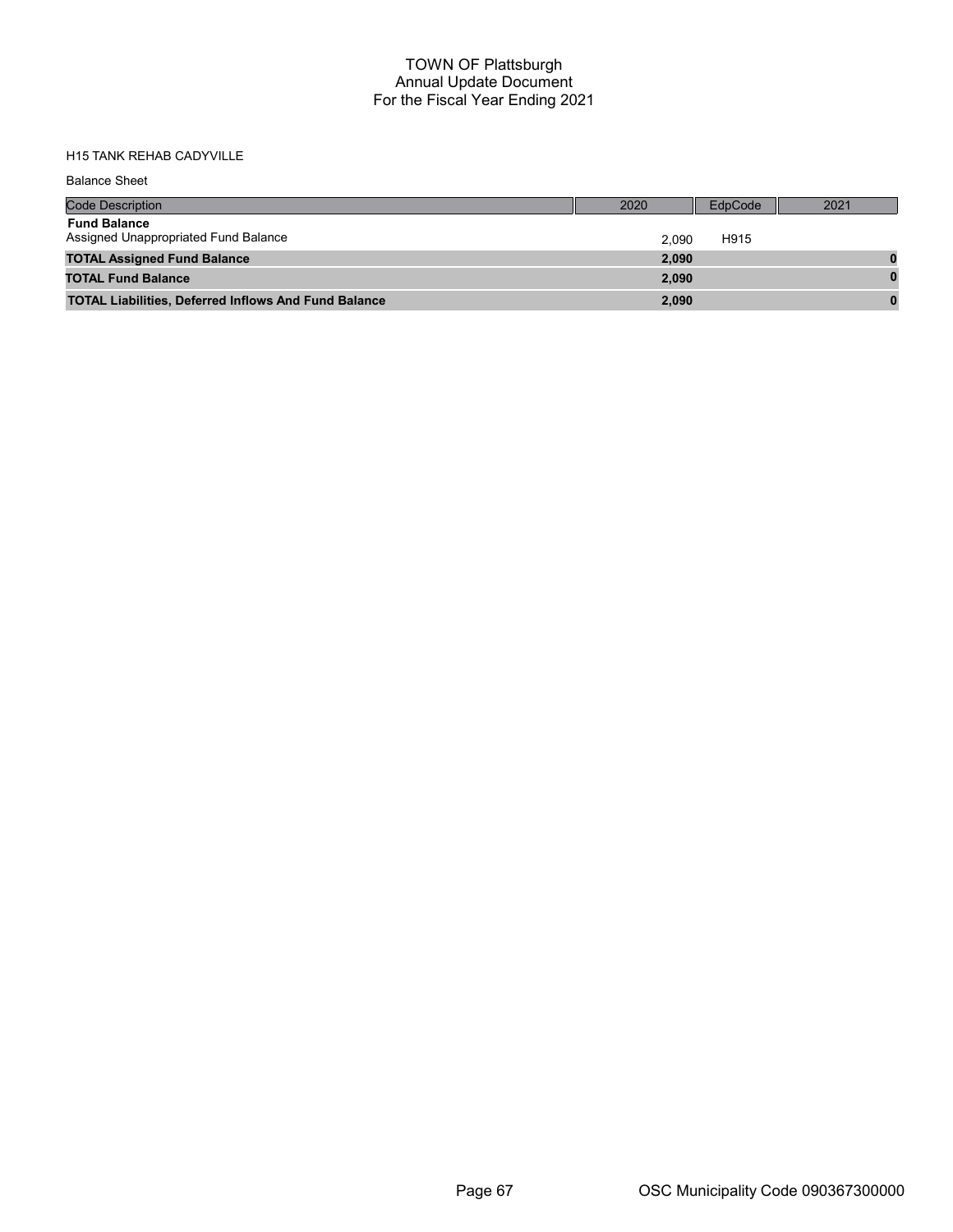| <b>Results of Operation</b>                    |      |                   |      |
|------------------------------------------------|------|-------------------|------|
| <b>Code Description</b>                        | 2020 | EdpCode           | 2021 |
| <b>Revenues</b>                                |      |                   |      |
| Interest And Earnings                          | 8    | H <sub>2401</sub> |      |
| <b>TOTAL Use of Money And Property</b>         | 8    |                   |      |
| <b>TOTAL Revenues</b>                          |      |                   |      |
| <b>TOTAL Detail Revenues And Other Sources</b> | 8    |                   |      |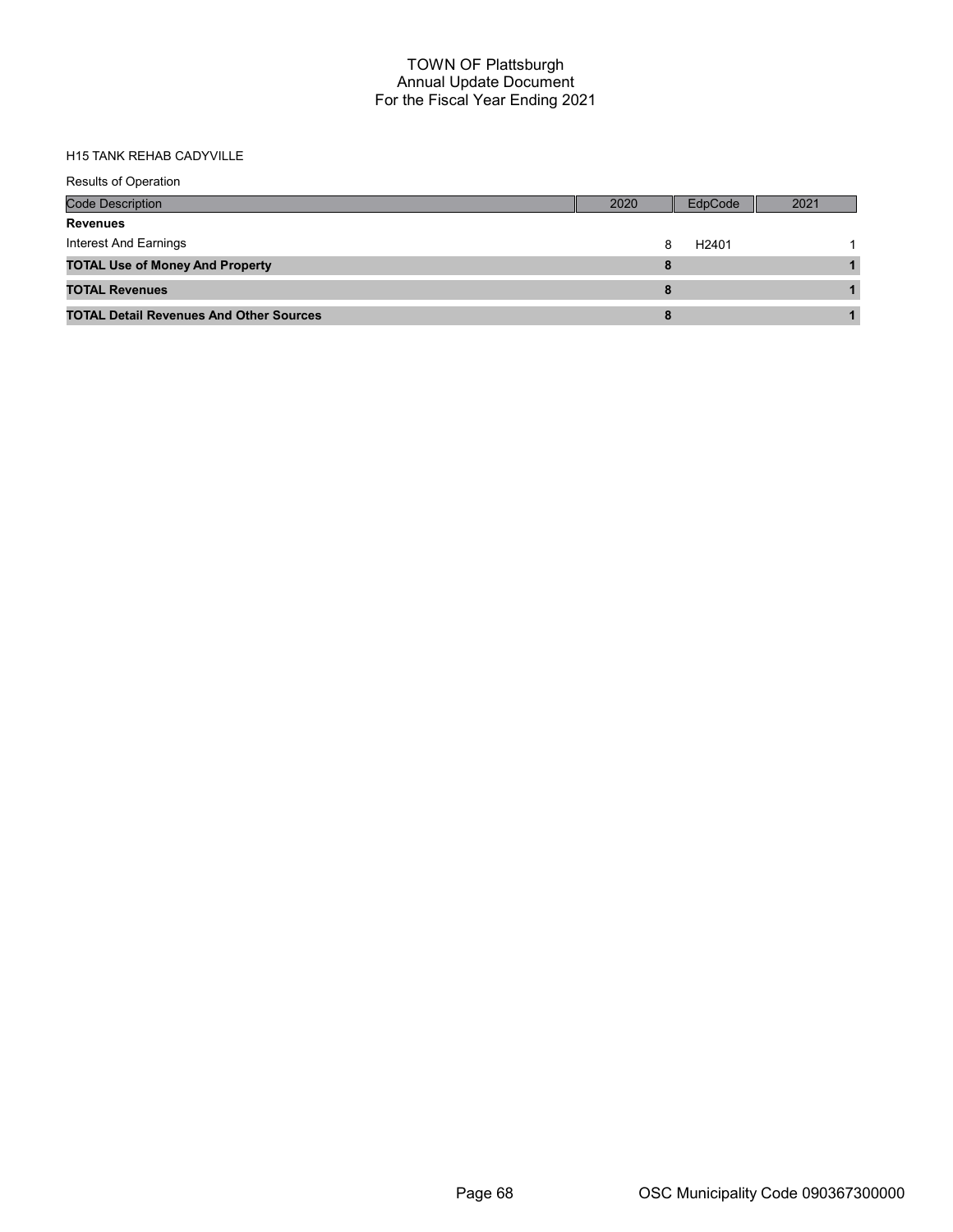| <b>Results of Operation</b>                     |          |         |       |
|-------------------------------------------------|----------|---------|-------|
| <b>Code Description</b>                         | 2020     | EdpCode | 2021  |
| <b>Other Uses</b>                               |          |         |       |
| Transfers, Other Funds                          |          | H99019  | 2,091 |
|                                                 |          |         |       |
| <b>TOTAL Operating Transfers</b>                | $\bf{0}$ |         | 2,091 |
| <b>TOTAL Other Uses</b>                         | $\bf{0}$ |         | 2,091 |
| <b>TOTAL Detail Expenditures And Other Uses</b> | $\bf{0}$ |         | 2,091 |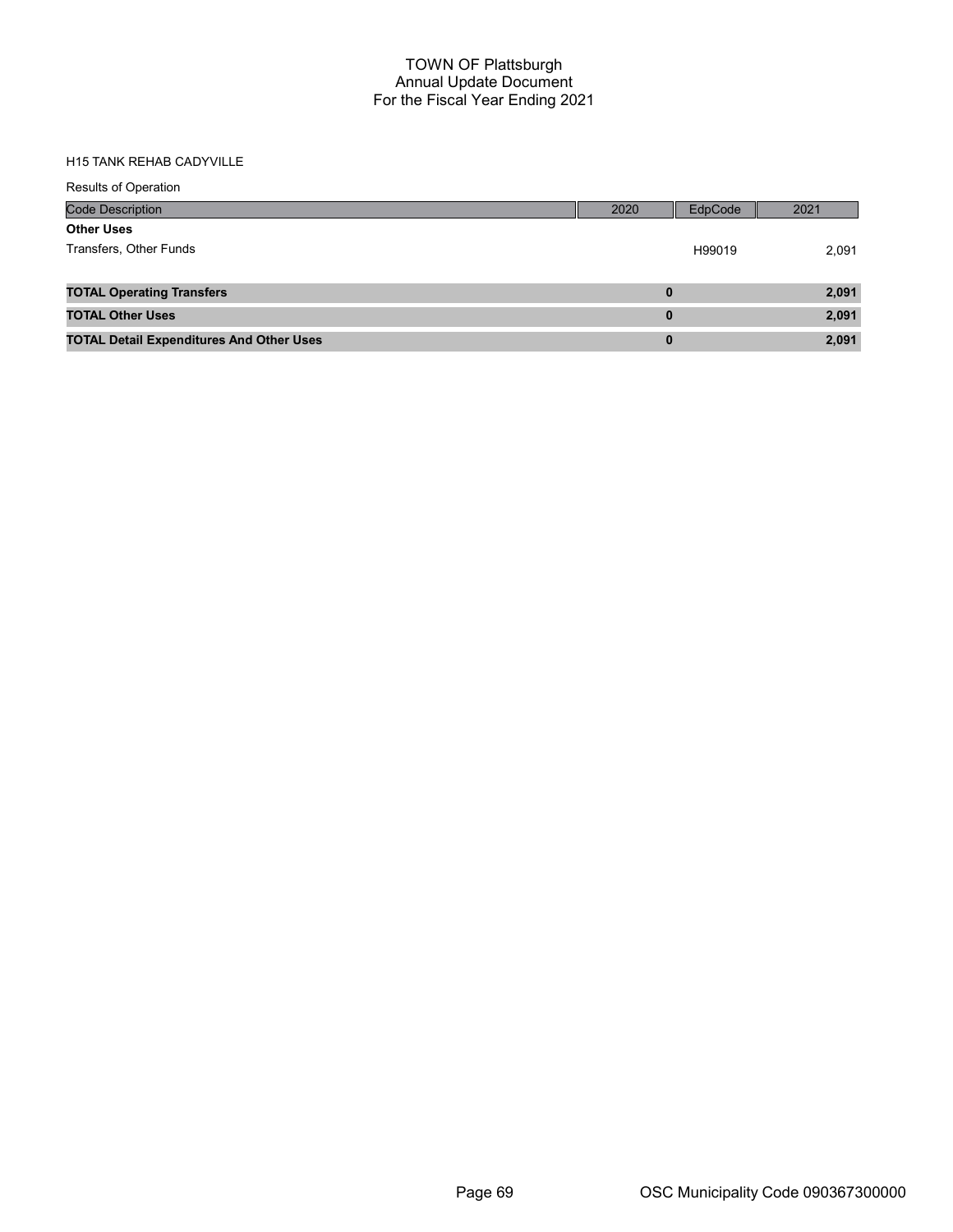#### H15 TANK REHAB CADYVILLE

## Analysis of Changes in Fund Balance

| <b>Code Description</b>                    | 2020  | EdpCode | 2021  |
|--------------------------------------------|-------|---------|-------|
| Analysis of Changes in Fund Balance        |       |         |       |
| <b>Fund Balance - Beginning of Year</b>    | 2.082 | H8021   | 2,090 |
| <b>Restated Fund Balance - Beg of Year</b> | 2.082 | H8022   | 2,090 |
| ADD - REVENUES AND OTHER SOURCES           | 8     |         |       |
| DEDUCT - EXPENDITURES AND OTHER USES       |       |         | 2.091 |
| <b>Fund Balance - End of Year</b>          | 2.090 | H8029   |       |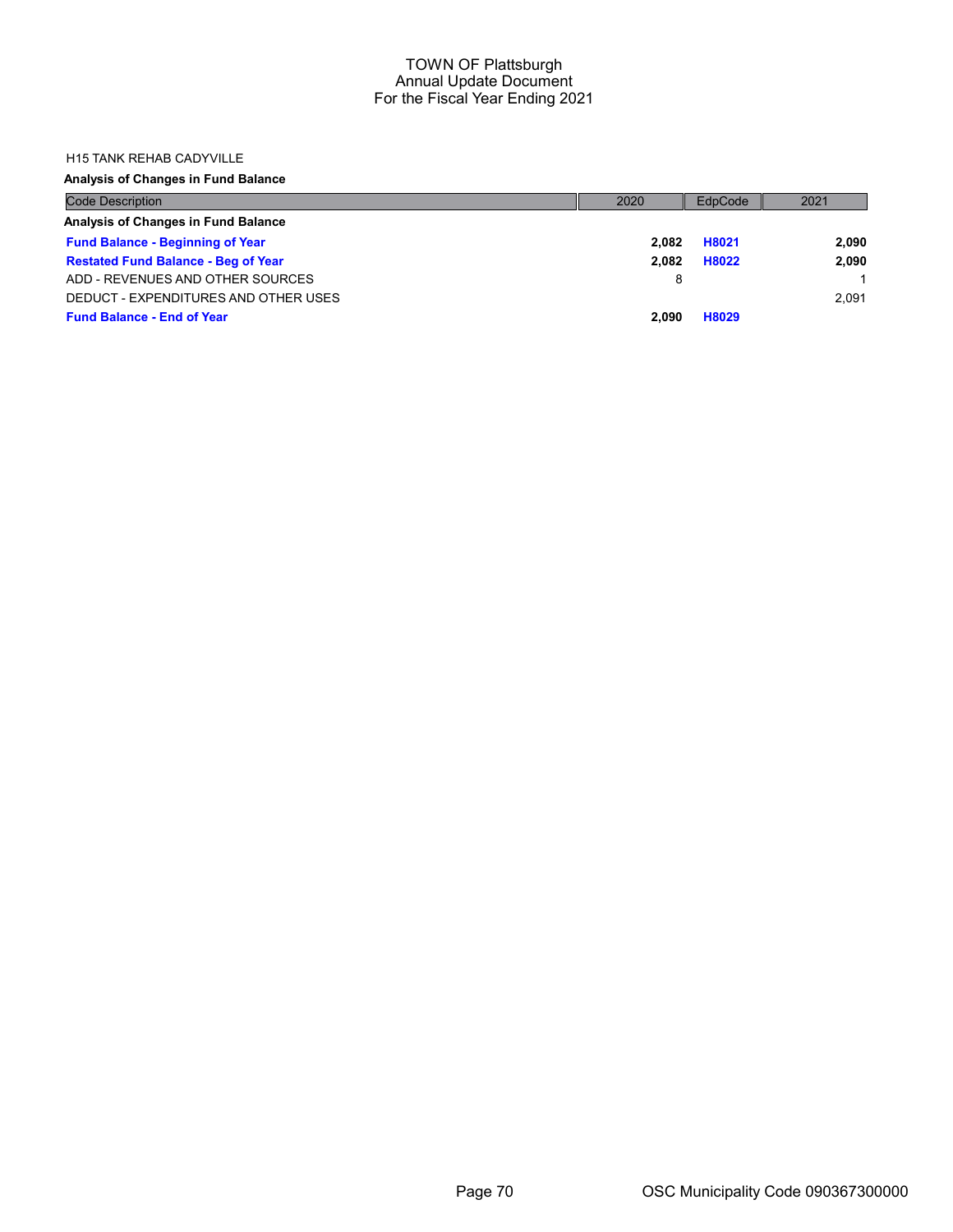H16 HAMMOND LANE TANK

| <b>Balance Sheet</b>                                   |       |                  |      |
|--------------------------------------------------------|-------|------------------|------|
| <b>Code Description</b>                                | 2020  | EdpCode          | 2021 |
| <b>Assets</b>                                          |       |                  |      |
| Cash                                                   | 2,202 | H <sub>200</sub> |      |
| <b>TOTAL Cash</b>                                      | 2,202 |                  | 0    |
| <b>TOTAL Assets and Deferred Outflows of Resources</b> | 2,202 |                  | 0    |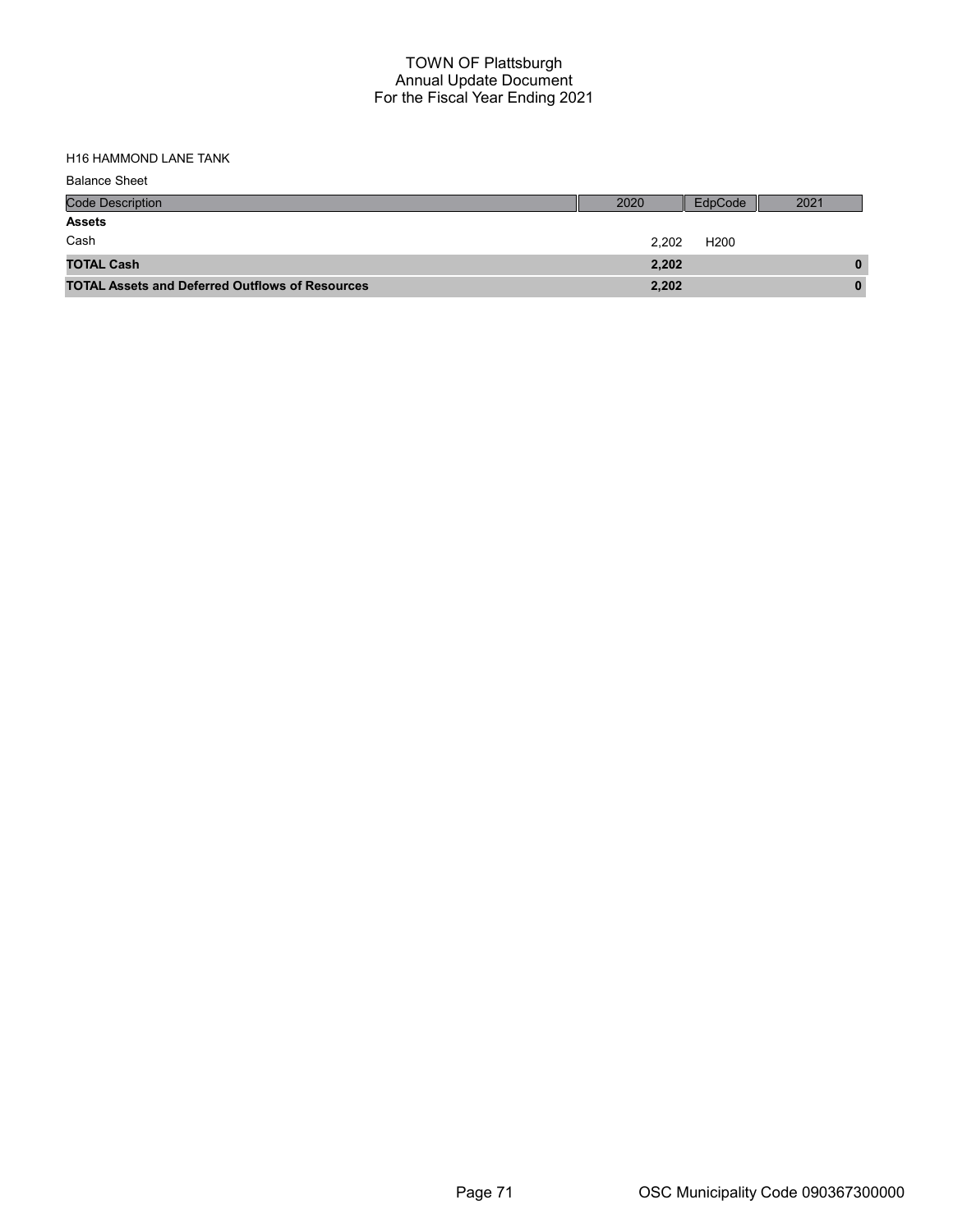# H16 HAMMOND LANE TANK

| <b>Code Description</b>                                     | 2020  | EdpCode | 2021 |
|-------------------------------------------------------------|-------|---------|------|
| <b>Accounts Payable</b>                                     |       | H600    |      |
| <b>TOTAL Accounts Payable</b>                               | 0     |         | 0    |
| <b>Bond Anticipation Notes Payable</b>                      |       | H626    |      |
| <b>TOTAL Notes Payable</b>                                  | 0     |         |      |
| <b>TOTAL Liabilities</b>                                    | 0     |         |      |
| <b>Fund Balance</b>                                         |       |         |      |
| Assigned Unappropriated Fund Balance                        | 2.202 | H915    |      |
| <b>TOTAL Assigned Fund Balance</b>                          | 2,202 |         |      |
| <b>TOTAL Fund Balance</b>                                   | 2,202 |         |      |
| <b>TOTAL Liabilities, Deferred Inflows And Fund Balance</b> | 2,202 |         |      |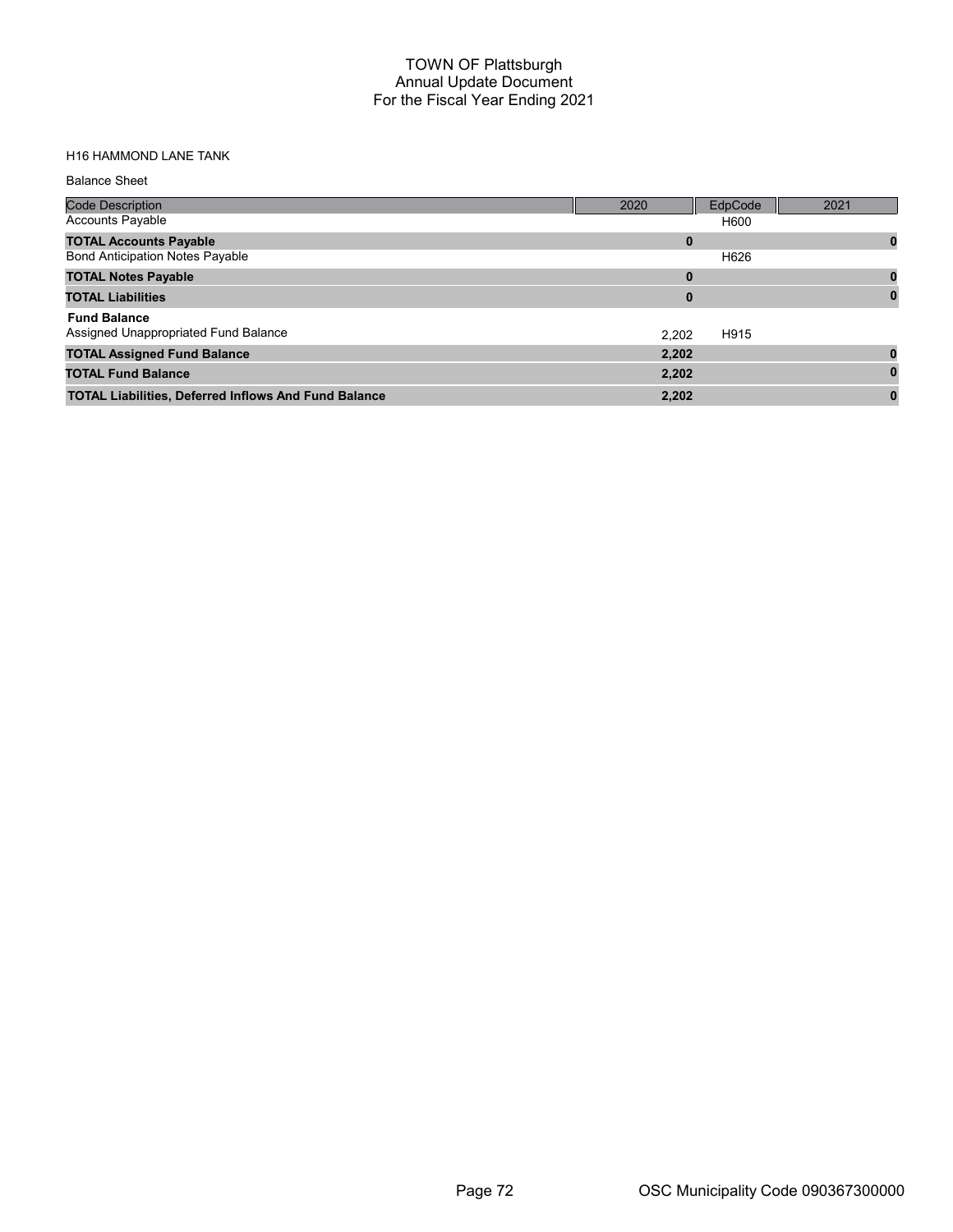# H16 HAMMOND LANE TANK

| <b>Results of Operation</b>                    |         |                   |              |
|------------------------------------------------|---------|-------------------|--------------|
| <b>Code Description</b>                        | 2020    | EdpCode           | 2021         |
| <b>Revenues</b>                                |         |                   |              |
| Interest And Earnings                          | 825     | H <sub>2401</sub> |              |
| <b>TOTAL Use of Money And Property</b>         | 825     |                   |              |
| <b>TOTAL Revenues</b>                          | 825     |                   |              |
| Serial Bonds                                   | 710.049 | H5710             |              |
| <b>Bans Redeemed From Appropriations</b>       | 35.969  | H5731             |              |
| <b>TOTAL Proceeds of Obligations</b>           | 746,018 |                   | $\mathbf{0}$ |
| <b>TOTAL Other Sources</b>                     | 746,018 |                   | $\bf{0}$     |
| <b>TOTAL Detail Revenues And Other Sources</b> | 746,843 |                   | 1            |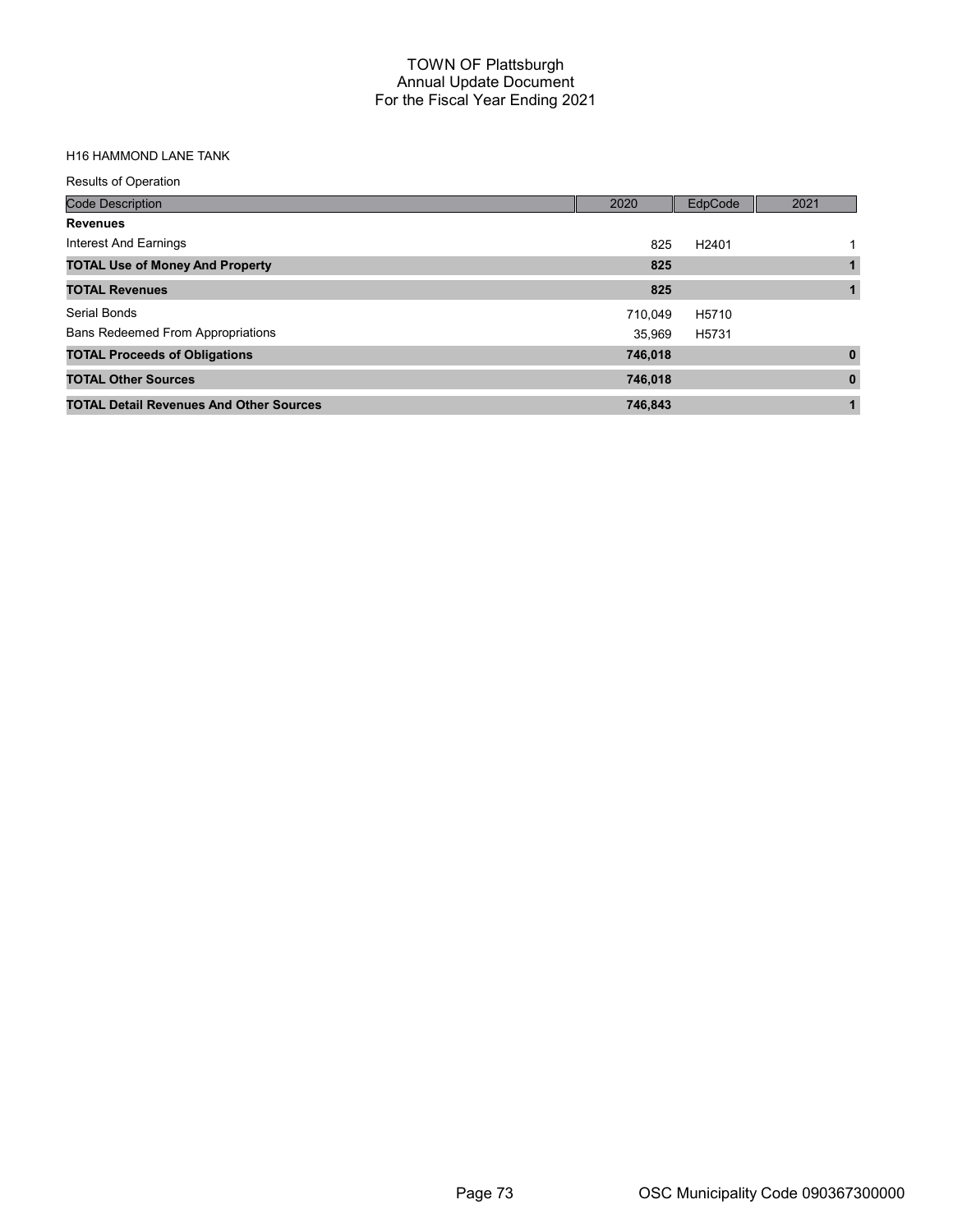#### H16 HAMMOND LANE TANK

| <b>Results of Operation</b>                     |          |         |       |
|-------------------------------------------------|----------|---------|-------|
| <b>Code Description</b>                         | 2020     | EdpCode | 2021  |
| <b>Other Uses</b>                               |          |         |       |
| Transfers, Other Funds                          |          | H99019  | 2,203 |
|                                                 |          |         |       |
| <b>TOTAL Operating Transfers</b>                | $\bf{0}$ |         | 2,203 |
| <b>TOTAL Other Uses</b>                         | $\bf{0}$ |         | 2,203 |
| <b>TOTAL Detail Expenditures And Other Uses</b> | $\bf{0}$ |         | 2,203 |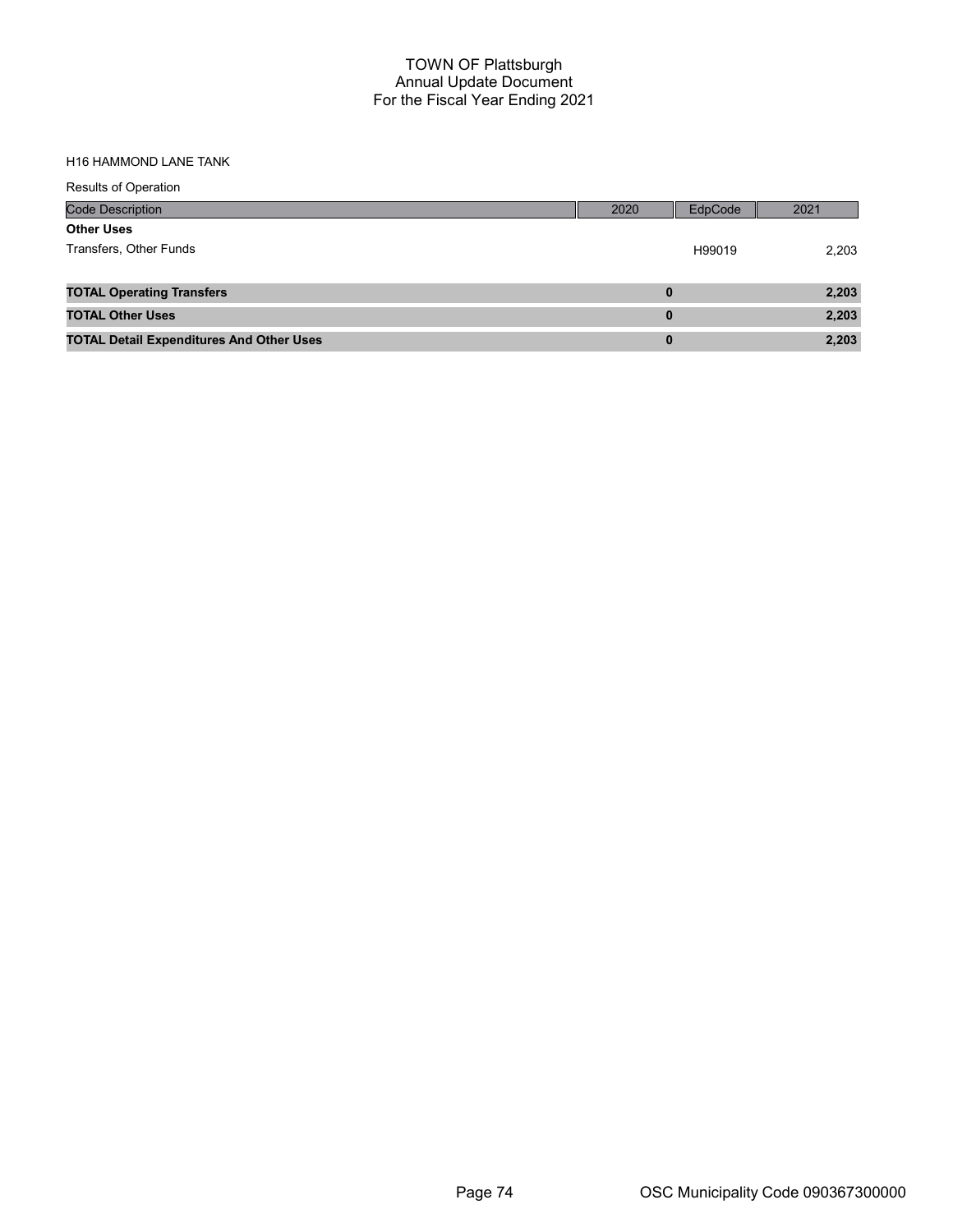#### H16 HAMMOND LANE TANK

# Analysis of Changes in Fund Balance

| <b>Code Description</b>                    | 2020       | EdpCode | 2021  |
|--------------------------------------------|------------|---------|-------|
| Analysis of Changes in Fund Balance        |            |         |       |
| <b>Fund Balance - Beginning of Year</b>    | $-744.641$ | H8021   | 2.202 |
| <b>Restated Fund Balance - Beg of Year</b> | $-744.641$ | H8022   | 2,202 |
| ADD - REVENUES AND OTHER SOURCES           | 746.843    |         |       |
| DEDUCT - EXPENDITURES AND OTHER USES       |            |         | 2.203 |
| <b>Fund Balance - End of Year</b>          | 2.202      | H8029   |       |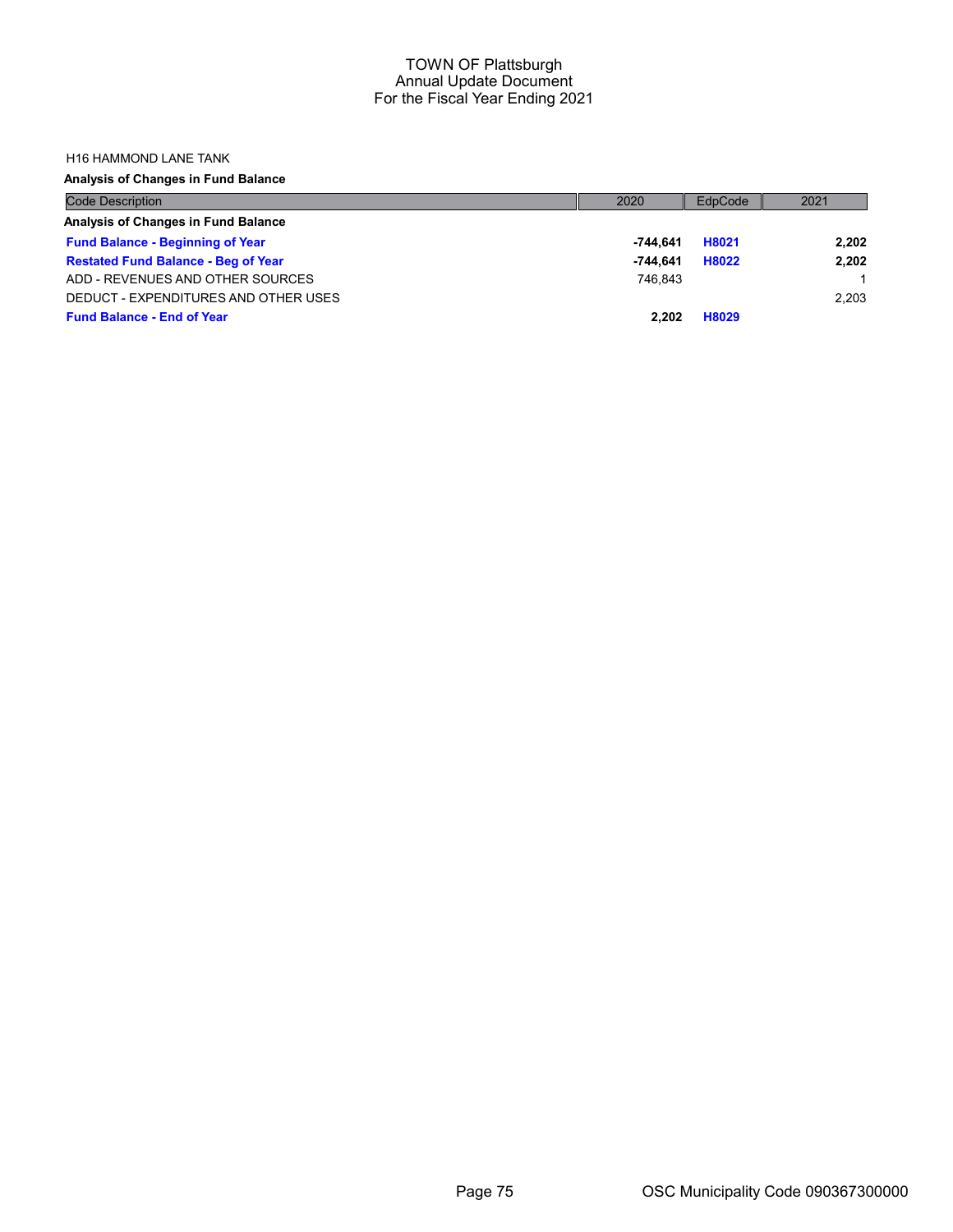# H18 ROUTE 9 NORTH LIFTSTATION

| <b>Balance Sheet</b>                                   |        |                  |      |
|--------------------------------------------------------|--------|------------------|------|
| <b>Code Description</b>                                | 2020   | EdpCode          | 2021 |
| <b>Assets</b>                                          |        |                  |      |
| Cash                                                   | 50.811 | H <sub>200</sub> |      |
| <b>TOTAL Cash</b>                                      | 50,811 |                  | 0    |
| <b>TOTAL Assets and Deferred Outflows of Resources</b> | 50,811 |                  | 0    |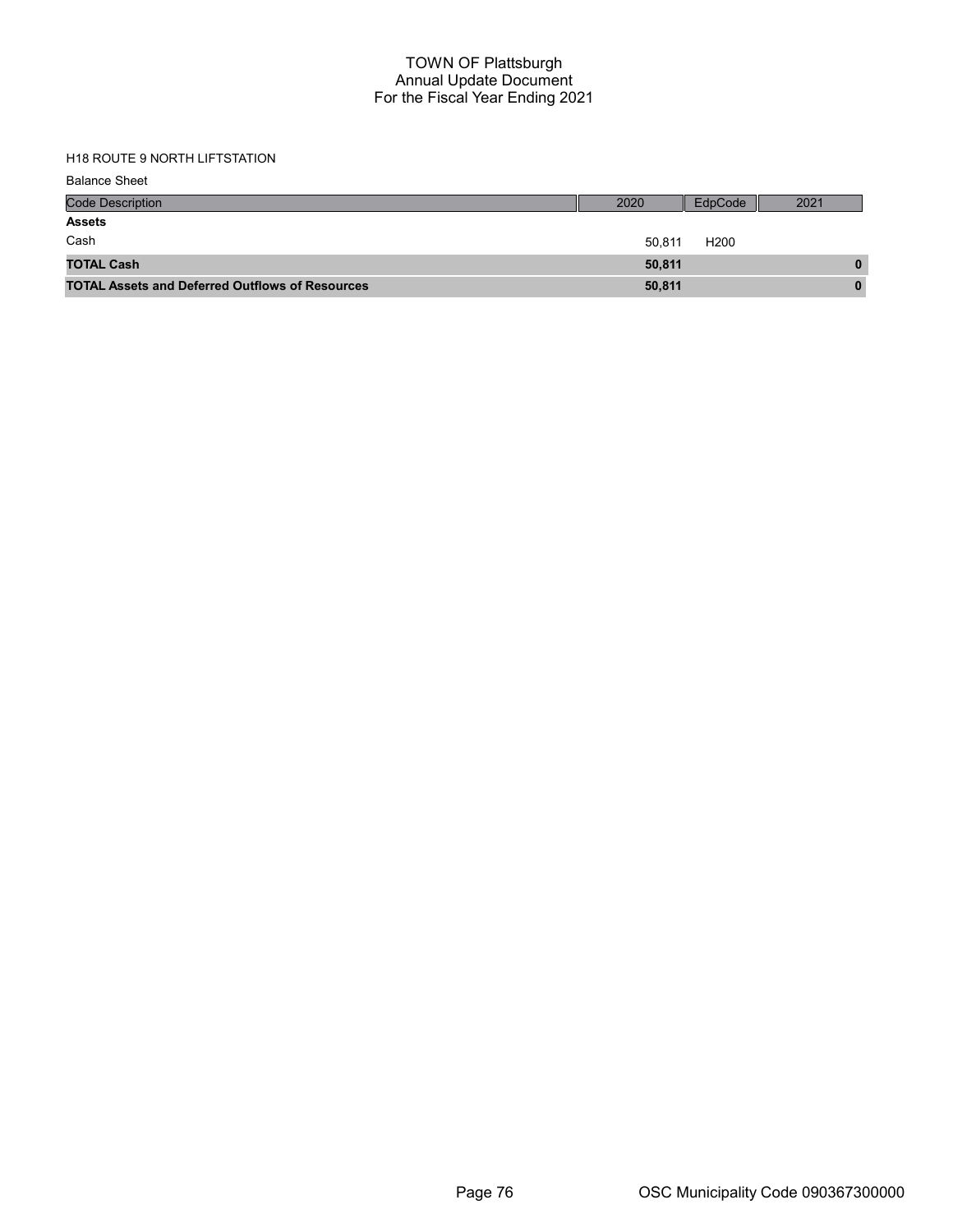# H18 ROUTE 9 NORTH LIFTSTATION

Balance Sheet

| <b>Code Description</b>                                     | 2020   | EdpCode | 2021 |
|-------------------------------------------------------------|--------|---------|------|
| <b>Fund Balance</b><br>Assigned Unappropriated Fund Balance | 50.811 | H915    |      |
| <b>TOTAL Assigned Fund Balance</b>                          | 50,811 |         |      |
| <b>TOTAL Fund Balance</b>                                   | 50.811 |         |      |
| <b>TOTAL Liabilities, Deferred Inflows And Fund Balance</b> | 50,811 |         |      |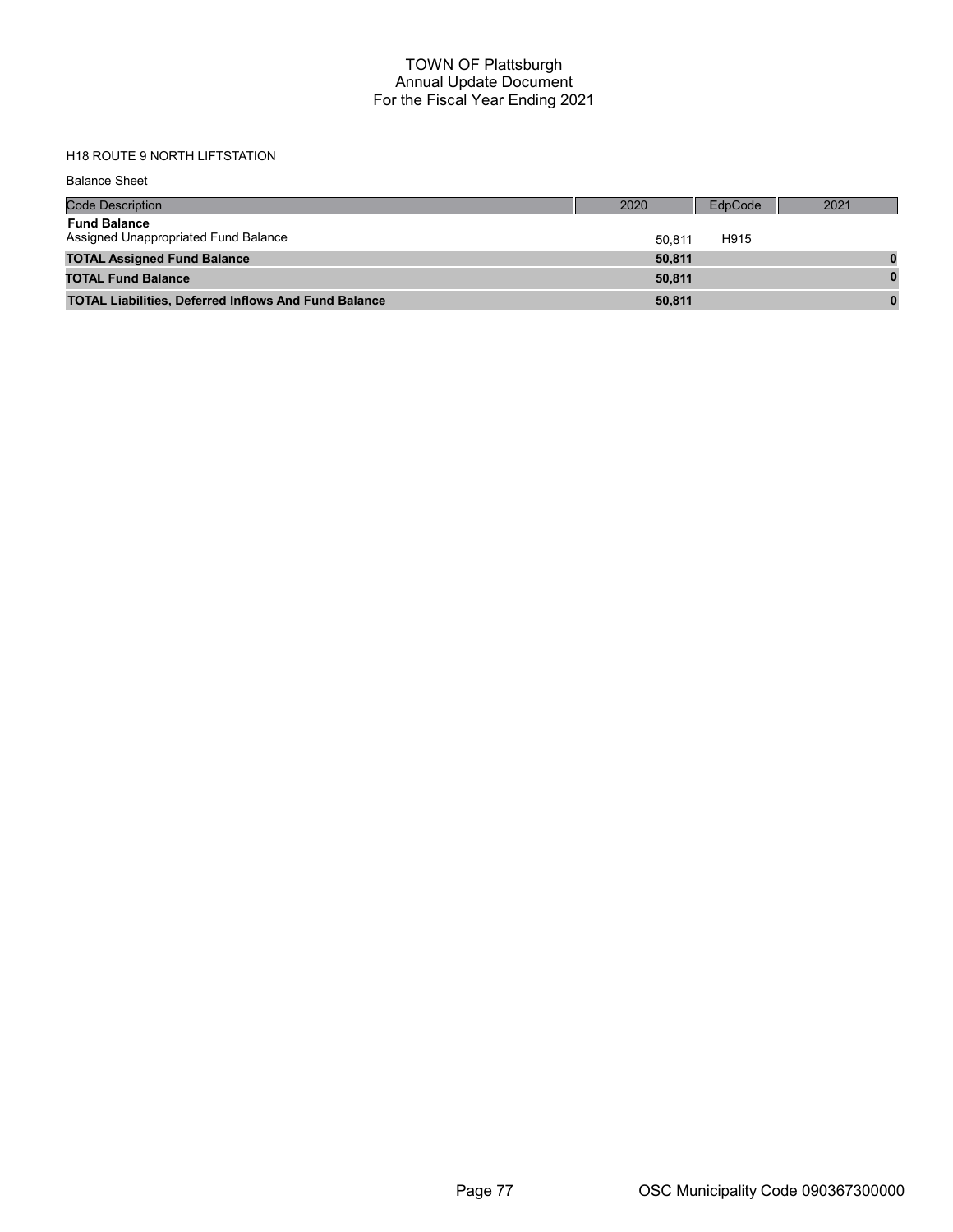# H18 ROUTE 9 NORTH LIFTSTATION

| <b>Results of Operation</b>                    |      |                   |      |
|------------------------------------------------|------|-------------------|------|
| Code Description                               | 2020 | EdpCode           | 2021 |
| <b>Revenues</b>                                |      |                   |      |
| Interest And Earnings                          | 190  | H <sub>2401</sub> | 19   |
| <b>TOTAL Use of Money And Property</b>         | 190  |                   | 19   |
| <b>TOTAL Revenues</b>                          | 190  |                   | 19   |
| <b>TOTAL Detail Revenues And Other Sources</b> | 190  |                   | 19   |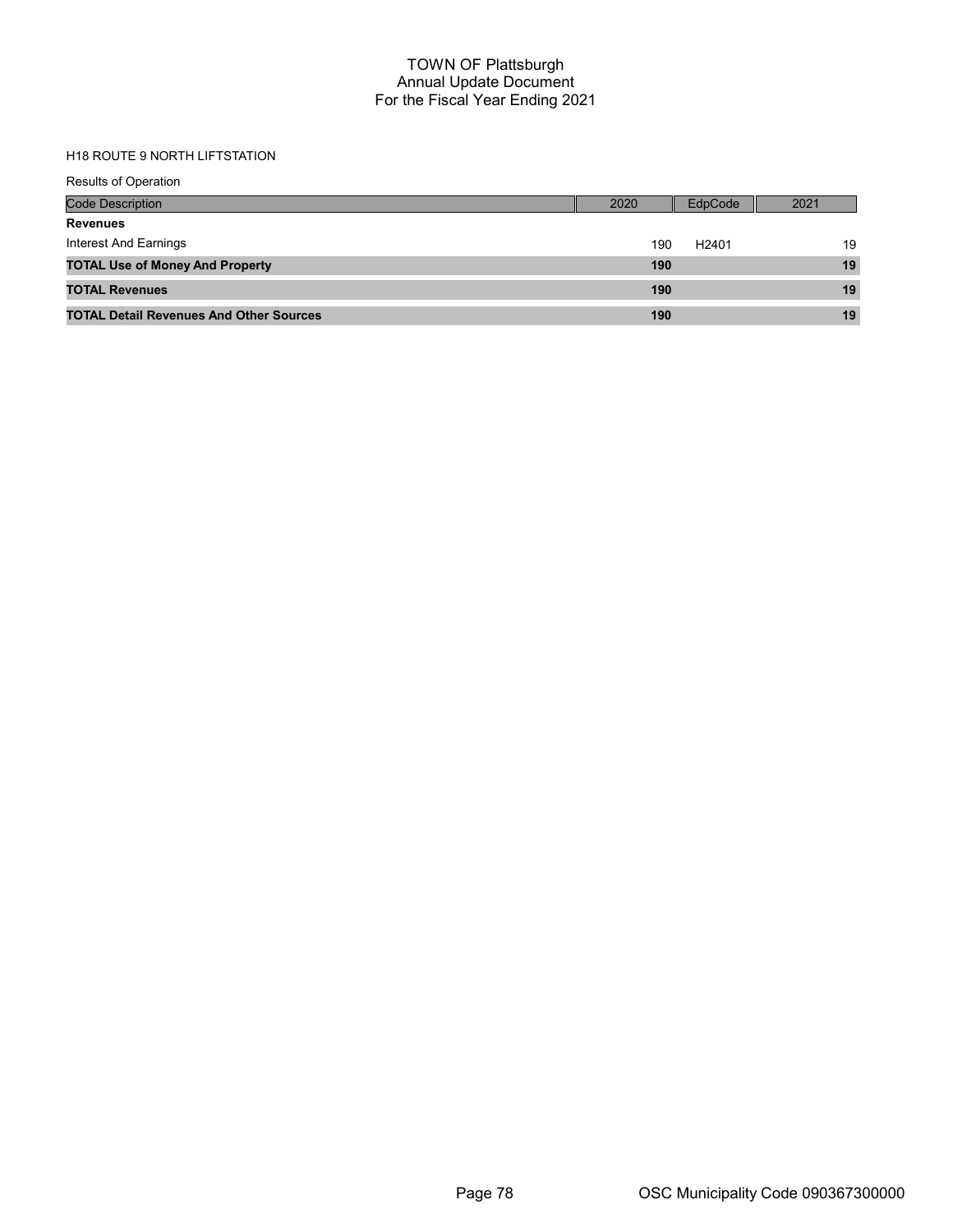# H18 ROUTE 9 NORTH LIFTSTATION

| <b>Results of Operation</b>                     |          |         |        |
|-------------------------------------------------|----------|---------|--------|
| <b>Code Description</b>                         | 2020     | EdpCode | 2021   |
| <b>Other Uses</b>                               |          |         |        |
| Transfers, Other Funds                          |          | H99019  | 50,830 |
|                                                 |          |         |        |
| <b>TOTAL Operating Transfers</b>                | $\bf{0}$ |         | 50,830 |
| <b>TOTAL Other Uses</b>                         | $\bf{0}$ |         | 50,830 |
| <b>TOTAL Detail Expenditures And Other Uses</b> | $\bf{0}$ |         | 50,830 |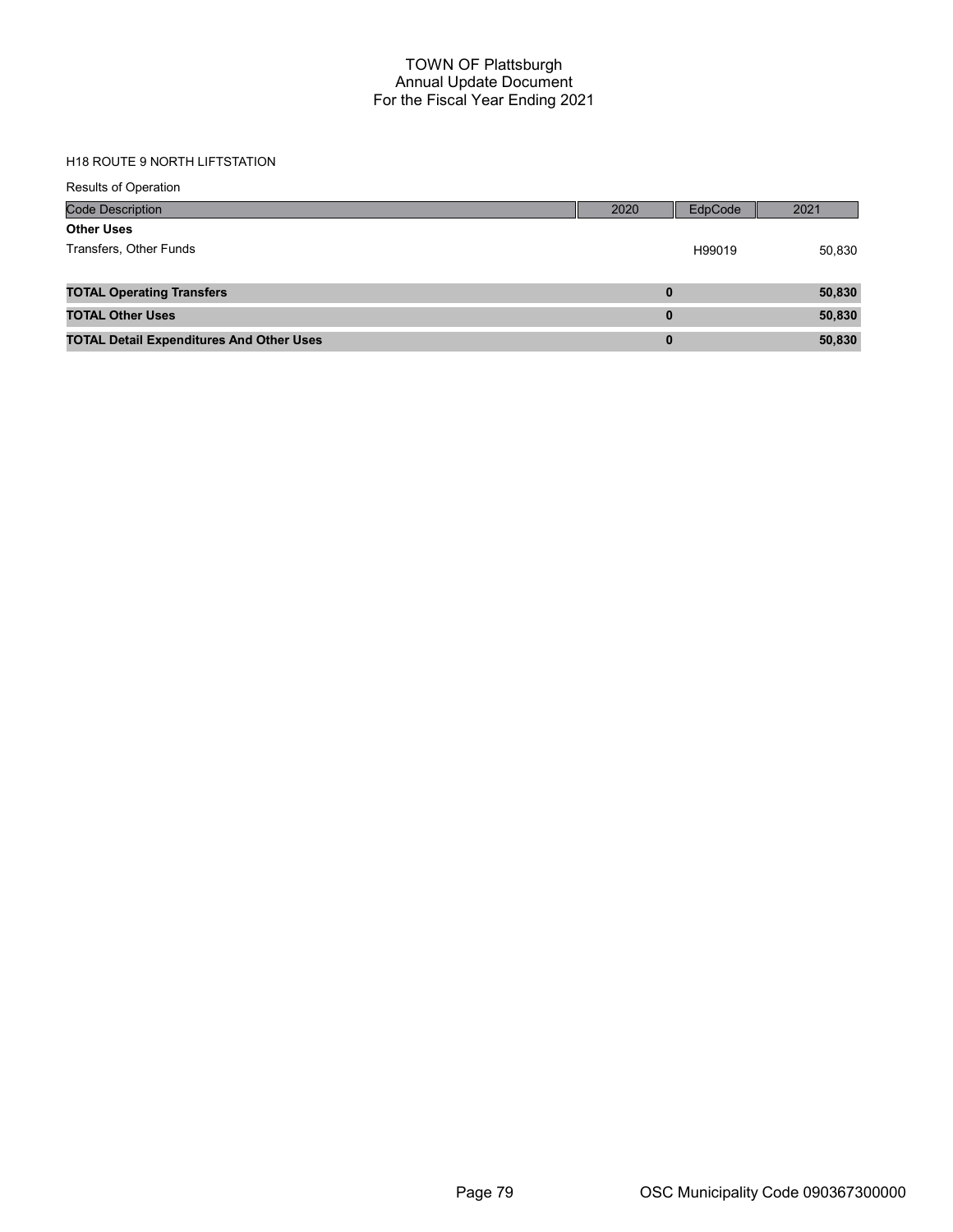#### H18 ROUTE 9 NORTH LIFTSTATION

## Analysis of Changes in Fund Balance

| <b>Code Description</b>                    | 2020   | EdpCode | 2021   |
|--------------------------------------------|--------|---------|--------|
| Analysis of Changes in Fund Balance        |        |         |        |
| <b>Fund Balance - Beginning of Year</b>    | 50.621 | H8021   | 50,811 |
| <b>Restated Fund Balance - Beg of Year</b> | 50.621 | H8022   | 50.811 |
| ADD - REVENUES AND OTHER SOURCES           | 190    |         | 19     |
| DEDUCT - EXPENDITURES AND OTHER USES       |        |         | 50.830 |
| <b>Fund Balance - End of Year</b>          | 50.811 | H8029   |        |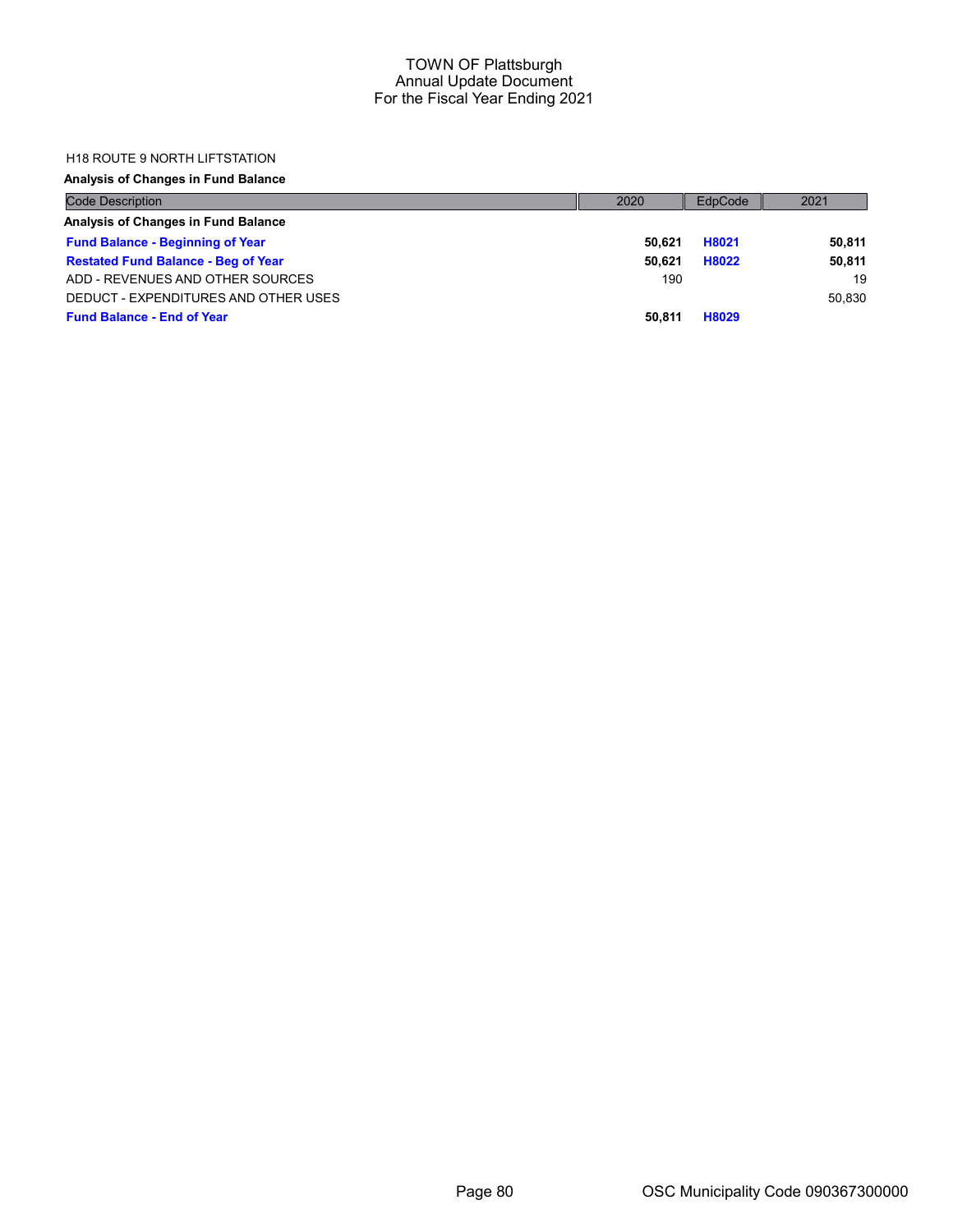| <b>Balance Sheet</b>                                   |         |                  |      |
|--------------------------------------------------------|---------|------------------|------|
| <b>Code Description</b>                                | 2020    | EdpCode          | 2021 |
| <b>Assets</b>                                          |         |                  |      |
| Cash                                                   | 129.621 | H <sub>200</sub> |      |
| <b>TOTAL Cash</b>                                      | 129.621 |                  | 0    |
| <b>TOTAL Assets and Deferred Outflows of Resources</b> | 129,621 |                  | 0    |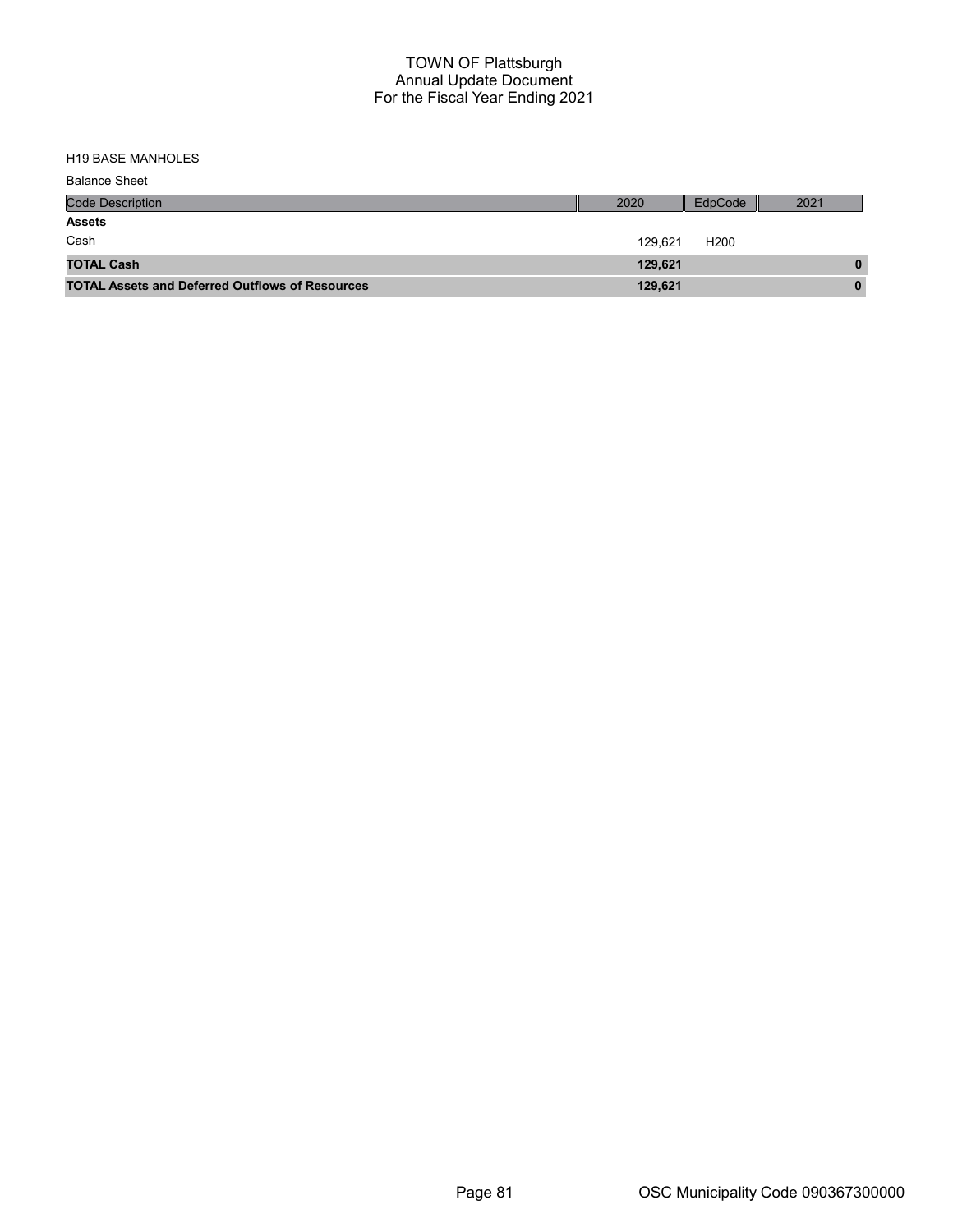| <b>Balance Sheet</b>                                        |         |         |      |
|-------------------------------------------------------------|---------|---------|------|
| <b>Code Description</b>                                     | 2020    | EdpCode | 2021 |
| <b>Fund Balance</b><br>Assigned Unappropriated Fund Balance | 129.621 | H915    |      |
| <b>TOTAL Assigned Fund Balance</b>                          | 129,621 |         |      |
| <b>TOTAL Fund Balance</b>                                   | 129.621 |         | 0    |
| <b>TOTAL Liabilities, Deferred Inflows And Fund Balance</b> | 129.621 |         | 0    |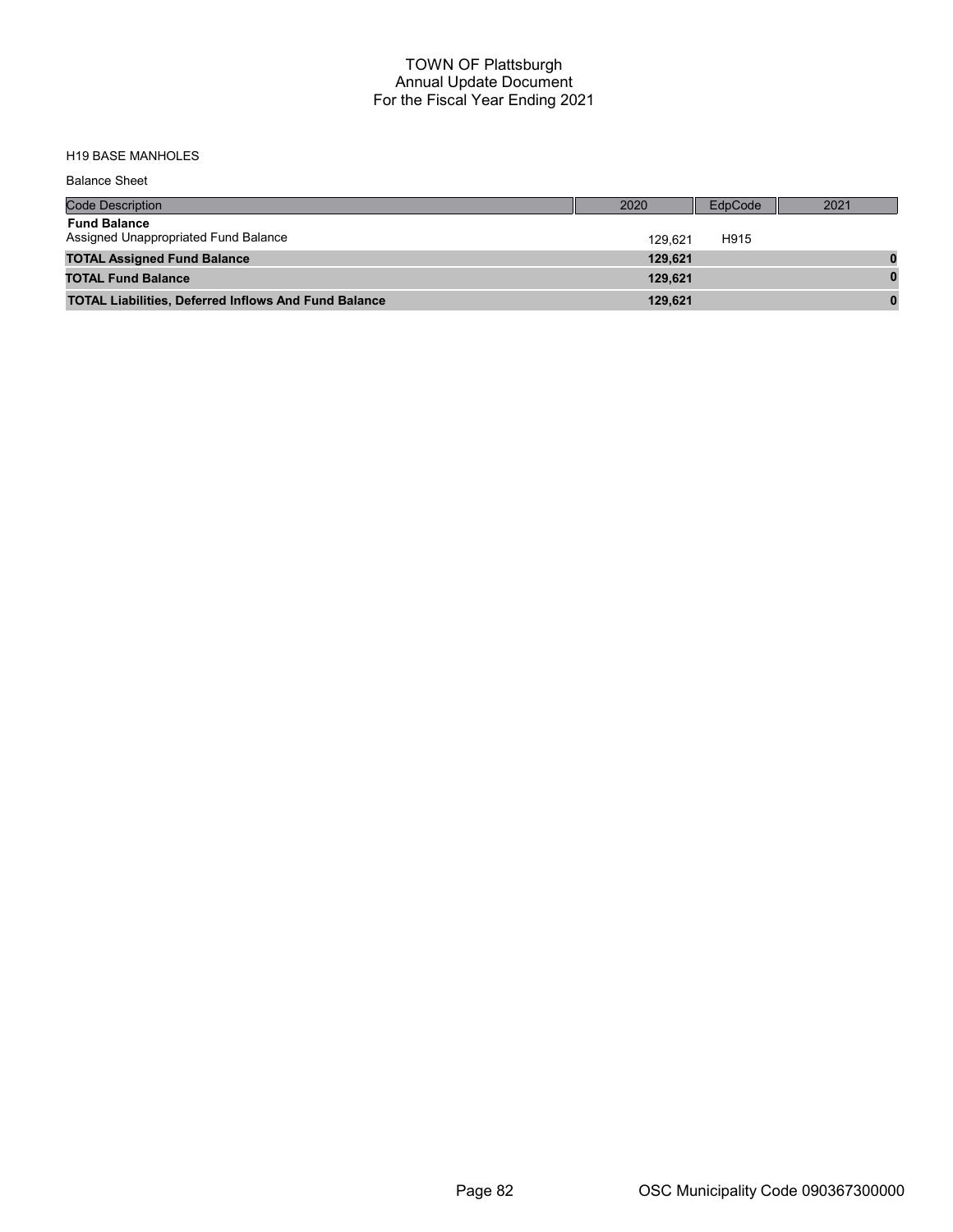| Results of Operation                           |                          |      |
|------------------------------------------------|--------------------------|------|
| <b>Code Description</b>                        | EdpCode<br>2020          | 2021 |
| <b>Revenues</b>                                |                          |      |
| Interest And Earnings                          | H <sub>2401</sub><br>485 | 48   |
| <b>TOTAL Use of Money And Property</b>         | 485                      | 48   |
| <b>TOTAL Revenues</b>                          | 485                      | 48   |
| <b>TOTAL Detail Revenues And Other Sources</b> | 485                      | 48   |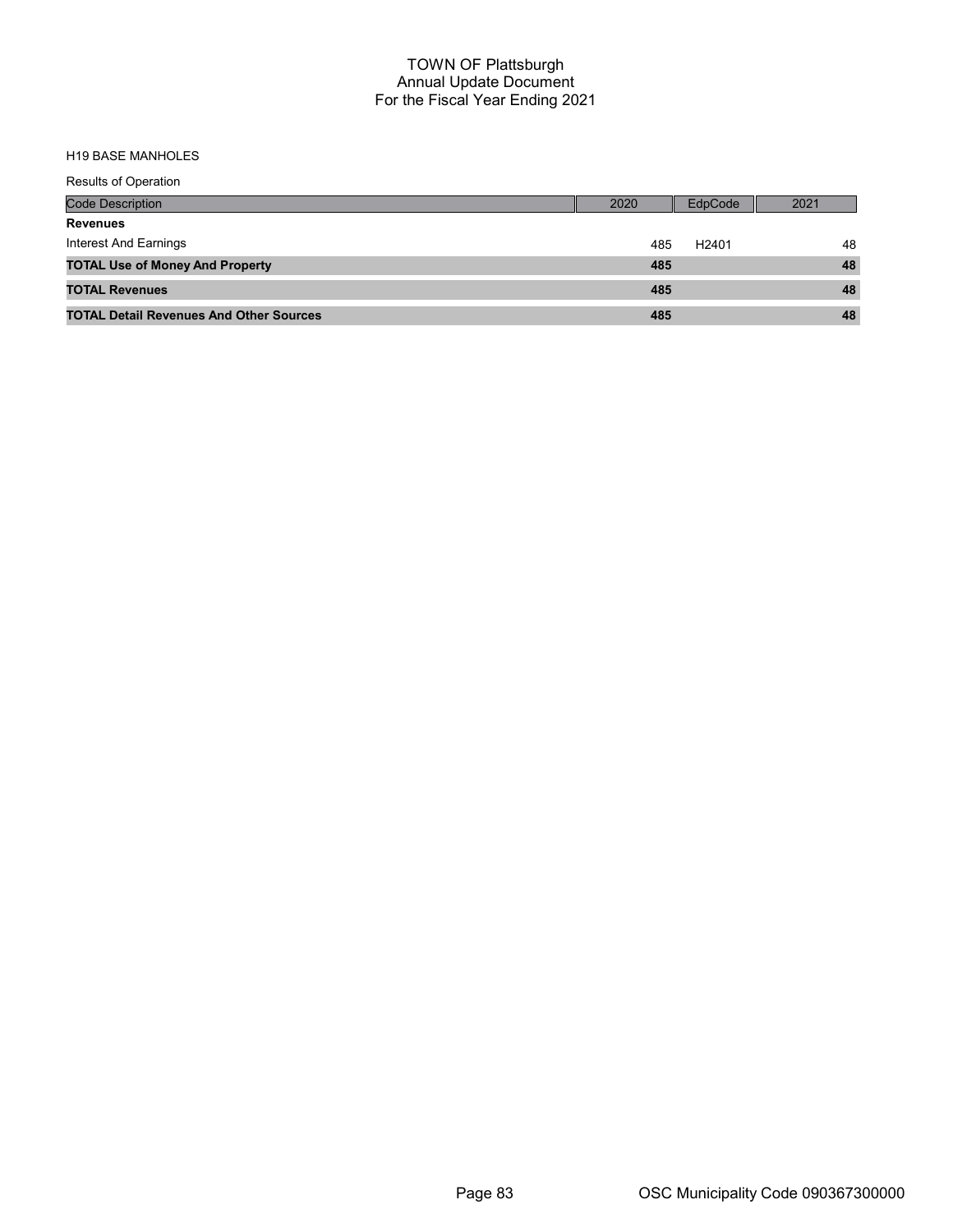| <b>Results of Operation</b>                     |          |         |         |
|-------------------------------------------------|----------|---------|---------|
| <b>Code Description</b>                         | 2020     | EdpCode | 2021    |
| <b>Other Uses</b>                               |          |         |         |
| Transfers, Other Funds                          |          | H99019  | 129,669 |
|                                                 |          |         |         |
| <b>TOTAL Operating Transfers</b>                | $\bf{0}$ |         | 129,669 |
| <b>TOTAL Other Uses</b>                         | $\bf{0}$ |         | 129,669 |
| <b>TOTAL Detail Expenditures And Other Uses</b> | $\bf{0}$ |         | 129,669 |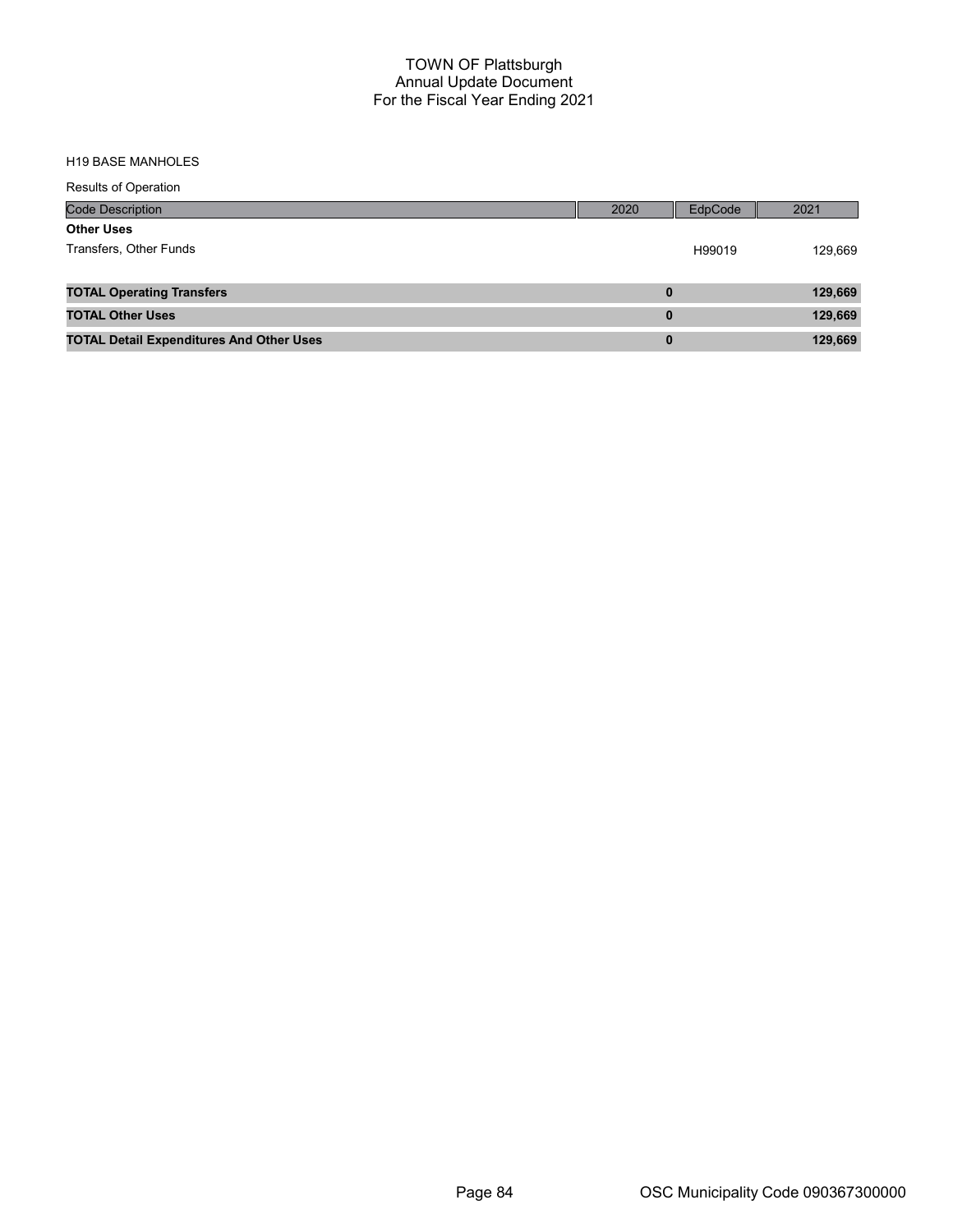#### H19 BASE MANHOLES

Analysis of Changes in Fund Balance

| <b>Code Description</b>                    | 2020    | EdpCode | 2021    |
|--------------------------------------------|---------|---------|---------|
| Analysis of Changes in Fund Balance        |         |         |         |
| <b>Fund Balance - Beginning of Year</b>    | 129.136 | H8021   | 129.621 |
| <b>Restated Fund Balance - Beg of Year</b> | 129.136 | H8022   | 129.621 |
| ADD - REVENUES AND OTHER SOURCES           | 485     |         | 48      |
| DEDUCT - EXPENDITURES AND OTHER USES       |         |         | 129.669 |
| <b>Fund Balance - End of Year</b>          | 129.621 | H8029   |         |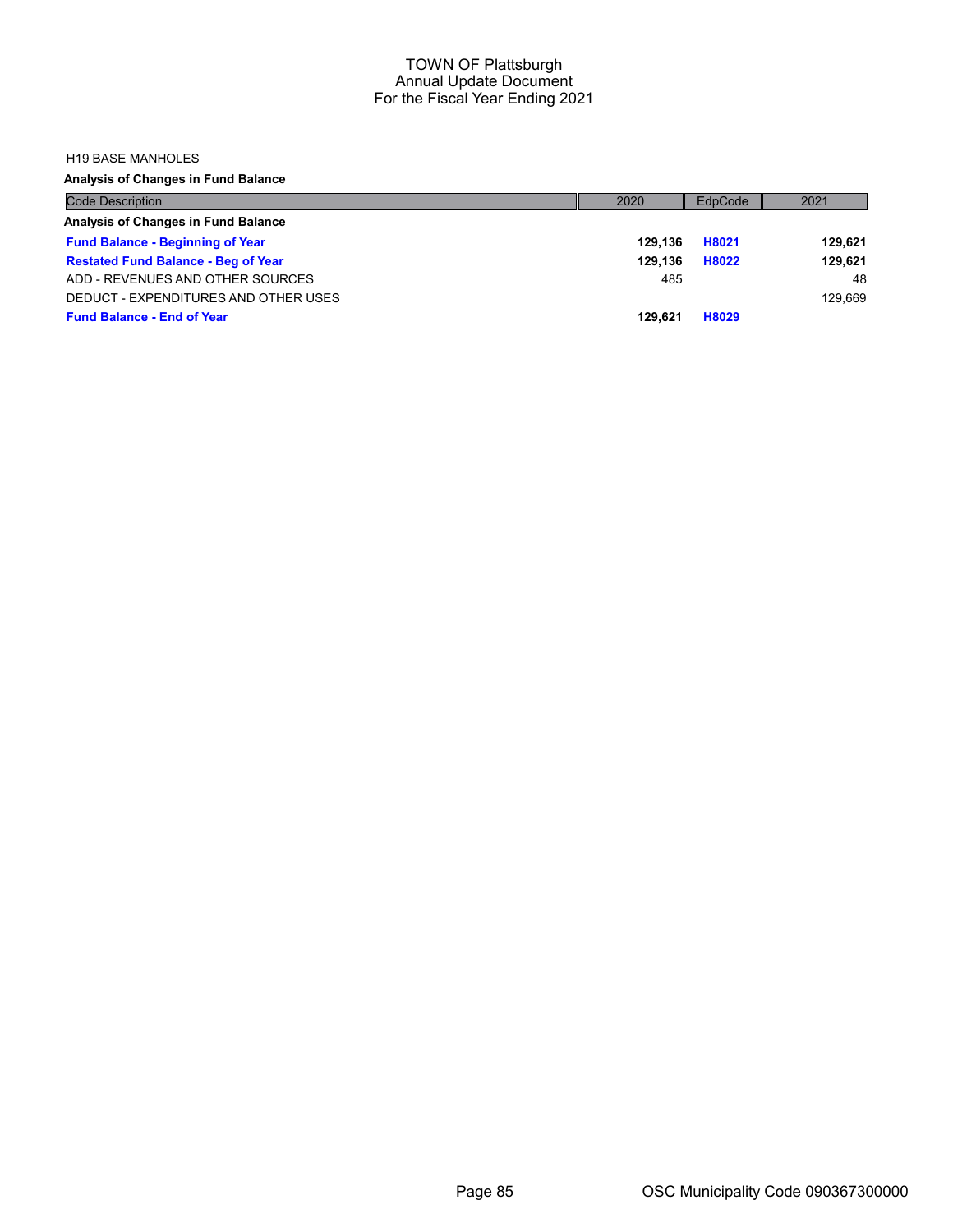# H21 SOURCE SUPPLY

| <b>Balance Sheet</b>                                   |           |                  |           |
|--------------------------------------------------------|-----------|------------------|-----------|
| <b>Code Description</b>                                | 2020      | EdpCode          | 2021      |
| <b>Assets</b>                                          |           |                  |           |
| Cash                                                   | 2,237,201 | H <sub>200</sub> | 3,221,477 |
| <b>TOTAL Cash</b>                                      | 2,237,201 |                  | 3,221,477 |
| Due From State And Federal Government                  | 99.577    | H410             | 99,577    |
| <b>TOTAL State And Federal Aid Receivables</b>         | 99.577    |                  | 99,577    |
| <b>TOTAL Assets and Deferred Outflows of Resources</b> | 2,336,778 |                  | 3,321,054 |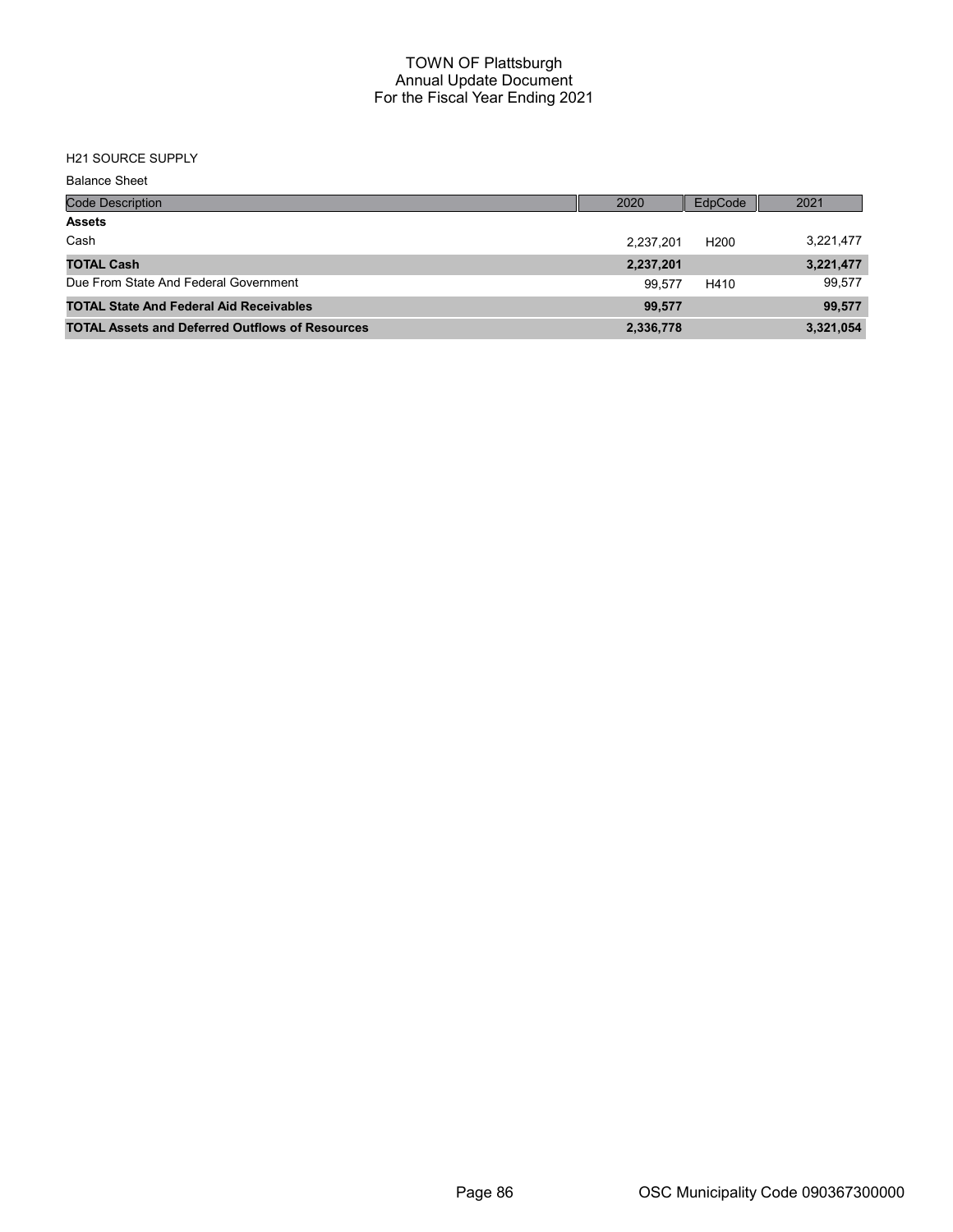## H21 SOURCE SUPPLY

#### Balance Sheet

| <b>Code Description</b>                                     | 2020      | EdpCode | 2021      |
|-------------------------------------------------------------|-----------|---------|-----------|
| Accounts Payable                                            |           | H600    | 335,876   |
| <b>TOTAL Accounts Payable</b>                               | $\bf{0}$  |         | 335,876   |
| <b>Bond Anticipation Notes Payable</b>                      | 506.400   | H626    | 1,503,643 |
| <b>TOTAL Notes Payable</b>                                  | 506,400   |         | 1,503,643 |
| <b>TOTAL Liabilities</b>                                    | 506,400   |         | 1,839,519 |
| <b>Fund Balance</b>                                         |           |         |           |
| Assigned Unappropriated Fund Balance                        | 1.830.378 | H915    | 1,481,535 |
| <b>TOTAL Assigned Fund Balance</b>                          | 1,830,378 |         | 1,481,535 |
| <b>TOTAL Fund Balance</b>                                   | 1,830,378 |         | 1,481,535 |
| <b>TOTAL Liabilities, Deferred Inflows And Fund Balance</b> | 2,336,778 |         | 3,321,054 |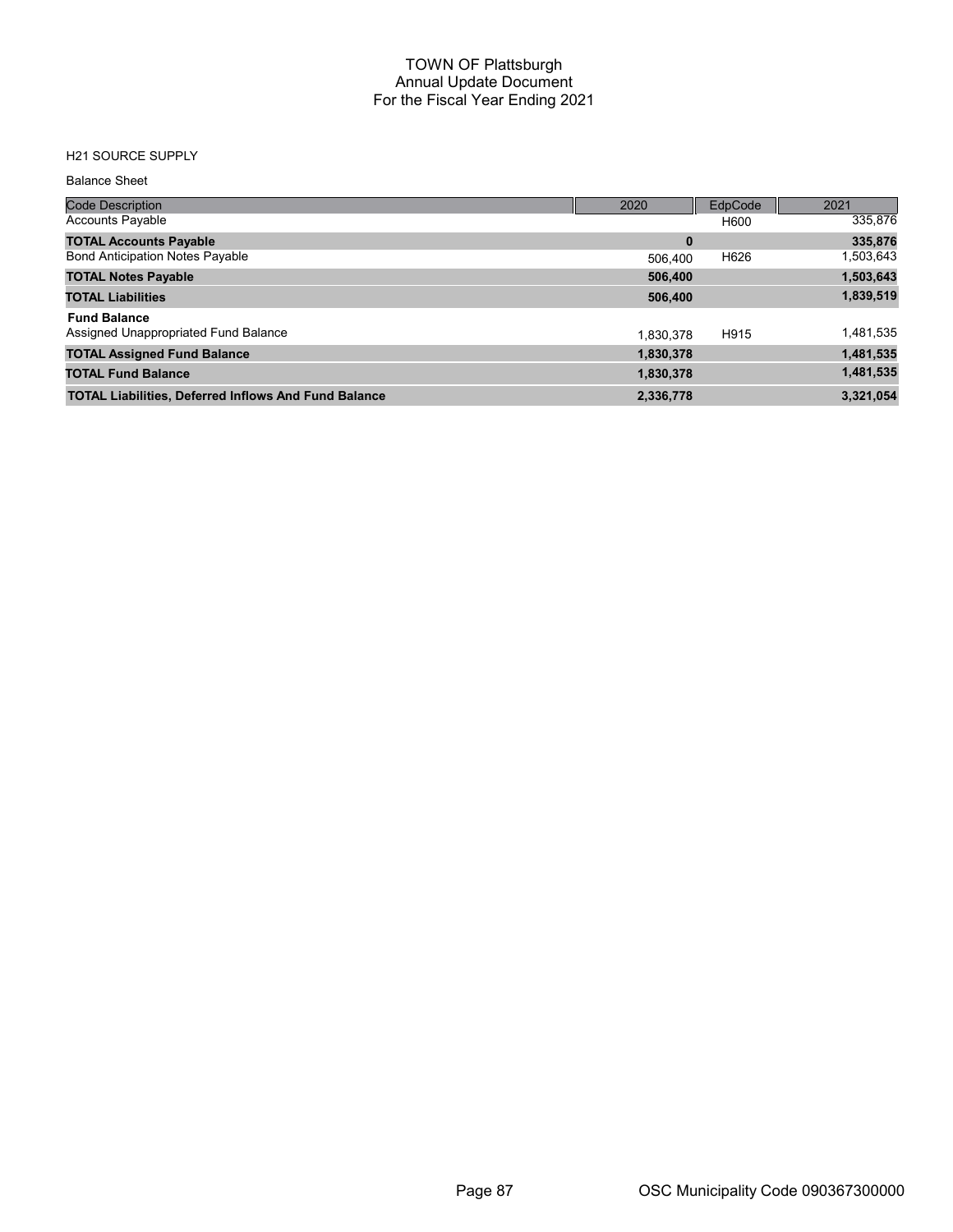## H21 SOURCE SUPPLY

Results of Operation

| <b>Code Description</b>                        | 2020      | EdpCode           | 2021   |
|------------------------------------------------|-----------|-------------------|--------|
| <b>Revenues</b>                                |           |                   |        |
| Interest And Earnings                          | 11.308    | H <sub>2401</sub> | 1,430  |
| <b>TOTAL Use of Money And Property</b>         | 11,308    |                   | 1,430  |
| <b>TOTAL Revenues</b>                          | 11,308    |                   | 1,430  |
| <b>Serial Bonds</b>                            | 1,448,753 | H5710             |        |
| <b>Bans Redeemed From Appropriations</b>       | 99.042    | H5731             | 30,907 |
| <b>TOTAL Proceeds of Obligations</b>           | 1,547,795 |                   | 30,907 |
| <b>TOTAL Other Sources</b>                     | 1,547,795 |                   | 30,907 |
| <b>TOTAL Detail Revenues And Other Sources</b> | 1,559,103 |                   | 32,337 |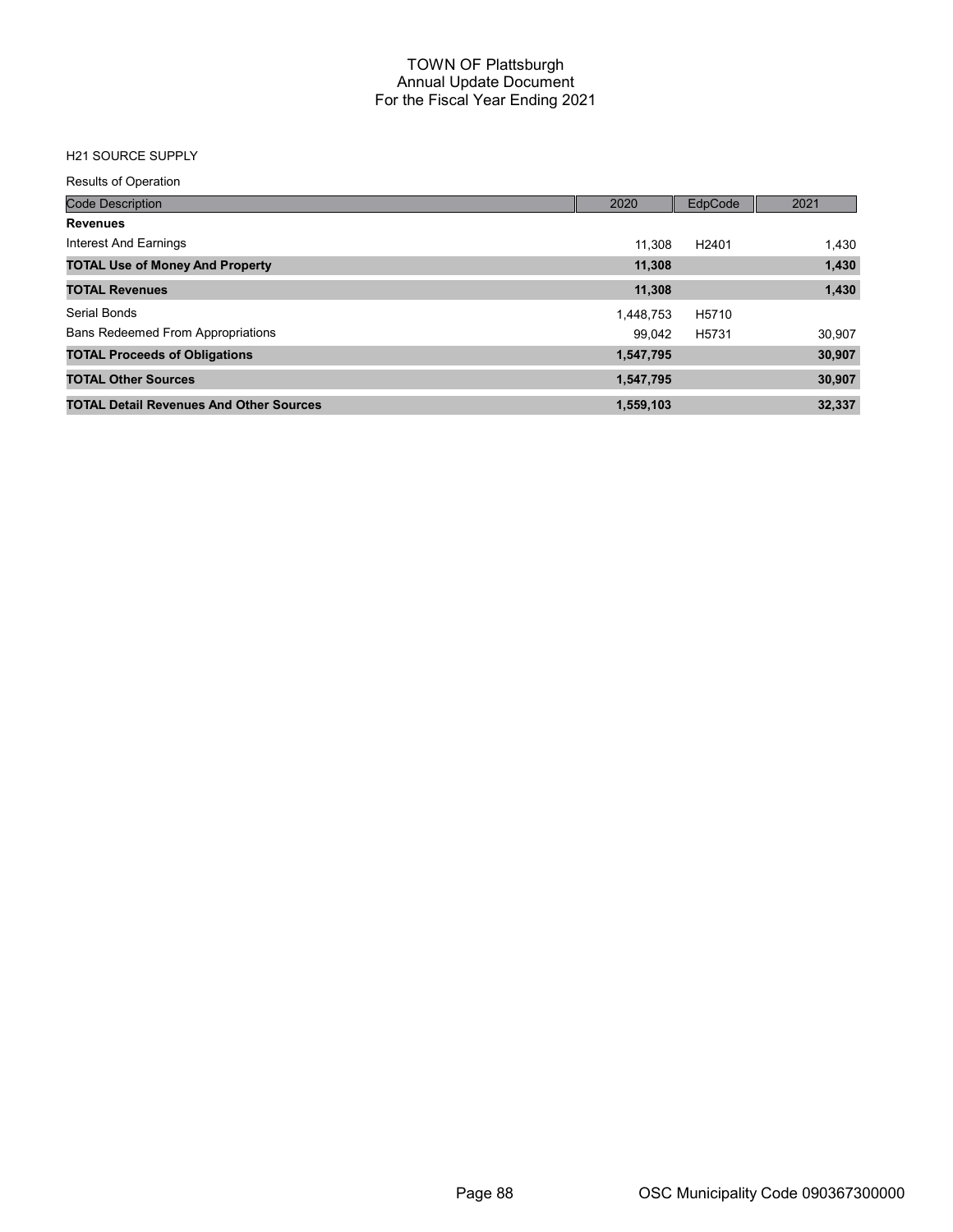#### H21 SOURCE SUPPLY

Results of Operation

| <b>Code Description</b>                         | 2020   | EdpCode | 2021    |
|-------------------------------------------------|--------|---------|---------|
| <b>Expenditures</b>                             |        |         |         |
| Source Supply Pwr & Pump, Equp & Cap Outla      | 24.939 | H83202  | 381.180 |
| <b>TOTAL Source Supply Pwr &amp; Pump</b>       | 24.939 |         | 381,180 |
| <b>TOTAL Home And Community Services</b>        | 24,939 |         | 381,180 |
| <b>TOTAL Expenditures</b>                       | 24.939 |         | 381,180 |
| <b>TOTAL Detail Expenditures And Other Uses</b> | 24,939 |         | 381,180 |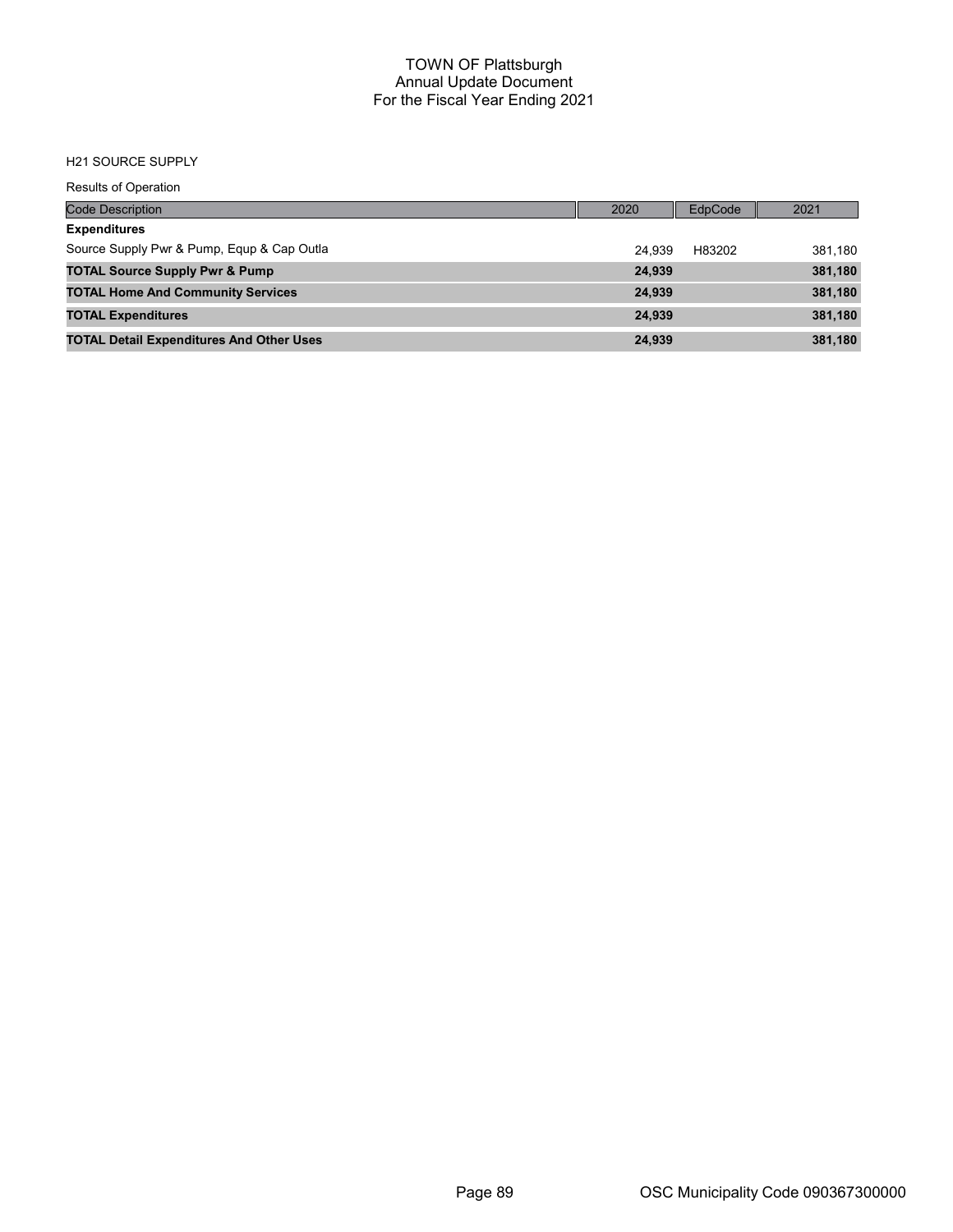#### H21 SOURCE SUPPLY

Analysis of Changes in Fund Balance

| <b>Code Description</b>                    | 2020      | EdpCode | 2021      |
|--------------------------------------------|-----------|---------|-----------|
| Analysis of Changes in Fund Balance        |           |         |           |
| <b>Fund Balance - Beginning of Year</b>    | 296.214   | H8021   | 1,830,378 |
| <b>Restated Fund Balance - Beg of Year</b> | 296.214   | H8022   | 1,830,378 |
| ADD - REVENUES AND OTHER SOURCES           | 1.559.103 |         | 32.337    |
| DEDUCT - EXPENDITURES AND OTHER USES       | 24.939    |         | 381,180   |
| <b>Fund Balance - End of Year</b>          | 1.830.378 | H8029   | 1,481,535 |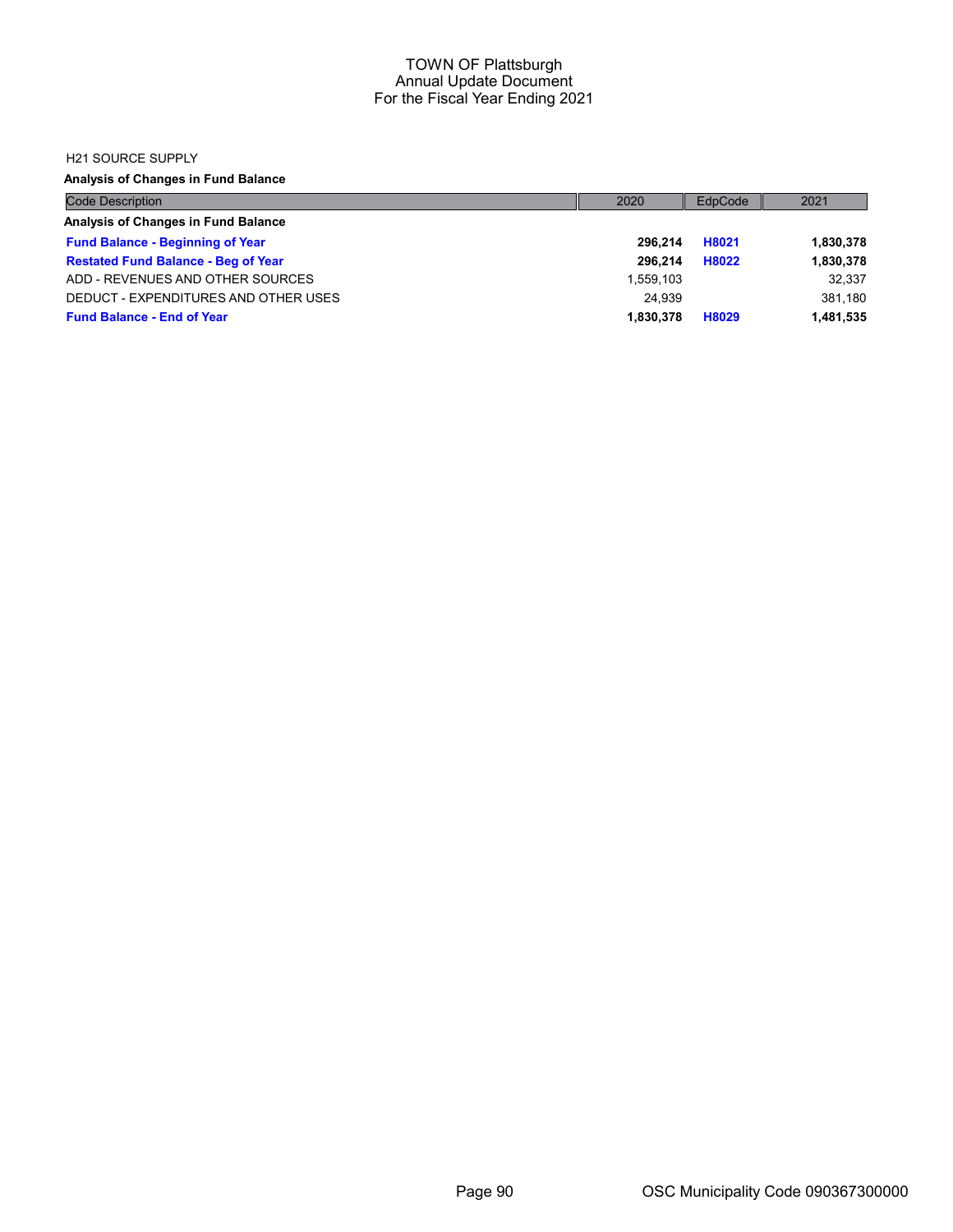| <b>Balance Sheet</b>                                   |       |                  |         |
|--------------------------------------------------------|-------|------------------|---------|
| <b>Code Description</b>                                | 2020  | EdpCode          | 2021    |
| <b>Assets</b>                                          |       |                  |         |
| Cash                                                   | 5.013 | H <sub>200</sub> | 375,281 |
| <b>TOTAL Cash</b>                                      | 5,013 |                  | 375,281 |
| <b>TOTAL Assets and Deferred Outflows of Resources</b> | 5,013 |                  | 375,281 |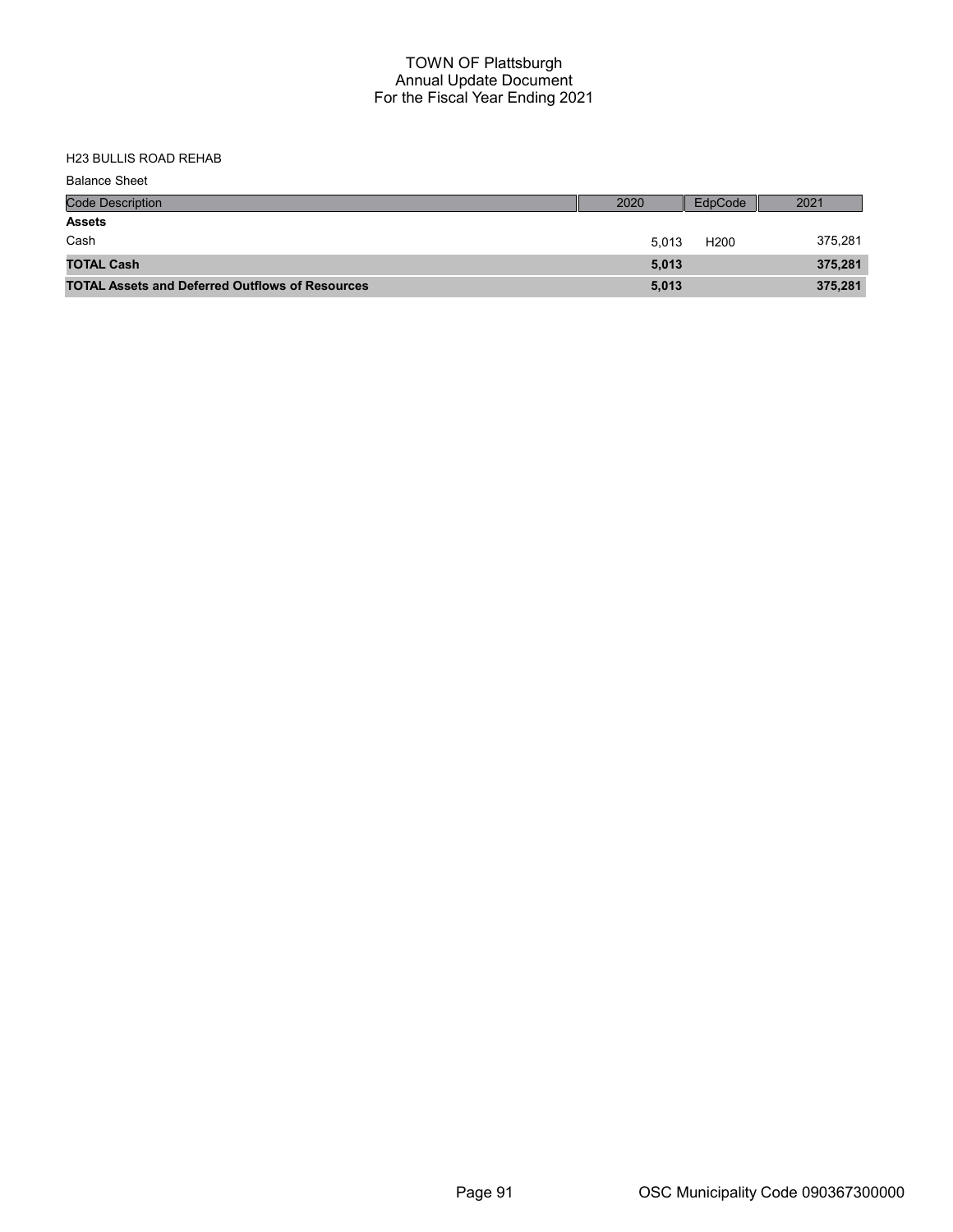| <b>Balance Sheet</b>                                        |          |         |         |
|-------------------------------------------------------------|----------|---------|---------|
| <b>Code Description</b>                                     | 2020     | EdpCode | 2021    |
| <b>Other Liabilities</b>                                    |          | H688    | 370,259 |
| Additional Description ARPA funds                           |          |         |         |
| <b>TOTAL Other Liabilities</b>                              | $\bf{0}$ |         | 370,259 |
| <b>TOTAL Liabilities</b>                                    | $\bf{0}$ |         | 370,259 |
| <b>Fund Balance</b>                                         |          |         |         |
| Assigned Unappropriated Fund Balance                        | 5.013    | H915    | 5,022   |
| <b>TOTAL Assigned Fund Balance</b>                          | 5,013    |         | 5,022   |
| <b>TOTAL Fund Balance</b>                                   | 5,013    |         | 5,022   |
| <b>TOTAL Liabilities, Deferred Inflows And Fund Balance</b> | 5,013    |         | 375,281 |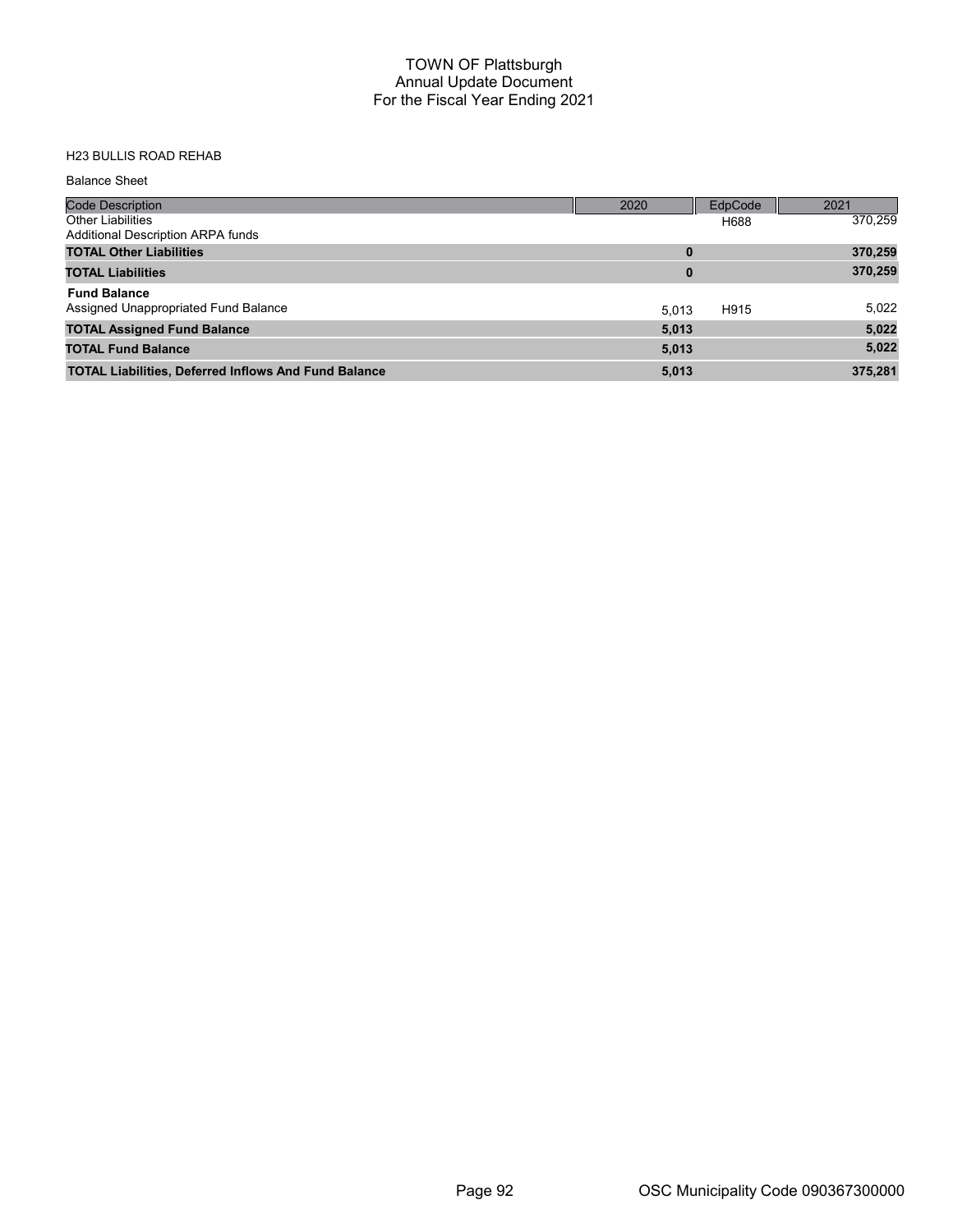| <b>Results of Operation</b>                    |      |                   |      |
|------------------------------------------------|------|-------------------|------|
| <b>Code Description</b>                        | 2020 | EdpCode           | 2021 |
| <b>Revenues</b>                                |      |                   |      |
| Interest And Earnings                          | 19   | H <sub>2401</sub> | 9    |
| <b>TOTAL Use of Money And Property</b>         | 19   |                   | 9    |
| <b>TOTAL Revenues</b>                          | 19   |                   |      |
| <b>TOTAL Detail Revenues And Other Sources</b> | 19   |                   |      |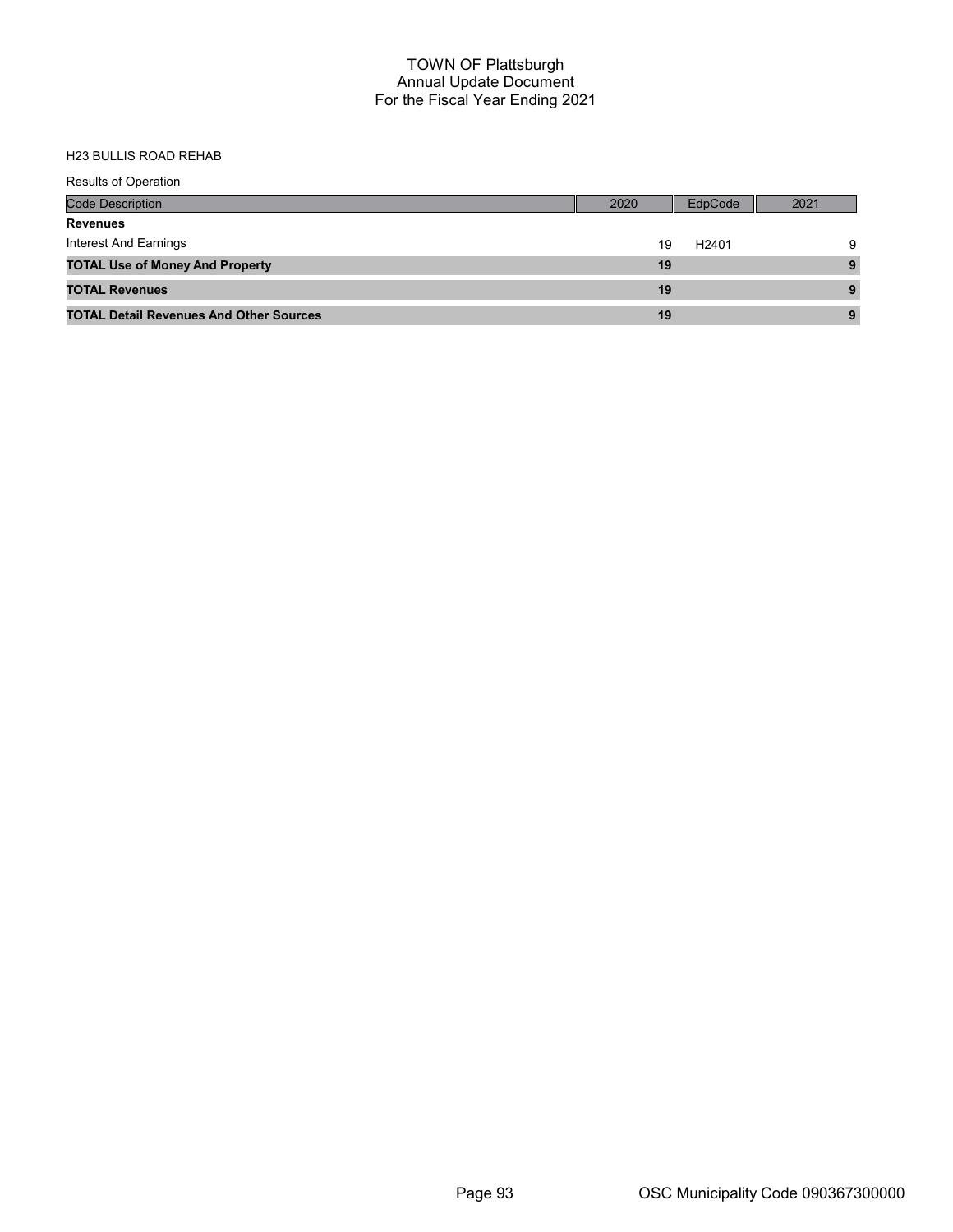| <b>Results of Operation</b>                     |      |         |      |
|-------------------------------------------------|------|---------|------|
| <b>Code Description</b>                         | 2020 | EdpCode | 2021 |
| <b>Expenditures</b>                             |      |         |      |
| Source Supply Pwr & Pump, Equp & Cap Outla      |      | H83202  |      |
| <b>TOTAL Source Supply Pwr &amp; Pump</b>       | 0    |         |      |
| <b>TOTAL Home And Community Services</b>        | 0    |         |      |
| <b>TOTAL Expenditures</b>                       | 0    |         |      |
| <b>TOTAL Detail Expenditures And Other Uses</b> | 0    |         |      |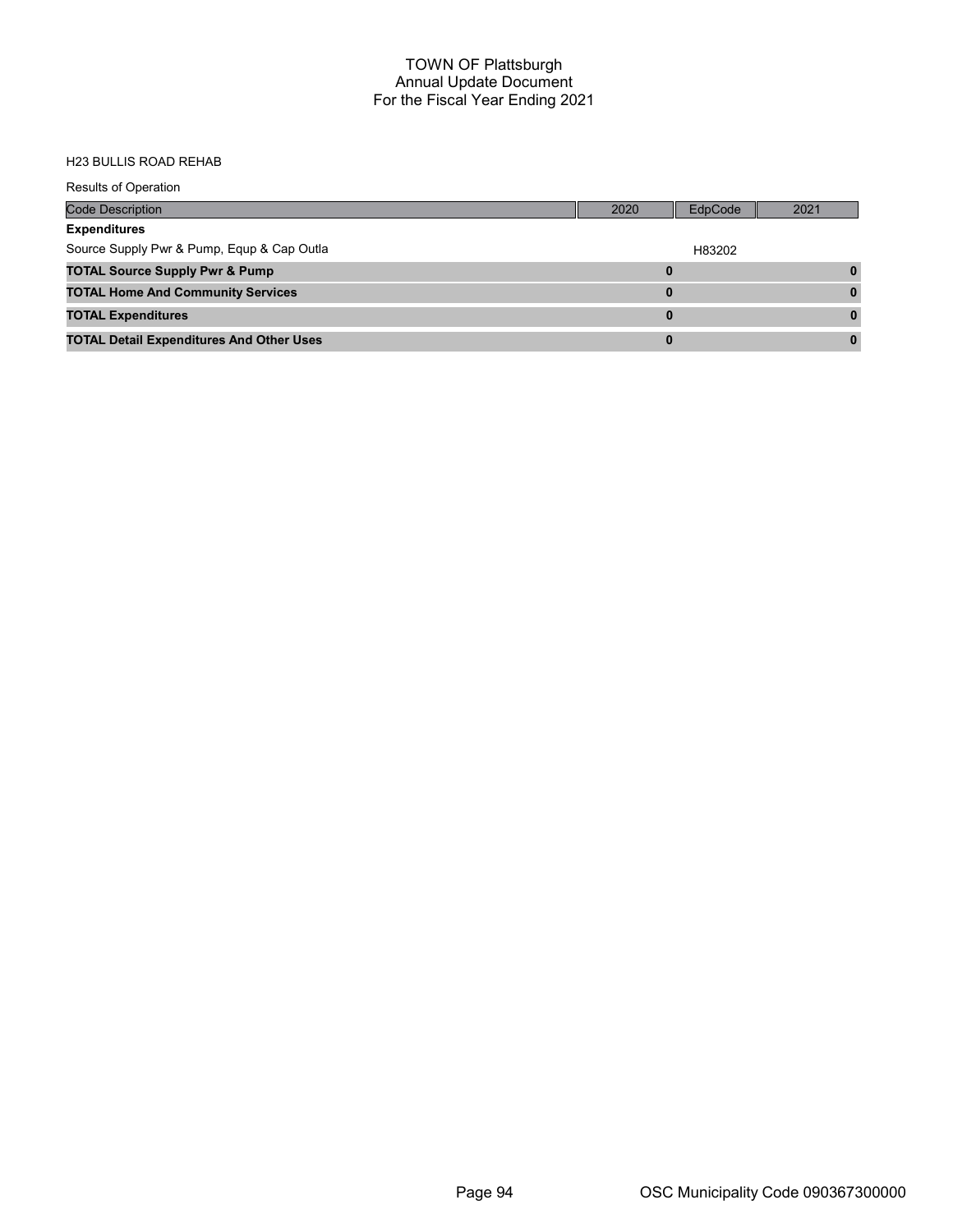#### H23 BULLIS ROAD REHAB

## Analysis of Changes in Fund Balance

| <b>Code Description</b>                    | 2020  | EdpCode | 2021  |
|--------------------------------------------|-------|---------|-------|
| Analysis of Changes in Fund Balance        |       |         |       |
| <b>Fund Balance - Beginning of Year</b>    | 4.994 | H8021   | 5,013 |
| Prior Period Adj -Decrease In Fund Balance |       | H8015   |       |
| <b>Restated Fund Balance - Beg of Year</b> | 4.994 | H8022   | 5.013 |
| ADD - REVENUES AND OTHER SOURCES           | 19    |         | 9     |
| DEDUCT - EXPENDITURES AND OTHER USES       |       |         |       |
| <b>Fund Balance - End of Year</b>          | 5.013 | H8029   | 5,022 |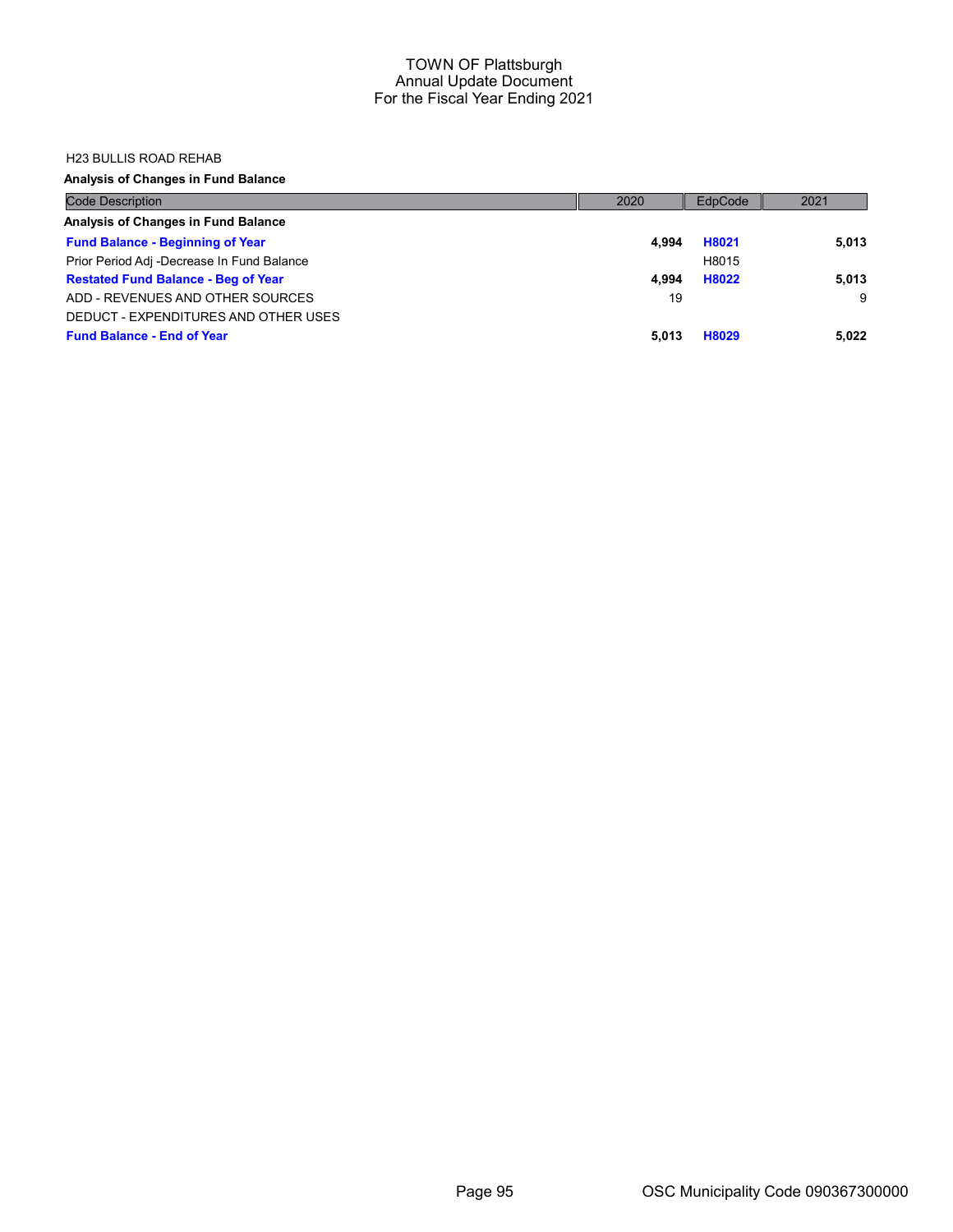H24 TRADE RD/I87 LIFTSTATION

| <b>Balance Sheet</b>                                   |           |                  |           |
|--------------------------------------------------------|-----------|------------------|-----------|
| <b>Code Description</b>                                | 2020      | EdpCode          | 2021      |
| <b>Assets</b>                                          |           |                  |           |
| Cash                                                   | 1,138,054 | H <sub>200</sub> | 2,135,319 |
| <b>TOTAL Cash</b>                                      | 1,138,054 |                  | 2,135,319 |
| <b>TOTAL Assets and Deferred Outflows of Resources</b> | 1,138,054 |                  | 2,135,319 |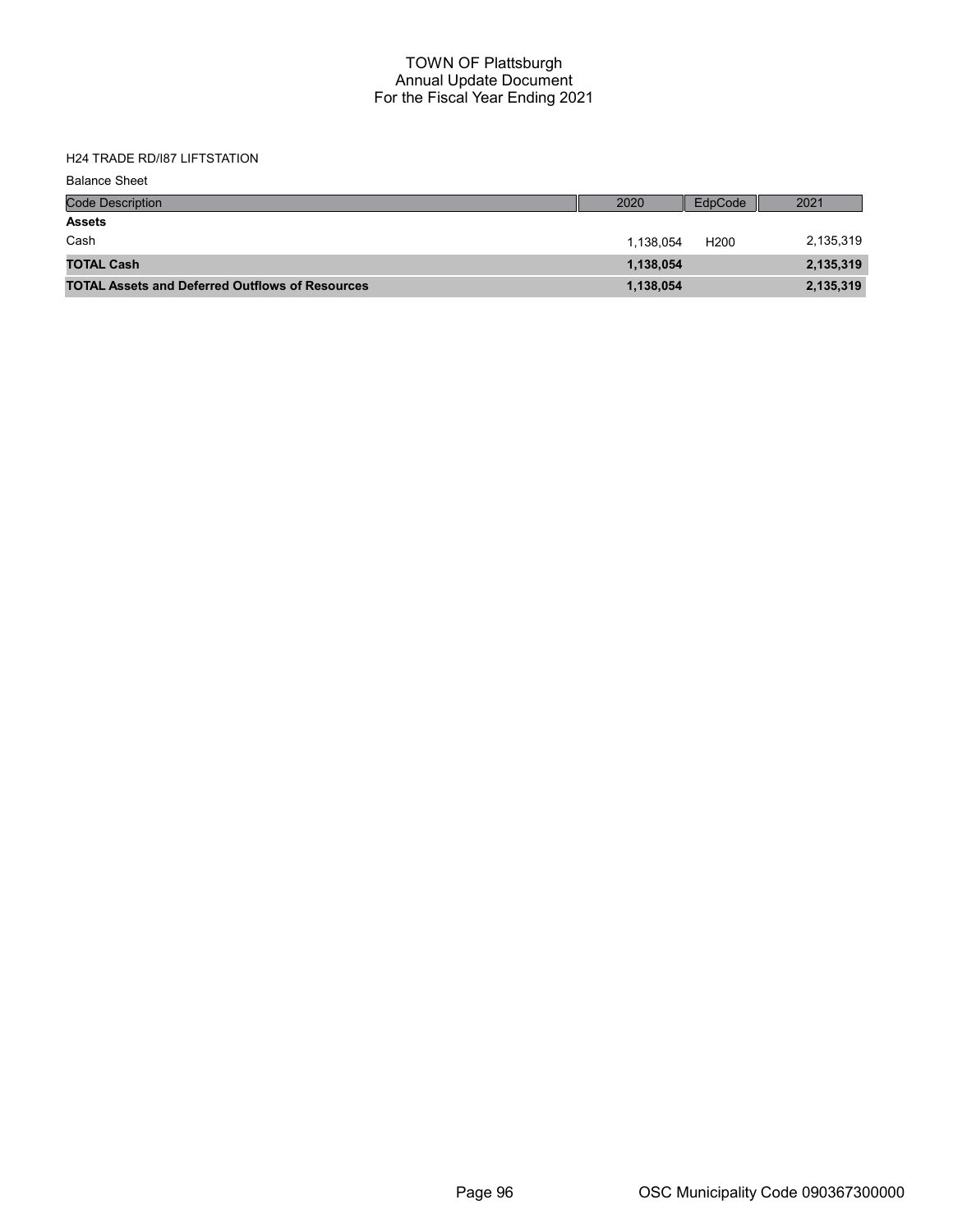# H24 TRADE RD/I87 LIFTSTATION

#### Balance Sheet

| <b>Code Description</b>                                     | 2020      | EdpCode | 2021       |
|-------------------------------------------------------------|-----------|---------|------------|
| <b>Accounts Payable</b>                                     | 101,920   | H600    |            |
| <b>TOTAL Accounts Payable</b>                               | 101,920   |         | 0          |
| <b>Bond Anticipation Notes Payable</b>                      | 1.062.663 | H626    | 2,385,273  |
| <b>TOTAL Notes Payable</b>                                  | 1,062,663 |         | 2,385,273  |
| <b>TOTAL Liabilities</b>                                    | 1,164,583 |         | 2,385,273  |
| <b>Fund Balance</b><br>Assigned Unappropriated Fund Balance |           | H915    |            |
| <b>TOTAL Assigned Fund Balance</b>                          | $\bf{0}$  |         | $\bf{0}$   |
| Unassigned Fund Balance                                     | $-26.529$ | H917    | $-249.954$ |
| <b>TOTAL Unassigned Fund Balance</b>                        | $-26,529$ |         | $-249,954$ |
| <b>TOTAL Fund Balance</b>                                   | $-26,529$ |         | $-249,954$ |
| <b>TOTAL Liabilities, Deferred Inflows And Fund Balance</b> | 1,138,054 |         | 2,135,319  |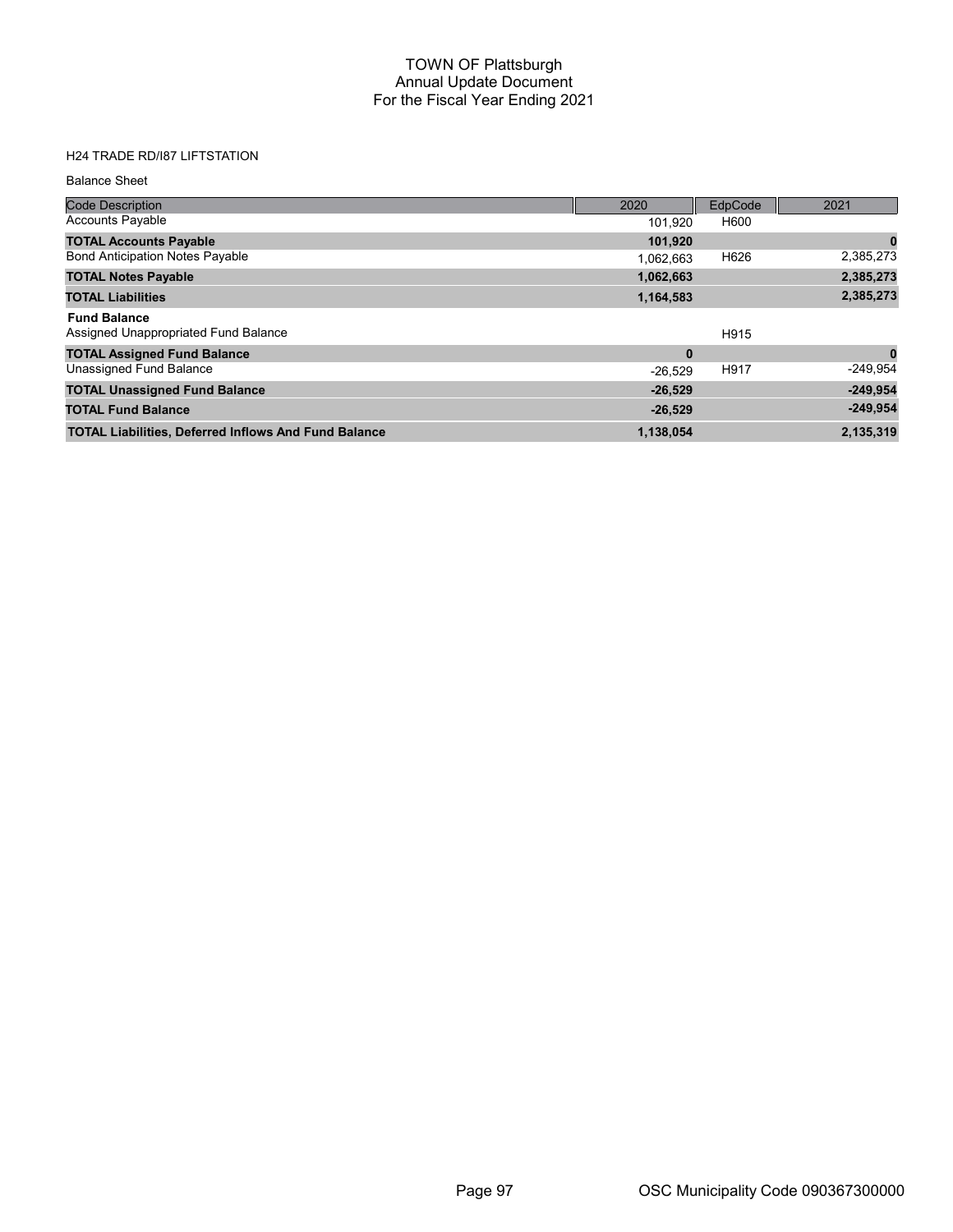## H24 TRADE RD/I87 LIFTSTATION

| <b>Results of Operation</b>                    |         |                   |        |
|------------------------------------------------|---------|-------------------|--------|
| <b>Code Description</b>                        | 2020    | EdpCode           | 2021   |
| <b>Revenues</b>                                |         |                   |        |
| Interest And Earnings                          | 5.567   | H <sub>2401</sub> | 892    |
| <b>TOTAL Use of Money And Property</b>         | 5,567   |                   | 892    |
| <b>TOTAL Revenues</b>                          | 5,567   |                   | 892    |
| Serial Bonds                                   | 116.659 | H5710             |        |
| <b>Bans Redeemed From Appropriations</b>       | 47.627  | H5731             | 64,857 |
| <b>TOTAL Proceeds of Obligations</b>           | 164,286 |                   | 64,857 |
| <b>TOTAL Other Sources</b>                     | 164,286 |                   | 64,857 |
| <b>TOTAL Detail Revenues And Other Sources</b> | 169,853 |                   | 65,749 |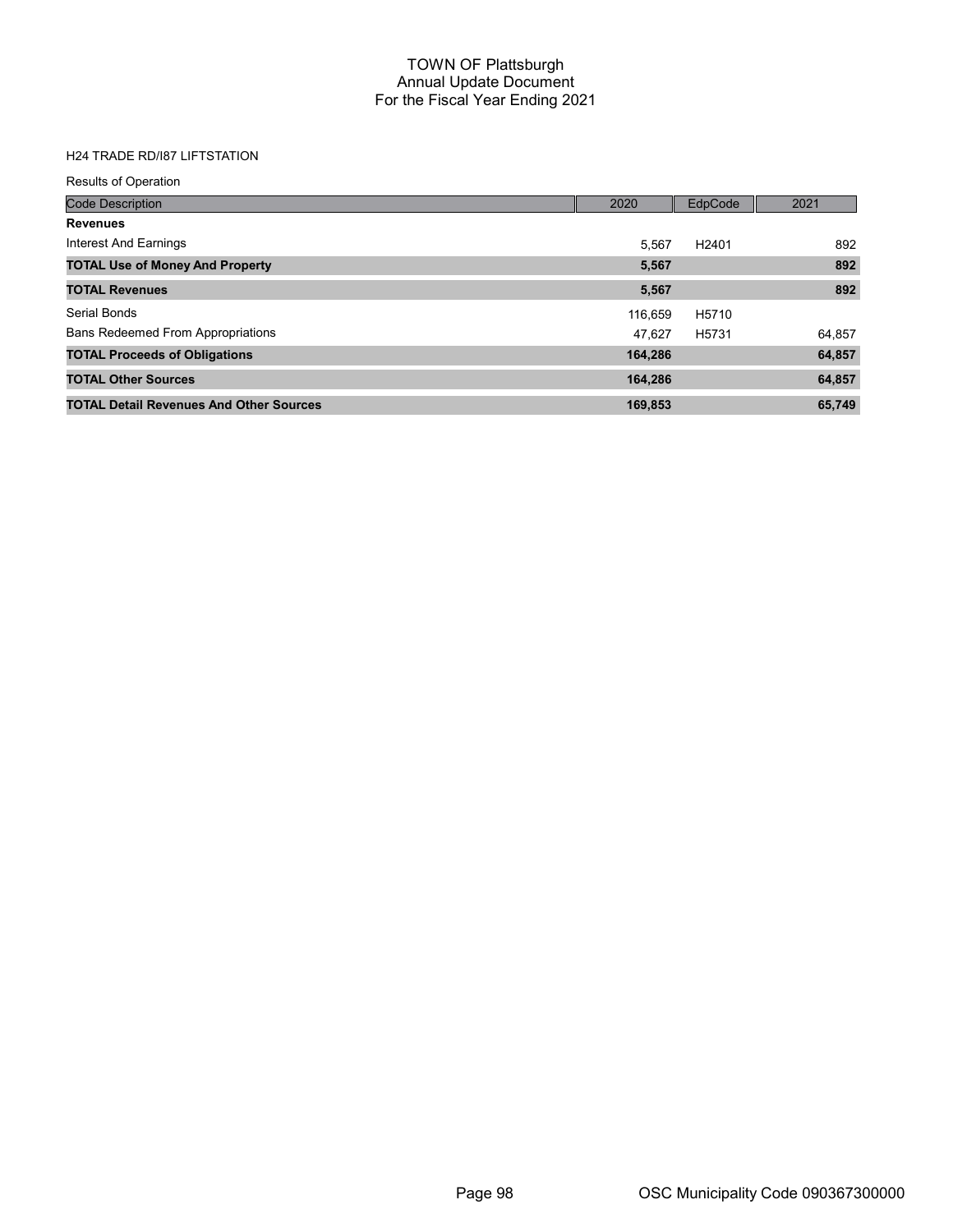#### H24 TRADE RD/I87 LIFTSTATION

| <b>Results of Operation</b>                     |         |                |         |
|-------------------------------------------------|---------|----------------|---------|
| <b>Code Description</b>                         | 2020    | <b>EdpCode</b> | 2021    |
| <b>Expenditures</b>                             |         |                |         |
| Sanitary Sewers, Equip & Cap Outlay             | 303.082 | H81202         | 289,174 |
| <b>TOTAL Sanitary Sewers</b>                    | 303,082 |                | 289,174 |
| <b>TOTAL Home And Community Services</b>        | 303,082 |                | 289,174 |
| <b>TOTAL Expenditures</b>                       | 303.082 |                | 289,174 |
| <b>TOTAL Detail Expenditures And Other Uses</b> | 303,082 |                | 289,174 |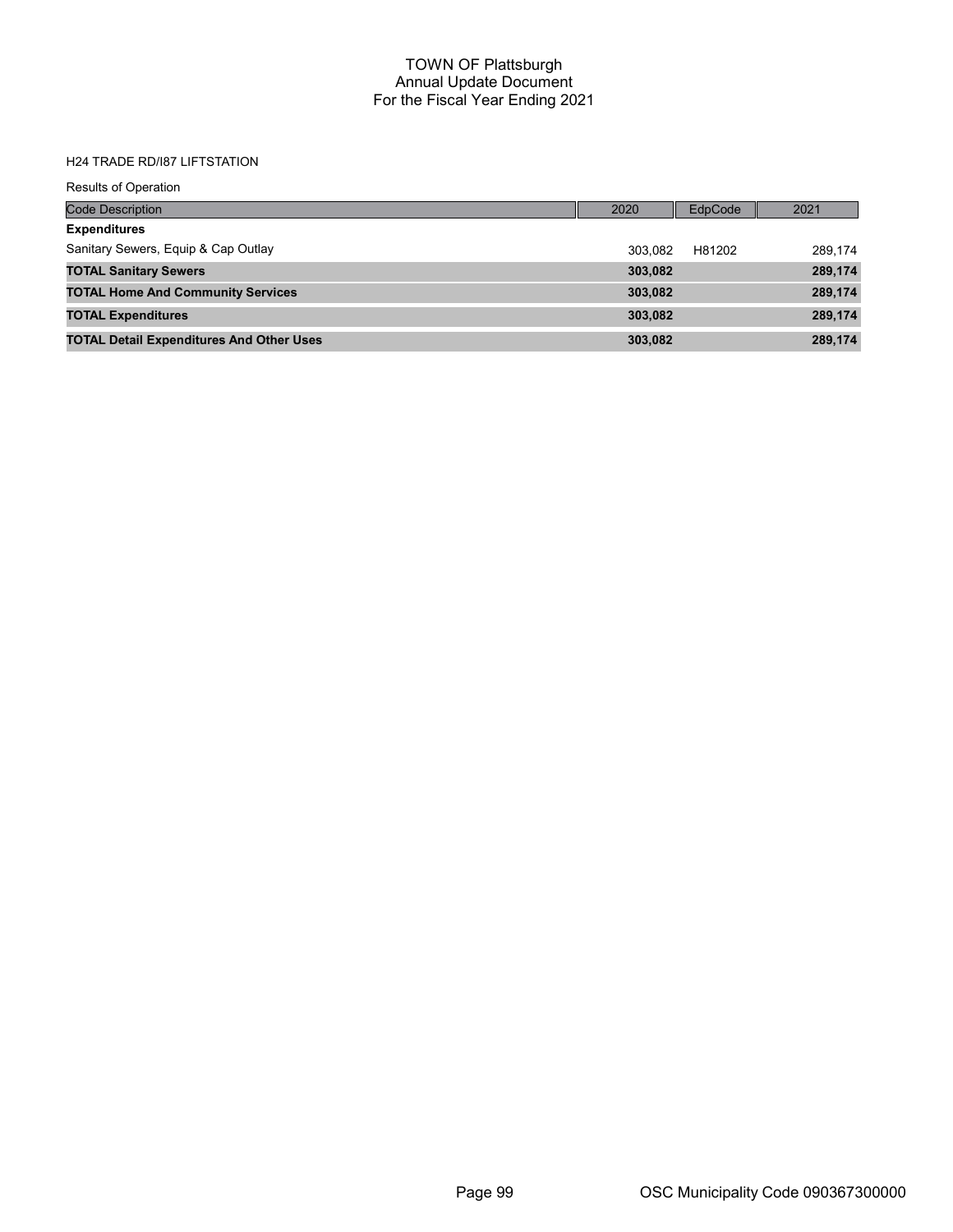#### H24 TRADE RD/I87 LIFTSTATION

## Analysis of Changes in Fund Balance

| <b>Code Description</b>                    | 2020      | EdpCode | 2021       |
|--------------------------------------------|-----------|---------|------------|
| Analysis of Changes in Fund Balance        |           |         |            |
| <b>Fund Balance - Beginning of Year</b>    | 106.700   | H8021   | $-26.529$  |
| Prior Period Adj -Increase In Fund Balance |           | H8012   |            |
| <b>Restated Fund Balance - Beg of Year</b> | 106.700   | H8022   | $-26.529$  |
| ADD - REVENUES AND OTHER SOURCES           | 169.853   |         | 65.749     |
| DEDUCT - EXPENDITURES AND OTHER USES       | 303.082   |         | 289.174    |
| <b>Fund Balance - End of Year</b>          | $-26.529$ | H8029   | $-249.954$ |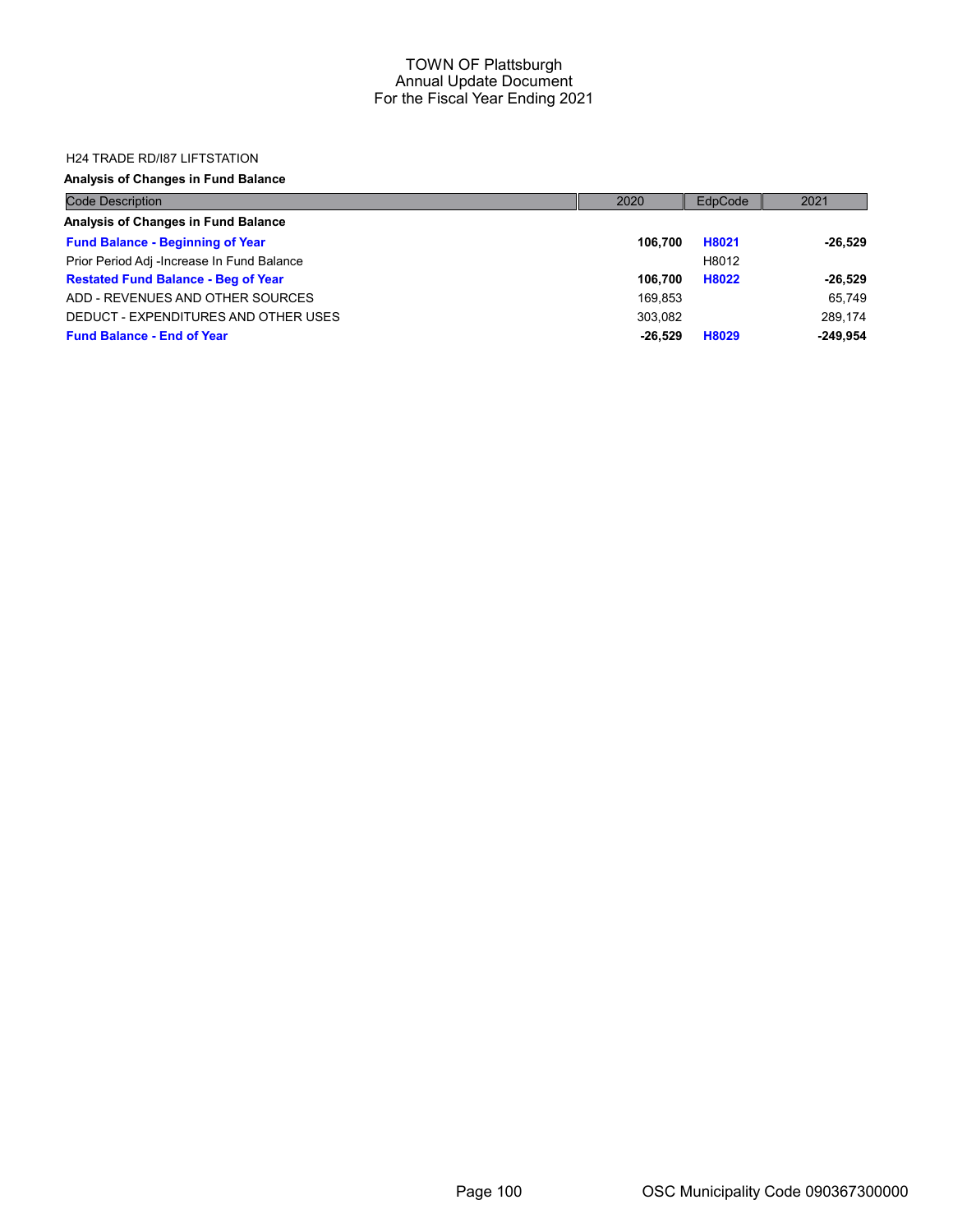# H25 BLUFF POINT/CONN LIFT

| <b>Balance Sheet</b>                                   |           |                  |         |
|--------------------------------------------------------|-----------|------------------|---------|
| <b>Code Description</b>                                | 2020      | EdpCode          | 2021    |
| <b>Assets</b>                                          |           |                  |         |
| Cash                                                   | 1,194,736 | H <sub>200</sub> | 837,818 |
| <b>TOTAL Cash</b>                                      | 1,194,736 |                  | 837,818 |
| <b>TOTAL Assets and Deferred Outflows of Resources</b> | 1,194,736 |                  | 837,818 |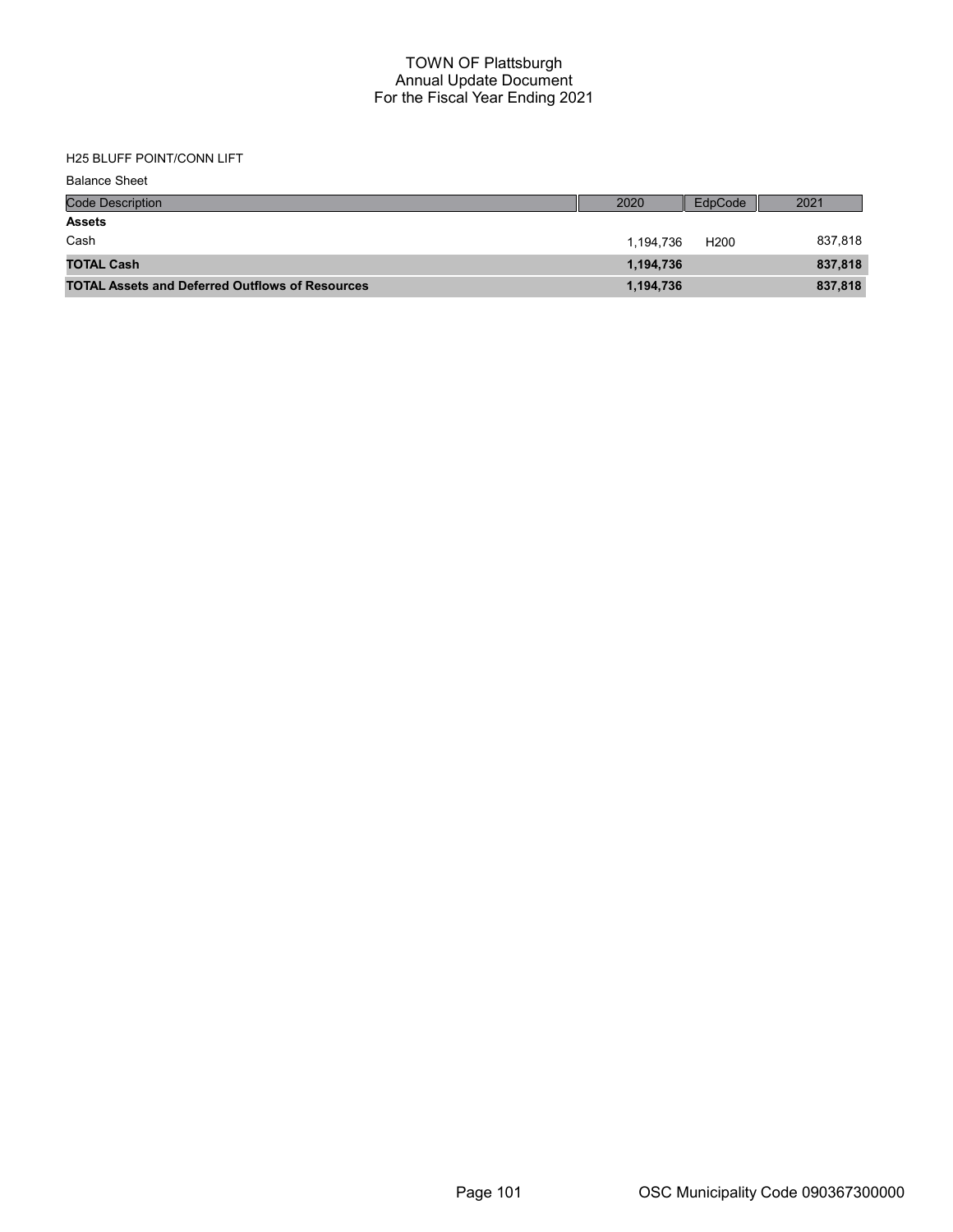# H25 BLUFF POINT/CONN LIFT

#### Balance Sheet

| <b>Code Description</b>                                     | 2020      | EdpCode | 2021    |
|-------------------------------------------------------------|-----------|---------|---------|
| <b>Accounts Payable</b>                                     | 590.463   | H600    | 15,513  |
| <b>TOTAL Accounts Payable</b>                               | 590,463   |         | 15,513  |
| <b>Bond Anticipation Notes Payable</b>                      | 106.995   | H626    | 666,904 |
| <b>TOTAL Notes Payable</b>                                  | 106,995   |         | 666,904 |
| <b>TOTAL Liabilities</b>                                    | 697,458   |         | 682,417 |
| <b>Fund Balance</b>                                         |           |         |         |
| Assigned Unappropriated Fund Balance                        | 497.278   | H915    | 155,401 |
| <b>TOTAL Assigned Fund Balance</b>                          | 497.278   |         | 155,401 |
| <b>TOTAL Fund Balance</b>                                   | 497,278   |         | 155,401 |
| <b>TOTAL Liabilities, Deferred Inflows And Fund Balance</b> | 1,194,736 |         | 837,818 |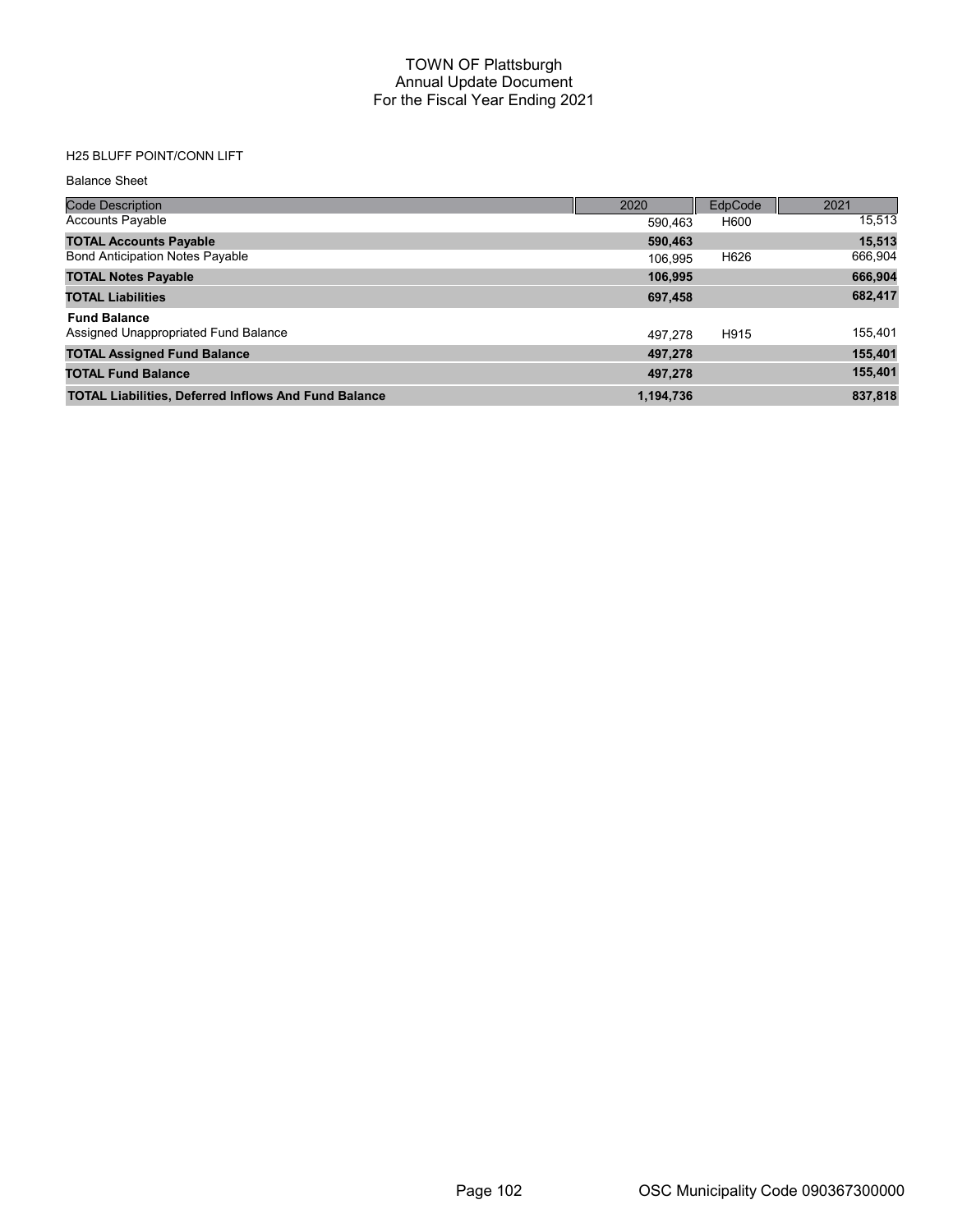# H25 BLUFF POINT/CONN LIFT

| <b>Results of Operation</b>                    |           |                   |       |
|------------------------------------------------|-----------|-------------------|-------|
| <b>Code Description</b>                        | 2020      | EdpCode           | 2021  |
| <b>Revenues</b>                                |           |                   |       |
| Interest And Earnings                          | 5.712     | H <sub>2401</sub> | 533   |
| <b>TOTAL Use of Money And Property</b>         | 5,712     |                   | 533   |
| <b>TOTAL Revenues</b>                          | 5,712     |                   | 533   |
| Serial Bonds                                   | 1,246,355 | H5710             |       |
| <b>Bans Redeemed From Appropriations</b>       | 47.233    | H5731             | 6,530 |
| <b>TOTAL Proceeds of Obligations</b>           | 1,293,588 |                   | 6,530 |
| <b>TOTAL Other Sources</b>                     | 1,293,588 |                   | 6,530 |
| <b>TOTAL Detail Revenues And Other Sources</b> | 1,299,300 |                   | 7,063 |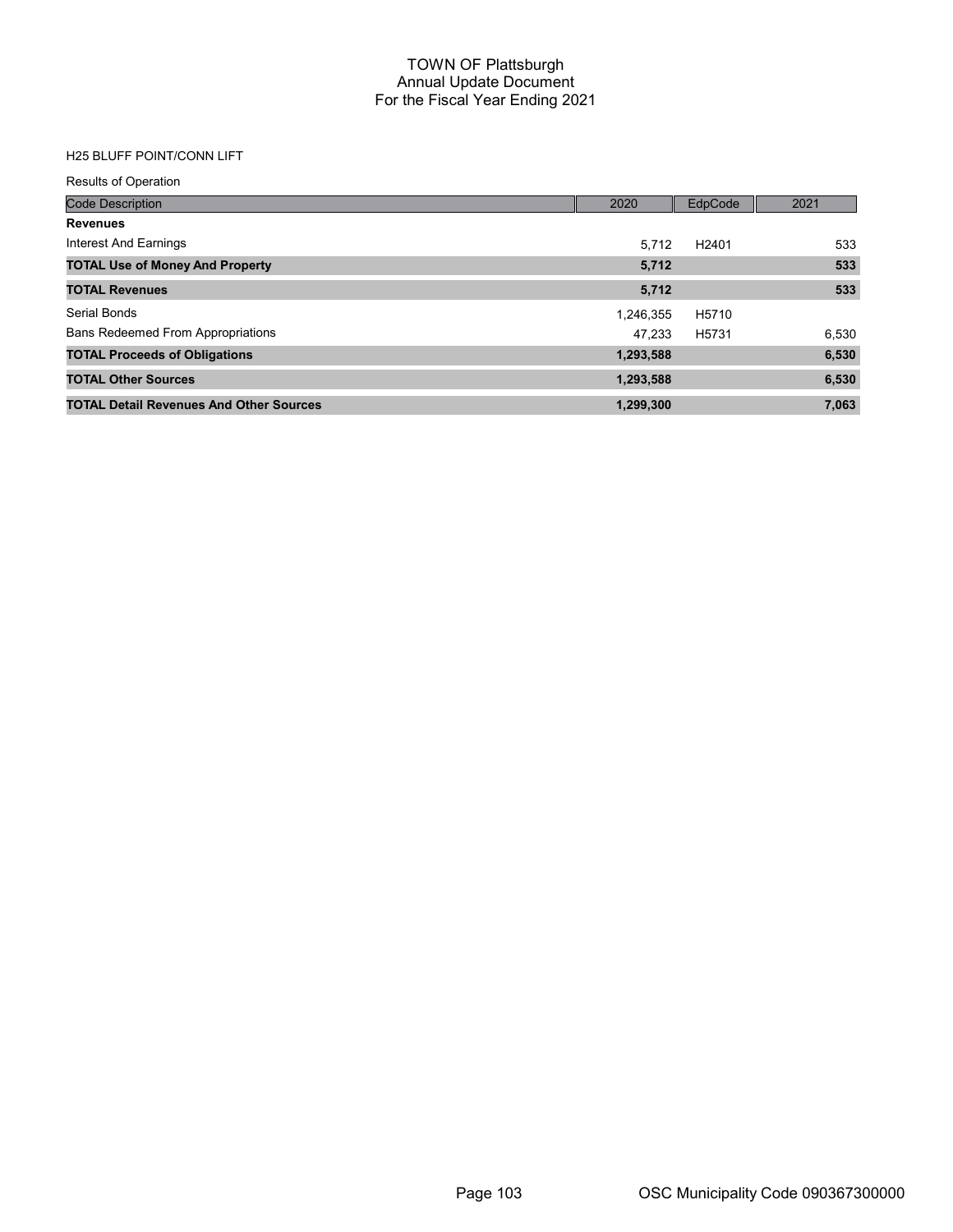#### H25 BLUFF POINT/CONN LIFT

| <b>Results of Operation</b>                     |         |         |         |
|-------------------------------------------------|---------|---------|---------|
| <b>Code Description</b>                         | 2020    | EdpCode | 2021    |
| <b>Expenditures</b>                             |         |         |         |
| Sanitary Sewers, Equip & Cap Outlay             | 872.513 | H81202  | 348,940 |
| <b>TOTAL Sanitary Sewers</b>                    | 872,513 |         | 348,940 |
| <b>TOTAL Home And Community Services</b>        | 872,513 |         | 348,940 |
| <b>TOTAL Expenditures</b>                       | 872,513 |         | 348,940 |
| <b>TOTAL Detail Expenditures And Other Uses</b> | 872.513 |         | 348,940 |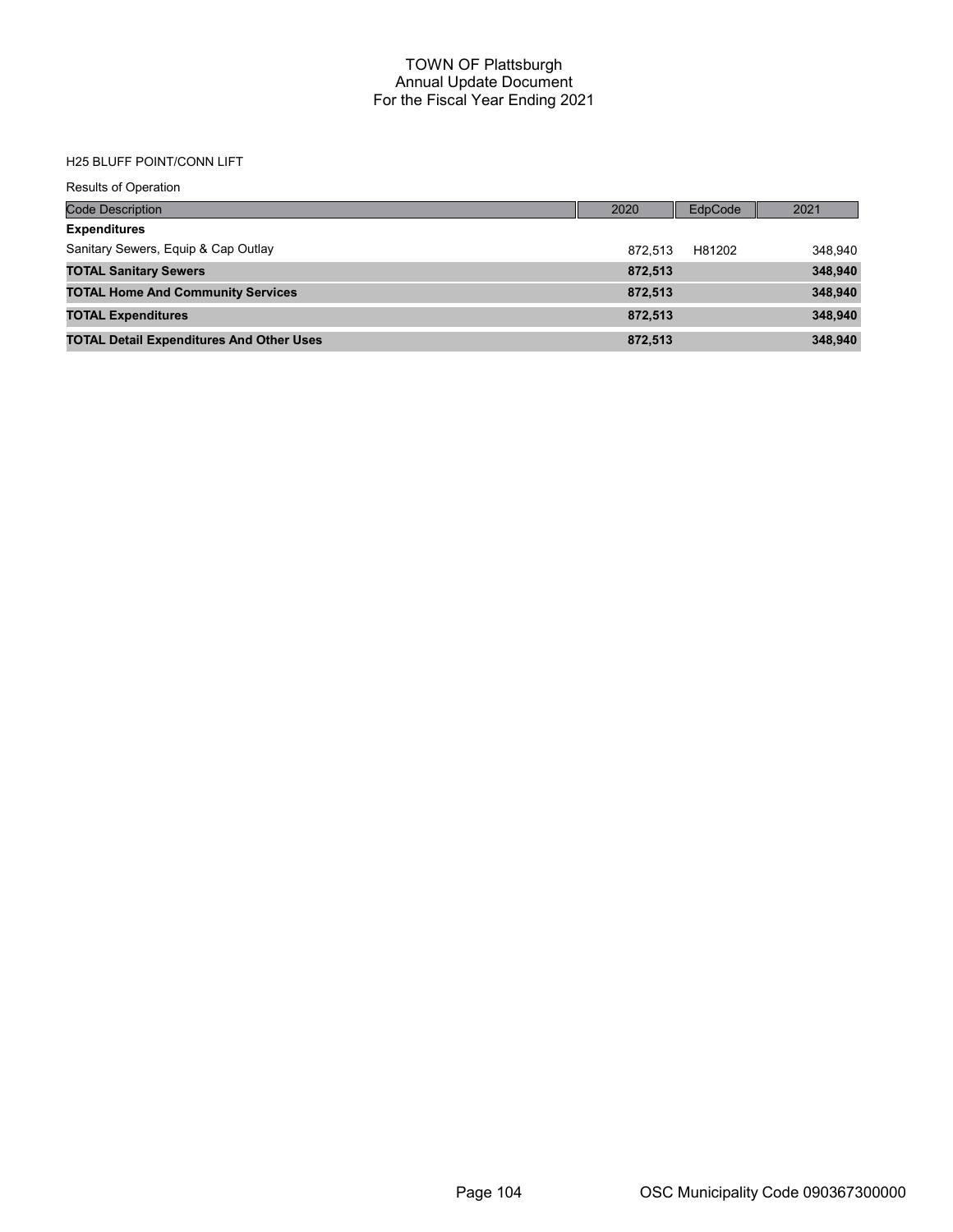#### H25 BLUFF POINT/CONN LIFT

## Analysis of Changes in Fund Balance

| <b>Code Description</b>                    | 2020      | EdpCode | 2021    |
|--------------------------------------------|-----------|---------|---------|
| Analysis of Changes in Fund Balance        |           |         |         |
| <b>Fund Balance - Beginning of Year</b>    | 70.491    | H8021   | 497,278 |
| <b>Restated Fund Balance - Beg of Year</b> | 70.491    | H8022   | 497,278 |
| ADD - REVENUES AND OTHER SOURCES           | 1.299.300 |         | 7.063   |
| DEDUCT - EXPENDITURES AND OTHER USES       | 872.513   |         | 348.940 |
| <b>Fund Balance - End of Year</b>          | 497.278   | H8029   | 155,401 |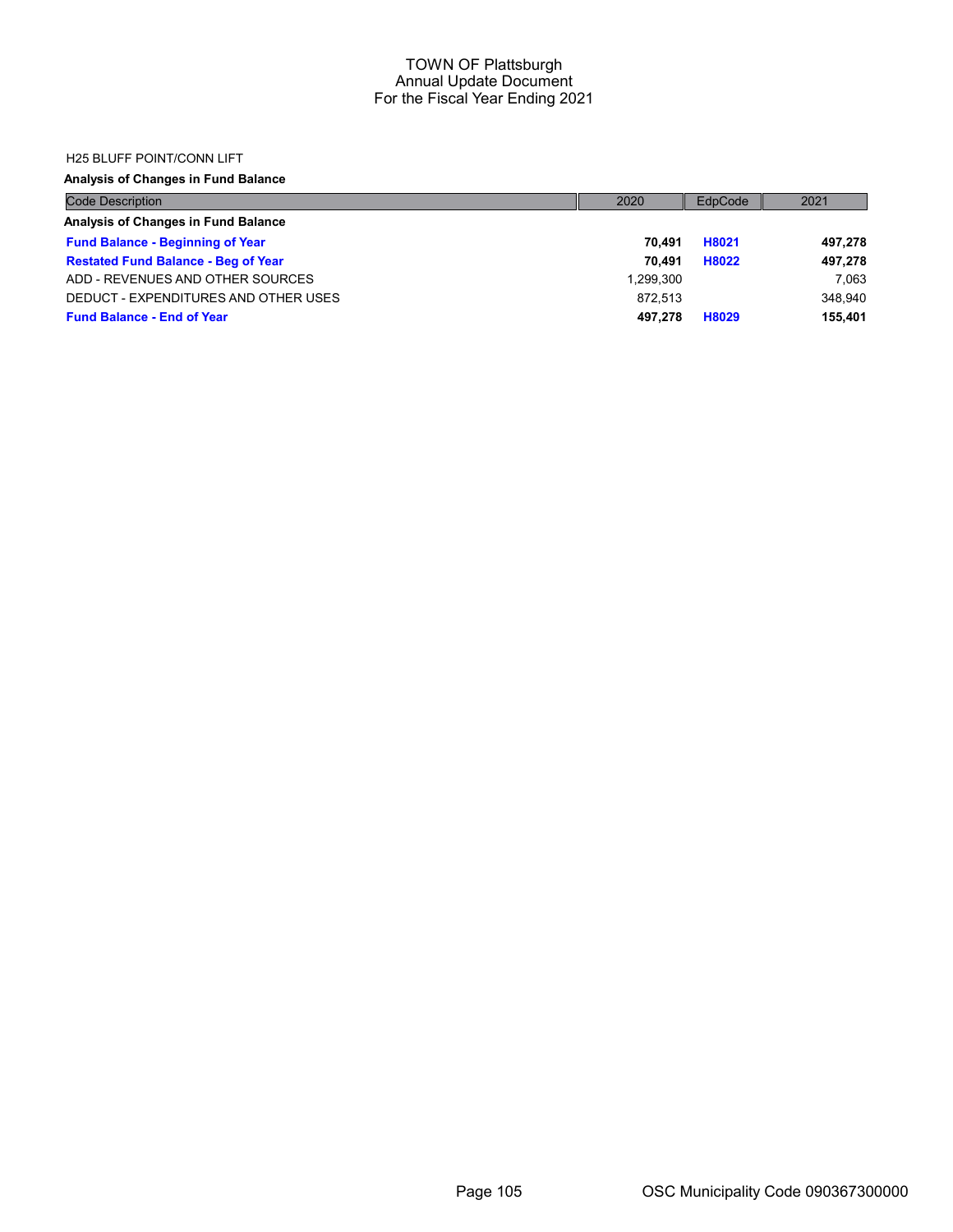#### H26 BASE WATER MAINS

| <b>Balance Sheet</b>                                   |           |                  |              |
|--------------------------------------------------------|-----------|------------------|--------------|
| <b>Code Description</b>                                | 2020      | EdpCode          | 2021         |
| <b>Assets</b>                                          |           |                  |              |
| Cash                                                   | 2,140,491 | H <sub>200</sub> | 1,194,920    |
| <b>TOTAL Cash</b>                                      | 2,140,491 |                  | 1,194,920    |
| Due From Other Funds                                   |           | H391             |              |
| <b>TOTAL Due From Other Funds</b>                      | 0         |                  | $\mathbf{0}$ |
| <b>TOTAL Assets and Deferred Outflows of Resources</b> | 2,140,491 |                  | 1,194,920    |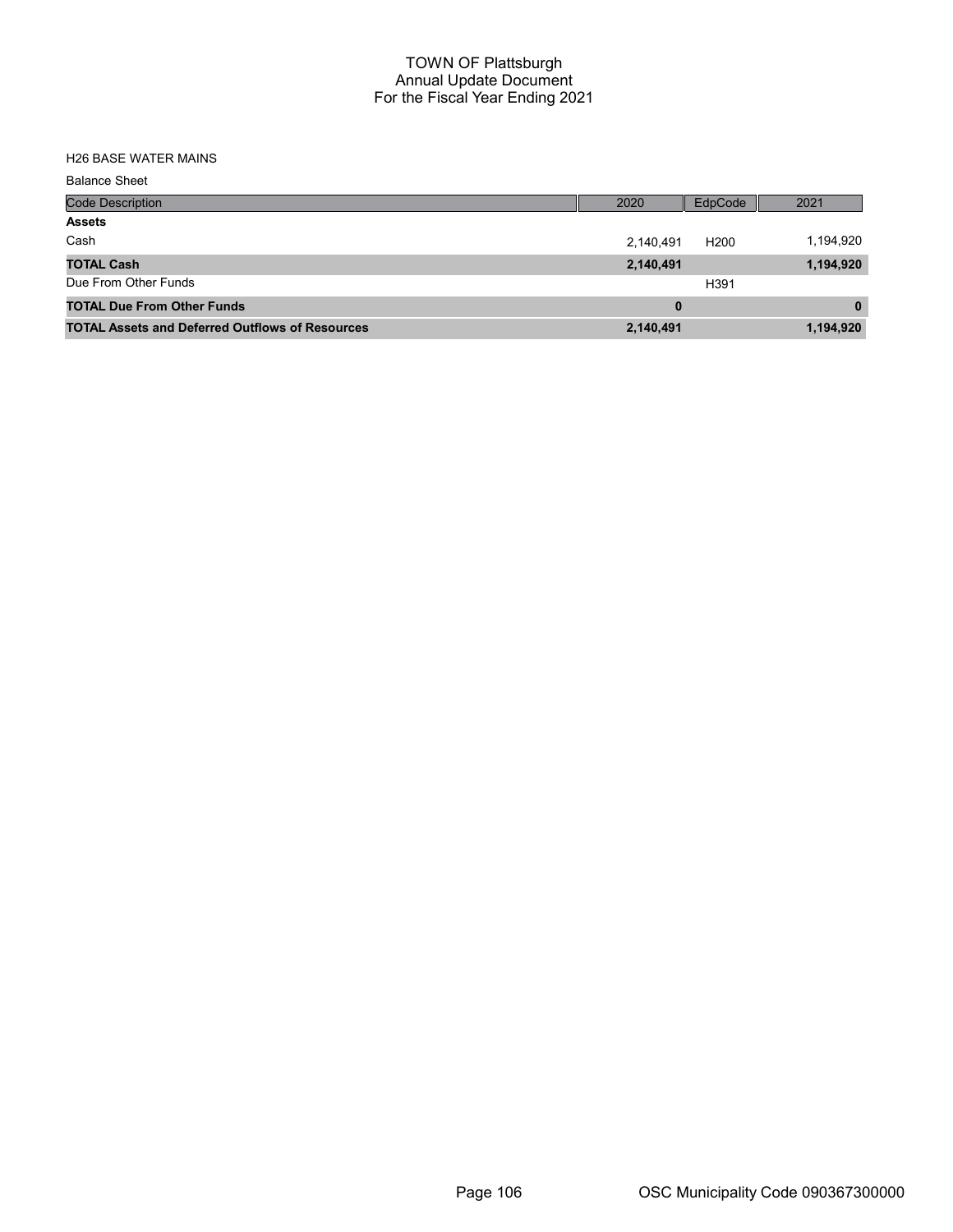# H26 BASE WATER MAINS

#### Balance Sheet

| <b>Code Description</b>                                     | 2020       | EdpCode | 2021       |
|-------------------------------------------------------------|------------|---------|------------|
| <b>Accounts Payable</b>                                     | 958,709    | H600    |            |
| <b>TOTAL Accounts Payable</b>                               | 958,709    |         | 0          |
| <b>Bond Anticipation Notes Payable</b>                      | 1,929,676  | H626    | 1,829,846  |
| <b>TOTAL Notes Payable</b>                                  | 1,929,676  |         | 1,829,846  |
| Due To Other Funds                                          |            | H630    | 74,000     |
| <b>TOTAL Due To Other Funds</b>                             | $\bf{0}$   |         | 74,000     |
| <b>TOTAL Liabilities</b>                                    | 2,888,385  |         | 1,903,846  |
| <b>Fund Balance</b>                                         |            |         |            |
| Assigned Unappropriated Fund Balance                        |            | H915    |            |
| <b>TOTAL Assigned Fund Balance</b>                          | $\bf{0}$   |         | $\bf{0}$   |
| Unassigned Fund Balance                                     | -747.894   | H917    | $-708,928$ |
| <b>TOTAL Unassigned Fund Balance</b>                        | $-747,894$ |         | $-708,928$ |
| <b>TOTAL Fund Balance</b>                                   | $-747,894$ |         | $-708,928$ |
| <b>TOTAL Liabilities, Deferred Inflows And Fund Balance</b> | 2,140,491  |         | 1,194,918  |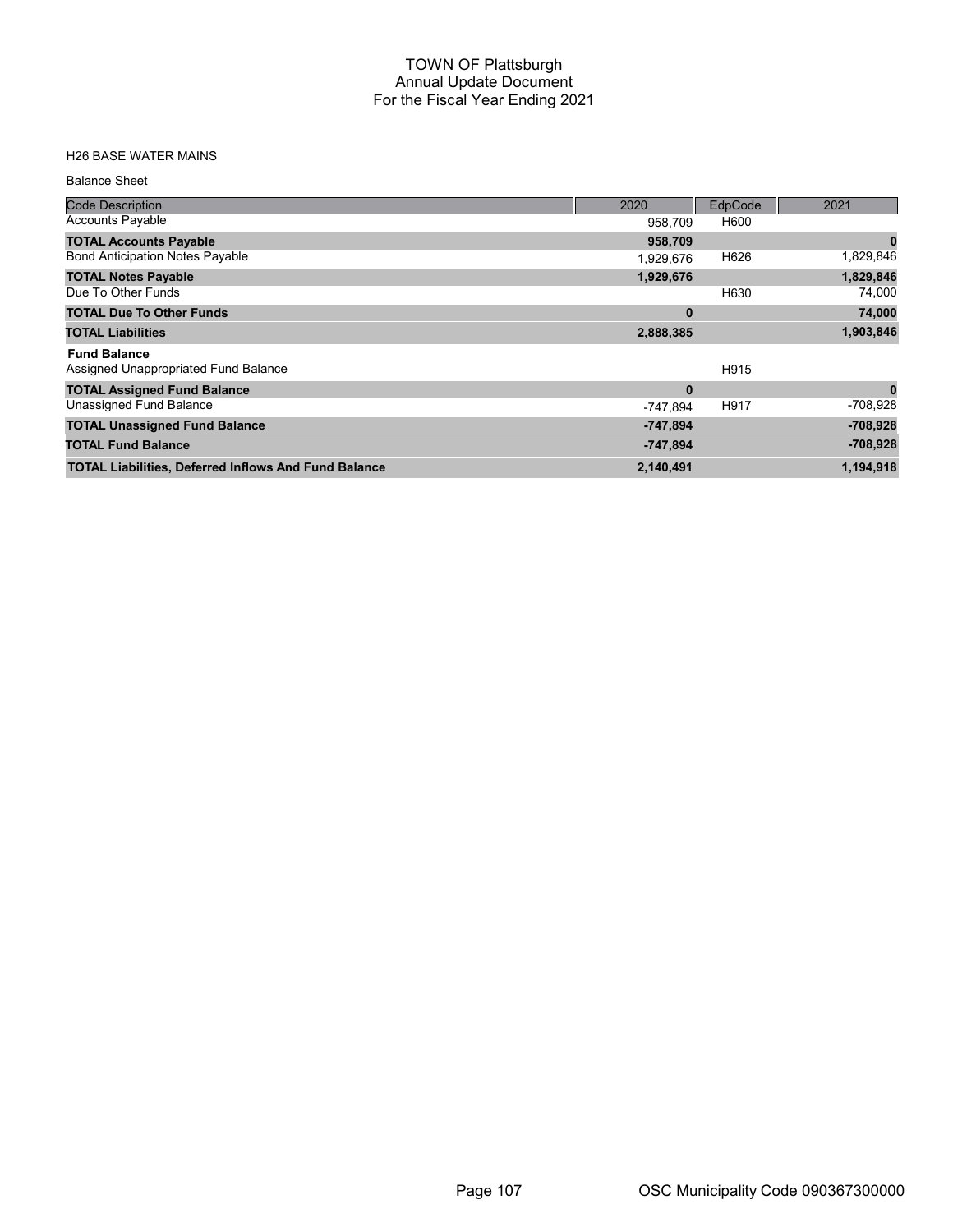# H26 BASE WATER MAINS

| <b>Results of Operation</b>                    |           |                   |           |
|------------------------------------------------|-----------|-------------------|-----------|
| <b>Code Description</b>                        | 2020      | EdpCode           | 2021      |
| <b>Revenues</b>                                |           |                   |           |
| Interest And Earnings                          | 10,536    | H2401             | 673       |
| <b>TOTAL Use of Money And Property</b>         | 10,536    |                   | 673       |
| St Aid-Water Cap Proj                          |           | H3991             | 1,196,353 |
| <b>TOTAL State Aid</b>                         | $\bf{0}$  |                   | 1,196,353 |
| <b>TOTAL Revenues</b>                          | 10,536    |                   | 1,197,026 |
| Interfund Transfers                            |           | H5031             | 835,603   |
| <b>TOTAL Interfund Transfers</b>               | 0         |                   | 835,603   |
| Serial Bonds                                   | 1,170,692 | H <sub>5710</sub> |           |
| <b>Bans Redeemed From Appropriations</b>       | 96,289    | H <sub>5731</sub> | 117,774   |
| <b>TOTAL Proceeds of Obligations</b>           | 1,266,981 |                   | 117,774   |
| <b>TOTAL Other Sources</b>                     | 1,266,981 |                   | 953,377   |
| <b>TOTAL Detail Revenues And Other Sources</b> | 1,277,517 |                   | 2,150,403 |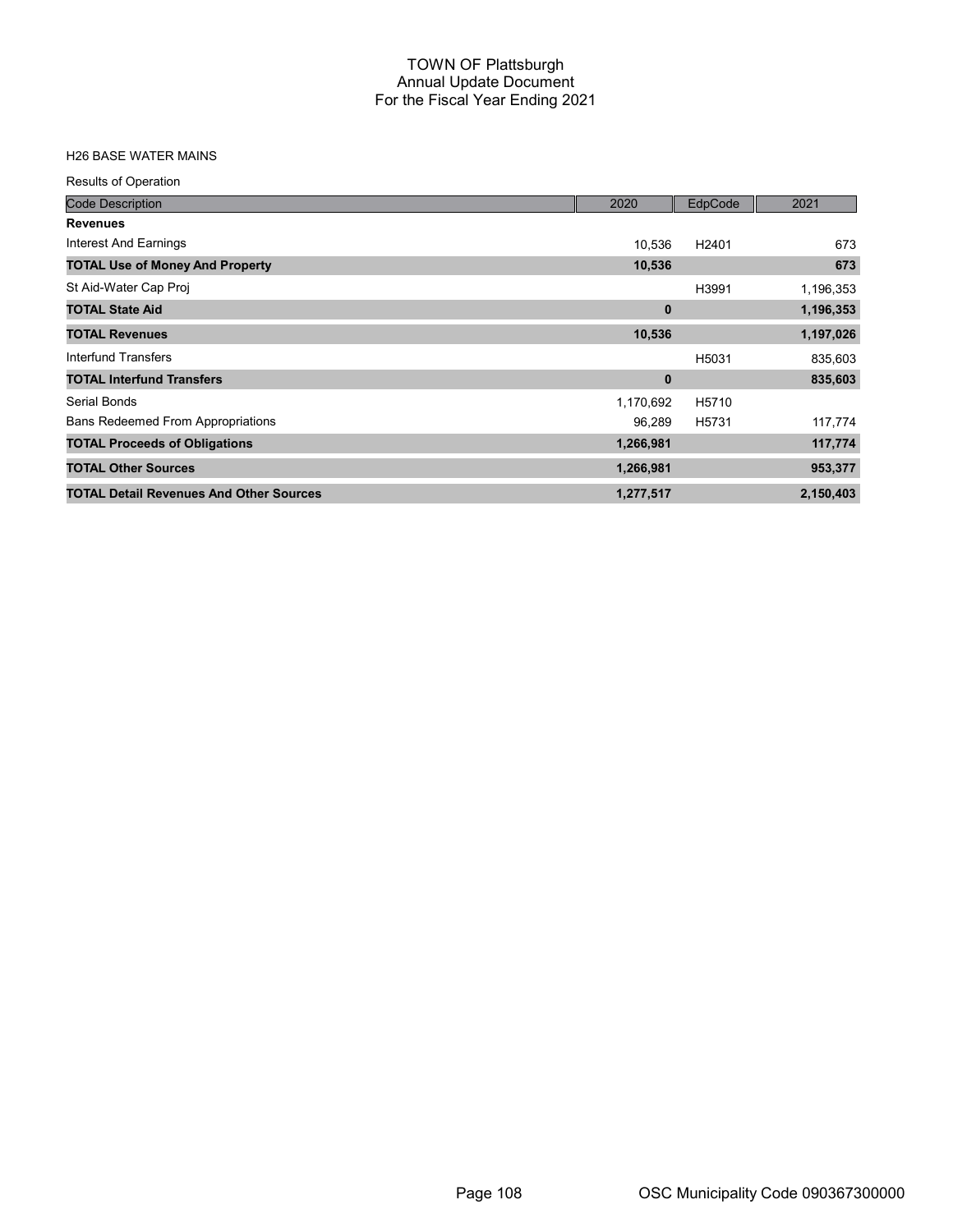#### H26 BASE WATER MAINS

| <b>Results of Operation</b>                     |              |                |           |
|-------------------------------------------------|--------------|----------------|-----------|
| <b>Code Description</b>                         | 2020         | <b>EdpCode</b> | 2021      |
| <b>Expenditures</b>                             |              |                |           |
| Source Supply Pwr & Pump, Equp & Cap Outla      | 1.902.431    | H83202         | 2,111,436 |
| <b>TOTAL Source Supply Pwr &amp; Pump</b>       | 1,902,431    |                | 2,111,436 |
| <b>TOTAL Home And Community Services</b>        | 1,902,431    |                | 2,111,436 |
| <b>TOTAL Expenditures</b>                       | 1,902,431    |                | 2,111,436 |
| Transfers, Other Funds                          |              | H99019         |           |
| <b>TOTAL Operating Transfers</b>                | $\mathbf{0}$ |                | 1         |
| <b>TOTAL Other Uses</b>                         | $\mathbf{0}$ |                |           |
| <b>TOTAL Detail Expenditures And Other Uses</b> | 1,902,431    |                | 2,111,437 |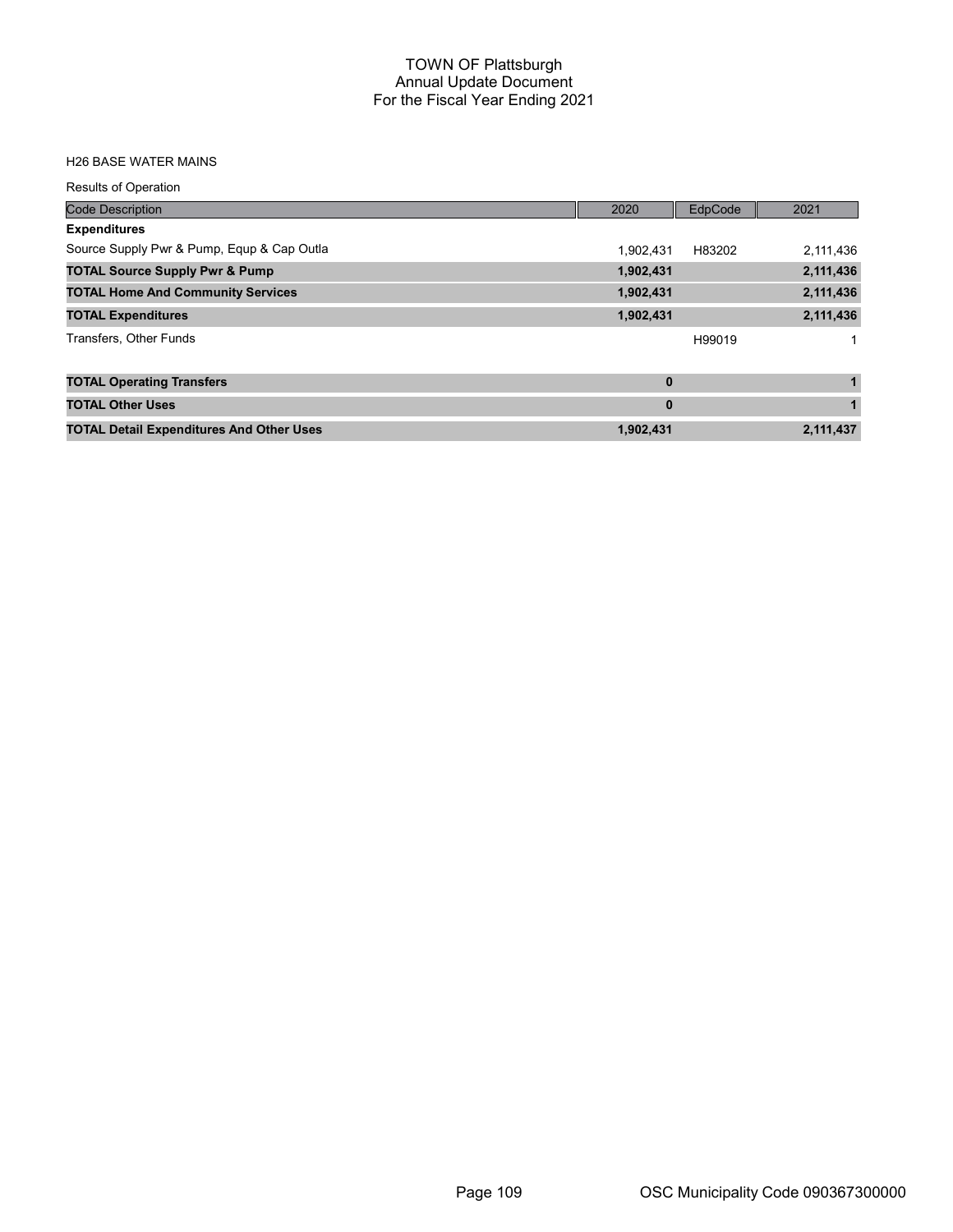#### H26 BASE WATER MAINS

## Analysis of Changes in Fund Balance

| <b>Code Description</b>                    | 2020       | EdpCode | 2021       |
|--------------------------------------------|------------|---------|------------|
| Analysis of Changes in Fund Balance        |            |         |            |
| <b>Fund Balance - Beginning of Year</b>    | -122.980   | H8021   | $-747,894$ |
| <b>Restated Fund Balance - Beg of Year</b> | $-122.980$ | H8022   | $-747.894$ |
| ADD - REVENUES AND OTHER SOURCES           | 1.277.517  |         | 2,150,403  |
| DEDUCT - EXPENDITURES AND OTHER USES       | 1.902.431  |         | 2,111,437  |
| <b>Fund Balance - End of Year</b>          | -747.894   | H8029   | $-708.928$ |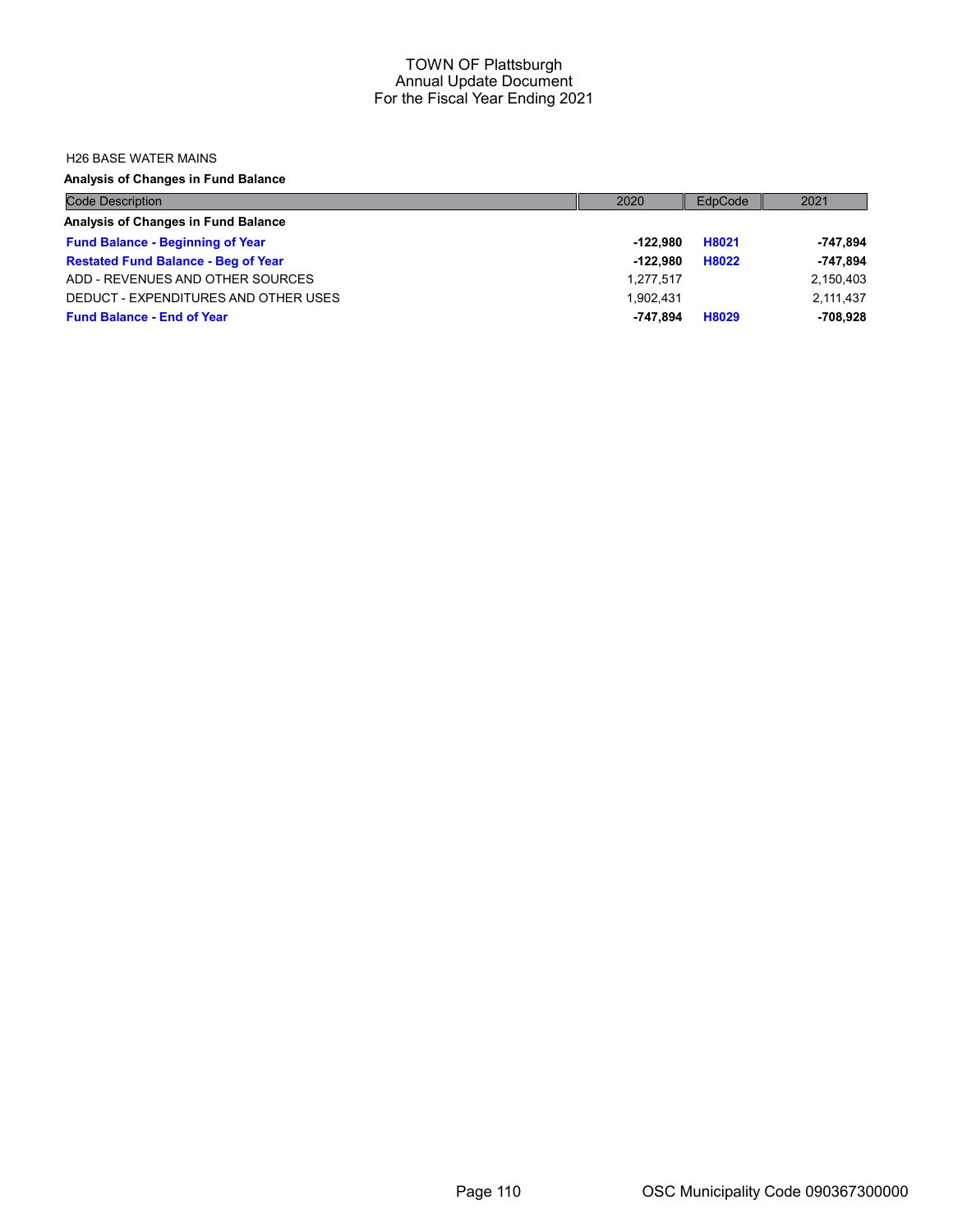H27 KIMBERLY LANE TANK 1 REHAB

| <b>Code Description</b>                                | 2020    | EdpCode          | 2021   |
|--------------------------------------------------------|---------|------------------|--------|
| <b>Assets</b>                                          |         |                  |        |
| Cash                                                   | 454.819 | H <sub>200</sub> | 13,720 |
| <b>TOTAL Cash</b>                                      | 454.819 |                  | 13,720 |
| <b>TOTAL Assets and Deferred Outflows of Resources</b> | 454,819 |                  | 13,720 |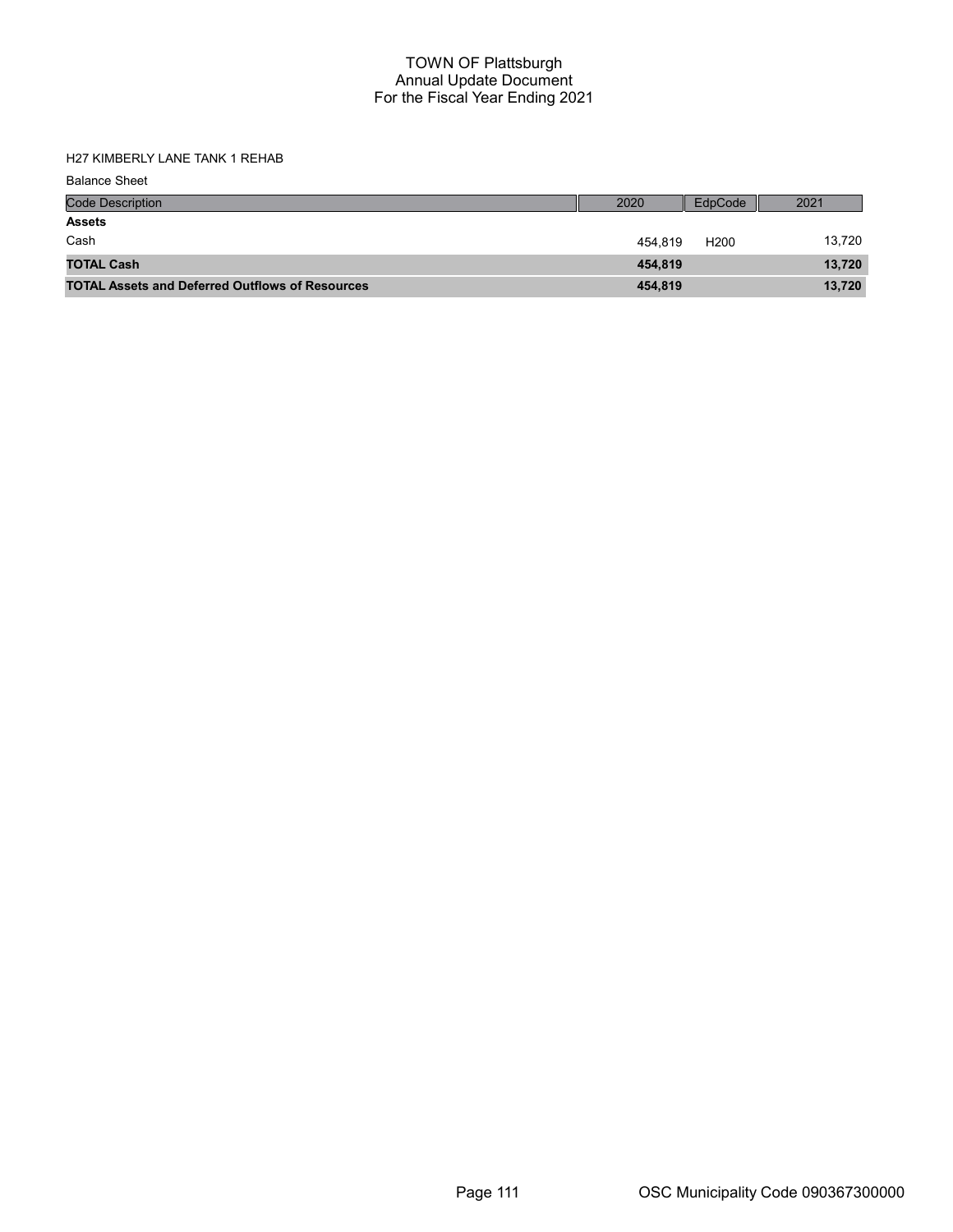# H27 KIMBERLY LANE TANK 1 REHAB

| <b>Code Description</b>                                     | 2020     | EdpCode | 2021   |
|-------------------------------------------------------------|----------|---------|--------|
| <b>Accounts Payable</b>                                     | 441,158  | H600    |        |
| <b>TOTAL Accounts Payable</b>                               | 441,158  |         | 0      |
| <b>Bond Anticipation Notes Payable</b>                      |          | H626    |        |
| <b>TOTAL Notes Payable</b>                                  | 0        |         | 0      |
| <b>TOTAL Liabilities</b>                                    | 441,158  |         | 0      |
| <b>Fund Balance</b>                                         |          |         |        |
| Assigned Unappropriated Fund Balance                        | 13.661   | H915    | 13.720 |
| <b>TOTAL Assigned Fund Balance</b>                          | 13,661   |         | 13,720 |
| Unassigned Fund Balance                                     |          | H917    |        |
| <b>TOTAL Unassigned Fund Balance</b>                        | $\bf{0}$ |         |        |
| <b>TOTAL Fund Balance</b>                                   | 13,661   |         | 13,720 |
| <b>TOTAL Liabilities, Deferred Inflows And Fund Balance</b> | 454,819  |         | 13.720 |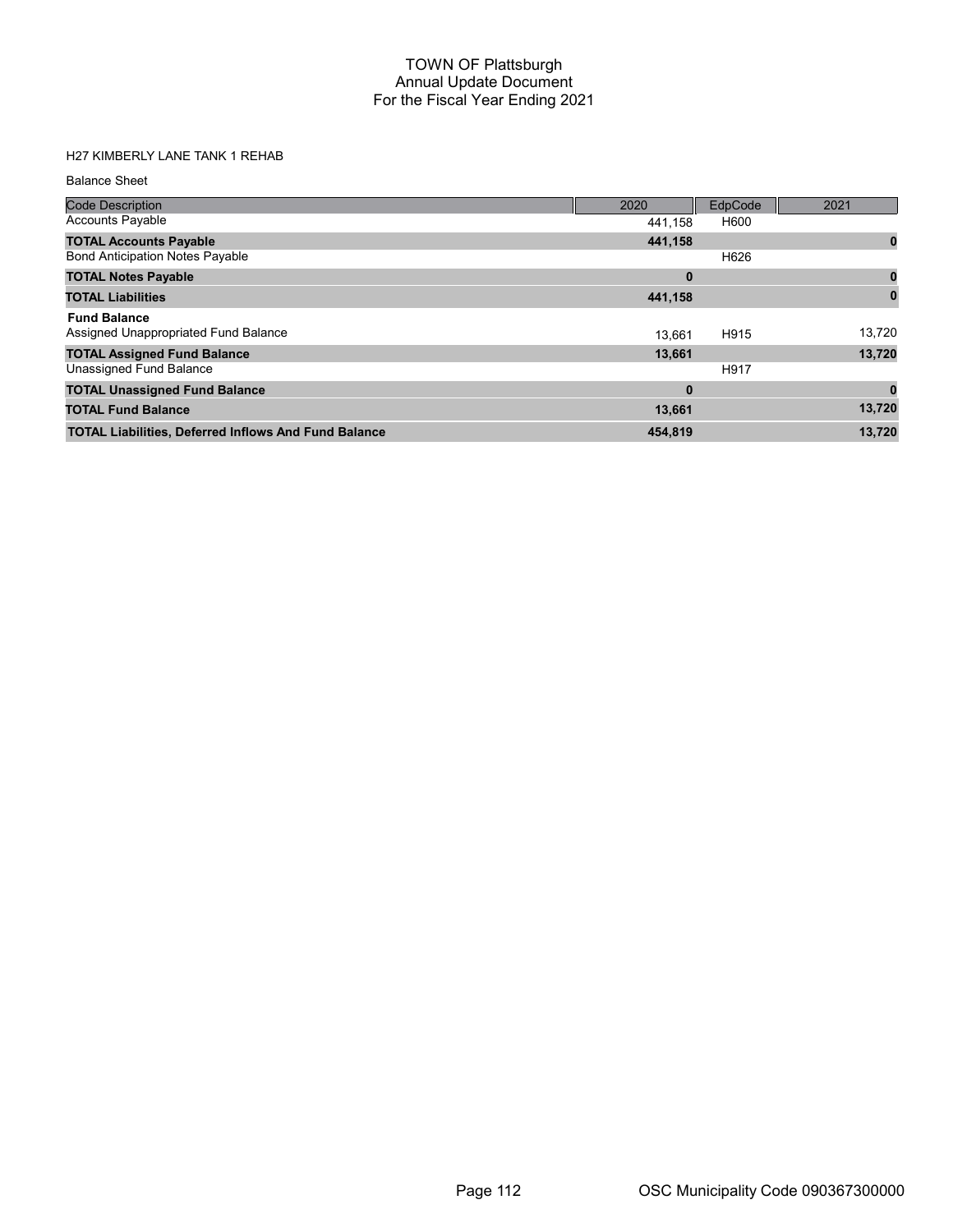# H27 KIMBERLY LANE TANK 1 REHAB

| <b>Results of Operation</b>                    |           |                   |              |
|------------------------------------------------|-----------|-------------------|--------------|
| <b>Code Description</b>                        | 2020      | EdpCode           | 2021         |
| <b>Revenues</b>                                |           |                   |              |
| Interest And Earnings                          | 5.718     | H <sub>2401</sub> | 59           |
| <b>TOTAL Use of Money And Property</b>         | 5,718     |                   | 59           |
| <b>TOTAL Revenues</b>                          | 5,718     |                   | 59           |
| Serial Bonds                                   | 1,167,032 | H5710             |              |
| <b>Bans Redeemed From Appropriations</b>       | 131.310   | H5731             |              |
| <b>TOTAL Proceeds of Obligations</b>           | 1,298,342 |                   | $\mathbf{0}$ |
| <b>TOTAL Other Sources</b>                     | 1,298,342 |                   | $\mathbf{0}$ |
| <b>TOTAL Detail Revenues And Other Sources</b> | 1,304,060 |                   | 59           |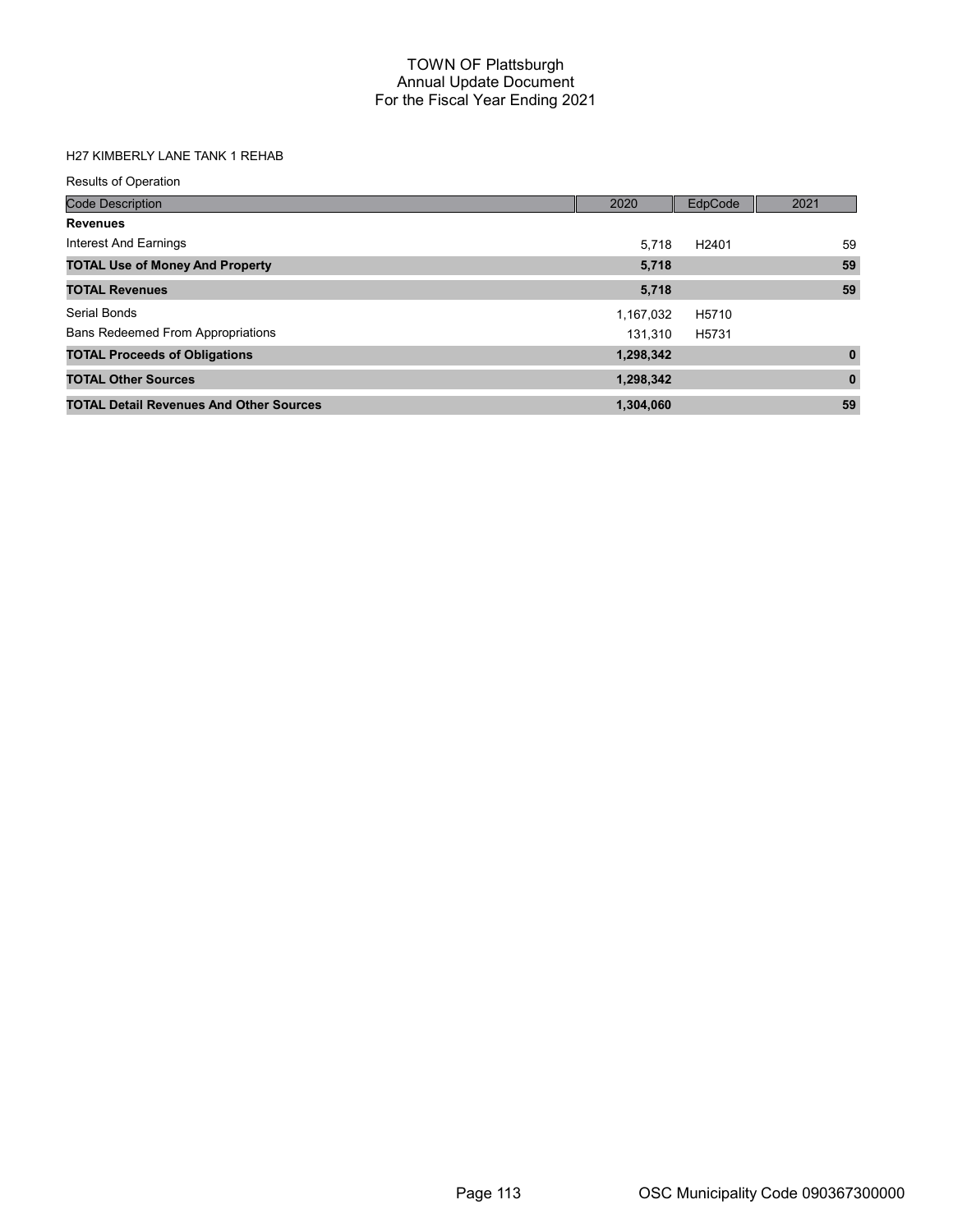### H27 KIMBERLY LANE TANK 1 REHAB

| <b>Results of Operation</b>                     |      |         |      |
|-------------------------------------------------|------|---------|------|
| <b>Code Description</b>                         | 2020 | EdpCode | 2021 |
| <b>Expenditures</b>                             |      |         |      |
| Water Trans & Distrib, Equip & Cap Outlay       |      | H83402  |      |
| <b>TOTAL Water Trans &amp; Distrib</b>          | 0    |         |      |
| <b>TOTAL Home And Community Services</b>        | 0    |         | 0    |
| <b>TOTAL Expenditures</b>                       | 0    |         |      |
| <b>TOTAL Detail Expenditures And Other Uses</b> | 0    |         |      |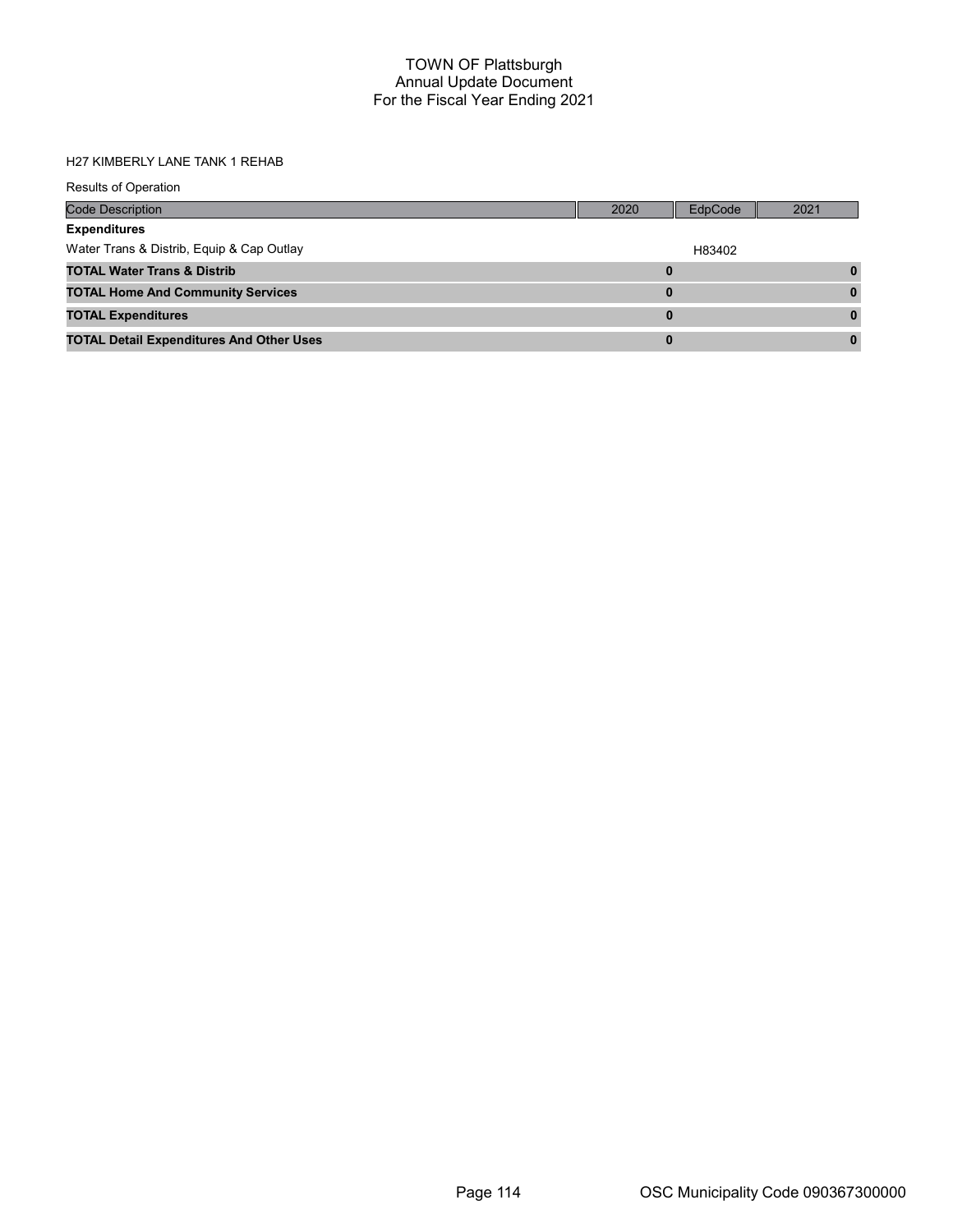## H27 KIMBERLY LANE TANK 1 REHAB

## Analysis of Changes in Fund Balance

| <b>Code Description</b>                    | 2020         | EdpCode | 2021   |
|--------------------------------------------|--------------|---------|--------|
| Analysis of Changes in Fund Balance        |              |         |        |
| <b>Fund Balance - Beginning of Year</b>    | $-1,315,534$ | H8021   | 13,661 |
| Prior Period Adj -Increase In Fund Balance | 25.135       | H8012   |        |
| Prior Period Adj -Decrease In Fund Balance |              | H8015   |        |
| <b>Restated Fund Balance - Beg of Year</b> | $-1,290,399$ | H8022   | 13,661 |
| ADD - REVENUES AND OTHER SOURCES           | 1.304.060    |         | 59     |
| DEDUCT - EXPENDITURES AND OTHER USES       |              |         |        |
| <b>Fund Balance - End of Year</b>          | 13,661       | H8029   | 13.720 |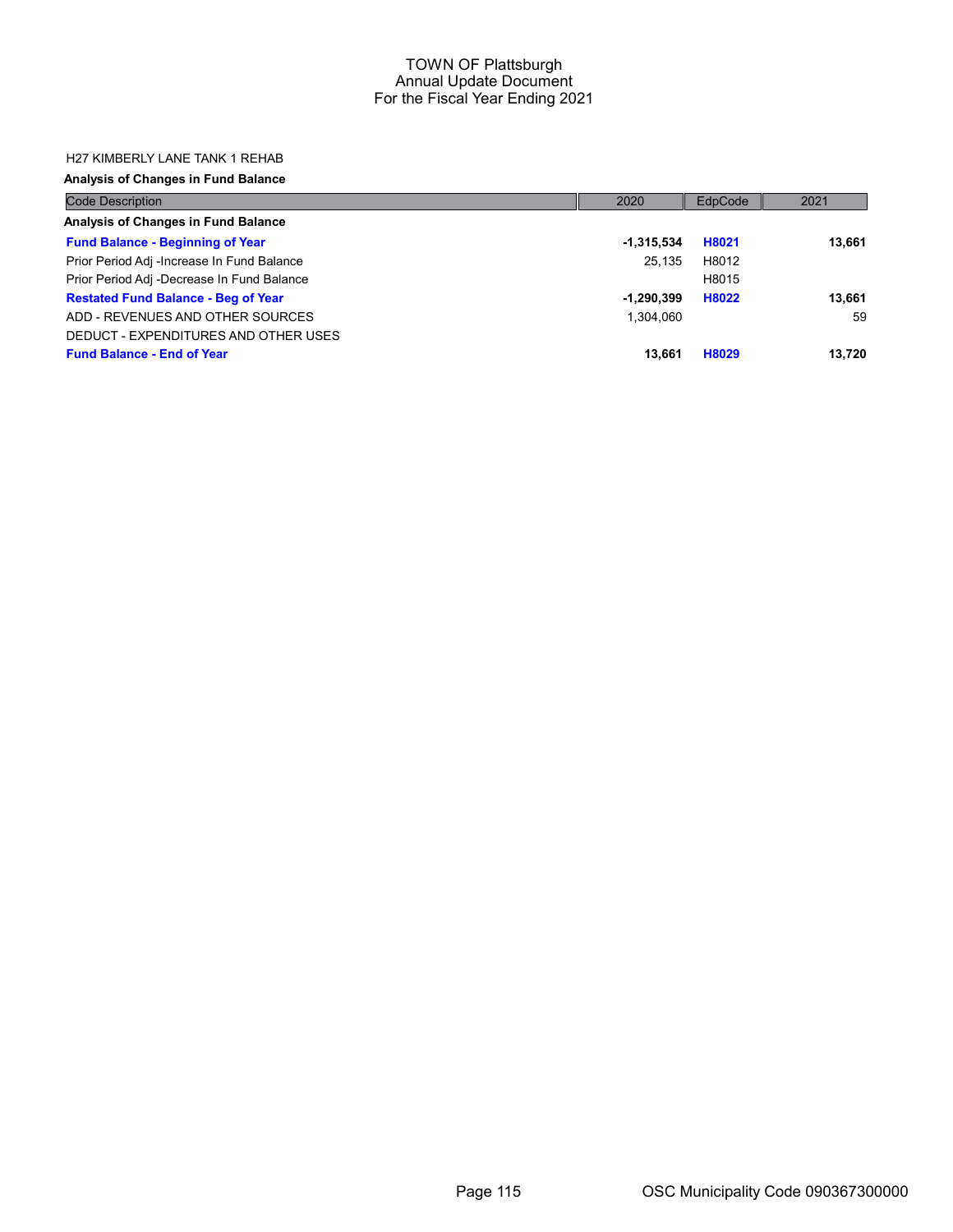H29 KIMBERLY LANE TANK 3 REHAB

| <b>Code Description</b>                                | 2020    | EdpCode          | 2021   |
|--------------------------------------------------------|---------|------------------|--------|
| <b>Assets</b>                                          |         |                  |        |
| Cash                                                   | 725.109 | H <sub>200</sub> | 12,098 |
| <b>TOTAL Cash</b>                                      | 725.109 |                  | 12,098 |
| <b>TOTAL Assets and Deferred Outflows of Resources</b> | 725,109 |                  | 12,098 |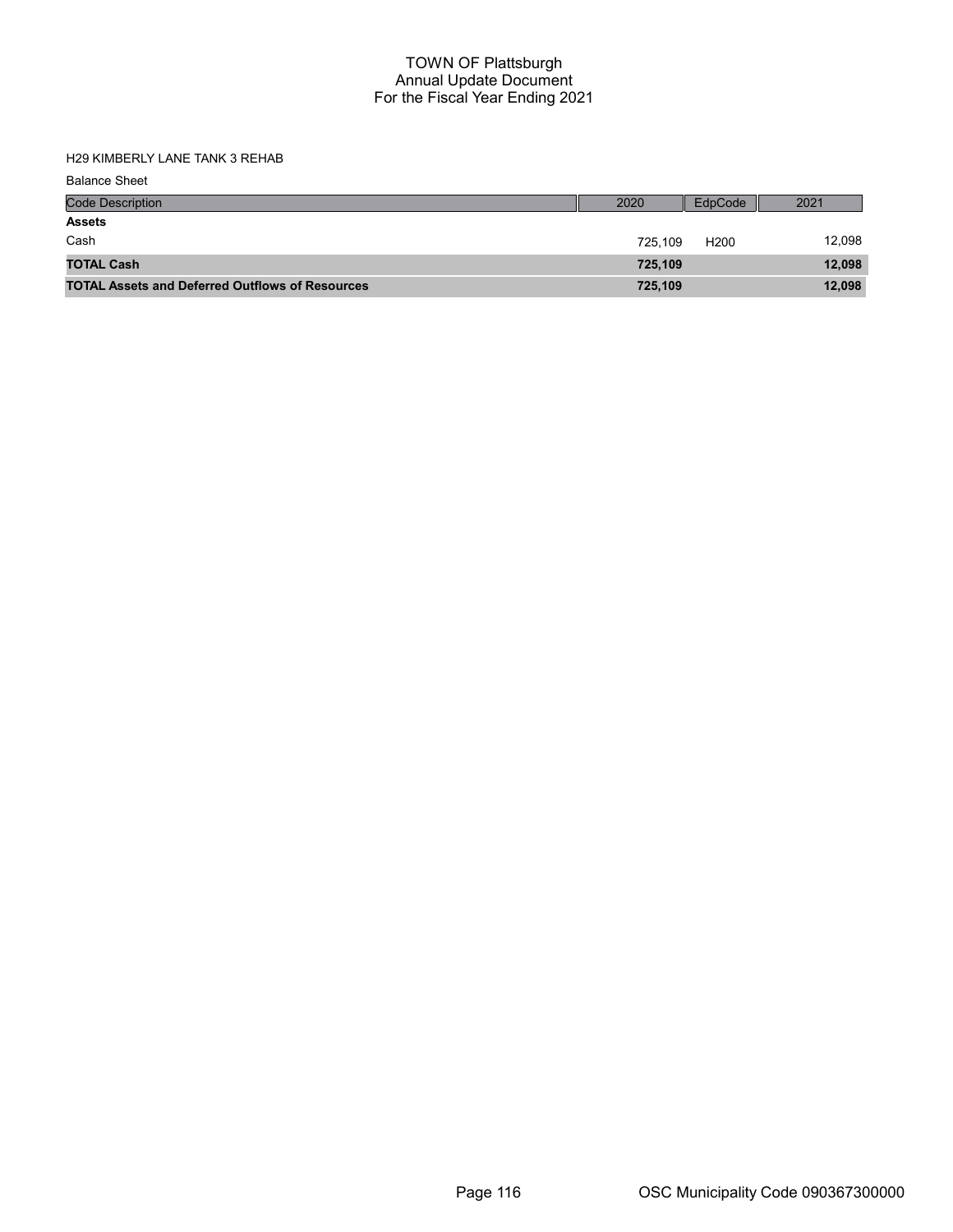# H29 KIMBERLY LANE TANK 3 REHAB

| <b>Code Description</b>                                     | 2020     | EdpCode | 2021     |
|-------------------------------------------------------------|----------|---------|----------|
| <b>Accounts Payable</b>                                     | 713.154  | H600    |          |
| <b>TOTAL Accounts Payable</b>                               | 713,154  |         | 0        |
| <b>Bond Anticipation Notes Payable</b>                      |          | H626    |          |
| <b>TOTAL Notes Payable</b>                                  | $\bf{0}$ |         |          |
| <b>TOTAL Liabilities</b>                                    | 713,154  |         | $\bf{0}$ |
| <b>Fund Balance</b>                                         |          |         |          |
| Assigned Unappropriated Fund Balance                        | 11.955   | H915    | 12,098   |
| <b>TOTAL Assigned Fund Balance</b>                          | 11,955   |         | 12,098   |
| <b>TOTAL Fund Balance</b>                                   | 11,955   |         | 12,098   |
| <b>TOTAL Liabilities, Deferred Inflows And Fund Balance</b> | 725,109  |         | 12.098   |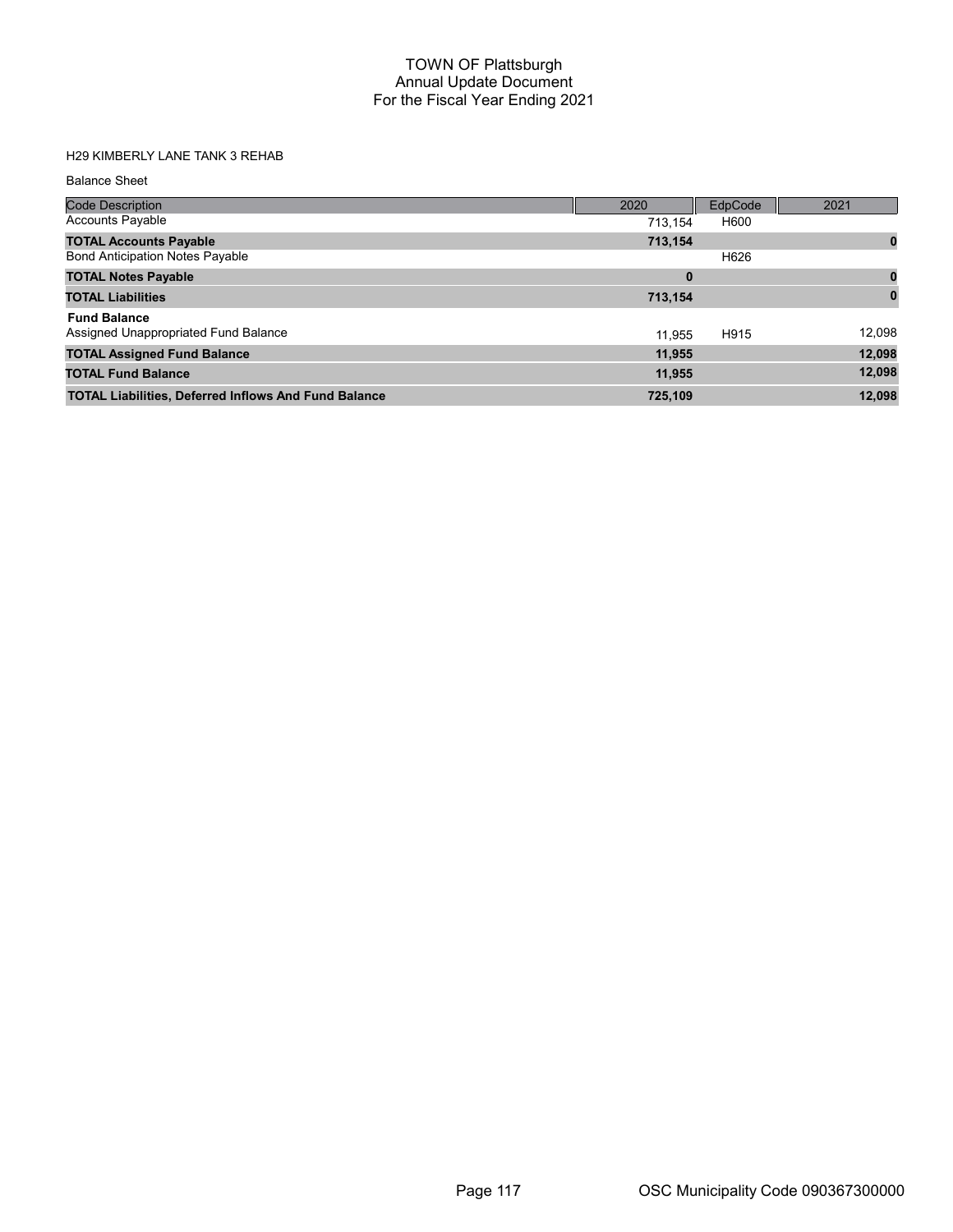# H29 KIMBERLY LANE TANK 3 REHAB

| <b>Results of Operation</b>                    |           |                   |              |
|------------------------------------------------|-----------|-------------------|--------------|
| <b>Code Description</b>                        | 2020      | EdpCode           | 2021         |
| <b>Revenues</b>                                |           |                   |              |
| Interest And Earnings                          | 5.537     | H <sub>2401</sub> | 144          |
| <b>TOTAL Use of Money And Property</b>         | 5,537     |                   | 144          |
| <b>TOTAL Revenues</b>                          | 5,537     |                   | 144          |
| Serial Bonds                                   | 1,018,155 | H5710             |              |
| <b>Bans Redeemed From Appropriations</b>       | 53.232    | H5731             |              |
| <b>TOTAL Proceeds of Obligations</b>           | 1,071,387 |                   | $\mathbf{0}$ |
| <b>TOTAL Other Sources</b>                     | 1,071,387 |                   | $\mathbf 0$  |
| <b>TOTAL Detail Revenues And Other Sources</b> | 1,076,924 |                   | 144          |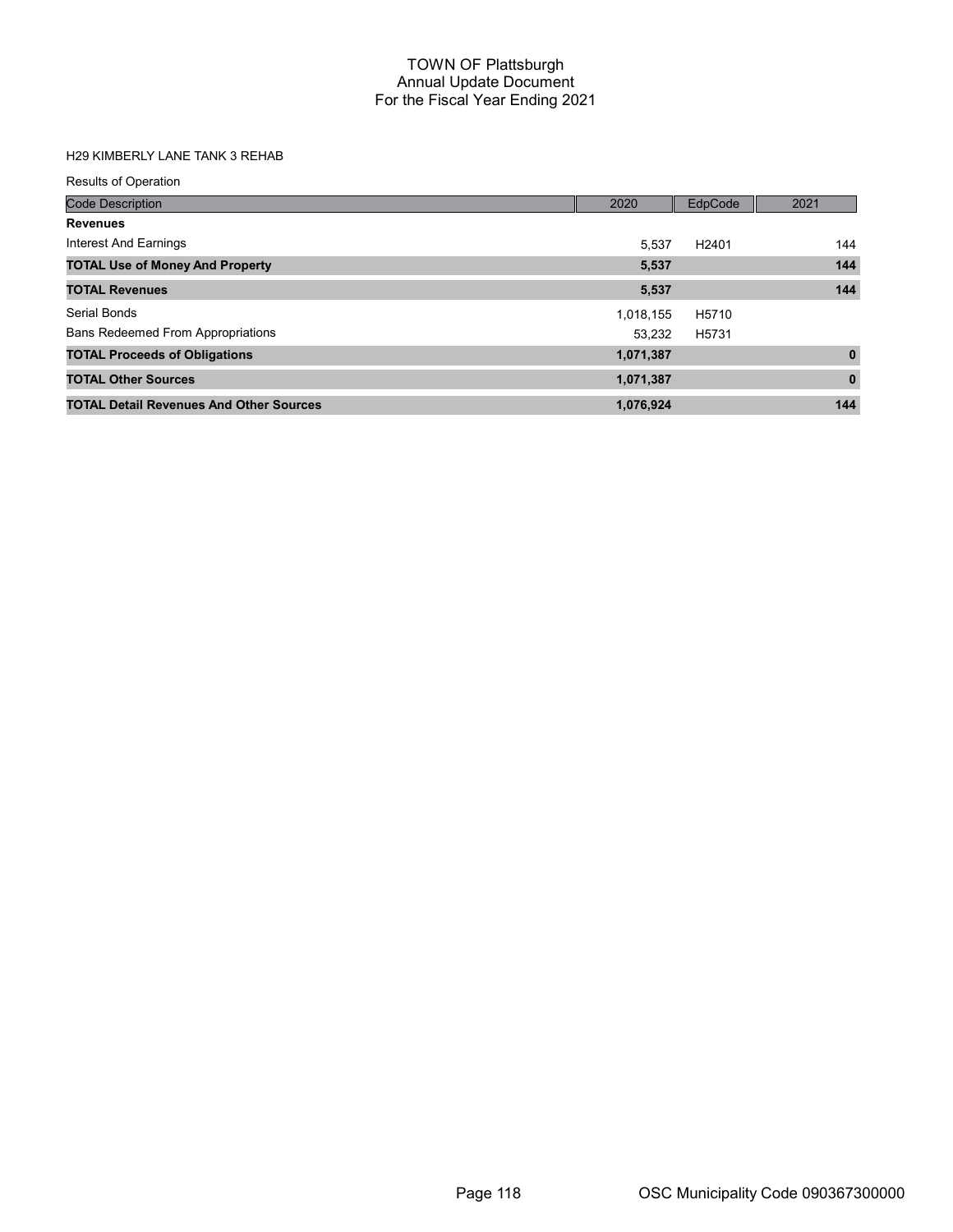### H29 KIMBERLY LANE TANK 3 REHAB

| <b>Results of Operation</b>                     |              |         |             |
|-------------------------------------------------|--------------|---------|-------------|
| <b>Code Description</b>                         | 2020         | EdpCode | 2021        |
| <b>Expenditures</b>                             |              |         |             |
| Source Supply Pwr & Pump, Equp & Cap Outla      | 1.071.387    | H83202  |             |
| <b>TOTAL Source Supply Pwr &amp; Pump</b>       | 1,071,387    |         | $\bf{0}$    |
| <b>TOTAL Home And Community Services</b>        | 1,071,387    |         | 0           |
| <b>TOTAL Expenditures</b>                       | 1,071,387    |         | $\mathbf 0$ |
| Transfers, Other Funds                          |              | H99019  |             |
| <b>TOTAL Operating Transfers</b>                | $\mathbf{0}$ |         |             |
| <b>TOTAL Other Uses</b>                         | $\bf{0}$     |         |             |
| <b>TOTAL Detail Expenditures And Other Uses</b> | 1,071,387    |         | 1           |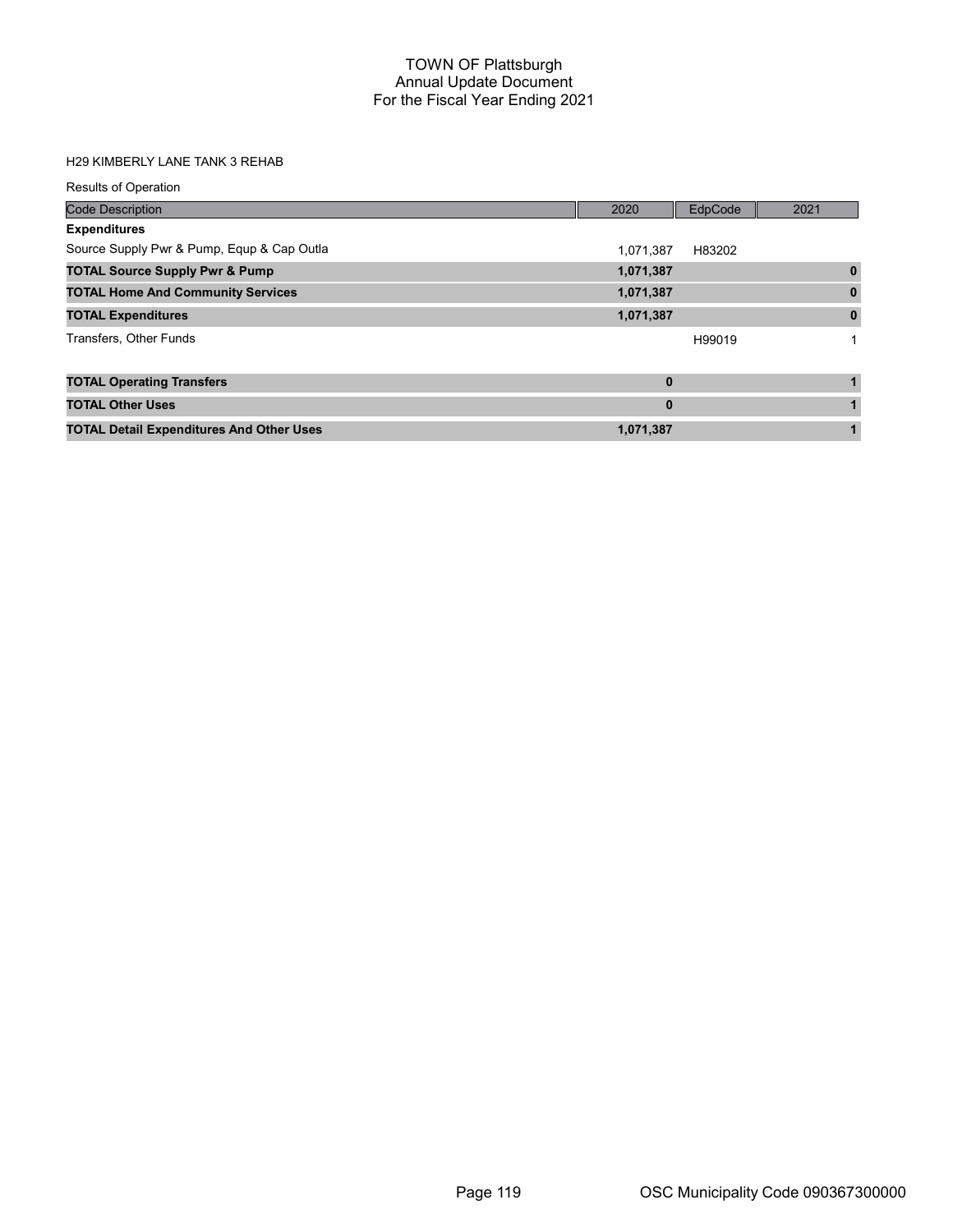#### H29 KIMBERLY LANE TANK 3 REHAB

## Analysis of Changes in Fund Balance

| <b>Code Description</b>                    | 2020      | EdpCode | 2021   |
|--------------------------------------------|-----------|---------|--------|
| Analysis of Changes in Fund Balance        |           |         |        |
| <b>Fund Balance - Beginning of Year</b>    | 6.418     | H8021   | 11.955 |
| Prior Period Adj -Decrease In Fund Balance |           | H8015   |        |
| <b>Restated Fund Balance - Beg of Year</b> | 6.418     | H8022   | 11,955 |
| ADD - REVENUES AND OTHER SOURCES           | 1,076,924 |         | 144    |
| DEDUCT - EXPENDITURES AND OTHER USES       | 1,071,387 |         |        |
| <b>Fund Balance - End of Year</b>          | 11.955    | H8029   | 12.098 |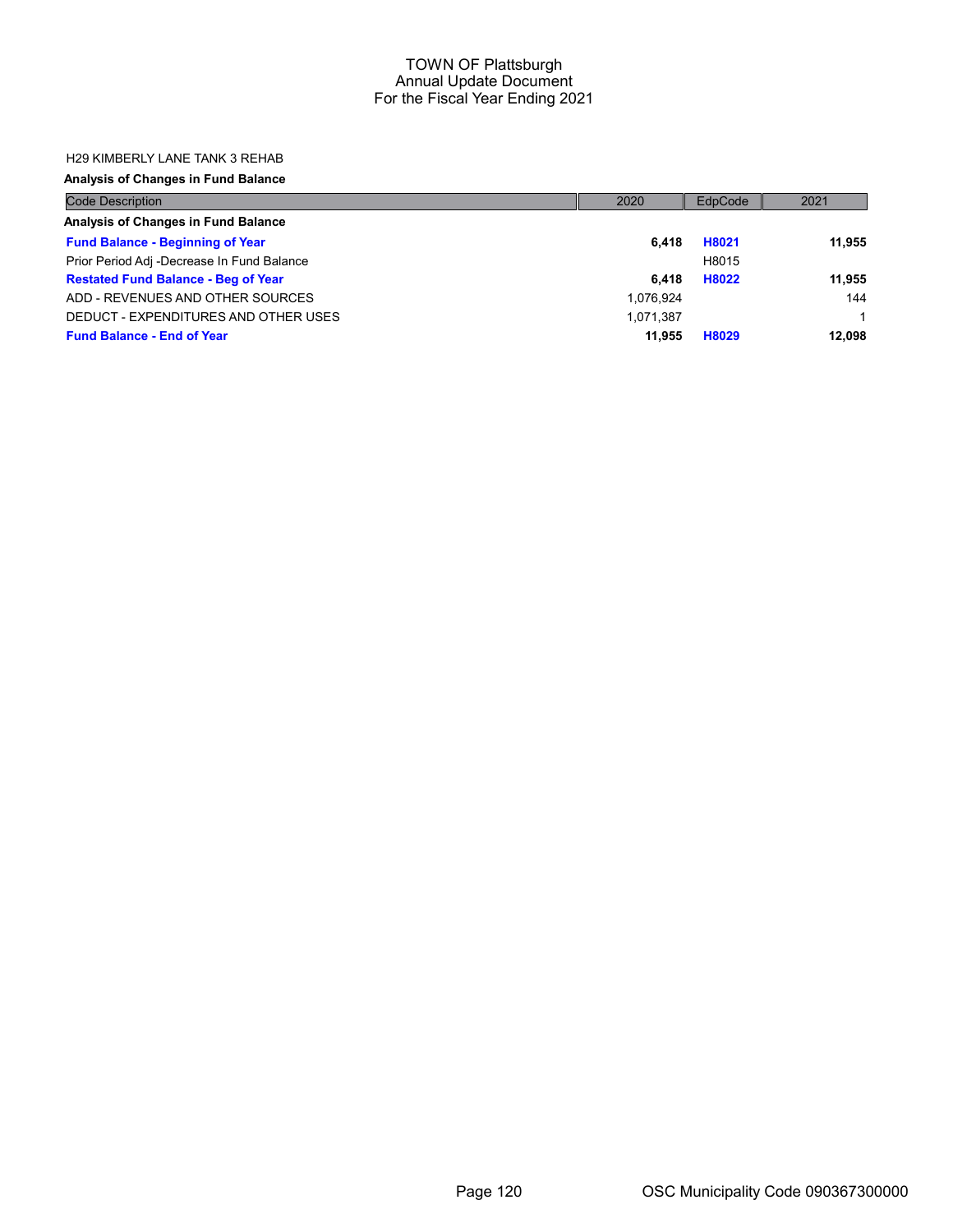H31 KIMBERLY TANK 5 REHAB

| <b>Balance Sheet</b>                                   |         |                  |        |
|--------------------------------------------------------|---------|------------------|--------|
| <b>Code Description</b>                                | 2020    | EdpCode          | 2021   |
| <b>Assets</b>                                          |         |                  |        |
| Cash                                                   | 376.936 | H <sub>200</sub> | 10,740 |
| <b>TOTAL Cash</b>                                      | 376,936 |                  | 10,740 |
| <b>TOTAL Assets and Deferred Outflows of Resources</b> | 376,936 |                  | 10,740 |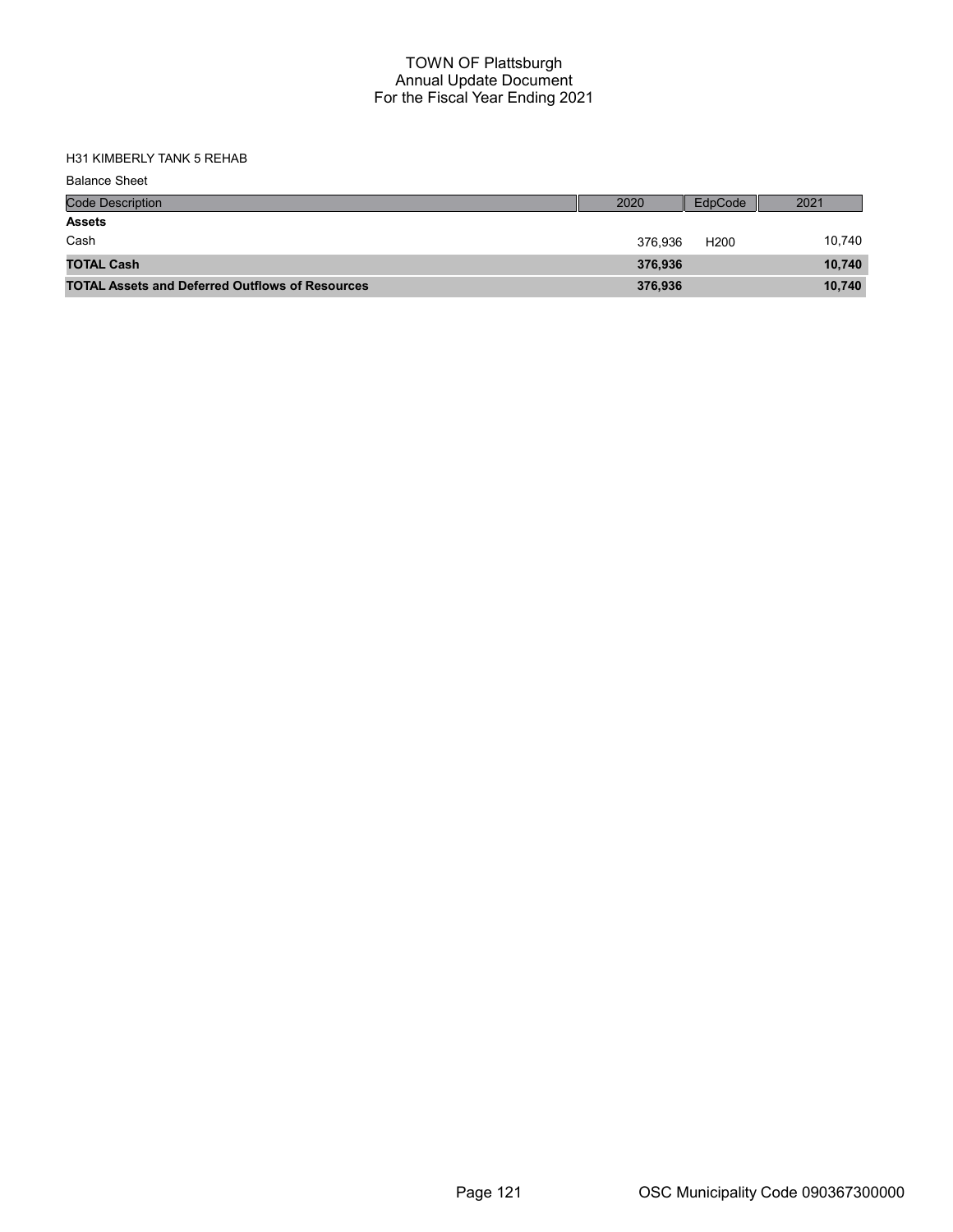## H31 KIMBERLY TANK 5 REHAB

| <b>Code Description</b>                                     | 2020     | EdpCode | 2021   |
|-------------------------------------------------------------|----------|---------|--------|
| <b>Accounts Payable</b>                                     | 366.898  | H600    |        |
| <b>TOTAL Accounts Payable</b>                               | 366,898  |         | 0      |
| <b>Bond Anticipation Notes Payable</b>                      |          | H626    |        |
| <b>TOTAL Notes Payable</b>                                  | $\bf{0}$ |         |        |
| <b>TOTAL Liabilities</b>                                    | 366,898  |         |        |
| <b>Fund Balance</b><br>Assigned Unappropriated Fund Balance | 10.038   | H915    | 10.740 |
| <b>TOTAL Assigned Fund Balance</b>                          | 10,038   |         | 10,740 |
| Unassigned Fund Balance                                     |          | H917    |        |
| <b>TOTAL Unassigned Fund Balance</b>                        | $\bf{0}$ |         |        |
| <b>TOTAL Fund Balance</b>                                   | 10,038   |         | 10,740 |
| <b>TOTAL Liabilities, Deferred Inflows And Fund Balance</b> | 376,936  |         | 10,740 |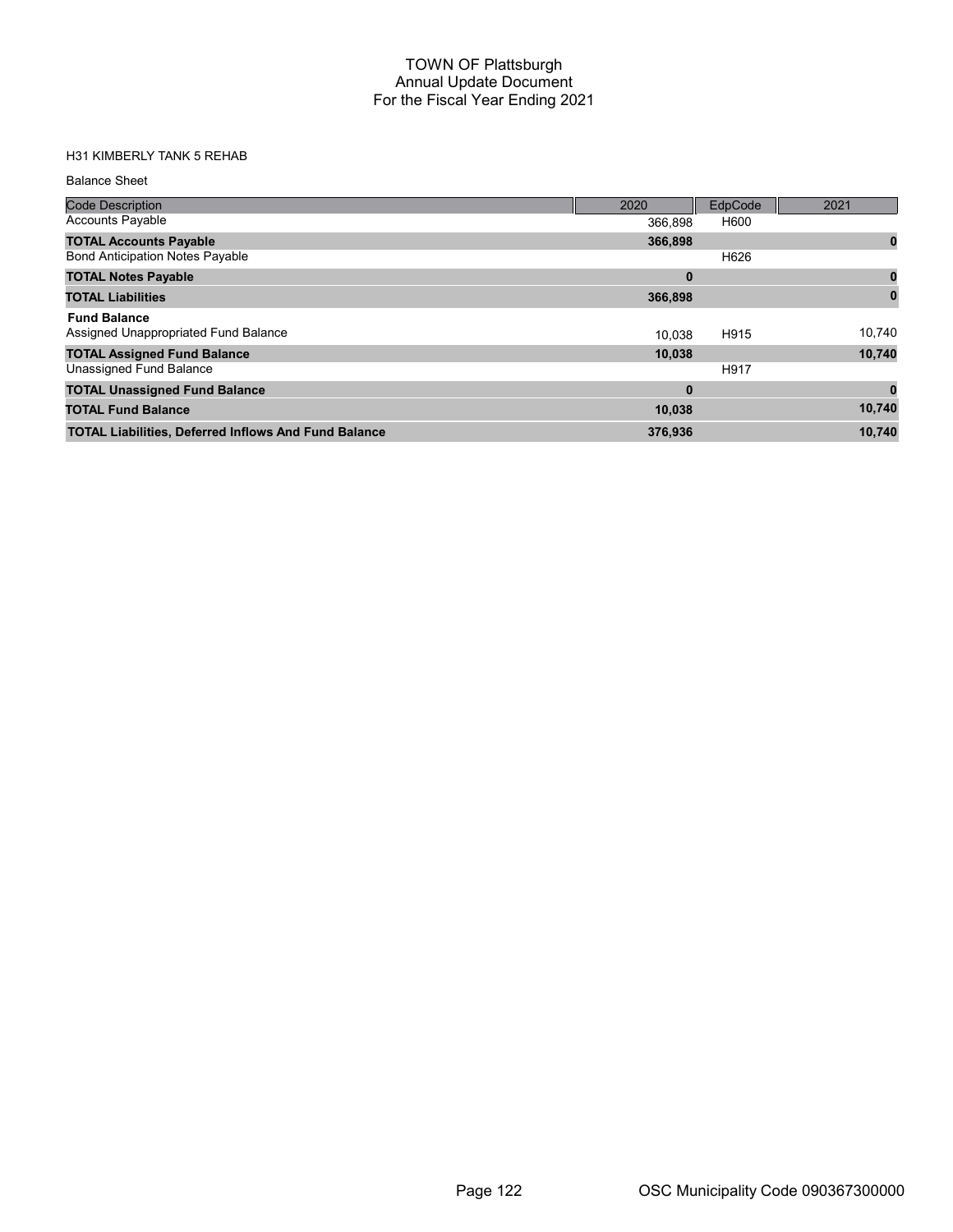## H31 KIMBERLY TANK 5 REHAB

| <b>Results of Operation</b>                    |           |                   |              |
|------------------------------------------------|-----------|-------------------|--------------|
| <b>Code Description</b>                        | 2020      | EdpCode           | 2021         |
| <b>Revenues</b>                                |           |                   |              |
| Interest And Earnings                          | 3.791     | H <sub>2401</sub> | 134          |
| <b>TOTAL Use of Money And Property</b>         | 3,791     |                   | 134          |
| <b>TOTAL Revenues</b>                          | 3,791     |                   | 134          |
| Serial Bonds                                   | 1,047,628 | H5710             |              |
| <b>Bans Redeemed From Appropriations</b>       | 53.069    | H5731             |              |
| <b>TOTAL Proceeds of Obligations</b>           | 1,100,697 |                   | $\mathbf{0}$ |
| <b>TOTAL Other Sources</b>                     | 1,100,697 |                   | $\bf{0}$     |
| <b>TOTAL Detail Revenues And Other Sources</b> | 1,104,488 |                   | 134          |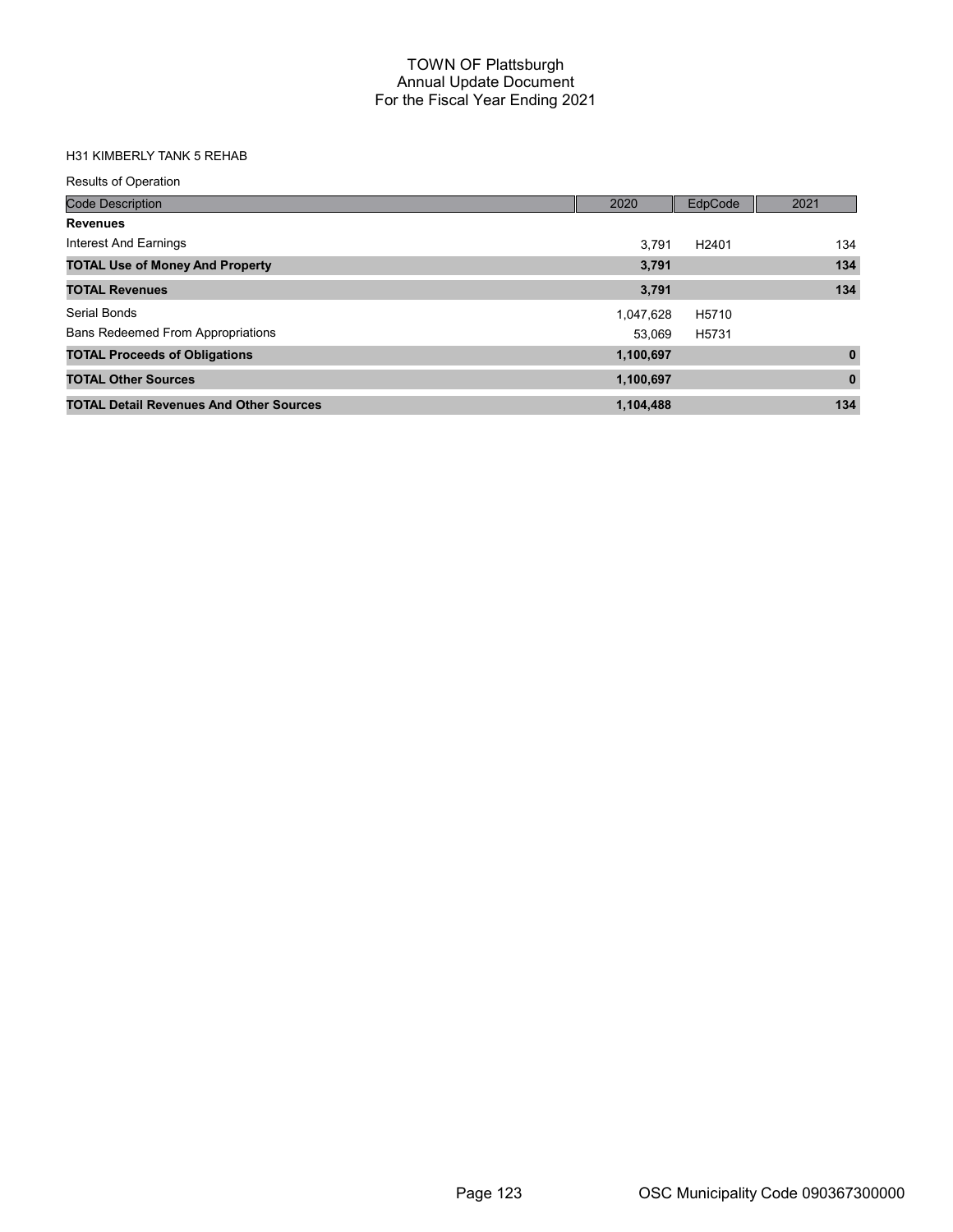#### H31 KIMBERLY TANK 5 REHAB

| <b>Results of Operation</b>                     |          |         |        |
|-------------------------------------------------|----------|---------|--------|
| <b>Code Description</b>                         | 2020     | EdpCode | 2021   |
| <b>Expenditures</b>                             |          |         |        |
| Source Supply Pwr & Pump, Equp & Cap Outla      |          | H83202  | $-581$ |
| <b>TOTAL Source Supply Pwr &amp; Pump</b>       | 0        |         | $-581$ |
| <b>TOTAL Home And Community Services</b>        | $\bf{0}$ |         | $-581$ |
| <b>TOTAL Expenditures</b>                       | $\bf{0}$ |         | $-581$ |
| Transfers, Other Funds                          |          | H99019  | 13     |
|                                                 |          |         |        |
| <b>TOTAL Operating Transfers</b>                | $\bf{0}$ |         | 13     |
| <b>TOTAL Other Uses</b>                         | $\bf{0}$ |         | 13     |
| <b>TOTAL Detail Expenditures And Other Uses</b> | $\bf{0}$ |         | $-568$ |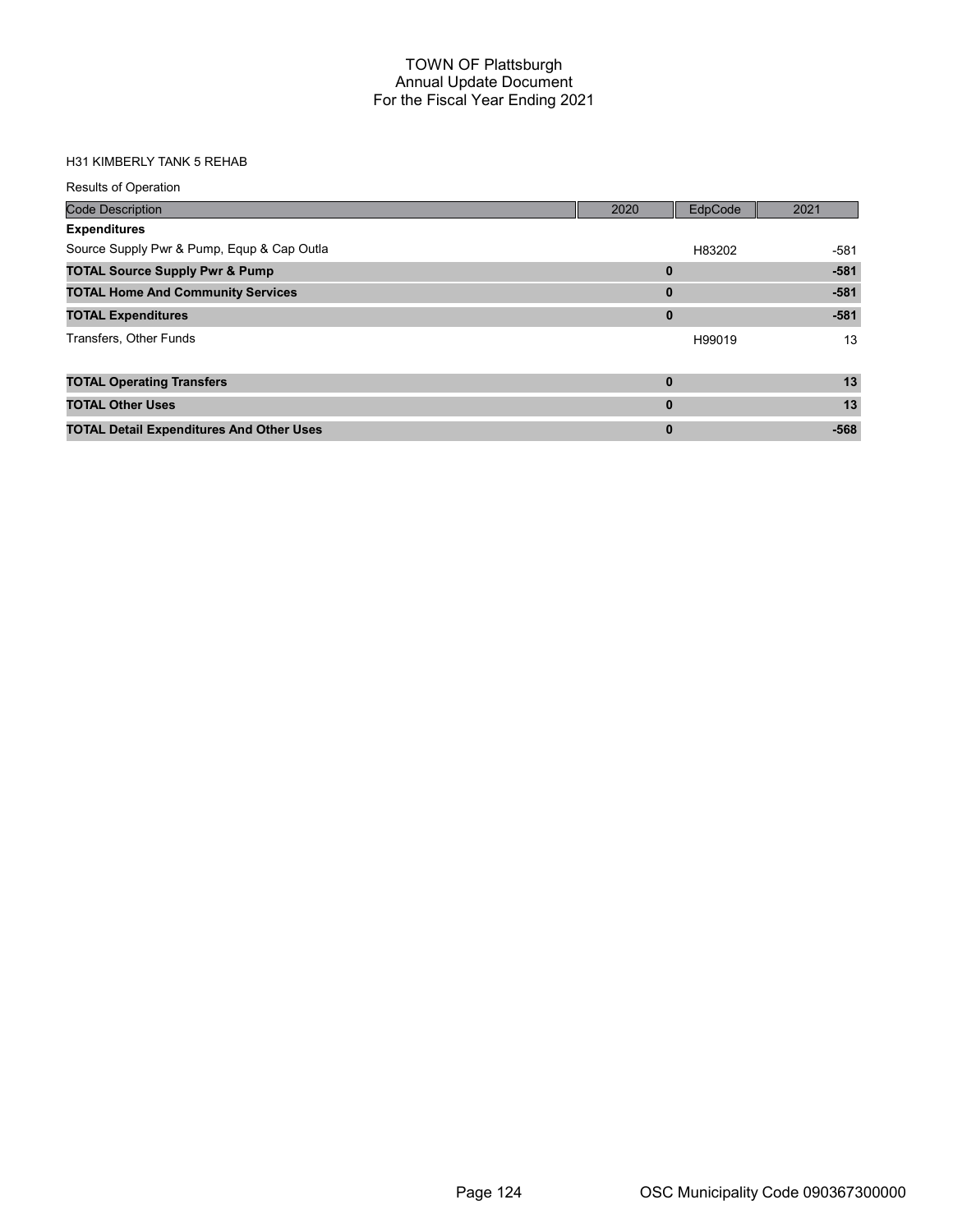#### H31 KIMBERLY TANK 5 REHAB

## Analysis of Changes in Fund Balance

| <b>Code Description</b>                    | 2020         | EdpCode | 2021   |
|--------------------------------------------|--------------|---------|--------|
| Analysis of Changes in Fund Balance        |              |         |        |
| <b>Fund Balance - Beginning of Year</b>    | -1.094.450   | H8021   | 10,038 |
| <b>Restated Fund Balance - Beg of Year</b> | $-1.094.450$ | H8022   | 10,038 |
| ADD - REVENUES AND OTHER SOURCES           | 1.104.488    |         | 134    |
| DEDUCT - EXPENDITURES AND OTHER USES       |              |         | -568   |
| <b>Fund Balance - End of Year</b>          | 10.038       | H8029   | 10.740 |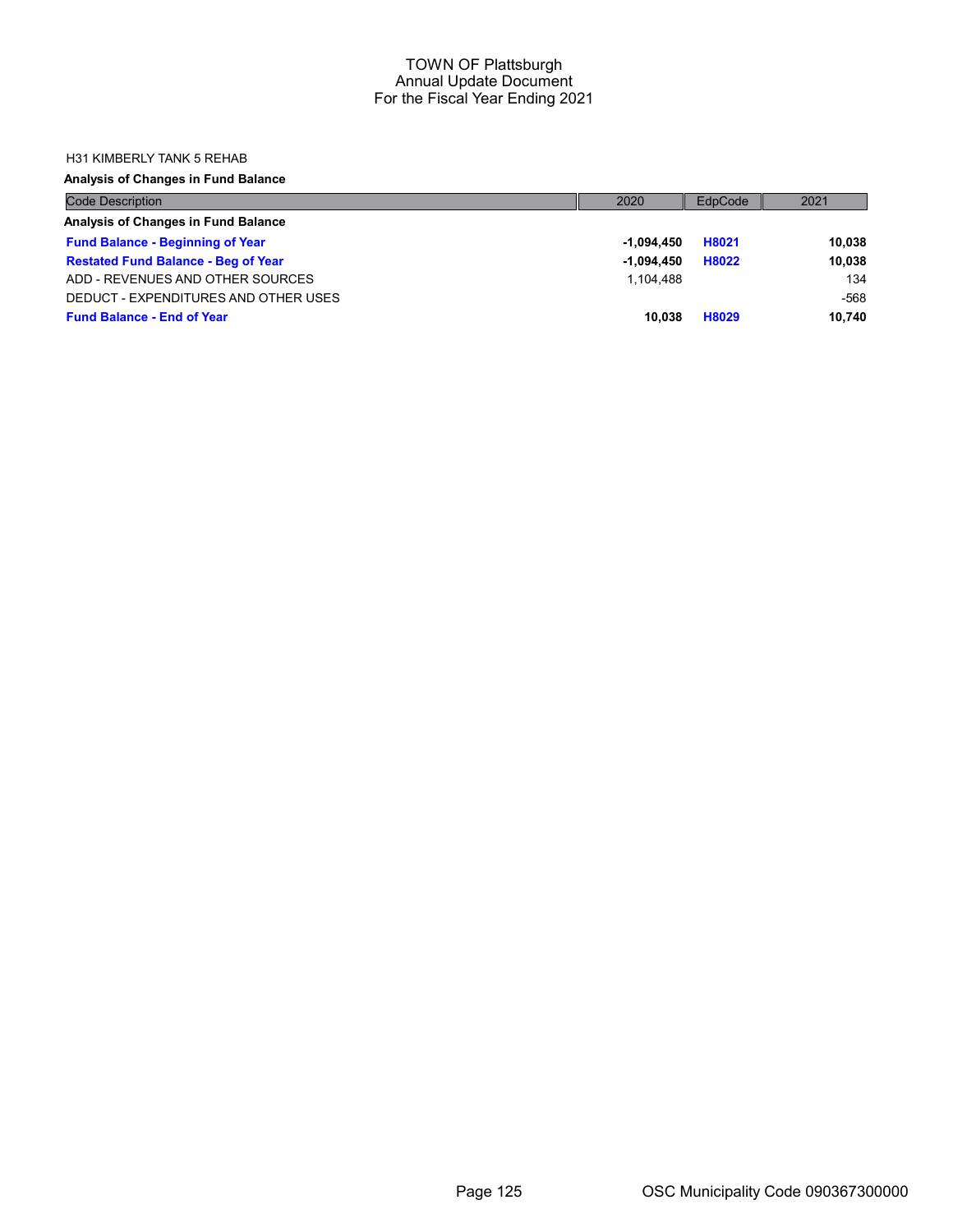## H32 QUARRY ROAD WATER

| <b>Balance Sheet</b>                                   |           |                  |         |
|--------------------------------------------------------|-----------|------------------|---------|
| <b>Code Description</b>                                | 2020      | EdpCode          | 2021    |
| <b>Assets</b>                                          |           |                  |         |
| Cash                                                   | 1,504,825 | H <sub>200</sub> | 389,105 |
| <b>TOTAL Cash</b>                                      | 1,504,825 |                  | 389,105 |
| <b>TOTAL Assets and Deferred Outflows of Resources</b> | 1,504,825 |                  | 389,105 |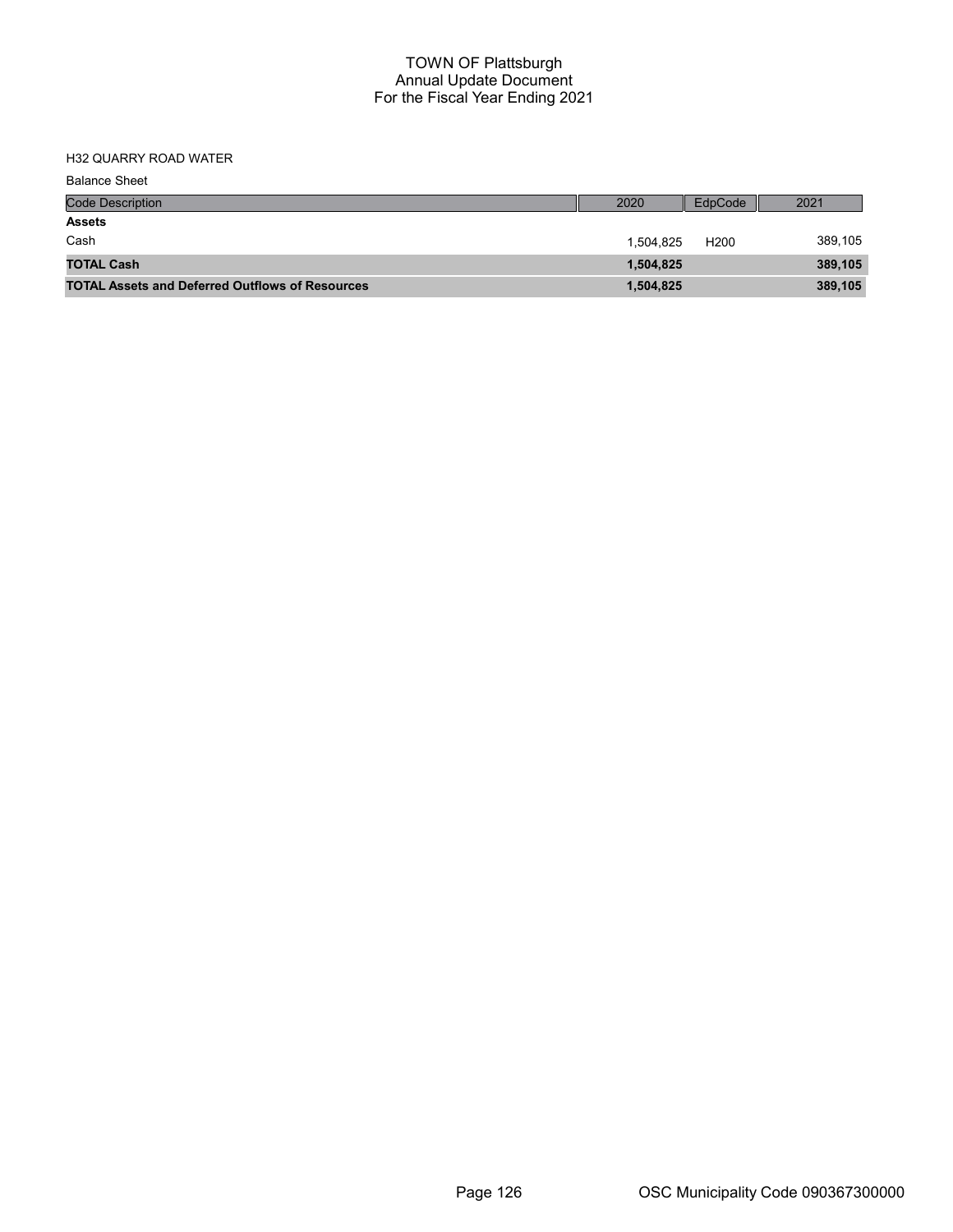## H32 QUARRY ROAD WATER

| <b>Code Description</b>                                     | 2020       | EdpCode | 2021         |
|-------------------------------------------------------------|------------|---------|--------------|
| <b>Accounts Payable</b>                                     | 35.465     | H600    | 17,170       |
| <b>TOTAL Accounts Payable</b>                               | 35,465     |         | 17,170       |
| <b>Bond Anticipation Notes Payable</b>                      | 1.600.000  | H626    | 1,502,347    |
| <b>TOTAL Notes Payable</b>                                  | 1,600,000  |         | 1,502,347    |
| <b>TOTAL Liabilities</b>                                    | 1,635,465  |         | 1,519,517    |
| <b>Fund Balance</b>                                         |            |         |              |
| Unassigned Fund Balance                                     | $-130.640$ | H917    | $-1,130,412$ |
| <b>TOTAL Unassigned Fund Balance</b>                        | $-130.640$ |         | $-1,130,412$ |
| <b>TOTAL Fund Balance</b>                                   | $-130.640$ |         | $-1,130,412$ |
| <b>TOTAL Liabilities, Deferred Inflows And Fund Balance</b> | 1,504,825  |         | 389,105      |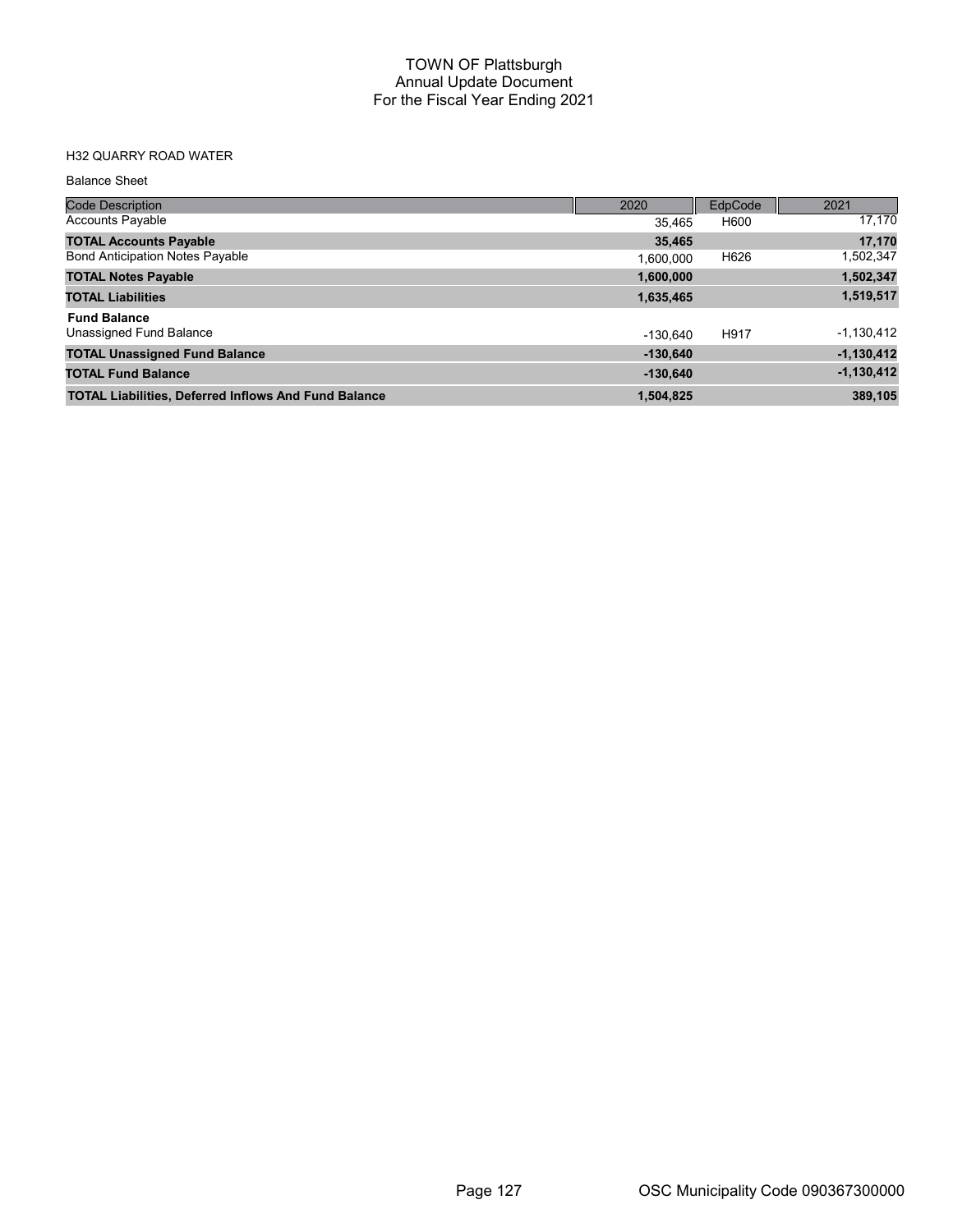## H32 QUARRY ROAD WATER

| <b>Results of Operation</b>                    |             |                   |         |
|------------------------------------------------|-------------|-------------------|---------|
| <b>Code Description</b>                        | 2020        | EdpCode           | 2021    |
| <b>Revenues</b>                                |             |                   |         |
| Interest And Earnings                          | 6.968       | H <sub>2401</sub> | 680     |
| <b>TOTAL Use of Money And Property</b>         | 6,968       |                   | 680     |
| St Aid-Water Cap Proj                          |             | H3991             | 317,354 |
| <b>TOTAL State Aid</b>                         | $\bf{0}$    |                   | 317,354 |
| <b>TOTAL Revenues</b>                          | 6,968       |                   | 318,034 |
| Serial Bonds                                   |             | H5710             |         |
| <b>Bans Redeemed From Appropriations</b>       |             | H <sub>5731</sub> | 97,653  |
| <b>TOTAL Proceeds of Obligations</b>           | $\mathbf 0$ |                   | 97,653  |
| <b>TOTAL Other Sources</b>                     | $\bf{0}$    |                   | 97,653  |
| <b>TOTAL Detail Revenues And Other Sources</b> | 6,968       |                   | 415,687 |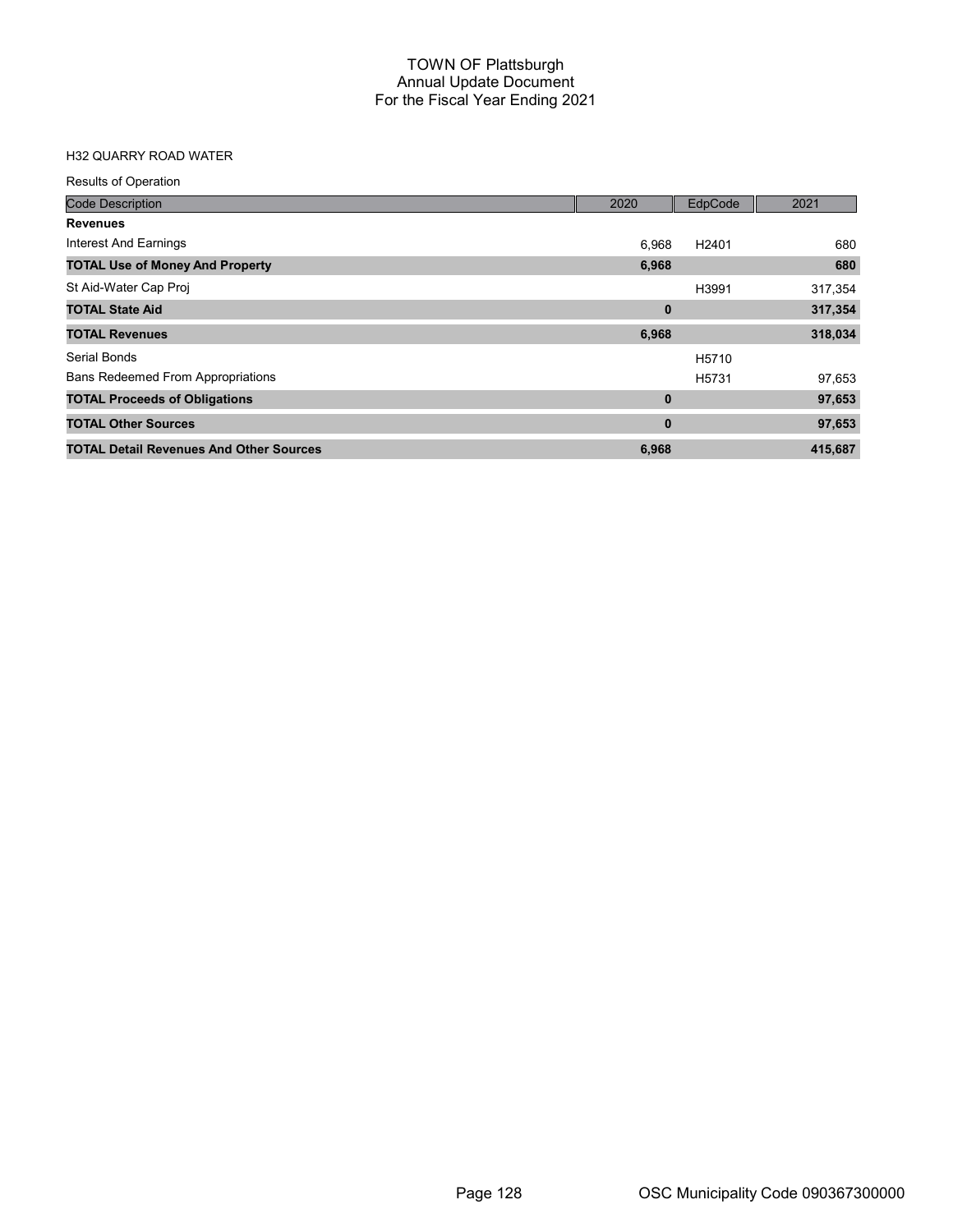#### H32 QUARRY ROAD WATER

| <b>Results of Operation</b>                     |        |         |           |
|-------------------------------------------------|--------|---------|-----------|
| <b>Code Description</b>                         | 2020   | EdpCode | 2021      |
| <b>Expenditures</b>                             |        |         |           |
| Source Supply Pwr & Pump, Equp & Cap Outla      | 61.562 | H83202  | 1,415,459 |
| <b>TOTAL Source Supply Pwr &amp; Pump</b>       | 61,562 |         | 1,415,459 |
| <b>TOTAL Home And Community Services</b>        | 61,562 |         | 1,415,459 |
| <b>TOTAL Expenditures</b>                       | 61,562 |         | 1,415,459 |
| <b>TOTAL Detail Expenditures And Other Uses</b> | 61,562 |         | 1,415,459 |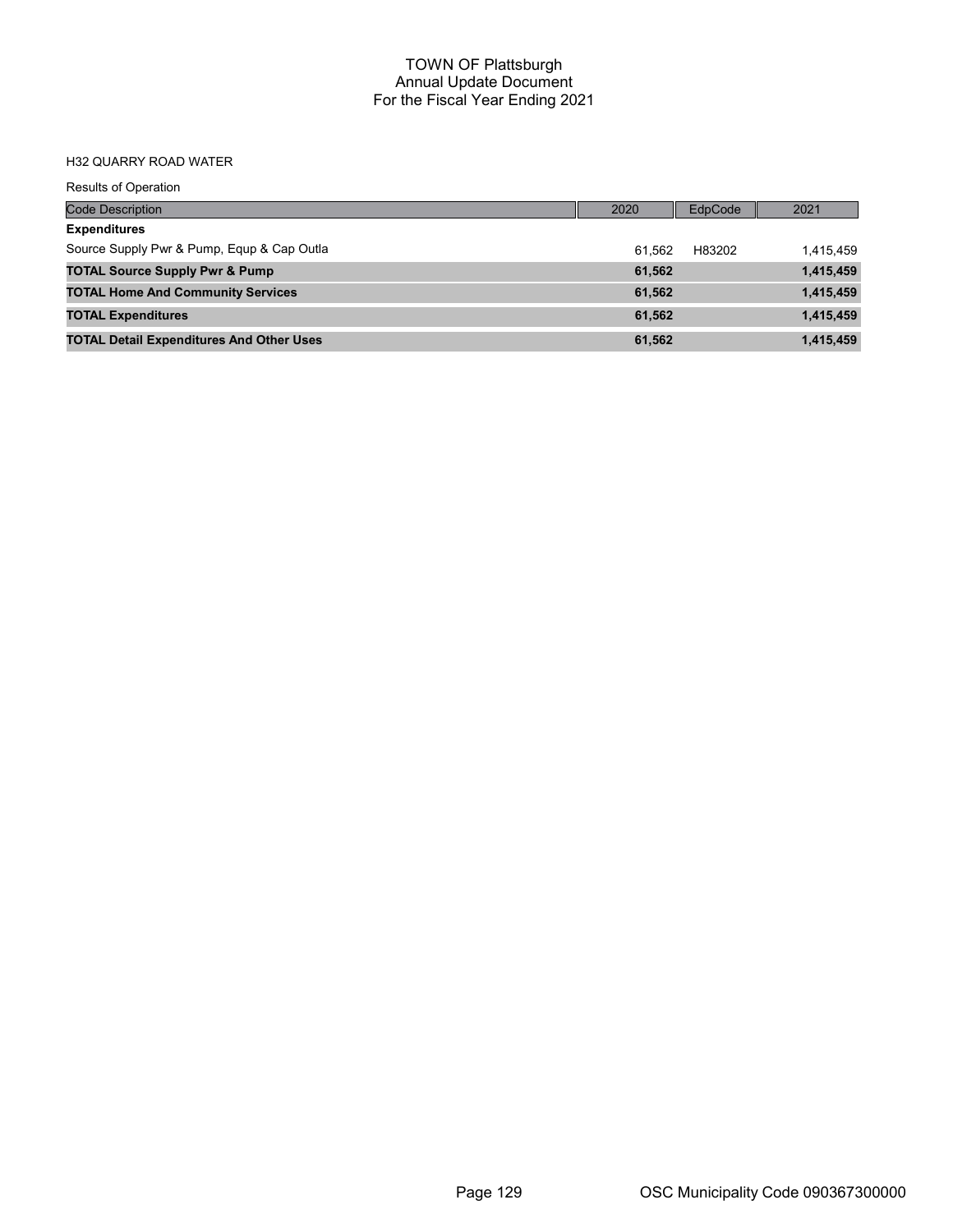#### H32 QUARRY ROAD WATER

## Analysis of Changes in Fund Balance

| <b>Code Description</b>                    | 2020     | EdpCode | 2021         |
|--------------------------------------------|----------|---------|--------------|
| Analysis of Changes in Fund Balance        |          |         |              |
| <b>Fund Balance - Beginning of Year</b>    | -76.046  | H8021   | $-130.640$   |
| Prior Period Adj -Increase In Fund Balance |          | H8012   |              |
| <b>Restated Fund Balance - Beg of Year</b> | -76.046  | H8022   | $-130.640$   |
| ADD - REVENUES AND OTHER SOURCES           | 6.968    |         | 415.687      |
| DEDUCT - EXPENDITURES AND OTHER USES       | 61.562   |         | 1.415.459    |
| <b>Fund Balance - End of Year</b>          | -130.640 | H8029   | $-1,130,412$ |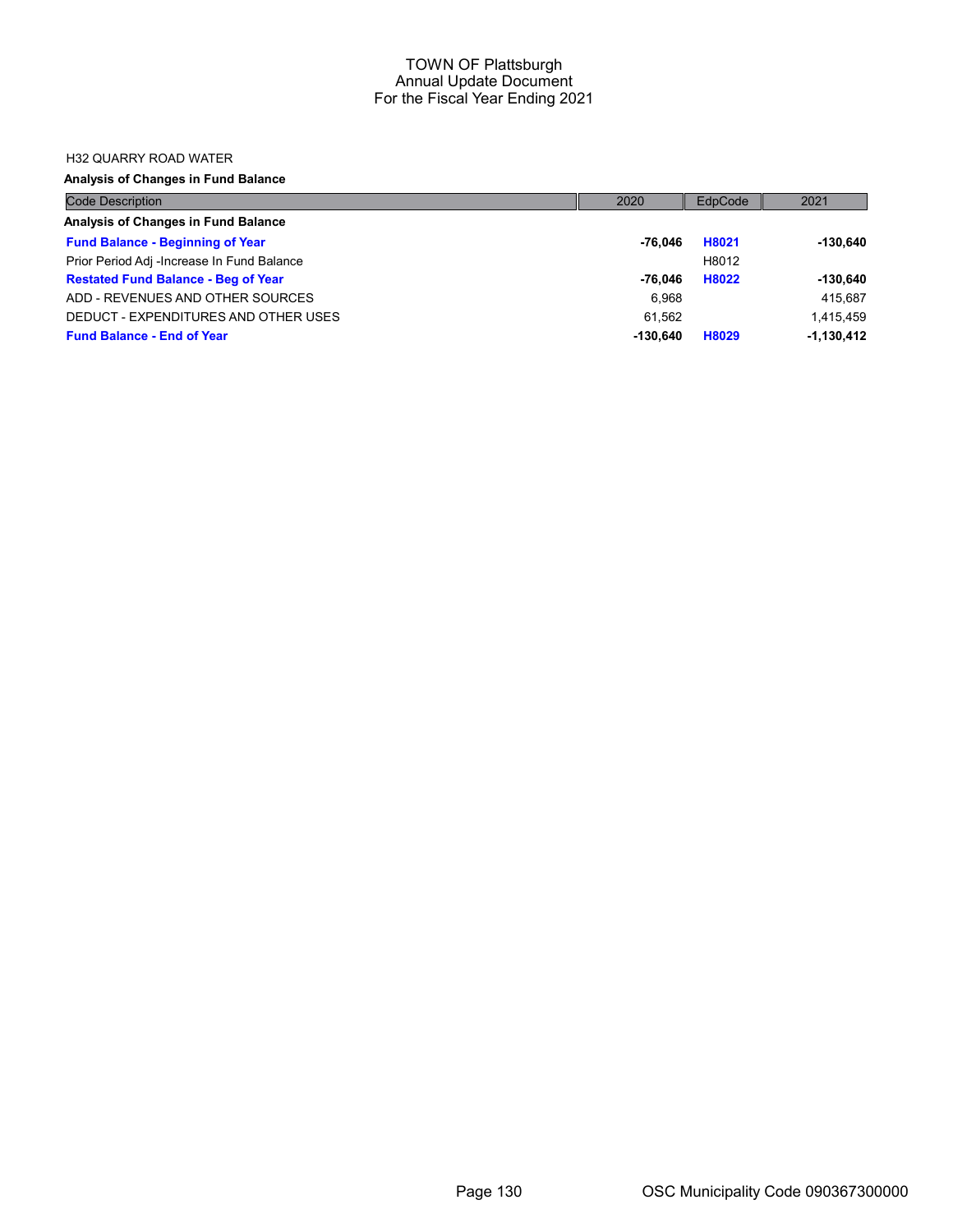### H33 SALMON RIVER WATER PROJECT

| <b>Code Description</b>                                | 2020    | EdpCode          | 2021   |
|--------------------------------------------------------|---------|------------------|--------|
| <b>Assets</b>                                          |         |                  |        |
| Cash                                                   | 115.288 | H <sub>200</sub> | 86,543 |
| <b>TOTAL Cash</b>                                      | 115.288 |                  | 86,543 |
| <b>TOTAL Assets and Deferred Outflows of Resources</b> | 115,288 |                  | 86,543 |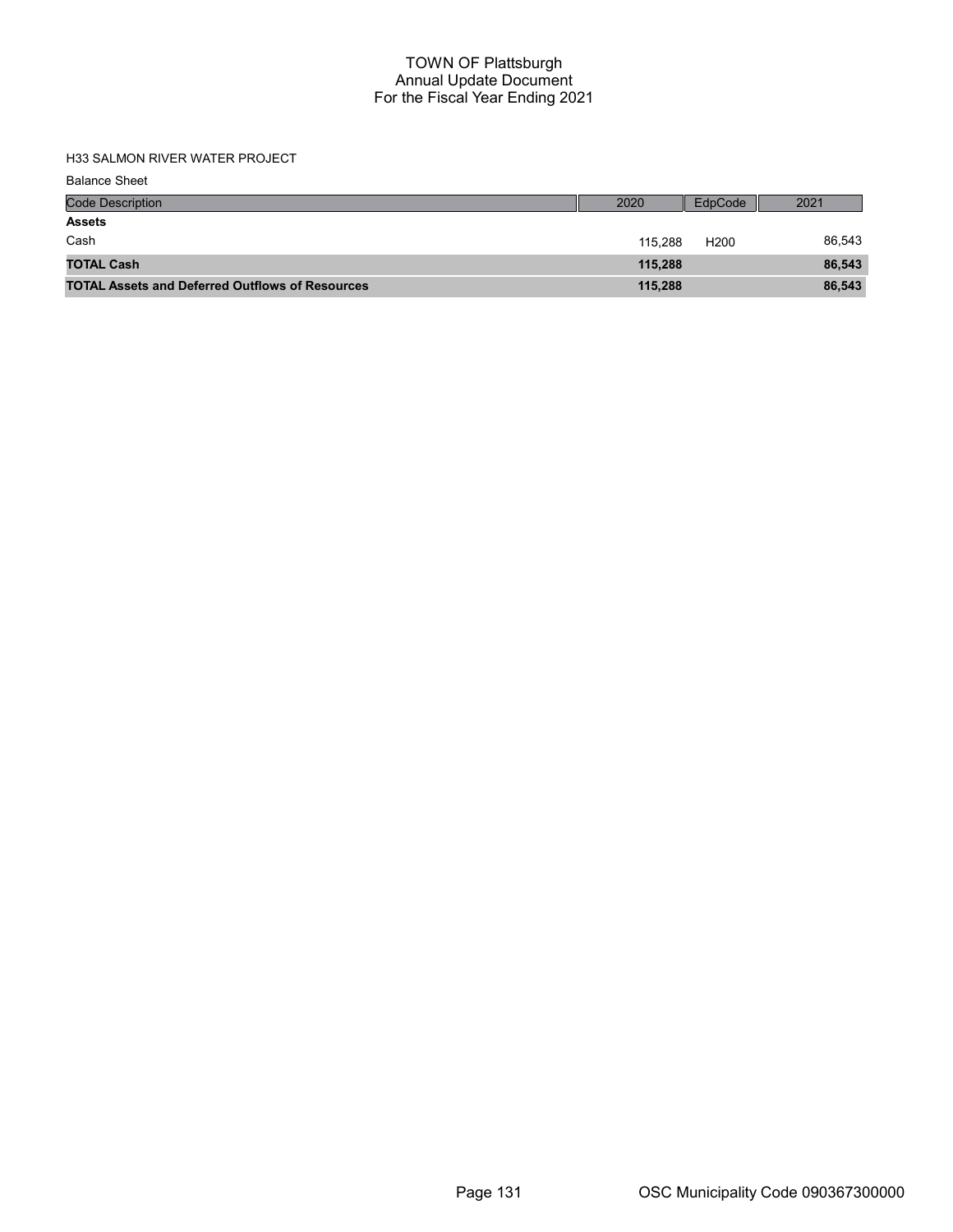# H33 SALMON RIVER WATER PROJECT

| <b>Code Description</b>                                     | 2020      | EdpCode | 2021      |
|-------------------------------------------------------------|-----------|---------|-----------|
| <b>Accounts Payable</b>                                     | 20,735    | H600    |           |
| <b>TOTAL Accounts Payable</b>                               | 20,735    |         | $\bf{0}$  |
| <b>Bond Anticipation Notes Payable</b>                      | 119,266   | H626    | 111,987   |
| <b>TOTAL Notes Payable</b>                                  | 119,266   |         | 111,987   |
| <b>TOTAL Liabilities</b>                                    | 140,001   |         | 111,987   |
| <b>Fund Balance</b>                                         |           |         |           |
| Unassigned Fund Balance                                     | $-24.713$ | H917    | $-25,444$ |
| <b>TOTAL Unassigned Fund Balance</b>                        | $-24,713$ |         | $-25,444$ |
| <b>TOTAL Fund Balance</b>                                   | $-24,713$ |         | $-25,444$ |
| <b>TOTAL Liabilities, Deferred Inflows And Fund Balance</b> | 115.288   |         | 86,543    |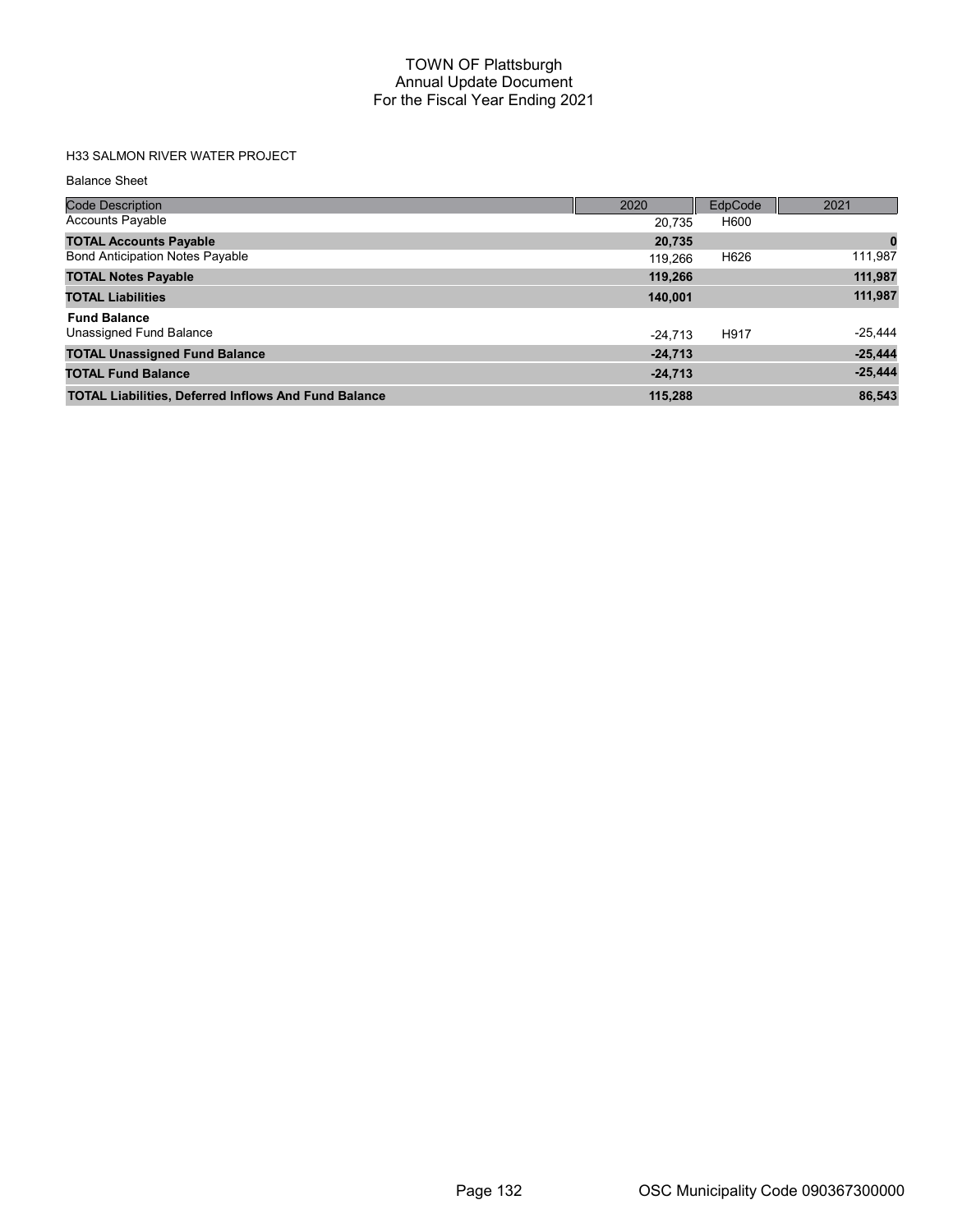## H33 SALMON RIVER WATER PROJECT

| <b>Results of Operation</b>                    |        |                   |       |
|------------------------------------------------|--------|-------------------|-------|
| <b>Code Description</b>                        | 2020   | EdpCode           | 2021  |
| <b>Revenues</b>                                |        |                   |       |
| Interest And Earnings                          | 429    | H <sub>2401</sub> | 161   |
| <b>TOTAL Use of Money And Property</b>         | 429    |                   | 161   |
| <b>TOTAL Revenues</b>                          | 429    |                   | 161   |
| Serial Bonds                                   | 25.405 | H5710             |       |
| <b>Bans Redeemed From Appropriations</b>       | 7.329  | H5731             | 7,279 |
| <b>TOTAL Proceeds of Obligations</b>           | 32,734 |                   | 7,279 |
| <b>TOTAL Other Sources</b>                     | 32,734 |                   | 7,279 |
| <b>TOTAL Detail Revenues And Other Sources</b> | 33,163 |                   | 7,440 |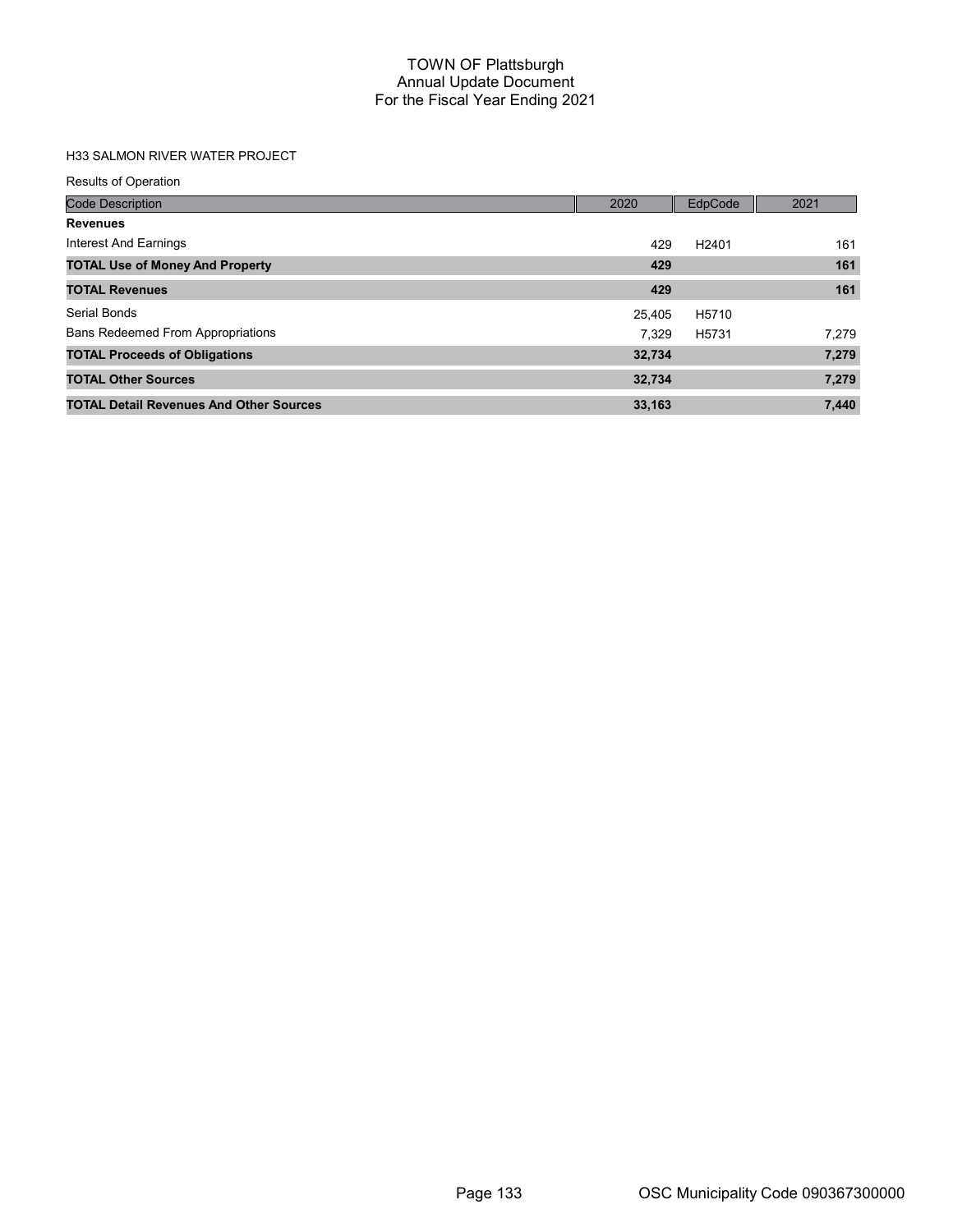#### H33 SALMON RIVER WATER PROJECT

| <b>Results of Operation</b>                     |        |         |       |
|-------------------------------------------------|--------|---------|-------|
| <b>Code Description</b>                         | 2020   | EdpCode | 2021  |
| <b>Expenditures</b>                             |        |         |       |
| Source Supply Pwr & Pump, Equp & Cap Outla      | 35.884 | H83202  | 8,171 |
| <b>TOTAL Source Supply Pwr &amp; Pump</b>       | 35,884 |         | 8,171 |
| <b>TOTAL Home And Community Services</b>        | 35,884 |         | 8,171 |
| <b>TOTAL Expenditures</b>                       | 35,884 |         | 8,171 |
| <b>TOTAL Detail Expenditures And Other Uses</b> | 35,884 |         | 8,171 |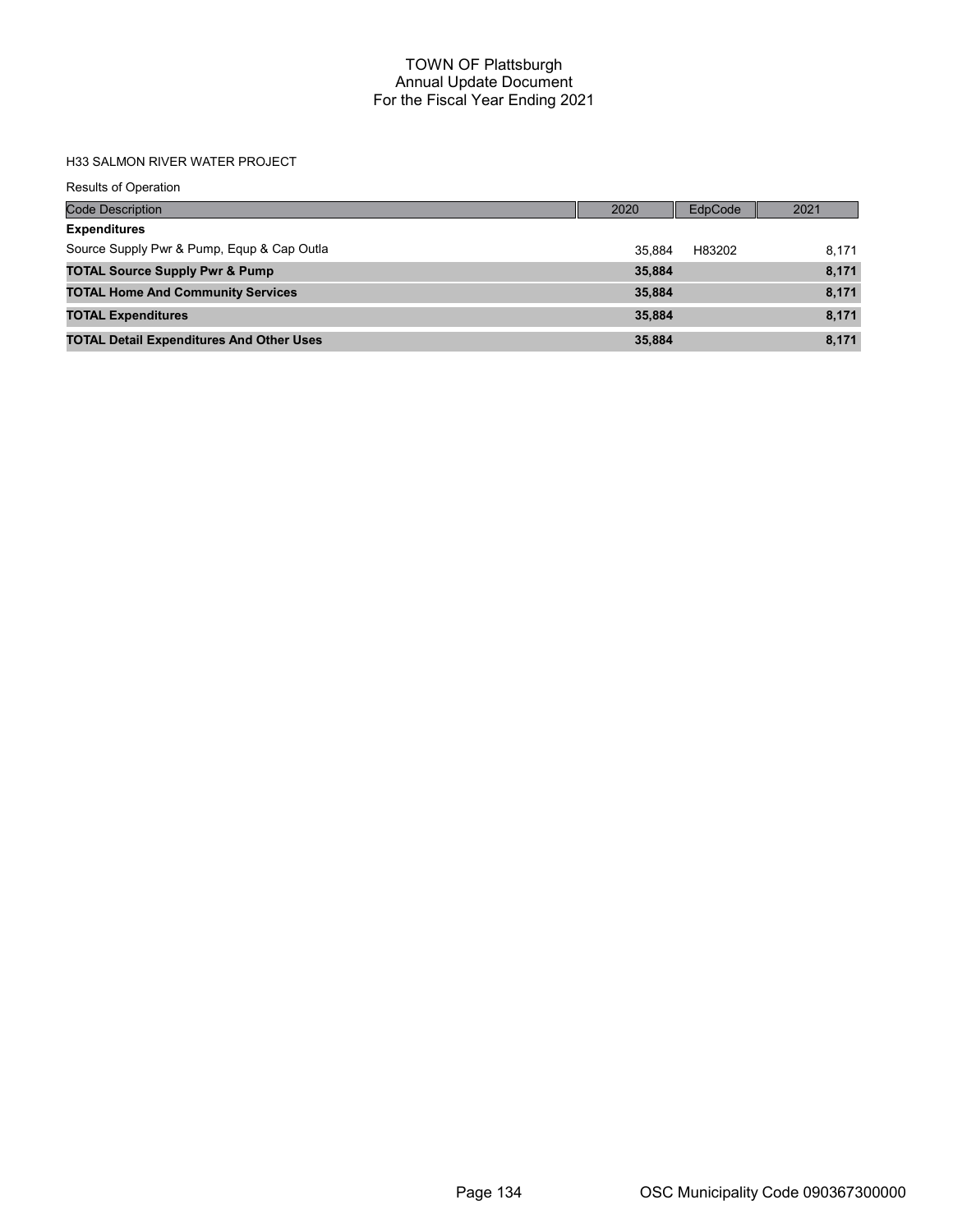#### H33 SALMON RIVER WATER PROJECT

#### Analysis of Changes in Fund Balance

| <b>Code Description</b>                    | 2020      | EdpCode | 2021      |
|--------------------------------------------|-----------|---------|-----------|
| Analysis of Changes in Fund Balance        |           |         |           |
| <b>Fund Balance - Beginning of Year</b>    | -21.992   | H8021   | $-24,713$ |
| <b>Restated Fund Balance - Beg of Year</b> | $-21.992$ | H8022   | $-24,713$ |
| ADD - REVENUES AND OTHER SOURCES           | 33.163    |         | 7.440     |
| DEDUCT - EXPENDITURES AND OTHER USES       | 35.884    |         | 8.171     |
| <b>Fund Balance - End of Year</b>          | $-24.713$ | H8029   | $-25.444$ |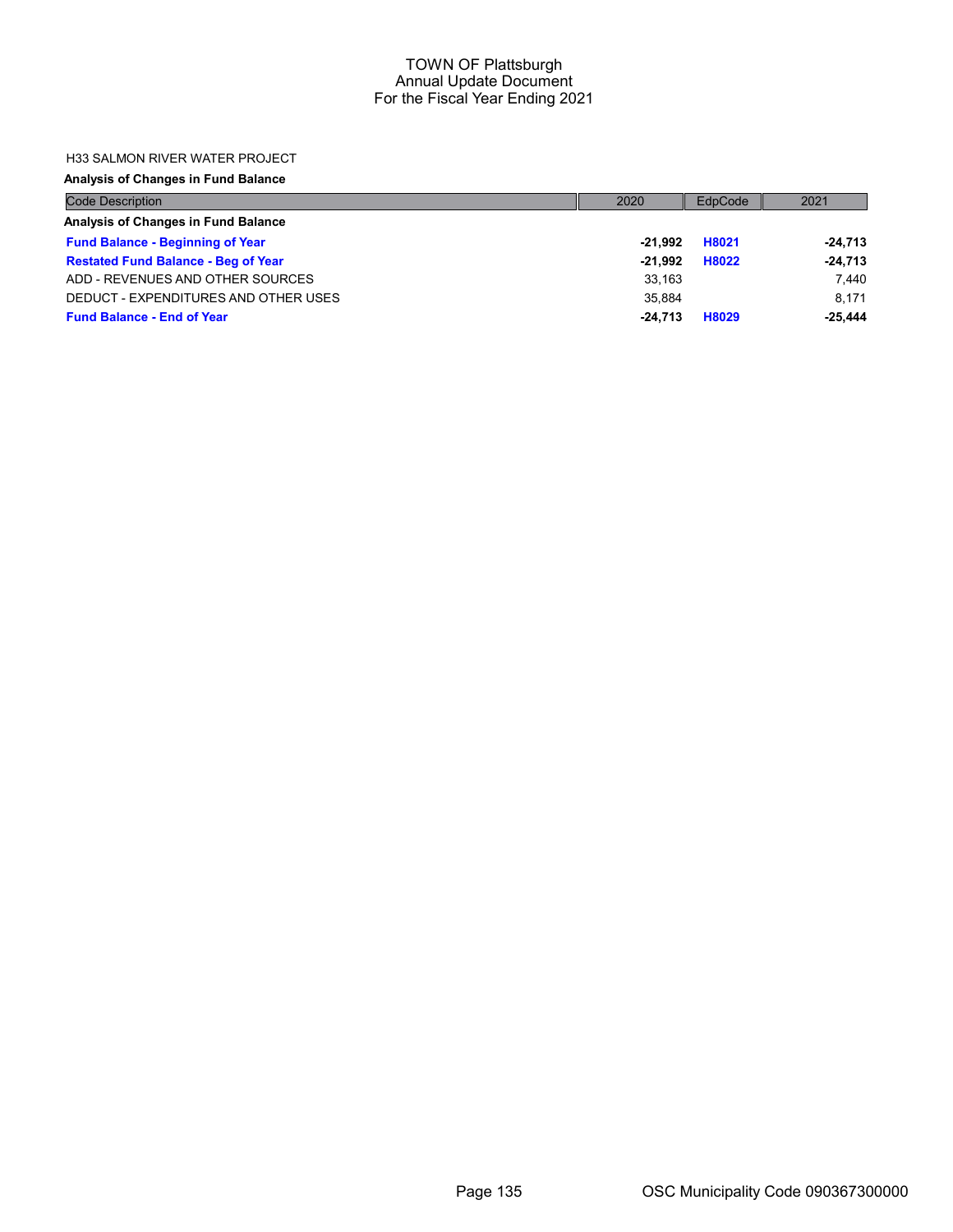## H34 AMPERSAND RUGAR PROJECT

| <b>Balance Sheet</b> |
|----------------------|
|----------------------|

| <b>Code Description</b>                                | 2020     | EdpCode          | 2021    |
|--------------------------------------------------------|----------|------------------|---------|
| <b>Assets</b>                                          |          |                  |         |
| Cash                                                   |          | H <sub>200</sub> | 51,943  |
| <b>TOTAL Cash</b>                                      | 0        |                  | 51,943  |
| Due From Other Funds                                   |          | H391             | 497,308 |
| <b>TOTAL Due From Other Funds</b>                      | 0        |                  | 497,308 |
| <b>TOTAL Assets and Deferred Outflows of Resources</b> | $\bf{0}$ |                  | 549,251 |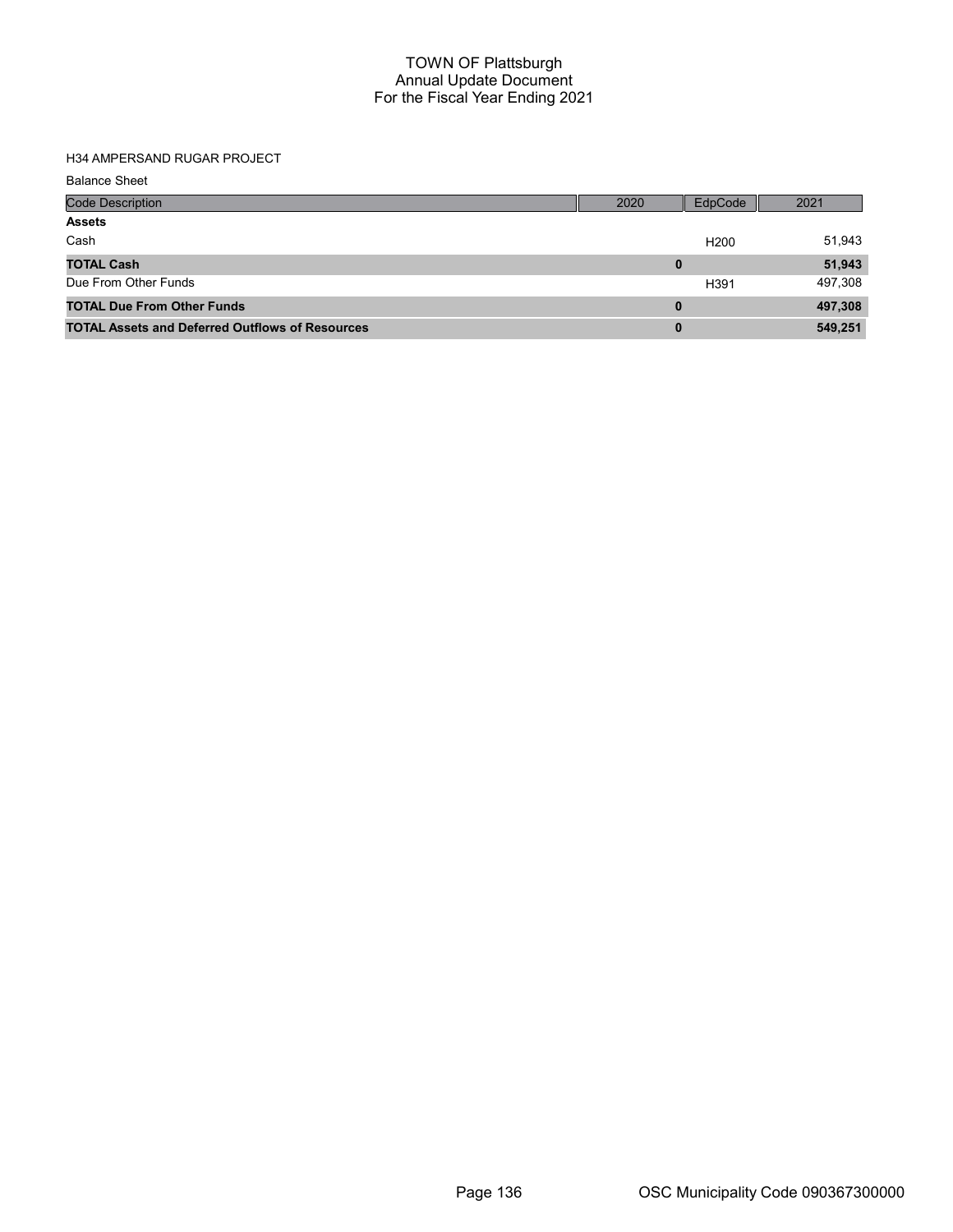## H34 AMPERSAND RUGAR PROJECT

| <b>Code Description</b>                                     | 2020 | EdpCode | 2021     |
|-------------------------------------------------------------|------|---------|----------|
| <b>Accounts Payable</b>                                     |      | H600    | 555,955  |
| <b>TOTAL Accounts Payable</b>                               | 0    |         | 555,955  |
| <b>TOTAL Liabilities</b>                                    | 0    |         | 555,955  |
| <b>Fund Balance</b><br>Assigned Unappropriated Fund Balance |      | H915    |          |
| <b>TOTAL Assigned Fund Balance</b>                          | 0    |         |          |
| Unassigned Fund Balance                                     |      | H917    | $-6,704$ |
| <b>TOTAL Unassigned Fund Balance</b>                        | 0    |         | $-6,704$ |
| <b>TOTAL Fund Balance</b>                                   | 0    |         | $-6,704$ |
| <b>TOTAL Liabilities, Deferred Inflows And Fund Balance</b> | 0    |         | 549,251  |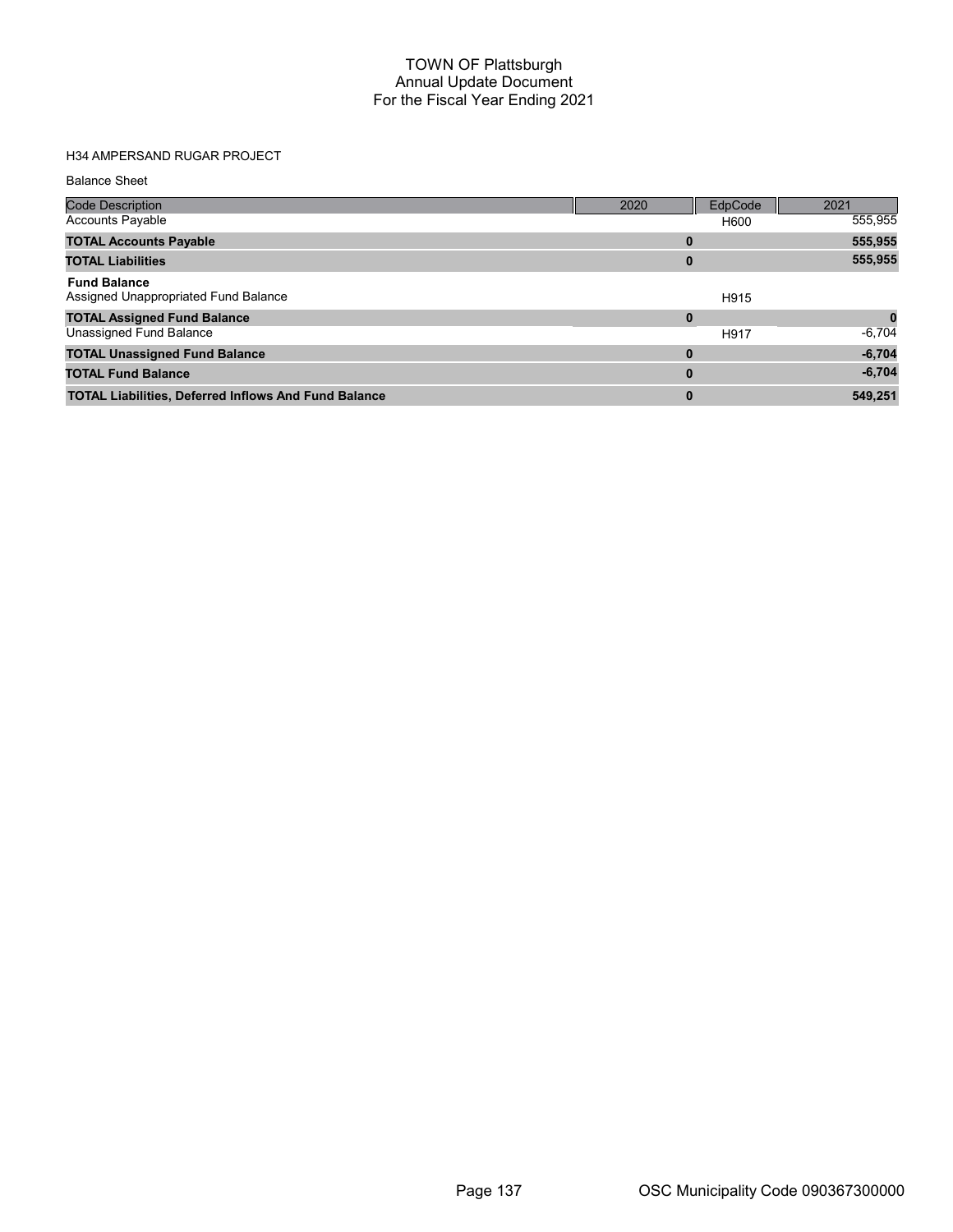## H34 AMPERSAND RUGAR PROJECT

| <b>Results of Operation</b>                    |          |                   |         |
|------------------------------------------------|----------|-------------------|---------|
| Code Description                               | 2020     | EdpCode           | 2021    |
| <b>Revenues</b>                                |          |                   |         |
| Interest And Earnings                          |          | H <sub>2401</sub> | 19      |
| <b>TOTAL Use of Money And Property</b>         | $\bf{0}$ |                   | 19      |
| <b>TOTAL Revenues</b>                          | $\bf{0}$ |                   | 19      |
| Interfund Transfers                            |          | H5031             | 597,308 |
| <b>TOTAL Interfund Transfers</b>               | $\bf{0}$ |                   | 597,308 |
| <b>TOTAL Other Sources</b>                     | $\bf{0}$ |                   | 597,308 |
| <b>TOTAL Detail Revenues And Other Sources</b> | 0        |                   | 597,327 |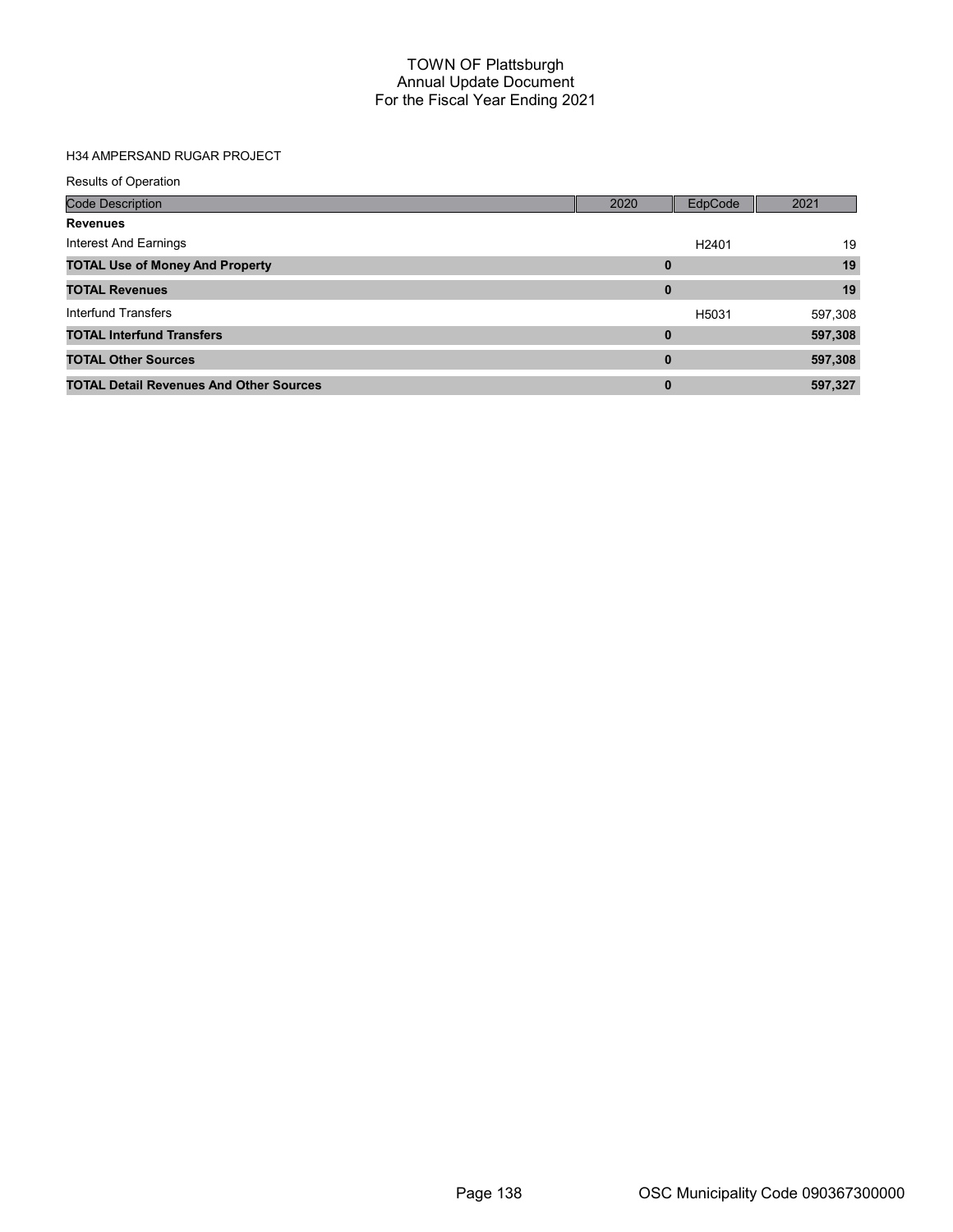## H34 AMPERSAND RUGAR PROJECT

| <b>Results of Operation</b>                     |          |         |         |
|-------------------------------------------------|----------|---------|---------|
| <b>Code Description</b>                         | 2020     | EdpCode | 2021    |
| <b>Expenditures</b>                             |          |         |         |
| Traffic Control, Equip & Cap Outlay             |          | H33102  | 604,031 |
| <b>TOTAL Traffic Control</b>                    | $\bf{0}$ |         | 604,031 |
| <b>TOTAL Public Safety</b>                      | $\bf{0}$ |         | 604,031 |
| <b>TOTAL Expenditures</b>                       | $\bf{0}$ |         | 604,031 |
| <b>TOTAL Detail Expenditures And Other Uses</b> | 0        |         | 604,031 |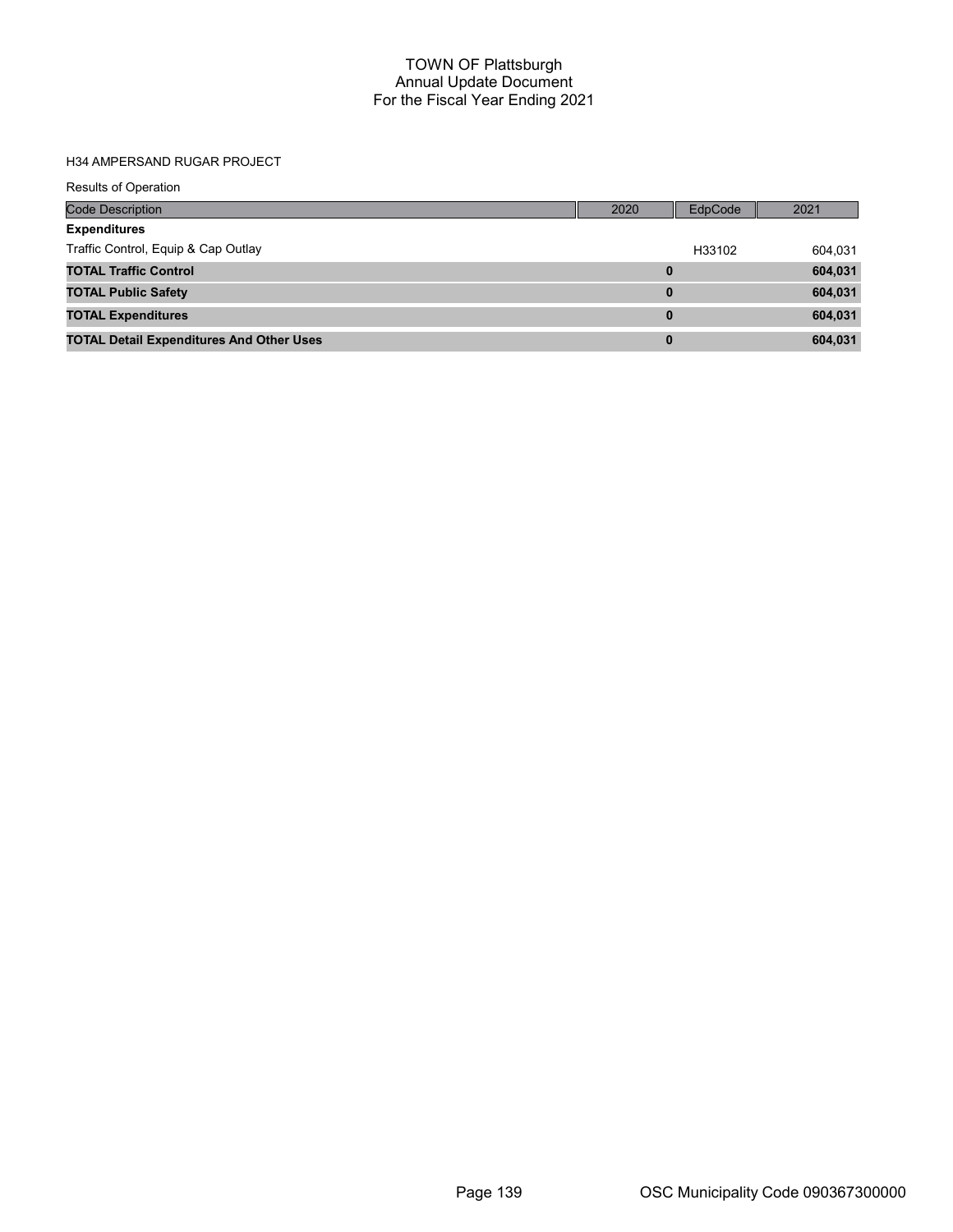#### H34 AMPERSAND RUGAR PROJECT

### Analysis of Changes in Fund Balance

| <b>Code Description</b>                    | 2020 | EdpCode | 2021    |
|--------------------------------------------|------|---------|---------|
| Analysis of Changes in Fund Balance        |      |         |         |
| <b>Fund Balance - Beginning of Year</b>    |      | H8021   |         |
| <b>Restated Fund Balance - Beg of Year</b> |      | H8022   |         |
| ADD - REVENUES AND OTHER SOURCES           |      |         | 597.327 |
| DEDUCT - EXPENDITURES AND OTHER USES       |      |         | 604.031 |
| <b>Fund Balance - End of Year</b>          |      | H8029   | -6.704  |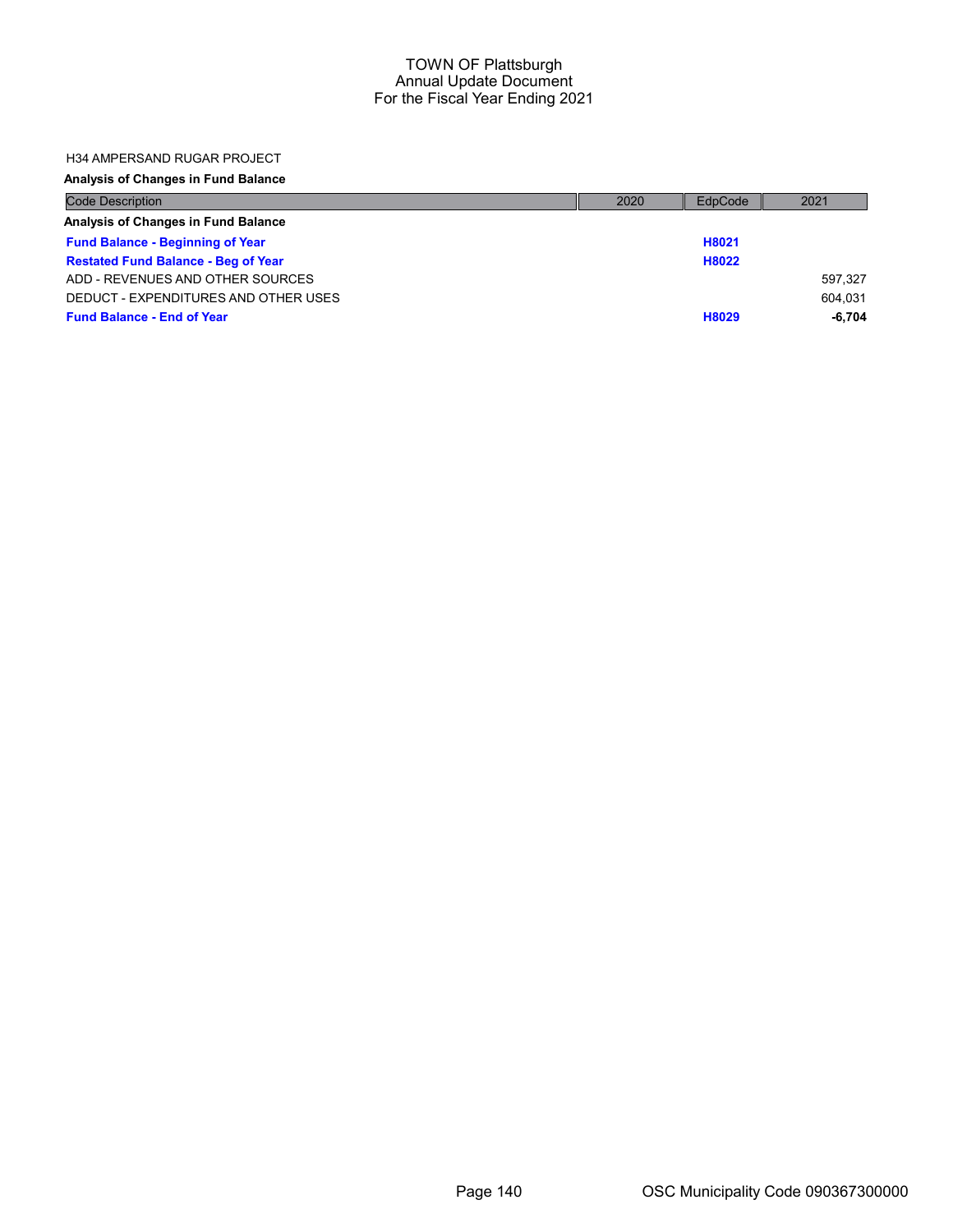## (K) GENERAL FIXED ASSETS

| <b>Code Description</b>                                | 2020        | EdpCode          | 2021        |
|--------------------------------------------------------|-------------|------------------|-------------|
| <b>Assets</b>                                          |             |                  |             |
| Land                                                   | 1.019.224   | K <sub>101</sub> | 1,019,224   |
| <b>Buildings</b>                                       | 17,379,400  | K <sub>102</sub> | 23,046,668  |
| Machinery And Equipment                                | 6,663,064   | K <sub>104</sub> | 6,843,662   |
| <b>Construction Work In Progress</b>                   | 3,931,249   | K <sub>105</sub> | 3,422,369   |
| Infrastructure                                         | 65,555,354  | K <sub>106</sub> | 65,888,741  |
| <b>Other Capital Assets</b>                            | 4.762.860   | K107             | 4,762,859   |
| Accum Depr, Machinery & Equip                          | -4,813,871  | K114             | -4,972,536  |
| Accum Deprec, Infrastructure                           | -48.384.811 | K116             | -49,811,735 |
| <b>TOTAL Fixed Assets (net)</b>                        | 46,112,469  |                  | 50,199,252  |
| <b>TOTAL Assets and Deferred Outflows of Resources</b> | 46,112,469  |                  | 50,199,252  |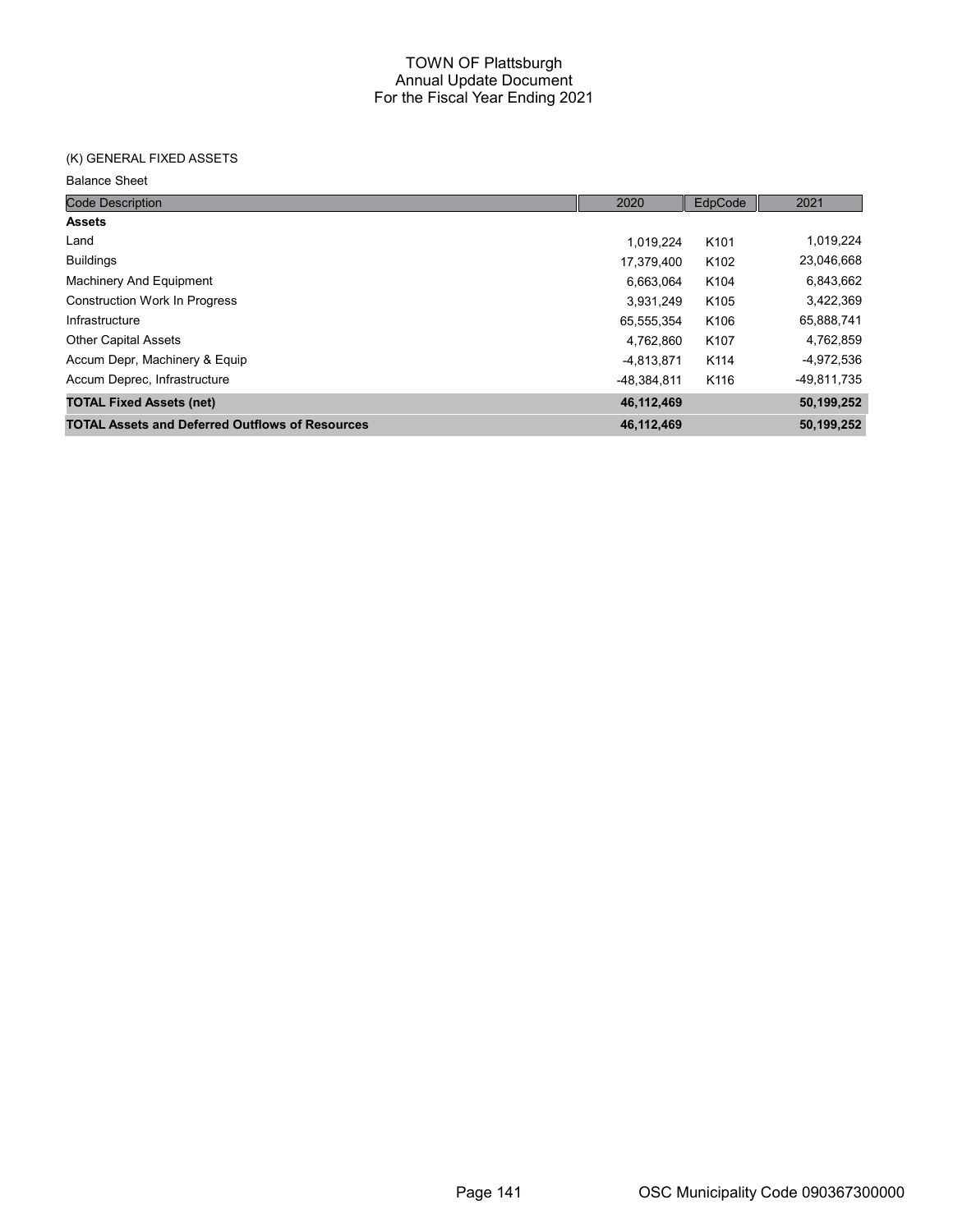## (K) GENERAL FIXED ASSETS

| <b>Balance Sheet</b>                                                                   |            |                  |            |
|----------------------------------------------------------------------------------------|------------|------------------|------------|
| <b>Code Description</b>                                                                | 2020       | EdpCode          | 2021       |
| Liabilities, Deferred Inflows And Fund Balance<br><b>Total Non-Current Govt Assets</b> | 46.112.469 | K <sub>159</sub> | 50,199,252 |
| <b>TOTAL Investments in Non-Current Government Assets</b>                              | 46,112,469 |                  | 50,199,252 |
| <b>TOTAL Fund Balance</b>                                                              | 46,112,469 |                  | 50,199,252 |
| <b>TOTAL</b>                                                                           | 46,112,469 |                  | 50,199,252 |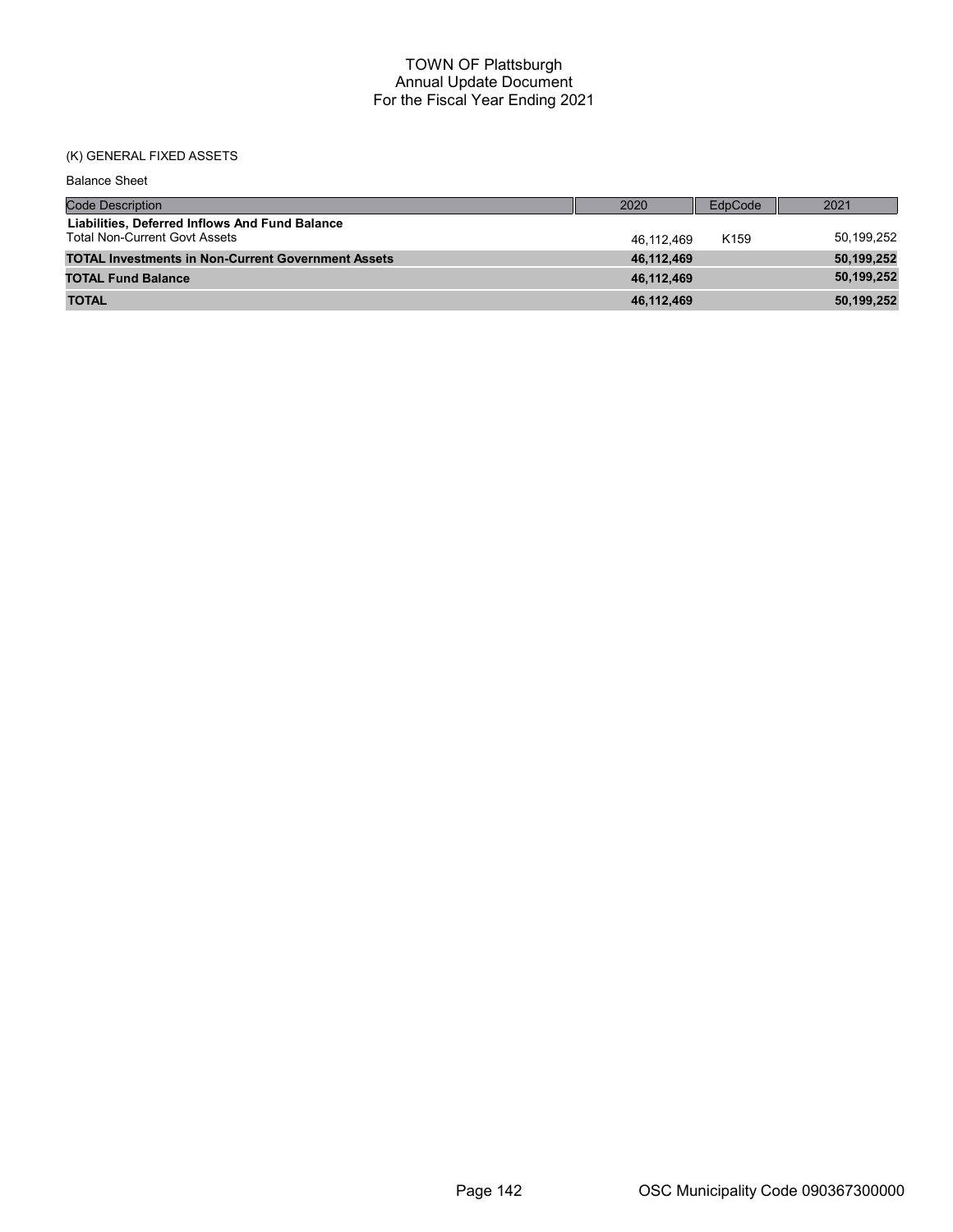(SD) DRAINAGE

| <b>Code Description</b>                                | 2020    | EdpCode | 2021    |
|--------------------------------------------------------|---------|---------|---------|
| <b>Assets</b>                                          |         |         |         |
| Cash                                                   | 711.972 | SD200   | 741,292 |
| <b>TOTAL Cash</b>                                      | 711.972 |         | 741,292 |
| <b>TOTAL Assets and Deferred Outflows of Resources</b> | 711,972 |         | 741,292 |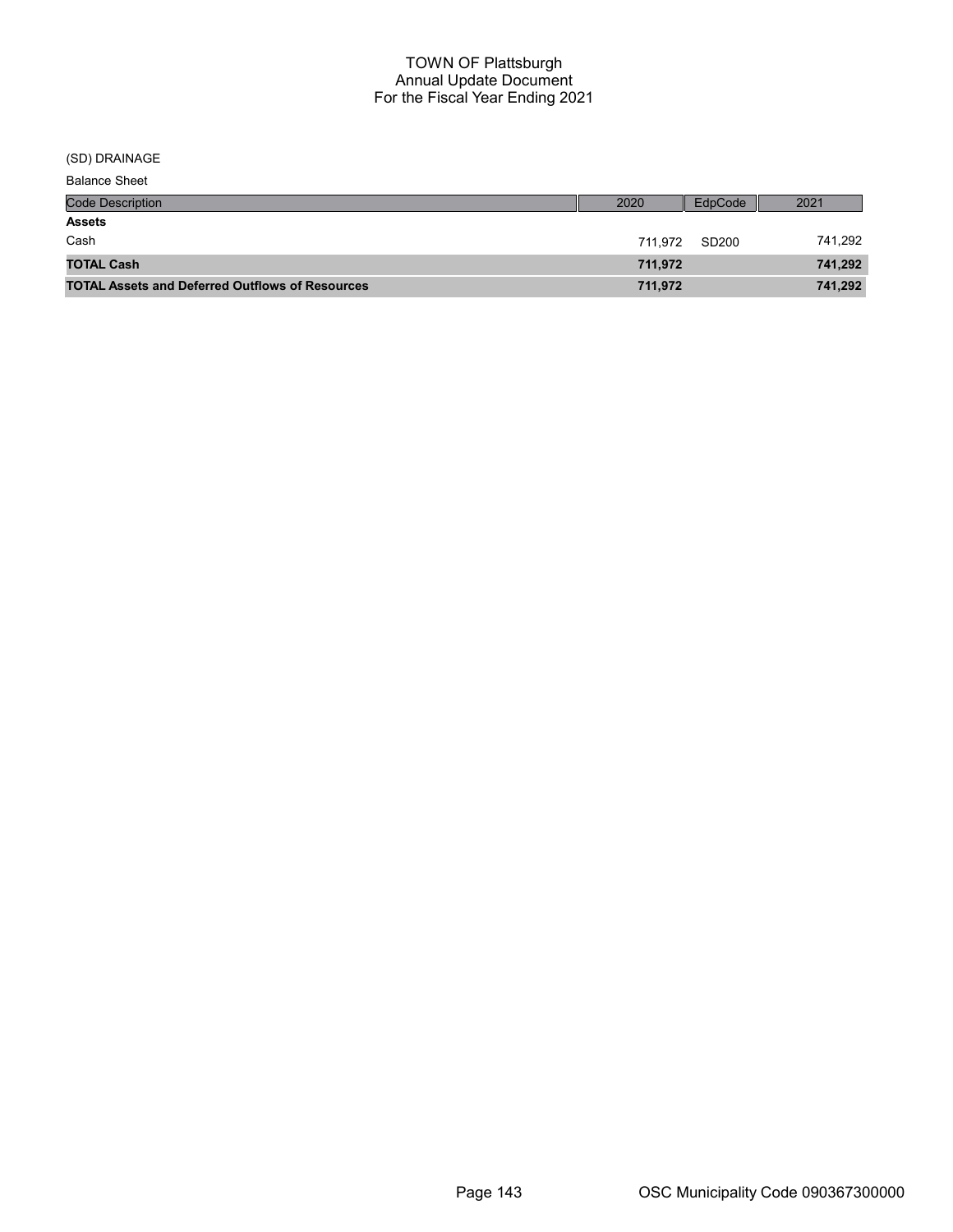## (SD) DRAINAGE

| Code Description                                            | 2020    | EdpCode | 2021     |
|-------------------------------------------------------------|---------|---------|----------|
| <b>Accounts Payable</b>                                     |         | SD600   |          |
| <b>TOTAL Accounts Payable</b>                               | 0       |         |          |
| <b>TOTAL Liabilities</b>                                    | 0       |         | $\bf{0}$ |
| <b>Fund Balance</b><br>Assigned Unappropriated Fund Balance | 711.972 | SD915   | 741,292  |
| <b>TOTAL Assigned Fund Balance</b>                          | 711,972 |         | 741,292  |
| <b>TOTAL Fund Balance</b>                                   | 711,972 |         | 741,292  |
| <b>TOTAL Liabilities, Deferred Inflows And Fund Balance</b> | 711,972 |         | 741,292  |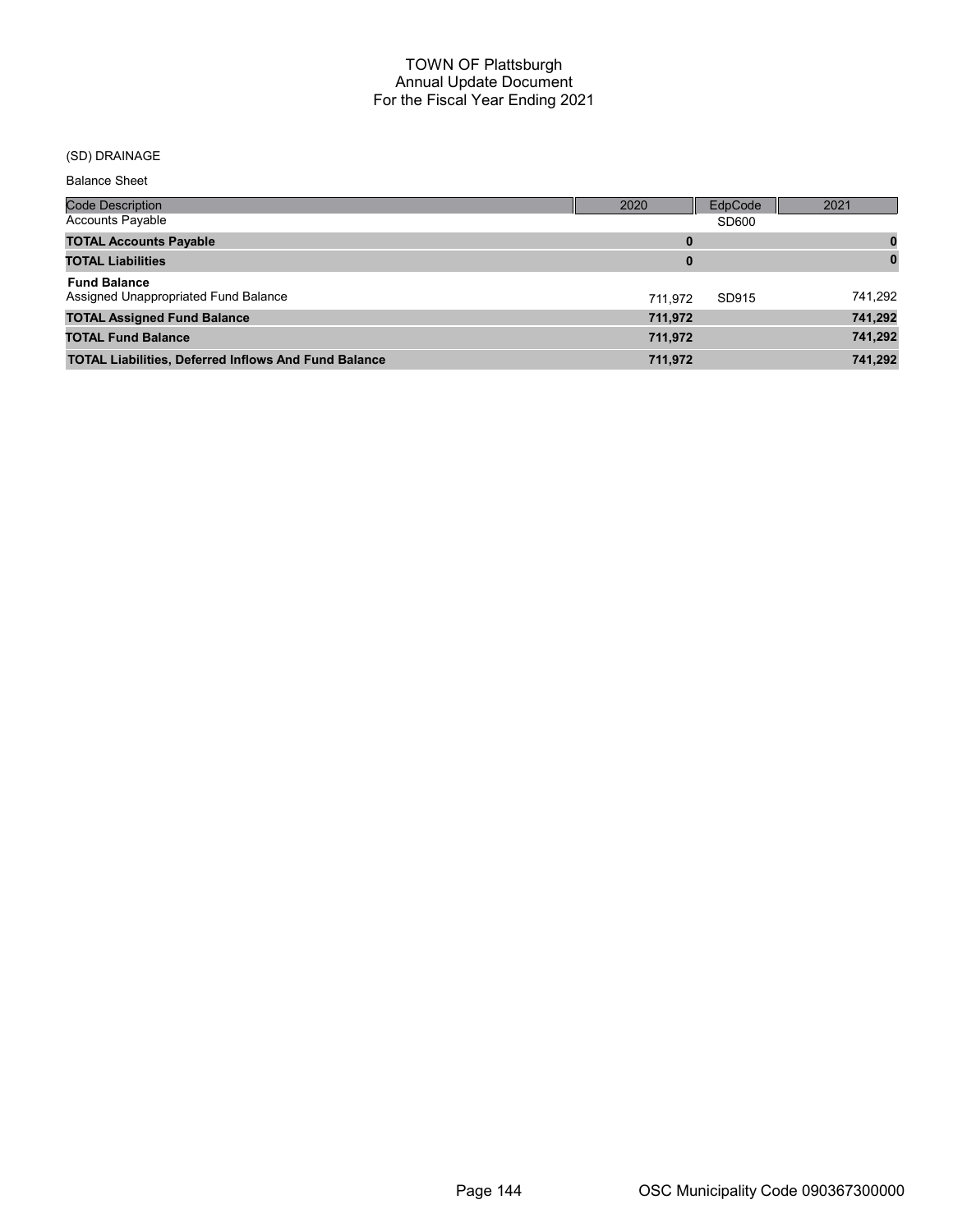# (SD) DRAINAGE

| <b>Code Description</b>                        | 2020   | <b>EdpCode</b> | 2021   |
|------------------------------------------------|--------|----------------|--------|
| <b>Revenues</b>                                |        |                |        |
| <b>Real Property Taxes</b>                     | 48.000 | SD1001         | 49,000 |
| <b>TOTAL Real Property Taxes</b>               | 48,000 |                | 49,000 |
| Interest And Earnings                          | 418    | SD2401         | 284    |
| <b>TOTAL Use of Money And Property</b>         | 418    |                | 284    |
| <b>TOTAL Revenues</b>                          | 48,418 |                | 49.284 |
| <b>TOTAL Detail Revenues And Other Sources</b> | 48,418 |                | 49.284 |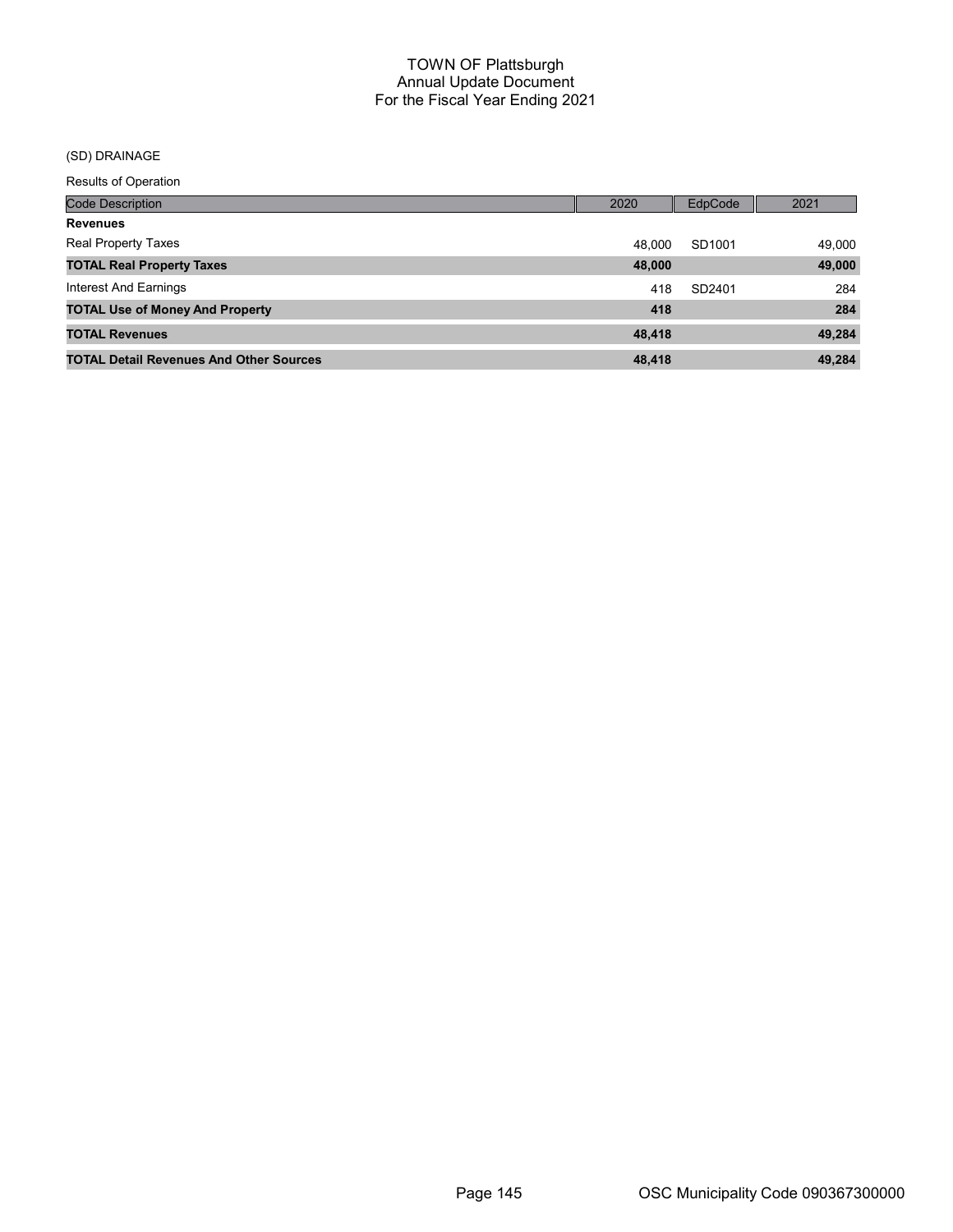### (SD) DRAINAGE

| <b>Code Description</b>                         | 2020     | EdpCode | 2021   |
|-------------------------------------------------|----------|---------|--------|
| <b>Expenditures</b>                             |          |         |        |
| Drainage, Contr Expend                          |          | SD85404 | 19,964 |
| <b>TOTAL Drainage</b>                           | 0        |         | 19,964 |
| <b>TOTAL Home And Community Services</b>        | 0        |         | 19,964 |
| <b>TOTAL Expenditures</b>                       | $\bf{0}$ |         | 19,964 |
| <b>TOTAL Detail Expenditures And Other Uses</b> | $\bf{0}$ |         | 19,964 |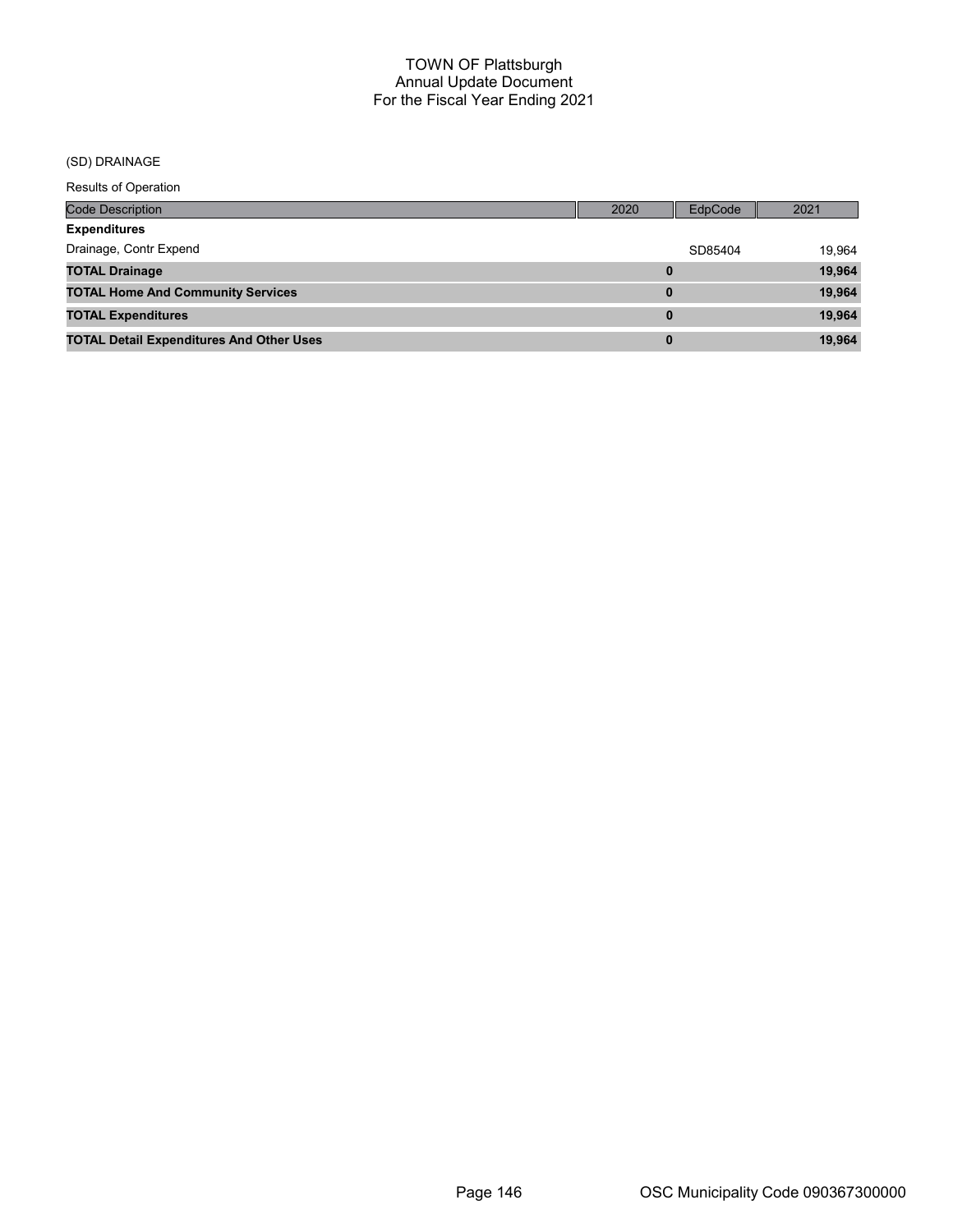(SD) DRAINAGE

Analysis of Changes in Fund Balance

| <b>Code Description</b>                    | 2020    | EdpCode       | 2021    |
|--------------------------------------------|---------|---------------|---------|
| Analysis of Changes in Fund Balance        |         |               |         |
| <b>Fund Balance - Beginning of Year</b>    | 663.554 | <b>SD8021</b> | 711.972 |
| <b>Restated Fund Balance - Beg of Year</b> | 663.554 | <b>SD8022</b> | 711.972 |
| ADD - REVENUES AND OTHER SOURCES           | 48.418  |               | 49.284  |
| DEDUCT - EXPENDITURES AND OTHER USES       |         |               | 19.964  |
| <b>Fund Balance - End of Year</b>          | 711.972 | <b>SD8029</b> | 741.292 |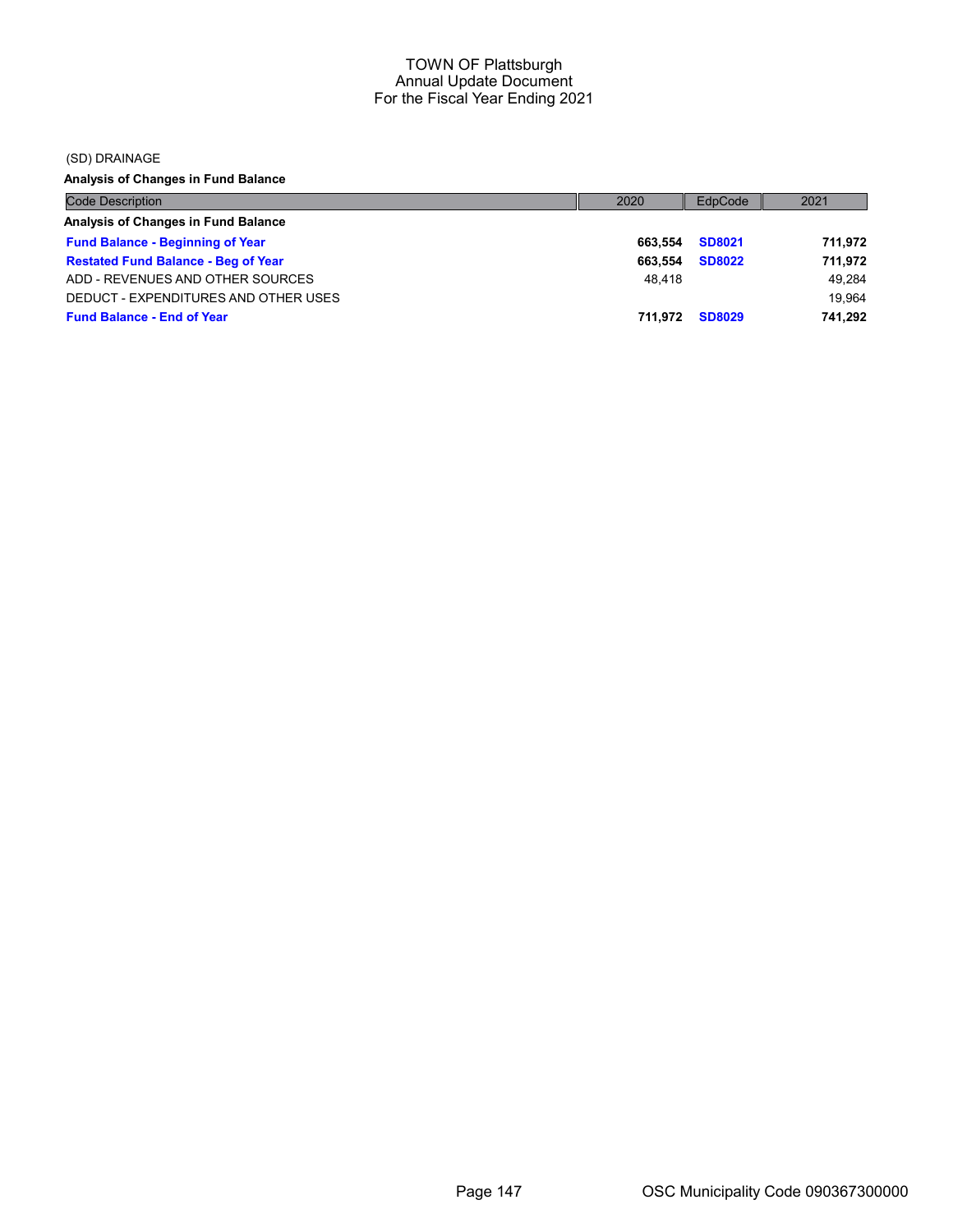#### (SL) LIGHTING

Balance Sheet

| <b>Code Description</b>                                | 2020    | EdpCode      | 2021    |
|--------------------------------------------------------|---------|--------------|---------|
| <b>Assets</b>                                          |         |              |         |
| Cash                                                   | 445.115 | <b>SL200</b> | 461,990 |
| <b>TOTAL Cash</b>                                      | 445,115 |              | 461,990 |
| <b>Accounts Receivable</b>                             | 7.619   | <b>SL380</b> | 3,379   |
| <b>TOTAL Other Receivables (net)</b>                   | 7,619   |              | 3,379   |
| <b>Prepaid Expenses</b>                                | 3,432   | SL480        | 1.765   |
| <b>TOTAL Prepaid Expenses</b>                          | 3,432   |              | 1,765   |
| <b>TOTAL Assets and Deferred Outflows of Resources</b> | 456,166 |              | 467,134 |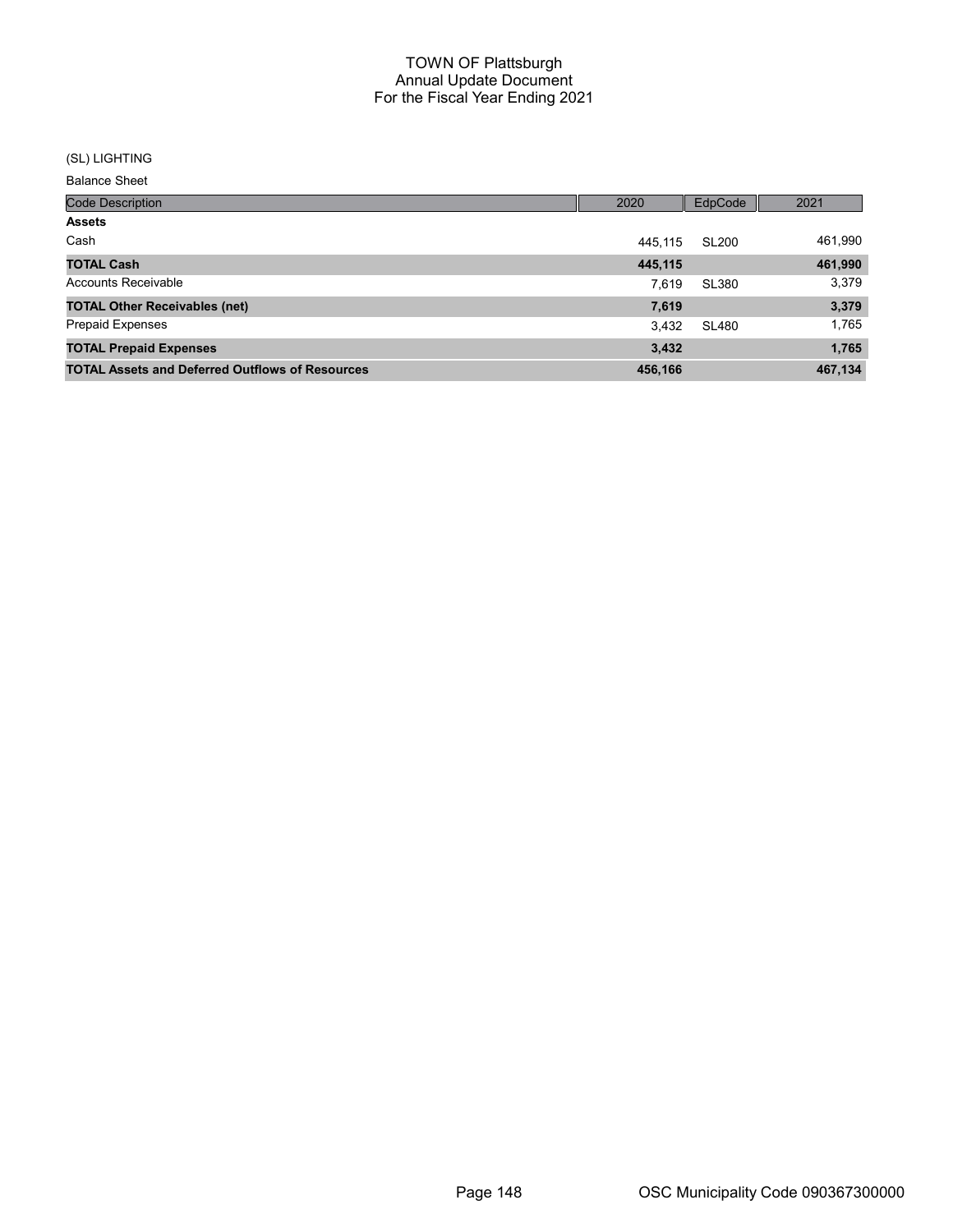# (SL) LIGHTING

Balance Sheet

| <b>Code Description</b>                                     | 2020     | EdpCode      | 2021    |
|-------------------------------------------------------------|----------|--------------|---------|
| <b>Accounts Payable</b>                                     | 9,616    | SL600        | 15,841  |
| <b>TOTAL Accounts Payable</b>                               | 9,616    |              | 15,841  |
| <b>Accrued Liabilities</b>                                  | 1.371    | <b>SL601</b> | 1,517   |
| <b>TOTAL Accrued Liabilities</b>                            | 1,371    |              | 1,517   |
| Due To Other Governments                                    |          | SL631        | 2,847   |
| <b>TOTAL Due To Other Governments</b>                       | $\bf{0}$ |              | 2,847   |
| <b>TOTAL Liabilities</b>                                    | 10,987   |              | 20,205  |
| <b>Fund Balance</b>                                         |          |              |         |
| Not in Spendable Form                                       | 3.432    | <b>SL806</b> | 1,765   |
| <b>TOTAL Nonspendable Fund Balance</b>                      | 3,432    |              | 1,765   |
| Assigned Appropriated Fund Balance                          | 2,829    | <b>SL914</b> | 21,890  |
| Assigned Unappropriated Fund Balance                        | 438,918  | <b>SL915</b> | 423,274 |
| <b>TOTAL Assigned Fund Balance</b>                          | 441,747  |              | 445,164 |
| <b>TOTAL Fund Balance</b>                                   | 445,179  |              | 446,929 |
| <b>TOTAL Liabilities, Deferred Inflows And Fund Balance</b> | 456,166  |              | 467,134 |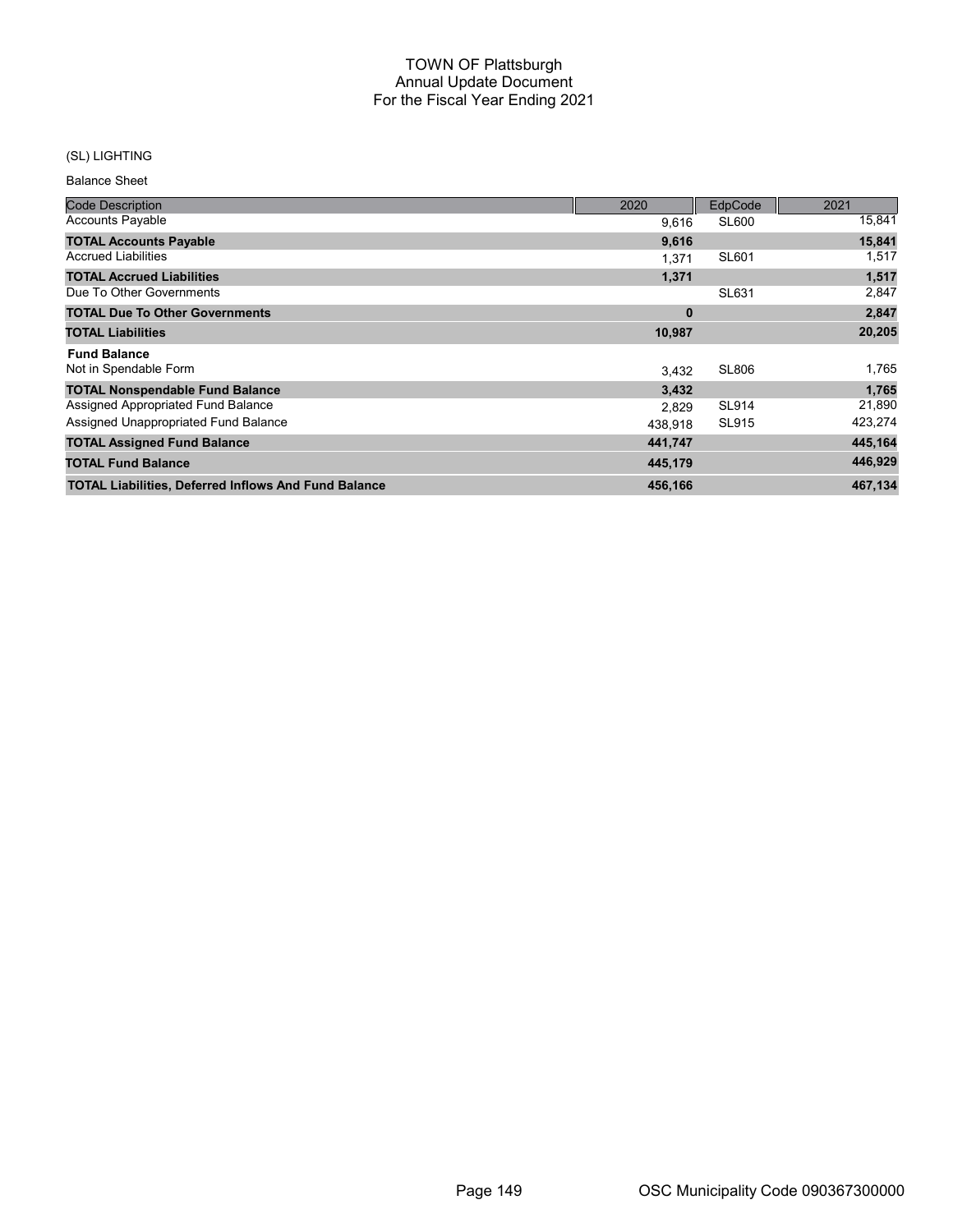# (SL) LIGHTING

| <b>Code Description</b>                                                                | 2020     | EdpCode | 2021    |
|----------------------------------------------------------------------------------------|----------|---------|---------|
| <b>Revenues</b>                                                                        |          |         |         |
| <b>Real Property Taxes</b>                                                             | 219,820  | SL1001  | 202,873 |
| <b>TOTAL Real Property Taxes</b>                                                       | 219,820  |         | 202,873 |
| Interest And Earnings                                                                  | 1.648    | SL2401  | 217     |
| <b>TOTAL Use of Money And Property</b>                                                 | 1,648    |         | 217     |
| <b>Other Compensation For Loss</b><br>Additional Description Replace Street Light Pole |          | SL2690  | 5,185   |
| <b>TOTAL Sale of Property And Compensation For Loss</b>                                | $\bf{0}$ |         | 5,185   |
| Refunds of Prior Year's Expenditures                                                   |          | SL2701  | 455     |
| Unclassified (specify)                                                                 | 4.241    | SL2770  |         |
| <b>TOTAL Miscellaneous Local Sources</b>                                               | 4,241    |         | 455     |
| <b>TOTAL Revenues</b>                                                                  | 225,709  |         | 208,730 |
| <b>TOTAL Detail Revenues And Other Sources</b>                                         | 225,709  |         | 208,730 |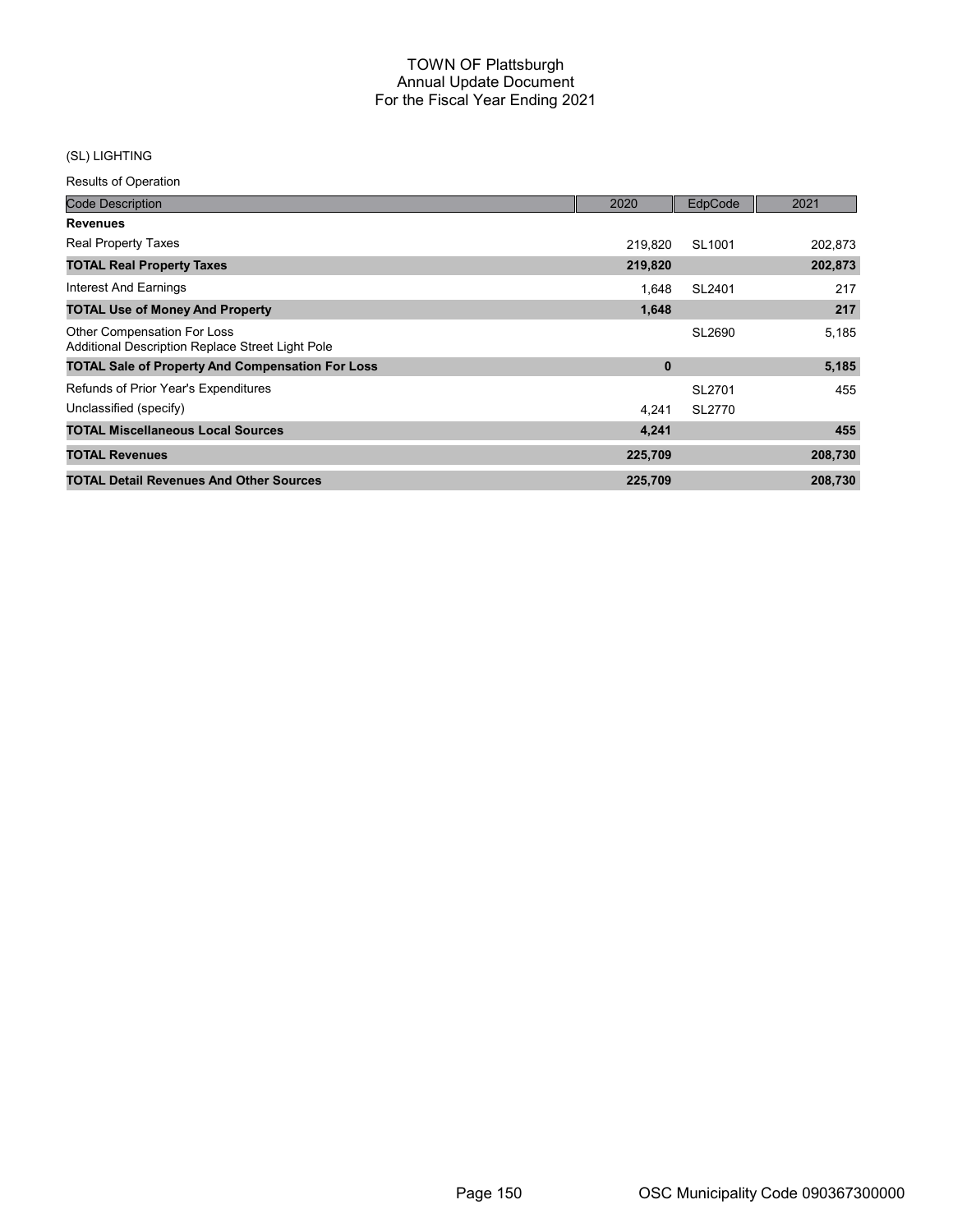### (SL) LIGHTING

| <b>Code Description</b>                         | 2020    | EdpCode | 2021    |
|-------------------------------------------------|---------|---------|---------|
| <b>Expenditures</b>                             |         |         |         |
| Street Lighting, Pers Serv                      | 37,072  | SL51821 | 38,522  |
| Street Lighting, Equip & Cap Outlay             | 4.653   | SL51822 | 14,771  |
| Street Lighting, Contr Expend                   | 104,930 | SL51824 | 123,711 |
| <b>TOTAL Street Lighting</b>                    | 146,655 |         | 177,004 |
| <b>TOTAL Transportation</b>                     | 146,655 |         | 177,004 |
| State Retirement, Empl Bnfts                    | 5,683   | SL90108 | 6,840   |
| Social Security, Empl Bnfts                     | 2,944   | SL90308 | 2,947   |
| Worker's Compensation, Empl Bnfts               | 1.911   | SL90408 | 1,896   |
| Hospital & Medical (dental) Ins, Empl Bnft      | 17,907  | SL90608 | 18,293  |
| <b>TOTAL Employee Benefits</b>                  | 28,445  |         | 29,976  |
| <b>TOTAL Expenditures</b>                       | 175,100 |         | 206,980 |
| <b>TOTAL Detail Expenditures And Other Uses</b> | 175,100 |         | 206,980 |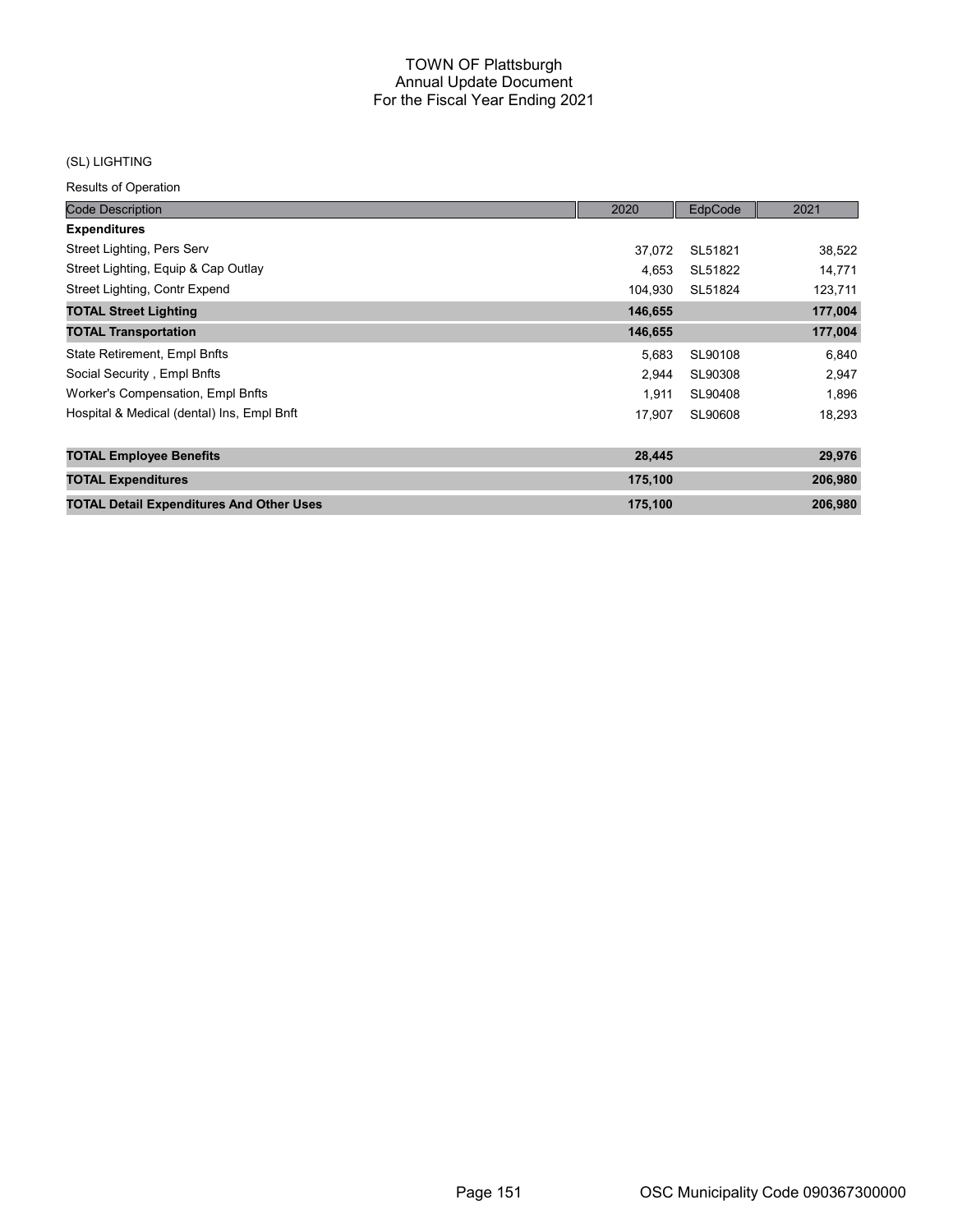#### (SL) LIGHTING

Analysis of Changes in Fund Balance

| <b>Code Description</b>                    | 2020    | EdpCode       | 2021    |
|--------------------------------------------|---------|---------------|---------|
| Analysis of Changes in Fund Balance        |         |               |         |
| <b>Fund Balance - Beginning of Year</b>    | 394.570 | <b>SL8021</b> | 445,179 |
| <b>Restated Fund Balance - Beg of Year</b> | 394.570 | <b>SL8022</b> | 445,179 |
| ADD - REVENUES AND OTHER SOURCES           | 225.709 |               | 208,730 |
| DEDUCT - EXPENDITURES AND OTHER USES       | 175.100 |               | 206.980 |
| <b>Fund Balance - End of Year</b>          | 445.179 | <b>SL8029</b> | 446.929 |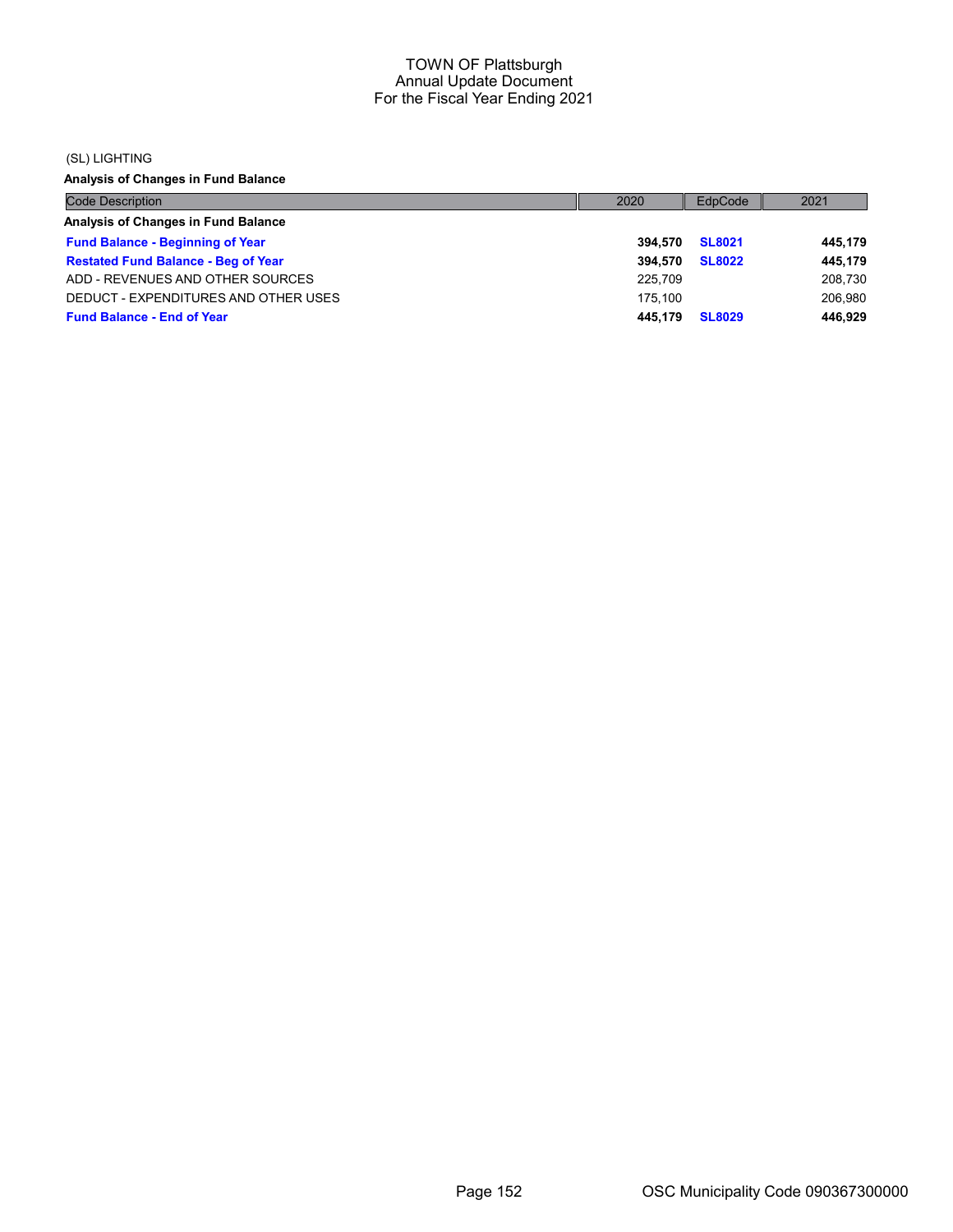### (SM) MISCELLANEOUS

Balance Sheet

| <b>Code Description</b>                                | 2020      | EdpCode | 2021      |
|--------------------------------------------------------|-----------|---------|-----------|
| <b>Assets</b>                                          |           |         |           |
| Cash                                                   | 952.251   | SM200   | 965,409   |
| <b>TOTAL Cash</b>                                      | 952,251   |         | 965,409   |
| <b>Accounts Receivable</b>                             | 54,450    | SM380   | 11,017    |
| <b>TOTAL Other Receivables (net)</b>                   | 54,450    |         | 11,017    |
| Due From Other Funds                                   | 0         | SM391   |           |
| <b>TOTAL Due From Other Funds</b>                      | 0         |         | $\bf{0}$  |
| Due From Other Governments                             | 5,197     | SM440   | 1,894     |
| <b>TOTAL Due From Other Governments</b>                | 5,197     |         | 1,894     |
| <b>Prepaid Expenses</b>                                | 77.538    | SM480   | 34,655    |
| <b>TOTAL Prepaid Expenses</b>                          | 77,538    |         | 34,655    |
| <b>TOTAL Assets and Deferred Outflows of Resources</b> | 1,089,436 |         | 1,012,975 |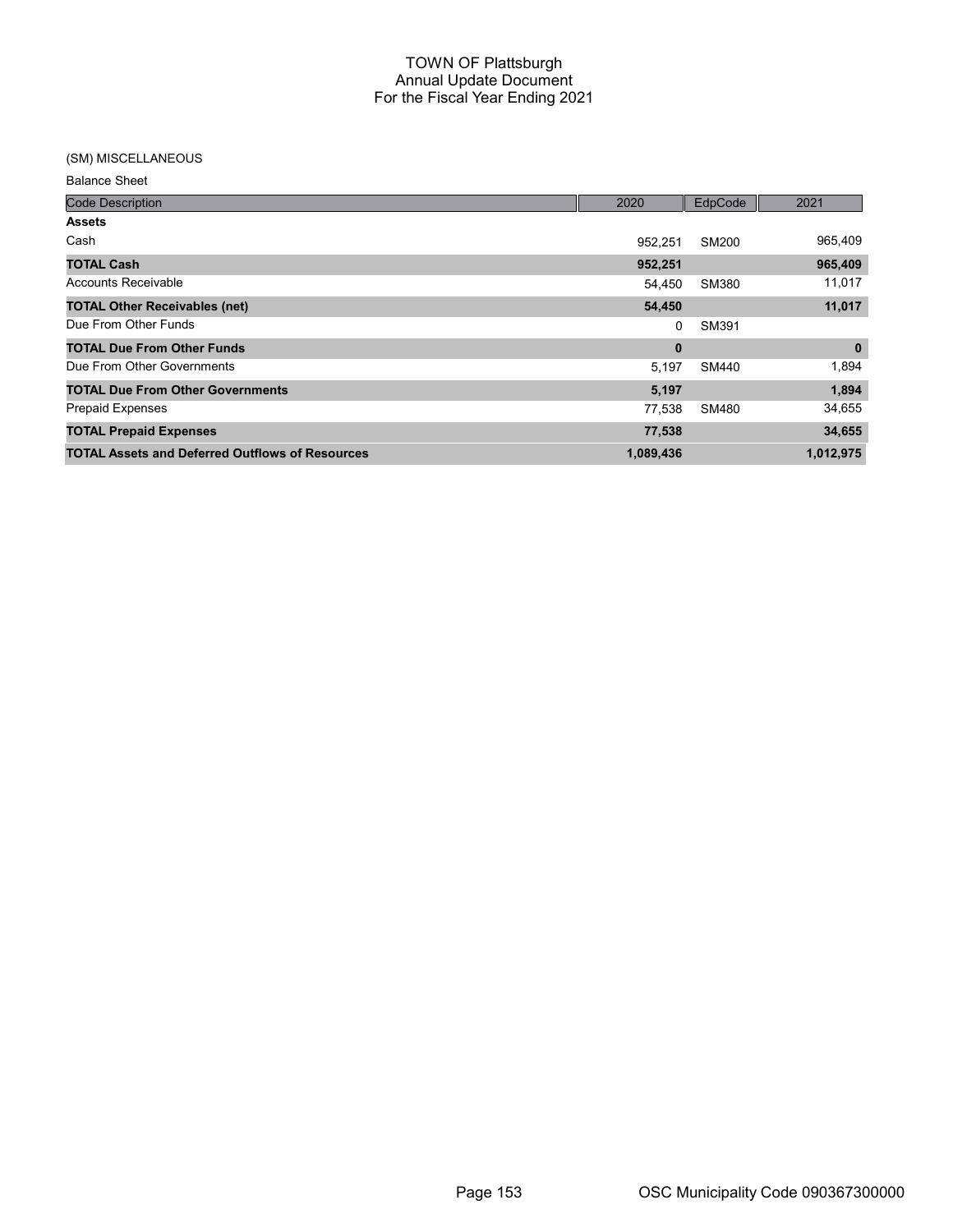# (SM) MISCELLANEOUS

|--|

| <b>Code Description</b>                                     | 2020         | EdpCode      | 2021        |
|-------------------------------------------------------------|--------------|--------------|-------------|
| <b>Accounts Payable</b>                                     | 8,738        | SM600        | 38,493      |
| <b>TOTAL Accounts Payable</b>                               | 8,738        |              | 38,493      |
| <b>Accrued Liabilities</b>                                  | 24.684       | SM601        | 30,916      |
| <b>TOTAL Accrued Liabilities</b>                            | 24,684       |              | 30,916      |
| Overpayments & Clearing Account                             | 80           | SM690        | 80          |
| <b>TOTAL Other Liabilities</b>                              | 80           |              | 80          |
| Due To Other Funds                                          | $\Omega$     | SM630        |             |
| <b>TOTAL Due To Other Funds</b>                             | $\mathbf{0}$ |              | $\mathbf 0$ |
| Due To Other Governments                                    |              | SM631        | 6,533       |
| <b>TOTAL Due To Other Governments</b>                       | $\mathbf 0$  |              | 6,533       |
| <b>TOTAL Liabilities</b>                                    | 33,502       |              | 76,022      |
| <b>Deferred Inflows of Resources</b>                        |              |              |             |
| Deferred Inflow of Resources                                | 16.250       | SM691        | 16,250      |
| <b>TOTAL Deferred Inflows of Resources</b>                  | 16,250       |              | 16,250      |
| <b>TOTAL Deferred Inflows of Resources</b>                  | 16,250       |              | 16,250      |
| <b>Fund Balance</b>                                         |              |              |             |
| Not in Spendable Form                                       | 77,538       | <b>SM806</b> | 34,655      |
| <b>TOTAL Nonspendable Fund Balance</b>                      | 77,538       |              | 34,655      |
| Assigned Appropriated Fund Balance                          | 419          | SM914        | 120,945     |
| Assigned Unappropriated Fund Balance                        | 961.727      | SM915        | 765,103     |
| <b>TOTAL Assigned Fund Balance</b>                          | 962,146      |              | 886,048     |
| <b>TOTAL Fund Balance</b>                                   | 1,039,684    |              | 920,703     |
| <b>TOTAL Liabilities, Deferred Inflows And Fund Balance</b> | 1,089,436    |              | 1,012,975   |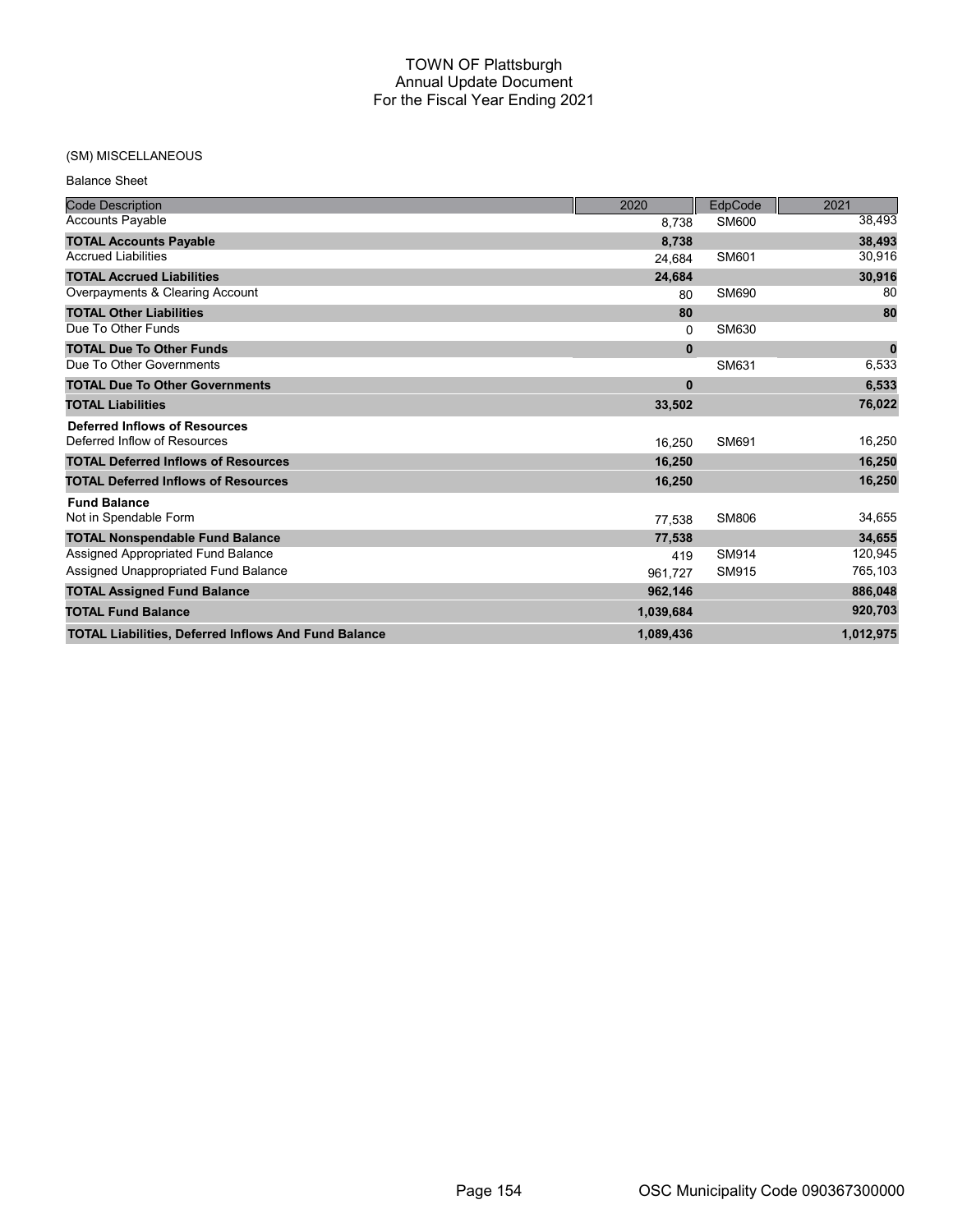# (SM) MISCELLANEOUS

| <b>Code Description</b>                                 | 2020      | EdpCode | 2021      |
|---------------------------------------------------------|-----------|---------|-----------|
| <b>Revenues</b>                                         |           |         |           |
| <b>Real Property Taxes</b>                              | 435,680   | SM1001  | 464,717   |
| <b>TOTAL Real Property Taxes</b>                        | 435,680   |         | 464,717   |
| Other Payments In Lieu of Taxes                         | 16,250    | SM1081  | 16,250    |
| <b>TOTAL Real Property Tax Items</b>                    | 16,250    |         | 16,250    |
| <b>Water Service Charges</b>                            | 91,332    | SM2144  | 73,000    |
| <b>TOTAL Departmental Income</b>                        | 91,332    |         | 73,000    |
| Misc Revenue, Other Govts                               | 228,443   | SM2389  | 232,765   |
| <b>TOTAL Intergovernmental Charges</b>                  | 228,443   |         | 232,765   |
| <b>Interest And Earnings</b>                            | 6,086     | SM2401  | 1,993     |
| <b>TOTAL Use of Money And Property</b>                  | 6,086     |         | 1,993     |
| Sales of Scrap & Excess Materials                       | 347       | SM2650  | 929       |
| Sales of Equipment                                      | 49,800    | SM2665  |           |
| <b>TOTAL Sale of Property And Compensation For Loss</b> | 50,147    |         | 929       |
| Refunds of Prior Year's Expenditures                    | 1,354     | SM2701  | 12.756    |
| Unclassified (specify)                                  | 8         | SM2770  | 63,760    |
| <b>TOTAL Miscellaneous Local Sources</b>                | 1,362     |         | 76,516    |
| <b>TOTAL Revenues</b>                                   | 829,300   |         | 866,170   |
| <b>Interfund Transfers</b>                              | 1,306,048 | SM5031  | 1,127,997 |
| <b>TOTAL Interfund Transfers</b>                        | 1,306,048 |         | 1,127,997 |
| <b>TOTAL Other Sources</b>                              | 1,306,048 |         | 1,127,997 |
| <b>TOTAL Detail Revenues And Other Sources</b>          | 2,135,348 |         | 1,994,167 |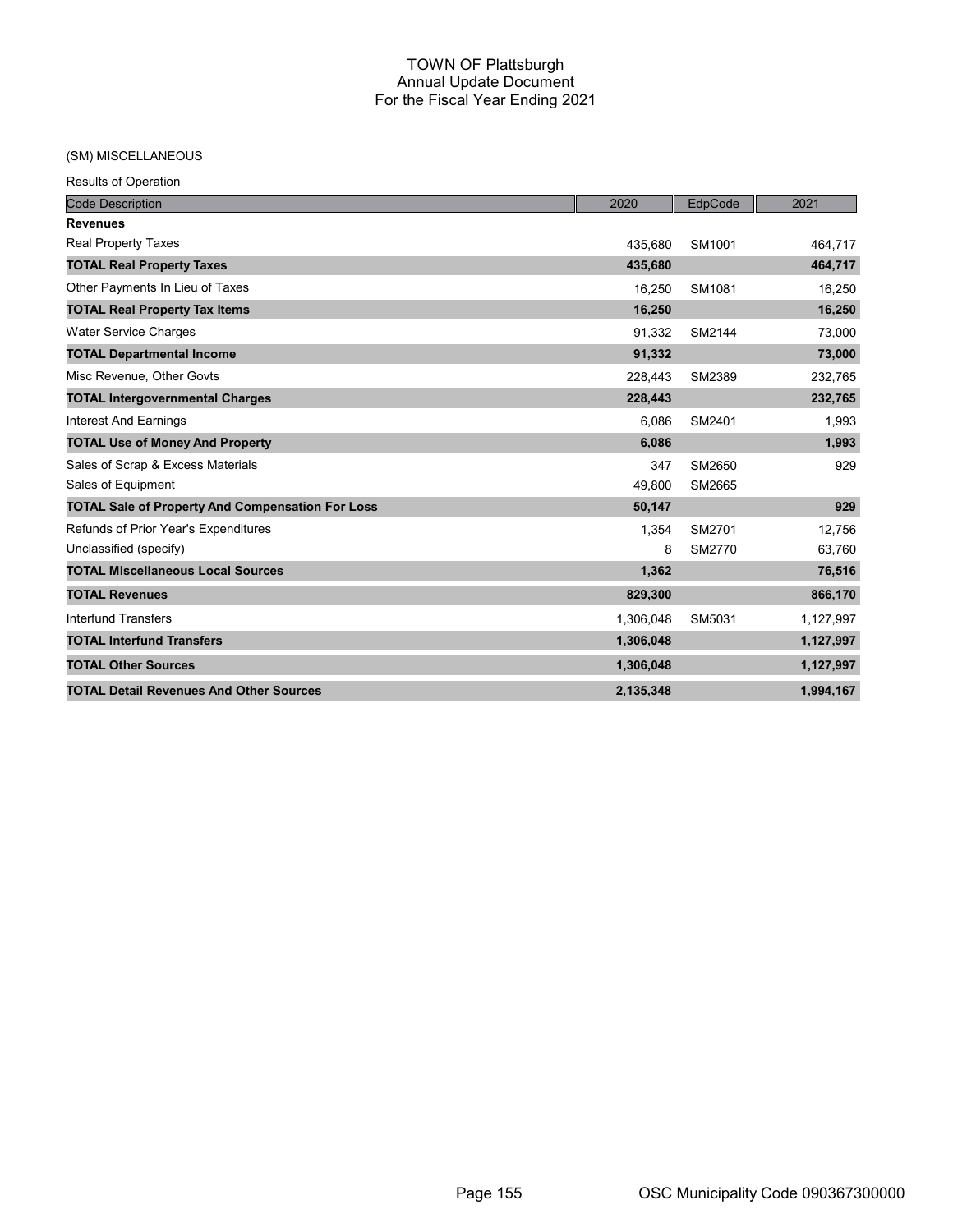### (SM) MISCELLANEOUS

| <b>Code Description</b>                         | 2020      | EdpCode | 2021      |
|-------------------------------------------------|-----------|---------|-----------|
| <b>Expenditures</b>                             |           |         |           |
| Central Service Admin                           | 879,879   | SM16101 | 902,775   |
| Central Service Admin, Equip & Cap Outlay       | 3,510     | SM16102 | 5,999     |
| Central Services Admin, contr Expend            | 206,605   | SM16104 | 200,189   |
| Shared Services Admin, Empl Bnfts               | 474,315   | SM16108 | 505,291   |
| <b>TOTAL Shared Services Admin</b>              | 1,564,309 |         | 1,614,254 |
| <b>TOTAL General Government Support</b>         | 1,564,309 |         | 1,614,254 |
| Ambulance, Contr Expend                         | 477,250   | SM45404 | 483,894   |
| <b>TOTAL Ambulance</b>                          | 477,250   |         | 483,894   |
| <b>TOTAL Health</b>                             | 477,250   |         | 483,894   |
| <b>TOTAL Expenditures</b>                       | 2,041,559 |         | 2,098,148 |
| Transfers, Other Funds                          | 15,000    | SM99019 | 15,000    |
| <b>TOTAL Operating Transfers</b>                | 15,000    |         | 15,000    |
| <b>TOTAL Other Uses</b>                         | 15,000    |         | 15,000    |
| <b>TOTAL Detail Expenditures And Other Uses</b> | 2,056,559 |         | 2,113,148 |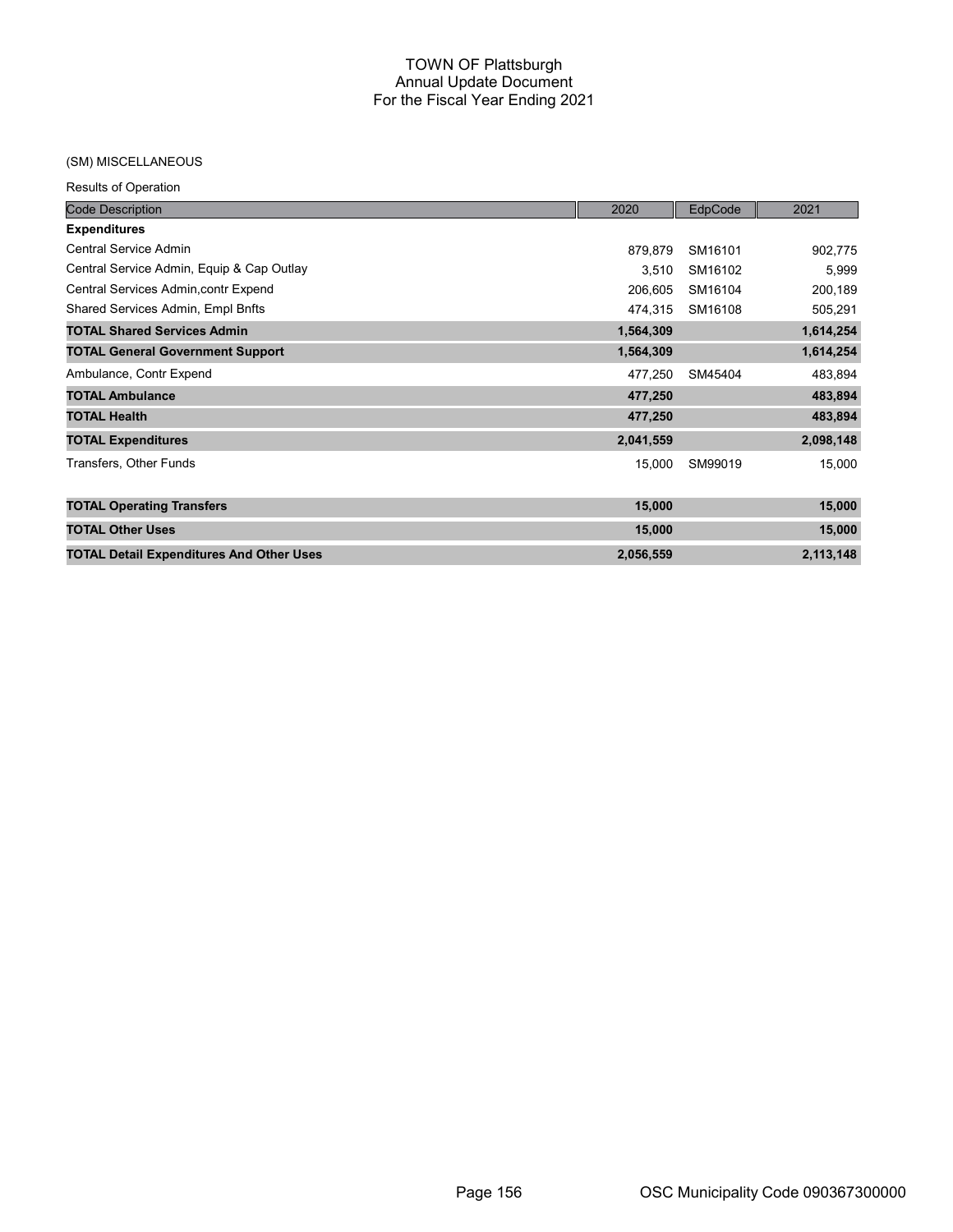#### (SM) MISCELLANEOUS

# Analysis of Changes in Fund Balance

| <b>Code Description</b>                    | 2020      | EdpCode       | 2021      |
|--------------------------------------------|-----------|---------------|-----------|
| Analysis of Changes in Fund Balance        |           |               |           |
| <b>Fund Balance - Beginning of Year</b>    | 960.895   | <b>SM8021</b> | 1,039,684 |
| <b>Restated Fund Balance - Beg of Year</b> | 960.895   | <b>SM8022</b> | 1,039,684 |
| ADD - REVENUES AND OTHER SOURCES           | 2,135,348 |               | 1,994,167 |
| DEDUCT - EXPENDITURES AND OTHER USES       | 2,056,559 |               | 2,113,148 |
| <b>Fund Balance - End of Year</b>          | 1.039.684 | <b>SM8029</b> | 920,703   |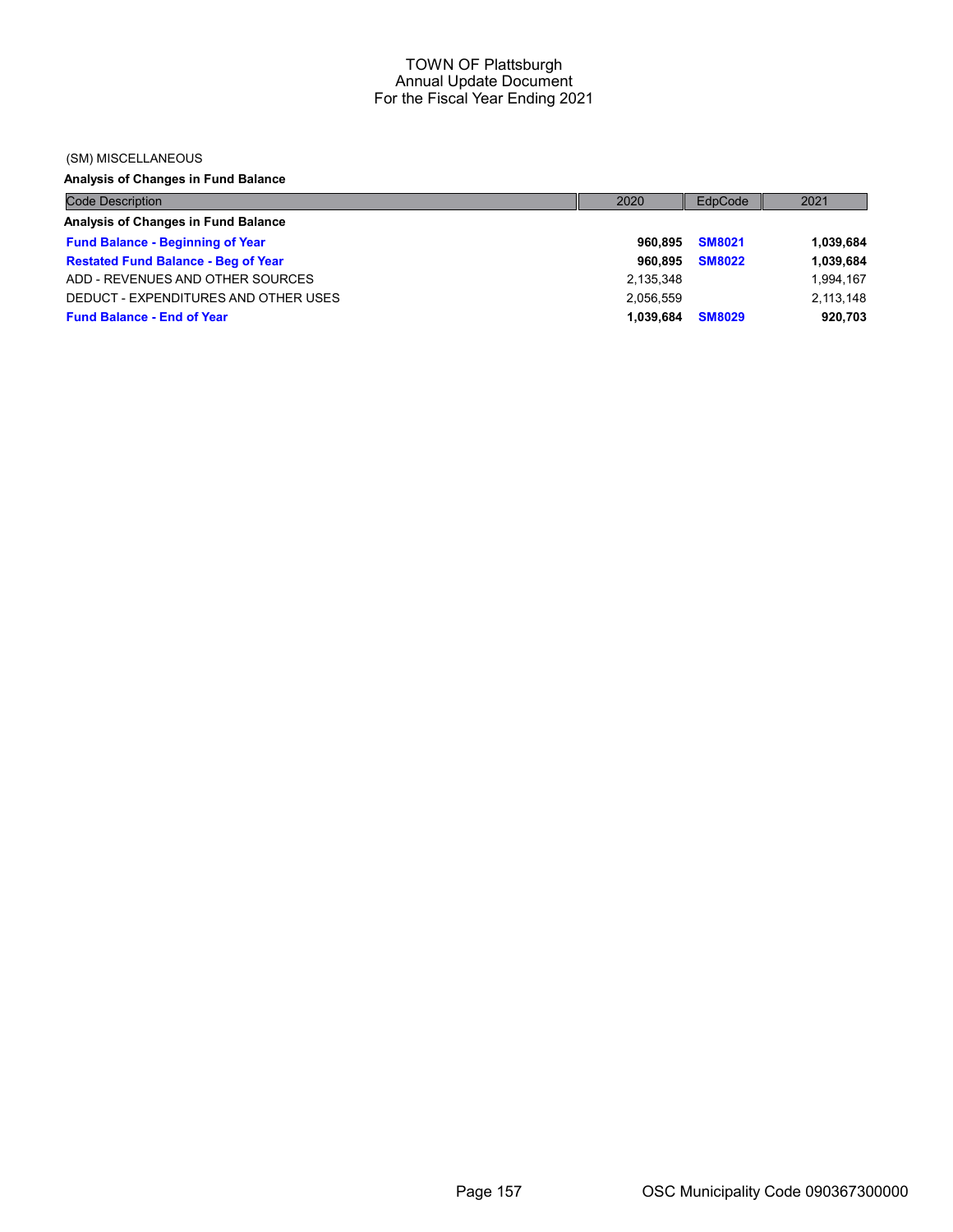# (SM1) WATER AND SEWER ADMIN

Balance Sheet

| <b>Code Description</b>                                | 2020    | EdpCode      | 2021     |
|--------------------------------------------------------|---------|--------------|----------|
| <b>Assets</b>                                          |         |              |          |
| Cash                                                   | 754,885 | SM200        | 764,351  |
| <b>TOTAL Cash</b>                                      | 754,885 |              | 764,351  |
| <b>Accounts Receivable</b>                             | 54,450  | SM380        | 11,017   |
| <b>TOTAL Other Receivables (net)</b>                   | 54,450  |              | 11,017   |
| Due From Other Funds                                   |         | SM391        |          |
| <b>TOTAL Due From Other Funds</b>                      | 0       |              | $\bf{0}$ |
| Due From Other Governments                             | 5,197   | <b>SM440</b> | 1,894    |
| <b>TOTAL Due From Other Governments</b>                | 5,197   |              | 1,894    |
| <b>Prepaid Expenses</b>                                | 77,538  | SM480        | 34,655   |
| <b>TOTAL Prepaid Expenses</b>                          | 77,538  |              | 34,655   |
| <b>TOTAL Assets and Deferred Outflows of Resources</b> | 892,070 |              | 811,917  |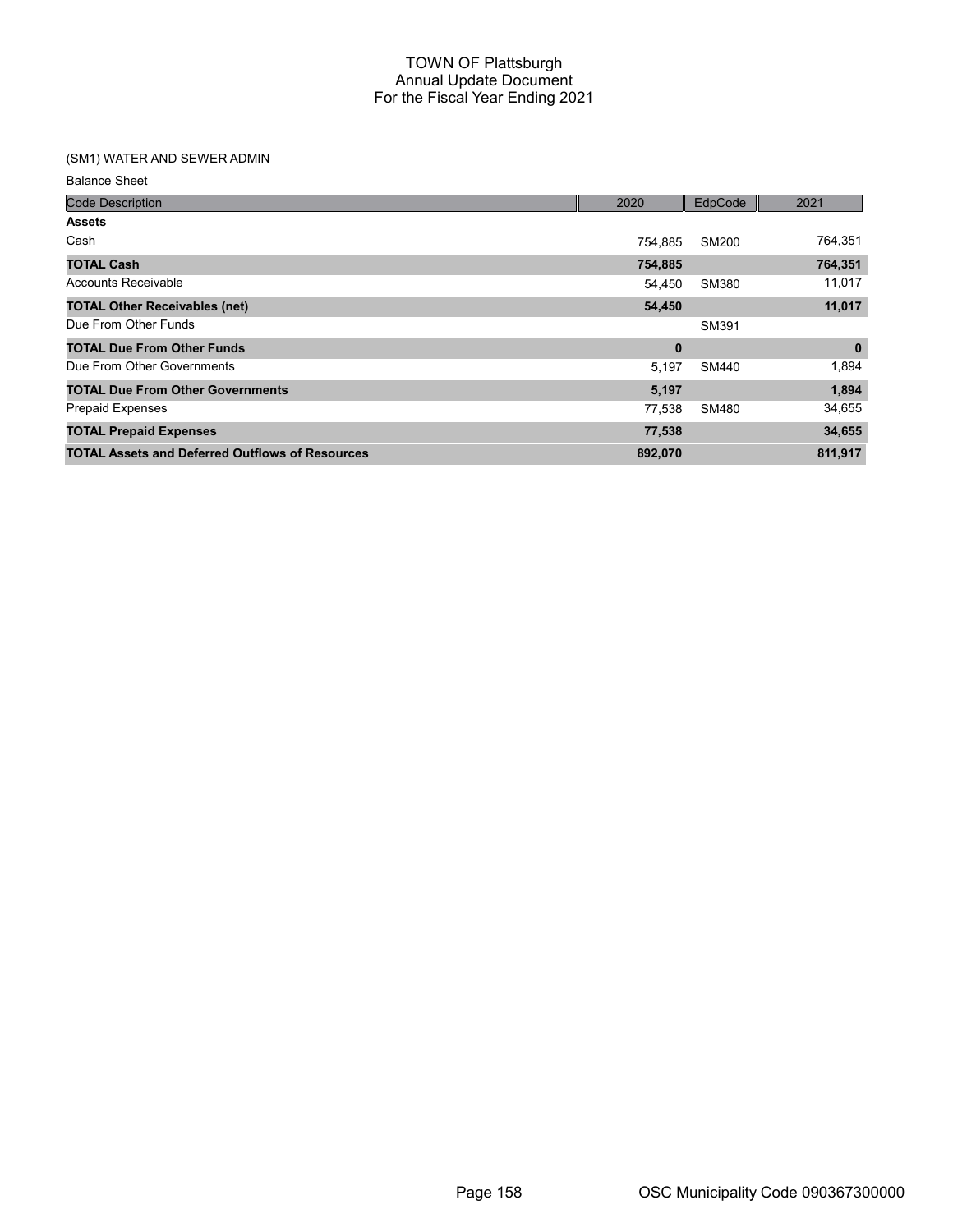# (SM1) WATER AND SEWER ADMIN

| <b>Code Description</b>                                     | 2020     | EdpCode      | 2021     |
|-------------------------------------------------------------|----------|--------------|----------|
| <b>Accounts Payable</b>                                     | 8.738    | SM600        | 38,493   |
| <b>TOTAL Accounts Payable</b>                               | 8,738    |              | 38,493   |
| <b>Accrued Liabilities</b>                                  | 24,684   | SM601        | 30,916   |
| <b>TOTAL Accrued Liabilities</b>                            | 24,684   |              | 30,916   |
| Overpayments & Clearing Account                             | 80       | SM690        | 80       |
| <b>TOTAL Other Liabilities</b>                              | 80       |              | 80       |
| Due To Other Funds                                          |          | SM630        |          |
| <b>TOTAL Due To Other Funds</b>                             | $\bf{0}$ |              | $\bf{0}$ |
| <b>TOTAL Liabilities</b>                                    | 33,502   |              | 69,489   |
| <b>Fund Balance</b>                                         |          |              |          |
| Not in Spendable Form                                       | 77,538   | <b>SM806</b> | 34,655   |
| <b>TOTAL Nonspendable Fund Balance</b>                      | 77,538   |              | 34,655   |
| Assigned Appropriated Fund Balance                          | 419      | SM914        | 99,791   |
| Assigned Unappropriated Fund Balance                        | 780,611  | SM915        | 607,982  |
| <b>TOTAL Assigned Fund Balance</b>                          | 781,030  |              | 707,773  |
| <b>TOTAL Fund Balance</b>                                   | 858,568  |              | 742,428  |
| <b>TOTAL Liabilities, Deferred Inflows And Fund Balance</b> | 892,070  |              | 811,917  |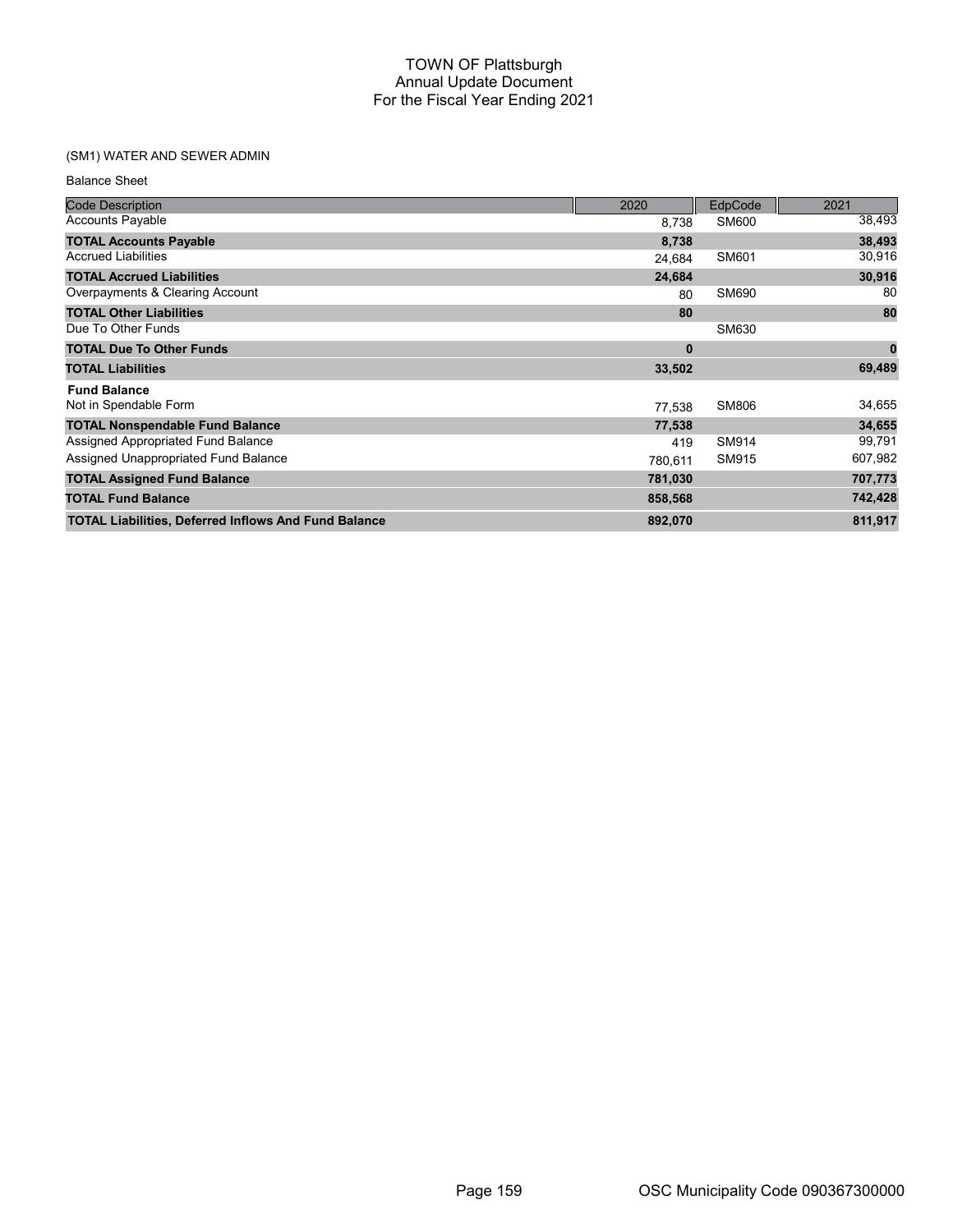# (SM1) WATER AND SEWER ADMIN

|  |  | <b>Results of Operation</b> |
|--|--|-----------------------------|
|--|--|-----------------------------|

| <b>Code Description</b>                                 | 2020      | EdpCode | 2021      |
|---------------------------------------------------------|-----------|---------|-----------|
| <b>Revenues</b>                                         |           |         |           |
| <b>Water Service Charges</b>                            | 91,332    | SM2144  | 73,000    |
| <b>TOTAL Departmental Income</b>                        | 91,332    |         | 73,000    |
| Misc Revenue, Other Govts                               | 228,443   | SM2389  | 232,765   |
| <b>TOTAL Intergovernmental Charges</b>                  | 228,443   |         | 232,765   |
| Interest And Earnings                                   | 5,019     | SM2401  | 1,907     |
| <b>TOTAL Use of Money And Property</b>                  | 5,019     |         | 1,907     |
| Sales of Scrap & Excess Materials                       | 347       | SM2650  | 929       |
| Sales of Equipment                                      | 49,800    | SM2665  |           |
| <b>TOTAL Sale of Property And Compensation For Loss</b> | 50,147    |         | 929       |
| Refunds of Prior Year's Expenditures                    | 1,354     | SM2701  | 12,756    |
| Unclassified (specify)                                  | 8         | SM2770  | 63,760    |
| <b>TOTAL Miscellaneous Local Sources</b>                | 1,362     |         | 76,516    |
| <b>TOTAL Revenues</b>                                   | 376,303   |         | 385,117   |
| Interfund Transfers                                     | 1,306,048 | SM5031  | 1,127,997 |
| <b>TOTAL Interfund Transfers</b>                        | 1,306,048 |         | 1,127,997 |
| <b>TOTAL Other Sources</b>                              | 1,306,048 |         | 1,127,997 |
| <b>TOTAL Detail Revenues And Other Sources</b>          | 1,682,351 |         | 1,513,114 |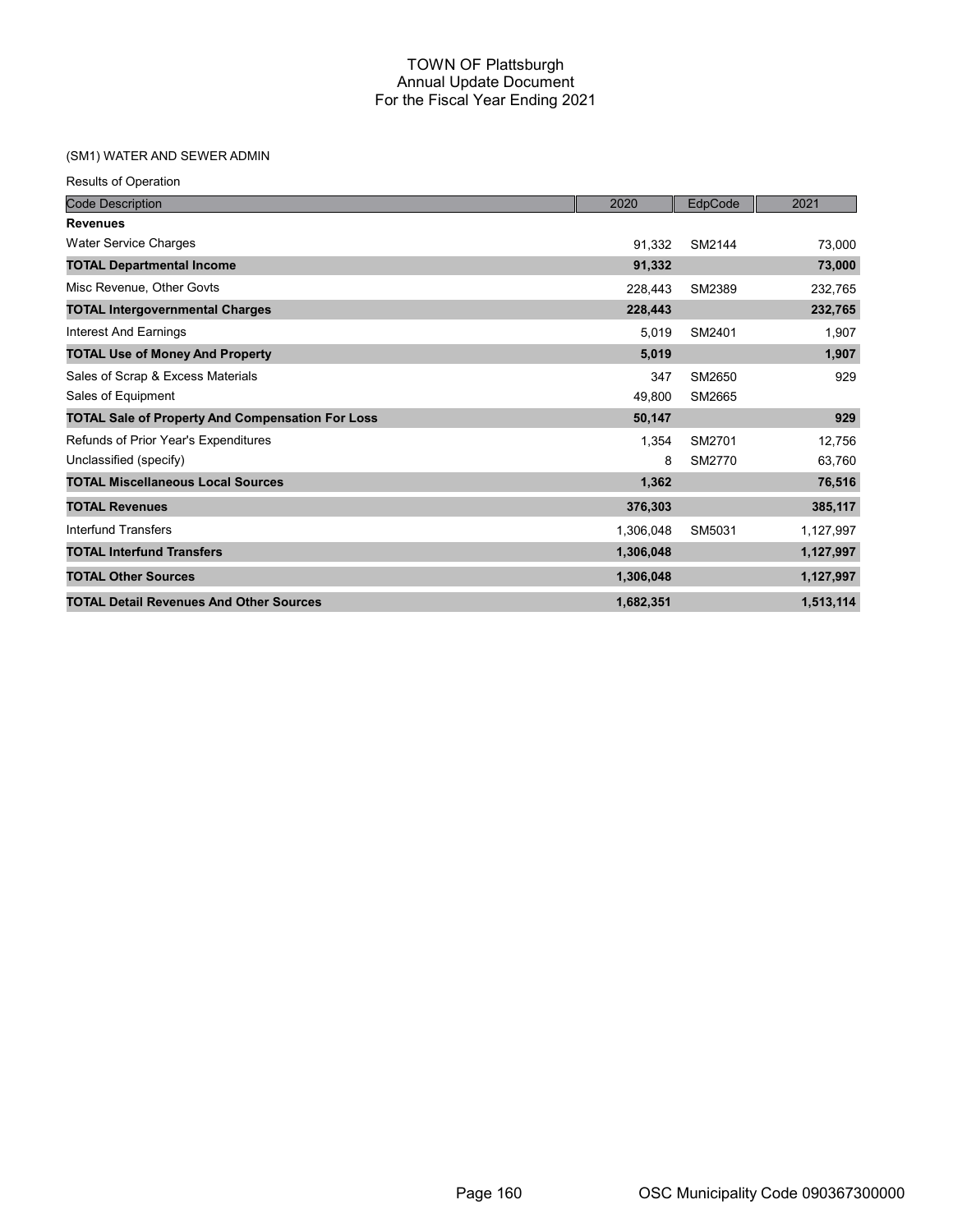# (SM1) WATER AND SEWER ADMIN

| <b>Code Description</b>                         | 2020      | EdpCode | 2021      |
|-------------------------------------------------|-----------|---------|-----------|
| <b>Expenditures</b>                             |           |         |           |
| Central Service Admin                           | 879,879   | SM16101 | 902,775   |
| Central Service Admin, Equip & Cap Outlay       | 3.510     | SM16102 | 5,999     |
| Central Services Admin, contr Expend            | 206,605   | SM16104 | 200,189   |
| Shared Services Admin, Empl Bnfts               | 474.315   | SM16108 | 505,291   |
| <b>TOTAL Shared Services Admin</b>              | 1,564,309 |         | 1,614,254 |
| <b>TOTAL General Government Support</b>         | 1,564,309 |         | 1,614,254 |
| <b>TOTAL Expenditures</b>                       | 1,564,309 |         | 1,614,254 |
| Transfers, Other Funds                          | 15,000    | SM99019 | 15,000    |
| <b>TOTAL Operating Transfers</b>                | 15,000    |         | 15,000    |
| <b>TOTAL Other Uses</b>                         | 15,000    |         | 15,000    |
| <b>TOTAL Detail Expenditures And Other Uses</b> | 1,579,309 |         | 1,629,254 |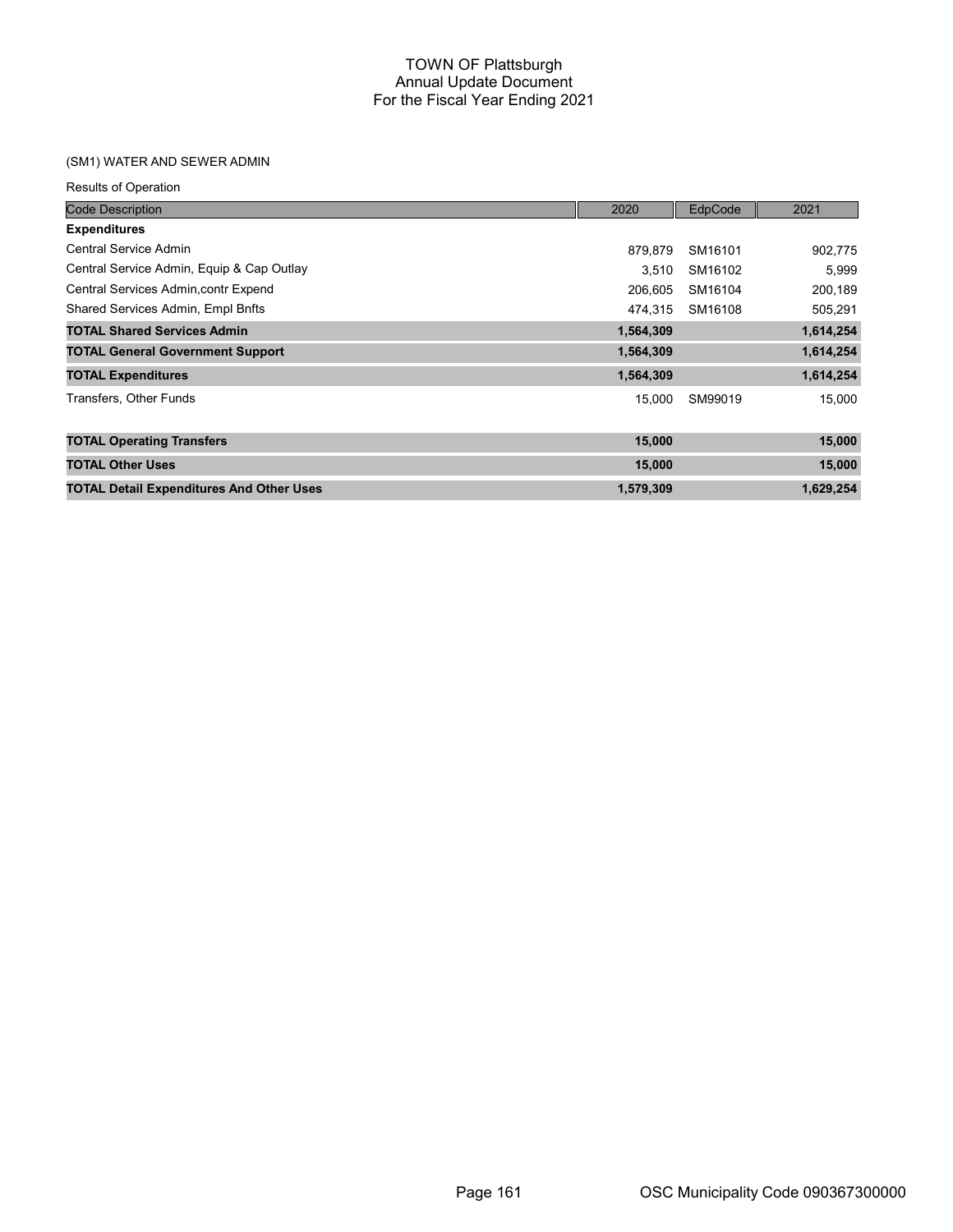## (SM1) WATER AND SEWER ADMIN

# Analysis of Changes in Fund Balance

| <b>Code Description</b>                    | 2020      | EdpCode       | 2021      |
|--------------------------------------------|-----------|---------------|-----------|
| Analysis of Changes in Fund Balance        |           |               |           |
| <b>Fund Balance - Beginning of Year</b>    | 755.526   | <b>SM8021</b> | 858,568   |
| <b>Restated Fund Balance - Beg of Year</b> | 755.526   | <b>SM8022</b> | 858,568   |
| ADD - REVENUES AND OTHER SOURCES           | 1.682.351 |               | 1,513,114 |
| DEDUCT - EXPENDITURES AND OTHER USES       | 1.579.309 |               | 1,629,254 |
| <b>Fund Balance - End of Year</b>          | 858.568   | <b>SM8029</b> | 742.428   |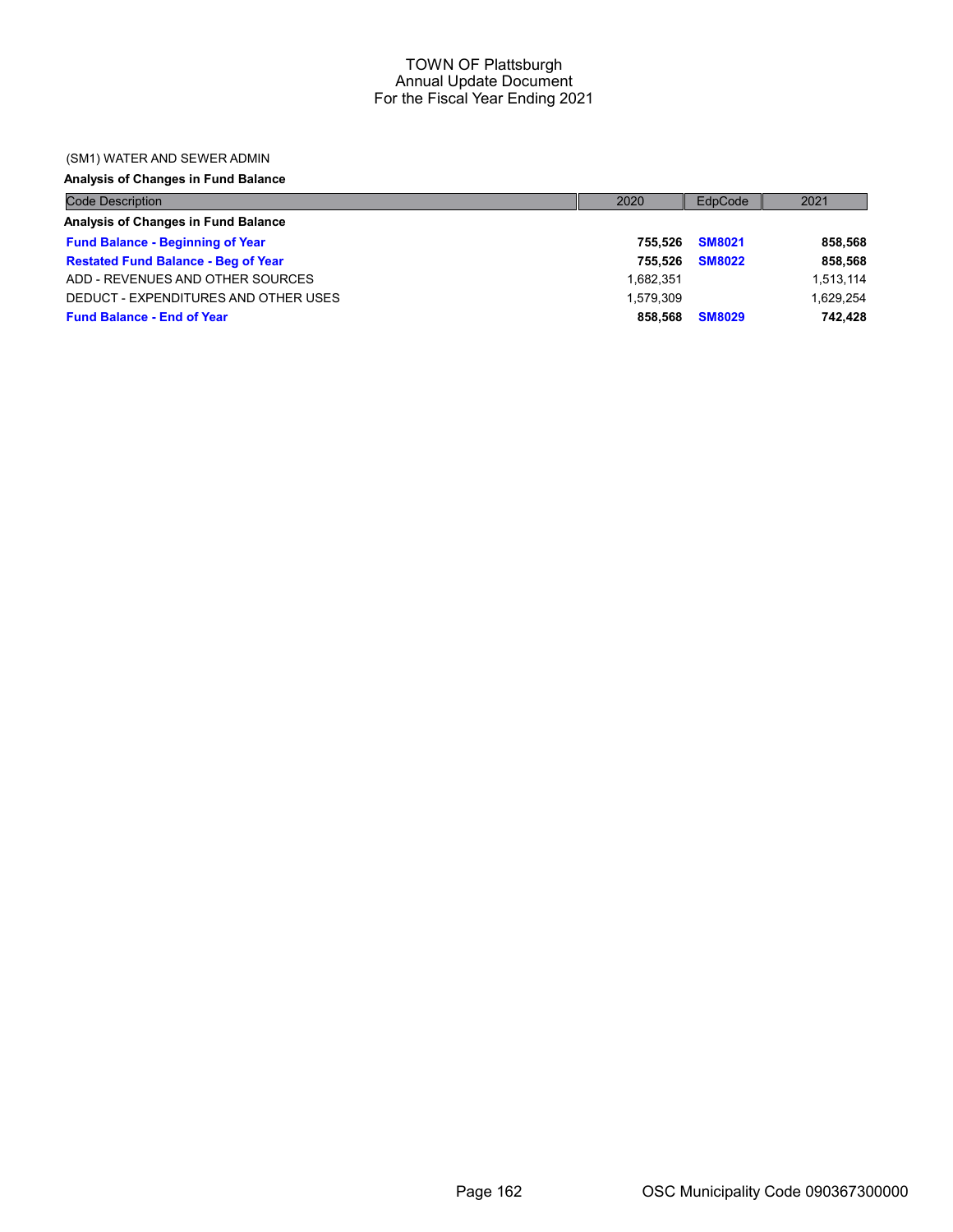| <b>Balance Sheet</b>                                   |         |         |         |
|--------------------------------------------------------|---------|---------|---------|
| <b>Code Description</b>                                | 2020    | EdpCode | 2021    |
| <b>Assets</b>                                          |         |         |         |
| Cash                                                   | 197,366 | SM200   | 201,058 |
| <b>TOTAL Cash</b>                                      | 197,366 |         | 201,058 |
| <b>TOTAL Assets and Deferred Outflows of Resources</b> | 197,366 |         | 201,058 |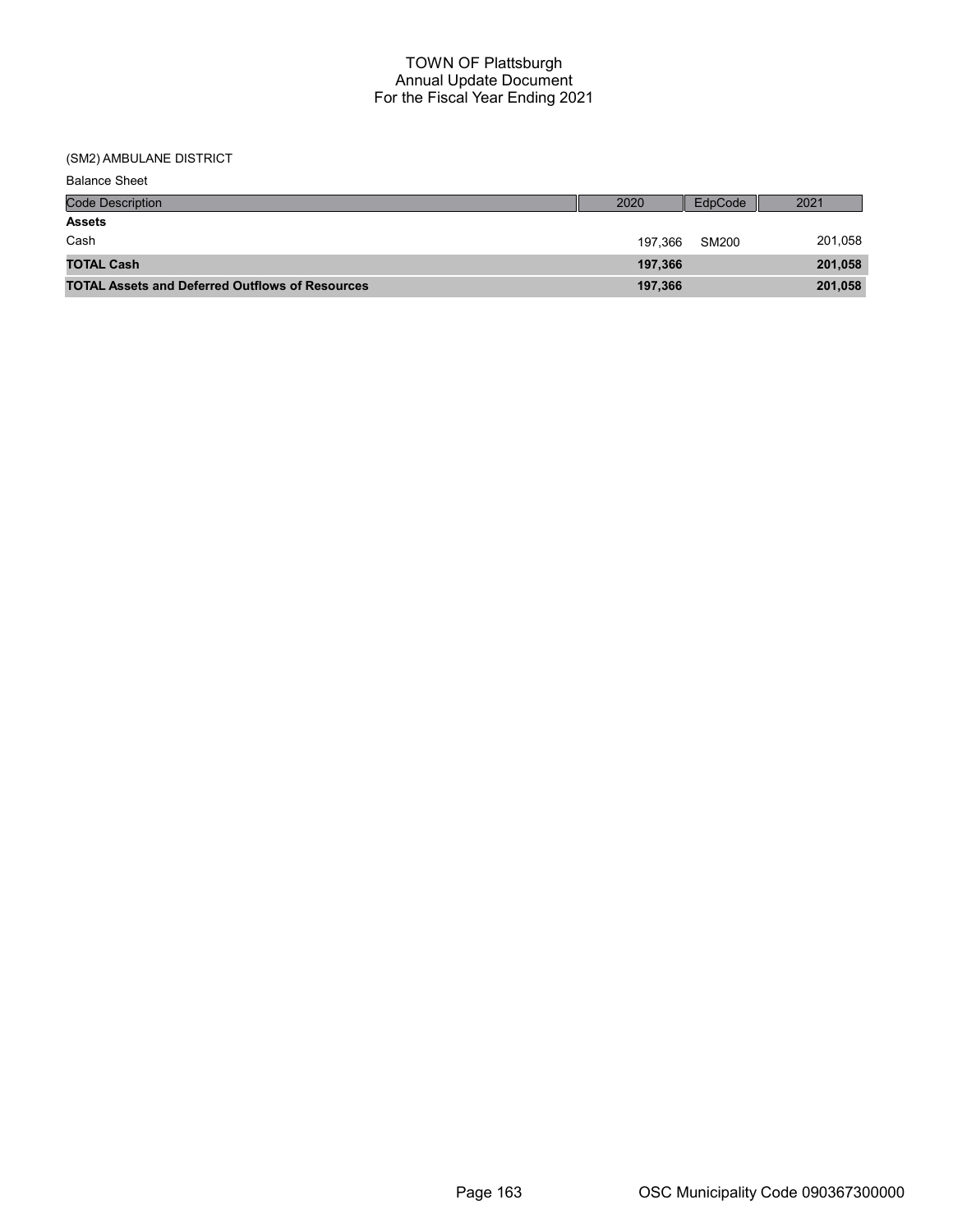| <b>Balance Sheet</b>                                                                              |              |                |                   |
|---------------------------------------------------------------------------------------------------|--------------|----------------|-------------------|
| <b>Code Description</b>                                                                           | 2020         | EdpCode        | 2021              |
| Due To Other Governments                                                                          |              | SM631          | 6,533             |
| <b>TOTAL Due To Other Governments</b>                                                             | $\mathbf{0}$ |                | 6,533             |
| <b>TOTAL Liabilities</b>                                                                          | $\bf{0}$     |                | 6,533             |
| Deferred Inflows of Resources<br>Deferred Inflow of Resources                                     | 16.250       | SM691          | 16,250            |
| <b>TOTAL Deferred Inflows of Resources</b>                                                        | 16,250       |                | 16,250            |
| <b>TOTAL Deferred Inflows of Resources</b>                                                        | 16,250       |                | 16,250            |
| <b>Fund Balance</b><br>Assigned Appropriated Fund Balance<br>Assigned Unappropriated Fund Balance | 181.116      | SM914<br>SM915 | 21,154<br>157,121 |
| <b>TOTAL Assigned Fund Balance</b>                                                                | 181,116      |                | 178,275           |
| <b>TOTAL Fund Balance</b>                                                                         | 181,116      |                | 178,275           |
| <b>TOTAL Liabilities, Deferred Inflows And Fund Balance</b>                                       | 197,366      |                | 201,058           |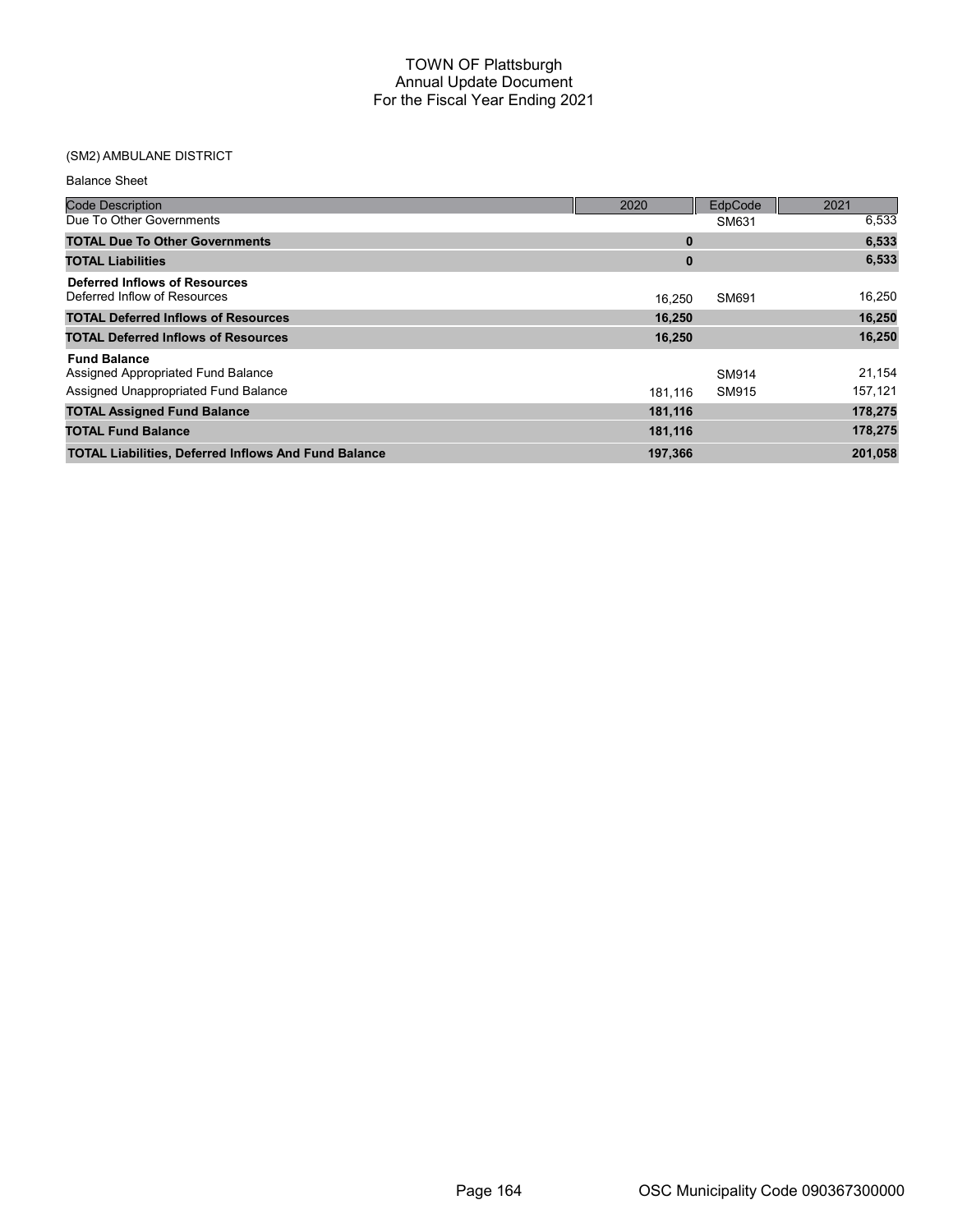| <b>Results of Operation</b>                    |         |         |         |
|------------------------------------------------|---------|---------|---------|
| <b>Code Description</b>                        | 2020    | EdpCode | 2021    |
| <b>Revenues</b>                                |         |         |         |
| <b>Real Property Taxes</b>                     | 435.680 | SM1001  | 464,717 |
| <b>TOTAL Real Property Taxes</b>               | 435,680 |         | 464,717 |
| Other Payments In Lieu of Taxes                | 16.250  | SM1081  | 16.250  |
| <b>TOTAL Real Property Tax Items</b>           | 16,250  |         | 16,250  |
| Interest And Earnings                          | 1.067   | SM2401  | 86      |
| <b>TOTAL Use of Money And Property</b>         | 1,067   |         | 86      |
| <b>TOTAL Revenues</b>                          | 452.997 |         | 481,053 |
| <b>TOTAL Detail Revenues And Other Sources</b> | 452,997 |         | 481,053 |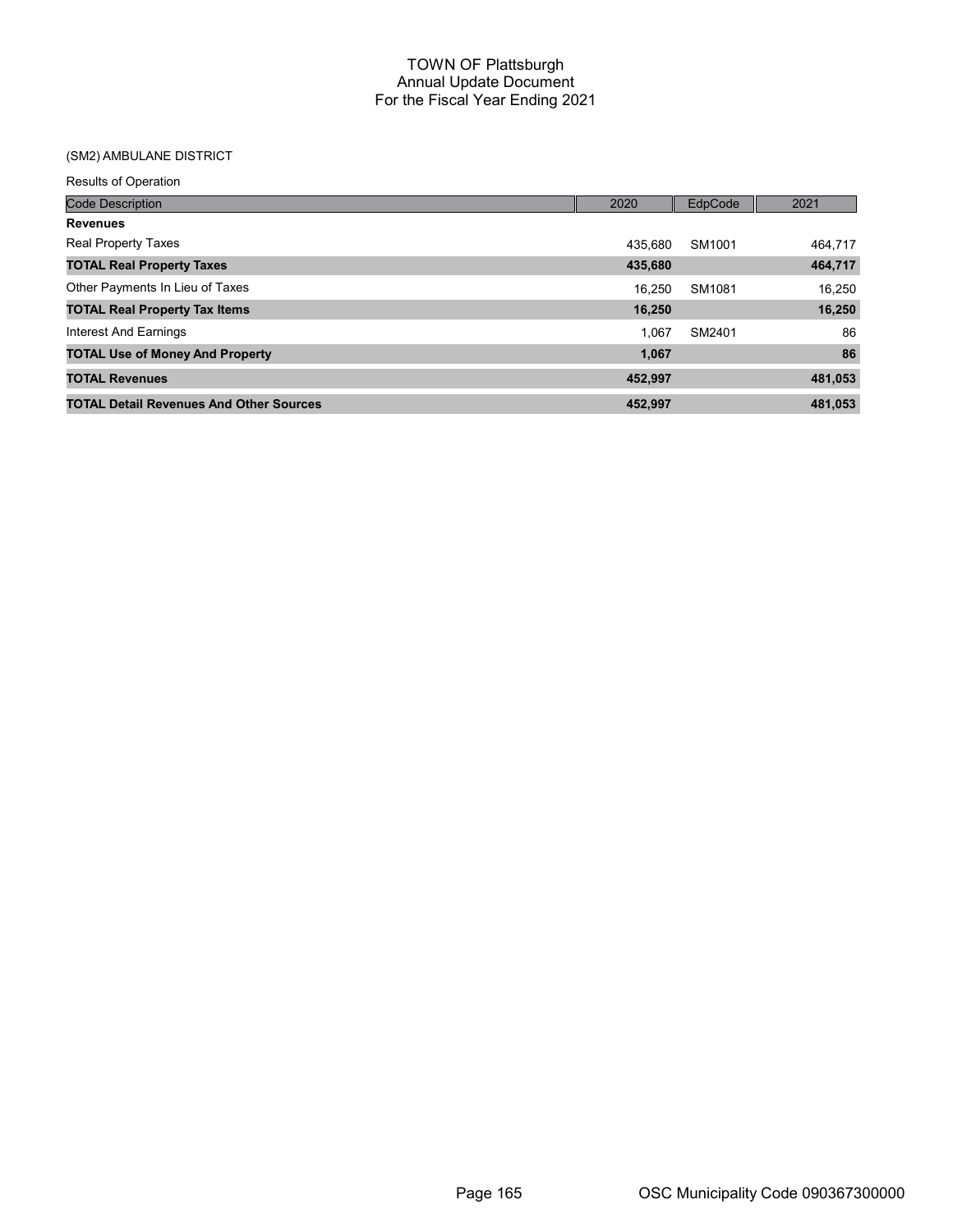| <b>Results of Operation</b>                     |         |         |         |
|-------------------------------------------------|---------|---------|---------|
| <b>Code Description</b>                         | 2020    | EdpCode | 2021    |
| <b>Expenditures</b>                             |         |         |         |
| Ambulance, Contr Expend                         | 477.250 | SM45404 | 483,894 |
| <b>TOTAL Ambulance</b>                          | 477,250 |         | 483,894 |
| <b>TOTAL Health</b>                             | 477,250 |         | 483,894 |
| <b>TOTAL Expenditures</b>                       | 477,250 |         | 483,894 |
| <b>TOTAL Detail Expenditures And Other Uses</b> | 477.250 |         | 483,894 |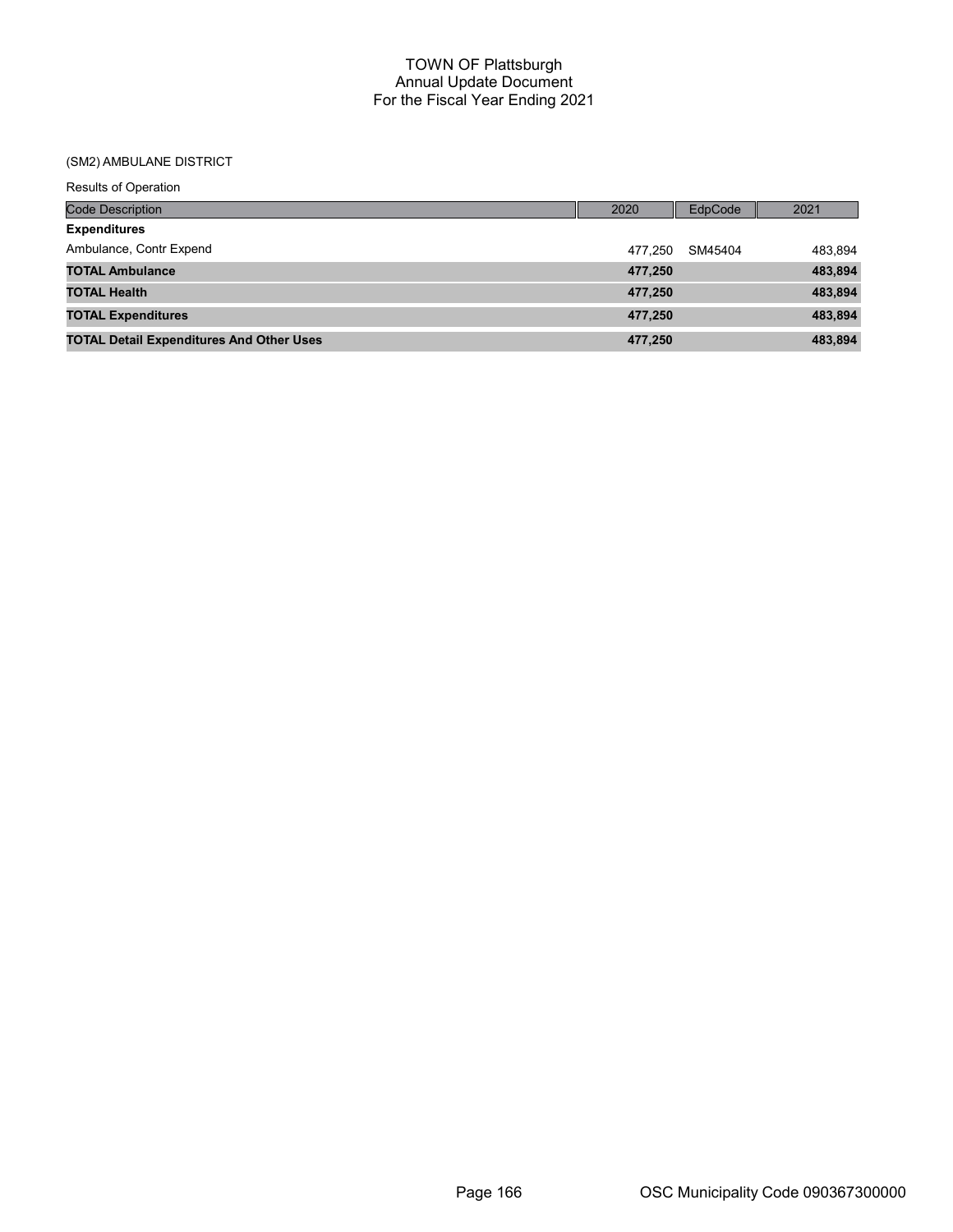### (SM2) AMBULANE DISTRICT

# Analysis of Changes in Fund Balance

| <b>Code Description</b>                    | 2020    | EdpCode       | 2021    |
|--------------------------------------------|---------|---------------|---------|
| Analysis of Changes in Fund Balance        |         |               |         |
| <b>Fund Balance - Beginning of Year</b>    | 205.369 | <b>SM8021</b> | 181,116 |
| <b>Restated Fund Balance - Beg of Year</b> | 205.369 | <b>SM8022</b> | 181,116 |
| ADD - REVENUES AND OTHER SOURCES           | 452.997 |               | 481,053 |
| DEDUCT - EXPENDITURES AND OTHER USES       | 477.250 |               | 483.894 |
| <b>Fund Balance - End of Year</b>          | 181.116 | <b>SM8029</b> | 178,275 |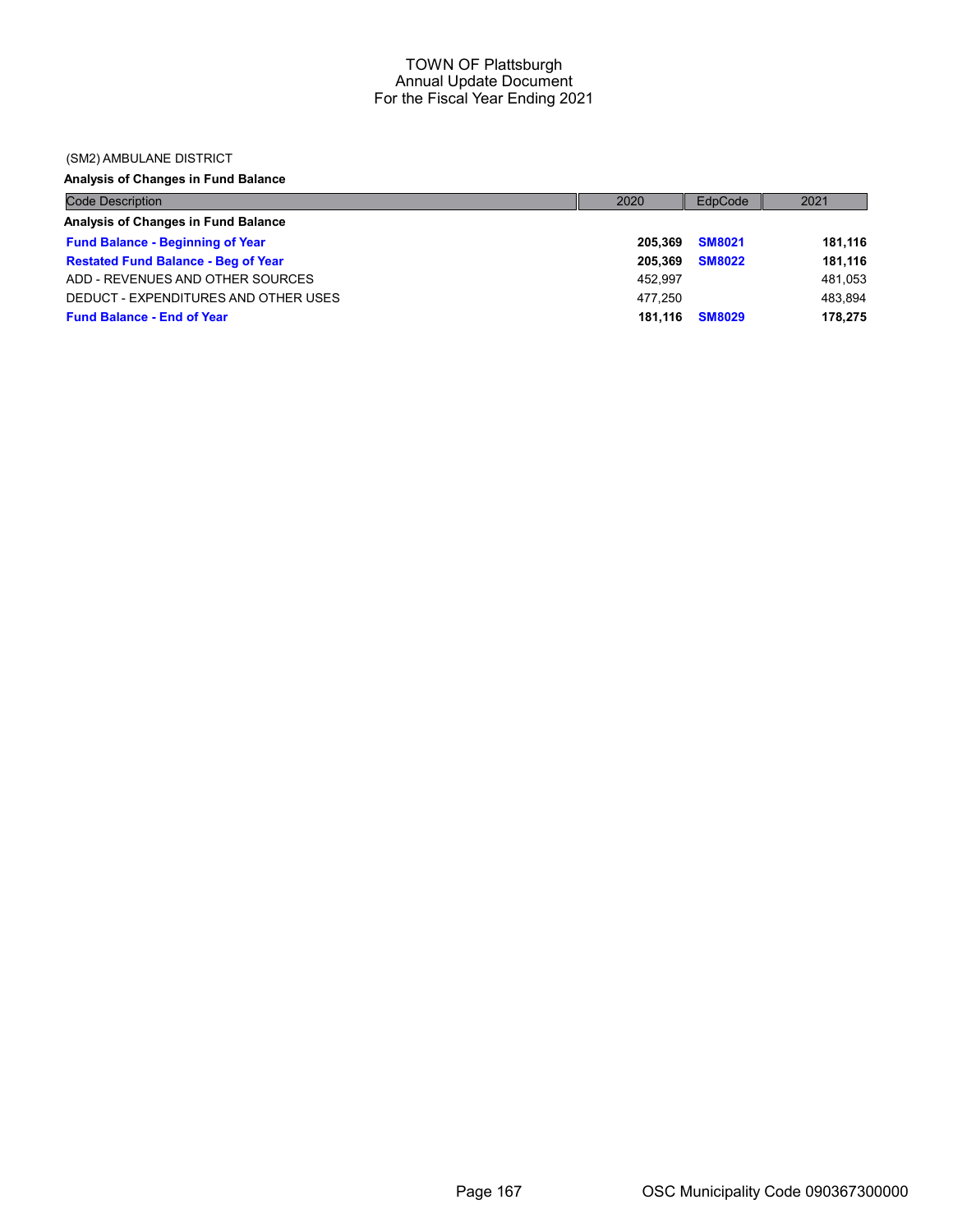### (SS) SEWER

Balance Sheet

| <b>Code Description</b>                                | 2020      | EdpCode      | 2021      |
|--------------------------------------------------------|-----------|--------------|-----------|
| <b>Assets</b>                                          |           |              |           |
| Cash                                                   | 4.668.268 | <b>SS200</b> | 5,582,976 |
| <b>TOTAL Cash</b>                                      | 4,668,268 |              | 5,582,976 |
| Sewer Rents Receivable                                 | 199.424   | SS360        | 176,556   |
| <b>TOTAL Other Receivables (net)</b>                   | 199,424   |              | 176,556   |
| Due From Other Funds                                   |           | SS391        | 64,000    |
| <b>TOTAL Due From Other Funds</b>                      | 0         |              | 64,000    |
| Due From Other Governments                             | 150,793   | SS440        | 136,844   |
| <b>TOTAL Due From Other Governments</b>                | 150,793   |              | 136,844   |
| <b>TOTAL Assets and Deferred Outflows of Resources</b> | 5,018,485 |              | 5.960.376 |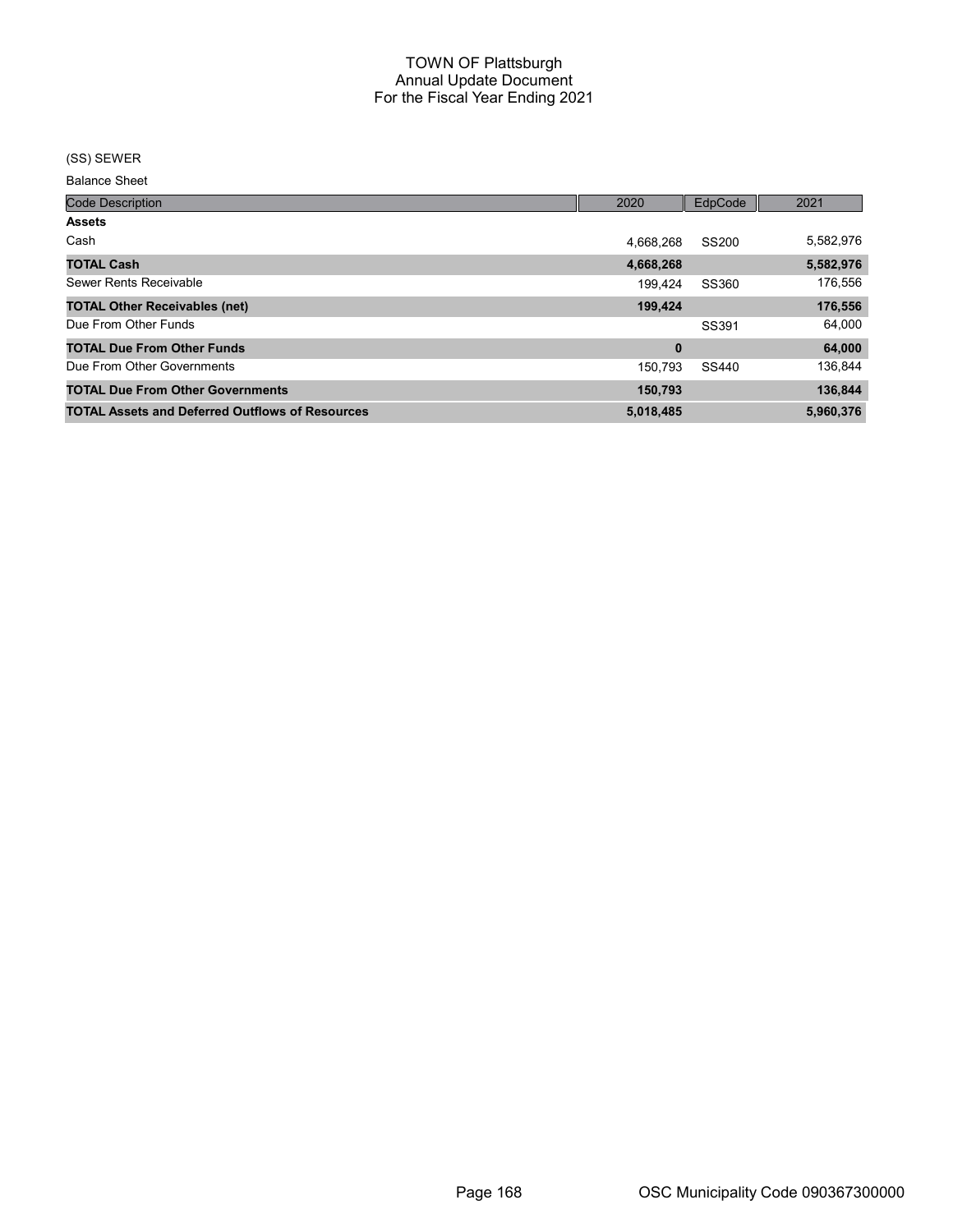## (SS) SEWER

Balance Sheet

| <b>Code Description</b>                                     | 2020      | EdpCode | 2021             |
|-------------------------------------------------------------|-----------|---------|------------------|
| <b>Accounts Payable</b>                                     | 151,165   | SS600   | 108,147          |
| <b>TOTAL Accounts Payable</b>                               | 151,165   |         | 108,147          |
| Due To Other Funds                                          | 0         | SS630   |                  |
| <b>TOTAL Due To Other Funds</b>                             | $\bf{0}$  |         | $\boldsymbol{0}$ |
| Due To Other Governments                                    |           | SS631   | 9,635            |
| <b>TOTAL Due To Other Governments</b>                       | $\bf{0}$  |         | 9,635            |
| <b>TOTAL Liabilities</b>                                    | 151,165   |         | 117,782          |
| <b>Deferred Inflows of Resources</b>                        |           |         |                  |
| Deferred Inflow of Resources                                | 12,220    | SS691   | 12,220           |
| <b>TOTAL Deferred Inflows of Resources</b>                  | 12,220    |         | 12,220           |
| <b>TOTAL Deferred Inflows of Resources</b>                  | 12,220    |         | 12,220           |
| <b>Fund Balance</b>                                         |           |         |                  |
| <b>Committed Fund Balance</b>                               | 125,000   | SS913   | 125,000          |
| <b>TOTAL Committed Fund Balance</b>                         | 125,000   |         | 125,000          |
| Assigned Unappropriated Fund Balance                        | 4,730,100 | SS915   | 5,705,374        |
| <b>TOTAL Assigned Fund Balance</b>                          | 4,730,100 |         | 5,705,374        |
| <b>TOTAL Fund Balance</b>                                   | 4,855,100 |         | 5,830,374        |
| <b>TOTAL Liabilities, Deferred Inflows And Fund Balance</b> | 5,018,485 |         | 5,960,376        |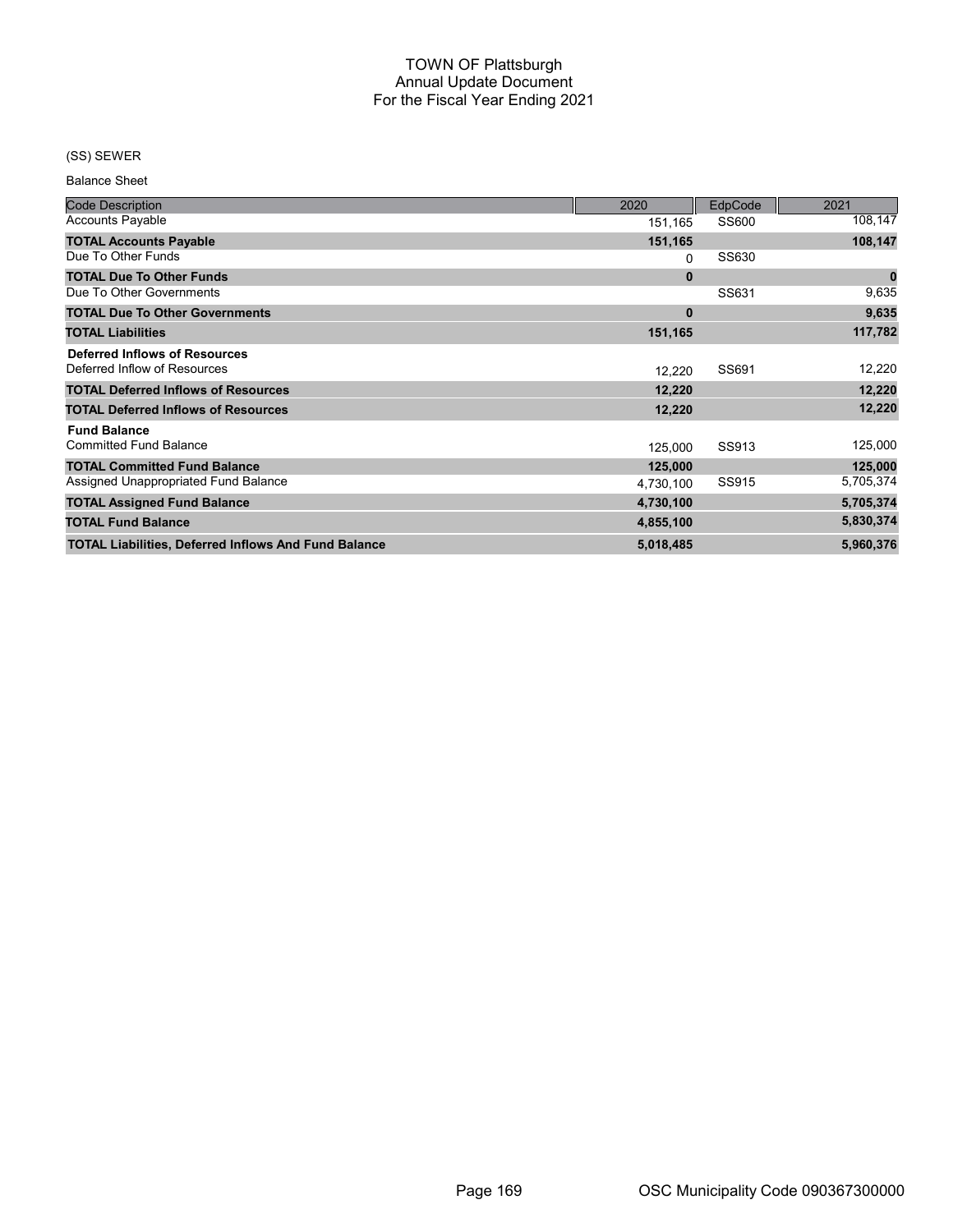(SS) SEWER

| <b>Code Description</b>                        | 2020      | EdpCode | 2021      |
|------------------------------------------------|-----------|---------|-----------|
| <b>Revenues</b>                                |           |         |           |
| <b>Real Property Taxes</b>                     | 687,784   | SS1001  | 665,435   |
| <b>TOTAL Real Property Taxes</b>               | 687,784   |         | 665,435   |
| Other Payments In Lieu of Taxes                | 12,220    | SS1081  | 12,220    |
| <b>TOTAL Real Property Tax Items</b>           | 12,220    |         | 12,220    |
| <b>Sewer Rents</b>                             | 1,549,292 | SS2120  | 1,608,535 |
| Interest & Penalties On Sewer Accts            | 19,862    | SS2128  | 26,345    |
| <b>TOTAL Departmental Income</b>               | 1,569,154 |         | 1,634,880 |
| Interest And Earnings                          | 17,818    | SS2401  | 9,805     |
| <b>TOTAL Use of Money And Property</b>         | 17,818    |         | 9,805     |
| Premium & Accrued Interest On Obligations      | 122,434   | SS2710  | 44,999    |
| <b>TOTAL Miscellaneous Local Sources</b>       | 122,434   |         | 44,999    |
| <b>TOTAL Revenues</b>                          | 2,409,410 |         | 2,367,339 |
| Interfund Transfers                            |           | SS5031  | 180,499   |
| <b>TOTAL Interfund Transfers</b>               | 0         |         | 180,499   |
| <b>TOTAL Other Sources</b>                     | 0         |         | 180,499   |
| <b>TOTAL Detail Revenues And Other Sources</b> | 2,409,410 |         | 2,547,838 |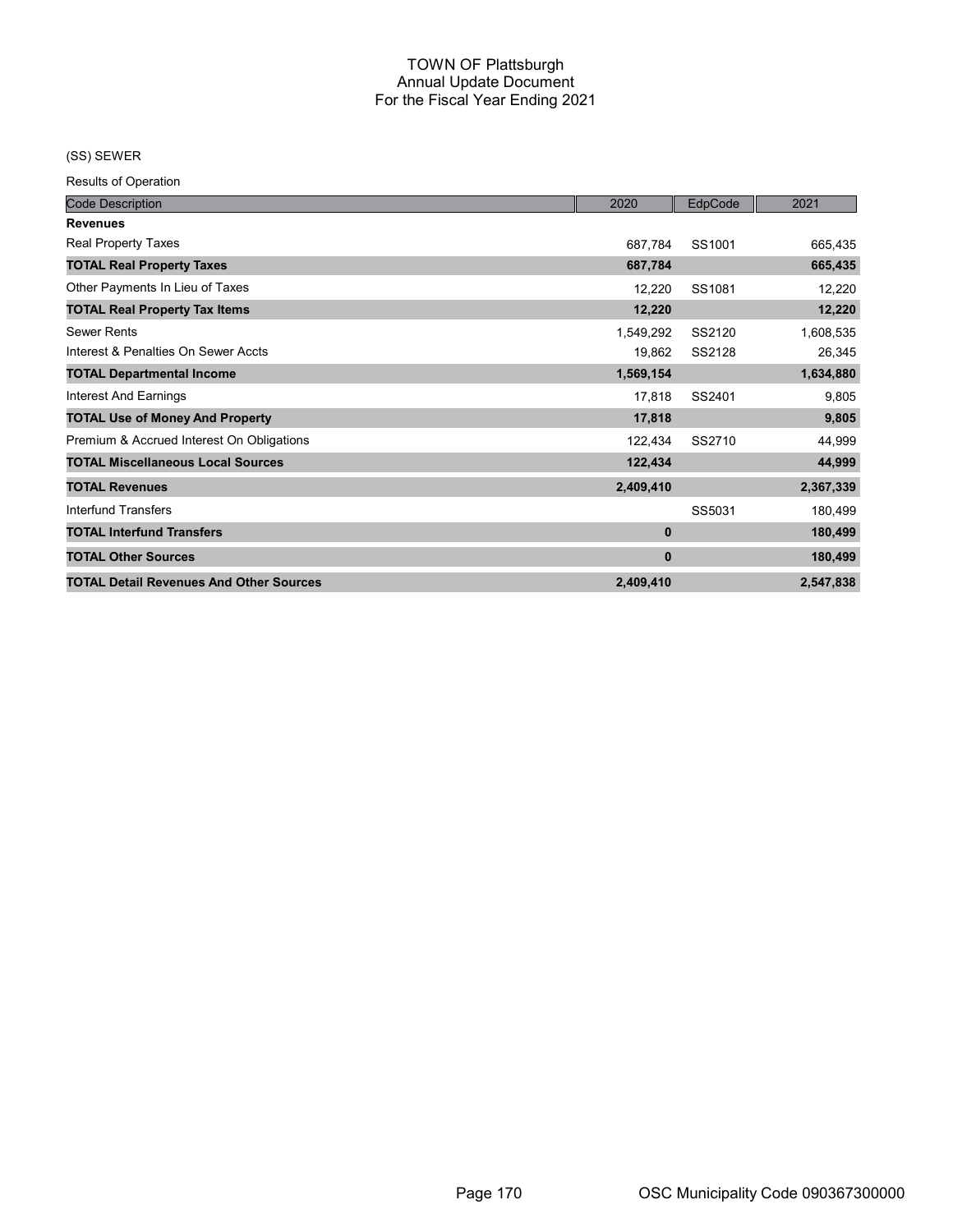### (SS) SEWER

| <b>Code Description</b>                         | 2020      | EdpCode | 2021      |
|-------------------------------------------------|-----------|---------|-----------|
| <b>Expenditures</b>                             |           |         |           |
| Sanitary Sewers, Equip & Cap Outlay             | 2.853     | SS81202 | 4,555     |
| Sanitary Sewers, Contr Expend                   | 29,718    | SS81204 | 35,378    |
| <b>TOTAL Sanitary Sewers</b>                    | 32,571    |         | 39,933    |
| Sewage Treat Disp, Equip & Cap Outlay           | 705       | SS81302 | 3,943     |
| Sewage Treat Disp, Contr Expend                 | 887,238   | SS81304 | 834,713   |
| <b>TOTAL Sewage Treat Disp</b>                  | 887,943   |         | 838,656   |
| <b>TOTAL Home And Community Services</b>        | 920,514   |         | 878,589   |
| Debt Principal, Serial Bonds                    | 97.294    | SS97106 | 156,140   |
| Debt Principal, Bond Anticipation Notes         | 92,837    | SS97306 | 71,387    |
| <b>TOTAL Debt Principal</b>                     | 190,131   |         | 227,527   |
| Debt Interest, Serial Bonds                     | 65,033    | SS97107 | 91,686    |
| Debt Interest, Bond Anticipation Notes          | 43,204    | SS97307 | 23,393    |
| <b>TOTAL Debt Interest</b>                      | 108,237   |         | 115,079   |
| <b>TOTAL Expenditures</b>                       | 1,218,882 |         | 1,221,195 |
| <b>Transfers, Other Funds</b>                   | 406,051   | SS99019 | 351,369   |
| <b>TOTAL Operating Transfers</b>                | 406,051   |         | 351,369   |
| <b>TOTAL Other Uses</b>                         | 406,051   |         | 351,369   |
| <b>TOTAL Detail Expenditures And Other Uses</b> | 1,624,933 |         | 1,572,564 |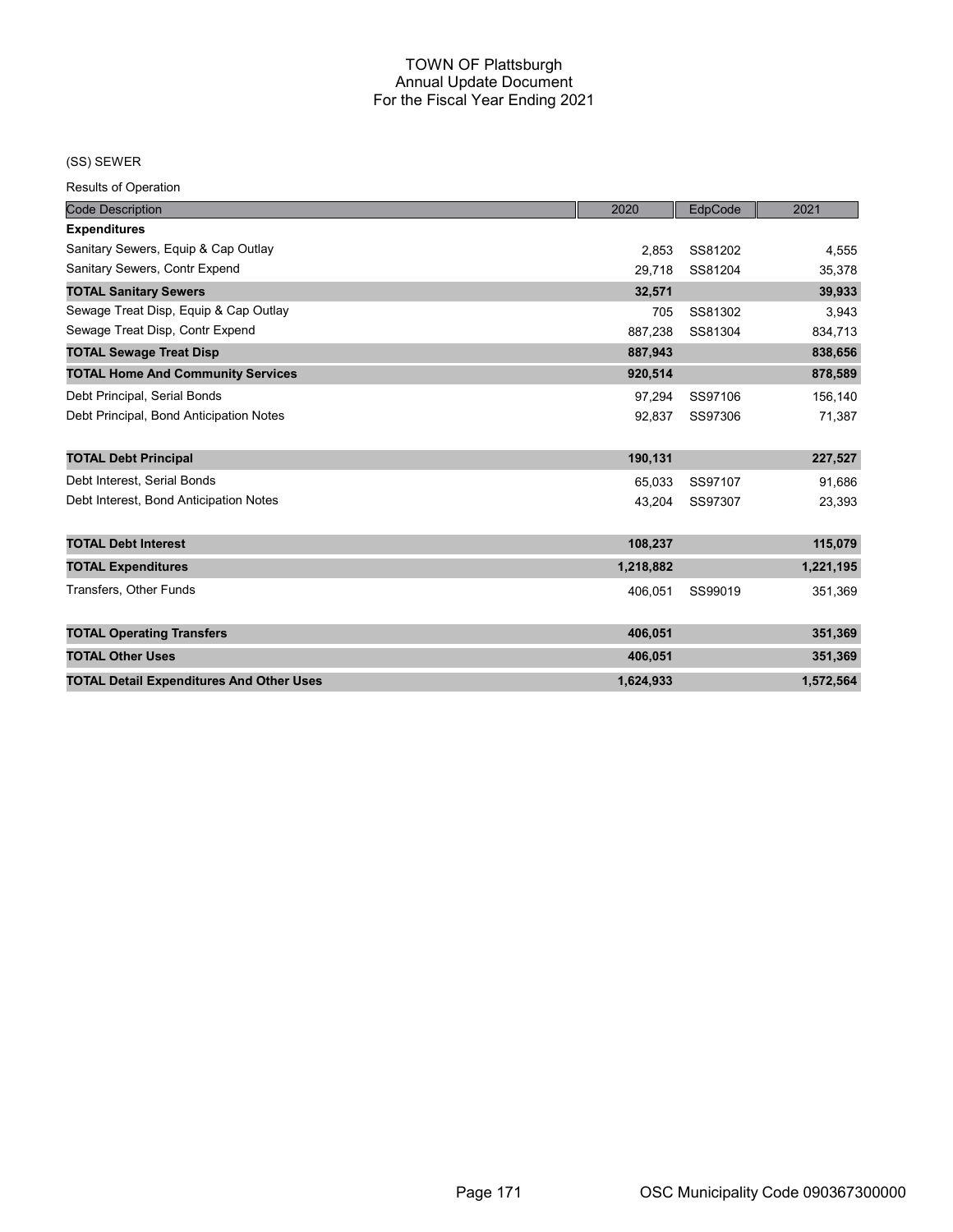(SS) SEWER

Analysis of Changes in Fund Balance

| <b>Code Description</b>                    | 2020      | EdpCode       | 2021      |
|--------------------------------------------|-----------|---------------|-----------|
| Analysis of Changes in Fund Balance        |           |               |           |
| <b>Fund Balance - Beginning of Year</b>    | 4.070.623 | <b>SS8021</b> | 4,855,100 |
| <b>Restated Fund Balance - Beg of Year</b> | 4.070.623 | <b>SS8022</b> | 4,855,100 |
| ADD - REVENUES AND OTHER SOURCES           | 2,409,410 |               | 2,547,838 |
| DEDUCT - EXPENDITURES AND OTHER USES       | 1.624.933 |               | 1,572,564 |
| <b>Fund Balance - End of Year</b>          | 4.855.100 | <b>SS8029</b> | 5,830,374 |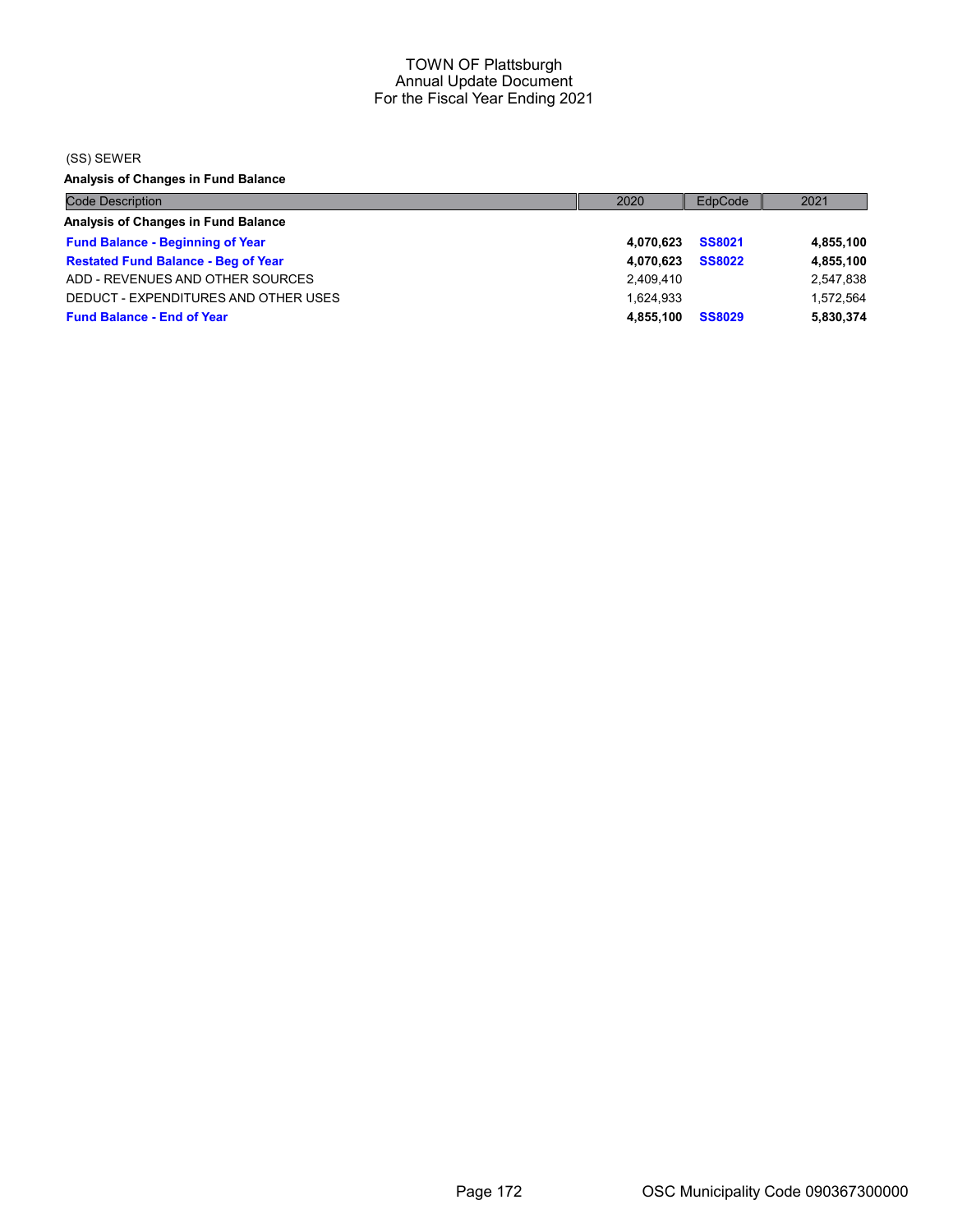# (SS) SEWER

Budget Summary

| 2021      | EdpCode        | 2022      |
|-----------|----------------|-----------|
|           |                |           |
| 674.754   | SS1049N        | 557,001   |
| 12.220    | SS1099N        | 12,220    |
| 1,262,415 | <b>SS1299N</b> | 1,362,100 |
| 68.785    | SS2499N        | 27,126    |
| 2,018,174 |                | 1,958,447 |
| 0         | <b>SS599N</b>  | 0         |
| 0         |                | $\bf{0}$  |
| 2,018,174 |                | 1.958.447 |
|           |                |           |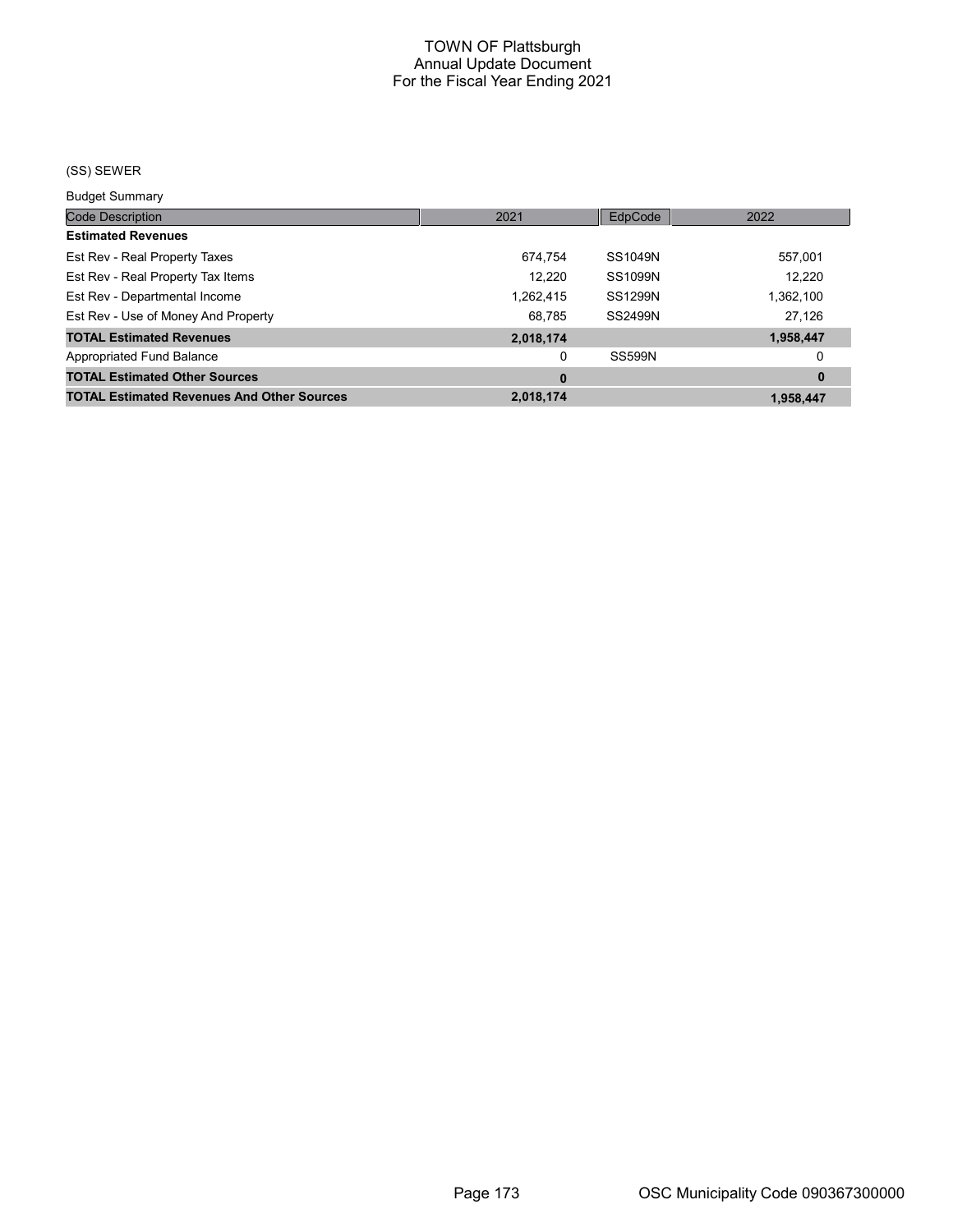# (SS) SEWER

Budget Summary

| Code Description                           | 2021      | EdpCode        | 2022      |
|--------------------------------------------|-----------|----------------|-----------|
| <b>Appropriations</b>                      |           |                |           |
| App - Home And Community Services          | 1,122,900 | SS8999N        | 951,875   |
| App - Debt Service                         | 297.593   | <b>SS9899N</b> | 428,282   |
| <b>TOTAL Appropriations</b>                | 1,420,493 |                | 1,380,157 |
| App - Interfund Transfer                   | 597.681   | SS9999N        | 578,290   |
| <b>TOTAL Other Uses</b>                    | 597,681   |                | 578,290   |
| <b>TOTAL Appropriations And Other Uses</b> | 2,018,174 |                | 1,958,447 |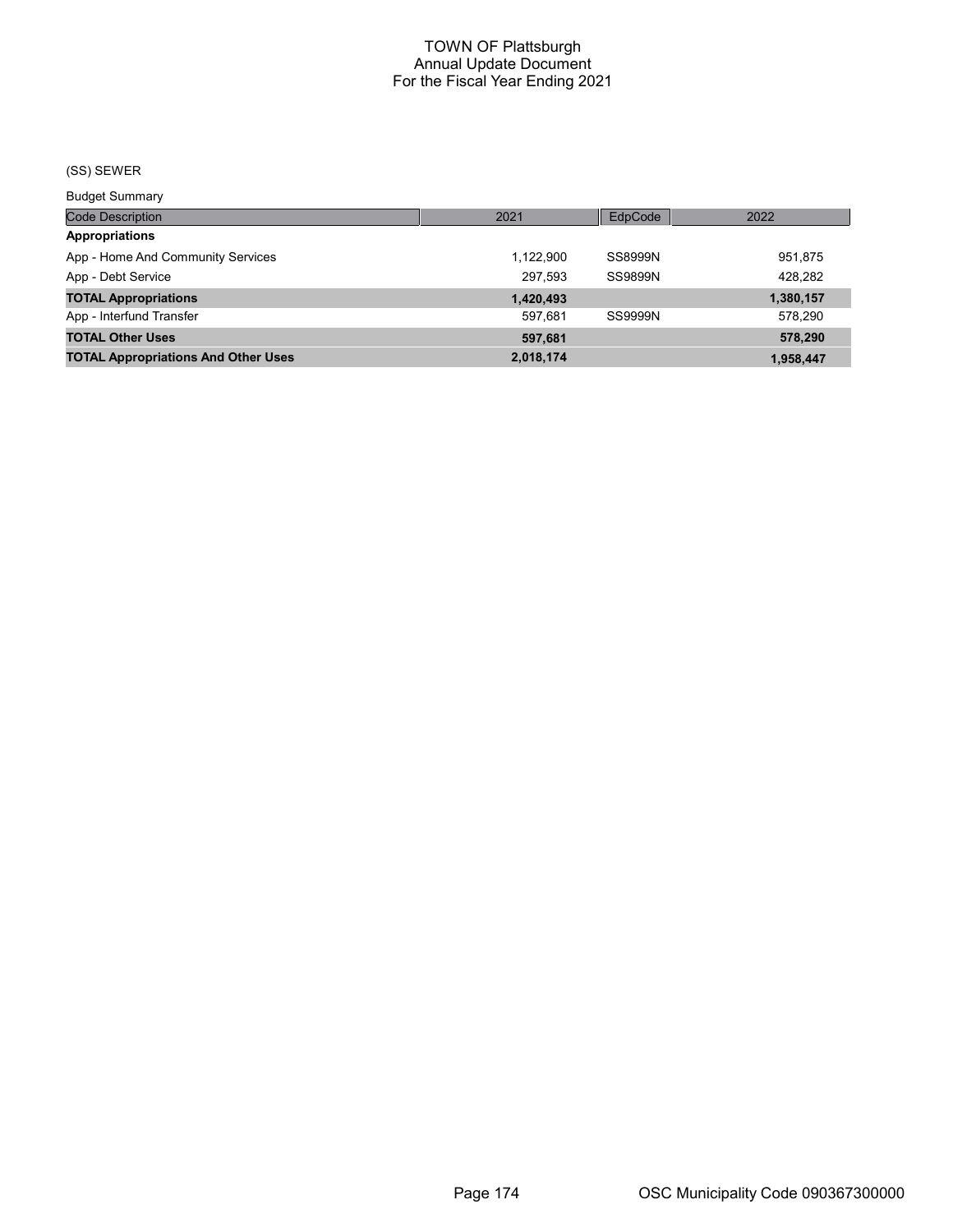# (SS25) CONSOLIDTAED SEWER

Balance Sheet

| <b>Code Description</b>                                | 2020      | EdpCode | 2021      |
|--------------------------------------------------------|-----------|---------|-----------|
| <b>Assets</b>                                          |           |         |           |
| Cash                                                   | 3,415,189 | SS200   | 4,001,875 |
| <b>TOTAL Cash</b>                                      | 3,415,189 |         | 4,001,875 |
| Sewer Rents Receivable                                 | 191,598   | SS360   | 171,205   |
| <b>TOTAL Other Receivables (net)</b>                   | 191,598   |         | 171,205   |
| Due From Other Governments                             | 150,420   | SS440   | 136,201   |
| <b>TOTAL Due From Other Governments</b>                | 150,420   |         | 136,201   |
| <b>TOTAL Assets and Deferred Outflows of Resources</b> | 3,757,207 |         | 4,309,281 |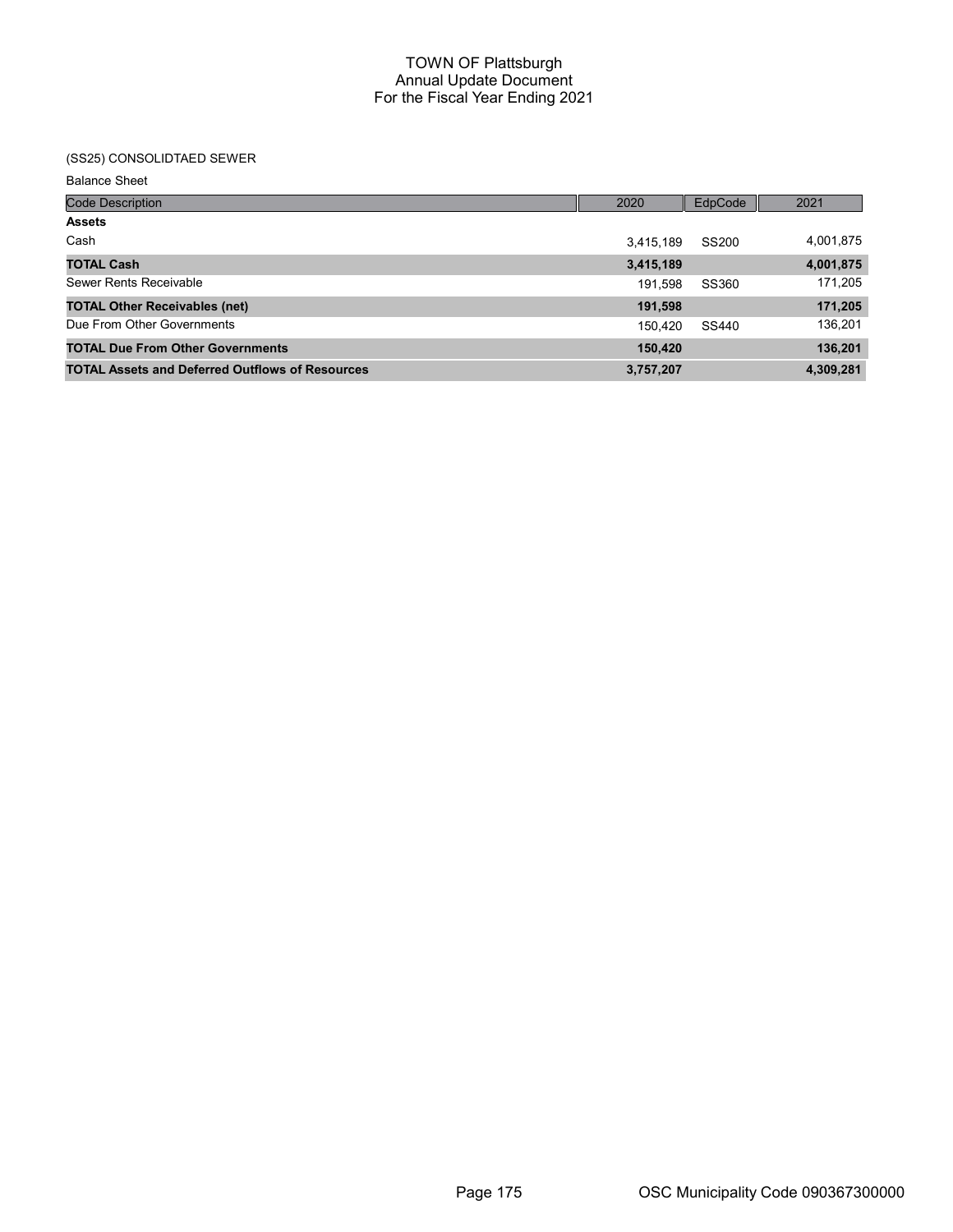# (SS25) CONSOLIDTAED SEWER

| <b>Code Description</b>                                     | 2020      | EdpCode | 2021             |
|-------------------------------------------------------------|-----------|---------|------------------|
| <b>Accounts Payable</b>                                     | 124,052   | SS600   | 101,856          |
| <b>TOTAL Accounts Payable</b>                               | 124,052   |         | 101,856          |
| Due To Other Funds                                          |           | SS630   |                  |
| <b>TOTAL Due To Other Funds</b>                             | $\bf{0}$  |         | $\boldsymbol{0}$ |
| Due To Other Governments                                    |           | SS631   | 9,635            |
| <b>TOTAL Due To Other Governments</b>                       | $\bf{0}$  |         | 9,635            |
| <b>TOTAL Liabilities</b>                                    | 124,052   |         | 111,491          |
| <b>Deferred Inflows of Resources</b>                        |           |         |                  |
| Deferred Inflow of Resources                                | 12,220    | SS691   | 12,220           |
| <b>TOTAL Deferred Inflows of Resources</b>                  | 12,220    |         | 12,220           |
| <b>TOTAL Deferred Inflows of Resources</b>                  | 12,220    |         | 12,220           |
| <b>Fund Balance</b>                                         |           |         |                  |
| <b>Committed Fund Balance</b>                               | 125,000   | SS913   | 125,000          |
| <b>TOTAL Committed Fund Balance</b>                         | 125,000   |         | 125,000          |
| Assigned Unappropriated Fund Balance                        | 3,495,935 | SS915   | 4,060,570        |
| <b>TOTAL Assigned Fund Balance</b>                          | 3,495,935 |         | 4,060,570        |
| <b>TOTAL Fund Balance</b>                                   | 3,620,935 |         | 4,185,570        |
| <b>TOTAL Liabilities, Deferred Inflows And Fund Balance</b> | 3,757,207 |         | 4,309,281        |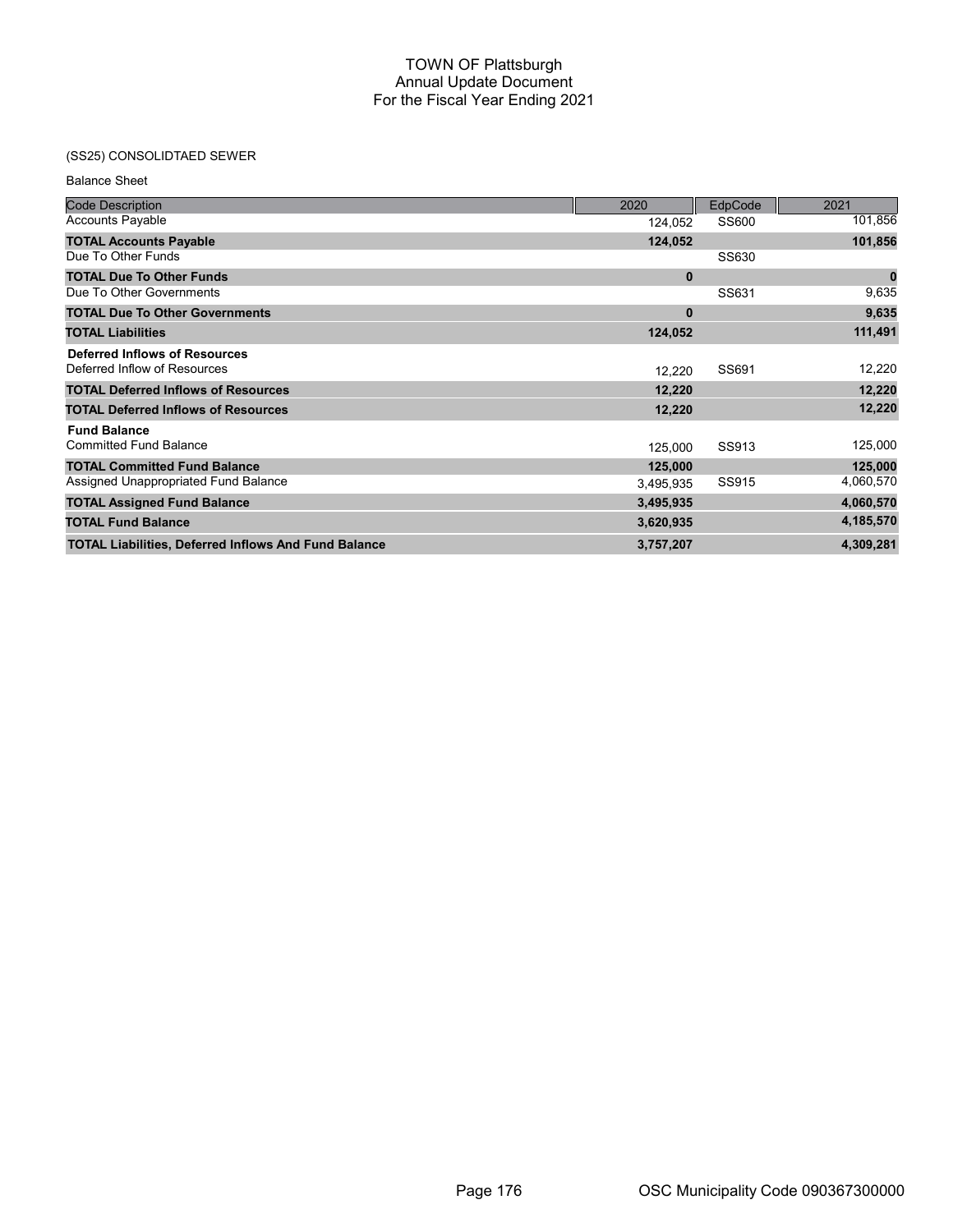# (SS25) CONSOLIDTAED SEWER

| <b>Results of Operation</b>                    |           |         |           |
|------------------------------------------------|-----------|---------|-----------|
| <b>Code Description</b>                        | 2020      | EdpCode | 2021      |
| <b>Revenues</b>                                |           |         |           |
| <b>Real Property Taxes</b>                     | 388,433   | SS1001  | 359,817   |
| <b>TOTAL Real Property Taxes</b>               | 388,433   |         | 359,817   |
| Other Payments In Lieu of Taxes                | 12,220    | SS1081  | 12,220    |
| <b>TOTAL Real Property Tax Items</b>           | 12,220    |         | 12,220    |
| <b>Sewer Rents</b>                             | 1,472,408 | SS2120  | 1,530,920 |
| Interest & Penalties On Sewer Accts            | 19,550    | SS2128  | 25,790    |
| <b>TOTAL Departmental Income</b>               | 1,491,958 |         | 1,556,710 |
| Interest And Earnings                          | 12,783    | SS2401  | 7,589     |
| <b>TOTAL Use of Money And Property</b>         | 12,783    |         | 7,589     |
| Premium & Accrued Interest On Obligations      | 108,614   | SS2710  | 44,999    |
| <b>TOTAL Miscellaneous Local Sources</b>       | 108,614   |         | 44,999    |
| <b>TOTAL Revenues</b>                          | 2,014,008 |         | 1,981,335 |
| Interfund Transfers                            |           | SS5031  | 50,830    |
| <b>TOTAL Interfund Transfers</b>               | $\bf{0}$  |         | 50,830    |
| <b>TOTAL Other Sources</b>                     | $\bf{0}$  |         | 50,830    |
| <b>TOTAL Detail Revenues And Other Sources</b> | 2,014,008 |         | 2,032,165 |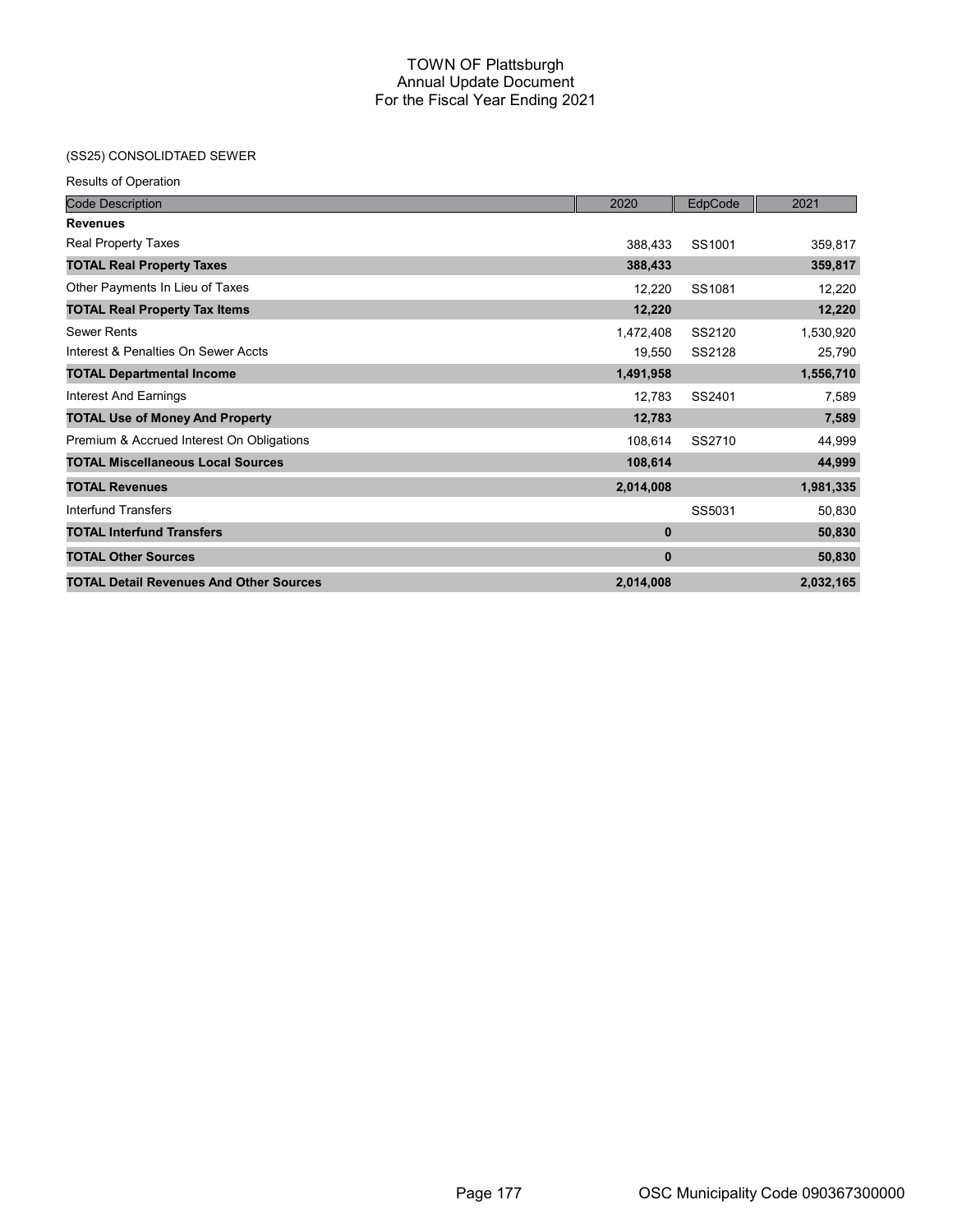# (SS25) CONSOLIDTAED SEWER

| <b>Code Description</b>                         | 2020      | EdpCode | 2021      |
|-------------------------------------------------|-----------|---------|-----------|
| <b>Expenditures</b>                             |           |         |           |
| Sanitary Sewers, Equip & Cap Outlay             | 2.853     | SS81202 | 4,555     |
| Sanitary Sewers, Contr Expend                   | 26,335    | SS81204 | 33,529    |
| <b>TOTAL Sanitary Sewers</b>                    | 29,188    |         | 38,084    |
| Sewage Treat Disp, Equip & Cap Outlay           | 705       | SS81302 | 3,943     |
| Sewage Treat Disp, Contr Expend                 | 828.075   | SS81304 | 803,627   |
| <b>TOTAL Sewage Treat Disp</b>                  | 828,780   |         | 807,570   |
| <b>TOTAL Home And Community Services</b>        | 857,968   |         | 845,654   |
| Debt Principal, Serial Bonds                    | 97.294    | SS97106 | 142,786   |
| Debt Principal, Bond Anticipation Notes         | 46,620    | SS97306 | 64,857    |
| <b>TOTAL Debt Principal</b>                     | 143,914   |         | 207,643   |
| Debt Interest, Serial Bonds                     | 65,033    | SS97107 | 85,339    |
| Debt Interest, Bond Anticipation Notes          | 21,696    | SS97307 | 21,253    |
| <b>TOTAL Debt Interest</b>                      | 86,729    |         | 106,592   |
| <b>TOTAL Expenditures</b>                       | 1,088,611 |         | 1,159,889 |
| Transfers, Other Funds                          | 355,390   | SS99019 | 307,641   |
| <b>TOTAL Operating Transfers</b>                | 355,390   |         | 307,641   |
| <b>TOTAL Other Uses</b>                         | 355,390   |         | 307,641   |
| <b>TOTAL Detail Expenditures And Other Uses</b> | 1.444.001 |         | 1,467,530 |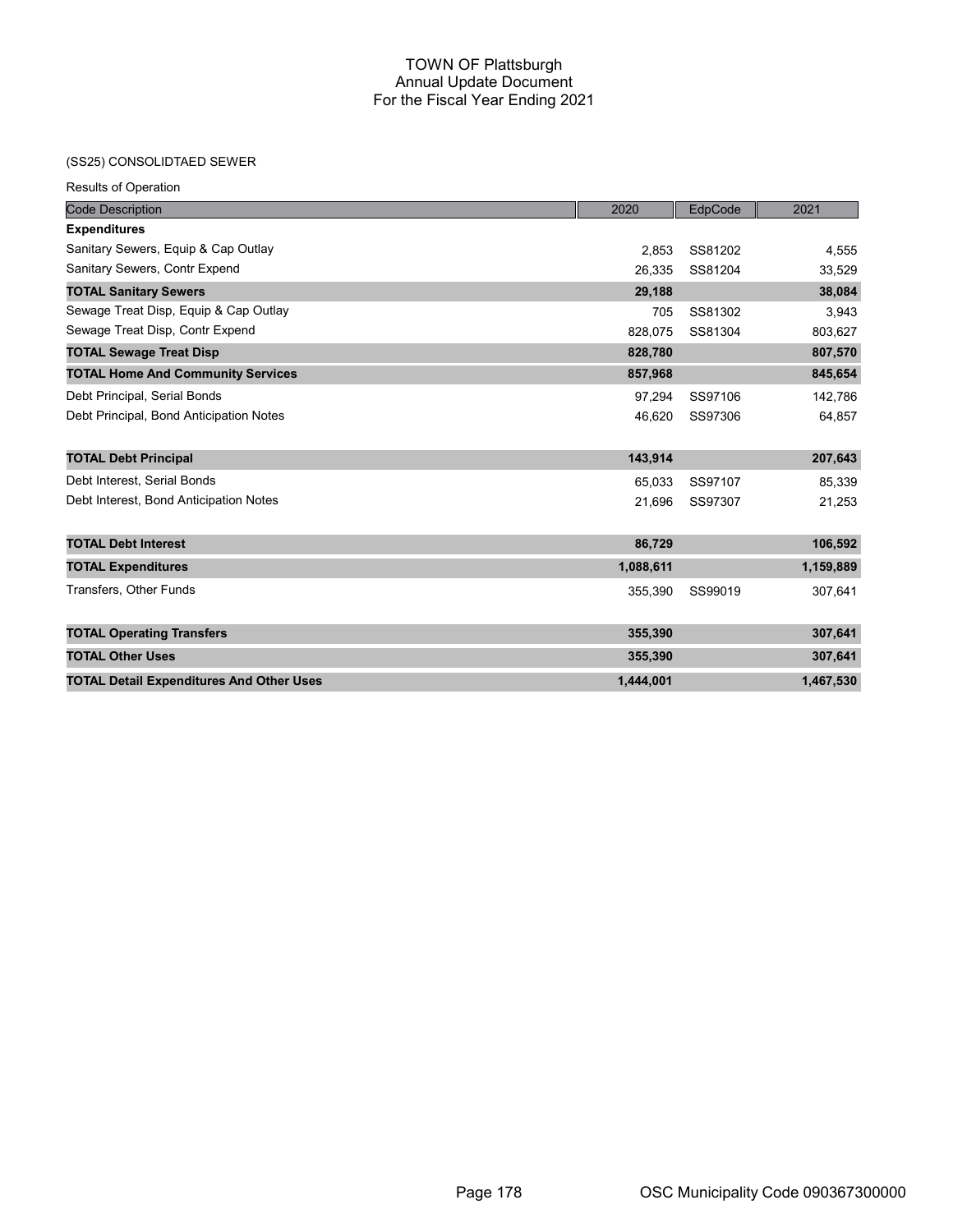## (SS25) CONSOLIDTAED SEWER

# Analysis of Changes in Fund Balance

| <b>Code Description</b>                    | 2020      | EdpCode       | 2021      |
|--------------------------------------------|-----------|---------------|-----------|
| Analysis of Changes in Fund Balance        |           |               |           |
| <b>Fund Balance - Beginning of Year</b>    | 3.050.928 | <b>SS8021</b> | 3,620,935 |
| <b>Restated Fund Balance - Beg of Year</b> | 3.050.928 | <b>SS8022</b> | 3,620,935 |
| ADD - REVENUES AND OTHER SOURCES           | 2,014,008 |               | 2,032,165 |
| DEDUCT - EXPENDITURES AND OTHER USES       | 1.444.001 |               | 1,467,530 |
| <b>Fund Balance - End of Year</b>          | 3.620.935 | <b>SS8029</b> | 4,185,570 |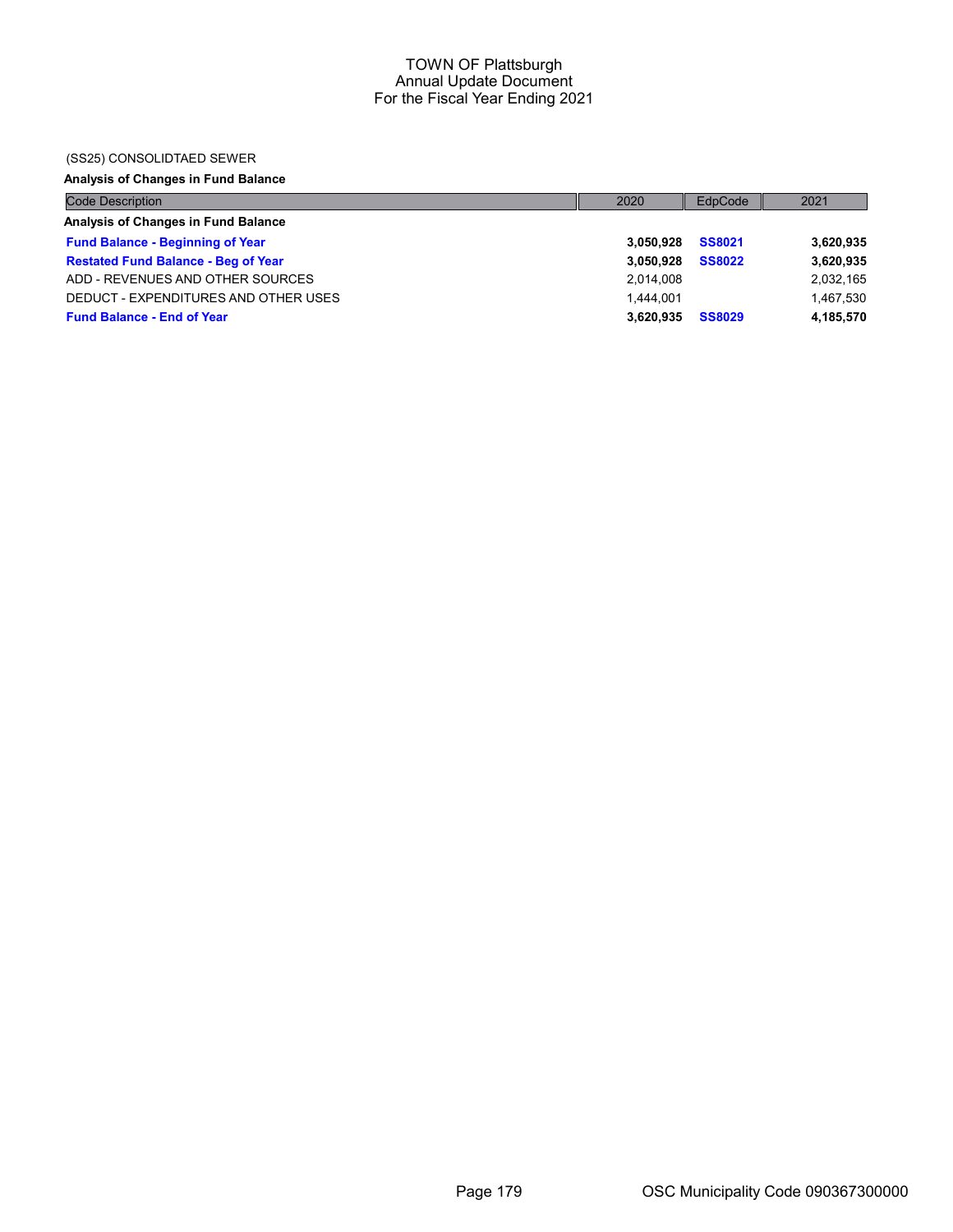# (SS25) CONSOLIDTAED SEWER

| <b>Budget Summary</b> |
|-----------------------|
|                       |

| <b>Code Description</b>                           | 2021      | EdpCode        | 2022        |
|---------------------------------------------------|-----------|----------------|-------------|
| <b>Estimated Revenues</b>                         |           |                |             |
| Est Rev - Real Property Taxes                     | 369,136   | SS1049N        | 403,364     |
| Est Rev - Real Property Tax Items                 | 12,220    | <b>SS1099N</b> | 12,220      |
| Est Rev - Departmental Income                     | 1,212,315 | <b>SS1299N</b> | 1,312,000   |
| Est Rev - Use of Money And Property               | 58,914    | SS2499N        | 24,199      |
| <b>TOTAL Estimated Revenues</b>                   | 1,652,585 |                | 1,751,783   |
| Appropriated Fund Balance                         | 0         | <b>SS599N</b>  | 0           |
| <b>TOTAL Estimated Other Sources</b>              | 0         |                | $\mathbf 0$ |
| <b>TOTAL Estimated Revenues And Other Sources</b> | 1,652,585 |                | 1,751,783   |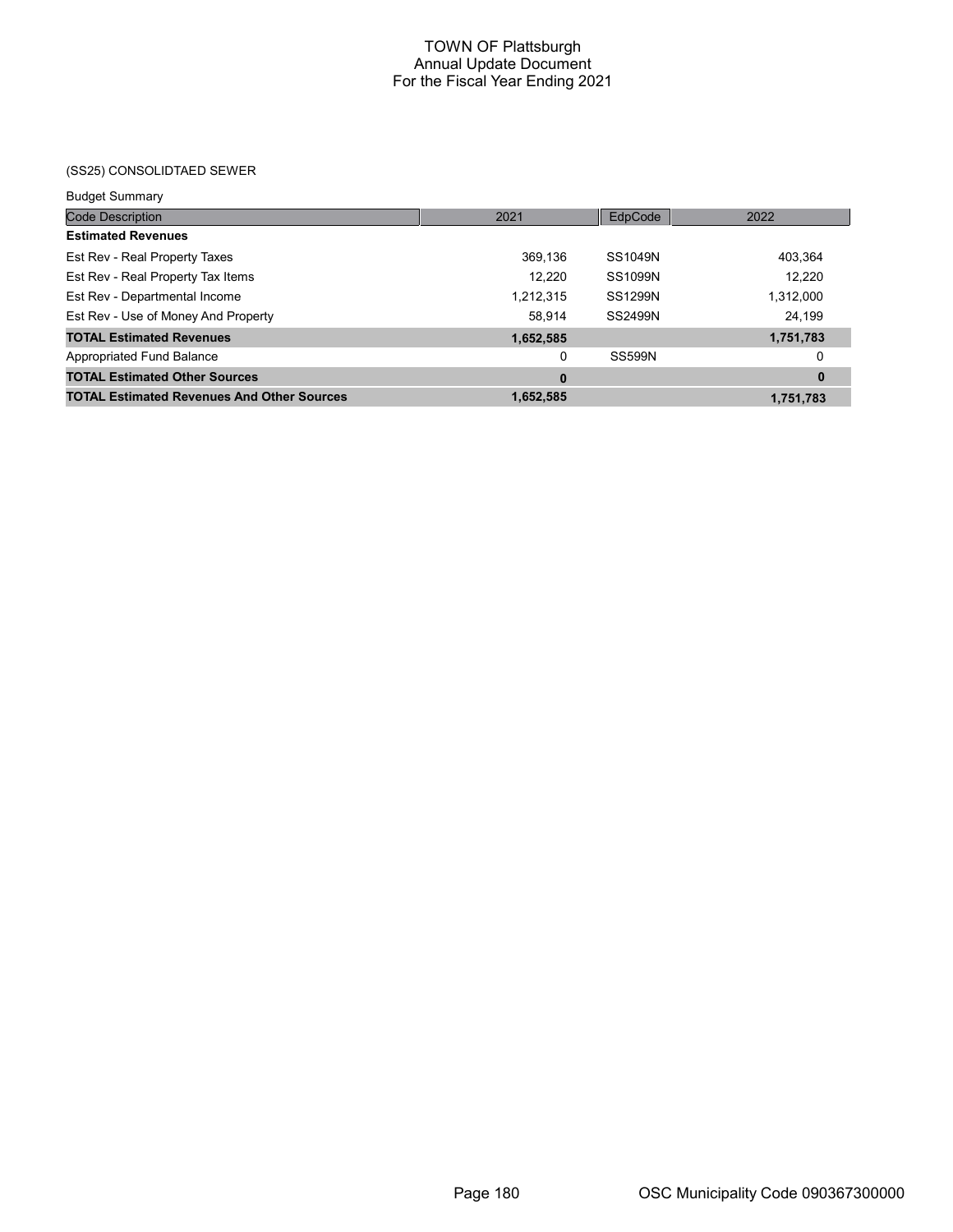(SS25) CONSOLIDTAED SEWER

| <b>Budget Summary</b>                      |           |         |           |
|--------------------------------------------|-----------|---------|-----------|
| Code Description                           | 2021      | EdpCode | 2022      |
| <b>Appropriations</b>                      |           |         |           |
| App - Home And Community Services          | 851,275   | SS8999N | 851,975   |
| App - Debt Service                         | 277.249   | SS9899N | 392,584   |
| <b>TOTAL Appropriations</b>                | 1,128,524 |         | 1,244,559 |
| App - Interfund Transfer                   | 524.061   | SS9999N | 507,224   |
| <b>TOTAL Other Uses</b>                    | 524.061   |         | 507,224   |
| <b>TOTAL Appropriations And Other Uses</b> | 1,652,585 |         | 1,751,783 |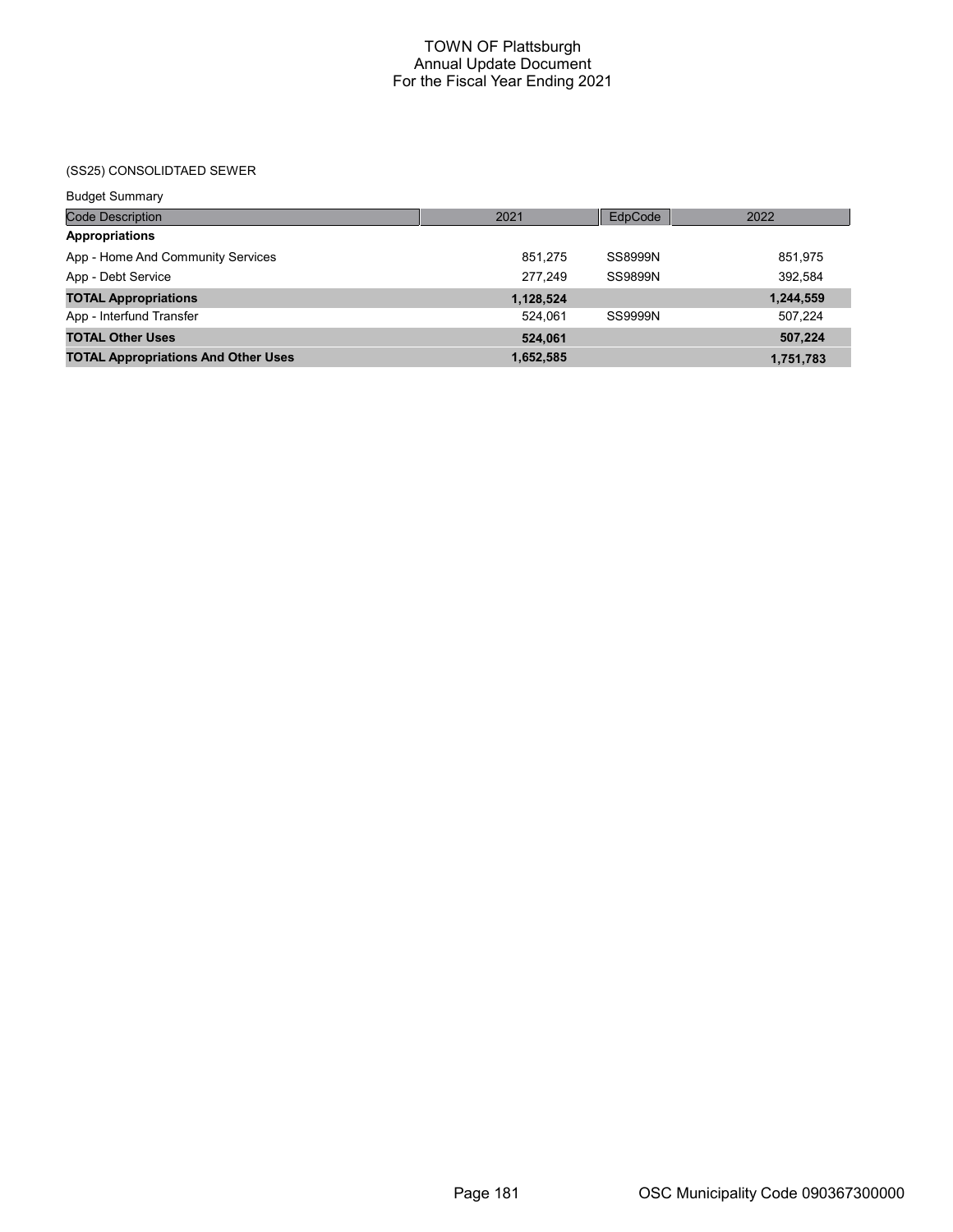## (SS26) BASE SEWER

Balance Sheet

| <b>Code Description</b>                                | 2020      | EdpCode      | 2021      |
|--------------------------------------------------------|-----------|--------------|-----------|
| <b>Assets</b>                                          |           |              |           |
| Cash                                                   | 1,253,079 | <b>SS200</b> | 1,581,101 |
| <b>TOTAL Cash</b>                                      | 1,253,079 |              | 1,581,101 |
| Sewer Rents Receivable                                 | 7.826     | SS360        | 5,351     |
| <b>TOTAL Other Receivables (net)</b>                   | 7,826     |              | 5,351     |
| Due From Other Funds                                   |           | SS391        | 64,000    |
| <b>TOTAL Due From Other Funds</b>                      | 0         |              | 64,000    |
| Due From Other Governments                             | 373       | SS440        | 643       |
| <b>TOTAL Due From Other Governments</b>                | 373       |              | 643       |
| <b>TOTAL Assets and Deferred Outflows of Resources</b> | 1,261,278 |              | 1,651,095 |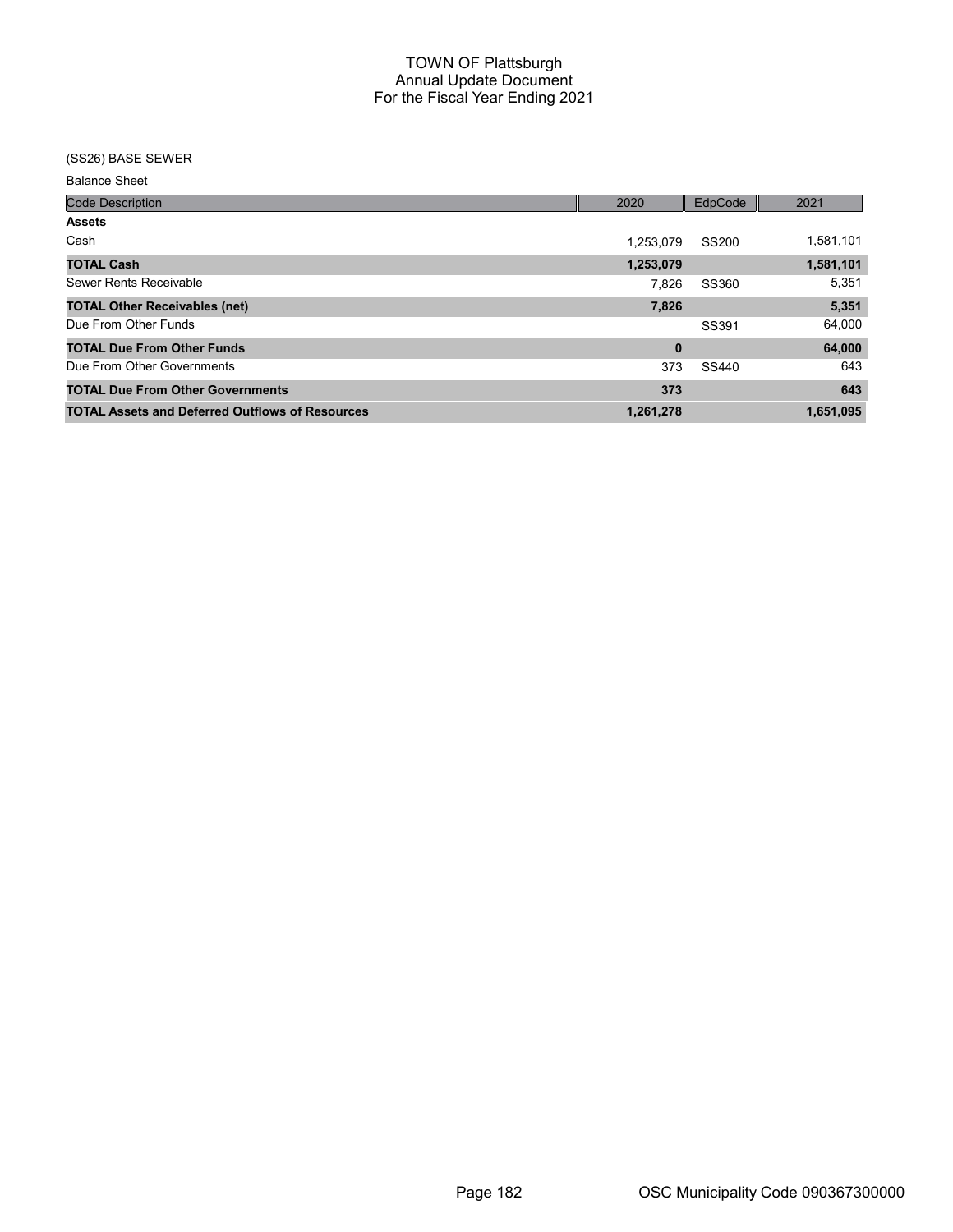# (SS26) BASE SEWER

| <b>Balance Sheet</b>    |
|-------------------------|
| <b>Code Description</b> |
| Accounte Dovable        |

| <b>Code Description</b>                                              | 2020      | EdpCode | 2021      |
|----------------------------------------------------------------------|-----------|---------|-----------|
| <b>Accounts Payable</b>                                              | 27,113    | SS600   | 6,291     |
| <b>TOTAL Accounts Payable</b>                                        | 27,113    |         | 6,291     |
| <b>TOTAL Liabilities</b>                                             | 27,113    |         | 6,291     |
| <b>Deferred Inflows of Resources</b><br>Deferred Inflow of Resources |           | SS691   |           |
| <b>TOTAL Deferred Inflows of Resources</b>                           | $\bf{0}$  |         | $\bf{0}$  |
| <b>TOTAL Deferred Inflows of Resources</b>                           | $\bf{0}$  |         |           |
| <b>Fund Balance</b><br>Assigned Unappropriated Fund Balance          | 1,234,165 | SS915   | 1,644,804 |
| <b>TOTAL Assigned Fund Balance</b>                                   | 1,234,165 |         | 1,644,804 |
| <b>TOTAL Fund Balance</b>                                            | 1,234,165 |         | 1,644,804 |
| <b>TOTAL Liabilities, Deferred Inflows And Fund Balance</b>          | 1,261,278 |         | 1,651,095 |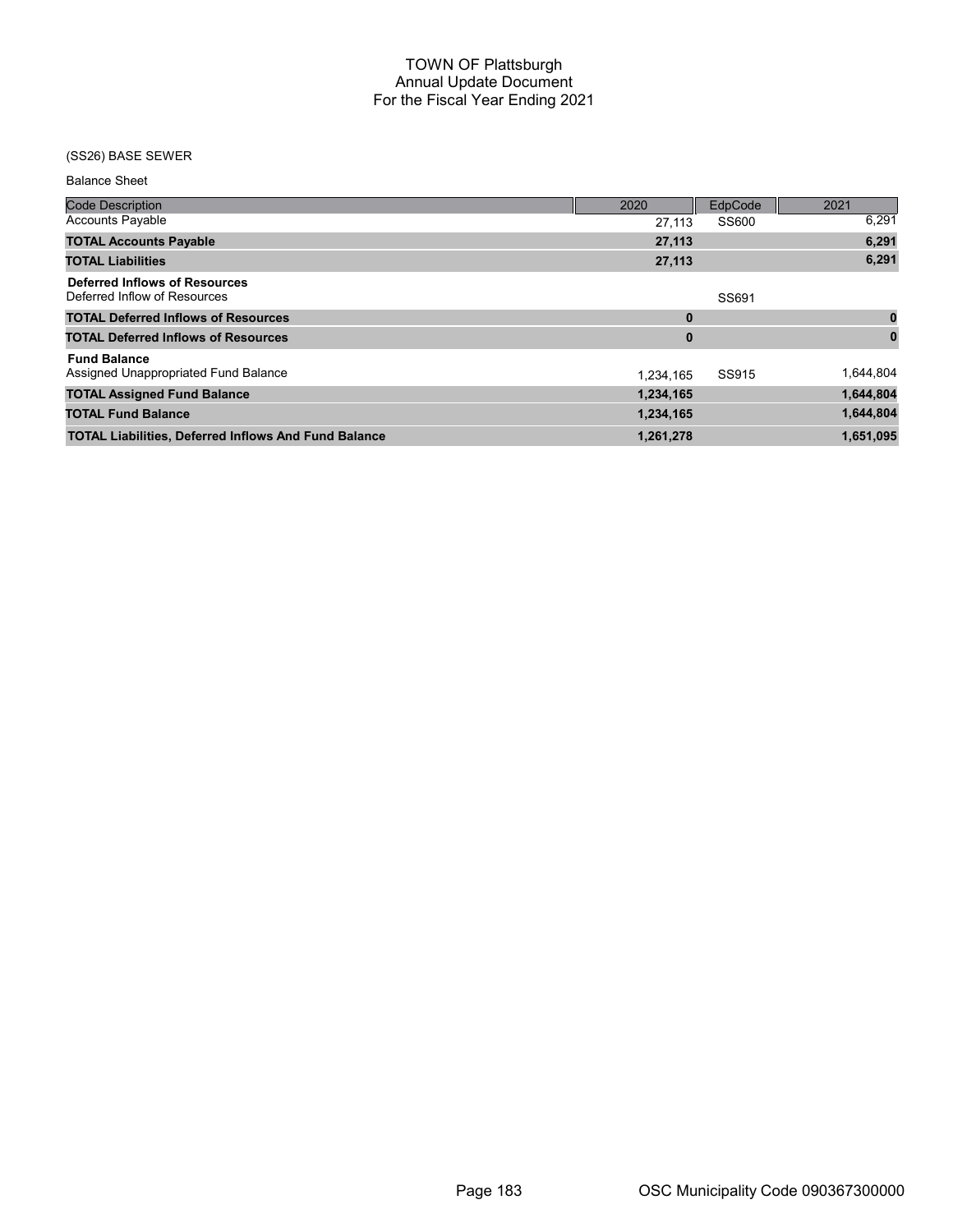# (SS26) BASE SEWER

Results of Operation

| <b>Code Description</b>                        | 2020         | EdpCode | 2021        |
|------------------------------------------------|--------------|---------|-------------|
| <b>Revenues</b>                                |              |         |             |
| Real Property Taxes                            | 299,351      | SS1001  | 305,618     |
| <b>TOTAL Real Property Taxes</b>               | 299,351      |         | 305,618     |
| <b>Sewer Rents</b>                             | 76,884       | SS2120  | 77,615      |
| Interest & Penalties On Sewer Accts            | 312          | SS2128  | 555         |
| <b>TOTAL Departmental Income</b>               | 77,196       |         | 78,170      |
| <b>Interest And Earnings</b>                   | 5,035        | SS2401  | 2,216       |
| <b>TOTAL Use of Money And Property</b>         | 5,035        |         | 2,216       |
| Premium & Accrued Interest On Obligations      | 13,820       | SS2710  |             |
| <b>TOTAL Miscellaneous Local Sources</b>       | 13,820       |         | $\mathbf 0$ |
| <b>TOTAL Revenues</b>                          | 395,402      |         | 386,004     |
| Interfund Transfers                            |              | SS5031  | 129,669     |
| <b>TOTAL Interfund Transfers</b>               | $\bf{0}$     |         | 129,669     |
| <b>TOTAL Other Sources</b>                     | $\mathbf{0}$ |         | 129,669     |
| <b>TOTAL Detail Revenues And Other Sources</b> | 395,402      |         | 515,673     |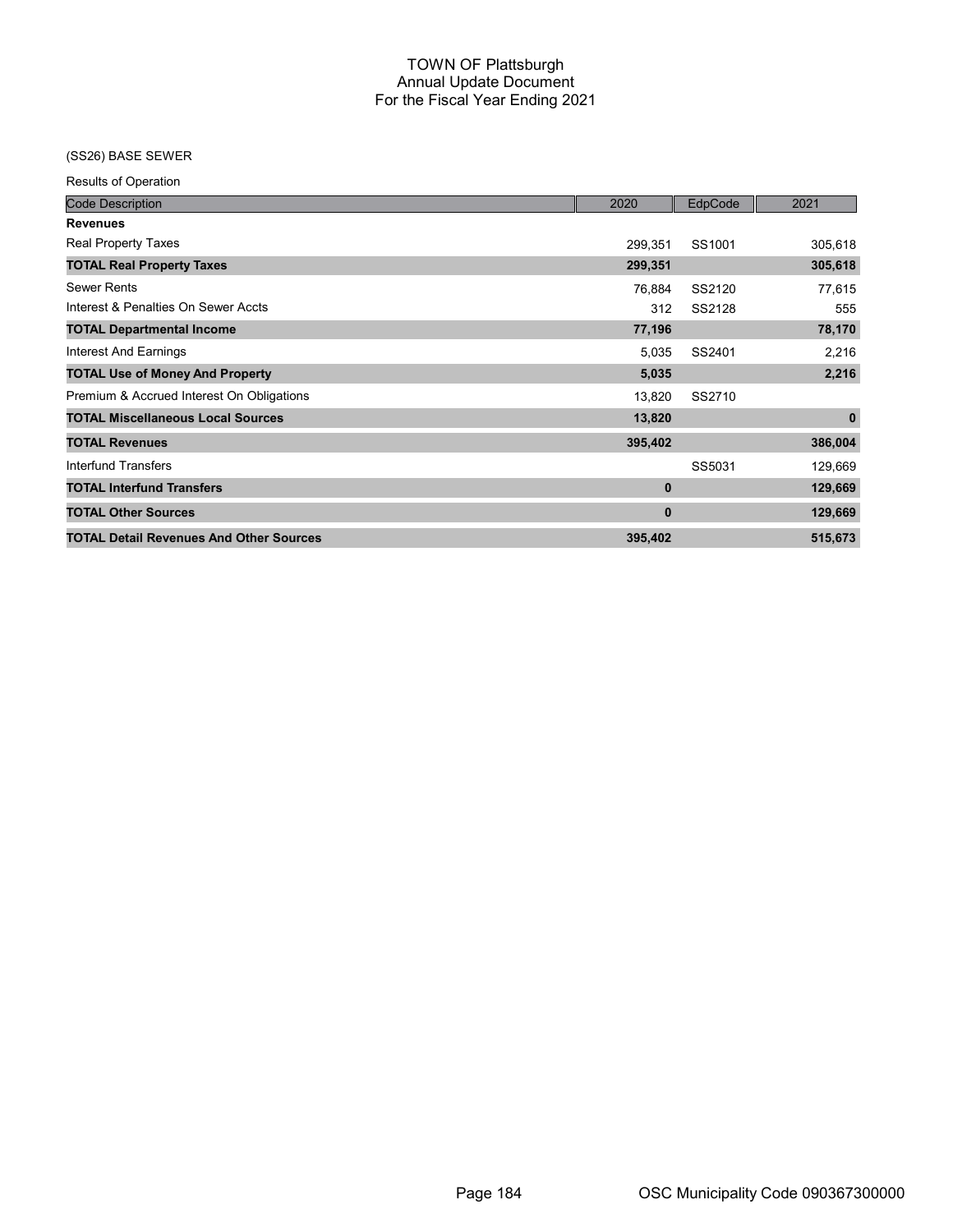### (SS26) BASE SEWER

Results of Operation

| <b>Code Description</b>                         | 2020    | EdpCode | 2021    |
|-------------------------------------------------|---------|---------|---------|
| <b>Expenditures</b>                             |         |         |         |
| Sanitary Sewers, Contr Expend                   | 3.383   | SS81204 | 1,849   |
| <b>TOTAL Sanitary Sewers</b>                    | 3,383   |         | 1,849   |
| Sewage Treat Disp, Contr Expend                 | 59,163  | SS81304 | 31,086  |
| <b>TOTAL Sewage Treat Disp</b>                  | 59,163  |         | 31,086  |
| <b>TOTAL Home And Community Services</b>        | 62,546  |         | 32,935  |
| Debt Principal, Serial Bonds                    |         | SS97106 | 13,354  |
| Debt Principal, Bond Anticipation Notes         | 46,217  | SS97306 | 6,530   |
|                                                 |         |         |         |
| <b>TOTAL Debt Principal</b>                     | 46,217  |         | 19,884  |
| Debt Interest, Serial Bonds                     |         | SS97107 | 6,347   |
| Debt Interest, Bond Anticipation Notes          | 21,508  | SS97307 | 2,140   |
|                                                 |         |         |         |
| <b>TOTAL Debt Interest</b>                      | 21,508  |         | 8,487   |
| <b>TOTAL Expenditures</b>                       | 130,271 |         | 61,306  |
| Transfers, Other Funds                          | 50,661  | SS99019 | 43.728  |
|                                                 |         |         |         |
| <b>TOTAL Operating Transfers</b>                | 50,661  |         | 43,728  |
| <b>TOTAL Other Uses</b>                         | 50,661  |         | 43,728  |
| <b>TOTAL Detail Expenditures And Other Uses</b> | 180,932 |         | 105,034 |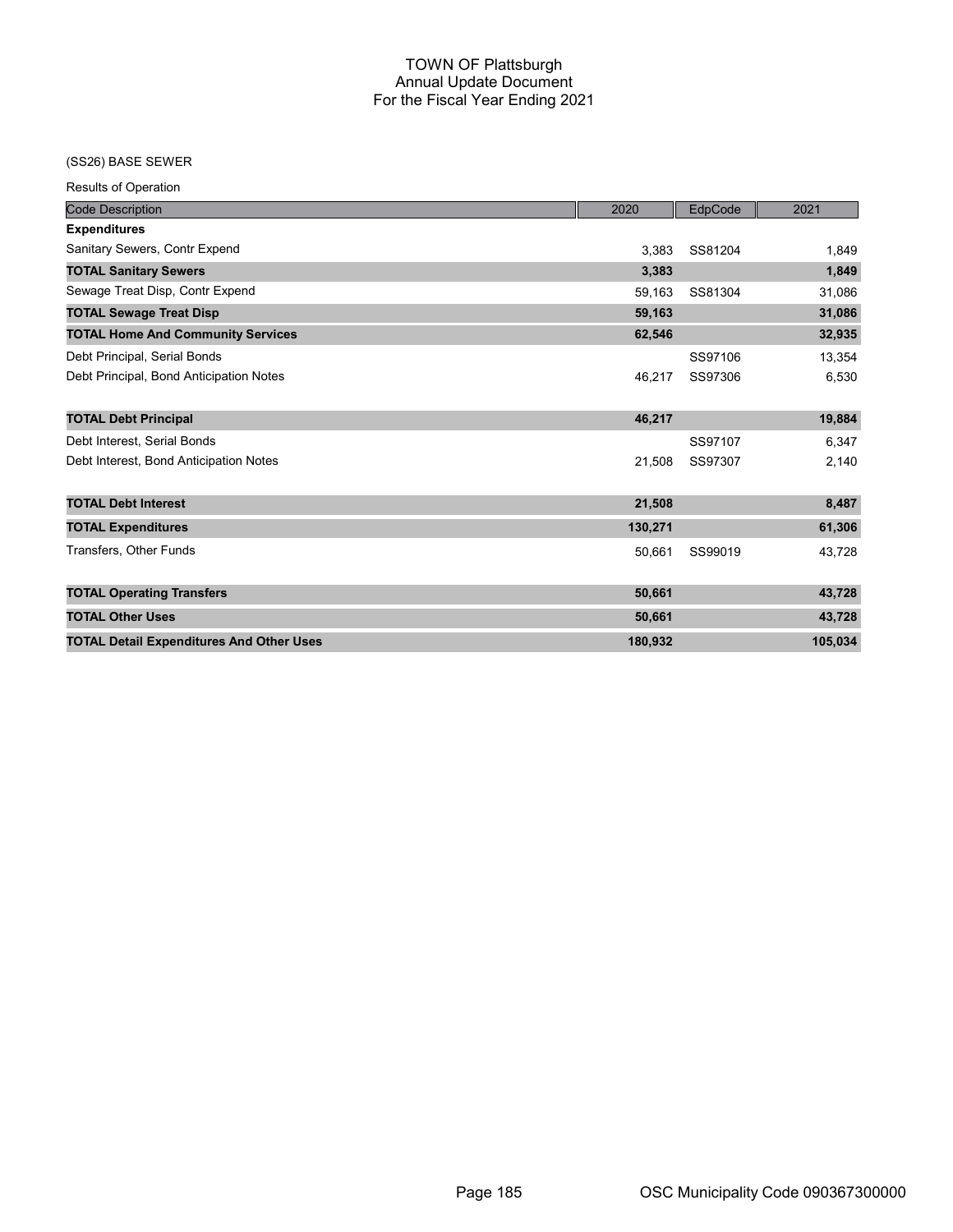### (SS26) BASE SEWER

Analysis of Changes in Fund Balance

| <b>Code Description</b>                    | 2020      | EdpCode       | 2021      |
|--------------------------------------------|-----------|---------------|-----------|
| Analysis of Changes in Fund Balance        |           |               |           |
| <b>Fund Balance - Beginning of Year</b>    | 1.019.695 | <b>SS8021</b> | 1,234,165 |
| <b>Restated Fund Balance - Beg of Year</b> | 1.019.695 | <b>SS8022</b> | 1,234,165 |
| ADD - REVENUES AND OTHER SOURCES           | 395.402   |               | 515,673   |
| DEDUCT - EXPENDITURES AND OTHER USES       | 180.932   |               | 105.034   |
| <b>Fund Balance - End of Year</b>          | 1.234.165 | <b>SS8029</b> | 1,644,804 |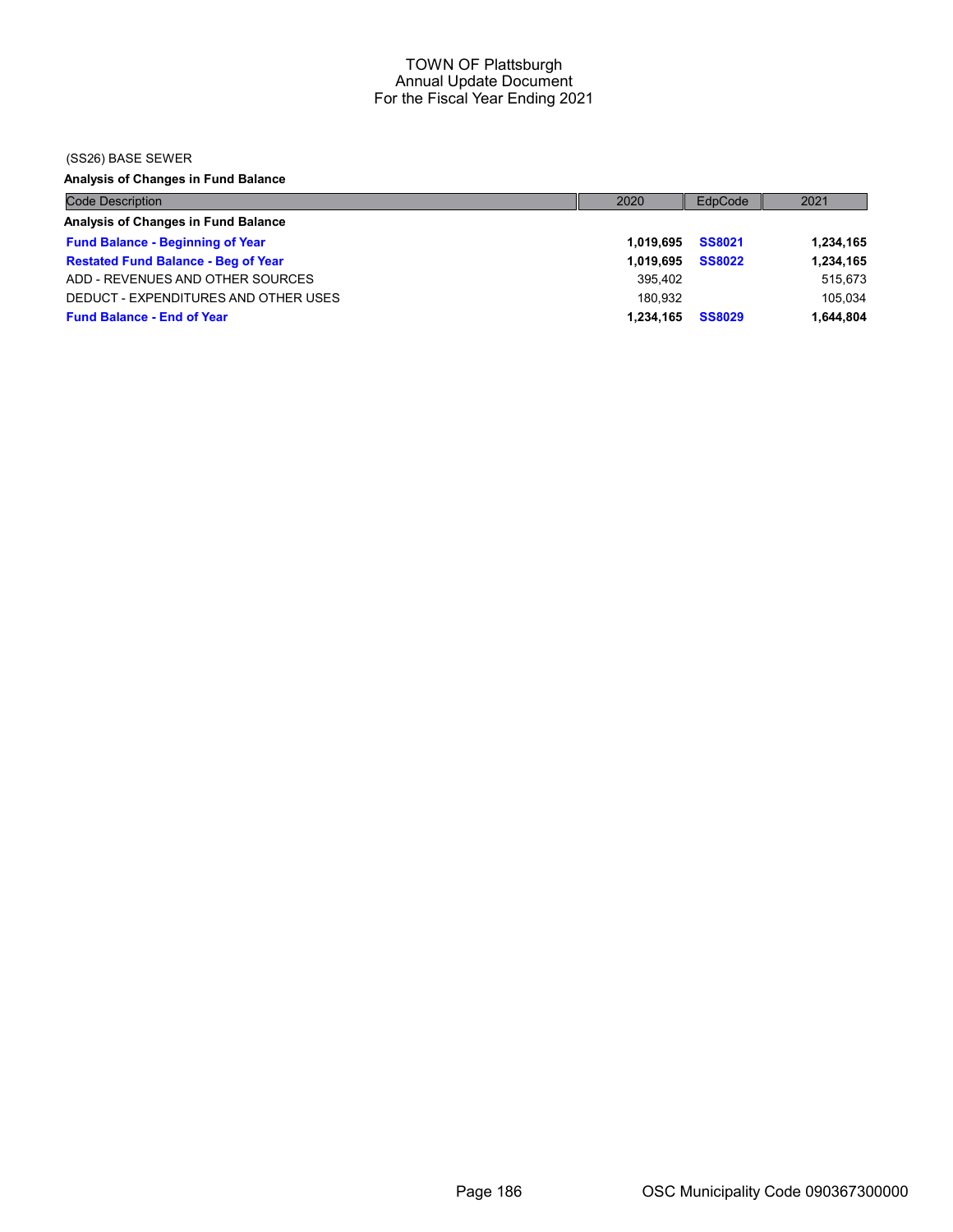# (SS26) BASE SEWER

| <b>Budget Summary</b>                             |         |         |         |
|---------------------------------------------------|---------|---------|---------|
| Code Description                                  | 2021    | EdpCode | 2022    |
| <b>Estimated Revenues</b>                         |         |         |         |
| Est Rev - Real Property Taxes                     | 305.618 | SS1049N | 153,637 |
| Est Rev - Departmental Income                     | 50.100  | SS1299N | 50.100  |
| Est Rev - Use of Money And Property               | 9.871   | SS2499N | 2.927   |
| <b>TOTAL Estimated Revenues</b>                   | 365,589 |         | 206,664 |
| <b>TOTAL Estimated Revenues And Other Sources</b> | 365,589 |         | 206,664 |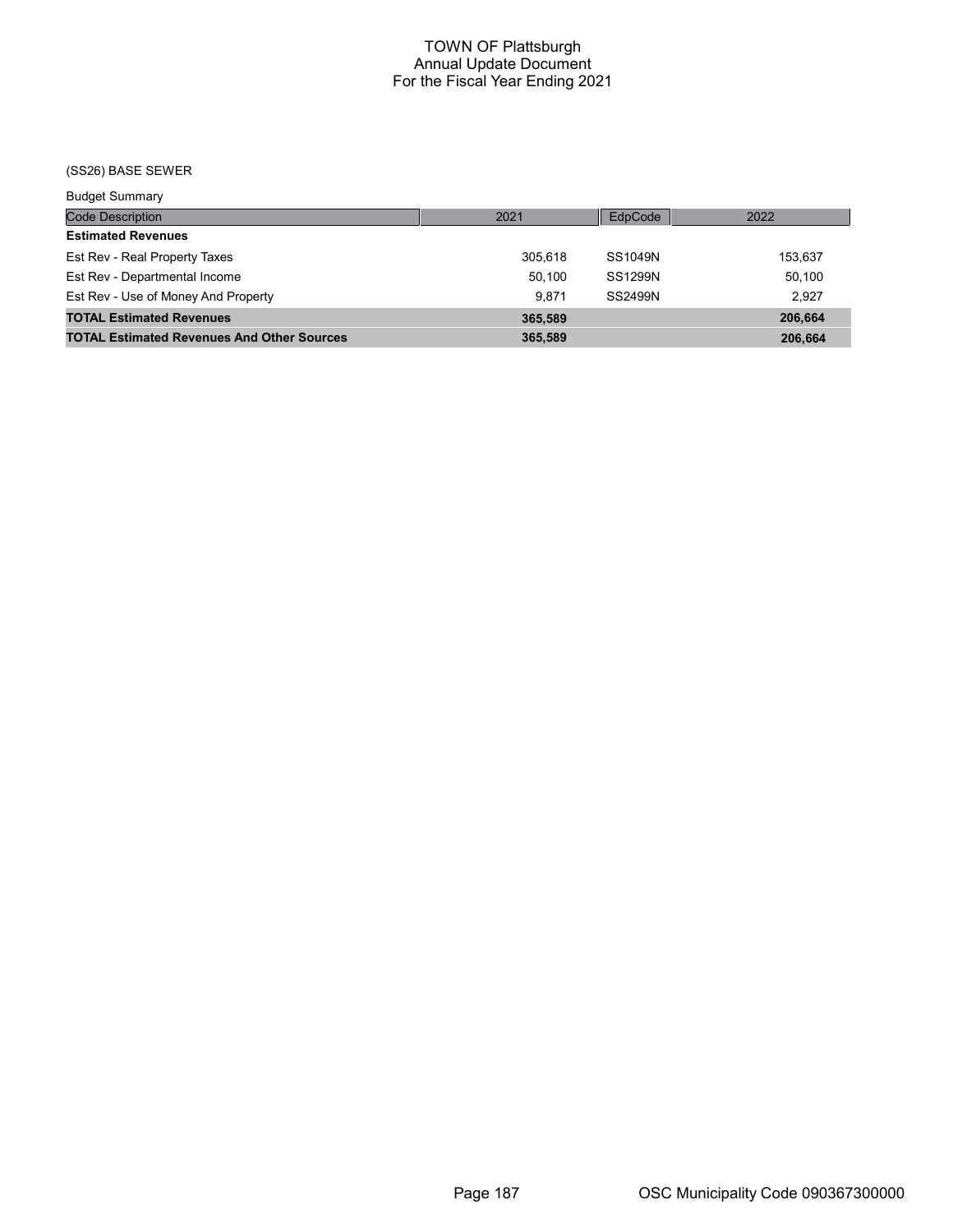# (SS26) BASE SEWER

| <b>Budget Summary</b>                      |         |                |         |
|--------------------------------------------|---------|----------------|---------|
| <b>Code Description</b>                    | 2021    | EdpCode        | 2022    |
| Appropriations                             |         |                |         |
| App - Home And Community Services          | 271,625 | <b>SS8999N</b> | 99,900  |
| App - Debt Service                         | 20.344  | SS9899N        | 35,698  |
| <b>TOTAL Appropriations</b>                | 291,969 |                | 135,598 |
| App - Interfund Transfer                   | 73.620  | SS9999N        | 71.066  |
| <b>TOTAL Other Uses</b>                    | 73.620  |                | 71.066  |
| <b>TOTAL Appropriations And Other Uses</b> | 365,589 |                | 206.664 |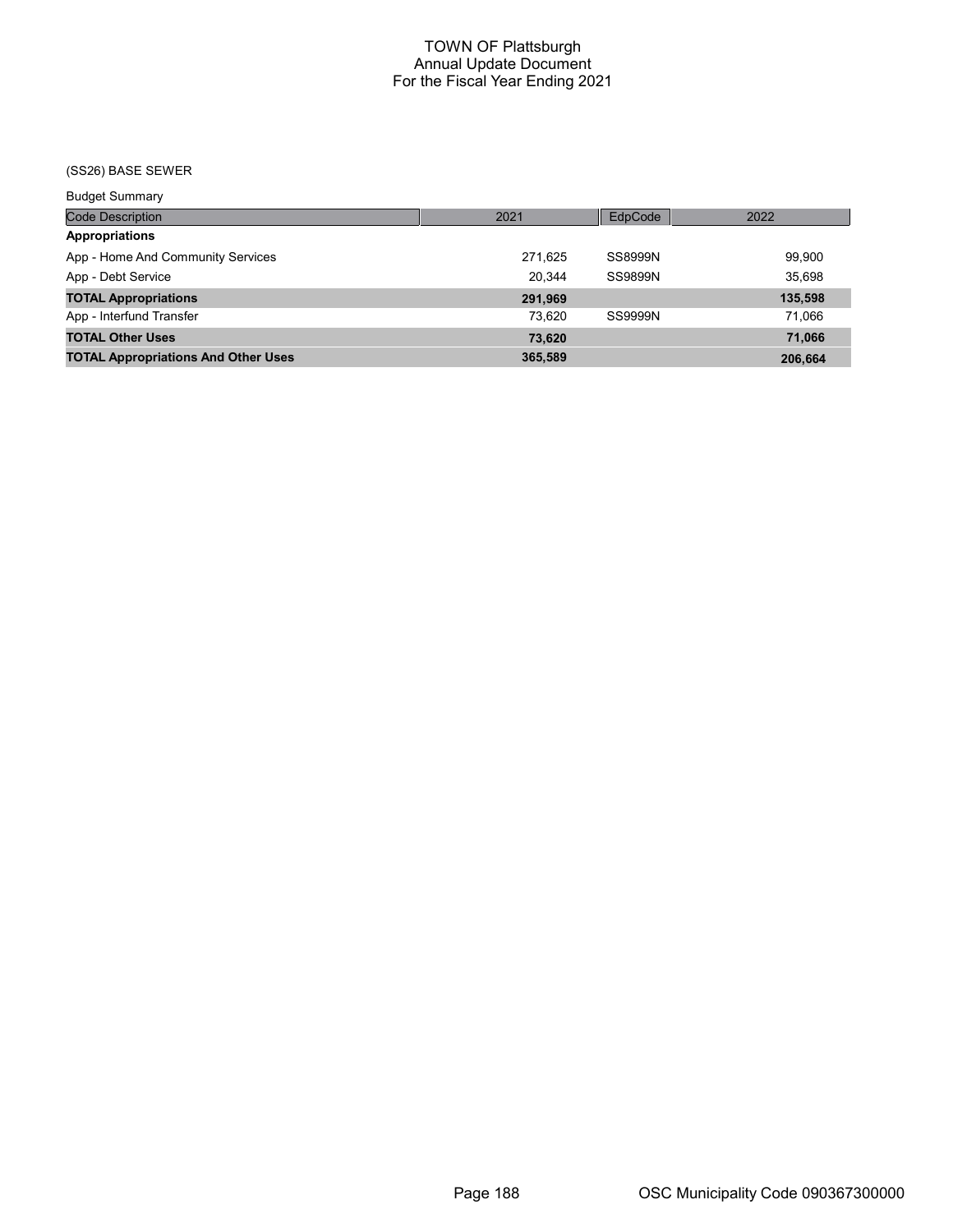### (SW) WATER

Balance Sheet

| <b>Code Description</b>                                | 2020      | EdpCode | 2021      |
|--------------------------------------------------------|-----------|---------|-----------|
| <b>Assets</b>                                          |           |         |           |
| Cash                                                   | 4.446.347 | SW200   | 4,729,073 |
| <b>TOTAL Cash</b>                                      | 4,446,347 |         | 4,729,073 |
| Water Rents Receivable                                 | 177.081   | SW350   | 162,103   |
| Accounts Receivable                                    | 2.919     | SW380   | 3,015     |
| <b>TOTAL Other Receivables (net)</b>                   | 180,000   |         | 165,118   |
| Due From Other Funds                                   | 0         | SW391   | 10,000    |
| <b>TOTAL Due From Other Funds</b>                      | $\bf{0}$  |         | 10,000    |
| Due From Other Governments                             | 119.895   | SW440   | 106,312   |
| <b>TOTAL Due From Other Governments</b>                | 119,895   |         | 106,312   |
| <b>TOTAL Assets and Deferred Outflows of Resources</b> | 4,746,242 |         | 5,010,503 |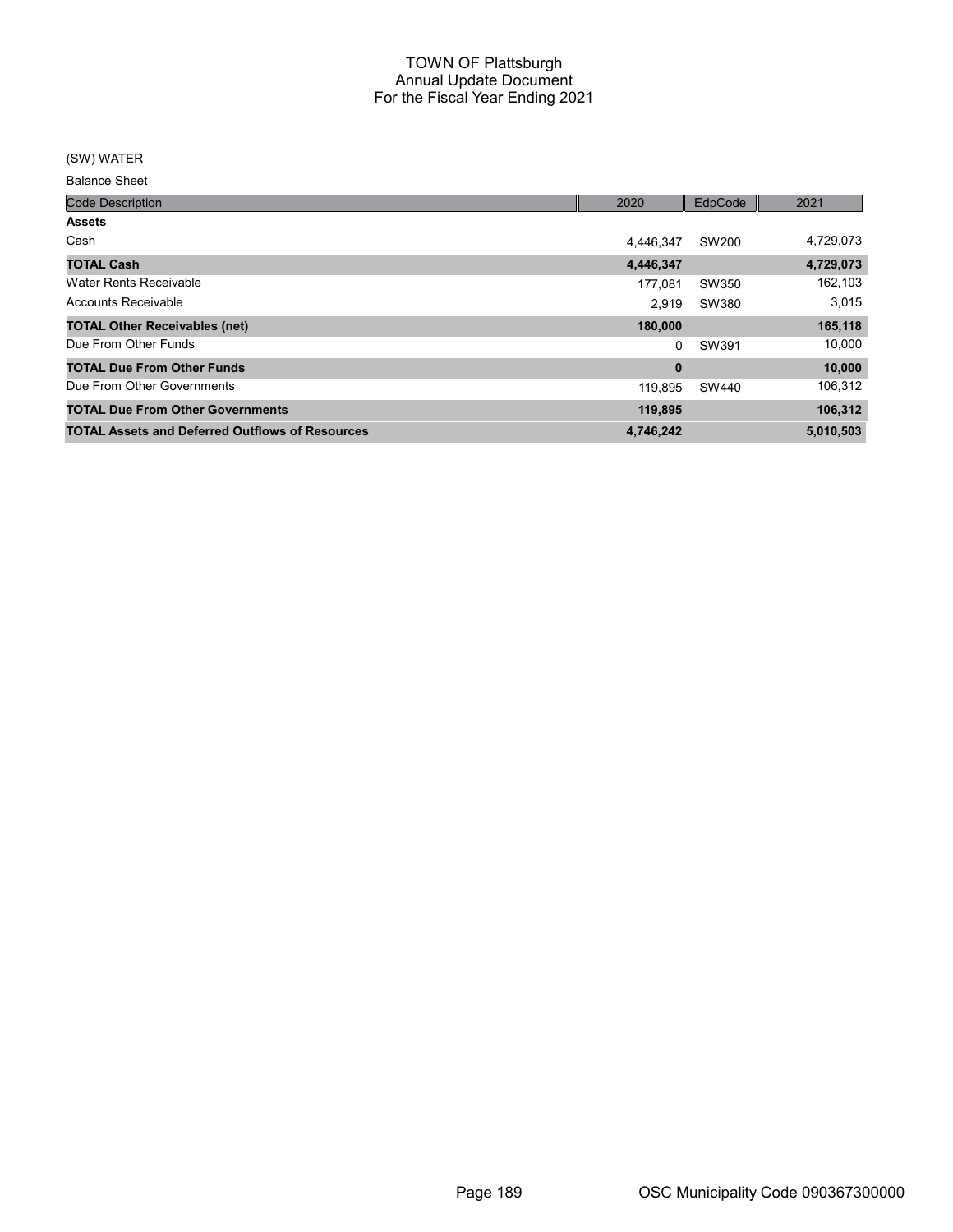# (SW) WATER

Balance Sheet

| <b>Code Description</b>                                       | 2020      | EdpCode | 2021      |
|---------------------------------------------------------------|-----------|---------|-----------|
| <b>Accounts Payable</b>                                       | 29,058    | SW600   | 15,716    |
| <b>TOTAL Accounts Payable</b>                                 | 29,058    |         | 15,716    |
| Due To Other Governments                                      |           | SW631   | 22,437    |
| <b>TOTAL Due To Other Governments</b>                         | 0         |         | 22,437    |
| <b>TOTAL Liabilities</b>                                      | 29,058    |         | 38,153    |
| Deferred Inflows of Resources<br>Deferred Inflow of Resources | 88,530    | SW691   | 93,116    |
| <b>TOTAL Deferred Inflows of Resources</b>                    | 88,530    |         | 93,116    |
| <b>TOTAL Deferred Inflows of Resources</b>                    | 88,530    |         | 93,116    |
| <b>Fund Balance</b>                                           |           |         |           |
| <b>Committed Fund Balance</b>                                 | 125,000   | SW913   | 125,000   |
| <b>TOTAL Committed Fund Balance</b>                           | 125,000   |         | 125,000   |
| Assigned Appropriated Fund Balance                            | 36.797    | SW914   | 9,700     |
| Assigned Unappropriated Fund Balance                          | 4.466.857 | SW915   | 4,744,534 |
| <b>TOTAL Assigned Fund Balance</b>                            | 4,503,654 |         | 4,754,234 |
| <b>TOTAL Fund Balance</b>                                     | 4,628,654 |         | 4,879,234 |
| <b>TOTAL Liabilities, Deferred Inflows And Fund Balance</b>   | 4,746,242 |         | 5,010,503 |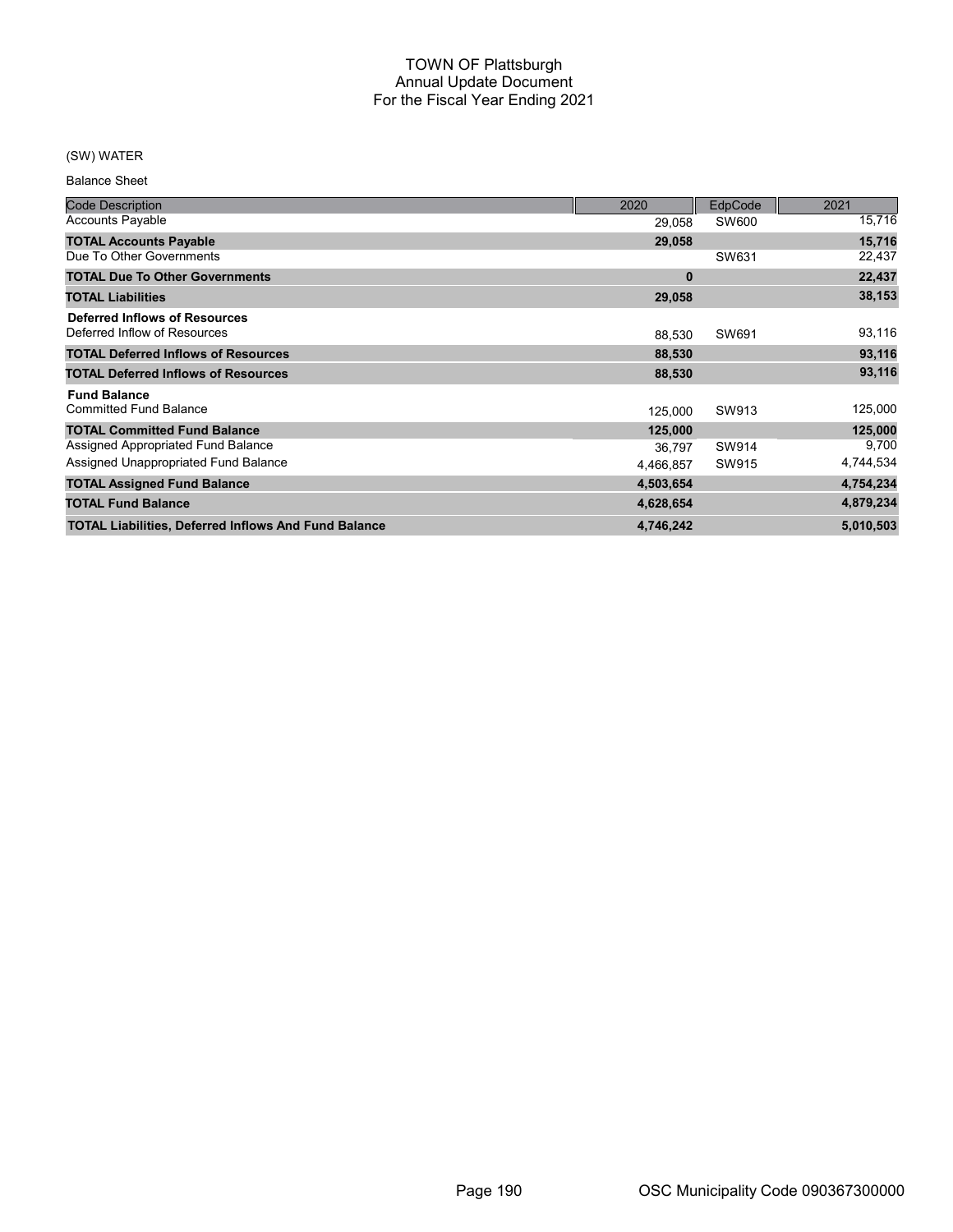# (SW) WATER

Results of Operation

| <b>Code Description</b>                        | 2020        | EdpCode | 2021         |
|------------------------------------------------|-------------|---------|--------------|
| <b>Revenues</b>                                |             |         |              |
| <b>Real Property Taxes</b>                     | 1,826,147   | SW1001  | 1,654,369    |
| <b>TOTAL Real Property Taxes</b>               | 1,826,147   |         | 1,654,369    |
| Other Payments In Lieu of Taxes                | 88,530      | SW1081  | 88,530       |
| <b>TOTAL Real Property Tax Items</b>           | 88,530      |         | 88,530       |
| Metered Water Sales                            | 1,241,876   | SW2140  | 1,373,478    |
| <b>Unmetered Water Sales</b>                   | 67,967      | SW2142  | 68,950       |
| Interest & Penalties On Water Rents            | 17,279      | SW2148  | 22,268       |
| <b>TOTAL Departmental Income</b>               | 1,327,122   |         | 1,464,696    |
| <b>Interest And Earnings</b>                   | 17,546      | SW2401  | 9,768        |
| Rental, Other (specify)                        | 80.778      | SW2440  | 83,485       |
| <b>TOTAL Use of Money And Property</b>         | 98,324      |         | 93,253       |
| Premium & Accrued Interest On Obligations      | 423,132     | SW2710  | $\Omega$     |
| <b>TOTAL Miscellaneous Local Sources</b>       | 423,132     |         | $\mathbf{0}$ |
| <b>TOTAL Revenues</b>                          | 3,763,255   |         | 3,300,848    |
| Interfund Transfers                            |             | SW5031  | 176,514      |
| <b>TOTAL Interfund Transfers</b>               | $\bf{0}$    |         | 176,514      |
| <b>TOTAL Other Sources</b>                     | $\mathbf 0$ |         | 176,514      |
| <b>TOTAL Detail Revenues And Other Sources</b> | 3,763,255   |         | 3,477,362    |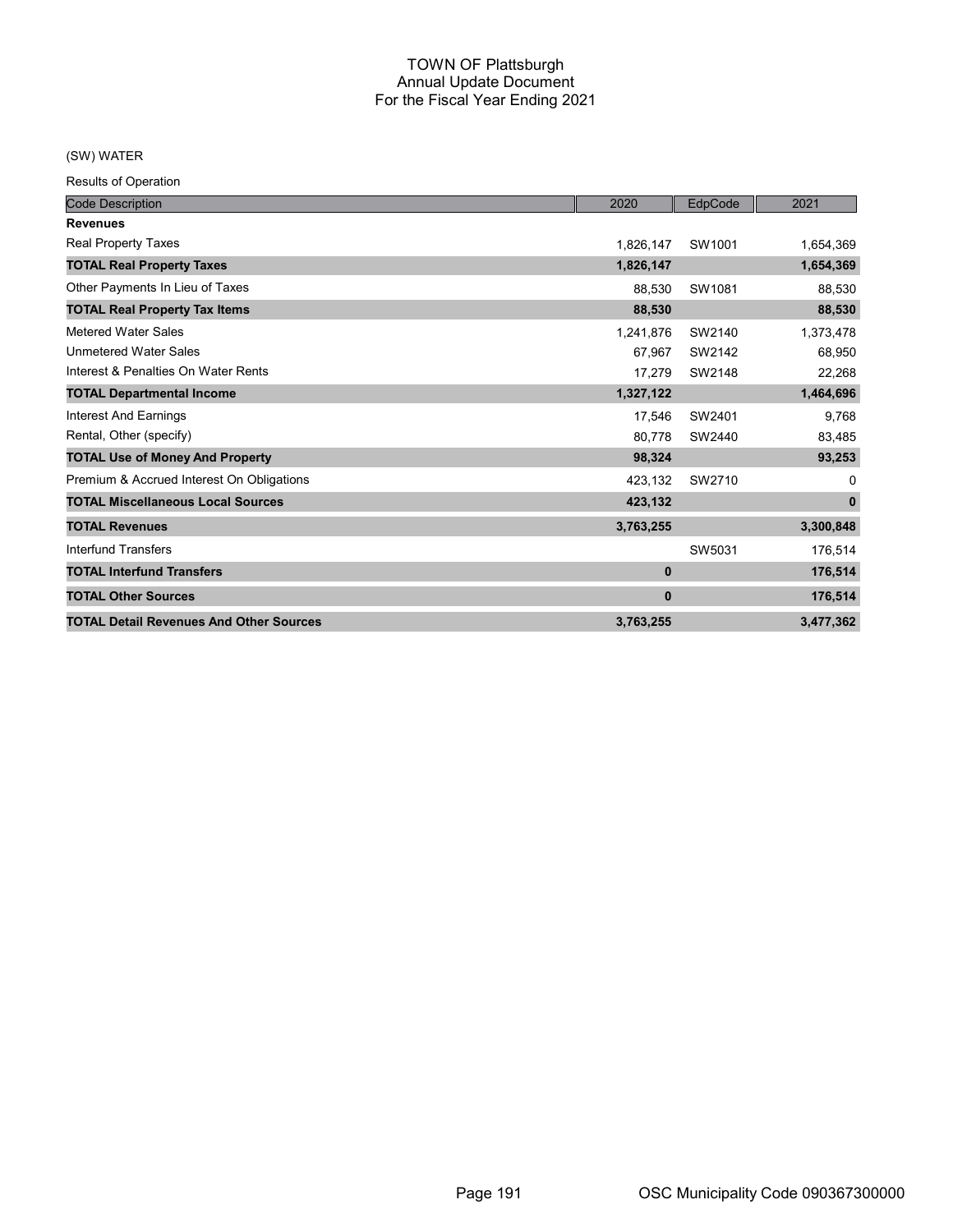### (SW) WATER

Results of Operation

| <b>Code Description</b>                         | 2020      | EdpCode         | 2021              |
|-------------------------------------------------|-----------|-----------------|-------------------|
| <b>Expenditures</b>                             |           |                 |                   |
| Source Supply Pwr & Pump, Equp& Cap Outlay      | 1.927     | SW83202         | 6,760             |
| Source Supply Pwr & Pump, Contr Expend          | 134,615   | SW83204         | 147,842           |
| <b>TOTAL Source Supply Pwr &amp; Pump</b>       | 136.542   |                 | 154,602           |
| Water Purification, Contr Expend                | 10.016    | SW83304         | 10,103            |
| <b>TOTAL Water Purification</b>                 | 10,016    |                 | 10,103            |
| Water Trans & Distrib, Equip & Cap Outlay       | 11,410    | SW83402         | 22,851            |
| Water Trans & Distrib, Contr Expend             | 190.650   | SW83404         | 214,766           |
| <b>TOTAL Water Trans &amp; Distrib</b>          | 202,060   |                 | 237,617           |
| <b>TOTAL Home And Community Services</b>        | 348,618   |                 | 402,322           |
| Debt Principal, Serial Bonds                    | 346.842   | SW97106         | 700,802           |
| Debt Principal, Bond Anticipation Notes         |           | 582.163 SW97306 | 253,613           |
| <b>TOTAL Debt Principal</b>                     | 929,005   |                 | 954,415           |
| Debt Interest. Serial Bonds                     | 8,302     | SW97107         |                   |
| Debt Interest, Bond Anticipation Notes          | 270,921   | SW97307         | 174,707<br>83,107 |
|                                                 |           |                 |                   |
| <b>TOTAL Debt Interest</b>                      | 279,223   |                 | 257,814           |
| <b>TOTAL Expenditures</b>                       | 1,556,846 |                 | 1,614,551         |
| Transfers, Other Funds                          | 899,997   | SW99019         | 776.628           |
| Transfers, Capital Projects Fund                |           | SW99509         | 835,603           |
| <b>TOTAL Operating Transfers</b>                | 899,997   |                 | 1,612,231         |
| <b>TOTAL Other Uses</b>                         | 899,997   |                 | 1,612,231         |
| <b>TOTAL Detail Expenditures And Other Uses</b> | 2,456,843 |                 | 3,226,782         |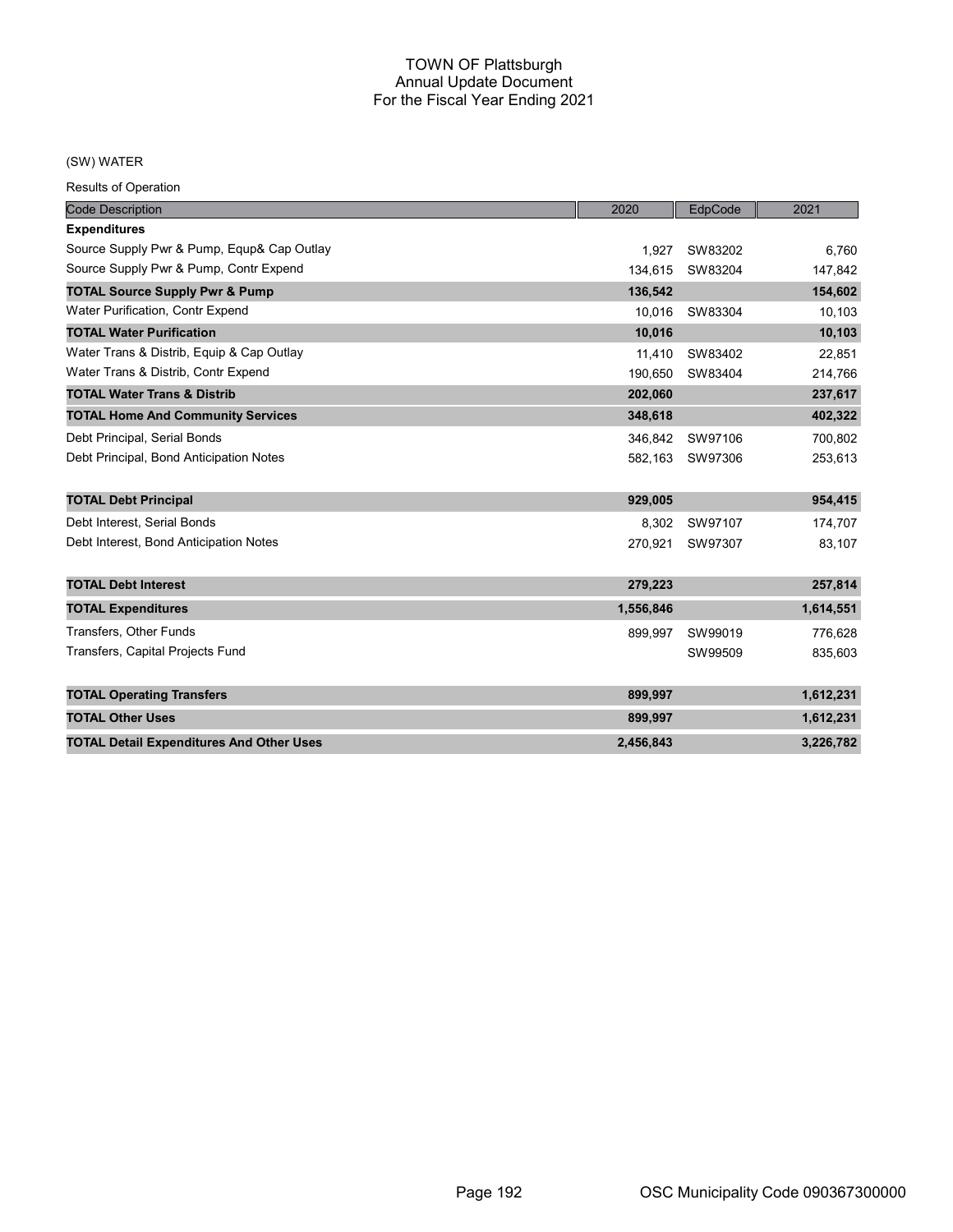(SW) WATER

Analysis of Changes in Fund Balance

| <b>Code Description</b>                    | 2020             | EdpCode       | 2021      |
|--------------------------------------------|------------------|---------------|-----------|
| Analysis of Changes in Fund Balance        |                  |               |           |
| <b>Fund Balance - Beginning of Year</b>    | 3,322,242 SW8021 |               | 4,628,654 |
| <b>Restated Fund Balance - Beg of Year</b> | 3.322.242        | <b>SW8022</b> | 4,628,654 |
| ADD - REVENUES AND OTHER SOURCES           | 3.763.255        |               | 3,477,362 |
| DEDUCT - EXPENDITURES AND OTHER USES       | 2.456.843        |               | 3.226.782 |
| <b>Fund Balance - End of Year</b>          | 4.628.654        | <b>SW8029</b> | 4,879,234 |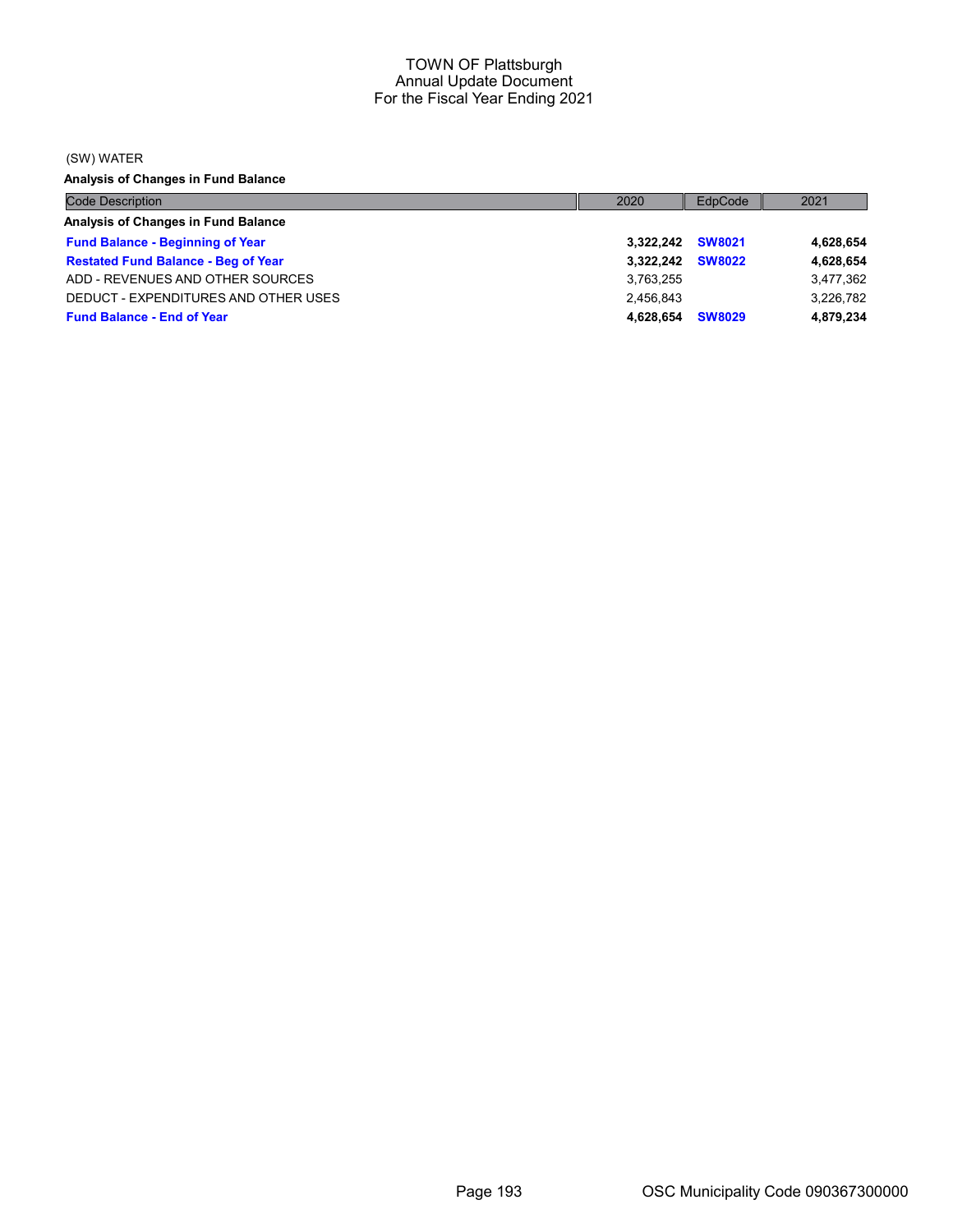# (SW) WATER

Budget Summary

| Duuyot Ourinium y                                 |           |                |           |
|---------------------------------------------------|-----------|----------------|-----------|
| <b>Code Description</b>                           | 2021      | EdpCode        | 2022      |
| <b>Estimated Revenues</b>                         |           |                |           |
| Est Rev - Real Property Taxes                     | 1.676.806 | SW1049N        | 1,861,829 |
| Est Rev - Real Property Tax Items                 | 88.530    | SW1099N        | 88.530    |
| Est Rev - Departmental Income                     | 989,750   | SW1299N        | 1,064,500 |
| Est Rev - Use of Money And Property               | 236,697   | <b>SW2499N</b> | 42.934    |
| Est Rev - Miscellaneous Local Sources             | 83,486    | <b>SW2799N</b> | 86,285    |
| <b>TOTAL Estimated Revenues</b>                   | 3,075,269 |                | 3,144,078 |
| Appropriated Fund Balance                         | 36,797    | <b>SW599N</b>  | 0         |
| <b>TOTAL Estimated Other Sources</b>              | 36.797    |                | $\bf{0}$  |
| <b>TOTAL Estimated Revenues And Other Sources</b> | 3,112,066 |                | 3,144,078 |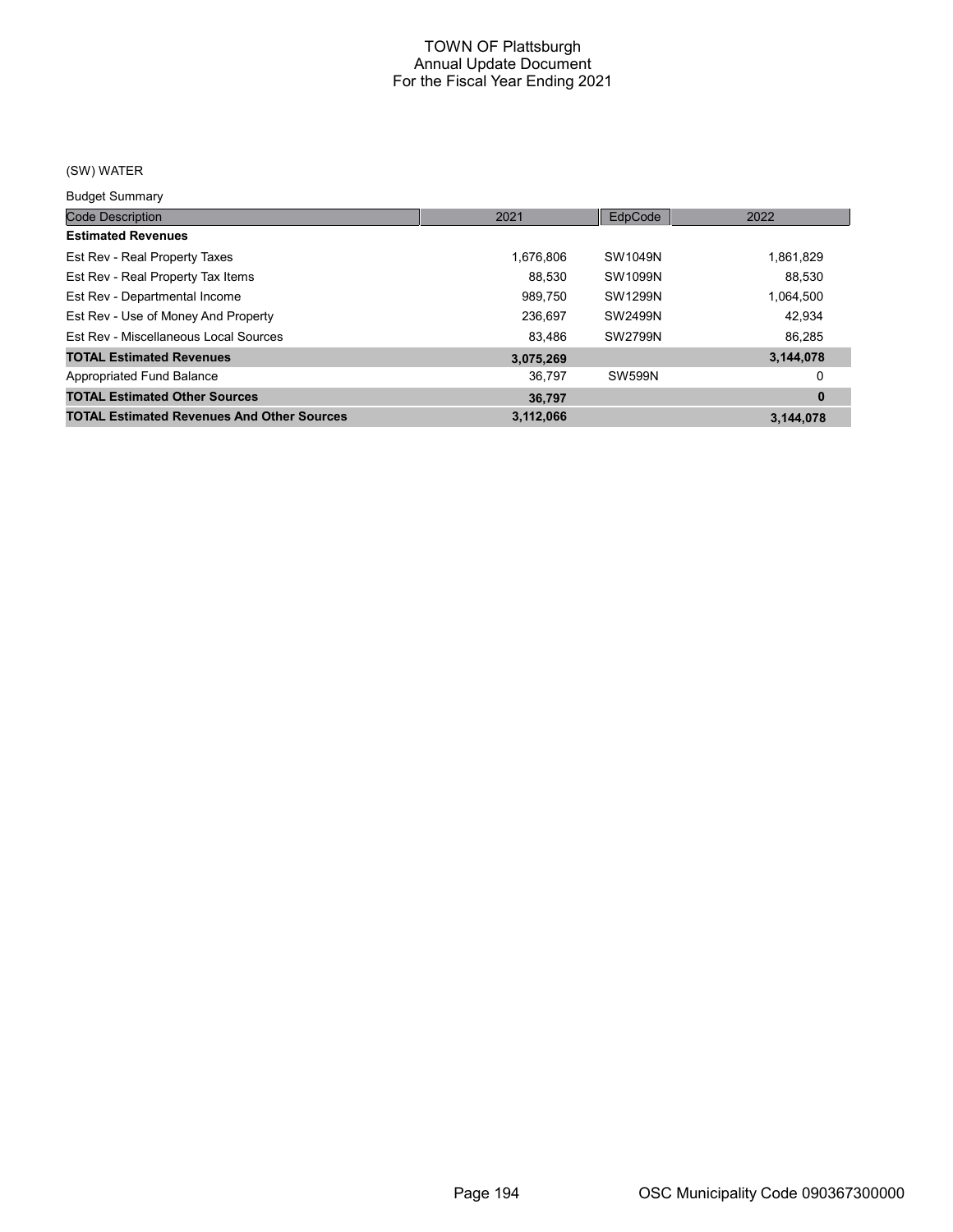# (SW) WATER

Budget Summary

| Code Description                           | 2021      | EdpCode        | 2022      |
|--------------------------------------------|-----------|----------------|-----------|
| <b>Appropriations</b>                      |           |                |           |
| App - Home And Community Services          | 715.165   | SW8999N        | 721.500   |
| App - Debt Service                         | 978.391   | <b>SW9899N</b> | 1,155,764 |
| <b>TOTAL Appropriations</b>                | 1,693,556 |                | 1,877,264 |
| App - Interfund Transfer                   | 1.418.510 | <b>SW9999N</b> | 1,266,814 |
| <b>TOTAL Other Uses</b>                    | 1,418,510 |                | 1,266,814 |
| <b>TOTAL Appropriations And Other Uses</b> | 3,112,066 |                | 3,144,078 |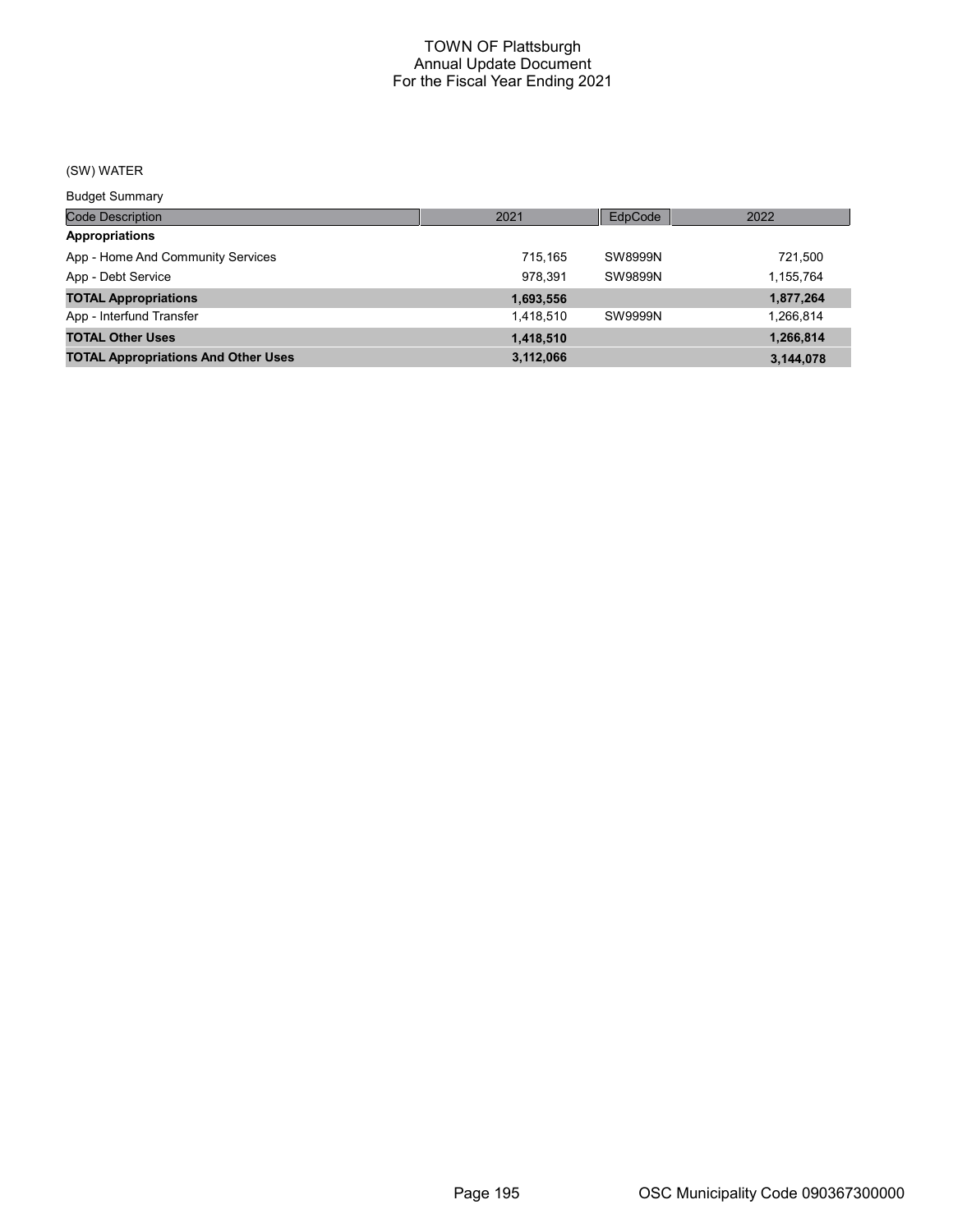# (SW46) CONSOLIDATED WATER

Balance Sheet

| <b>Code Description</b>                                | 2020      | EdpCode | 2021         |
|--------------------------------------------------------|-----------|---------|--------------|
| <b>Assets</b>                                          |           |         |              |
| Cash                                                   | 2.598.393 | SW200   | 3,748,107    |
| <b>TOTAL Cash</b>                                      | 2,598,393 |         | 3,748,107    |
| Water Rents Receivable                                 | 173.886   | SW350   | 159,191      |
| Accounts Receivable                                    | 2.919     | SW380   | 3,015        |
| <b>TOTAL Other Receivables (net)</b>                   | 176,805   |         | 162,206      |
| Due From Other Funds                                   |           | SW391   |              |
| <b>TOTAL Due From Other Funds</b>                      | 0         |         | $\mathbf{0}$ |
| Due From Other Governments                             | 117.058   | SW440   | 105,375      |
| <b>TOTAL Due From Other Governments</b>                | 117,058   |         | 105,375      |
| <b>TOTAL Assets and Deferred Outflows of Resources</b> | 2,892,256 |         | 4,015,688    |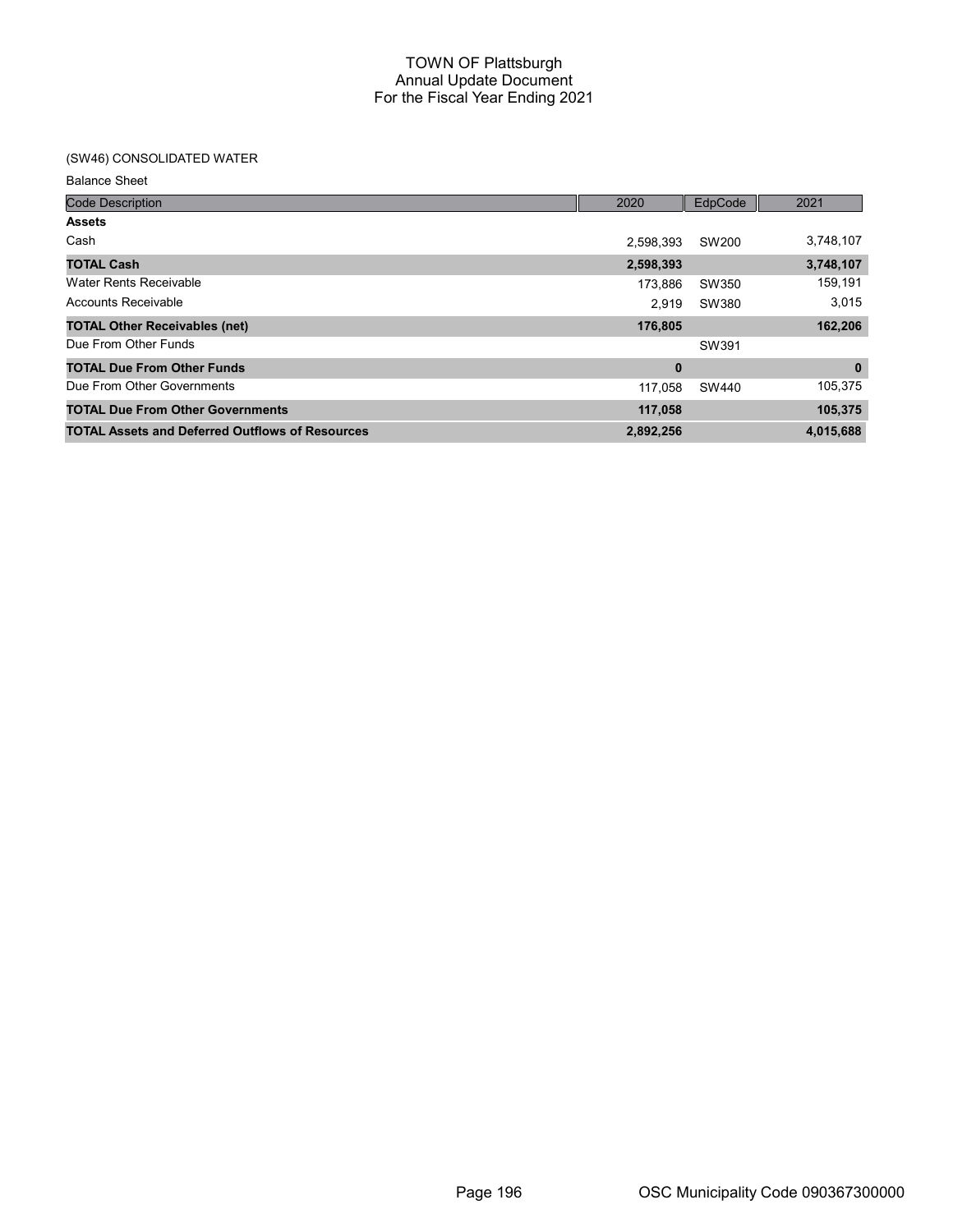# (SW46) CONSOLIDATED WATER

Balance Sheet

| <b>Code Description</b>                                     | 2020      | EdpCode | 2021      |
|-------------------------------------------------------------|-----------|---------|-----------|
| <b>Accounts Payable</b>                                     | 27,392    | SW600   | 15,332    |
| <b>TOTAL Accounts Payable</b>                               | 27,392    |         | 15,332    |
| Due To Other Governments                                    |           | SW631   | 22,437    |
| <b>TOTAL Due To Other Governments</b>                       | 0         |         | 22,437    |
| <b>TOTAL Liabilities</b>                                    | 27,392    |         | 37,769    |
| <b>Deferred Inflows of Resources</b>                        |           |         |           |
| Deferred Inflow of Resources                                | 88,530    | SW691   | 93,116    |
| <b>TOTAL Deferred Inflows of Resources</b>                  | 88,530    |         | 93,116    |
| <b>TOTAL Deferred Inflows of Resources</b>                  | 88,530    |         | 93,116    |
| <b>Fund Balance</b>                                         |           |         |           |
| <b>Committed Fund Balance</b>                               | 125,000   | SW913   | 125,000   |
| <b>TOTAL Committed Fund Balance</b>                         | 125,000   |         | 125,000   |
| Assigned Appropriated Fund Balance                          |           | SW914   | 9,700     |
| Assigned Unappropriated Fund Balance                        | 2,651,334 | SW915   | 3,750,103 |
| <b>TOTAL Assigned Fund Balance</b>                          | 2,651,334 |         | 3,759,803 |
| <b>TOTAL Fund Balance</b>                                   | 2,776,334 |         | 3,884,803 |
| <b>TOTAL Liabilities, Deferred Inflows And Fund Balance</b> | 2,892,256 |         | 4,015,688 |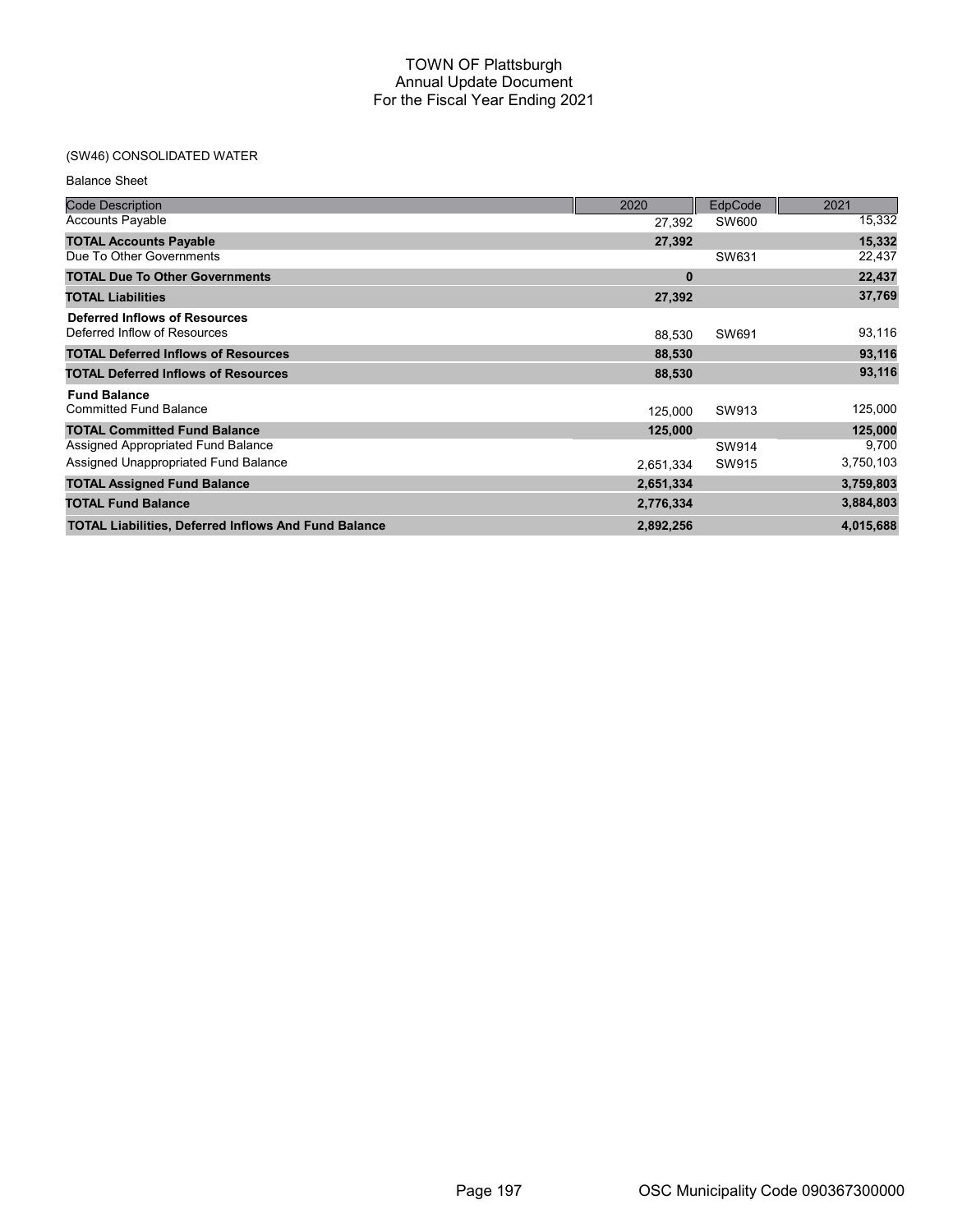# (SW46) CONSOLIDATED WATER

| <b>Results of Operation</b>                    |             |         |           |
|------------------------------------------------|-------------|---------|-----------|
| <b>Code Description</b>                        | 2020        | EdpCode | 2021      |
| <b>Revenues</b>                                |             |         |           |
| Real Property Taxes                            | 1,571,271   | SW1001  | 1,374,136 |
| <b>TOTAL Real Property Taxes</b>               | 1,571,271   |         | 1,374,136 |
| Other Payments In Lieu of Taxes                | 88,530      | SW1081  | 88,530    |
| <b>TOTAL Real Property Tax Items</b>           | 88,530      |         | 88,530    |
| <b>Metered Water Sales</b>                     | 1,201,895   | SW2140  | 1,329,317 |
| <b>Unmetered Water Sales</b>                   | 50.050      | SW2142  | 49,408    |
| Interest & Penalties On Water Rents            | 16,580      | SW2148  | 21,626    |
| <b>TOTAL Departmental Income</b>               | 1,268,525   |         | 1,400,351 |
| Interest And Earnings                          | 10,644      | SW2401  | 6,717     |
| Rental, Other (specify)                        | 80,778      | SW2440  | 83,485    |
| <b>TOTAL Use of Money And Property</b>         | 91,422      |         | 90,202    |
| Premium & Accrued Interest On Obligations      | 269,998     | SW2710  |           |
| <b>TOTAL Miscellaneous Local Sources</b>       | 269,998     |         | $\bf{0}$  |
| <b>TOTAL Revenues</b>                          | 3,289,746   |         | 2,953,219 |
| Interfund Transfers                            |             | SW5031  | 176,514   |
| <b>TOTAL Interfund Transfers</b>               | $\bf{0}$    |         | 176,514   |
| <b>TOTAL Other Sources</b>                     | $\mathbf 0$ |         | 176,514   |
| <b>TOTAL Detail Revenues And Other Sources</b> | 3,289,746   |         | 3,129,733 |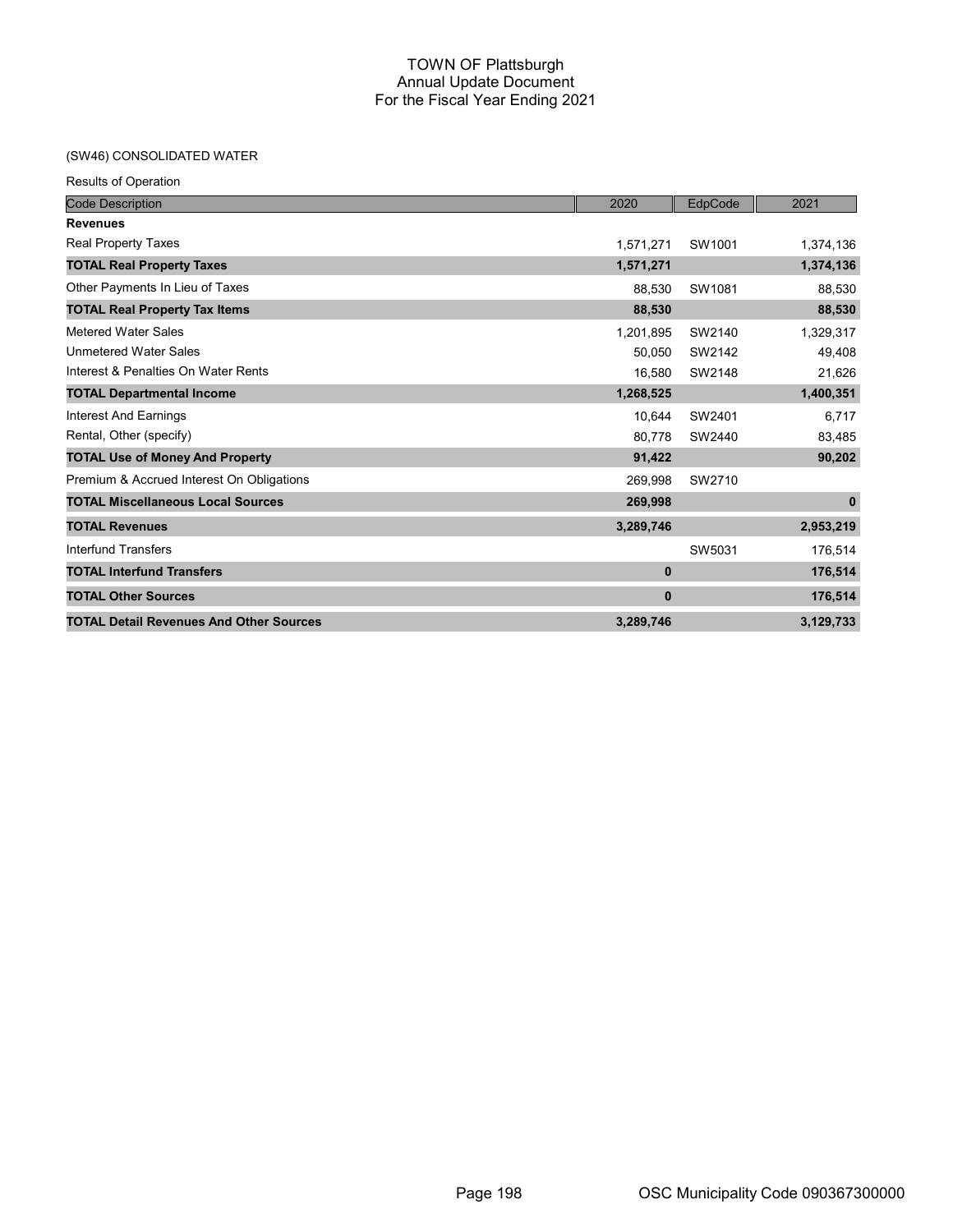# (SW46) CONSOLIDATED WATER

| <b>Code Description</b>                         | 2020      | EdpCode | 2021      |
|-------------------------------------------------|-----------|---------|-----------|
| <b>Expenditures</b>                             |           |         |           |
| Source Supply Pwr & Pump, Equp& Cap Outlay      | 1.047     | SW83202 | 5.328     |
| Source Supply Pwr & Pump, Contr Expend          | 126.376   | SW83204 | 139,376   |
| <b>TOTAL Source Supply Pwr &amp; Pump</b>       | 127,423   |         | 144,704   |
| Water Purification, Contr Expend                | 10.016    | SW83304 | 10,103    |
| <b>TOTAL Water Purification</b>                 | 10,016    |         | 10,103    |
| Water Trans & Distrib, Equip & Cap Outlay       | 11.410    | SW83402 | 22,851    |
| Water Trans & Distrib, Contr Expend             | 190.650   | SW83404 | 214,766   |
| <b>TOTAL Water Trans &amp; Distrib</b>          | 202,060   |         | 237,617   |
| <b>TOTAL Home And Community Services</b>        | 339,499   |         | 392,424   |
| Debt Principal, Serial Bonds                    | 346,842   | SW97106 | 597,248   |
| Debt Principal, Bond Anticipation Notes         | 482,104   | SW97306 | 135,839   |
|                                                 |           |         |           |
| <b>TOTAL Debt Principal</b>                     | 828,946   |         | 733,087   |
| Debt Interest, Serial Bonds                     | 8,302     | SW97107 | 125,495   |
| Debt Interest, Bond Anticipation Notes          | 224.357   | SW97307 | 44,513    |
|                                                 |           |         |           |
| <b>TOTAL Debt Interest</b>                      | 232,659   |         | 170,008   |
| <b>TOTAL Expenditures</b>                       | 1,401,104 |         | 1,295,519 |
| <b>Transfers, Other Funds</b>                   | 841,108   | SW99019 | 725,745   |
|                                                 |           |         |           |
| <b>TOTAL Operating Transfers</b>                | 841,108   |         | 725,745   |
| <b>TOTAL Other Uses</b>                         | 841,108   |         | 725,745   |
| <b>TOTAL Detail Expenditures And Other Uses</b> | 2,242,212 |         | 2,021,264 |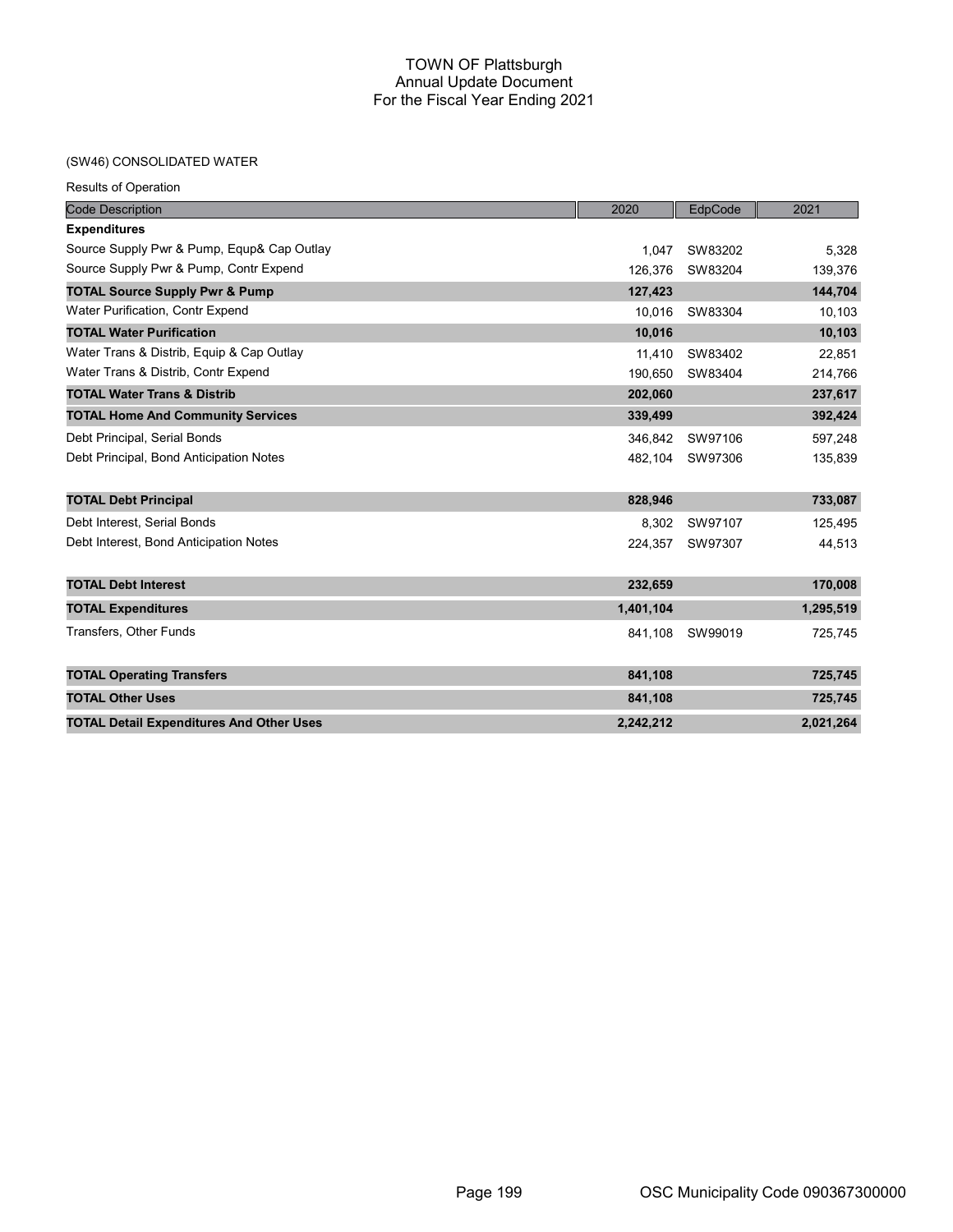## (SW46) CONSOLIDATED WATER

# Analysis of Changes in Fund Balance

| <b>Code Description</b>                    | 2020      | EdpCode       | 2021      |
|--------------------------------------------|-----------|---------------|-----------|
| Analysis of Changes in Fund Balance        |           |               |           |
| <b>Fund Balance - Beginning of Year</b>    | 1.728.800 | <b>SW8021</b> | 2,776,334 |
| <b>Restated Fund Balance - Beg of Year</b> | 1.728.800 | <b>SW8022</b> | 2,776,334 |
| ADD - REVENUES AND OTHER SOURCES           | 3,289,746 |               | 3,129,733 |
| DEDUCT - EXPENDITURES AND OTHER USES       | 2.242.212 |               | 2,021,264 |
| <b>Fund Balance - End of Year</b>          | 2,776,334 | <b>SW8029</b> | 3,884,803 |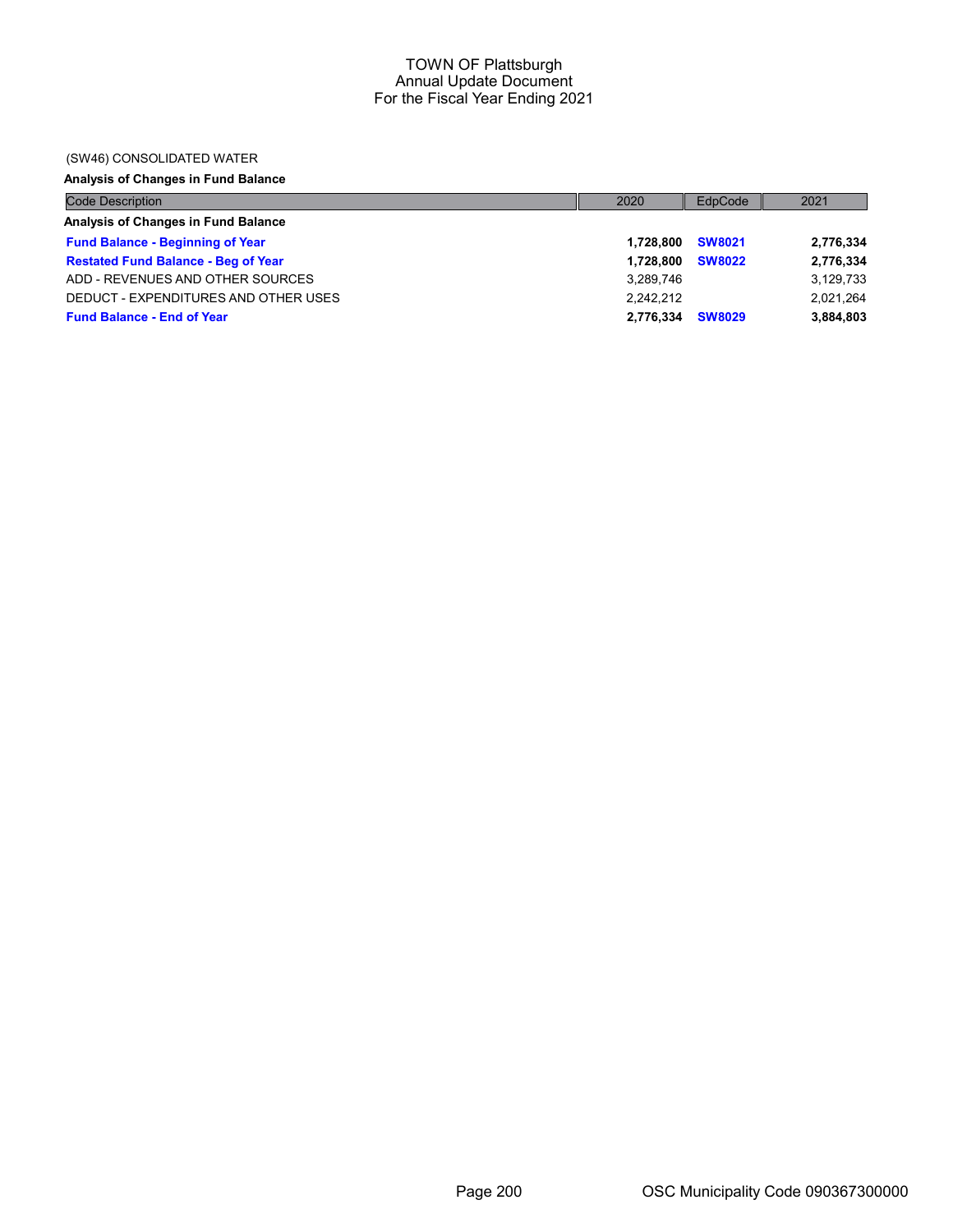# (SW46) CONSOLIDATED WATER

| <b>Budget Summary</b>                             |           |         |           |
|---------------------------------------------------|-----------|---------|-----------|
| <b>Code Description</b>                           | 2021      | EdpCode | 2022      |
| <b>Estimated Revenues</b>                         |           |         |           |
| Est Rev - Real Property Taxes                     | 1,396,574 | SW1049N | 1,509,780 |
| Est Rev - Real Property Tax Items                 | 88,530    | SW1099N | 88.530    |
| Est Rev - Departmental Income                     | 954.500   | SW1299N | 1,029,500 |
| Est Rev - Use of Money And Property               | 136,512   | SW2499N | 26,850    |
| Est Rev - Miscellaneous Local Sources             | 83.486    | SW2799N | 86.285    |
| <b>TOTAL Estimated Revenues</b>                   | 2,659,602 |         | 2,740,945 |
| <b>TOTAL Estimated Revenues And Other Sources</b> | 2,659,602 |         | 2.740.945 |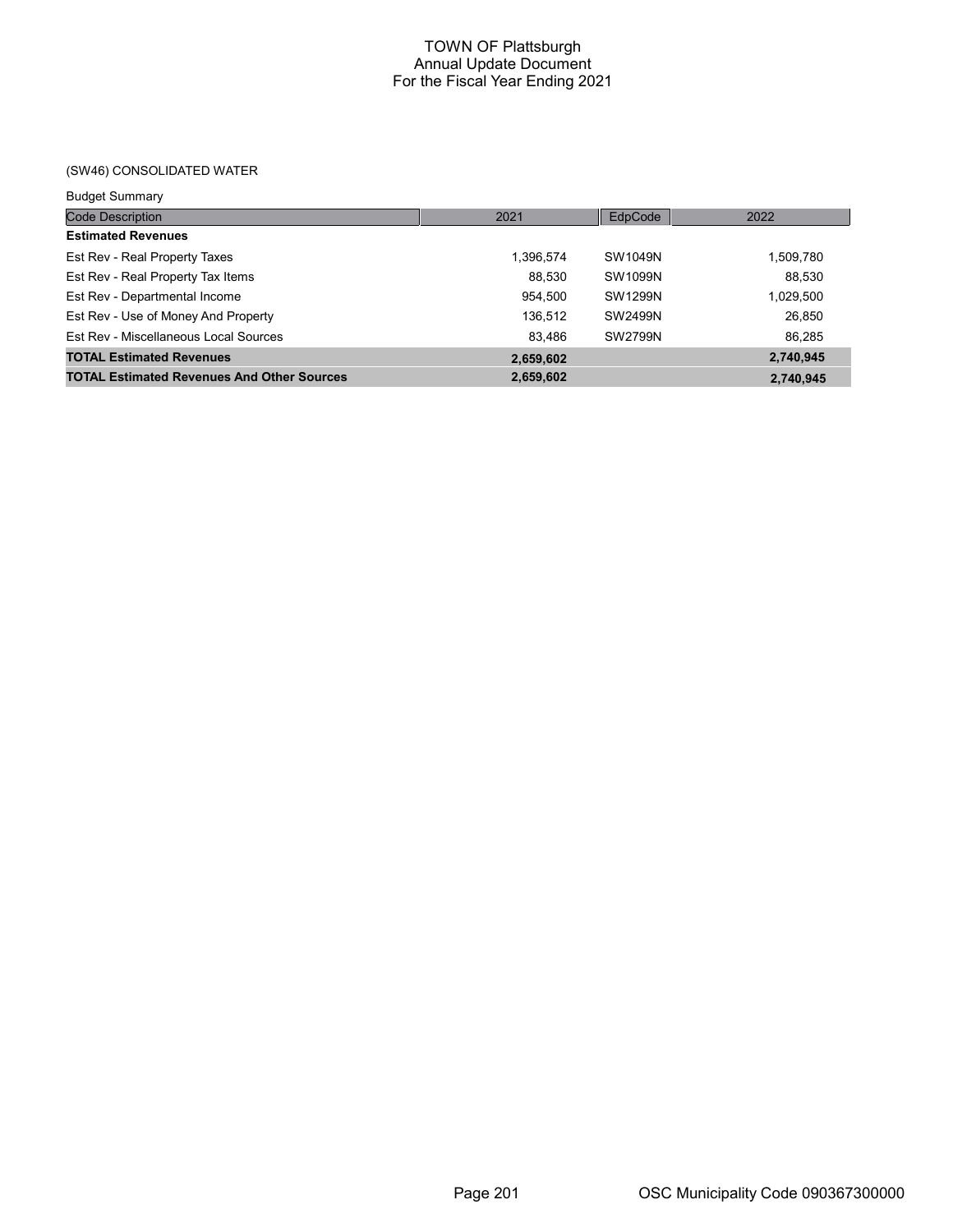# (SW46) CONSOLIDATED WATER

| <b>Budget Summary</b>                      |           |         |           |
|--------------------------------------------|-----------|---------|-----------|
| <b>Code Description</b>                    | 2021      | EdpCode | 2022      |
| <b>Appropriations</b>                      |           |         |           |
| App - Home And Community Services          | 665.800   | SW8999N | 675,600   |
| App - Debt Service                         | 748.759   | SW9899N | 893,337   |
| <b>TOTAL Appropriations</b>                | 1,414,559 |         | 1,568,937 |
| App - Interfund Transfer                   | 1.245.043 | SW9999N | 1,172,008 |
| <b>TOTAL Other Uses</b>                    | 1,245,043 |         | 1,172,008 |
| <b>TOTAL Appropriations And Other Uses</b> | 2,659,602 |         | 2,740,945 |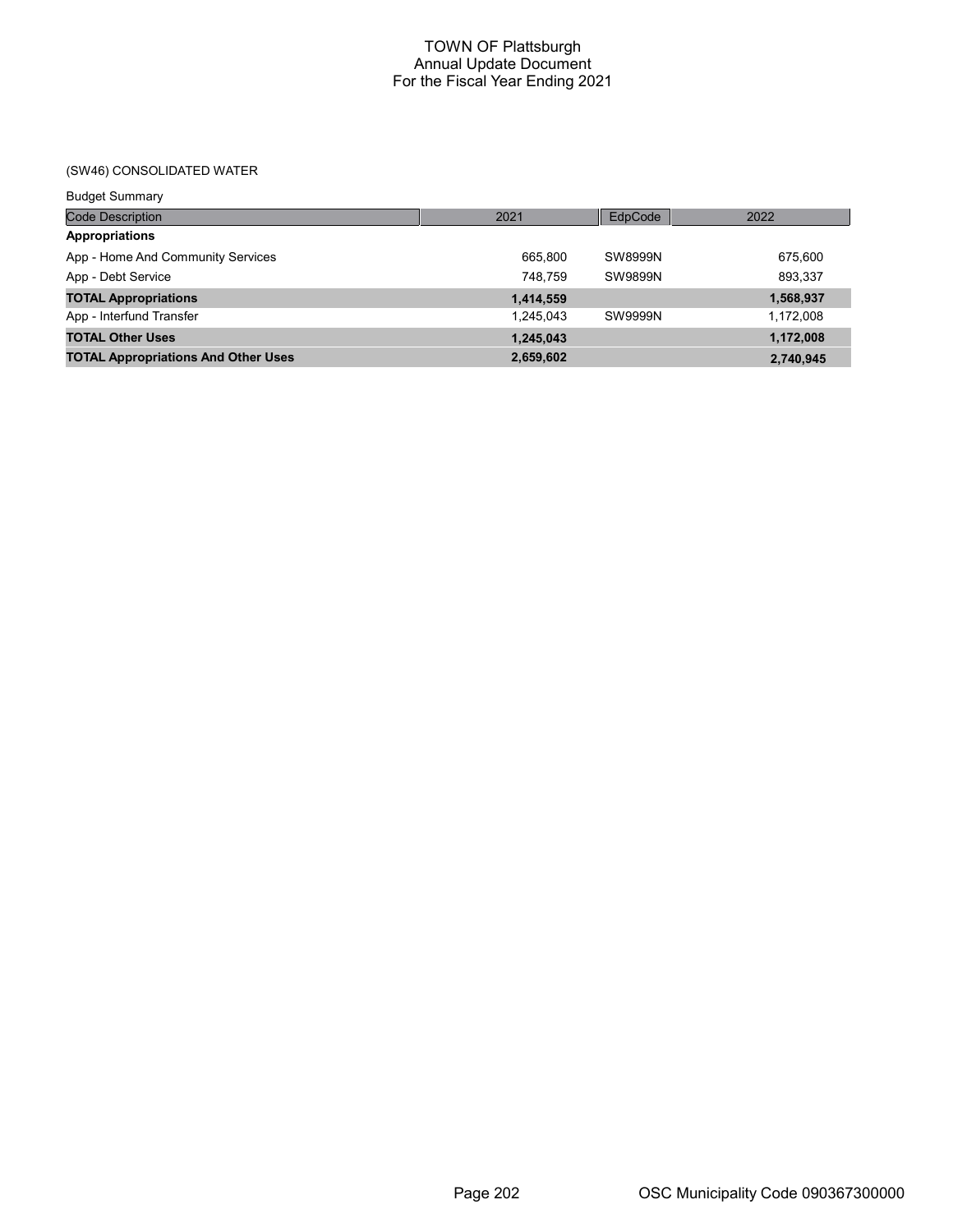## (SW47) BASE WATER

Balance Sheet

| <b>Code Description</b>                                | 2020      | <b>EdpCode</b> | 2021    |
|--------------------------------------------------------|-----------|----------------|---------|
| <b>Assets</b>                                          |           |                |         |
| Cash                                                   | 1.847.954 | SW200          | 980,966 |
| <b>TOTAL Cash</b>                                      | 1,847,954 |                | 980,966 |
| Water Rents Receivable                                 | 3.195     | SW350          | 2,912   |
| <b>TOTAL Other Receivables (net)</b>                   | 3,195     |                | 2,912   |
| Due From Other Funds                                   |           | SW391          | 10,000  |
| <b>TOTAL Due From Other Funds</b>                      | $\bf{0}$  |                | 10,000  |
| Due From Other Governments                             | 2.837     | SW440          | 937     |
| <b>TOTAL Due From Other Governments</b>                | 2,837     |                | 937     |
| <b>TOTAL Assets and Deferred Outflows of Resources</b> | 1,853,986 |                | 994.815 |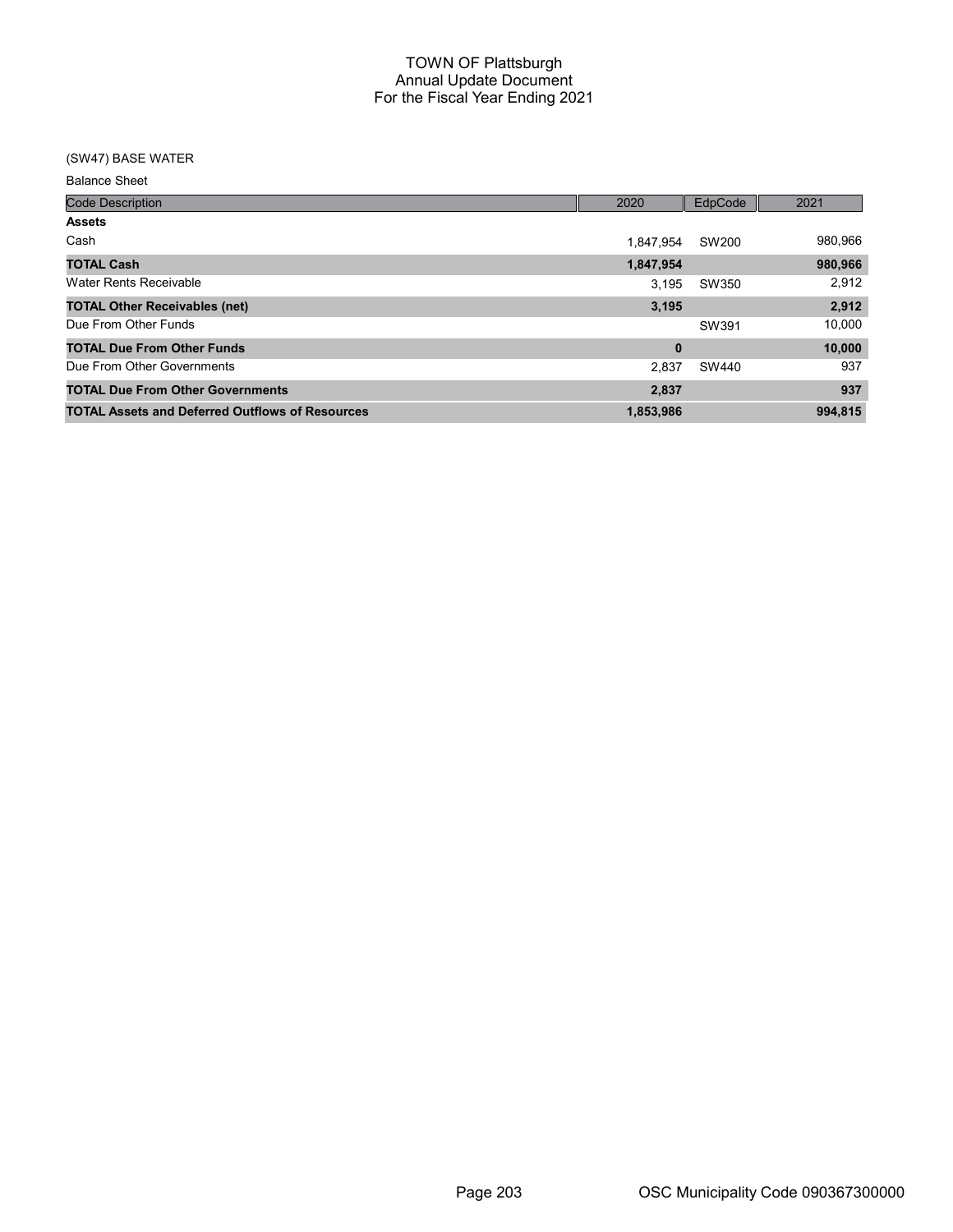# (SW47) BASE WATER

| <b>Balance Sheet</b>                                                                              |                     |                |          |
|---------------------------------------------------------------------------------------------------|---------------------|----------------|----------|
| <b>Code Description</b>                                                                           | 2020                | EdpCode        | 2021     |
| <b>Accounts Payable</b>                                                                           | 1.666               | SW600          | 384      |
| <b>TOTAL Accounts Payable</b>                                                                     | 1,666               |                | 384      |
| <b>TOTAL Liabilities</b>                                                                          | 1,666               |                | 384      |
| <b>Deferred Inflows of Resources</b><br>Deferred Inflow of Resources                              |                     | SW691          |          |
| <b>TOTAL Deferred Inflows of Resources</b>                                                        | $\bf{0}$            |                | 0        |
| <b>TOTAL Deferred Inflows of Resources</b>                                                        | $\bf{0}$            |                | $\bf{0}$ |
| <b>Fund Balance</b><br>Assigned Appropriated Fund Balance<br>Assigned Unappropriated Fund Balance | 36.797<br>1,815,523 | SW914<br>SW915 | 994,431  |
| <b>TOTAL Assigned Fund Balance</b>                                                                | 1,852,320           |                | 994,431  |
| <b>TOTAL Fund Balance</b>                                                                         | 1,852,320           |                | 994,431  |
| <b>TOTAL Liabilities, Deferred Inflows And Fund Balance</b>                                       | 1,853,986           |                | 994,815  |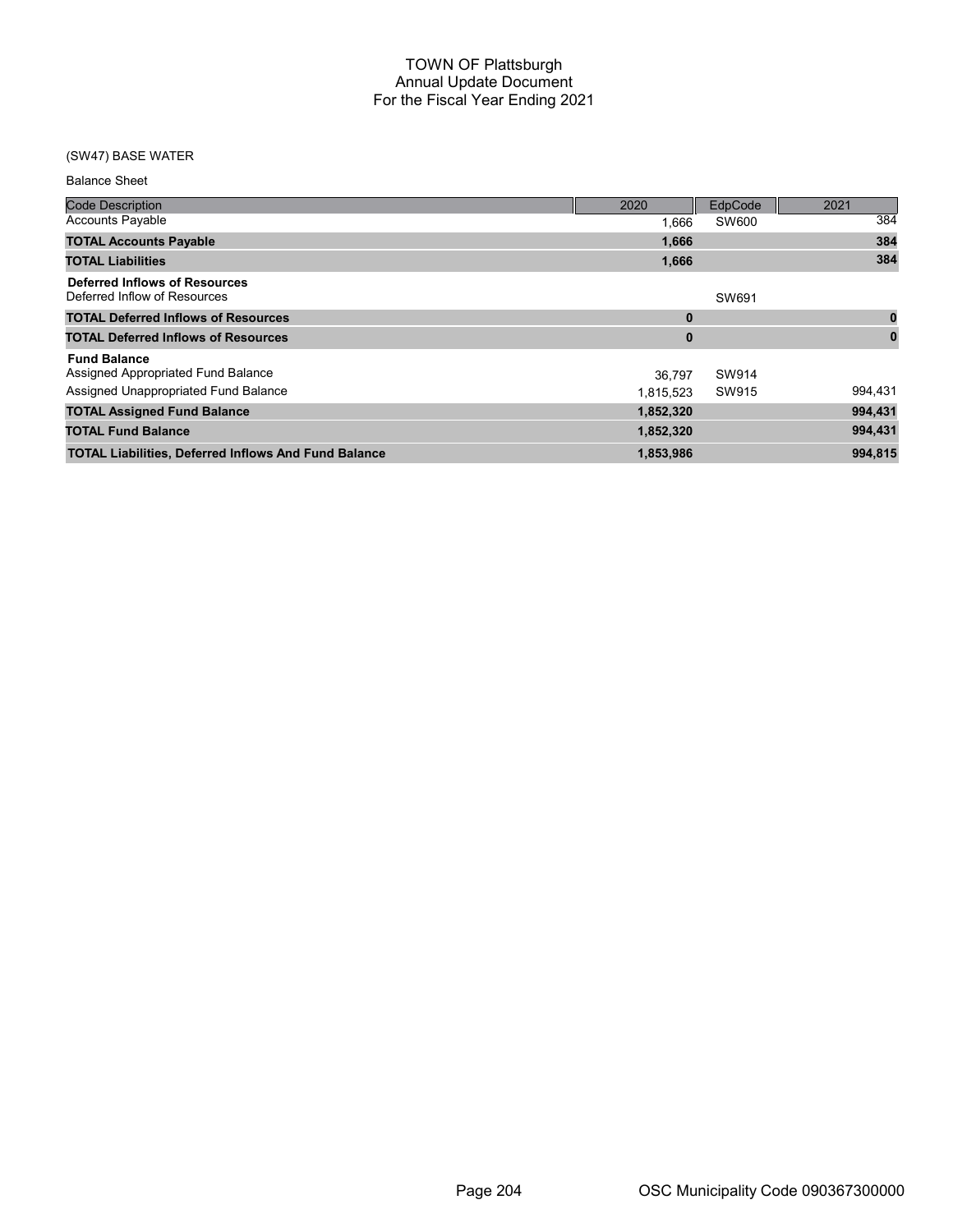# (SW47) BASE WATER

Results of Operation

| <b>Code Description</b>                        | 2020    | EdpCode | 2021        |
|------------------------------------------------|---------|---------|-------------|
| <b>Revenues</b>                                |         |         |             |
| <b>Real Property Taxes</b>                     | 254.876 | SW1001  | 280,233     |
| <b>TOTAL Real Property Taxes</b>               | 254,876 |         | 280,233     |
| Metered Water Sales                            | 39.981  | SW2140  | 44,161      |
| <b>Unmetered Water Sales</b>                   | 17,917  | SW2142  | 19,542      |
| Interest & Penalties On Water Rents            | 699     | SW2148  | 642         |
| <b>TOTAL Departmental Income</b>               | 58,597  |         | 64,345      |
| Interest And Earnings                          | 6,902   | SW2401  | 3,051       |
| <b>TOTAL Use of Money And Property</b>         | 6,902   |         | 3,051       |
| Premium & Accrued Interest On Obligations      | 153.134 | SW2710  |             |
| <b>TOTAL Miscellaneous Local Sources</b>       | 153,134 |         | $\mathbf 0$ |
| <b>TOTAL Revenues</b>                          | 473,509 |         | 347,629     |
| <b>TOTAL Detail Revenues And Other Sources</b> | 473,509 |         | 347,629     |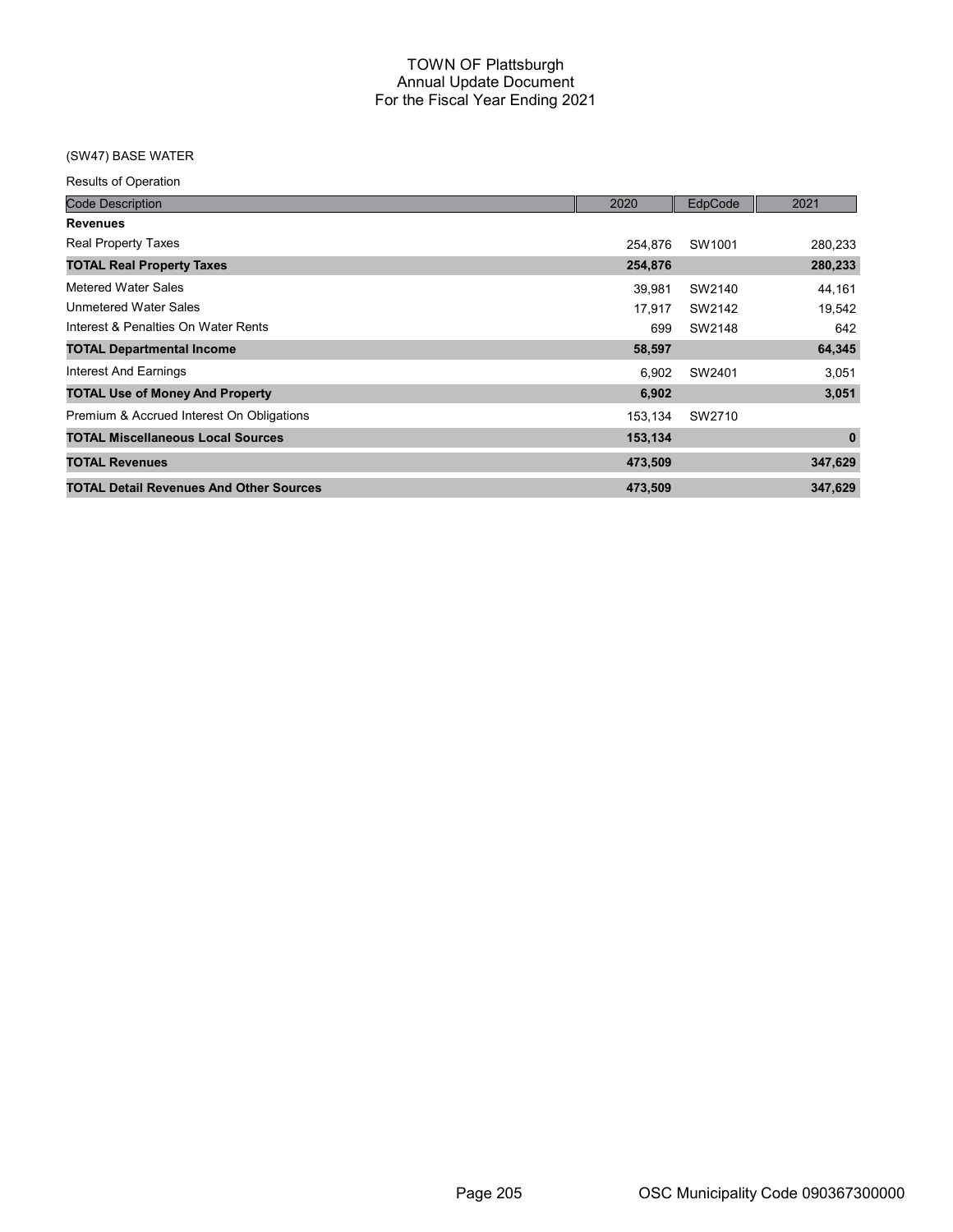### (SW47) BASE WATER

|  | <b>Results of Operation</b> |
|--|-----------------------------|
|  |                             |

| <b>Code Description</b>                         | 2020         | EdpCode | 2021         |
|-------------------------------------------------|--------------|---------|--------------|
| <b>Expenditures</b>                             |              |         |              |
| Source Supply Pwr & Pump, Equp& Cap Outlay      | 880          | SW83202 | 1,432        |
| Source Supply Pwr & Pump, Contr Expend          | 8,239        | SW83204 | 8,466        |
| <b>TOTAL Source Supply Pwr &amp; Pump</b>       | 9,119        |         | 9,898        |
| Water Trans & Distrib, Contr Expend             |              | SW83404 |              |
| <b>TOTAL Water Trans &amp; Distrib</b>          | $\mathbf{0}$ |         | $\mathbf{0}$ |
| <b>TOTAL Home And Community Services</b>        | 9,119        |         | 9,898        |
| Debt Principal, Serial Bonds                    |              | SW97106 | 103,554      |
| Debt Principal, Bond Anticipation Notes         | 100,059      | SW97306 | 117,774      |
| <b>TOTAL Debt Principal</b>                     | 100,059      |         | 221,328      |
| Debt Interest, Serial Bonds                     |              | SW97107 | 49,212       |
| Debt Interest, Bond Anticipation Notes          | 46.564       | SW97307 | 38,594       |
| <b>TOTAL Debt Interest</b>                      | 46,564       |         | 87,806       |
| <b>TOTAL Expenditures</b>                       | 155,742      |         | 319,032      |
| <b>Transfers, Other Funds</b>                   | 58,889       | SW99019 | 50,883       |
| Transfers, Capital Projects Fund                |              | SW99509 | 835,603      |
| <b>TOTAL Operating Transfers</b>                | 58,889       |         | 886,486      |
| <b>TOTAL Other Uses</b>                         | 58,889       |         | 886,486      |
| <b>TOTAL Detail Expenditures And Other Uses</b> | 214,631      |         | 1,205,518    |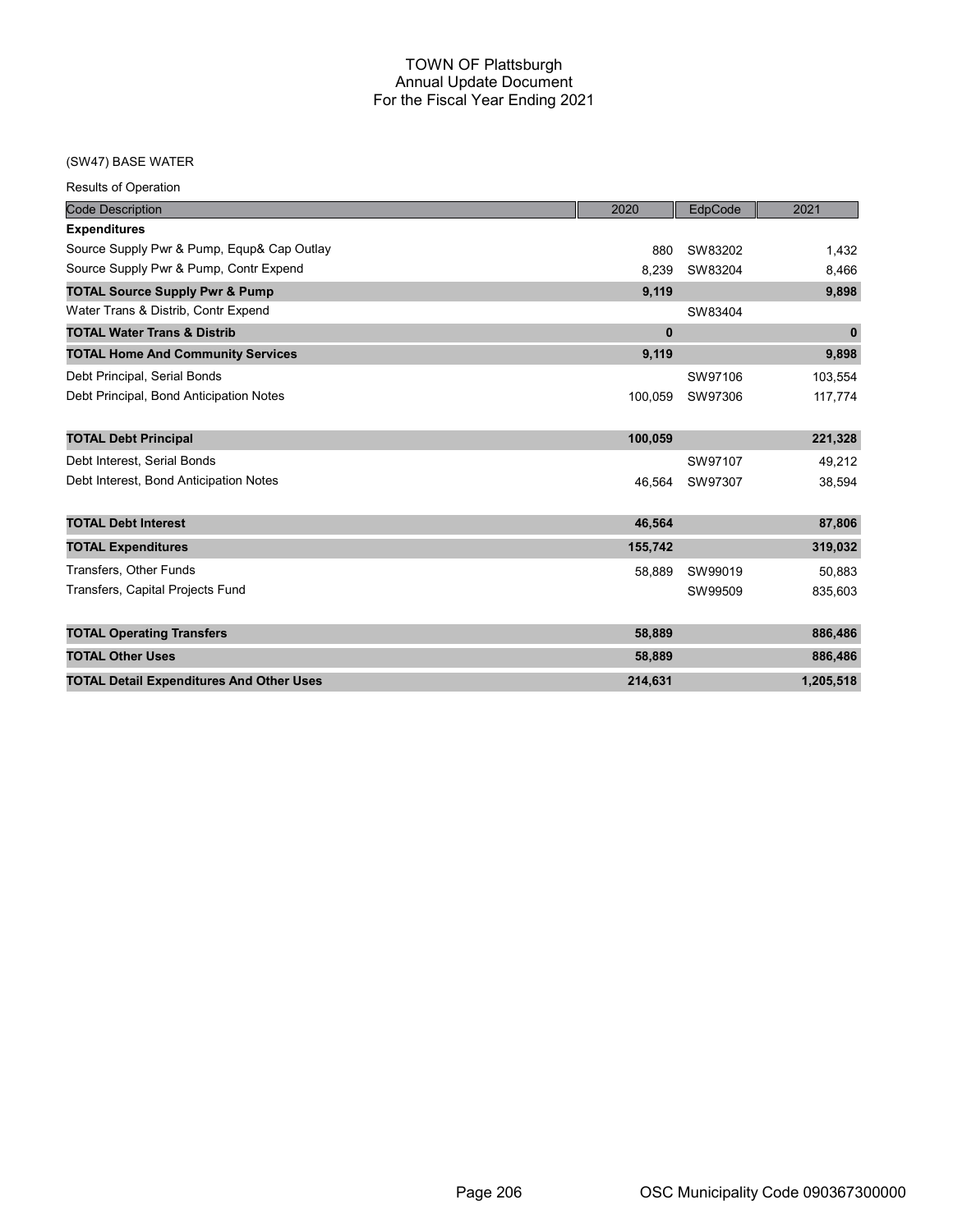## (SW47) BASE WATER

Analysis of Changes in Fund Balance

| <b>Code Description</b>                    | 2020             | EdpCode       | 2021      |
|--------------------------------------------|------------------|---------------|-----------|
| Analysis of Changes in Fund Balance        |                  |               |           |
| <b>Fund Balance - Beginning of Year</b>    | 1.593.442 SW8021 |               | 1,852,320 |
| <b>Restated Fund Balance - Beg of Year</b> | 1.593.442        | <b>SW8022</b> | 1,852,320 |
| ADD - REVENUES AND OTHER SOURCES           | 473.509          |               | 347.629   |
| DEDUCT - EXPENDITURES AND OTHER USES       | 214.631          |               | 1,205,518 |
| <b>Fund Balance - End of Year</b>          | 1.852.320        | <b>SW8029</b> | 994.431   |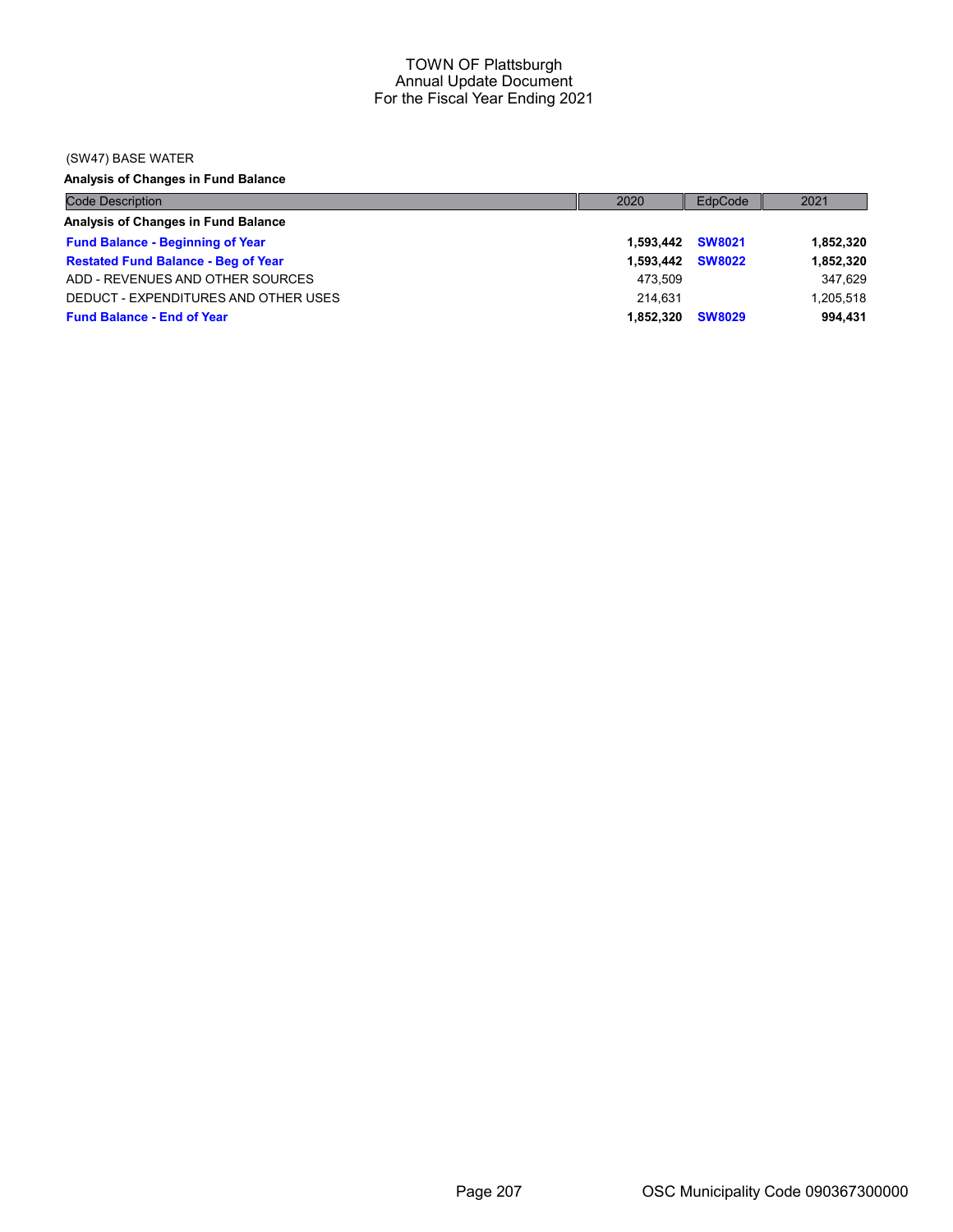# (SW47) BASE WATER

| <b>Budget Summary</b>                             |         |               |          |
|---------------------------------------------------|---------|---------------|----------|
| <b>Code Description</b>                           | 2021    | EdpCode       | 2022     |
| <b>Estimated Revenues</b>                         |         |               |          |
| Est Rev - Real Property Taxes                     | 280,232 | SW1049N       | 352,049  |
| Est Rev - Departmental Income                     | 35,250  | SW1299N       | 35,000   |
| Est Rev - Use of Money And Property               | 100.185 | SW2499N       | 16.084   |
| <b>TOTAL Estimated Revenues</b>                   | 415,667 |               | 403,133  |
| Appropriated Fund Balance                         | 36.797  | <b>SW599N</b> | 0        |
| <b>TOTAL Estimated Other Sources</b>              | 36,797  |               | $\bf{0}$ |
| <b>TOTAL Estimated Revenues And Other Sources</b> | 452.464 |               | 403.133  |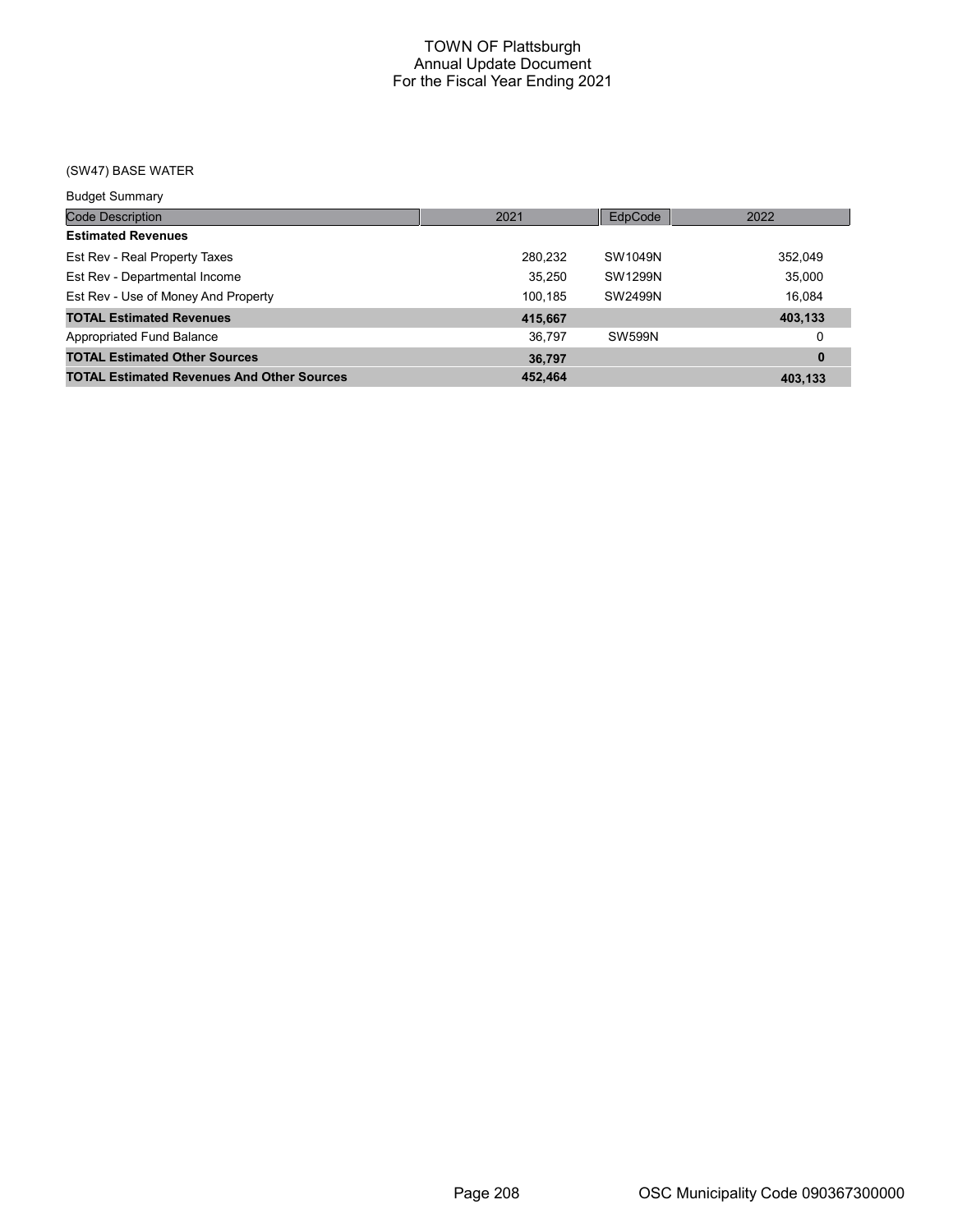# (SW47) BASE WATER

| <b>Budget Summary</b>                      |         |         |         |
|--------------------------------------------|---------|---------|---------|
| <b>Code Description</b>                    | 2021    | EdpCode | 2022    |
| <b>Appropriations</b>                      |         |         |         |
| App - Home And Community Services          | 49.365  | SW8999N | 45,900  |
| App - Debt Service                         | 229,632 | SW9899N | 262,427 |
| <b>TOTAL Appropriations</b>                | 278.997 |         | 308,327 |
| App - Interfund Transfer                   | 173.467 | SW9999N | 94.806  |
| <b>TOTAL Other Uses</b>                    | 173.467 |         | 94.806  |
| <b>TOTAL Appropriations And Other Uses</b> | 452,464 |         | 403.133 |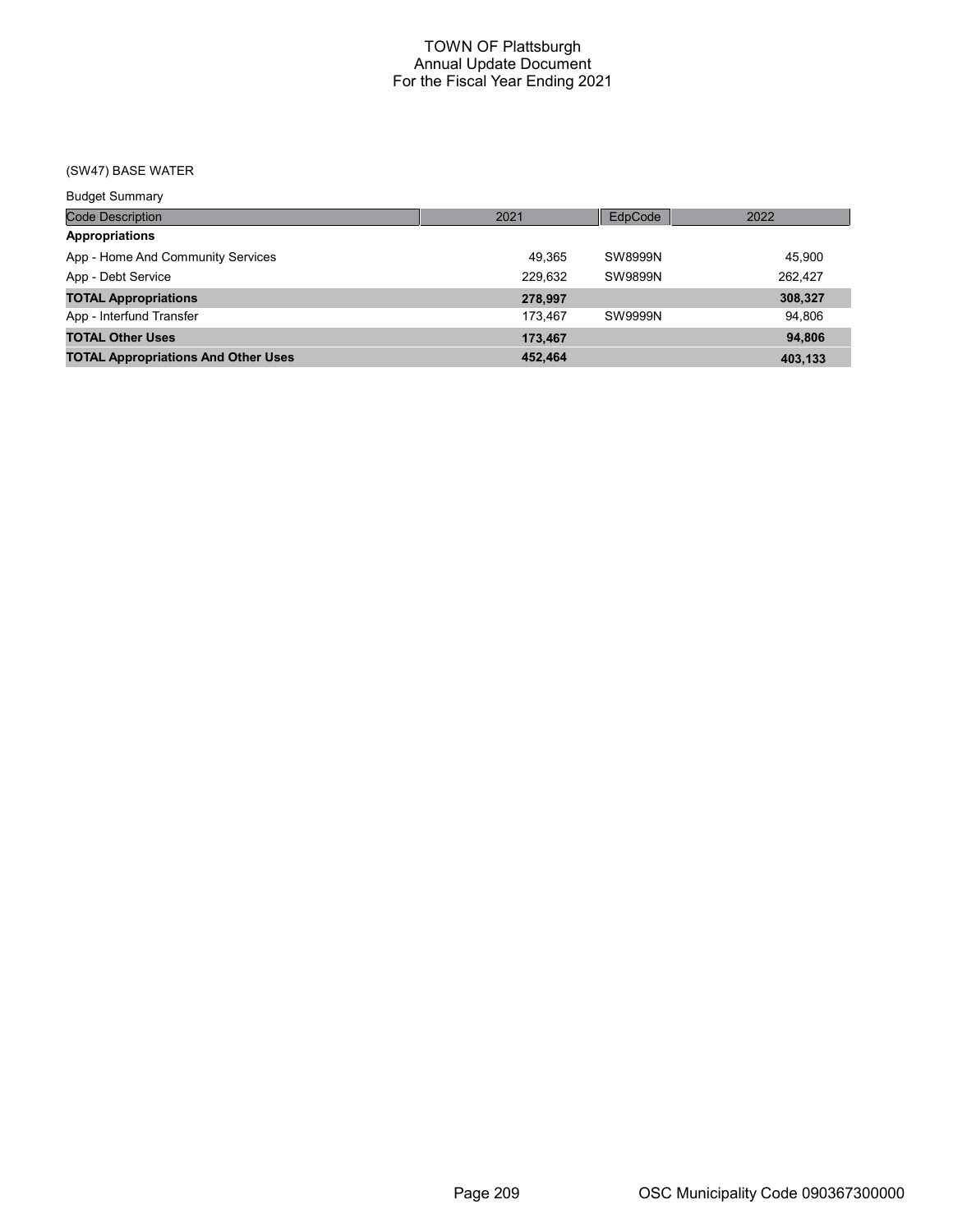Balance Sheet

Code Description 2020 EdpCode 2021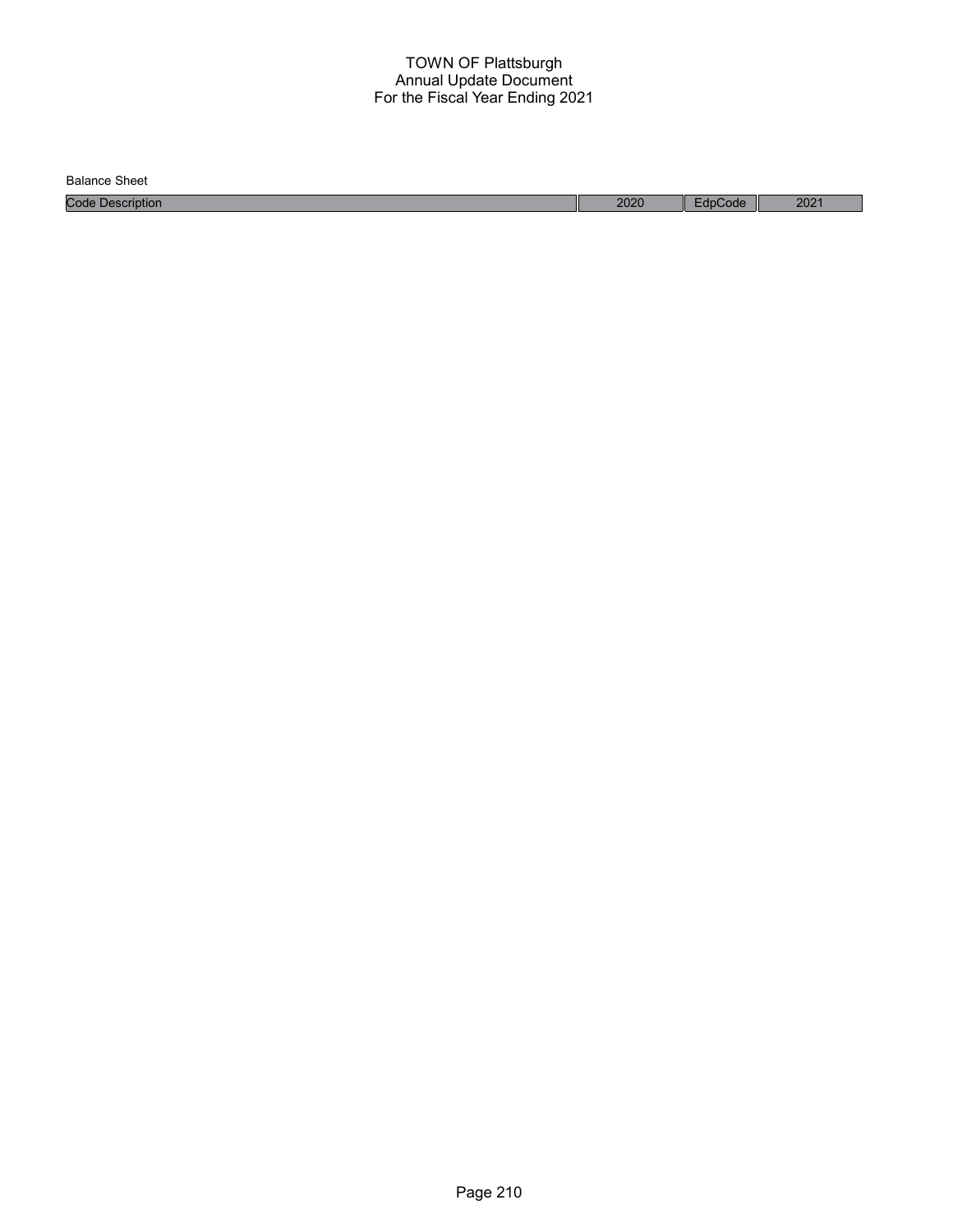| Balance<br>Sheet    |      |     |                           |
|---------------------|------|-----|---------------------------|
| Code<br>Description | 2020 | ode | 202 <sup>1</sup><br>ZUZ I |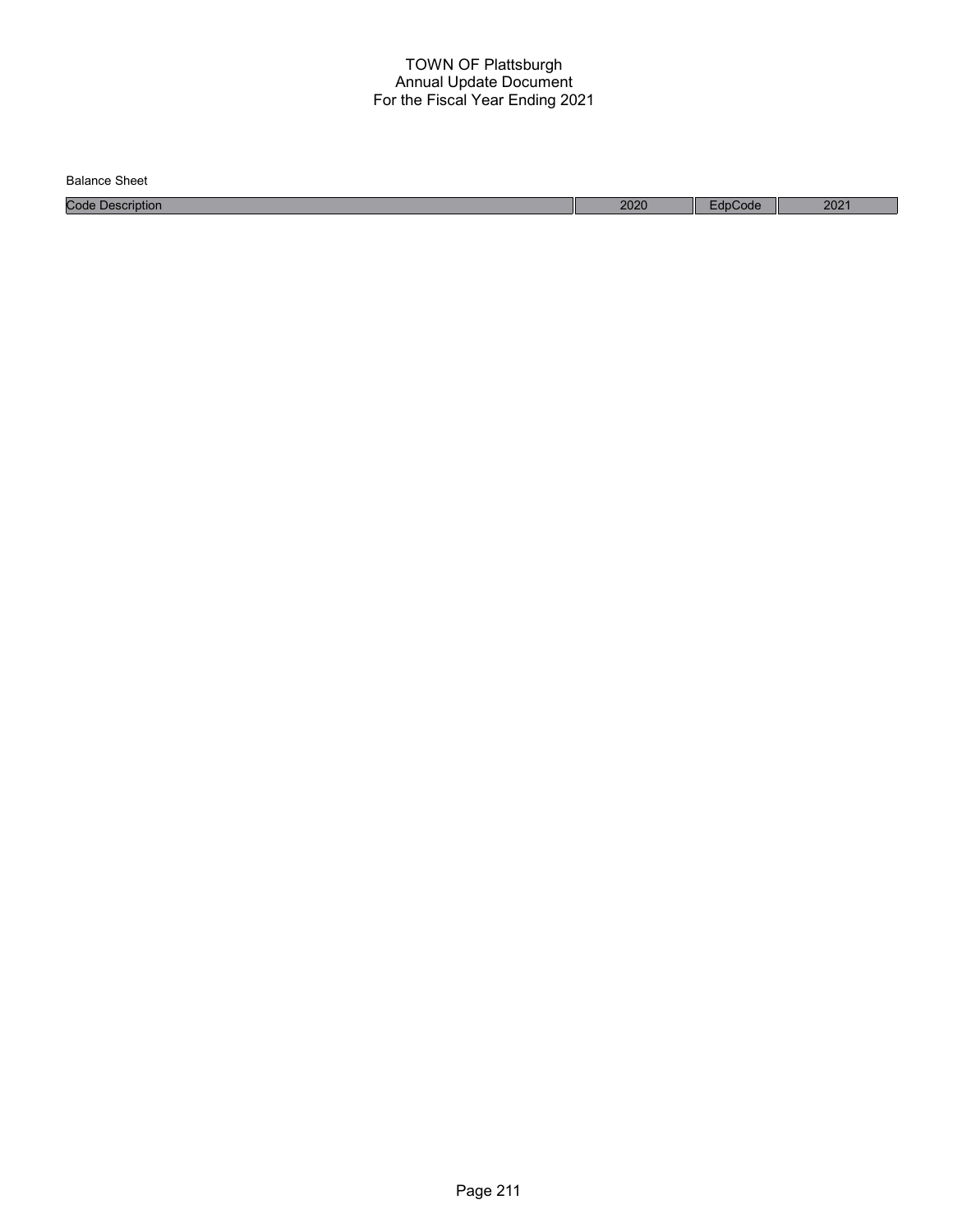## (TC) CUSTODIAL

| <b>Balance Sheet</b>                                   |         |              |         |
|--------------------------------------------------------|---------|--------------|---------|
| Code Description                                       | 2020    | EdpCode      | 2021    |
| <b>Assets</b>                                          |         |              |         |
| Cash                                                   | 155.523 | <b>TC200</b> | 110,040 |
| Cash In Time Deposits                                  |         | <b>TC201</b> |         |
| <b>TOTAL Cash</b>                                      | 155,523 |              | 110,040 |
| <b>TOTAL Assets and Deferred Outflows of Resources</b> | 155,523 |              | 110,040 |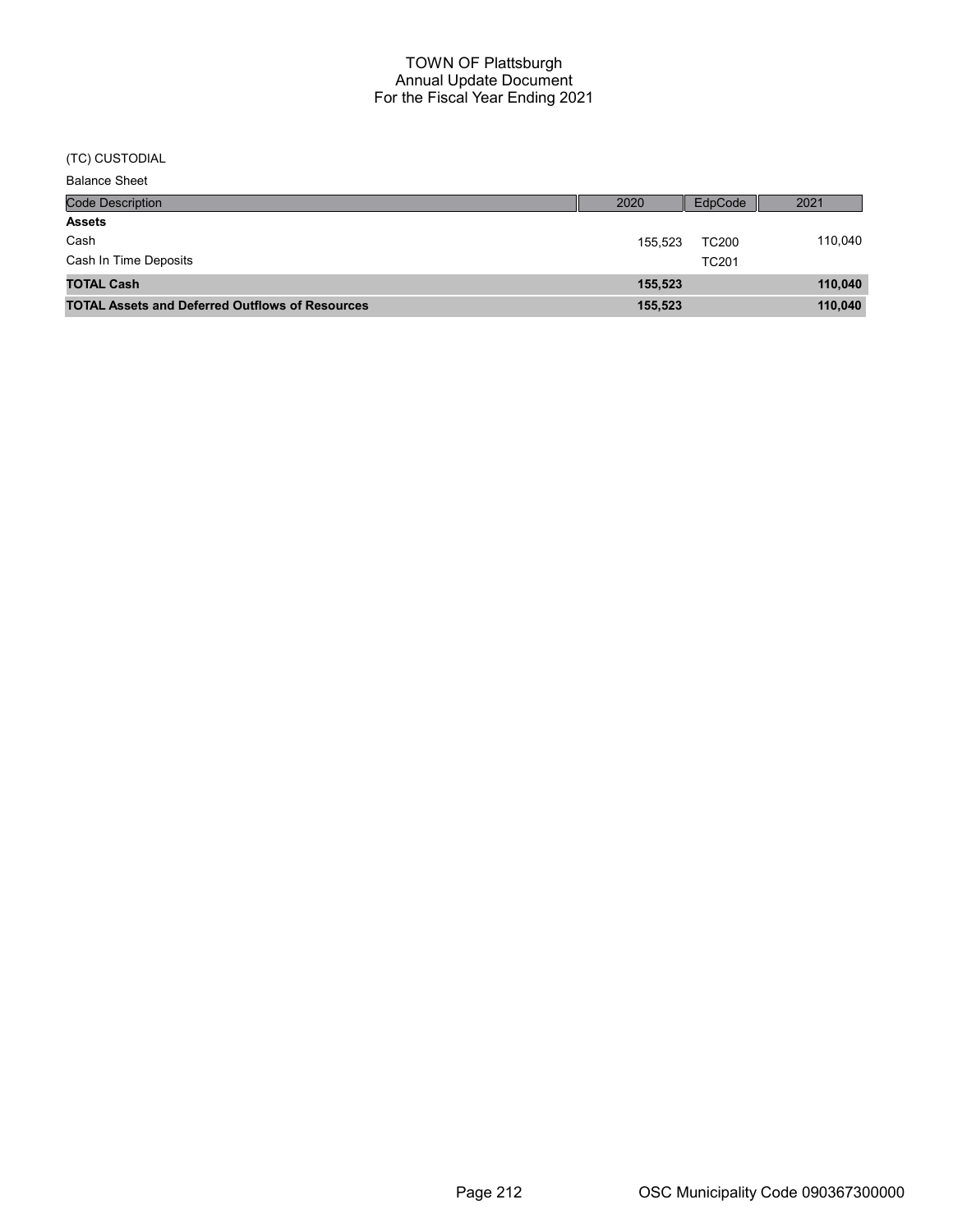# (TC) CUSTODIAL

#### Balance Sheet

| <b>Code Description</b>                                     | 2020     | EdpCode      | 2021    |
|-------------------------------------------------------------|----------|--------------|---------|
| <b>Accounts Payable</b>                                     |          | <b>TC600</b> |         |
| <b>TOTAL Accounts Payable</b>                               | $\bf{0}$ |              | 0       |
| Other Liabilities (Specify)                                 |          | <b>TC688</b> |         |
| <b>TOTAL Other Liabilities</b>                              | $\bf{0}$ |              | 0       |
| Due to Other Funds                                          |          | <b>TC630</b> |         |
| <b>TOTAL Due To Other Funds</b>                             | $\bf{0}$ |              |         |
| <b>TOTAL Liabilities</b>                                    | 0        |              |         |
| <b>Fund Balance</b>                                         |          |              |         |
| Net Assets-Restricted For Other Purposes                    | 155.523  | TC923        | 110,040 |
| <b>TOTAL Net Position</b>                                   | 155,523  |              | 110,040 |
| <b>TOTAL Fund Balance</b>                                   | 155,523  |              | 110,040 |
| <b>TOTAL Liabilities, Deferred Inflows And Fund Balance</b> | 155,523  |              | 110.040 |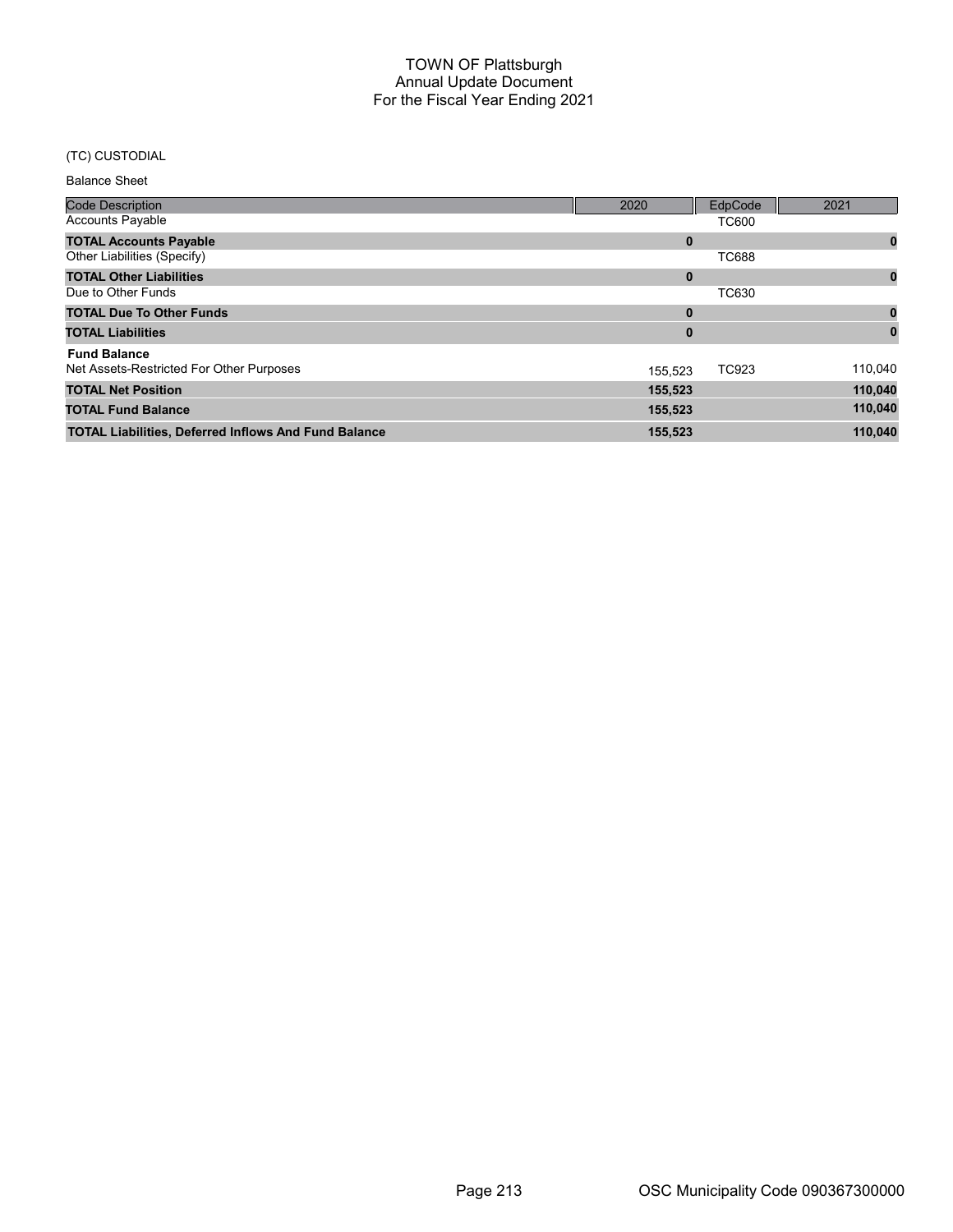# (TC) CUSTODIAL

| <b>Results of Operation</b>                    |           |         |              |
|------------------------------------------------|-----------|---------|--------------|
| <b>Code Description</b>                        | 2020      | EdpCode | 2021         |
| <b>Revenues</b>                                |           |         |              |
| Interest And Earnings                          |           | TC2401  |              |
| <b>TOTAL Use of Money And Property</b>         | $\bf{0}$  |         | $\mathbf{0}$ |
| Unclassified (specify)                         | 9,747,424 | TC2770  | 10,083,646   |
| <b>TOTAL Miscellaneous Local Sources</b>       | 9,747,424 |         | 10,083,646   |
| <b>TOTAL Revenues</b>                          | 9,747,424 |         | 10,083,646   |
| <b>TOTAL Detail Revenues And Other Sources</b> | 9,747,424 |         | 10,083,646   |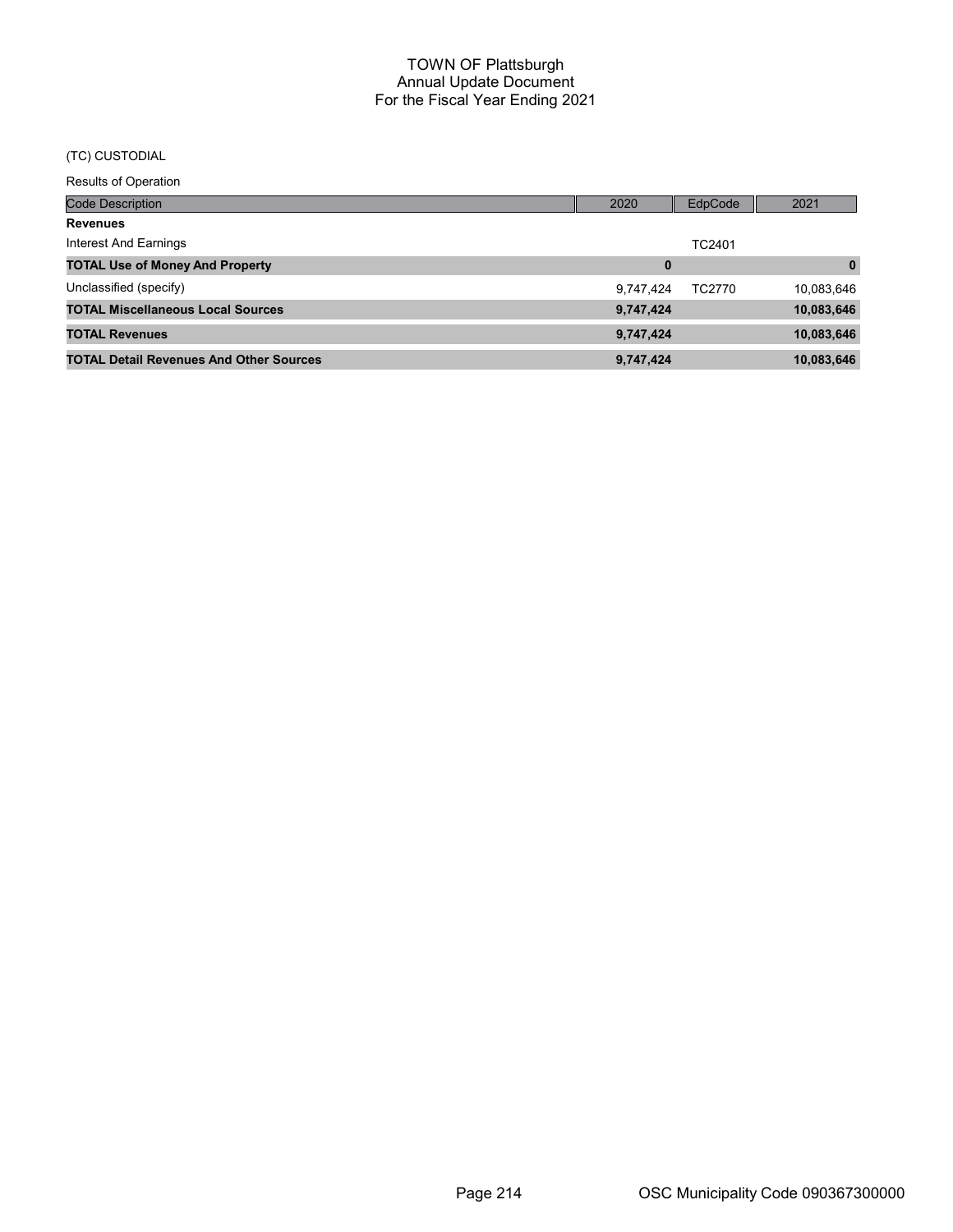### (TC) CUSTODIAL

Results of Operation

| <b>Code Description</b>                             | 2020      | EdpCode | 2021         |
|-----------------------------------------------------|-----------|---------|--------------|
| <b>Expenditures</b>                                 |           |         |              |
| <b>Other Custodial Activities Contractual</b>       | 9,834,685 | TC19354 | 10,129,129   |
| <b>TOTAL Other Custodial Activities Contractual</b> | 9,834,685 |         | 10,129,129   |
| <b>TOTAL General Government Support</b>             | 9,834,685 |         | 10,129,129   |
| Other Employee Benefits (spec)                      |           | TC90898 |              |
| <b>TOTAL Employee Benefits</b>                      | $\bf{0}$  |         | $\mathbf{0}$ |
| <b>TOTAL Expenditures</b>                           | 9,834,685 |         | 10,129,129   |
| <b>TOTAL Detail Expenditures And Other Uses</b>     | 9,834,685 |         | 10,129,129   |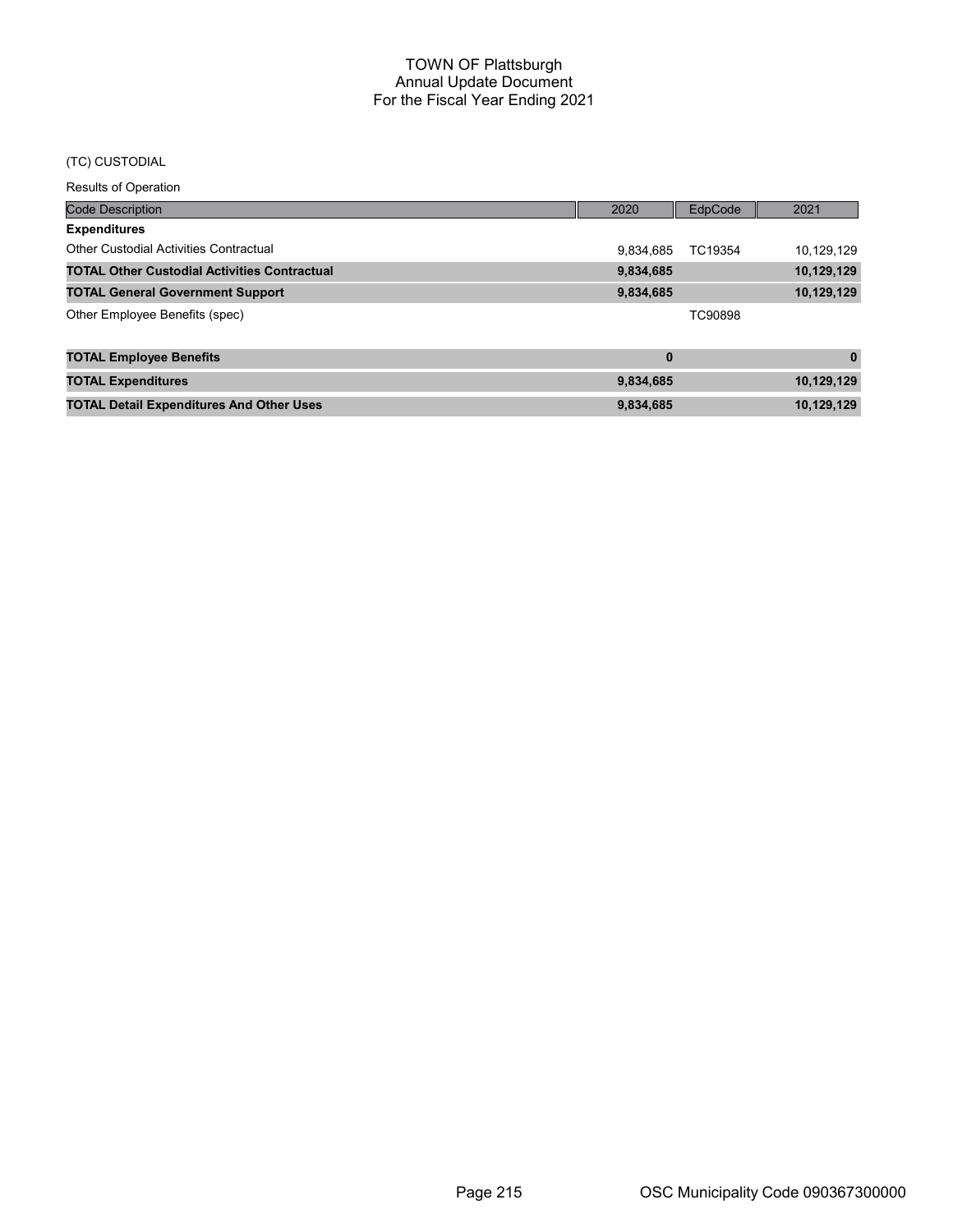#### (TC) CUSTODIAL

Analysis of Changes in Net Position

| <b>Code Description</b>                    | 2020      | EdpCode       | 2021       |
|--------------------------------------------|-----------|---------------|------------|
| Analysis of Changes in Net Position        |           |               |            |
| <b>Fund Balance - Beginning of Year</b>    |           | <b>TC8021</b> | 155.523    |
| Prior Period Adjustments, inc Fund Eqty    | 242.784   | TC8012        |            |
| <b>Restated Fund Balance - Beg of Year</b> | 242.784   | <b>TC8022</b> | 155.523    |
| ADD - REVENUES AND OTHER SOURCES           | 9.747.424 |               | 10,083,646 |
| DEDUCT - EXPENDITURES AND OTHER USES       | 9.834.685 |               | 10.129.129 |
| <b>Fund Balance - End of Year</b>          | 155.523   | <b>TC8029</b> | 110.040    |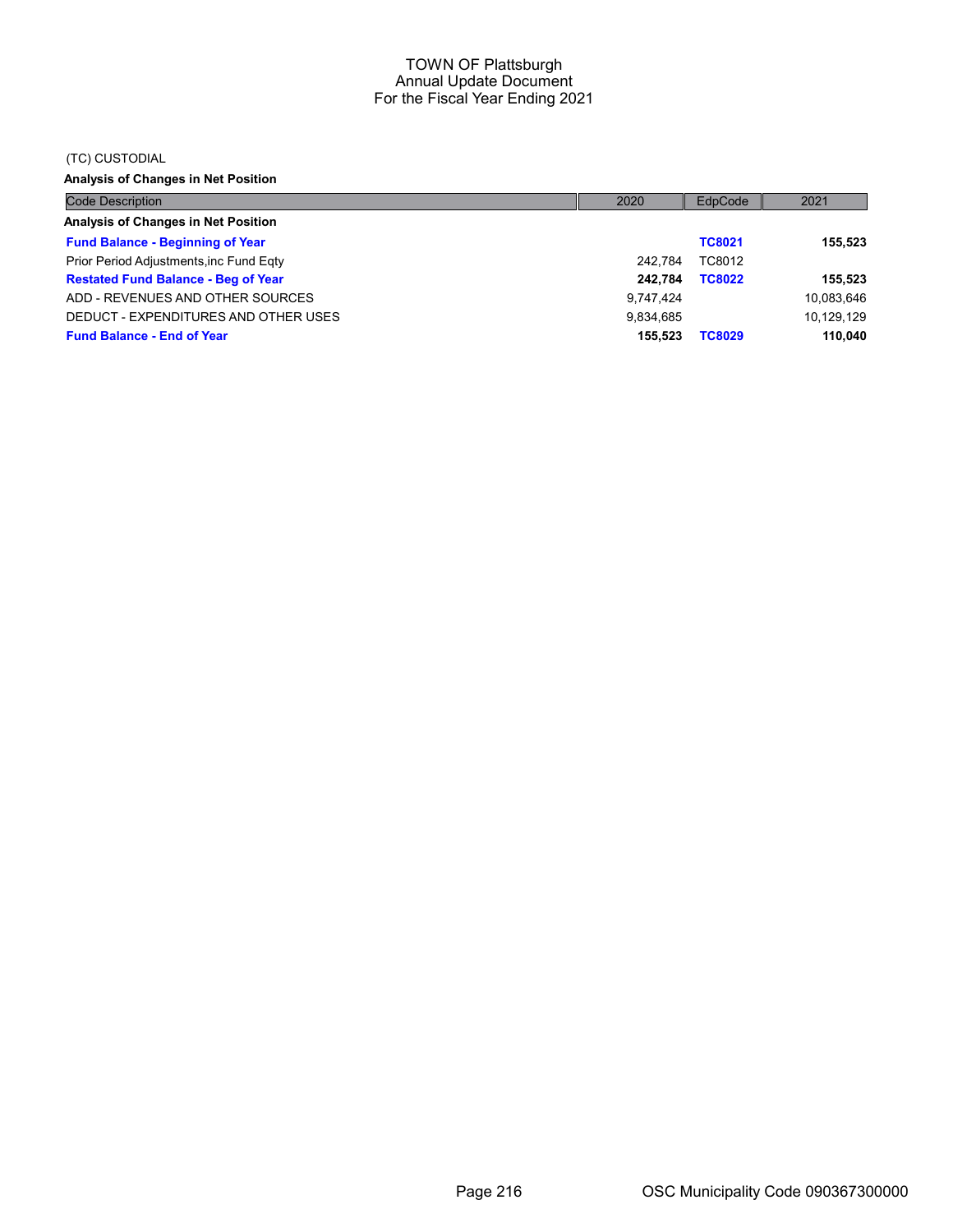#### TOWN OF Plattsburgh Annual Update Document For the Fiscal Year Ending 2021

### (W) GENERAL LONG-TERM DEBT

| <b>Balance Sheet</b>                                   |            |         |              |
|--------------------------------------------------------|------------|---------|--------------|
| <b>Code Description</b>                                | 2020       | EdpCode | 2021         |
| <b>Assets</b>                                          |            |         |              |
| <b>Total Non-Current Govt Liabilities</b>              | 21.442.555 | W129    | 18,152,973   |
| <b>TOTAL Provision To Be Made In Future Budgets</b>    | 21,442,555 |         | 18,152,973   |
| <b>TOTAL Assets and Deferred Outflows of Resources</b> | 21,442,555 |         | 18, 152, 973 |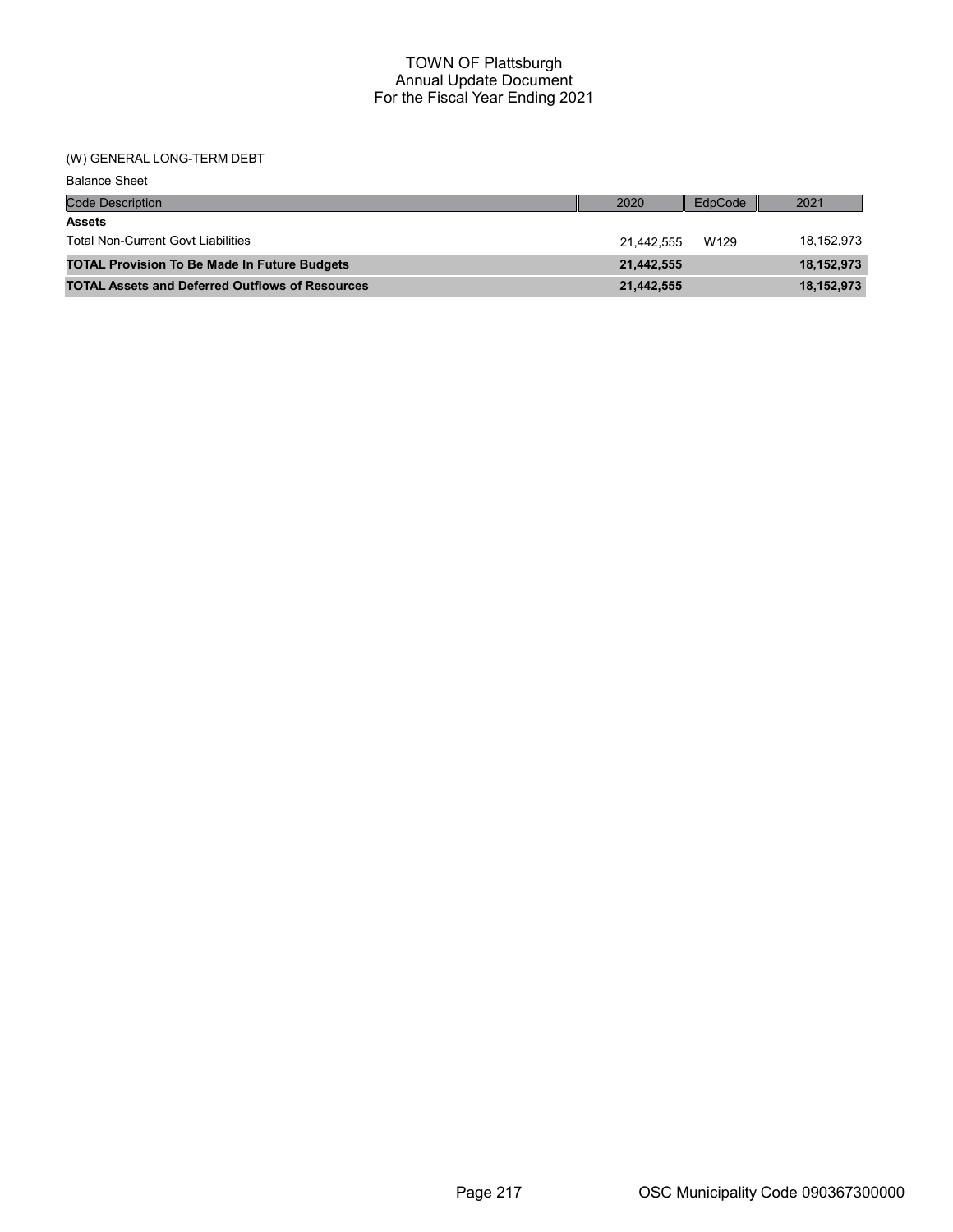### TOWN OF Plattsburgh Annual Update Document For the Fiscal Year Ending 2021

## (W) GENERAL LONG-TERM DEBT

Balance Sheet

| <b>Code Description</b>                     | 2020       | EdpCode | 2021       |
|---------------------------------------------|------------|---------|------------|
| Net Pension Liability -Proportionate Share  | 3,129,659  | W638    | 11,196     |
| <b>Total OPEB Liability</b>                 | 4,829,973  | W683    | 5,486,833  |
| <b>Compensated Absences</b>                 | 853,852    | W687    | 882,815    |
| <b>TOTAL Other Liabilities</b>              | 8,813,484  |         | 6,380,844  |
| <b>Bonds Payable</b>                        | 12,629,071 | W628    | 11,772,129 |
| <b>TOTAL Bond And Long Term Liabilities</b> | 12,629,071 |         | 11,772,129 |
| <b>TOTAL Liabilities</b>                    | 21,442,555 |         | 18,152,973 |
| <b>TOTAL Liabilities</b>                    | 21,442,555 |         | 18,152,973 |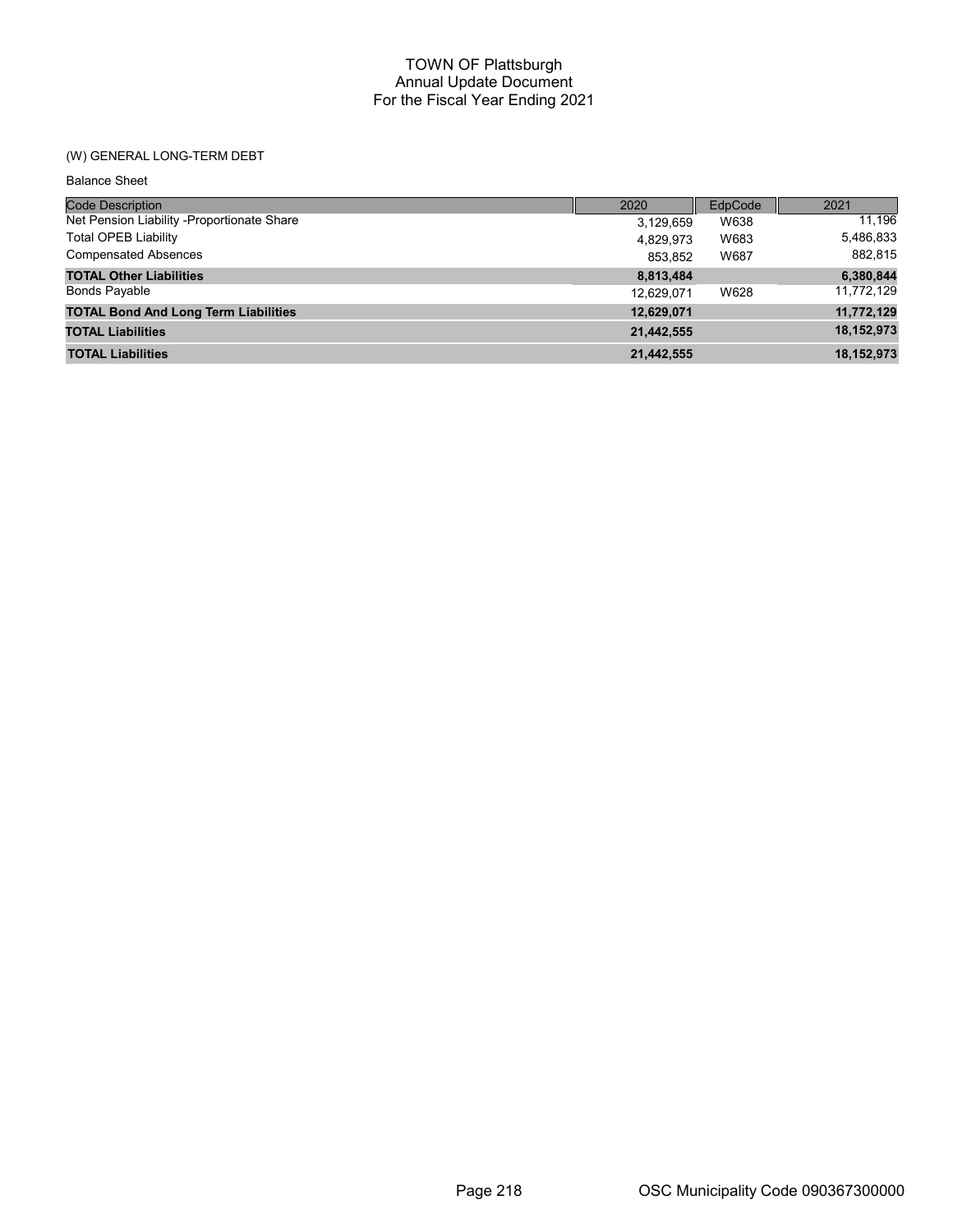#### Office of the State Comptroller **COMPUTE 1998** TOWN OF Plattsburgh **COMPUTE 1998** 04/25/2022 Statement of Indebtedness For the Fiscal Year Ending 2021

# County of: Clinton

#### Municipal Code: 090367300000

| O/S End<br>of Year | Accreted<br>Interest | Prior Yr.<br>Adjust. | Redeemed<br><b>Bond Proc.</b> | Paid<br>Dur. Year | O/S Beg.<br>of Year | Amt. Orig.<br>Issued | Var? | Int.<br>Rate | Date of<br>Maturity   | Date of<br>Issue | Comp<br>Flag | Cops<br>Flag | Description                                                                | <b>Debt</b><br>Code | <b>First</b><br>Year |
|--------------------|----------------------|----------------------|-------------------------------|-------------------|---------------------|----------------------|------|--------------|-----------------------|------------------|--------------|--------------|----------------------------------------------------------------------------|---------------------|----------------------|
| \$5,000,000        |                      | \$0                  | \$0                           | \$325,000         | \$5,325,000         | \$6,000,000          |      | 2.00%        | 08/21/2018 08/23/2020 |                  |              |              | <b>W/W Capital Projects</b>                                                | <b>BAN</b>          | 2018                 |
| \$3,000,000        |                      | \$0                  |                               | \$0               | \$0                 | \$3,000,000          |      | 1.00%        | 08/21/2021 08/21/2022 |                  |              |              | W/WW Capital<br>Projects                                                   | <b>BAN</b><br>Е     | 2021                 |
| \$8,000,000        | \$0                  | \$0                  | \$0                           | \$325,000         | \$5,325,000         | \$3,000,000          |      |              |                       |                  |              |              | Total for Type/Exempt Status - Sums Issued Amts only made in AFR Year      |                     |                      |
| \$318,000          |                      |                      | \$0                           | \$312,421         | \$630,421           | \$5,300,000          |      | $0.00\%$     | 07/01/2003 07/31/2022 |                  |              |              | <b>CUMBERLND HD</b><br><b>WATER</b> efc31                                  | <b>BOND E</b>       | 2003                 |
| \$1,425,000        |                      | \$0                  | \$0                           | \$65,000          | \$1,490,000         | \$2,205,750          |      | $0.286\%$ Y  | 06/24/2010 10/01/2039 |                  |              |              | <b>C.PARK SEWER PLANT</b><br><b>CLOSURE-EFC</b>                            | <b>BOND E</b>       | 2010                 |
| \$308,434          |                      | \$0                  | \$0                           | \$13,354          | \$321,788           | \$321,788            |      | 2.00%        | 08/20/2020 08/15/2040 |                  |              |              | <b>Base Sewer</b><br><b>Improvements</b>                                   | <b>BOND E</b>       | 2020                 |
| \$2,391,711        |                      | \$0                  | \$0                           | \$103,554         | \$2,495,265         | \$2,495,265          |      | 2.00%        | 08/20/2020 08/15/2040 |                  |              |              | <b>Base Water</b><br>Improvements                                          | <b>BOND E</b>       | 2020                 |
| \$1,045,452        |                      | \$0                  | \$0                           | \$45,265          | \$1,090.717         | \$1,090,717          |      | 2.00%        | 08/20/2020 08/15/2040 |                  | Y            |              | <b>Consolidated Sewer</b><br>Improvement                                   | <b>BOND E</b>       | 2020                 |
| \$20,000           |                      | \$0                  | \$0                           | \$5,000           | \$25,000            |                      |      | 6.00%        | 10/20/1986 10/01/2025 |                  |              |              | <b>CWD CONSTRUCTION</b>                                                    | <b>BOND E</b>       | 2001                 |
| \$5,839,402        |                      | \$0                  | \$0                           | \$252,828         | \$6,092,230         | \$6,092,230          |      | 2.00%        | 08/20/2020 08/15/2040 |                  |              |              | <b>Consolidated Water</b><br>Improvement                                   | <b>BOND E</b>       | 2020                 |
| \$0                |                      | \$0                  | \$0                           | \$9,600           | \$9,600             |                      |      | 4.25% Y      | 01/07/1997 09/01/2021 |                  |              |              | WHWD#2<br><b>CONSTRUCTION</b>                                              | <b>BOND E</b>       | 2001                 |
| \$0                |                      | \$0                  | \$0                           | \$10,400          | \$10,400            |                      |      | 4.25% Y      | 01/07/1997 09/01/2021 |                  |              |              | <b>MWD EXTENSIONS</b>                                                      | <b>BOND E</b>       | 2001                 |
| \$47,000           |                      | \$0                  | \$0                           | \$7,000           | \$54,000            |                      |      | 6.375%       | 09/19/1988 09/01/2027 |                  |              |              | <b>TMWD EXTENSION #2</b>                                                   | <b>BOND E</b>       | 2001                 |
| \$154,790          |                      | \$0                  | \$0                           | \$15,479          | \$170,269           |                      |      | 0.00%        | 07/12/2001 05/01/2031 |                  |              |              | <b>WHSD#2 PHASE II,</b><br>etc02                                           | <b>BOND N</b>       | 2008                 |
| \$222,339          |                      | \$0                  | \$0                           | \$17,042          | \$239,381           |                      |      | 0.00%        | 10/09/2003 10/09/2033 |                  |              |              | <b>Wallace Hill Swr PH2</b><br>efc11                                       | <b>BOND N</b>       | 2008                 |
| \$11,772,128       | \$0                  | \$0                  | \$0                           | \$856,943         | \$12,629,071        | \$0                  |      |              |                       |                  |              |              | Total for Type/Exempt Status - Sums Issued Amts only made in AFR Year      |                     |                      |
| \$19,772,128       | \$0                  | \$0                  | \$0                           | \$1,181,943       | \$17,954,071        | \$3,000,000          |      |              |                       |                  |              |              | AFR Year Total for All Debt Types - Sums Issued Amts only made in AFR Year |                     |                      |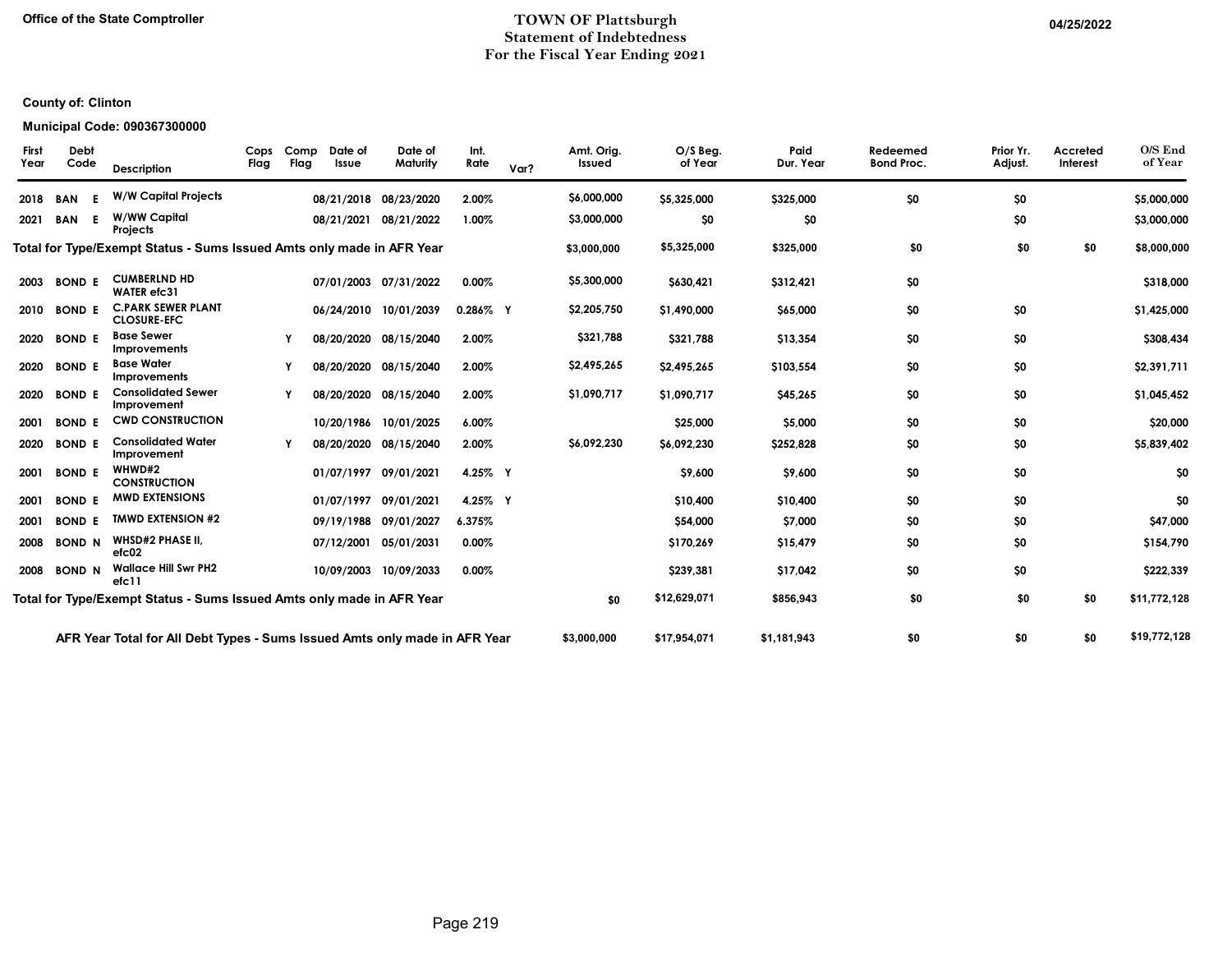#### TOWN OF Plattsburgh Schedule of Time Deposits and Investments For the Fiscal Year Ending 2021

|                                                                                   | <b>EDP Code</b> | Amount          |
|-----------------------------------------------------------------------------------|-----------------|-----------------|
| CASH:                                                                             |                 |                 |
| On Hand                                                                           | 9Z2001          |                 |
| <b>Demand Deposits</b>                                                            | 9Z2011          | \$17,852,450.00 |
| <b>Time Deposits</b>                                                              | 9Z2021          | \$9,268,488.00  |
| Total                                                                             |                 | \$27,120,938.00 |
| <b>COLLATERAL:</b>                                                                |                 |                 |
| - FDIC Insurance                                                                  | 9Z2014          | \$750,000.00    |
| Collateralized with securities held in<br>possession of municipality or its agent | 9Z2014A         | \$28,680,927.00 |
| Total                                                                             |                 | \$29,430,927.00 |
| <b>INVESTMENTS:</b>                                                               |                 |                 |
| - Securities (450)                                                                |                 |                 |
| Book Value (cost)                                                                 | 9Z4501          |                 |
| Market Value at Balance Sheet Date                                                | 9Z4502          |                 |
| Collateralized with securities held in<br>possession of municipality or its agent | 9Z4504A         |                 |
| - Repurchase Agreements (451)                                                     |                 |                 |
| Book Value (cost)                                                                 | 9Z4511          |                 |
| Market Value at Balance Sheet Date                                                | 9Z4512          |                 |
| Collateralized with securities held in<br>possession of municipality or its agent | 9Z4514A         |                 |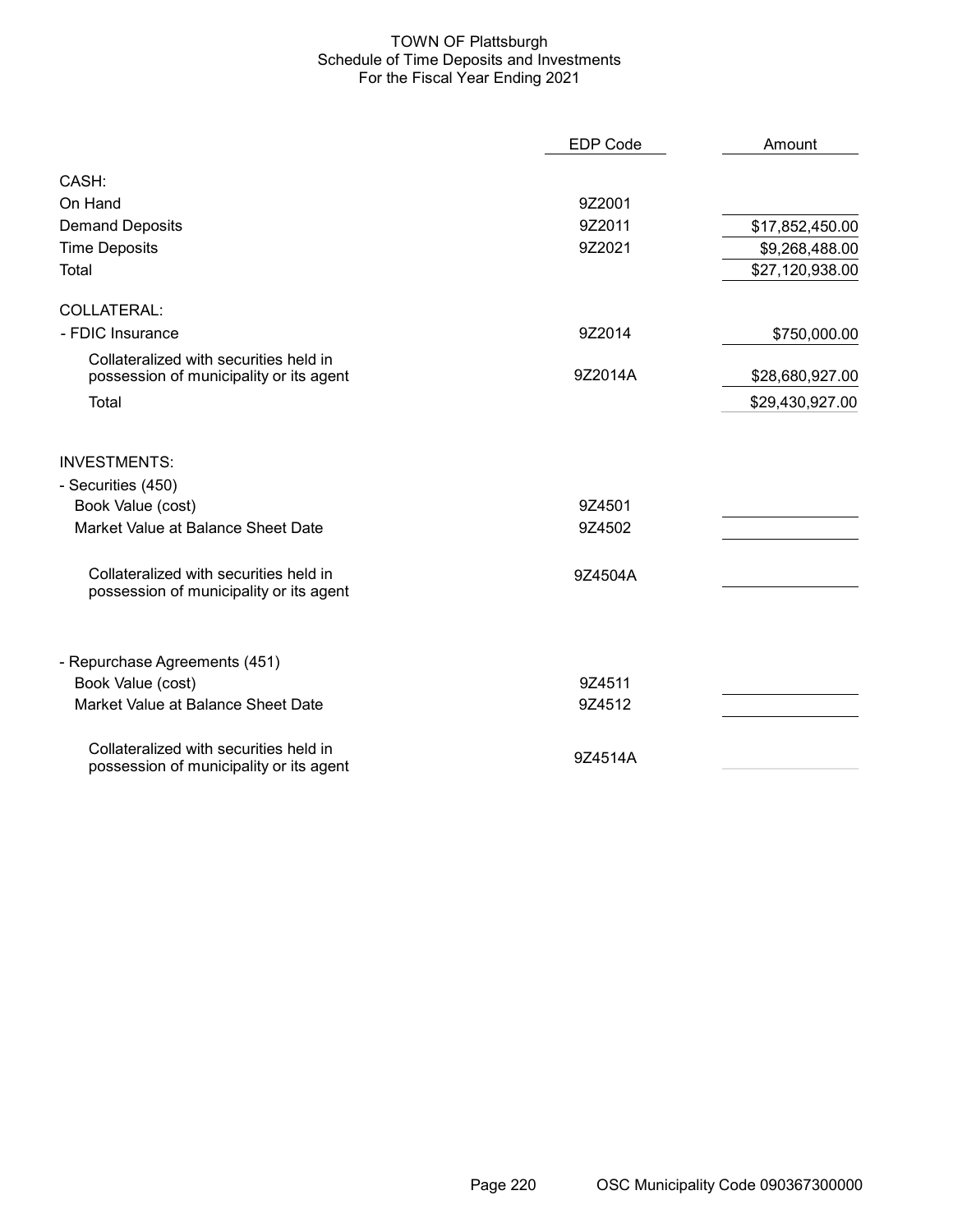#### TOWN OF Plattsburgh Bank Reconciliation For the Fiscal Year Ending 2021

# Include All Checking, Savings and C.D. Accounts

| Bank<br>Account<br>Number | <b>Bank</b><br>Balance             | Add:<br>Deposit<br>In Transit | Less:<br>Outstanding<br>Checks |          | Adjusted<br>Bank<br>Balance |
|---------------------------|------------------------------------|-------------------------------|--------------------------------|----------|-----------------------------|
| *****-0035                | \$9,268,488                        | \$0                           |                                | \$0      | \$9,268,488                 |
| *****-2167                | \$5,201,455                        | \$0                           |                                | \$0      | \$5,201,455                 |
| *****-9891                | \$2,275                            | \$0                           |                                | \$0      | \$2,275                     |
| *****-8345                | \$105,849                          | \$0                           |                                | \$0      | \$105,849                   |
| *****-0013                | \$2,535,487                        | \$0                           |                                | \$0      | \$2,535,487                 |
| *****-5001                | \$921,202                          | \$0                           |                                | \$0      | \$921,202                   |
| *****-0042                | \$5                                | \$0                           |                                | \$0      | \$5                         |
| *****-9985                | \$16,671                           | \$0                           |                                | \$0      | \$16,671                    |
| *****-2170                | \$9,515,570                        | \$0                           |                                | \$0      | \$9,515,570                 |
| *****-9901                | \$5,731                            | \$0                           |                                | \$0      | \$5,731                     |
|                           | <b>Total Adjusted Bank Balance</b> |                               |                                |          | \$27,572,733                |
|                           | <b>Petty Cash</b>                  |                               |                                |          | \$800.00                    |
|                           | <b>Adjustments</b>                 |                               |                                |          | $$-2.00$                    |
|                           | <b>Total Cash</b>                  |                               | 9ZCASH                         | $^\star$ | \$27,573,531                |
|                           | Total Cash Balance All Funds       |                               | 9ZCASHB                        | $^\star$ | \$27,573,531                |

\* Must be equal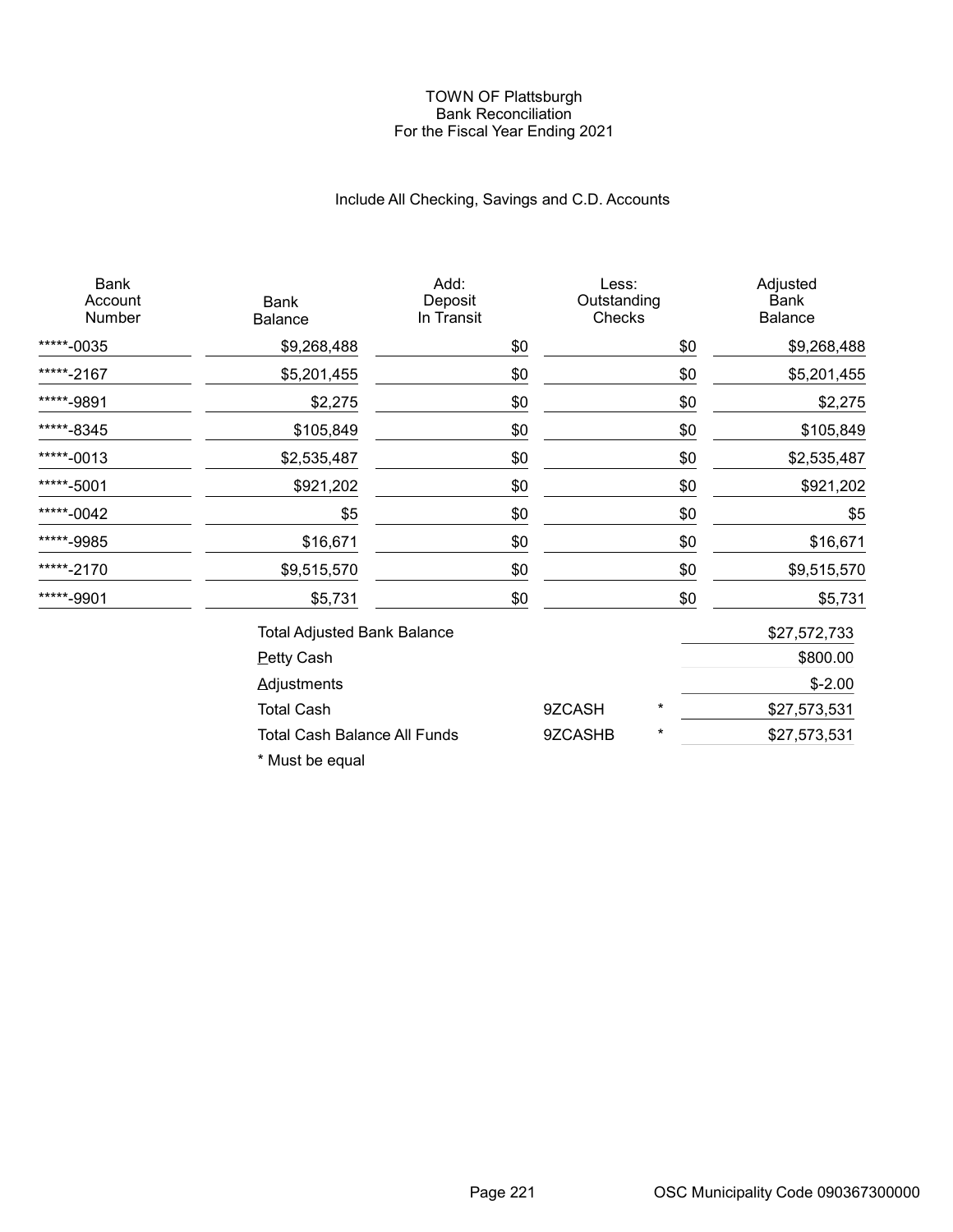### TOWN OF Plattsburgh Local Government Questionnaire For the Fiscal Year Ending 2021

|                                                                                                                | Response |
|----------------------------------------------------------------------------------------------------------------|----------|
| 1) Does your municipality have a written procurement policy?                                                   | Yes      |
| 2) Have the financial statements for your municipality been independently audited?                             | Yes      |
| If not, are you planning on having an audit conducted?                                                         |          |
| 3) Does your local government participate in an insurance pool with other local<br>governments?                | No.      |
| 4) Does your local government participate in an investment pool with other local<br>governments?               | No.      |
| 5) Does your municipality have a Length of Service Award Program (LOSAP)<br>for volunteer firefighters?        | No       |
| 6) Does your municipality have a Capital Plan?                                                                 | Yes      |
| 7) Has your municipality prepared and documented a risk assessment plan?                                       | No.      |
| If yes, has your municipality used the results to design the system of internal<br>controls?                   |          |
| 8) Have you had a change in chief executive or chief fiscal officer during the last<br>year?                   | No.      |
| 9) Has your Local Government adopted an investment policy as required by<br>General Municipal Law, Section 39? | Yes      |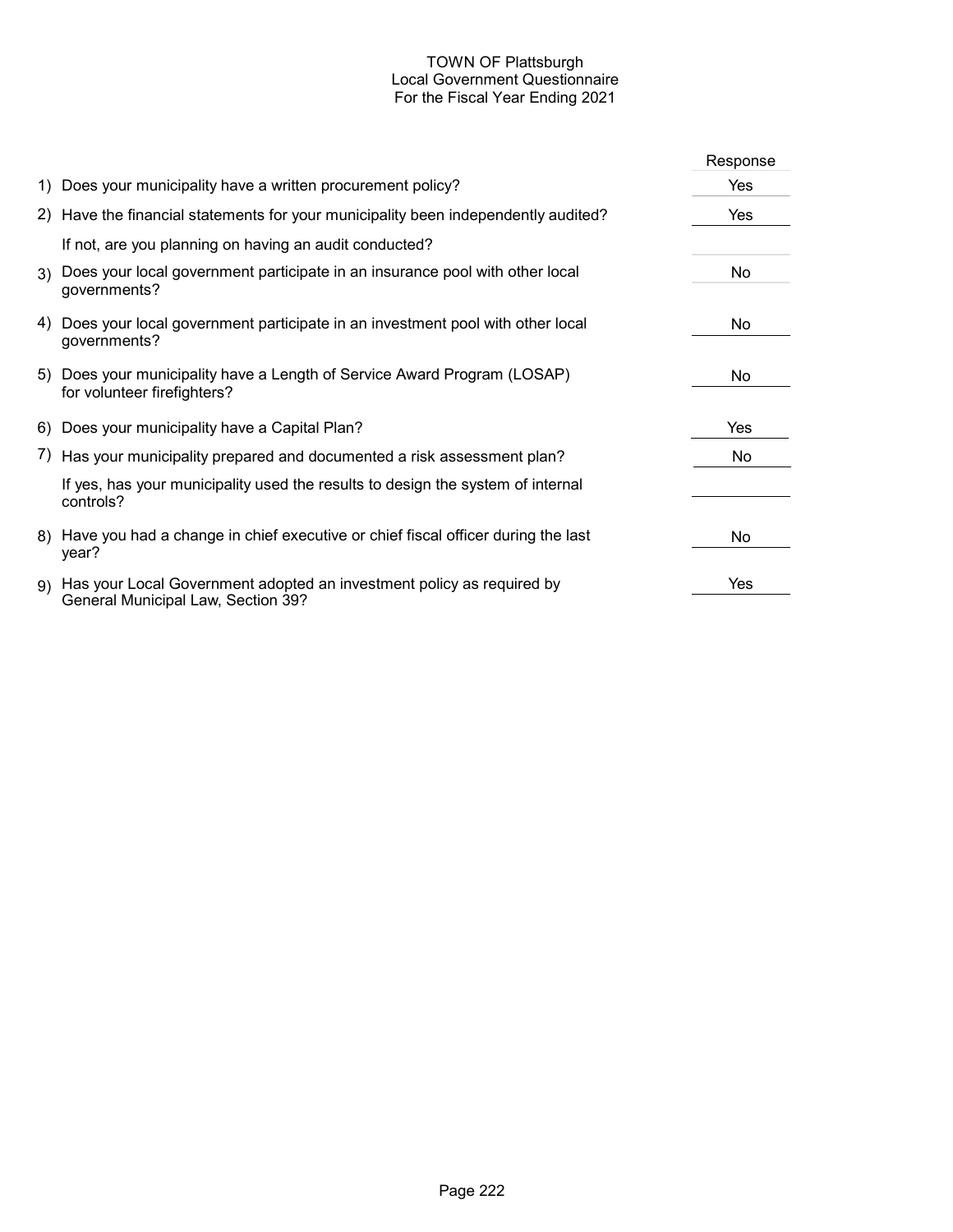#### TOWN OF Plattsburgh Employee and Retiree Benefits For the Fiscal Year Ending 2021

|                        | <b>Total Full Time Employees:</b>                                           | 57                                                 |                                              |                                              |               |
|------------------------|-----------------------------------------------------------------------------|----------------------------------------------------|----------------------------------------------|----------------------------------------------|---------------|
|                        | <b>Total Part Time Employees:</b>                                           | 12                                                 |                                              |                                              |               |
| <b>Account</b><br>Code | <b>Description</b>                                                          | <b>Total</b><br><b>Expenditures</b><br>(All Funds) | # of Full<br><b>Time</b><br><b>Employees</b> | # of Part<br><b>Time</b><br><b>Employees</b> | # of Retirees |
| 90108                  | <b>State Retirement System</b>                                              | \$519,566.00                                       | 57                                           | 9                                            |               |
| 90158                  | Police and Fire Retirement                                                  |                                                    |                                              |                                              |               |
| 90258                  | <b>Local Pension Fund</b>                                                   |                                                    |                                              |                                              |               |
| 90308                  | <b>Social Security</b>                                                      | \$262,308.00                                       | 57                                           | $\overline{12}$                              |               |
| 90408                  | <b>Worker's Compensation</b><br>Insurance                                   | \$187,169.00                                       | 57                                           | 12                                           |               |
| 90458                  | Life Insurance                                                              |                                                    |                                              |                                              |               |
| 90508                  | Unemployment Insurance                                                      |                                                    |                                              |                                              |               |
| 90558                  | <b>Disability Insurance</b>                                                 | \$721.00                                           | 57                                           | 3                                            |               |
| 90608                  | <b>Hospital and Medical</b><br>(Dental) Insurance                           | \$878,997.00                                       | 49                                           |                                              | 14            |
| 90708                  | <b>Union Welfare Benefits</b>                                               |                                                    |                                              |                                              |               |
|                        | 90858 Supplemental Benefit Payment to<br><b>Disabled Fire Fighters</b>      |                                                    |                                              |                                              |               |
| 91890                  | <b>Other Employee Benefits</b>                                              |                                                    |                                              |                                              |               |
|                        | <b>Total</b>                                                                | \$1,848,761.00                                     |                                              |                                              |               |
|                        | <b>Computed Total From Financial</b><br>Section (comparative purposes only) | \$1,901,138.00                                     |                                              |                                              |               |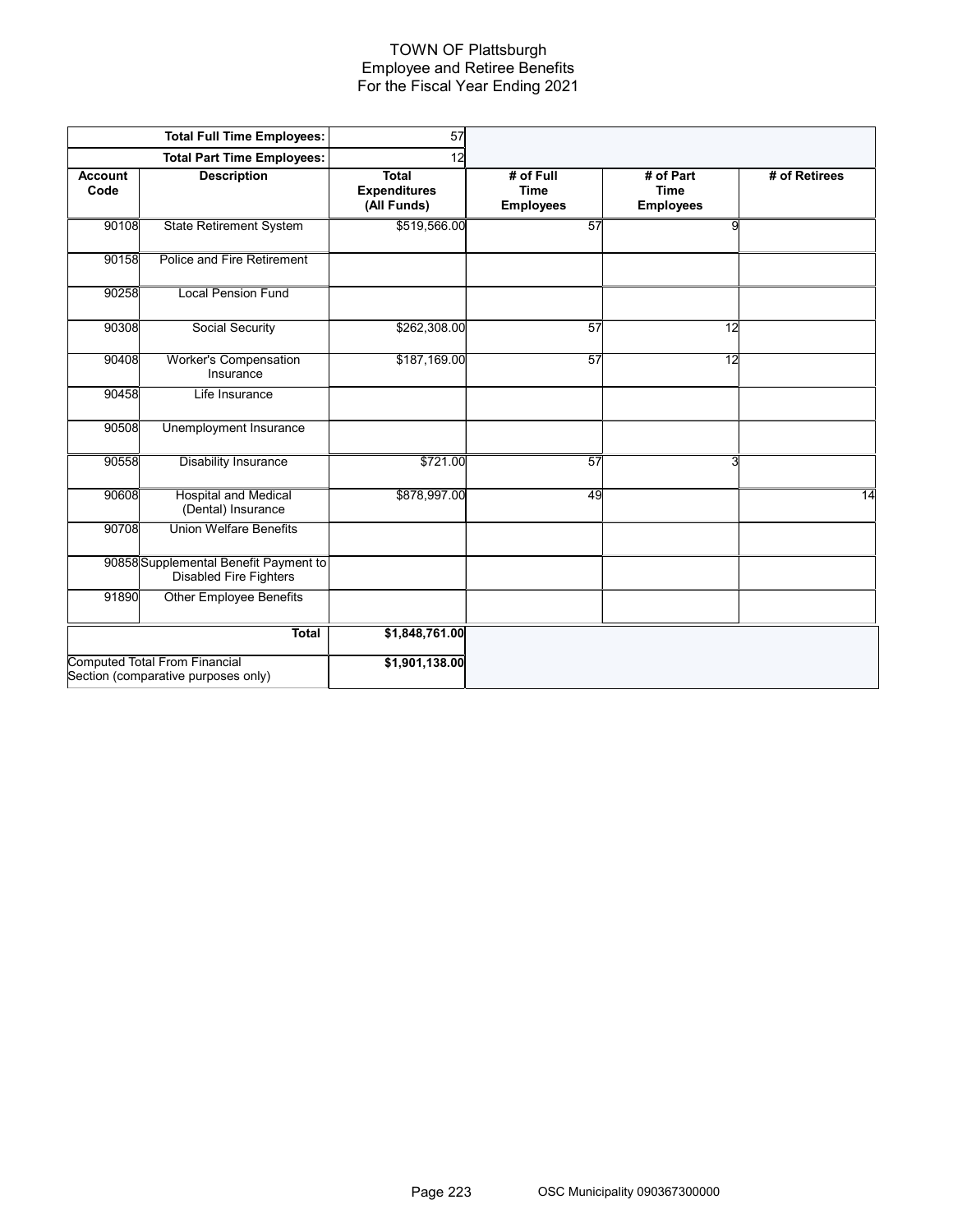#### TOWN OF Plattsburgh Energy Costs and Consumption For the Fiscal Year Ending 2021

| <b>Energy Type</b> | <b>Total</b><br><b>Expenditures</b> | <b>Total Volume</b> | <b>Units Of</b><br><b>Measure</b> | <b>Alternative</b><br><b>Units Of</b><br><b>Measure</b> |
|--------------------|-------------------------------------|---------------------|-----------------------------------|---------------------------------------------------------|
| Gasoline           | \$37,278                            | 15,999              | qallons                           |                                                         |
| Diesel Fuel        | \$71,341                            | 31,065              | qallons                           |                                                         |
| Fuel Oil           |                                     |                     | qallons                           |                                                         |
| Natural Gas        | \$12,052                            | 17,052              | cubic feet                        | <b>Therms</b>                                           |
| Electricity        | \$141,607                           | 133,227             | kilowatt-hours                    |                                                         |
| Coal               |                                     |                     | tons                              |                                                         |
| Propane            |                                     |                     | gallons                           |                                                         |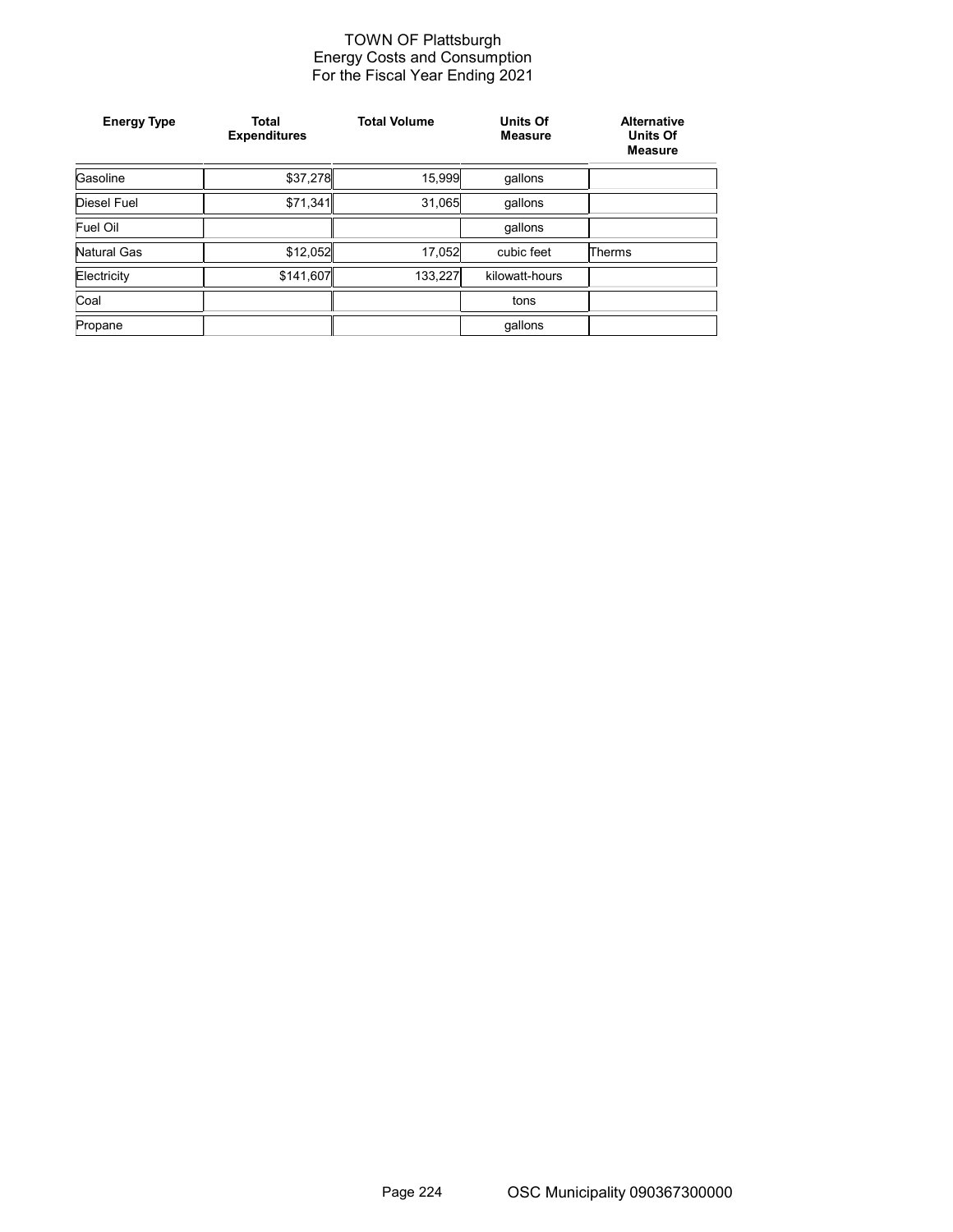## CERTIFICATION OF CHIEF FISCAL OFFICER

and filed by means of electronic data transmission. I, Michael s. Cashman The Muslim Cashman Theory certify that I am the Chief Fiscal Officer of By entering the personal identification number assigned by the Office of the State Comptroller to me as the Town of Plattsburgh **the information provided in the annual** the Chief Fiscal Officer of the Town of Plattsburgh , and adopted by me as annual financial report, I am evidencing my express intent to authenticate my certification of the my signature for use in conjunction with the filing of the Town of Plattsburgh 's , is TRUE and correct to the best of my knowledge and belief. financial report of the Town of Plattsburgh (in the fiscal year ended 12/31/2021) Town of Plattsburgh's annual financial report for the fiscal year ended 12/31/2021

Patrick Bowen **Michael S. Cashman** Name of Report Preparer if different than Chief Fiscal Officer

(518) 562-6839 Town Supervisor Telephone Number **Title** 

Name

151 Banker Rd. Plattsburgh, NY 1290 Official Address

04/21/2022 (518) 562-6800 Date of Certification **Date of Certification** Official Telephone Number